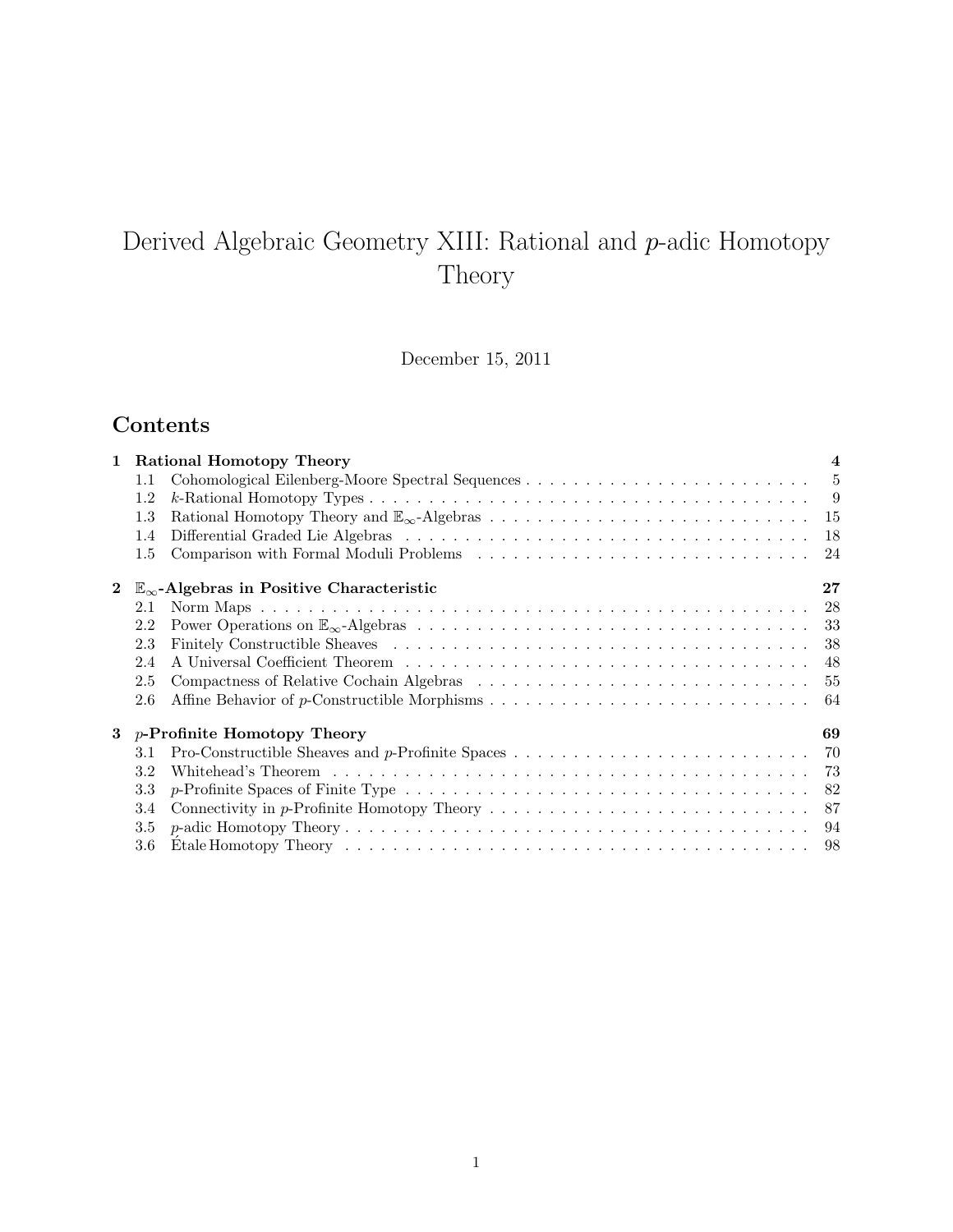## Introduction

The principal goal of algebraic topology is to study topological spaces X by means of invariants associated to X, such as the homology and cohomology groups  $H_*(X;\mathbf{Z})$  and  $H^*(X;\mathbf{Z})$ . Ideally, we would like to devise invariants  $X \mapsto F(X)$  which satisfy the following requirements:

- (a) The invariant  $F$  is algebraic in nature: that is, it assigns to each space  $X$  something like a group or a vector space, which is amenable to study using methods of abstract algebra.
- (b) The invariant F is powerful: that is,  $F(X)$  contains a great deal of useful information about X.

There is a natural tension between these requirements: the simpler an object  $F(X)$  is, the less information we should expect it to contain. Nevertheless, there are some invariants which do a good job of meeting both objectives. One example is provided by Sullivan's approach to rational homotopy theory. To every topological space X, Sullivan associates a *polynomial deRham complex*  $A(X)$ , which is a commutative differential graded algebra over the field Q of rational numbers. This is an object of a reasonably algebraic nature (albeit not quite so simple as a group or a vector space), which at the same time captures the entire rational homotopy type of X: for example, if X is a simply connected space whose homotopy groups  $\{\pi_n X\}_{n\geq 2}$  are finitedimensional vector spaces over  $Q$ , then we can functorially recover  $X$  (up to homotopy equivalence) from  $A(X).$ 

As a chain complex, Sullivan's polynomial deRham complex  $A(X)$  is quasi-isomorphic with the complex of singular cochains  $C^*(X; \mathbf{Q})$ . The advantage of  $A(X)$  of  $C^*(X; \mathbf{Q})$  is that  $A(X)$  is equipped with a multiplication which is commutative at the level of cochains, whereas the multiplication on  $C^*(X; \mathbf{Q})$  (given by the Alexander-Whitney construction) is only commutative at the level of cohomology. We can therefore think of  $A(X)$  as a remedy for the failure of the multiplication on  $C^*(X; \mathbf{Q})$  to be commutative at the level of cochains. This is specific to the case of rational coefficients. If p is a prime number and  $\mathbf{F}_p$  is the finite field with p elements, then there is no way to replace the chain complex  $C^*(X; \mathbf{F}_p)$  by a commutative differential graded algebra over  $\mathbf{F}_p$ , which is functorially quasi-isomorphic to  $C^*(X; \mathbf{F}_p)$ . However, a different remedy is available over  $\mathbf{F}_p$ : although the multiplication on  $C^*(X; \mathbf{F}_p)$  is not commutative, it is commutative up to *coherent homotopy.* More precisely,  $C^*(X; \mathbf{F}_p)$  has the structure of an  $\mathbb{E}_{\infty}$ -algebra over  $\mathbf{F}_p$ . Moreover, Mandell has used this observation to develop a "p-adic" counterpart of rational homotopy theory. For example, he has shown that if  $X$  is a simply connected space whose homotopy groups are finitely generated modules over  $\mathbf{Z}_p$ , then X can be functorially recovered from  $C^*(X; \mathbf{F}_p)$ , together with its  $\mathbb{E}_{\infty}$ -algebra structure (see [54]).

Our goal in this paper is to give an exposition of rational and p-adic homotopy theory from the  $\infty$ categorical point of view, emphasizing connections with the earlier papers in this series. We will begin with the case of rational homotopy theory. Sullivan's work on the subject was preceded by Quillen, who showed that the homotopy theory of rational spaces can be described in terms of the homotopy theory of differential graded Lie algebras over Q. This result of Quillen was the impetus for later work of many authors, relating differential graded Lie algebras to the study of deformation problems in algebraic geometry. In [49], we made this relationship explicit by constructing an equivalence of  $\infty$ -categories Lie<sub>k</sub>  $\simeq$  Moduli<sub>k</sub>, where k is any field of characteristic zero. Here Lie<sub>k</sub> denotes the ∞-category of differential graded Lie algebras over k, and Moduli<sub>k</sub> the  $\infty$ -category of formal moduli problems over k. In §1, we will apply this result (in the special case  $k = Q$ ) to recover Quillen's results. Along the way, we will discuss Sullivan's approach to rational homotopy theory and its relationship with the theory of coaffine stacks developed in [47].

In §2 we will turn our attention to the case of p-adic homotopy theory. We will say that a space X is p-finite if it has finitely many connected components and finitely many nonzero homotopy groups, each of which is a finite p-group (Definition 2.4.1). If X is a p-finite space, then Mandell shows that X can be recovered as the mapping space

$$
\mathrm{Map}_{\mathrm{CAlg}_{\mathbf{F}_p}}(C^*(X;\mathbf{F}_p),\overline{\mathbf{F}}_p)\simeq \mathrm{Map}_{\mathrm{CAlg}_{\overline{\mathbf{F}}_p}}(C^*(X;\overline{\mathbf{F}}_p),\overline{\mathbf{F}}_p)
$$

where CAlg<sub>k</sub> denotes the  $\infty$ -category of  $\mathbb{E}_{\infty}$ -algebras over k and  $\overline{\mathbf{F}}_p$  denotes the algebraic closure of  $\mathbf{F}_p$ . Here it is important to work over  $\overline{\mathbf{F}}_p$  rather than  $\mathbf{F}_p$ : the functor  $X \mapsto C^*(X; \mathbf{F}_p)$  is not fully faithful (even when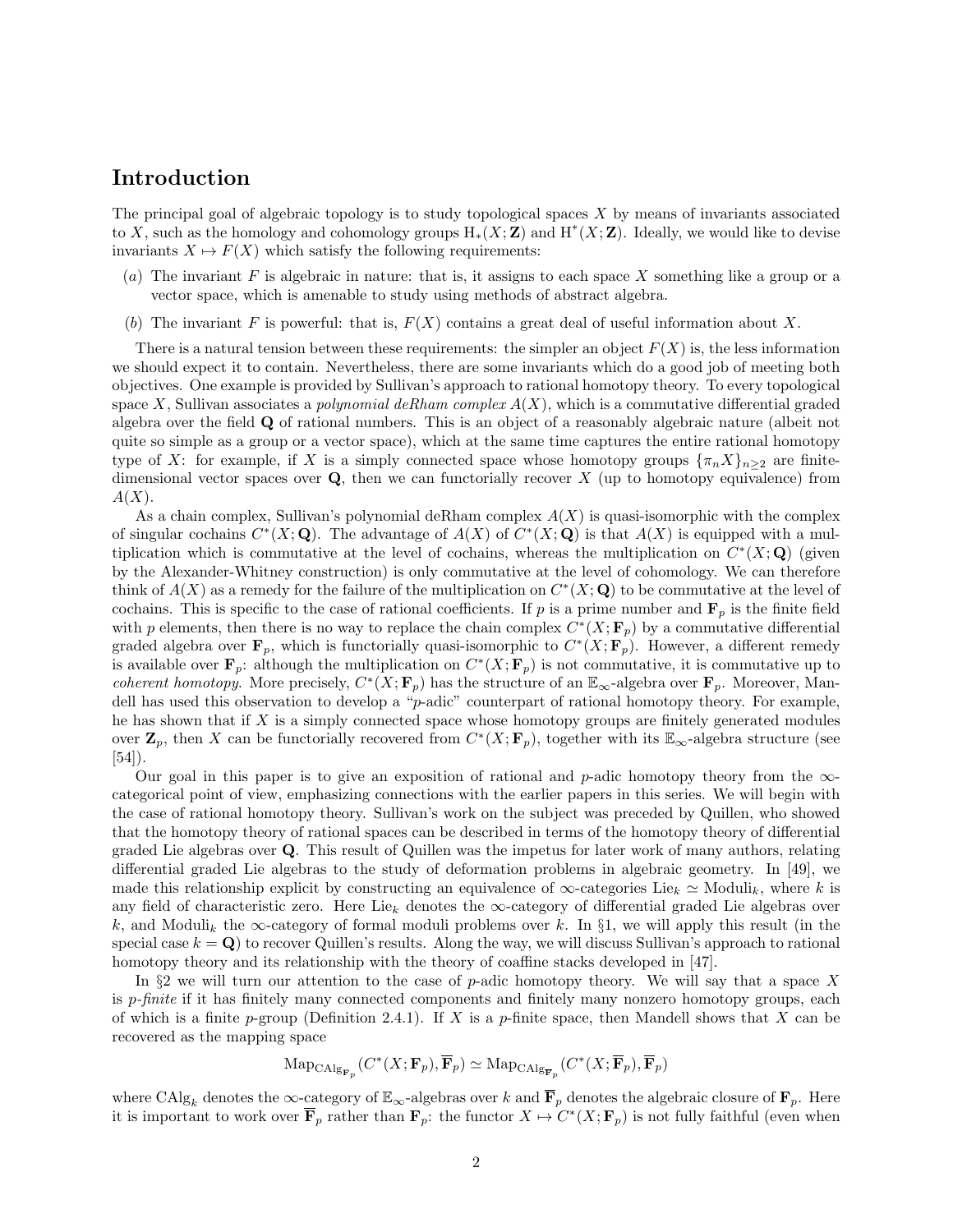restricted to  $p$ -finite spaces). We can explain this point as follows: if k is an arbitrary field of characteristic p, then the homotopy theory of  $\mathbb{E}_{\infty}$ -algebras over k is most naturally related not to the homotopy theory of  $(p\text{-finite})$  spaces, but to the theory of  $(p\text{-finite})$  spaces equipped with a continuous action of the absolute Galois group  $Gal(k/k)$ . More generally, we will show that if k is a commutative ring in which p is nilpotent, then there is a fully faithful embedding from  $\text{Shv}_k^{p-\text{fc}}$  into  $\text{CAlg}_k^{op}$  (Corollary 2.6.12); here  $\text{Shv}_k^{p-\text{fc}}$  denotes the  $\infty$ -category of *p-constructible* étale sheaves (of spaces) on Spec R (see Definition 2.4.1).

In order to apply the results of  $\S2$  to the study of an arbitrary space X, we need to study the problem of approximating  $X$  by p-finite spaces. For this, it is convenient to introduce the notion of a p-profinite space. By definition, a p-profinite space is a Pro-object in the  $\infty$ -category  $S^{p-{\rm fc}}$  of p-finite spaces. The collection of p-profinite spaces can be organized into an  $\infty$ -category  $S^{\text{Pro}(p)} = \text{Pro}(S^{p-fc})$ . In §3 we will study the  $\infty$ -category  $S^{\text{Pro}(p)}$ , and show that it behaves in many respects like the usual  $\infty$ -category of spaces. Using Corollary 2.6.12, we will construct a fully faithful embedding

$$
S^{\text{Pro}(p)} \to \text{CAlg}_k^{op}
$$

$$
X \mapsto C^*(X; k),
$$

where k is any separably closed field (Proposition 3.1.16). Moreover, if k is algebraically closed, we can explicitly describe the essential image of this functor (Theorem 3.5.8). We then recover some results of [54] by restricting our attention to p-profintie spaces of finite type (Corollary 3.5.15).

#### Notation and Terminology

We will use the language of ∞-categories freely throughout this paper. We refer the reader to [43] for a general introduction to the theory, and to [44] for a development of the theory of structured ring spectra from the  $\infty$ -categorical point of view. We will also assume that the reader is familiar with the formalism of spectral algebraic geometry developed in the earlier papers in this series. For convenience, we will adopt the following reference conventions:

- $(T)$  We will indicate references to [43] using the letter T.
- (A) We will indicate references to [44] using the letter A.
- $(V)$  We will indicate references to [45] using the Roman numeral V.

 $(VII)$  We will indicate references to [46] using the Roman numeral VII.

- $(VIII)$  We will indicate references to [47] using the Roman numeral VIII.
	- $(IX)$  We will indicate references to [48] using the Roman numeral IX.
	- $(X)$  We will indicate references to [49] using the Roman numeral X.
	- (XI) We will indicate references to [50] using the Roman numeral XI.
- $(XII)$  We will indicate references to [51] using the Roman numeral XII.

For example, Theorem T.6.1.0.6 refers to Theorem 6.1.0.6 of [43].

If C is an  $\infty$ -category, we let  $\mathbb{C}^{\simeq}$  denote the largest Kan complex contained in C: that is, the  $\infty$ category obtained from C by discarding all non-invertible morphisms. We will say that a map of simplicial sets  $f : S \to T$  is left cofinal if, for every right fibration  $X \to T$ , the induced map of simplicial sets  $\text{Fun}_{T}(T, X) \to \text{Fun}_{T}(S, X)$  is a homotopy equivalence of Kan complexes (in [43], we referred to a map with this property as *cofinal*). We will say that f is right cofinal if the induced map  $S^{op} \to T^{op}$  is left cofinal: that is, if f induces a homotopy equivalence  $Fun_T(T, X) \to Fun_T(S, X)$  for every left fibration  $X \to T$ . If S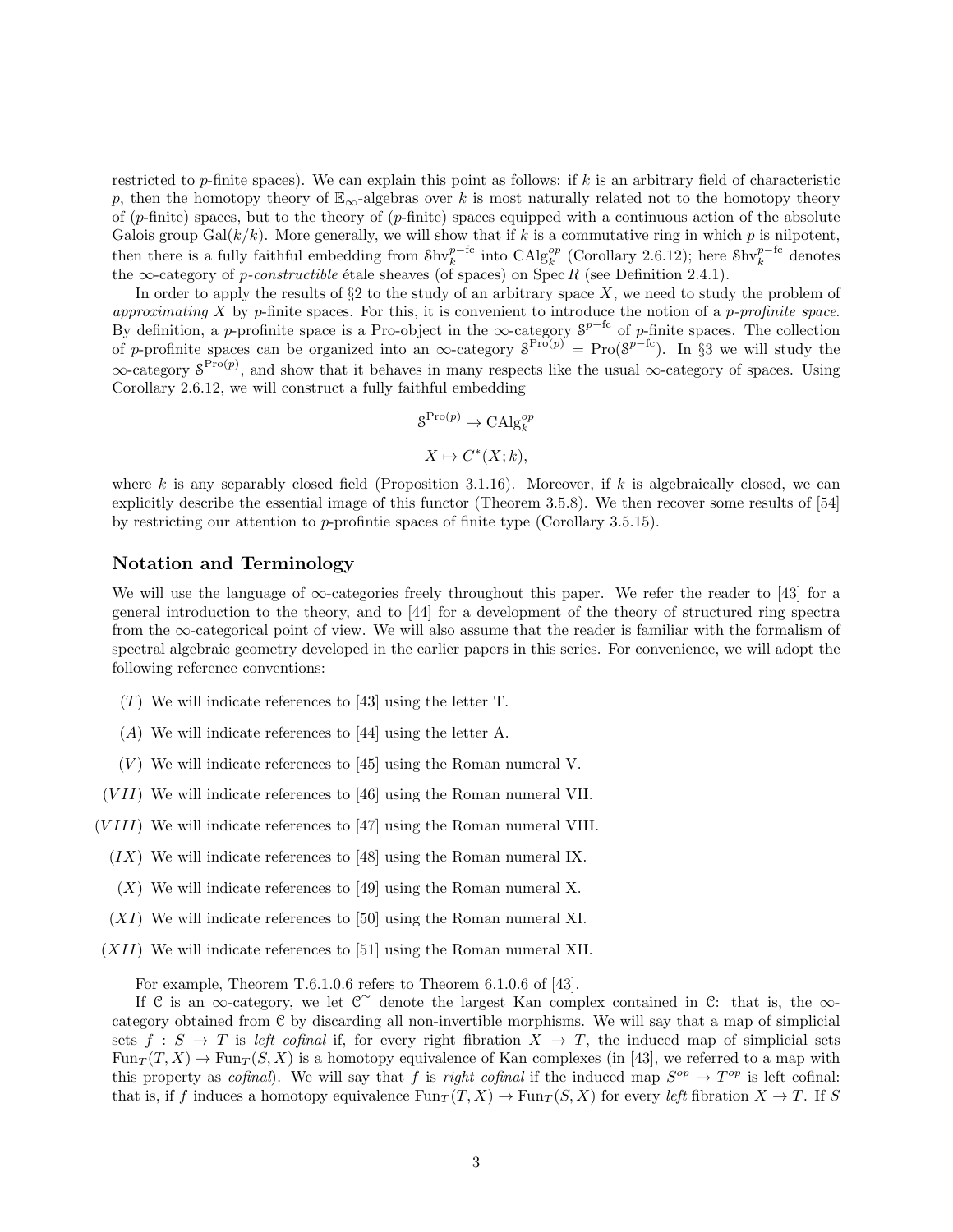and T are  $\infty$ -categories, then f is left cofinal if and only if for every object  $t \in T$ , the fiber product  $S \times_T T_t$ is weakly contractible (Theorem T.4.1.3.1).

Throughout this paper, we let CAlg denote the  $\infty$ -category of  $\mathbb{E}_{\infty}$ -rings. If R is an  $\mathbb{E}_{\infty}$ -ring, we let  $\text{CAlg}_R = \text{CAlg}(\text{Mod}_R)$  denote the  $\infty$ -category of  $\mathbb{E}_{\infty}$ -algebras over R. We let Spec<sup>et</sup> R denote the affine spectral Deligne-Mumford stack associated to R. This can be identified with the pair  $(\text{Shv}_R^{\text{\'et}}, 0)$ , where  $\text{Shv}_R^{\text{\'et}} \subseteq \text{Fun}(\text{CAlg}_R^{\text{\'et}}, \mathcal{S})$  is the full subcategory spanned by those functors which are sheaves with respect to the  $\acute{e}$ tale topology, and O is the sheaf of  $\mathbb{E}_{\infty}$ -rings on Shv $_R^{\acute{e}t}$  determined by the forgetful functor CAlg $_R^{\acute{e}t} \to$ CAlg.

## 1 Rational Homotopy Theory

**Definition 1.0.1.** Let Y be a simply connected space. We say that Y is *rational* if, for each  $n \geq 2$ , the homotopy group  $\pi_n Y$  is a vector space over the field **Q** of rational numbers (since Y is simply connected, the homotopy groups  $\pi_n(Y, y)$  are canonically independent of the choice of base point  $y \in Y$ ). We let  $S^{\text{rat}}$ denote the full subcategory of S spanned by the simply connected rational spaces, and  $S_*^{\text{rat}}$  the  $\infty$ -category of pointed objects of  $S^{\text{rat}}$  (that is, the  $\infty$ -category of pointed simply connected rational spaces).

**Definition 1.0.2.** Let k be a field of characteristic zero, and let Lie<sub>k</sub> denote the  $\infty$ -category of differential graded Lie algebas over k (Definition X.2.1.14). We will say that a differential graded Lie algebra  $\mathfrak{g}_*$  is connected if the graded Lie algebra  $H_*(\mathfrak{g}_*)$  is concentrated in positive degrees: that is, if the homology groups  $H_n(\mathfrak{g}_*)$  vanish for  $n \leq 0$  (here our notation indicates passage to the homology groups of the underlying chain complex of  $\mathfrak{g}_*$ , rather than the Lie algebra homology of  $\mathfrak{g}_*$ ). We let Lie $_k^{\geq 1}$  denote the full subcategory of Lie $_k$ spanned by the connected differential graded Lie algebras.

Quillen's work on rational homotopy theory establishes a close connection between rational spaces and differential graded Lie algebras. We can formulate his main result as follows:

**Theorem 1.0.3** (Quillen). The ∞-category  $S_*^{\text{rat}}$  of rational pointed spaces is equivalent to the ∞-category Lie $\mathbf{\bar{Q}}^1$  of connected differential graded Lie algebras over the field  $\mathbf{Q}$  of rational numbers.

In §X.2, we studied a different interpretation of the homotopy theory of differential graded Lie algebras: for any field k of characteristic zero, there is a canonical equivalence of  $\infty$ -categories  $\Psi$  : Lie<sub>k</sub>  $\rightarrow$  Moduli<sub>k</sub>, where Moduli<sub>k</sub> denotes the  $\infty$ -category of formal moduli problems over k (Theorem X.2.0.2). In this section, we will explore the relationship between this statement and Quillen's work. To this end, we will associate to every field k of characteristic zero an  $\infty$ -category RType(k), which we refer to as the  $\infty$ -category of k-rational homotopy types. By definition, RType(k) is a full subcategory of the  $\infty$ -category Fun(CAlg $_{k}^{cn}, \delta$ ). Our main results can be summarized as follows:

- (a) If  $k = \mathbf{Q}$  is the field of rational numbers, then the evaluation map  $X \mapsto X(\mathbf{Q})$  induces an equivalence of  $\infty$ -categories RType(Q)  $\rightarrow$   $S^{\text{rat}}$  (Theorem 1.3.6). Restricting to pointed objects, we obtain an equivalence RType $(Q)_{*} \to S_{*}^{\text{rat}}$ .
- (b) For any field k of characteristic zero, and k-rational homotopy type X, and any base point  $\eta \in X(k)$ , we can associate a formal moduli problem  $X^{\vee} \in Moduli_k$ , which we call the *formal completion* of X at the point k. The construction  $(X, \eta) \mapsto X^{\vee}$  induces a fully faithful embedding  $RType(k)_{*} \to Moduli_{k}^{\geq 2}$ , where Moduli<sup>22</sup> denotes the full subcategory of Moduli<sub>k</sub> spanned by those formal moduli problems having a 2-connective tangent complex (Theorem 1.5.3).
- (c) For every field k of characteristic zero, the equivalence  $\Psi: Lie_k \to Moduli_k$  restricts to an equivalence  $\text{Lie}_{k}^{\geq 1} \to \text{Moduli}_{k}^{\geq 2}.$

Taking k to be the field of rational numbers, assertions  $(a)$ ,  $(b)$ , and  $(c)$  give a diagram of equivalences

$$
\mathcal{S}_*^{\mathrm{rat}} \xleftarrow{\alpha} \mathrm{RType}(\mathbf{Q})_* \xrightarrow{\beta} \mathrm{Moduli}_{\mathbf{Q}}^{\geq 2} \xleftarrow{\gamma} \mathrm{Lie}_{\mathbf{Q}}^{\geq 1},
$$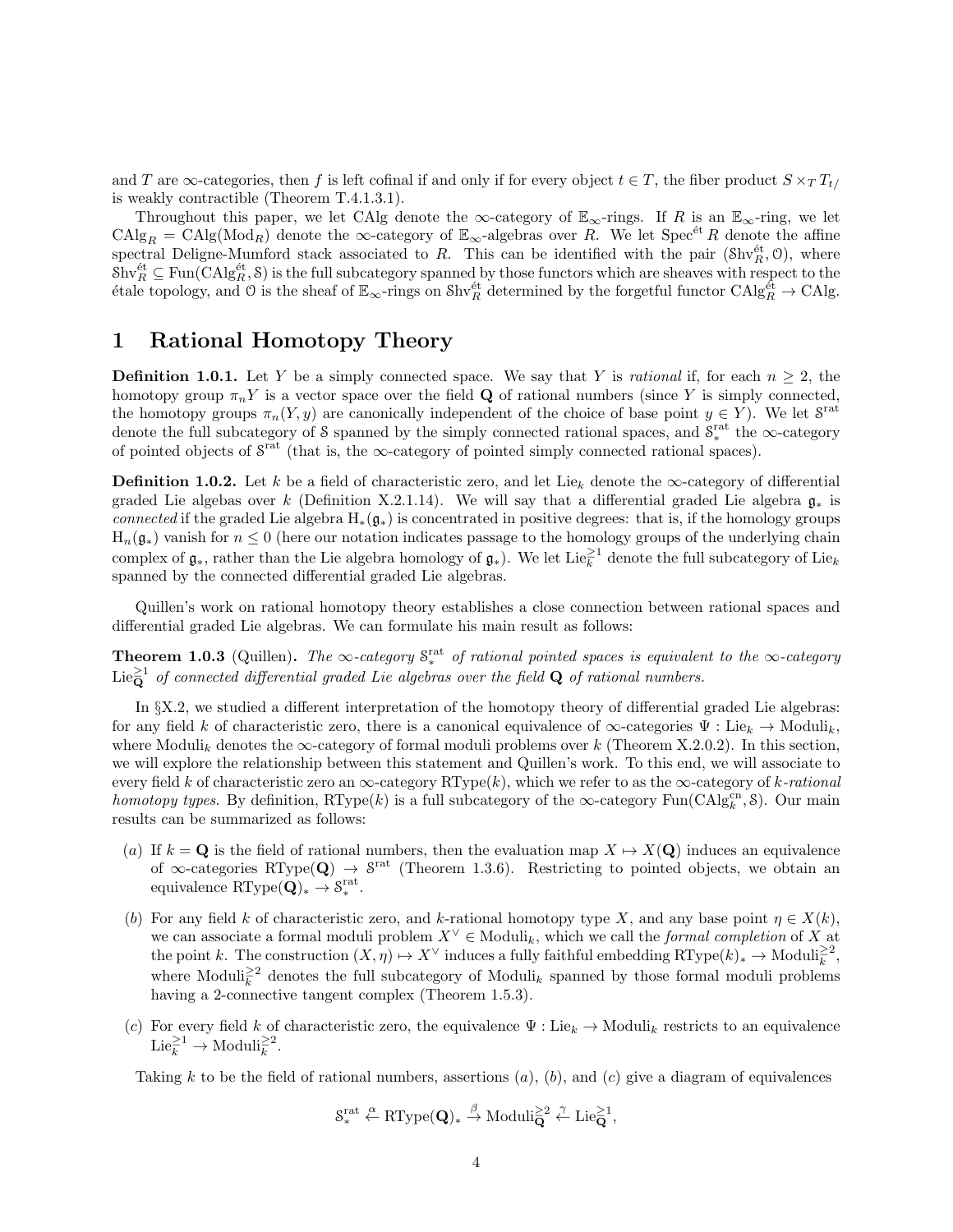thereby giving a proof of Theorem 1.0.3.

Let us now outline the contents of this section. We will begin in  $\S1.1$  by reviewing a convergence criterion for the cohomological Eilenberg-Moore spectral sequence, which plays an important role in our study of rational and p-adic homotopy theory. In §1.2, we define the  $\infty$ -category RType(k) of k-rational homotopy types and establish some of its formal properties. In §1.3, we review the Sullivan model for rational homotopy theory, and use it to construct the equivalence  $\{RType(Q) \to S^{rat} \}$  described in (*a*). The functor  $\beta: \mathsf{RType}(k)_* \to \mathsf{Moduli}_k^{\geq 2}$  of (b) will be constructed in §1.5. The proof that  $\beta$  is an equivalence will require some basic facts about the homotopy theory of differential graded Lie algebras, which we review in §1.4.

#### 1.1 Cohomological Eilenberg-Moore Spectral Sequences

Notation 1.1.1. Let C be an  $\infty$ -category. For every Kan complex X, we let  $\mathfrak{C}^X$  denote the  $\infty$ -category Fun(X, C) of functors from X to C. If  $f : X \to Y$  is a map of Kan complexes, then composition with f induces a functor  $\mathcal{C}^Y \to \mathcal{C}^X$ , which we will denote by  $f_*$ .

Assume that, for each vertex  $y \in Y$ , the  $\infty$ -category C admits colimits indexed by the Kan complex  $X \times_Y Y_{/y}$ . Then the functor  $f^* : \mathfrak{C}^Y \to \mathfrak{C}^X$  admits a left adjoint, given by left Kan extension along f; we will denote this functor by  $f_!$ . If for each  $y \in Y$  the  $\infty$ -category C admits limits indexed by  $X \times_Y Y_{y/}$ , then  $f^*$  admits a right adjoint (given by right Kan extension along f), which we will denote by  $f_*$ .

Let k be a field and let  $Mod_k$  denote the  $\infty$ -category of k-module spectra. For every Kan complex X, we let  $\text{Mod}_{k}^{X}$  denote the  $\infty$ -category  $\text{Fun}(X, \text{Mod}_{k})$ . The symmetric monoidal structure on  $\text{Mod}_{k}$  induces a symmetric monoidal structure on  $\text{Mod}_{k}^{X}$ . We will denote the unit object of  $\text{Mod}_{k}^{X}$  by  $k_{X}$  (that is,  $k_{X} \in \text{Mod}_{k}^{X}$ denotes the constant functor  $X \to \text{Mod}_k$  taking the value k).

**Remark 1.1.2.** In the situation of Notation 1.1.1, the functor  $f_*$ :  $\text{Mod}_k^X \to \text{Mod}_k^Y$  is lax symmetric monoidal. In particular,  $A = f_*(k_X)$  is a commutative algebra object of  $Mod_k^Y$ , and  $f_*$  determines a functor  $\text{Mod}_k^X \to \text{Mod}_A(\text{Mod}_k^Y).$ 

**Notation 1.1.3.** Let X be a Kan complex and let  $f: X \to \Delta^0$  be the projection map. For each  $\mathcal{F} \in \text{Mod}_{k}^X$ , we set

$$
C_*(X; \mathcal{F}) = f_! \mathcal{F} \qquad C^*(X; \mathcal{F}) = f_* \mathcal{F}.
$$

In the special case  $\mathcal{F} = k_X$ , we will denote  $C_*(X; k_X)$  and  $C^*(X; k_X)$  by  $C_*(X; k)$  and  $C^*(X; k)$ , respectively. We regard  $C^*(X; k)$  as a commutative algebra object of  $Mod_k$ .

**Remark 1.1.4.** If we identify  $\text{Mod}_k$  with the underlying  $\infty$ -category of the model category  $\text{Vect}_{\ell}^{\text{dg}}k$ ) of chain complexes of k-vector spaces, then  $C_*(X;k)$  and  $C^*(X;k)$  can be represented by the objects of  $Vect_{\ell}^{\{d\}}k$ given by the usual k-valued chain and cochain complexes associated to the simplicial set  $X$ . In particular, we have canonical isomorphisms of  $k$ -vector spaces

$$
\pi_n C_*(X;k) \simeq \mathrm{H}_n(X;k) \qquad \pi_n C^*(X;k) \simeq \mathrm{H}^{-n}(X;k).
$$

**Lemma 1.1.5.** Suppose we are given a homotopy pullback diagram of Kan complexes  $\sigma$ :



Let C be an  $\infty$ -category, and assume that for each  $y \in Y$  the  $\infty$ -category C admits limits indexed by the Kan complex  $X \times_Y Y_{y}$ . Then the diagram of  $\infty$ -categories

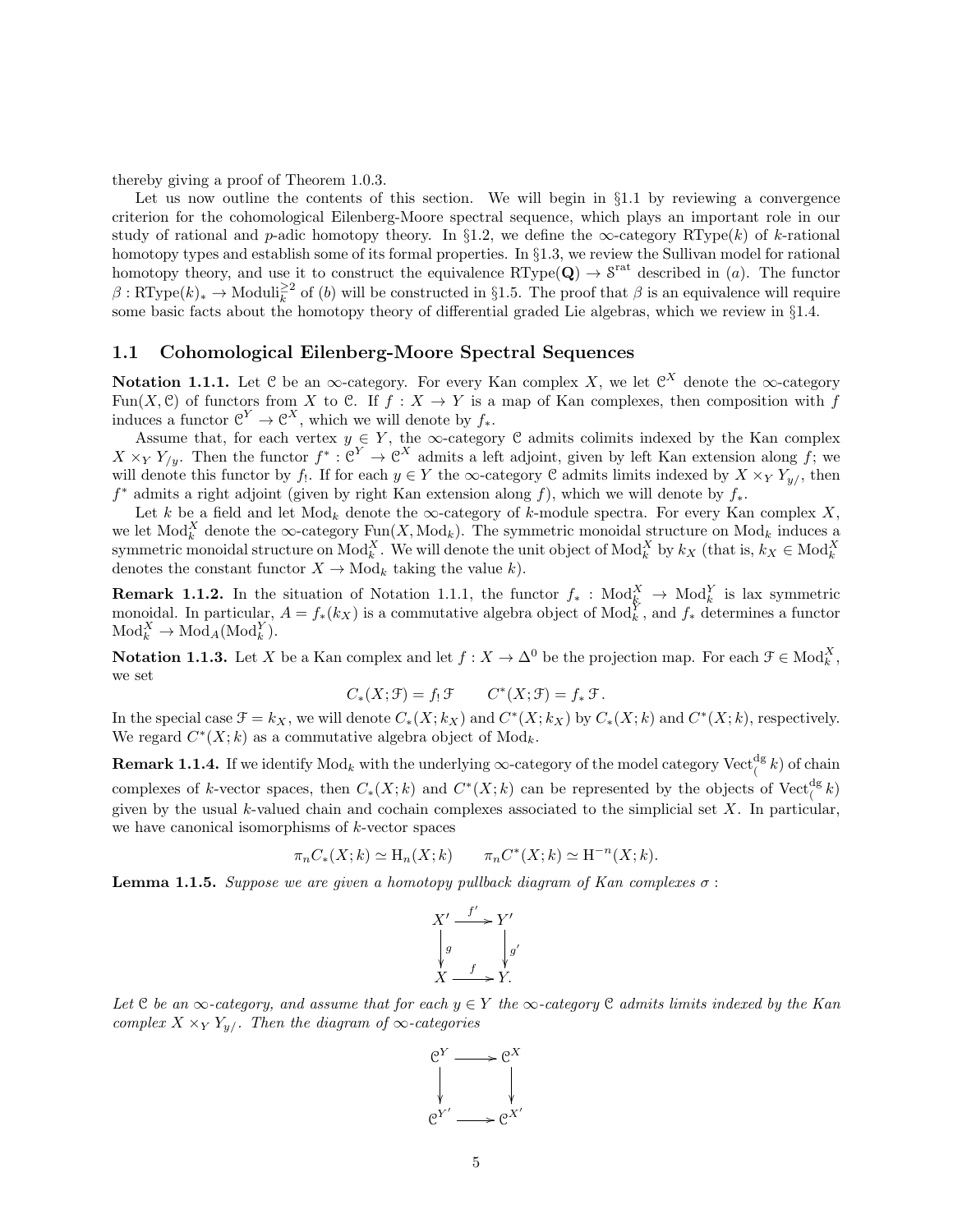is right adjointable.

*Proof.* Let  $\mathcal{F}: X \to \mathcal{C}$  be a functor; we wish to show that the canonical map  $g'^* f_* \mathcal{F} \to f'_{*} g^* \mathcal{F}$  is an equivalence in  $\mathfrak{C}^{Y'}$ . Unwinding the definition, we must show that for each vertex  $y' \in Y'$ , the map

$$
\varprojlim(\mathcal{F}|X \times_Y Y_{g'(y)}/) \to \varprojlim(\mathcal{F}|X' \times_{Y'} Y'_{y'})
$$

is an equivalence in C. This follows from the fact that the map  $X' \times_{Y'} Y'_{y'} \to X \times_{Y} Y_{g'(y)'}$  is a homotopy equivalence, since we have assumed that  $\sigma$  is a homotopy pullback diagram.  $\Box$ 

**Remark 1.1.6.** Let X be a Kan complex. The stable  $\infty$ -category Mod<sub>k</sub> admits an accessible t-structure  $((\text{Mod}_{k}^{X})_{\geq 0}, (\text{Mod}_{k}^{X})_{\leq 0}),$  where  $(\text{Mod}_{k}^{X})_{\geq 0}$  is the full subcategory of  $\text{Mod}_{k}^{X}$  spanned by those functors  $\mathcal{F}$ :  $X \to \text{Mod}_k$  such that  $\mathfrak{F}(x) \in (\text{Mod}_k)_{\geq 0}$  for all  $x \in X$ , and  $(\text{Mod}_k)_{\leq 0}$  is defined similarly. The heard of  $\text{Mod}_{k}^{X}$  can be identified with the category of functors from the fundamental groupoid of X to the category of vector spaces over k. If X is connected and contains a vertex x, then we can identify the heart of  $\text{Mod}_{k}^{X}$ with the category of representations (in k-vector spaces) of the fundamental group  $\pi_1(X, x)$ .

If  $f: X \to Y$  is a map of Kan complexes, then the functor  $f^* : Mod_k^Y \to Mod_k^X$  is t-exact. It follows that the functor  $f_* : Mod_k^X \to Mod_k^Y$  is left t-exact and the functor  $f_! : Mod_k^X \to Mod_k^Y$  is right t-exact.

**Definition 1.1.7.** Let  $X$  be a connected Kan complex containing a vertex  $x$ . We will say that an object  $\mathcal{F} \in \text{Mod}_{k}^{X}$  is *nilpotent* if the following conditions are satisfied:

(1) For each integer n, regard  $V = \pi_n \mathcal{F}$  as a representation of the fundamental group  $G = \pi_1(X, x)$ . Then V has a finite filtration by subrepresentations

$$
0 = V_0 \subseteq V_1 \subseteq \cdots \subseteq V_m = V
$$

such that each quotient  $V_i/V_{i-1}$  is isomorphic to k (endowed with the trivial G-action).

(2) The homotopy groups  $\pi_n \mathcal{F}$  vanish for  $n \gg 0$ .

**Remark 1.1.8.** In the situation of Definition 1.1.7, the condition that  $\mathcal{F}$  be nilpotent does not depend on the choice of vertex  $x \in X$ .

**Proposition 1.1.9.** Let  $f: X \to Y$  be a map of Kan complexes. Assume that Y is connected and let  $\mathcal{F} \in \text{Mod}_{k}^{Y}$  be nilpotent. Then the canonical map

$$
\theta_{\mathcal{F}}: C^*(Y; \mathcal{F}) \otimes_{C^*(Y; k)} C^*(X; k) \to C^*(X; f^* \mathcal{F})
$$

is an equivalence in  $Mod_k$ .

*Proof.* Let  $\mathcal{C} \subseteq \text{Mod}_{k}^{Y}$  be the full subcategory spanned by those objects  $\mathcal{F} \in \text{Mod}_{k}^{Y}$  for which  $\theta_{\mathcal{F}}$  is an equivalence. It is clear that C is a stable subcategory of  $Mod_k^Y$  which contains  $k_Y$ .

Let  $\mathcal{F} \in \text{Mod}_{k}^{Y}$  be nilpotent; we wish to show that  $\mathcal{F} \in \mathcal{C}$ . Replacing  $\mathcal{F}$  by a shift if necessary, we can assume that  $\mathcal{F} \in (\text{Mod}_{k}^{Y})_{\leq 0}$ . Let  $K_{\mathcal{F}}$  be the cofiber of the map  $\theta_{\mathcal{F}}$ . We will show that  $K_{\mathcal{F}} \in (\text{Mod}_{k})_{\leq -n}$  for every integer n, so that  $\overline{K}_{\mathcal{F}} \simeq 0$ . To prove this, we observe that the fiber sequence

$$
\tau_{\geq -n} \: \mathcal{F} \to \mathcal{F} \to \tau_{\leq -n-1} \: \mathcal{F}
$$

in  $\text{Mod}_{k}^{Y}$  determines a fiber sequence

$$
K_{\tau_{\geq -n}} \mathfrak{F} \to K \mathfrak{F} \to K_{\tau_{\leq -n-1}} \mathfrak{F}
$$

in Mod<sub>k</sub>. For each  $n \geq 0$ , the truncation  $\tau_{\geq -n}$  f is a successive extension of (shifted) copies of  $k_y$ , so that  $\tau_{\geq -n}$   $\mathcal{F} \in \mathcal{C}$  and therefore  $K_{\tau_{\geq -n}}$   $\mathcal{F} \simeq 0$ . It follows that  $K_{\mathcal{F}} \simeq K_{\tau_{\leq -n-1}}$   $\mathcal{F}$ . We may therefore replace  $\mathcal{F}$  by  $\tau_{\leq -n-1}$   $\mathcal F$  and thereby assume that  $\pi_i \mathcal F \simeq 0$  for  $i \geq -n$ .

To prove that  $K_{\mathcal{F}} \in (\text{Mod}_k)_{\leq -n}$ , it will suffice to show that  $C^*(X; f^* \mathcal{F})$  and  $C^*(Y; \mathcal{F}) \otimes_{C^*(Y; k)} C^*(X; k)$ belong to  $(\text{Mod}_k)_{\leq -n-1}$ . In the first case, this follows from the left t-exactness of the functor  $C^*(X;\bullet)$ . In the second case, it follows from the left t-exactness of the functor  $C^*(Y; \bullet)$  together with Corollary VIII.4.1.11 (note that  $C^*(Y; k)$  is a coconnective k-algebra, since we have assumed that Y is connected). □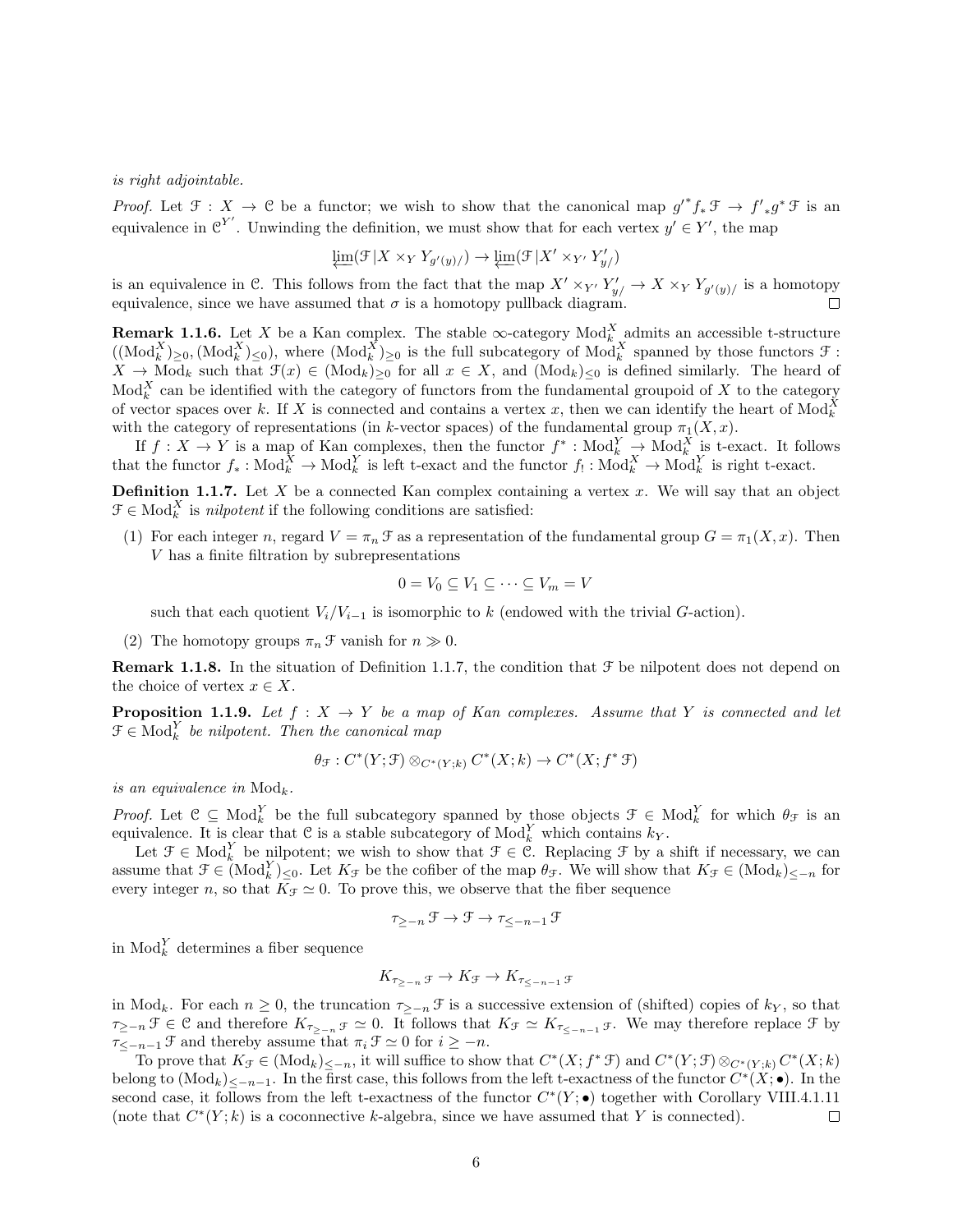Corollary 1.1.10. Let k be a field, and let  $f: X \to Y$  be a Kan fibration between Kan complexes. Assume that:

- (a) The set of components  $\pi_0 Y$  is finite.
- (b) For each point  $y \in Y$  and each  $n \geq 0$ , the vector space  $V = H<sup>n</sup>(X<sub>y</sub>; k)$  admits a finite filtration

$$
0 = V_0 \subseteq V_1 \subseteq \cdots \subseteq V_m \subseteq 0
$$

by  $\pi_1(Y, y)$ -invariant subspaces such that each quotient  $V_i/V_{i-1}$  is a one-dimensional vector space over k endowed with the trivial action of  $\pi_1(Y, y)$ .

Then, for any map  $g: Y' \to Y$ , the canonical map

$$
\theta: C^*(Y';k) \otimes_{C^*(Y;k)} C^*(X;k) \to C^*(Y' \times_Y X;k)
$$

is an equivalence.

*Proof.* Using  $(a)$ , we can immediately reduce to the case where Y is connected. Using Proposition 1.1.9, we can identify  $\theta$  with the canonical map  $C^*(Y'; g^*f_*k_X) \to C^*(Y'; f'_*g'^*k_X)$ , where  $f': Y' \times_Y X \to Y'$  and  $g': Y' \times_Y X \to X$  denote the projection maps. It follows from Lemma 1.1.5 that  $\theta$  is an equivalence.  $\Box$ 

**Remark 1.1.11.** Under the hypotheses of Corollary 1.1.10, Proposition A.7.2.1.19 gives a spectral sequence  ${E_r^{p,q}}_{r\geq2}$  with  $E_2^{p,*} \simeq \text{Tor}_p^{\text{H}^*(Y;k)}(\text{H}^*(X;k),\text{H}^*(Y';k))$  which converges to  $\text{H}^*(Y' \times_Y X;k)$ . This spectral sequence is called the *cohomological Eilenberg-Moore spectral sequence*.

**Corollary 1.1.12** (KünnethFormula). Let k be a field, let X and Z be Kan complexes, and assume that the cohomology groups  $\mathrm{H}^n(X;k)$  are finite dimensional for  $n\geq 0$ . Then the canonical map

$$
C^*(X;k) \otimes_k C^*(Z;k) \to C^*(X \times Z;k)
$$

is an equivalence of  $\mathbb{E}_{\infty}$ -algebras over k.

*Proof.* Apply Corollary 1.1.10 in the case  $Y = \Delta^0$ ,  $Y' = Z$ .

Remark 1.1.13. In the situation of Corollary 1.1.12, the spectral sequence of Remark 1.1.11 degenerates, and we obtain the usual Künnethisomorphisms

$$
H^{n}(X \times Z; k) \simeq \bigoplus_{i+j=n} H^{i}(X; k) \otimes_{k} H^{j}(Z; k).
$$

For  $n \geq 1$  and A an abelian group, we let  $K(A, n)$  denote the associated Eilenberg-MacLane space: it is characterized up to equivalence by the requirements that  $K(A, n)$  be connected and have homotopy groups

$$
\pi_i K(A, n) \simeq \begin{cases} A & \text{if } i = n \\ 0 & \text{otherwise.} \end{cases}
$$

When  $A$  is a field  $k$ , we have a tautological cohomology class

$$
\eta_n \in \mathrm{H}^n(K(A,n);k),
$$

which classifies a map  $k[-n] \to C^*(K(A,n), k)$  in  $\text{Mod}_k$  and therefore a map  $\text{Sym}^*(k[-n]) \to C^*(K(A,n); k)$ in  $\text{CAlg}_k$ .

**Proposition 1.1.14.** For each  $n \geq 1$ , the map

$$
\phi: \operatorname{Sym}^*(\mathbf{Q}[-n]) \to C^*(K(\mathbf{Q}, n); \mathbf{Q})
$$

is an equivalence of  $\mathbb{E}_{\infty}$ -rings.

 $\Box$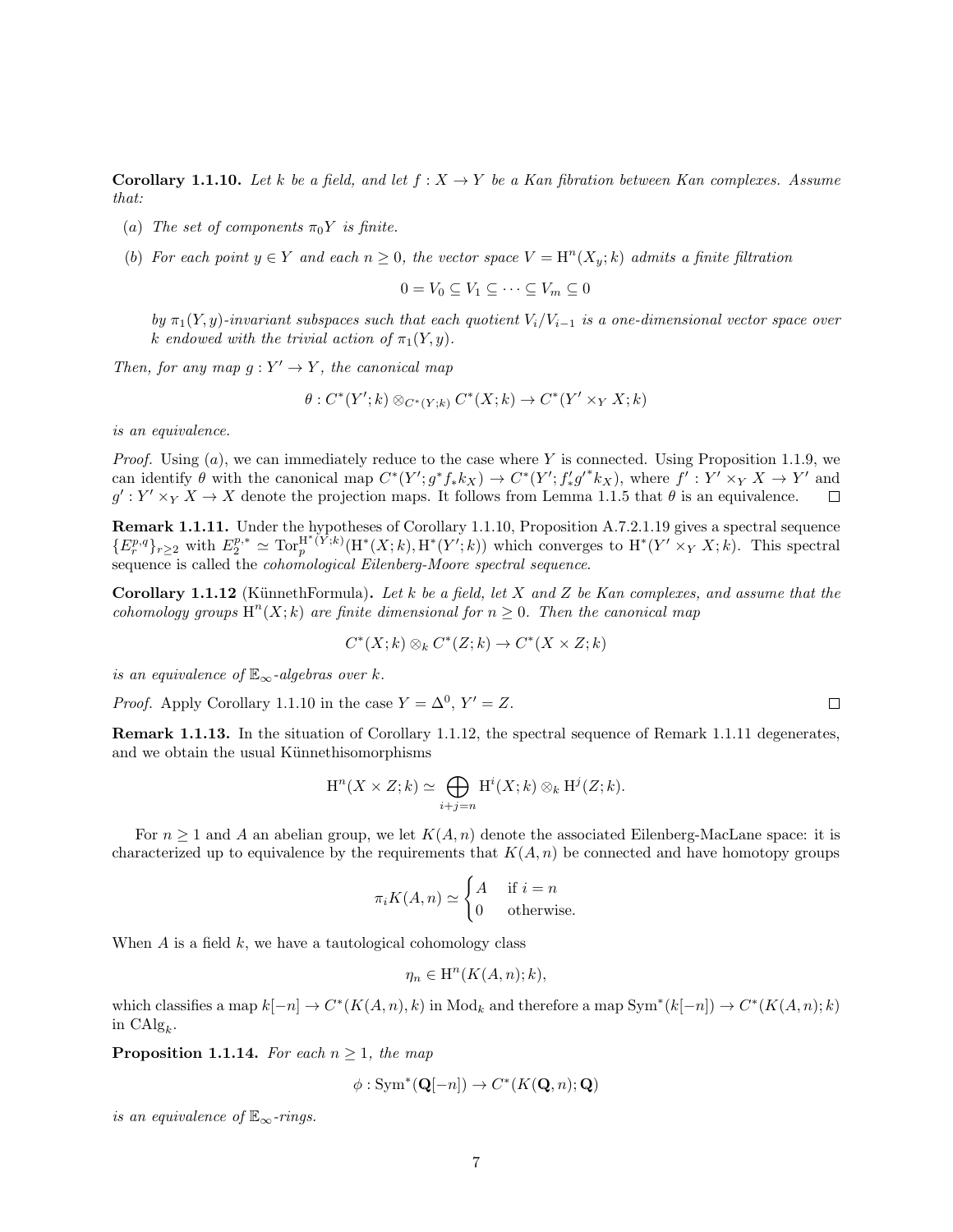**Lemma 1.1.15.** Let k be a field, let A be a coconnective  $\mathbb{E}_1$ -algebra over k. Let  $f : M \to M'$  be a morphism in RMod<sub>A</sub> and let  $N \in \text{LMod}_A$ . Assume that N is nonzero, that  $\pi_i M \simeq \pi_i M' \simeq \pi_i N \simeq 0$  for  $i > 0$ , and that the induced map  $M \otimes_A N \to M' \otimes_A N$  is an equivalence. Then f is an equivalence.

*Proof.* Let K be the fiber of f, and assume (for a contradiction) that  $K \neq 0$ . Then there exists some largest integer n such that  $\pi_n K \neq 0$ . Since  $N \neq 0$ , there exists some largest integer m such that  $\pi_m N \neq 0$ . Corollary VIII.4.1.11 implies that the map

$$
(\pi_n)K \otimes_k (\pi_m N) \to \pi_{m+n}(K \otimes_A N) \simeq 0
$$

is injective, which is a contradiction.

*Proof of Proposition 1.1.14.* We proceed by induction on n. Consider first the case  $n = 1$ . The space  $K(\mathbf{Q}, 1)$ is given by the filtered limit of the diagram

$$
K(\mathbf{Z},1) \to K(\frac{1}{2}\mathbf{Z},1) \to K(\frac{1}{6}\mathbf{Z},1) \to K(\frac{1}{24}\mathbf{Z},1) \to \cdots
$$

Each space appearing in this diagram can be identified with the circle  $S<sup>1</sup>$ , and each map in the diagram induces an isomorphism on rational cohomology. It follows that

$$
H^{i}(K(\mathbf{Q}, 1); \mathbf{Q}) \simeq H^{i}(S^{1}; \mathbf{Q}) \simeq \begin{cases} \mathbf{Q} & \text{if } i \in \{0, 1\} \\ 0 & \text{otherwise.} \end{cases}
$$

For  $m \geq 0$ , we can identify Sym<sup>m</sup>( $\mathbf{Q}[-1]$ ) with  $V[-m]$ , where V is the mth exterior power of  $\mathbf{Q}$  (as a vector space over Q). It follows that  $Sym^m(\mathbf{Q}[-1]) \simeq 0$  for  $m \geq 2$ , so that the map  $\psi : \bigoplus_{i \leq 1} Sym^i(\mathbf{Q}[-1]) \to$  $\text{Sym}^*(\mathbf{Q}[-1])$  is an equivalence. It is easy to see that  $\phi \circ \psi$  is an equivalence, so that  $\phi$  is an equivalence as well.

Now suppose that  $n \geq 2$ . We have a homotopy pullback diagram of spaces



The inductive hypothesis guarantees that each cohomology group  $H^{i}(K(Q, n-1); Q)$  is finite dimensional, so that Corollary 1.1.10 gives an equivalence

$$
C^*(K(\mathbf{Q}, n-1); \mathbf{Q}) \simeq \mathbf{Q} \otimes_{C^*(K(\mathbf{Q}, n); \mathbf{Q})} \mathbf{Q}.
$$

Let  $V = C^*(K(\mathbf{Q}, n); \mathbf{Q}) \otimes_{Sym^*(\mathbf{Q}[-n])} \mathbf{Q}$ . It follows from Corollary VIII.4.1.11 that  $\pi_i V \simeq 0$  for  $i > 0$ . Using the inductive hypothesis, we deduce that

$$
C^*(K(\mathbf{Q},n-1);\mathbf{Q}) \simeq \text{Sym}^*(\mathbf{Q}[1-n]) \simeq \mathbf{Q} \otimes_{\text{Sym}^*(\mathbf{Q}[-n])} \mathbf{Q} \simeq \mathbf{Q} \otimes_{C^*(K(\mathbf{Q},n);\mathbf{Q})} V.
$$

Since  $K(\mathbf{Q}, n)$  is connected,  $C^*(K(\mathbf{Q}, n); \mathbf{Q})$  is coconnective and Lemma 1.1.14 implies  $\phi$  induces an equivalence  $V \simeq \mathbf{Q}$ . Using Lemma 1.1.14 again, we deduce that  $\phi$  is itself an equivalence.  $\Box$ 

**Corollary 1.1.16.** Let V be a finite-dimensional vector space over **Q** and let  $V^{\vee}$  denote the dual space of V. Then for  $n \geq 1$ , the canonical map of  $\mathbb{E}_{\infty}$ -algebras over **Q** 

$$
Sym^*(V^{\vee}[-n]) \to C^*(K(V,n); \mathbf{Q})
$$

is an equivalence.

 $\Box$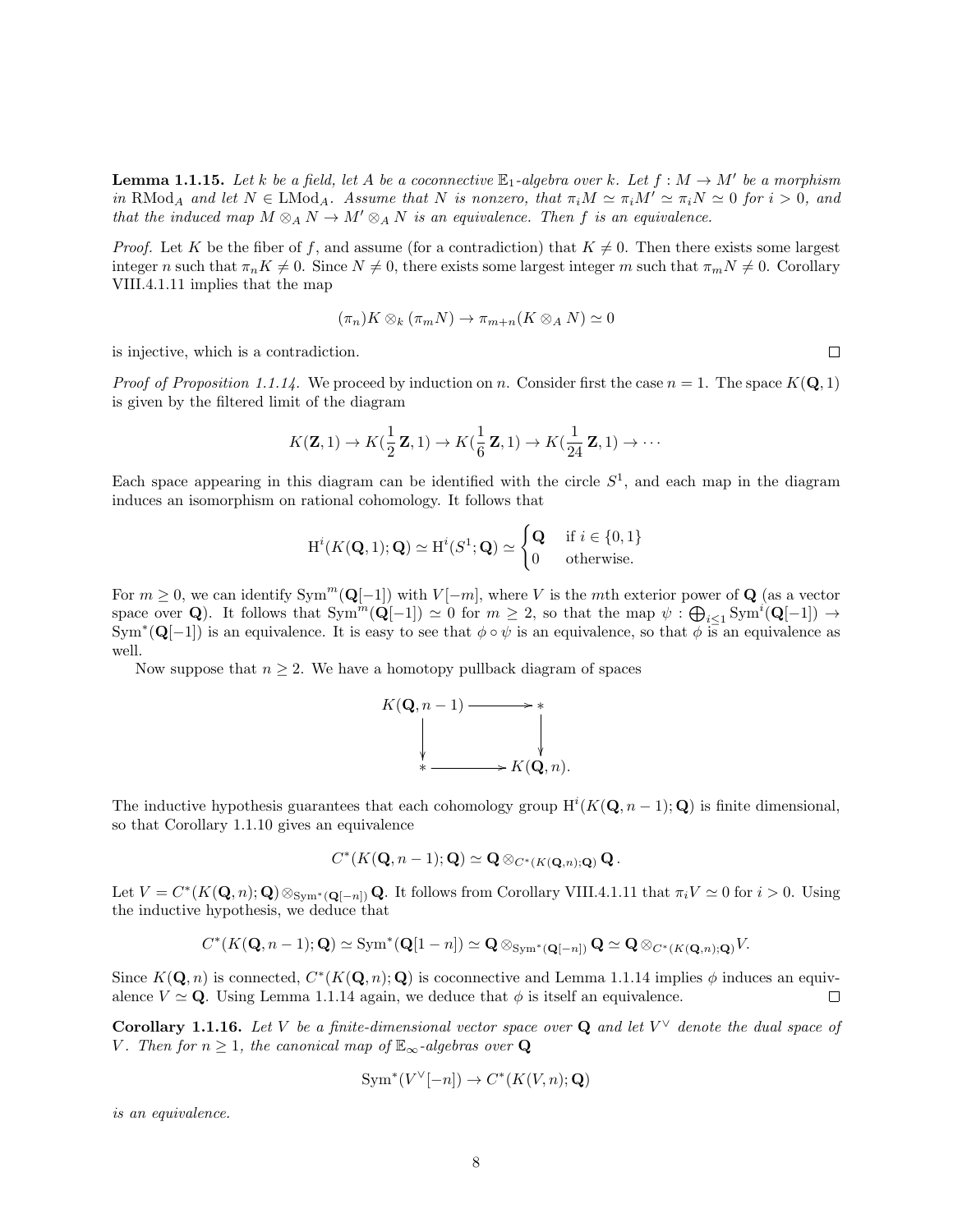#### 1.2 k-Rational Homotopy Types

Let k be a field of characteristic zero, which we regard as fixed throughout this section. We let  $CAlg_k$  denote the ∞-category of  $\mathbb{E}_{\infty}$ -algebras over k, CAlg<sub>k</sub> the full subcategory of CAlg<sub>k</sub> spanned by the connective  $\mathbb{E}_{\infty}$ -algebras over k, and CAlg<sub>k</sub><sup>0</sup> the full subcategory of CAlg<sub>k</sub><sup>cn</sup> spanned by the discrete  $\mathbb{E}_{\infty}$ -algebras over k (so that  $CAlg_k^0$  is equivalent to the nerve of the ordinary category of commutative k-algebras).

**Definition 1.2.1.** Let  $X : CAlg_k^{cn} \to \mathcal{S}$  be a functor. We will say that X is a k-rational homotopy type if the following conditions are satisfied:

- (a) The functor X is a left Kan extension of its restriction  $X_0 = X | \text{CAlg}_k^0$  to discrete  $\mathbb{E}_{\infty}$ -algebras.
- (b) For every  $R \in \mathrm{CAlg}_{k}^{0}$ , the space  $X_0(R)$  is simply connected.
- (c) For every integer  $n \geq 2$ , there exists a vector space V over k such that the functor  $R \mapsto \pi_n X_0(R)$  is given by  $R \mapsto V \otimes_k R$ .

We let RType(k) denote the full subcategory of  $\text{Fun}(\text{CAlg}_{k}^{\text{cn}}, \mathcal{S})$  spanned by the k-rational homotopy types. We will refer to RType(k) as the  $\infty$ -category of k-rational homotopy types.

**Example 1.2.2.** If V is a vector space over k, we define a functor  $\underline{K}(V,n)$ : CAlg $_k^{\text{cn}} \to \mathcal{S}$  by the formula

$$
\underline{K}(V,n)(R) = \Omega^{\infty - n}(V \otimes_k R).
$$

If  $n \geq 2$ , then  $K(V, n)$  is a k-rational homotopy type. If V is finite-dimensional, then  $K(V, 0)$  is the functor corepresented by the discrete  $\mathbb{E}_{\infty}$ -algebra Sym<sup>\*</sup>  $V^{\vee}$ .

Our goal in this section is to study the  $\infty$ -category RType(k) and establish some of its properties.

**Remark 1.2.3.** Let  $Vect_k$  denote the category of vector spaces over k, let Ab denote the category of abelian groups, and define a functor  $T: \text{Vect}_k \to \text{Fun}(\text{CAlg}_k^0, \mathcal{A}b)$  by the formula

$$
T(V)(R) = V \otimes_k R.
$$

If V is finite dimensional, then T carries V to the functor represented by the group scheme Spec  $V^{\vee}$ . In particular, T carries finite-dimensional vector spaces to compact objects of  $\text{Fun}(\text{CAlg}_k^0, \mathcal{A}b)$ . Since k has characteristic zero, the functor  $T$  is fully faithful when restricted to finite dimensional vector spaces. Since  $T$  commutes with filtered colimits, we conclude that  $T$  is fully faithful in general.

Now suppose that  $X : \mathrm{CAlg}_{k}^{\mathrm{cn}} \to \mathcal{S}$  is a k-rational homotopy type and  $n \geq 2$  an integer. Then there exists a vector space V over k such that the functor  $R \mapsto X(R)$  is given by  $V \otimes_k R$  for  $R \in \mathrm{CAlg}_k^0$ . The above argument shows that the vector space  $V$  is determined by  $X$  (up to unique isomorphism). We will emphasize this dependence by writing  $V = \pi_n X$ .

**Definition 1.2.4.** Let  $X$  be a  $k$ -rational homotopy type. We will say that  $X$  is of *finite type* if the vector spaces  $\pi_n X$  are finite-dimensional for each  $n \geq 2$ .

**Remark 1.2.5.** Recall that a functor  $X : CAlg_k^{cn} \to \mathcal{S}$  is said to be a *coaffine stack* if it is corepresentable by a coconnective  $\mathbb{E}_{\infty}$ -algebra  $A \in \mathrm{CAlg}_k$ . We will say that a coaffine stack X is simply connected if  $\pi_{-1}A \simeq 0$ . Using Propositions VIII.4.4.8 and VIII.4.4.6, we see that an arbitrary functor  $X: \mathrm{CAlg}_k^{\mathrm{cn}} \to \mathcal{S}$  is a simply connected coaffine stack if and only if it satisfies conditions  $(a)$  and  $(b)$  of Definition 1.2.1, together with the following version of  $(c)$ :

(c') For every integer  $n \geq 2$ , there exists a vector space W over k such that the functor  $R \mapsto \pi_n X_0(R)$  is given by  $R \mapsto \text{Hom}_k(W, R)$ . Here  $X_0$  denotes the restriction  $X | \text{CAlg}_k^0$ .

We say that a simply connected coaffine stack X is of *finite type* if the vector spaces W appearing in  $(c')$  are finite-dimensional. The following conditions on a functor  $X: \mathrm{CAlg}_{k}^{\mathrm{cn}} \to \mathcal{S}$  are equivalent: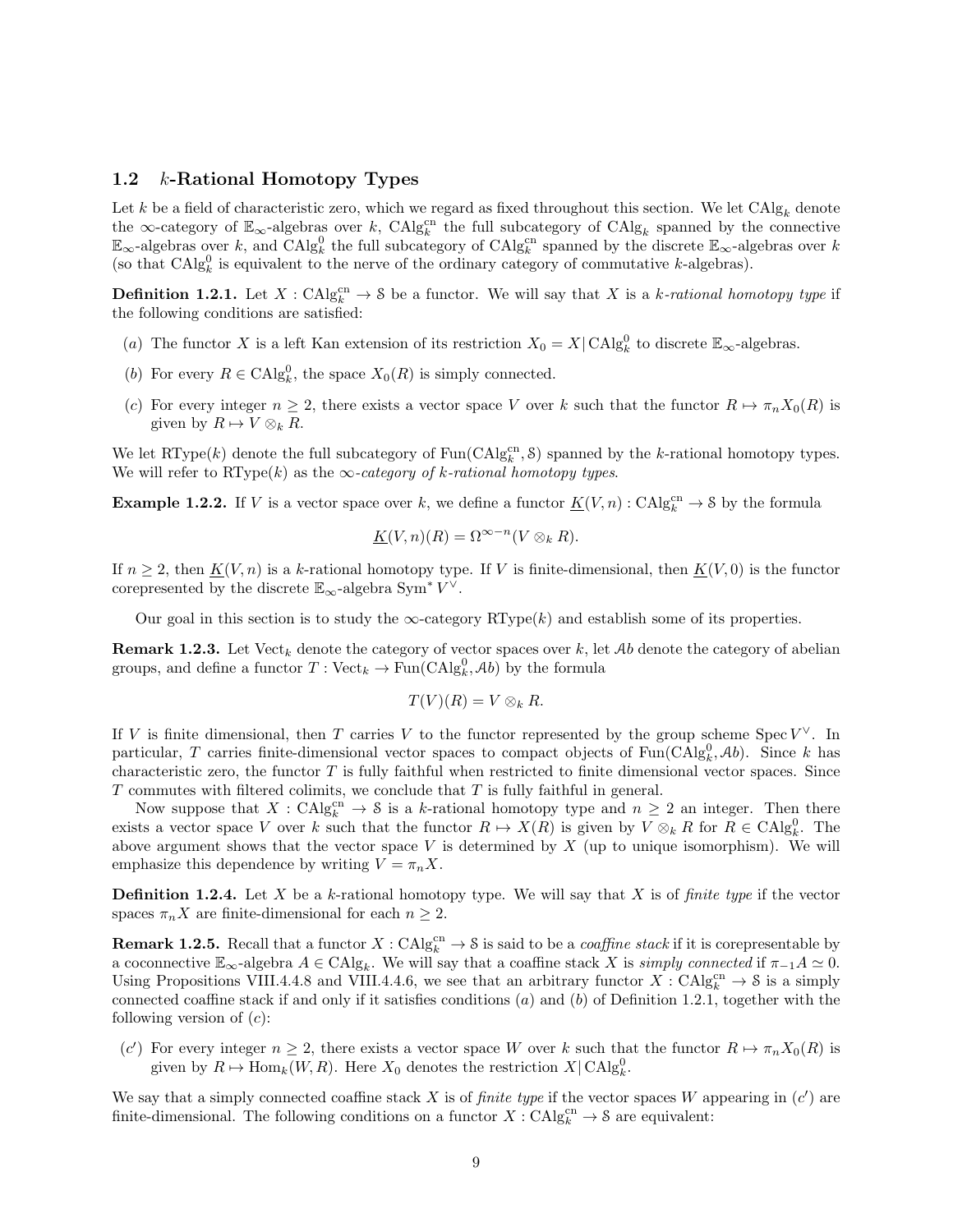- (i) The functor X is a k-rational homotopy type of finite type.
- $(ii)$  The functor X is a coaffine stack which is simply connected and of finite type.

In particular, if X is a  $k$ -rational homotopy type of finite type, then X is a coaffine stack.

We now establish some basic formal properties of  $k$ -rational homotopy types.

**Proposition 1.2.6.** Let k be a field of characteristic zero and let  $X : CAlg_k^{cn} \to \mathcal{S}$  be a k-rational homotopy type. Then X commutes with sifted colimits.

**Lemma 1.2.7.** Let  $A_{\bullet}$  be a simplicial abelian group, and suppose that the unnormalized chain complex

$$
\cdots \to A_2 \to A_1 \to A_0
$$

is an acyclic resolution of some abelian group A. Then for each integer  $n \geq 0$ , the canonical map

$$
|K(A_{\bullet}, n)| \to K(A, n)
$$

is a homotopy equivalence.

*Proof.* We proceed by induction on n. If  $n = 0$ , then  $|K(A_{\bullet}, n)|$  can be identified with the geometric realization  $|A_{\bullet}|$ , and its homotopy groups are computed by the chain complex

$$
\cdots \to A_2 \to A_1 \to A_0.
$$

Now suppose that  $n > 0$ , and consider the map  $\theta_n : |K(A_0, n)| \to K(A, n)$ . Using Corollary A.5.1.3.7, we see that the map  $\Omega(\theta_n): \Omega|K(A_{\bullet}, n)| \to \Omega K(A, n)$  can be identified with  $\theta_{n-1}$ , which is a homotopy equivalence by the inductive hypothesis. Since the spaces  $|K(A_{\bullet}, n)|$  and  $K(A, n)$  are both connected, we conclude that  $\theta_n$  is a homotopy equivalence.  $\Box$ 

*Proof of Proposition 1.2.6.* Let  $Poly_k$  denote the full subcategory of  $CAlg_k^{cn}$  spanned by those k-algebras of the form  $k[x_1,\ldots,x_n]$  for some  $n\geq 0$ . Then  $Poly_k$  is a subcategory of compact projective generators for  $\text{CAlg}_k^{\text{cn}}$ : that is, the inclusion  $\text{Poly}_k \hookrightarrow \text{CAlg}_k^{\text{cn}}$  extends to an equivalence  $\mathcal{P}_{\Sigma}(\text{Poly}_k) \simeq \text{CAlg}_k^{\text{cn}}$  (see Proposition A.7.1.4.20). Let  $X_0 = X|\text{Poly}_k$  and let  $X': \text{CAlg}_k^{\text{cn}} \to \mathcal{S}$  be a functor which extends  $X_0$  and commutes with sifted colimits. Then  $X'$  is a left Kan extension of  $X_0$ , so that the identity transformation from X' to itself extends to a natural transformation  $\alpha : X' \to X$ . We wish to show that  $\alpha$  is an equivalence, or equivalently that X is a left Kan extension of  $X_0$ . Since X is a left Kan extension of  $X|\text{CAlg}_k^0$ , it will suffice to show that  $X|\text{CAlg}_k^0$  is a left Kan extension of  $X_0$  (Proposition T.4.3.2.8). For this, it suffices to show that for every object  $R \in \text{CAlg}_{k}^{0}$ , the canonical map  $X'(R) \to X(R)$  is an equivalence.

We first treat the case where  $R = \text{Sym}^* V$  for some k-vector space V. Then  $R \simeq \varinjlim \text{Sym}^* V_\alpha$ , where the colimit is taken over the filtered partially ordered set of all finite-dimensional subspaces  $V_\alpha \subseteq V$ . We then have a commutative diagram

$$
\varinjlim X'(\operatorname{Sym}^* V_\alpha) \longrightarrow X'(R)
$$
  

$$
\downarrow \qquad \qquad \downarrow
$$
  

$$
\varinjlim X(\operatorname{Sym}^* V_\alpha) \longrightarrow X(R).
$$

Since each Sym<sup>∗</sup>  $V_{\alpha}$  belongs to Poly<sub>k</sub>, the left vertical map is a homotopy equivalence. The upper horizontal map is a homotopy equivalence because the functor  $X'$  commutes with filtered colimits. It will therefore suffice to show that the lower horizontal map is a homotopy equivalence. Since the domain and codomain of this map are both simply connected, we are reduced to proving that the map

$$
\varinjlim \pi_n X(\operatorname{Sym}^* V_\alpha) \to \pi_n X(R)
$$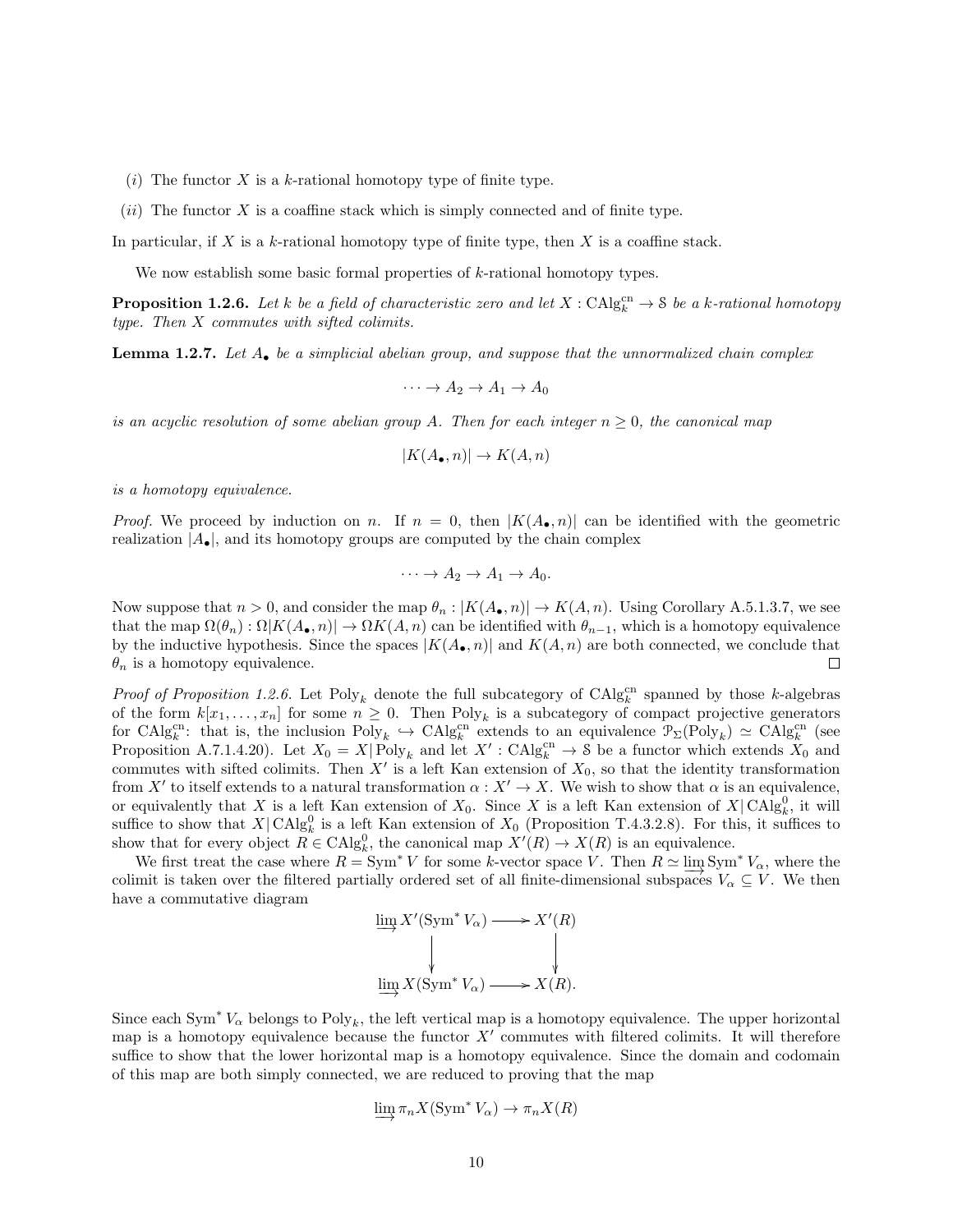is an isomorphism for each  $n \geq 2$ . This is clear, since the functor  $W \mapsto (\pi_n X) \otimes_k (\text{Sym}^* W)$  commutes with filtered colimits.

Now suppose that  $R \in \text{CAlg}_{k}^{0}$  is arbitrary. Choose a representation of R as the geometric realization of a simplicial object  $R_{\bullet}$  of  $\text{CAlg}_{k}^{\text{cn}}$ , where each  $R_n$  a polynomial algebra (on a possibly infinite set of generators) over  $k$ . We then have a commutative diagram



The upper horizontal map is a homotopy equivalence because  $X'$  commutes with sifted colimits, and the left vertical map is a homotopy equivalence by the previous step in the proof. We are therefore reduced to proving that the map  $\theta : |X(R_{\bullet})| \to X(R)$  is a homotopy equivalence.

To show that  $\theta$  is a homotopy equivalence, it suffices to show that  $\theta$  induces a homotopy equivalence  $\tau_{\leq m}|X(R_{\bullet})|\to \tau_{\leq m}X(R)$  for each integer  $m\geq 0$ . Note that  $\tau_{\leq m}|X(R_{\bullet})|$  is equivalent to the *m*-truncation of  $|\tau_{\leq m}X(R_{\bullet})|$ . It will therefore suffice to show that each of the maps

$$
\theta_m : |\tau_{\leq m} X(R_{\bullet})| \to \tau_{\leq m} X(R)
$$

is a homotopy equivalence. We proceed by induction on m, the case  $m \leq 1$  being trivial. We have a simplicial diagram of fiber sequences

$$
\tau_{\leq m} X(R_{\bullet}) \to \tau_{\leq m-1} X(R_{\bullet}) \to K((\pi_m X) \otimes_k R_{\bullet}, m+1).
$$

Since each of the spaces  $K((\pi_m X) \otimes_k R_\bullet, m+1)$  is connected, Lemma A.5.3.6.17 gives a fiber sequence of geometric realizations

$$
|\tau_{\leq m}X(R_\bullet)|\to |\tau_{\leq m-1}X(R_\bullet)|\to |K((\pi_mX)\otimes_kR_\bullet,m+1)|.
$$

Consequently, to show that  $\theta_m$  is an equivalence, it will suffice to show that the vertical maps in the diagram

$$
|\tau_{\leq m-1}X(R_{\bullet})| \longrightarrow |K((\pi_m X) \otimes -kR_{\bullet}, m+1)|
$$
  
\n
$$
\downarrow
$$
  
\n
$$
\tau_{\leq m-1}X(R) \longrightarrow K((\pi_m X) \otimes_k R_{\bullet}, m+1)
$$

are homotopy equivalences. For the left vertical map this follows from the inductive hypothesis, and for the right vertical map it follows from Lemma 1.2.7. П

**Corollary 1.2.8.** Let X be a k-rational homotopy type. For each  $R \in CAlg_k^{cn}$ , the space  $X(R)$  is simply connected.

*Proof.* Write R as a geometric realization  $|R_{\bullet}|$ , where each  $R_n$  is discrete. Proposition 1.2.6 implies that  $X(R) \simeq |X(R_{\bullet})|$ . Since each of the spaces  $X(R_n)$  is simply connected, we conclude that  $X(R)$  is simply connected.  $\Box$ 

**Corollary 1.2.9.** Let X be k-rational homotopy type, and suppose we are given a pullback diagram  $\sigma$ :

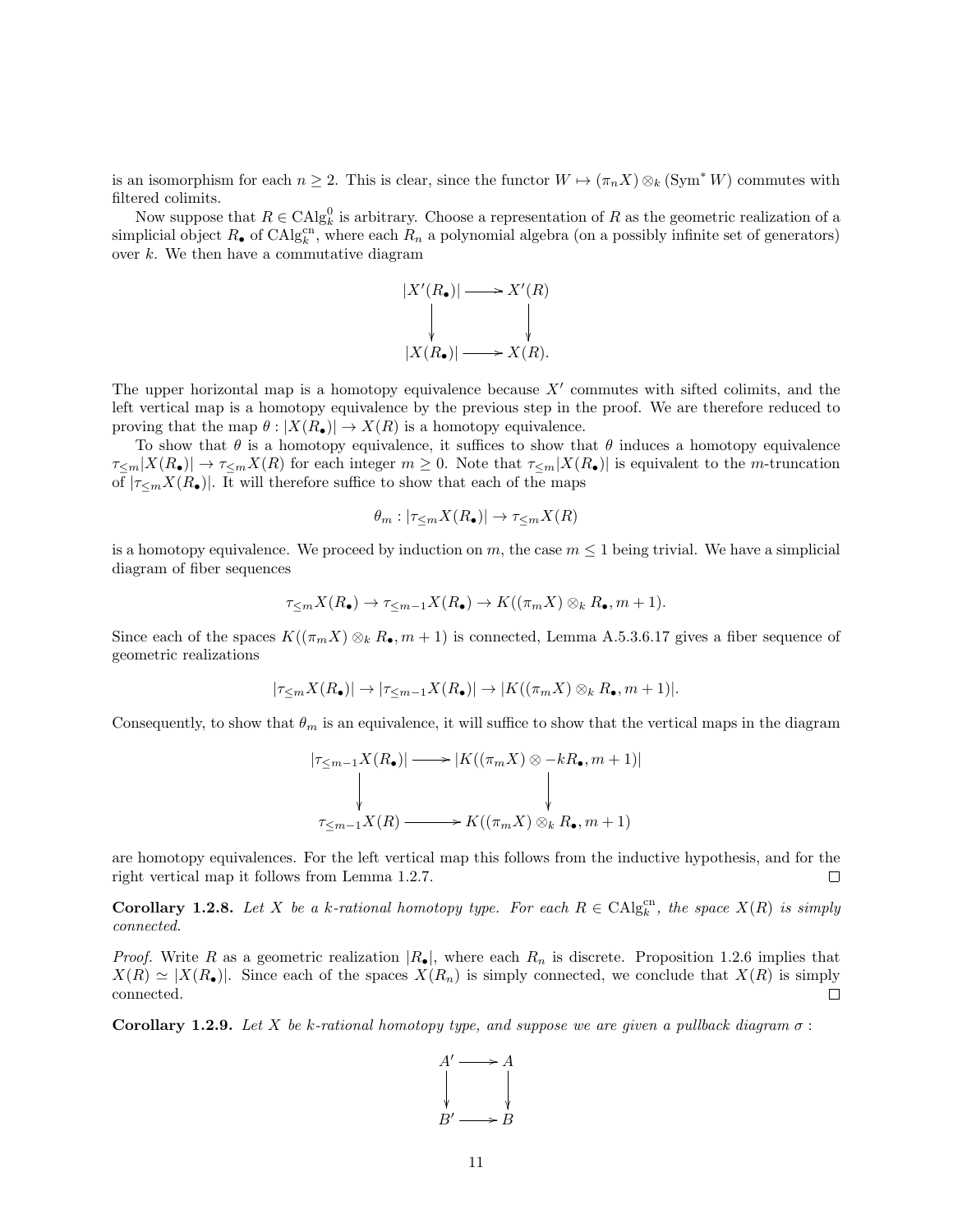in CAlg<sub>c</sub><sup>ch</sup>. Suppose that the right vertical map induces a surjection  $\pi_0 A \to \pi_0 B$ . Then the diagram  $X(\sigma)$ 



is also a pullback square.

*Proof.* Choose a base point  $\eta \in X(k)$ . Using  $\eta$ , we can lift X to a functor  $\text{CAlg}_{k}^{\text{cn}} \to \mathcal{S}_{*}$  taking values in the ∞-category of pointed spaces. Choose a simplicial object  $B_{\bullet}$  of CAlg<sup>cn</sup> whose geometric realization is equivalent to  $B$ , where each  $B_n$  is discrete. Set

$$
A_{\bullet} = A \times_B B_{\bullet} \qquad B'_{\bullet} = B' \times_B B_{\bullet} \qquad A'_{\bullet} = A' \times_B B_{\bullet}.
$$

Then  $\sigma$  can be obtained as the geometric realization of a simplicial diagram  $\sigma_{\bullet}$ :



Proposition 1.2.6 implies that X commutes with sifted colimits. It follows that  $X(\sigma)$  can be identified with the geometric realization  $|X(\sigma_{\bullet})|$ . We wish to show that  $|X(\sigma_{\bullet})|$  is a pullback diagram. Each of the spaces  $X(B_{\bullet})$  is connected (and equipped with a base point determined by our chosen point  $\eta \in X(k)$ ). Applying Lemma A.5.3.6.17, we are reduced to proving that each of the diagrams  $X(\sigma_n)$  is a pullback square. We may therefore replace B by  $B_n$  and thereby reduce to the case where B is discrete. Using a similar argument, we may suppose that A and B' are also discrete (so that  $A' \simeq A \times_B B'$  is likewise discrete). Let Y denote the fiber product  $X(A) \times_{X(B)} X(B')$ . The homotopy groups of Y fit into a long exact sequence

$$
\pi_{n+1}X(A) \times \pi_{n+1}X(B') \to \pi_{n+1}X(B) \to \pi_nY \to \pi_nX(A) \times \pi_nX(B') \to \pi_nX(B).
$$

Since  $X$  is a k-rational homotopy type, we can rewrite this sequence as

$$
(\pi_{n+1}X)\otimes_k (A\oplus B')\stackrel{\alpha}{\to} (\pi_{n+1}X)\otimes_k B\to \pi_nY\to (\pi_nX)\otimes_k (A\oplus B')\stackrel{\beta}{\to} (\pi_nX)\otimes_k B.
$$

Since the map  $A \to B$  is surjective,  $\alpha$  is a surjection for each  $n \geq 1$ . It follows that Y is simply connected and that for each  $n \geq 2$  we have a canonical isormophism  $\pi_n Y \simeq \text{ker}(\beta) \simeq (\pi_n X) \otimes_k A'$ . From this, we immediately deduce that the map  $X(A') \to Y$  is a homotopy equivalence.  $\Box$ 

**Corollary 1.2.10.** Let X be a k-rational homotopy type and let  $f : A \rightarrow B$  be a morphism in  $\text{CAlg}_{k}^{\text{cn}}$ . If f is n-connective for some  $n \geq 0$ , then the induced map  $X(A) \to X(B)$  is  $(n+2)$ -connective.

*Proof.* We proceed by induction on n. If  $n > 0$ , then the diagonal map  $\delta: A \to A \times_B A$  is  $(n-1)$ -connective. The inductive hypothesis then implies that  $X(\delta) : X(A) \to X(A \times_B A)$  is  $(n+1)$ -connective. Using Corollary 1.2.9 we can identify  $X(\delta)$  with the diagonal map  $X(A) \to X(A) \times_{X(B)} X(A)$ . Since  $X(f) : X(A) \to X(B)$ is surjective on connected components (both spaces are simply connected, by Corollary 1.2.8), the  $(n + 1)$ connectivity of  $X(A) \to X(A) \times_{X(B)} X(A)$  implies that  $(n+2)$ -connectivity of  $X(f)$ .

It remains to treat the case  $n = 0$ . Since  $X(A)$  and  $X(B)$  are simply connected, it suffices to show that the map  $X(f)$  induces a surjection  $\pi_2 X(A) \to \pi_2 X(B)$ . Choose an equivalence  $B \simeq |B_{\bullet}|$  for some simplicial object  $B_{\bullet}$  of  $\mathrm{CAlg}_{k}^{\mathrm{cn}}$ , where each  $B_{n}$  is a polynomial algebra over k (possibly on an infinite set of generators). Proposition 1.2.6 implies that  $X(B)$  is equivalent to the geometric realization of the simplicial space  $X(B_{\bullet})$ , where each  $X(B_n)$  is simply connected. It follows that the map  $\pi_2 X(B_0) \to \pi_2 X(B)$  is surjective. Since f is connective, the map  $B_0 \to B$  factors through A, so that the map  $\pi_2 X(A) \to \pi_2 X(B)$  is also surjective.  $\square$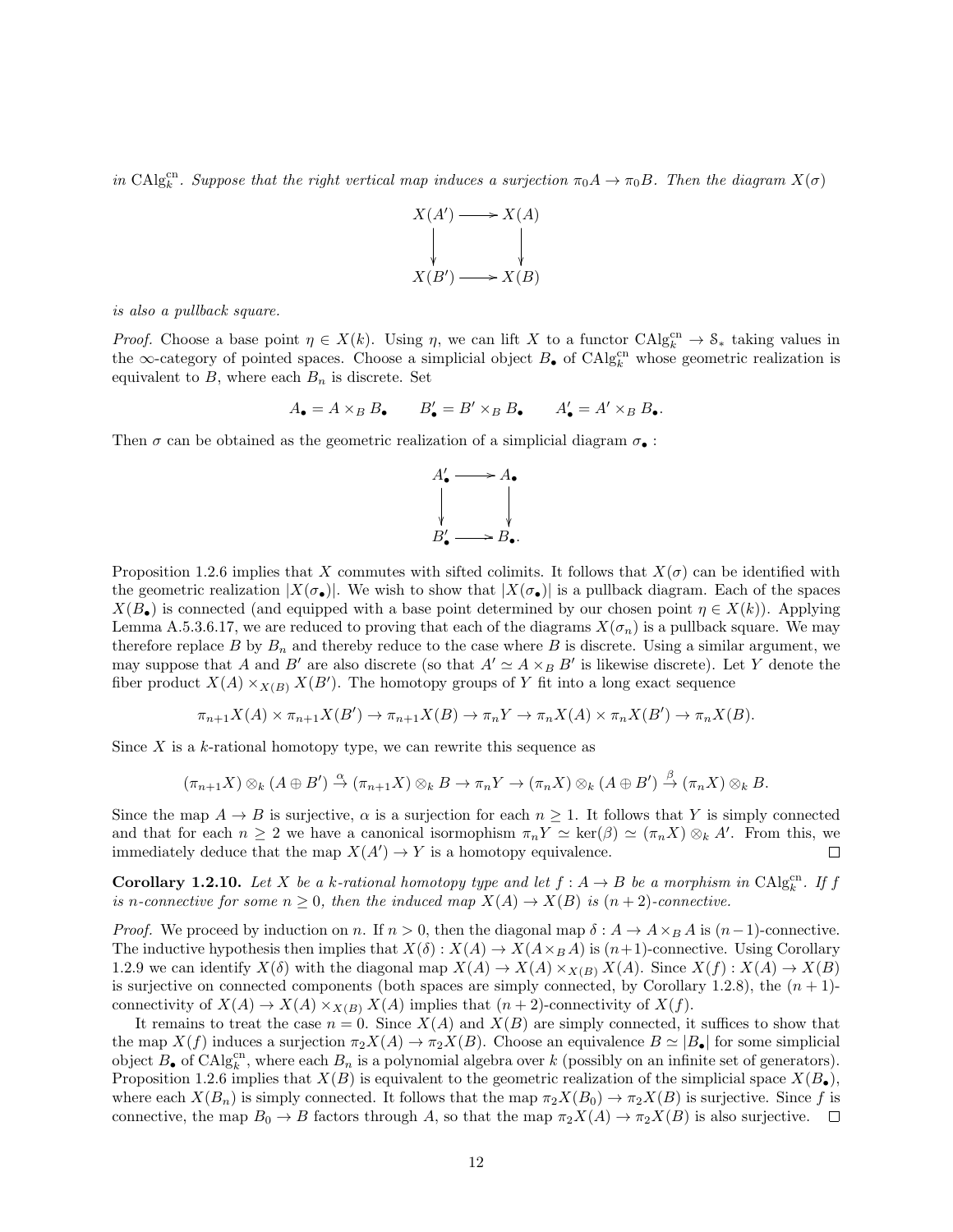**Corollary 1.2.11.** Let X be a k-rational homotopy type. For every  $A \in CAlg_k^{cn}$ , the canonical map  $X(A) \rightarrow$  $\varprojlim X(\tau_{\leq n}A)$  is a homotopy equivalence.

We now turn our attention to the compactness properties of k-rational homotopy types of finite type.

**Lemma 1.2.12.** Let X be a k-rational homotopy type of finite type. Then, for each  $n \geq 0$ , the functor

$$
V \mapsto \mathrm{Map}_{\mathrm{Fun}(\mathrm{CAlg}_{k}^{\mathrm{cn}}, \mathcal{S})}(X, \underline{K}(V, n))
$$

commutes with filtered colimits,

*Proof.* Since X is a coaffine stack (Remark 1.2.5), Proposition VIII.4.4.4 implies that X is given by the geometric realization of a simplicial object  $X_{\bullet}$  of  $\text{Fun}(\text{CAlg}_{k}^{conn}, \mathcal{S})$ , where each  $X_n$  is the set-valued functor corepresented by some discrete k-algebra  $R^n$ . Since  $K(V, n)$  is n-truncated, the mapping space

$$
\operatorname{Map}_{\operatorname{Fun}(\operatorname{CAlg}^0_k, \mathcal{S})}(X, \underline{K}(V, n))
$$

is equivalent to the finite limit

$$
\varprojlim_{[m]\in \Delta_{
$$

It will therefore suffice to show that each of the functors

$$
V \mapsto \mathrm{Map}_{\mathrm{Fun}(\mathrm{CAlg}_{k}^{\mathrm{cn}}, S)}(X_m, \underline{K}(V, n)) \simeq K(R^m \otimes_k V, n)
$$

commutes with filtered colimits, which is clear.

**Definition 1.2.13.** Let X be a k-rational homotopy type and let  $n \geq 0$  be an integer. We will say that X is *n-truncated* if, for each  $R \in \text{CAlg}_{k}^{0}$ , the space  $X(R)$  is *n*-truncated. We let  $RType(k)_{\leq n}$  denote the full subcategory of  $RType(k)$  spanned by the the *n*-truncated *k*-algebraic homotopy types.

**Remark 1.2.14.** The inclusion functor  $\mathrm{RType}(k)_{\leq n} \hookrightarrow \mathrm{RType}(k)$  admits a left adjoint  $X \mapsto \tau_{\leq n} X$ , where  $\tau_{\leq n} X$  denotes a left Kan extension of the functor  $\bar{C}Alg_k^0 \to \mathcal{S}$  given by  $R \mapsto \tau_{\leq n} X(R)$ .

**Remark 1.2.15.** Let X be an *n*-truncated k-rational homotopy type and let  $V = \pi_n X$ . To each  $R \in \text{CAlg}_k^0$ we can associate a fiber sequence

$$
X(R) \to \tau_{\leq n-1} X(R) \to K(V \otimes_k R, n+1),
$$

depending functorially on  $R$ . Taking left Kan extensions, we obtain a commutative diagram of  $k$ -rational homotopy types  $\sigma$ 

$$
X \longrightarrow \tau_{\leq n-1} X
$$
  
\n
$$
\downarrow
$$
  
\n
$$
\downarrow
$$
  
\n
$$
\star \longrightarrow \underline{K}(V, n+1).
$$

Let  $\mathcal{C} \subseteq \text{CAlg}_{k}^{\text{cn}}$  denote the full subcategory spanned by those connective  $\mathbb{E}_{\infty}$ -algebras A for which the diagram

$$
X(A) \longrightarrow (\tau_{\leq n-1}X)(A)
$$
  
\n
$$
\downarrow \qquad \qquad \downarrow
$$
  
\n
$$
\ast \longrightarrow \underline{K}(V, n+1)(A).
$$

is a pullback square. Using Lemma A.5.3.6.17, we see that  $C$  is closed under sifted colimits. Since  $C$  contains  $\text{CAlg}_{k}^{0}$ , it follows that  $\mathcal{C} = \text{CAlg}_{k}^{\text{cn}}$ . That is, we have a fiber sequence of functors

$$
X \to \tau_{\leq n-1} X \to \underline{K}(V, n+1).
$$

 $\Box$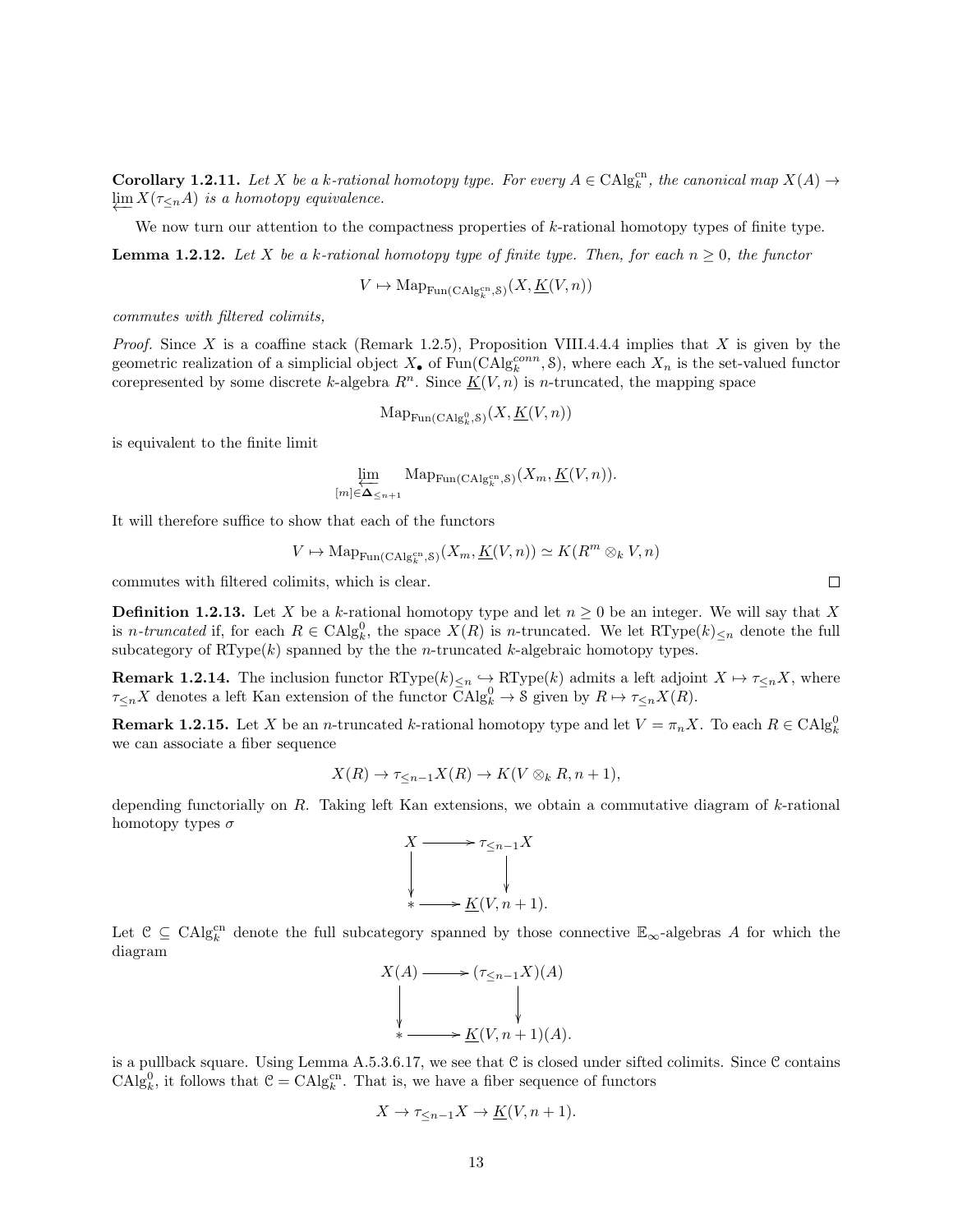**Lemma 1.2.16.** Let k be a field of characteristic zero. Then the  $\infty$ -category RType(k) is closed under filtered colimits in Fun(CAlgc<sup>n</sup>, S). Moreover, for each  $n \geq 2$ , the functor  $X \mapsto \pi_n X$  commutes with filtered colimits. In particular, of each of the subcategories  $RType(k)_{\leq n}$  is also closed under filtered colimits.

*Proof.* Let  $\{X_\alpha\}$  be a filtered diagram of k-rational homotopy types, and let X denote its colimit in Fun(CAlg<sup>cn</sup>, S). It is clear that X satisfies conditions (a) and (b) of Definition 1.2.1. Moreover, for  $R \in CAlg_k^0$ , we have a canonical isomorphism

$$
\pi_n X(R) \simeq \varinjlim \pi_n (X_\alpha(R)) \simeq (\pi_n X_\alpha) \otimes_k R \simeq V \otimes_k R,
$$

where V denotes the direct limit  $\varinjlim_{n} \pi_n X_\alpha$  (see Remark 1.2.3). It follows that X is a k-rational homotopy type and that the canonical map

$$
\varinjlim \pi_n X_\alpha = V \to \pi_n X
$$

is an isomorphism of k-vector spaces.

**Lemma 1.2.17.** Let k be a field of characteristic zero, let  $n \geq 0$ , and let X be an n-truncated k-algebraic homotopy type. If X is of finite type, then X is a compact object of  $\operatorname{RType}(k)_{\leq n}$ .

*Proof.* Let  $\theta$ : RType(k)  $\rightarrow$  S denote the functor corepresented by X. We will prove that for each integer m, the restriction  $\theta | RType(k)_{\leq m}$  commutes with filtered colimits. We proceed by induction on m, the case  $m \leq 1$  being trivial. To carry out the inductive step, suppose we are given a filtered diagram  $\{Y_{\alpha}\}\$  in RType(k)<sub> $\leq m$ </sub> having colimit Y, and set  $V_{\alpha} = \pi_n Y_{\alpha}$ . We then have a fiber sequence of functors

$$
Y_{\alpha} \to \tau_{\leq n-1} Y_{\alpha} \to \underline{K}(V_{\alpha}, n+1)
$$

depending functorially on  $\alpha$ . Set  $V = \lim_{n \to \infty} V_{\alpha}$  so that  $V \simeq \pi_n Y$ . We then have another fiber sequence  $Y \to \tau \leq_{n-1} Y \to K(V, n+1)$ . Since  $\theta$  commutes with limits, we have a map of fiber sequences

$$
\varinjlim_{n} \theta(Y_{\alpha}) \longrightarrow \varinjlim_{n} \theta(\tau_{\leq n-1} Y_{\alpha}) \longrightarrow \varinjlim_{n} \theta(\underline{K}(V_{\alpha}, n+1))
$$
\n
$$
\downarrow^{\alpha} \qquad \qquad \downarrow^{\beta} \qquad \qquad \downarrow^{\gamma}
$$
\n
$$
\theta(Y) \longrightarrow \theta(\tau_{\leq n-1} Y) \longrightarrow \theta(\underline{K}(V, n+1)).
$$

The map  $\beta$  is a homotopy equivalence by the inductive hypothesis, and  $\gamma$  is a homotopy equivalence by Lemma 1.2.12. It follows that  $\alpha$  is a homotopy equivalence, as desired.  $\Box$ 

For each integer  $n \geq 0$ , we let  $\mathrm{RType}(k)_{\leq n}^{\text{ft}}$  denote the intersection  $\mathrm{RType}(k)^{\text{ft}} \cap \mathrm{RType}(k)_{\leq n}$ : that is, the  $\infty$ -category of k-rational homotopy types whcih are *n*-truncated and of finite type.

**Proposition 1.2.18.** Let k be a field of characteristic zero. For each integer n, the inclusion  $\text{RType}(k)_{\leq n}^{\text{ft}} \hookrightarrow$  $\text{RType}(k)_{\leq n}$  induces an equivalence of  $\infty$ -categories  $\theta$ : Ind $(\text{RType}(k)_{\leq n}^{\text{ft}}) \simeq \text{RType}(k)_{\leq n}$ .

**Remark 1.2.19.** Since RType $(k)_{\leq n}^{\text{ft}}$  is closed under retracts in RType $(k)_{\leq n}$ , it follows from Proposition 1.2.18 and Lemma 1.2.17 that an object  $X \in \text{RType}(k)_{\leq n}$  is compact if and only if it is finite type.

**Remark 1.2.20.** One can show that the  $\infty$ -category RType(k) itself is compactly generated, but we will not need this.

*Proof.* Using Lemma 1.2.17 and Proposition T.5.1.3.1, we deduce that  $\theta$  is fully faithful. Let  $\mathcal{C} \subseteq \mathbb{R} \mathbb{Y}$  pe $(k)_{\leq n}$ denote the essential image of  $\theta$ . We wish to show that C contains every *n*-truncated k-algebraic homotopy type X. The proof proceeds by induction on n, the case  $n \leq 1$  being trivial. Set  $V = \pi_n X$  so that we have a fiber sequence of functors

$$
X \to \tau_{\leq n-1} X \to \underline{K}(V, n+1).
$$

 $\Box$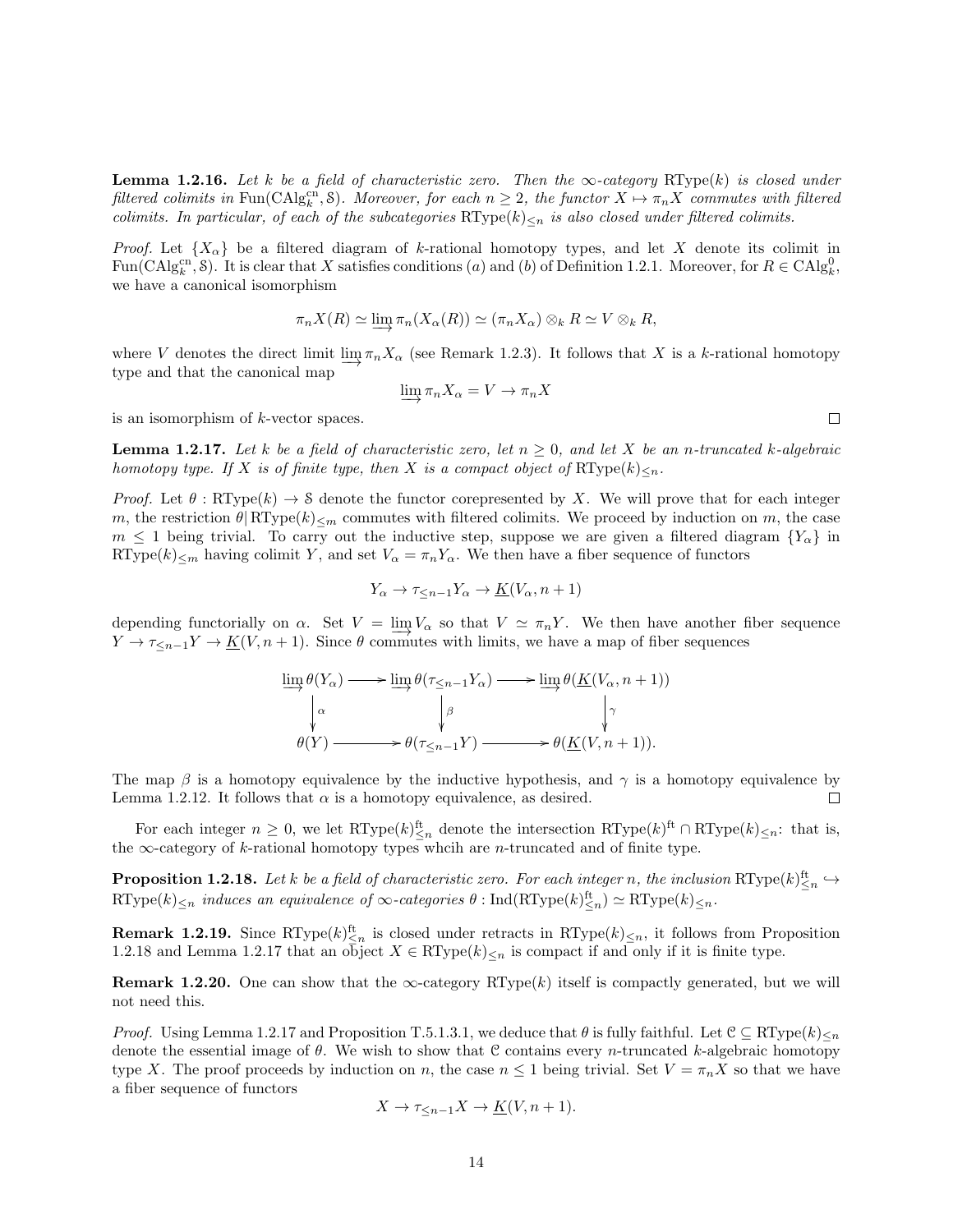Using the inductive hypothesis, we can write  $\tau_{\leq n-1}X$  as a filtered colimit  $\lim_{n \to \infty} Y_\alpha$ , where each  $Y_\alpha$  is  $(n-1)$ truncated and of finite type. For each  $\alpha$ , let  $X_{\alpha}$  denote the fiber of the composite map

$$
Y_{\alpha} \to \tau_{\leq n-1} X \to \underline{K}(V, n+1).
$$

Then  $X \simeq \lim_{\alpha \to 0} X_{\alpha}$ . Since C is closed under filtered colimits, it will suffice to prove that each  $X_{\alpha}$  belongs to C. Using Lemma 1.2.12, we see that there exists a finite-dimensional subspace  $W \subseteq V$  such that the map  $Y_{\alpha} \to \underline{K}(V, n+1)$  factors through  $\underline{K}(W, n+1)$ . Write  $V \simeq W \oplus W'$ , so that we have an equivalence of functors

$$
X_{\alpha} \simeq Z_{\alpha} \times \underline{K}(W', n)
$$

where  $Z_{\alpha}$  denotes the fiber of the map  $Y_{\alpha} \to \underline{K}(W, n+1)$ . Then  $Z_{\alpha}$  is of finite type. Since C is closed under products, we are reduced to proving that  $K(W', n)$  belongs to C. This is clear, since  $K(W', n) \simeq$  $\varinjlim \underline{K}(W'_\beta,n)$ , where  $W'_\beta$  ranges over all finite-dimensional subspaces of  $W'.$  $\Box$ 

**Proposition 1.2.21.** Let k be a field of characteristic zero. Then the canonical map from  $\text{RType}(k)$  to the homotopy limit of the tower

$$
\cdots \to \mathrm{RType}(k)_{\leq 3} \stackrel{\tau_{\leq 2}}{\to} \mathrm{RType}(k)_{\leq 2} \to \mathrm{RType}(k)_{\leq 1} \simeq *
$$

is an equivalence.

*Proof.* Let RType'(k) denote the full subcategory of  $\text{Fun}(\text{CAlg}_k^0, \mathcal{S})$  spanned by those functors which satisfy conditions (b) and (c) of Definition 1.2.1, and for each integer  $n \geq 0$  define RType'(k)<sub>≤n</sub> similarly. Using Proposition T.4.3.2.15, we see that the restriction maps

$$
\text{RType}(k) \to \text{RType}'(k) \qquad \text{RType}(k)_{\leq n} \to \text{RType}'(k)_{\leq n}
$$

are equivalences. It will therefore suffice to show that  $RType'(k)$  is equivalent to the homotopy inverse limit of the tower of ∞-categories

$$
\cdots \to \mathrm{RType}'(k)_{\leq 3} \stackrel{\tau_{\leq 2}}{\to} \mathrm{RType}'(k)_{\leq 2} \to \mathrm{RType}'(k)_{\leq 1} \simeq \ast.
$$

This follows from the observation that  $Fun(CAlg_k^0, \mathcal{S})$  is given by the homotopy inverse limit of the tower  $\{\text{Fun}(\text{CAlg}_k^0, \tau_{\leq n} \, \mathcal{S})\}.$  $\Box$ 

#### 1.3 Rational Homotopy Theory and  $\mathbb{E}_{\infty}$ -Algebras

Let Y be a simply connected rational space. We will say that X is of finite type if the homotopy group  $\pi_n X$ is a finite-dimensional vector space over Q for each  $n \geq 2$ . Sullivan has shown that the homotopy theory of rational spaces of finite type can be described algebraically, using commutative differential graded algebras over Q. His main result can be formulated as follows:

**Theorem 1.3.1** (Sullivan). Let  $Q$  be the field of rational numbers. Let  $S_{ft}^{rat}$  denote the full subcategory of S spanned by those spaces X which are simply connected and such that each homotopy group  $\pi_i X$  is a finite dimensional vector space over Q. Then the construction  $X \mapsto C^*(X; \mathbf{Q})$  determines a fully faithful embedding  $S_{ft}^{rat} \to \text{CAlg}_{\mathbf{Q}}$ , whose essential image is the collection of those  $\mathbf{Q}$ -algebras A satisfying the following conditions:

(a) The Q-vector spaces  $\pi_i A$  are finite dimensional for all i.

(b) We have 
$$
\pi_i A \simeq \begin{cases} 0 & \text{if } i > 0 \\ \mathbf{Q} & \text{if } i = 0 \\ 0 & \text{if } i = -1. \end{cases}
$$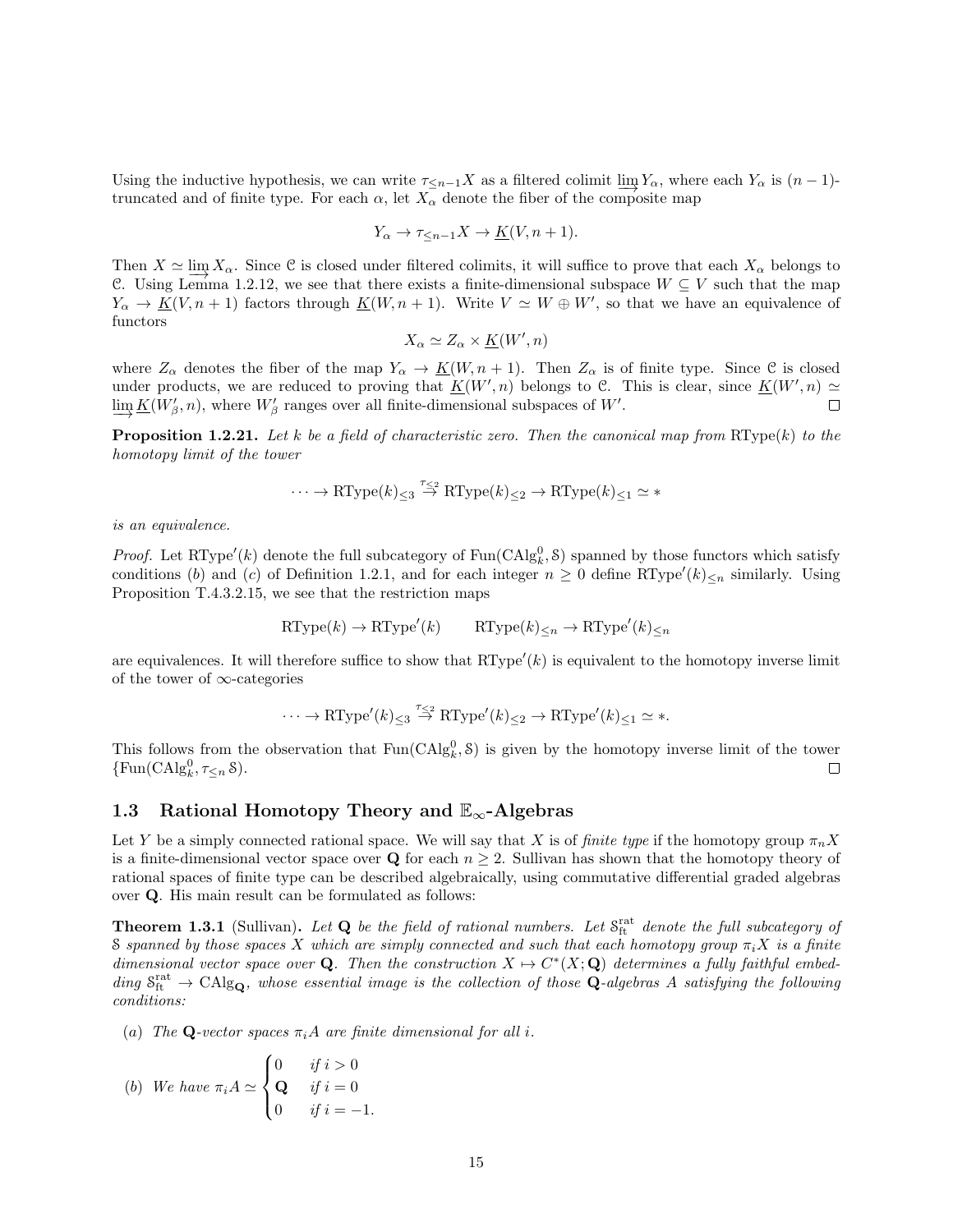In this section, we will review the proof of Theorem 1.3.1, and deduce from it an analogous description of the *entire*  $\infty$ -category  $S^{\text{rat}}$  of rational spaces (Theorem 1.3.6).

**Remark 1.3.2.** Let k be a field. The construction  $X \mapsto C^*(X;k)$  determines a functor from S to  $\text{CAlg}_{k}^{op}$ . This functor admits a right adjoint, given by the formula  $A \mapsto \text{Map}_{\text{CAlg}_k}(A, k)$ . In particular, for every space X we have a canonical unit map  $X \to \mathrm{Map}_{\mathrm{CAlg}_k}(C^*(X;k),k)$ , which carries a vertex  $x \in X$  to the evaluation map  $C^*(X;k) \to C^*(\lbrace x \rbrace;k) \simeq k$ .

**Proposition 1.3.3.** Let  $X$  be a simply connected rational space of finite type. Then the unit map

$$
u_X: X \to \mathrm{Map}_{\mathrm{CAlg}_{\mathbf{Q}}}(C^*(X; \mathbf{Q}), \mathbf{Q})
$$

is a homotopy equivalence.

*Proof.* The map  $X \to \tau \leq nX$  induces an isomorphism on homotopy groups in degrees  $\leq n$ , hence an isomorphism  $\mathrm{H}^i(X; \mathbf{Q}) \to \mathrm{H}^i(\overline{\tau}_{\leq n} X; \mathbf{Q})$  for  $i \leq n$ . It follows that  $C^*(X; \mathbf{Q}) \simeq \varinjlim_{\mathbf{Q}} C^*(\tau_{\leq n} X; \mathbf{Q})$ , so that  $u_X$  can be identified with the limit of the maps  $\{u_{\tau\lt n}x\}_{n\geq 0}$ . It will therefore suffice to prove that each of the maps  $u_{\tau\langle n,X\rangle}$  is a homotopy equivalence. We proceed by induction on n, the case  $n = 1$  being obvious. Let  $n > 1$ and set  $V = \pi_n X$ , so that V is a finite-dimensional vector space over **Q**. We have a pullback diagram of spaces

$$
\begin{array}{ccc}\n\tau_{\leq n}X & \longrightarrow & \ast \\
\downarrow & & \downarrow \\
\tau_{\leq n-1}X & \longrightarrow & K(V, n+1)\n\end{array}
$$

so that Corollary 1.1.10 yields a pushout diagram

$$
C^*(K(V, n+1), \mathbf{Q}) \longrightarrow \mathbf{Q}
$$
  
\n
$$
\downarrow \qquad \qquad \downarrow
$$
  
\n
$$
C^*(\tau_{\leq n-1}X; \mathbf{Q}) \longrightarrow C^*(\tau_{\leq n}X; \mathbf{Q}).
$$

Consequently, to show that  $u_{\tau\leq nX}$  is a homotopy equivalence, it suffices to show that  $u_{\tau\leq n-1X}$  and  $u_{K(V,n+1)}$ are homotopy equivalences. In the first case, this follows from the inductive hypothesis. In the second, it follows from Corollary 1.1.16.  $\Box$ 

**Corollary 1.3.4.** Let X be a simply connected rational space of finite type, and let Y be an arbitrary space. Then the functor  $C^*(\bullet; \mathbf{Q})$  induces a homotopy equivalence

$$
\operatorname{Map}_{\mathcal{S}}(Y,X) \to \operatorname{Map}_{\operatorname{CAlg}_{\mathbf{Q}}}(C^*(X;{\mathbf Q}), C^*(Y;{\mathbf Q})).
$$

*Proof of Theorem 1.3.1.* Corollary 1.3.4 implies that  $C^* \mid S_{\text{ft}}^{\text{rat}}$  is fully faithful. We next show that if  $X \in S_{\text{ft}}^{\text{rat}}$ , then  $C^*(X; \mathbf{Q})$  satisfies conditions (a) and (b). Since X is simply connected, condition (b) is obvious. We wish to prove that  $H^{-i}(X; Q)$  is finite dimensional for every integer i. Replacing X by  $\tau \leq_n X$  for  $n \geq i$ , we can assume that X is n-truncated, and we proceed by induction on n. If  $n = 1$ , then  $X \simeq *$  and the result is obvious. Otherwise, set  $V = \pi_n X$  so that we have a pullback diagram

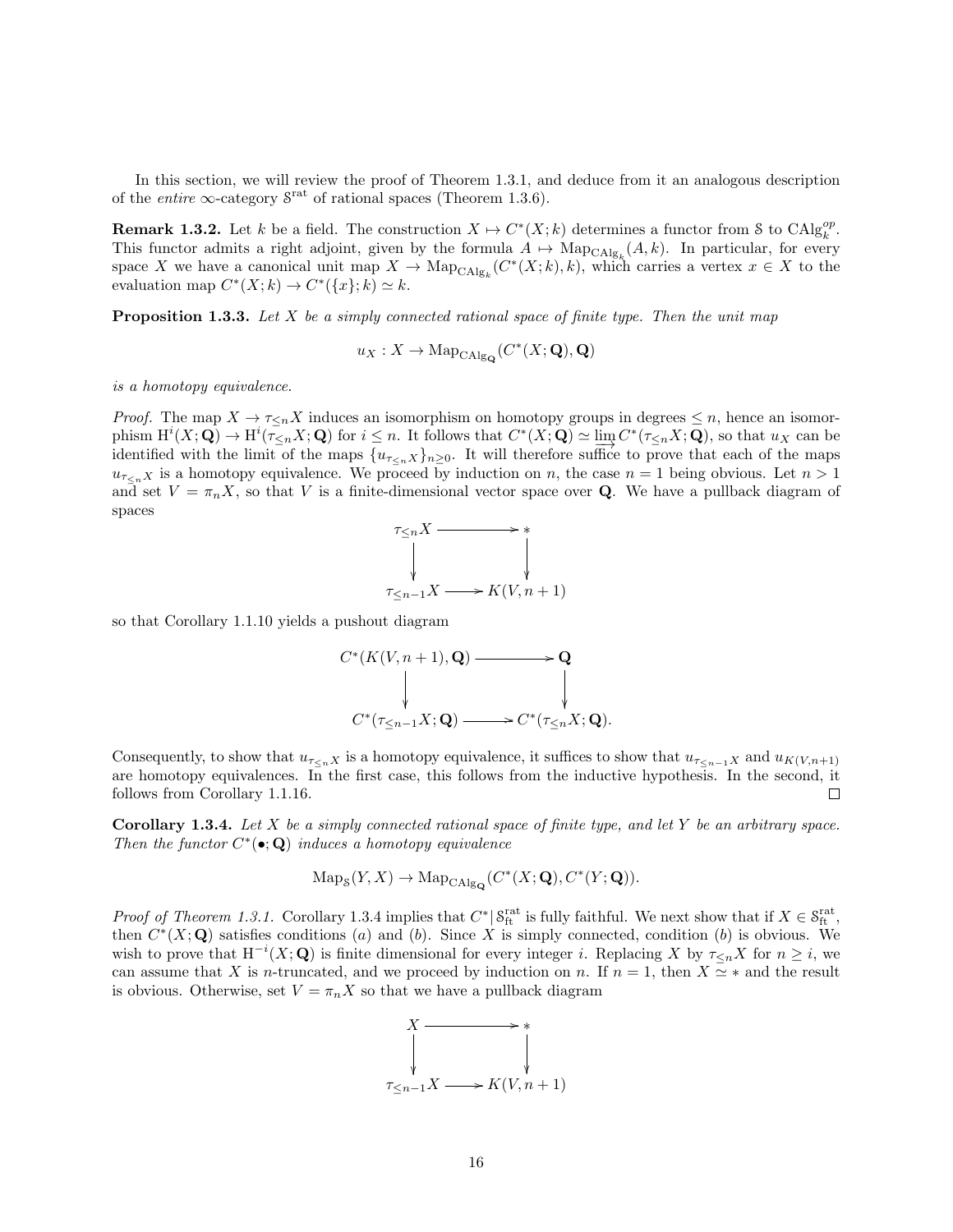and therefore (by Corollaries 1.1.10 and 1.1.16) a pushout diagram of Q-algebras



The desired result now follows from the inductive hypothesis and Lemma X.4.1.16.

We now show that if  $A \in \text{CAlg}_{\mathbf{Q}}$  satisfies conditions (a) and (b), then A belongs to the essential of  $C^* | S_{\text{ft}}^{\text{rat}}$ . Let  $X = \text{cSpec } A$  be the coaffine stack determined by A. Proposition VIII.4.4.18 implies that X has finite type, so that each homotopy group  $\pi_i X$  is representable by a commutative unipotent algebraic group over Q and therefore  $\pi_i X(Q)$  is a finite dimensional vector space over Q for each i. Proposition VIII.4.4.12 implies that  $X(\mathbf{Q})$  is simply connected, so that  $X(\mathbf{Q}) \in \mathcal{S}^0$ . Let  $A' = C^*(X(\mathbf{Q}); \mathbf{Q})$ , and let X' be the coaffine stack determined by A'. The canonical map  $A \to A'$  induces a map of coaffine stacks  $v: X' \to X$ . Since  $C^* | S^0$  is fully faithful, the induced map  $X'(\mathbf{Q}) \to X(\mathbf{Q})$  is a homotopy equivalence. For each  $i \geq 1$ , we have a map  $\pi_i(v) : \pi_i X' \to \pi_i X$  of unipotent algebraic groups over **Q** which induces an isomorphism on Q-points. It follows that  $\pi_i(v)$  is an isomorphism of algebraic groups and therefore that v is an equivalence of coaffine stacks, so that  $A \simeq A' = C^*(X(\mathbf{Q}); \mathbf{Q})$  lies in the essential image of  $C^* | S^{\text{rat}}_{\text{ft}}$  as desired.

In the language of coaffine stacks, Theorem 1.3.1 has the following interpretation:

**Theorem 1.3.5.** Let  $C \subseteq \text{Fun}(\text{CAlg}_{\mathbf{Q}}^{\text{cn}}, \mathcal{S})$  denote the full subcategory spanned by the simply connected coaffine stacks of finite type. The evaluation map  $X \mapsto X(\mathbf{Q})$  determines an equivalence of  $\infty$ -categories  $\mathcal{C} \to \mathcal{S}_{\text{ft}}^{\text{rat}}$ .

*Proof.* It is clear that if  $X \in \mathcal{C}$ , the  $X(\mathbf{Q}) \in \mathcal{S}_{\text{ft}}^{\text{rat}}$ . Let  $\mathcal{D}$  denote the full subcategory of CAlg<sub>Q</sub> spanned by those  $\mathbb{E}_{\infty}$ -algebras  $A \in \text{CAlg}_{\mathbf{Q}}$  satisfying conditions (*a*) and (*b*) of Theorem 1.3.1. Using Propositions VIII.4.4.12 and VIII.4.4.18, we see that the construction  $A \mapsto cSpec A$  induces an equivalence of  $\infty$ -categories  $\mathcal{D}^{op} \to \mathcal{C}$ . It will therefore suffice to prove that the composite functor  $\mathcal{D}^{op} \to \mathcal{C} \to \mathcal{C}'$  is an equivalence of ∞-categories. Unwinding the definitions, we see that this composite functor is given by

$$
A \mapsto \mathrm{Map}_{\mathrm{CAlg}_{\mathbf{Q}}}(A, \mathbf{Q}).
$$

We now observe that this construction is right adjoint to the equivalence of ∞-categories appearing in Theorem 1.3.1.  $\Box$ 

We now use the theory of k-rational homotopy types developed in  $\S1.2$  to remove the finiteness restrictions from Theorem 1.3.5.

**Theorem 1.3.6.** Let Q denote the field of rational numbers. Then the construction  $X \mapsto X(Q)$  induces an equivalence of  $\infty$ -categories  $e : \text{RType}(\mathbf{Q}) \to \mathcal{S}^{\text{rat}}$ .

*Proof.* We first show that the functor  $X \mapsto X(Q)$  is fully faithful. Fix Q-rational homotopy types X and  $Y$ ; we wish to show that the canonical map

$$
u_{X,Y} : \mathrm{Map}_{\mathrm{RType}(\mathbf{Q})}(X,Y) \to \mathrm{Map}_\mathcal{S}(X(\mathbf{Q}),Y(\mathbf{Q}))
$$

is a homotopy equivalence. Note that  $u_{X,Y}$  is given by the homotopy limit of the tower of maps  $\{u_{X,\tau\leq nY}\}_{n\geq 0}$ . It will therefore suffice to show that each of the maps  $u_{X,\tau\lt n}$  is a homotopy equivalence. We proceed by induction on n, the case  $n \leq 1$  being trivial. To carry out the inductive step, write  $\pi_n Y(R) \simeq V \otimes_{\mathbf{Q}} R$  for some  $Q$ -vector space  $V$ . We then have a fiber sequence of functors

$$
\tau_{\leq n} Y \to \tau_{\leq n-1} Y \to \underline{K}(V, n+1).
$$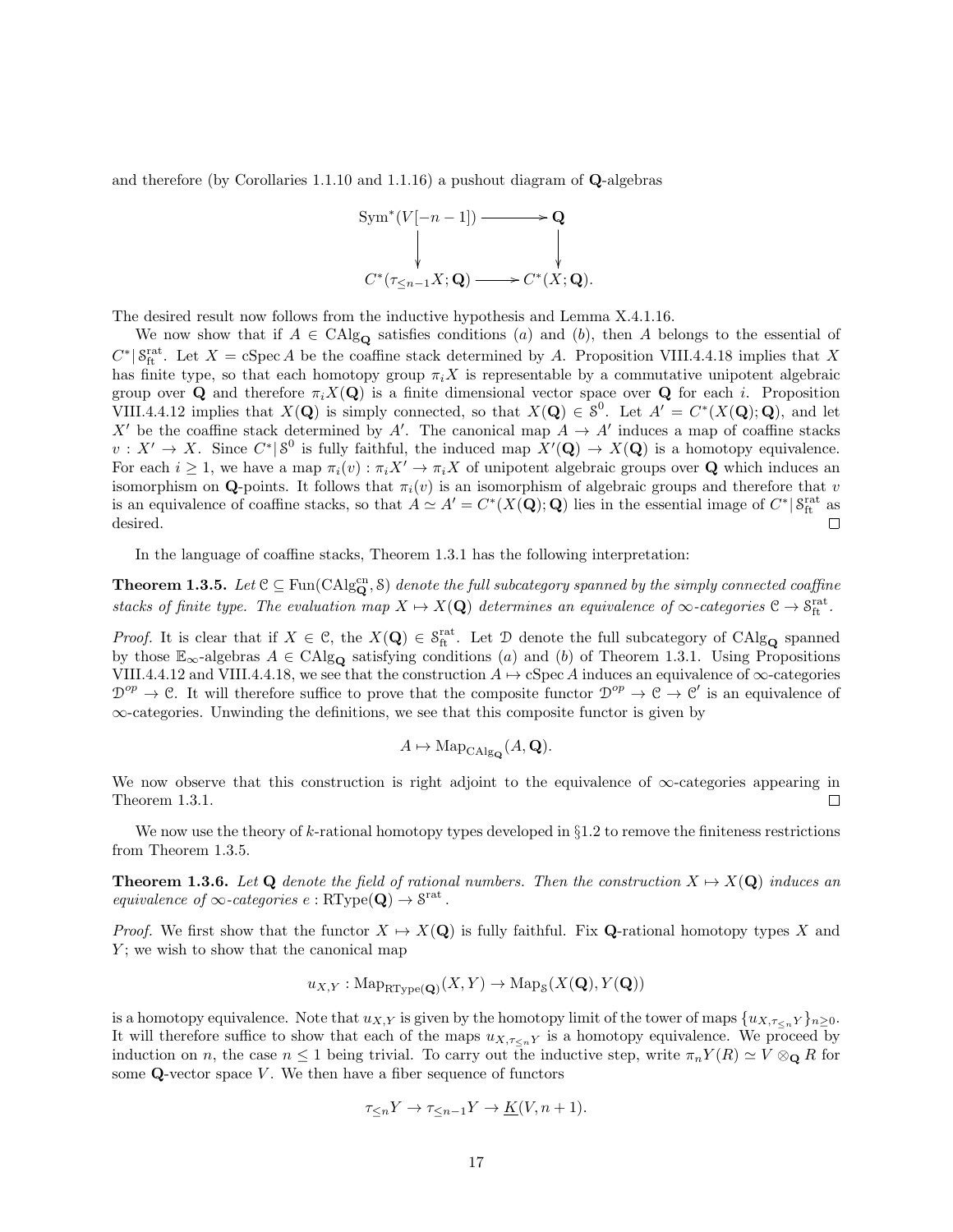The inductive hypothesis implies that  $u_{X,\tau\leq n-1}$  is a homotopy equivalence. We are therefore reduced to proving that  $u_{X,K(V,n+1)}$  is a homotopy equivalence. In other words, we may assume without loss of generality that Y has the form  $K(V, m)$  for some Q-vector space V and some  $m \geq 3$ .

Replacing X by  $\tau \leq_m X$ , we may assume without loss of generality that X is m-truncated. Applying Proposition 1.2.18, we can write X as a filtered colimit  $\lim_{\Delta} X_{\alpha}$ , where each  $X_{\alpha}$  is an m-truncated Q-rational homotopy type of finite type. Then  $u_{X,Y}$  is equivalent to the limit of the maps  $u_{X_0,Y}$ , so it will suffice to show that each  $u_{X_{\alpha},Y}$  is a homotopy equivalence. Replacing X by  $X_{\alpha}$ , we are reduced to the case where X has finite type.

Write V as a direct limit  $\varinjlim V_\beta$  of finite-dimensional subspaces of V. We have a commutative diagram

$$
\varinjlim\mathrm{Map}_{\mathrm{RType}(\mathbf{Q})}(X, \underline{K}(V_{\beta}, m)) \longrightarrow \mathrm{Map}_{\mathrm{RType}(\mathbf{Q})}(X, \underline{K}(V, m))
$$
\n
$$
\downarrow \qquad \qquad \downarrow u_{X, \underline{K}(V, m)}
$$
\n
$$
\varinjlim\mathrm{Map}_8(X(\mathbf{Q}), K(V_{\beta}, m)) \longrightarrow \mathrm{Map}_8(X(\mathbf{Q}), K(V, m).
$$

Using Lemma 1.2.12, we see that the upper horizontal map is a homotopy equivalence. We claim that the lower horizontal map is also a homotopy equivalence. Using Whitehead's theorem, we are reduced to proving that the canonical map

$$
\gamma: \varinjlim_{\beta} \mathrm{H}^i(X(\mathbf{Q}); V_{\beta}) \to \mathrm{H}^i(X(\mathbf{Q}); V)
$$

is an isomorphism for each  $i \leq m$ . Using the universal coefficient formula, we can identify  $\gamma$  with the canonical map

$$
\varinjlim_{\beta} \text{Hom}_{\mathbf{Q}}(\text{H}_{i}(X(\mathbf{Q}); \mathbf{Q}), V_{\beta}) \to \text{Hom}_{\mathbf{Q}}(\text{H}_{i}(X(\mathbf{Q}); \mathbf{Q}), V).
$$

This map is an isomorphism since the group  $H_i(X(Q); Q)$  is a finite-dimensional vector space (by Theorem 1.3.1). Consequently, we can identify  $u_{X,K(V,m)}$  with the filtered colimit of the maps  $u_{X,K(V_\beta,m)}$ . Replacing V by  $V_\beta$ , we can reduce to the case where  $Y = K(V, m)$  for some finite-dimensional vector space V. In this case, both  $X$  and  $Y$  can be extended to coaffine stacks (Remark 1.2.5), so that Theorem 1.3.5 guarantees that  $u_{XY}$  is a homotopy equivalence.

To complete the proof, it will suffice to show that if  $Z$  is a simply connected space whose homotopy groups are rational vector spaces, then Z has the form  $X(Q)$  for some Q-rational homotopy type X. We will construct  $X$  as the inverse limit of a tower

$$
\cdots \to X_4 \to X_3 \to X_2 \to X_1 \simeq *,
$$

where each  $X_n$  satisfies  $X_n(\mathbf{Q}) \simeq \tau \leq nZ$ . The construction proceeds by recursion. Assume that  $X_{n-1}$  has been constructed. The existence of a homotopy equivalence  $X_{n-1}(\mathbf{Q}) \simeq \tau \leq_{n-1}Z$  guarantees that  $X_{n-1}$ is  $(n-1)$ -truncated. Let  $V = \pi_n Z$ , so that we have a fiber sequence  $\tau \leq n \leq \pi Z \to \tau \leq n-1 Z \stackrel{\gamma}{\to} K(V, n+1)$ . Using the first part of the proof, we see that  $\gamma$  is obtained from a map of Q-rational homotopy types  $\tilde{\gamma}: X_{n-1} \to K(V, n+1)$ . We now define  $X_n$  to be fiber of the map  $\tilde{\gamma}$ . Using the fact that  $X_{n-1}$  is  $(n-1)$ -truncated, we immediately deduce that  $X_n$  is a Q-rational homotopy type. By construction, we have  $X_n(\mathbf{Q}) \simeq \tau_{\leq n} Z$ .  $\Box$ 

#### 1.4 Differential Graded Lie Algebras

Let k be a field of characteristic zero, which we regard as fixed throughout this section. In this section, we will study connectivity and finiteness properties of differential graded Lie algebras over k.

Notation 1.4.1. Let  $\mathfrak{g}_*$  be a differential graded Lie algebra over k. We let  $H_*(\mathfrak{g}_*)$  denote the homology of the underlying chain complex of  $\mathfrak{g}_*$  (so that  $H_*(\mathfrak{g}_*)$  has the structure of a graded Lie algebra). We let  $C^*(\mathfrak{g}_*)$ denote the cohomological Chevalley-Eilenberg complex of g<sup>∗</sup> (see Construction X.2.2.13), which we regard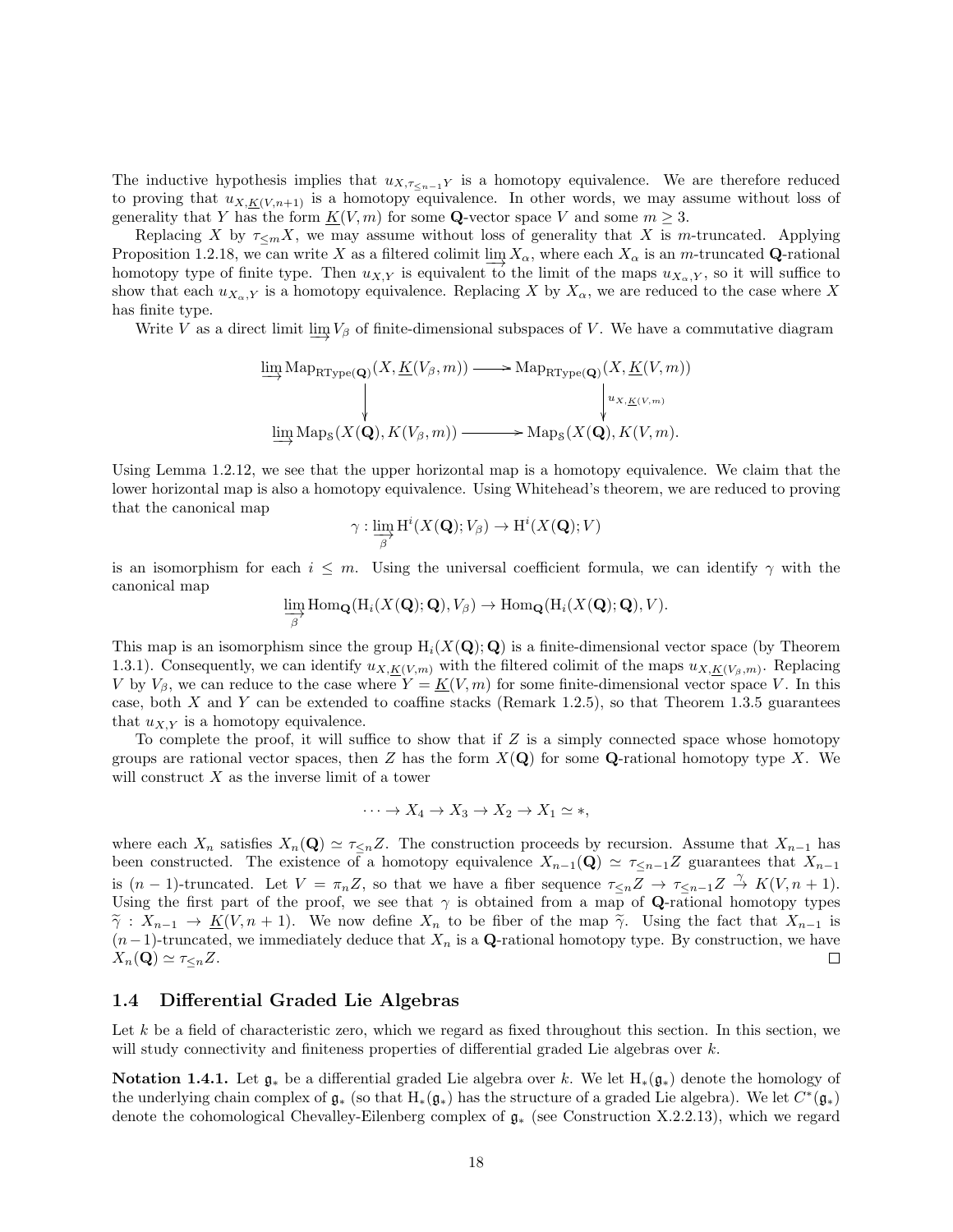as an augmented commutative differential graded algebra over k. Our notation is potentially confusing: take note that the cohomology groups of  $C^*(\mathfrak{g}_*)$  are not given by the k-linear duals of the vector spaces  $H_n(\mathfrak{g}_*)$ .

We will generally not distinguish between the commutative differential graded algebra  $C^*(\mathfrak{g}_*)$  and its image in the ∞-category  $\text{CAlg}_{k}^{\text{aug}}$ . Recall that the construction  $C^*$ : Lie<sub>k</sub>  $\rightarrow (\text{CAlg}_{k}^{\text{aug}})^{op}$  admits a right adjoint  $\mathfrak{D}: (\mathrm{CAlg}_{k}^{\mathrm{aug}})^{op} \to \mathrm{Lie}_{k}$ , which we refer to as *Koszul duality*.

**Definition 1.4.2.** Let  $\mathfrak{g}_*$  be a differential graded Lie algebra and let n be an integer. We will say that  $\mathfrak{g}_*$ is:

- *n-connective* if the underlying chain complex of  $\mathfrak{g}_*$  is *n*-connective: that is, if the homology groups  $H_m(\mathfrak{g}_*)$  vanish for  $m < n$ .
- connective if it is 0-connective; that is, if  $H_m(\mathfrak{g}_*) \simeq 0$  for  $m < 0$ .
- connected if it is 1-connective: that is, if  $H_m(\mathfrak{g}_*) \simeq 0$  for  $m \leq 0$ .
- *n-truncated* if the underlying chain complex of  $g_*$  is *n*-truncated: that is, if the homology groups  $H_m(\mathfrak{g}_*)$  vanish for  $m > n$ .
- truncated if it is n-truncated for some integer n: that is, if  $H_m(\mathfrak{g}_*) \simeq 0$  for  $m \gg 0$ .
- of finite type if the homology groups  $H_m(\mathfrak{g}_*)$  are finite-dimensional for each integer m.

The main result of this section can be formulated as follows:

**Theorem 1.4.3.** Let  $\mathfrak{g}_*$  be differential graded Lie algebra which is connected, truncated, and of finite type. Then the unit map  $\mathfrak{g}_* \to \mathfrak{D}C^*(\mathfrak{g}_*)$  is an equivalence.

**Remark 1.4.4.** The conclusion of Theorem 1.4.3 remains valid if we assume only that  $\mathfrak{g}_*$  is connected and of finite type: the condition of truncatedness is superfluous. However, we will not need this stronger result.

The proof of Theorem 1.4.3 will require a few remarks about Postnikov towers of a differential graded Lie algebra.

Construction 1.4.5. Let  $\mathfrak{g}_*$  be a differential graded Lie algebra, given by a chain complex

$$
\cdots \to \mathfrak{g}_2 \stackrel{d_2}{\to} \mathfrak{g}_1 \stackrel{d_1}{\to} \mathfrak{g}_0 \stackrel{d_0}{\to} \mathfrak{g}_{-1} \stackrel{d_{-1}}{\to} \mathfrak{g}_{-2} \to \cdots.
$$

For each integer  $n \geq 0$ , we let  $\tau_{\geq n} \mathfrak{g}_*$  denote the subcomplex of  $\mathfrak{g}_*$ , given by

$$
\cdots \to \mathfrak{g}_{n+2} \stackrel{d_{n+2}}{\to} \mathfrak{g}_{n+1} \stackrel{d_{n+1}}{\to} \ker(d_n) \to 0 \to \cdots.
$$

We note that  $\tau_{\geq n}\mathfrak{g}_*$  is stable under the Lie bracket (using the assumption that  $n \geq 0$ ), and therefore inherits the structure of a differential graded Lie algebra. By construction we have

$$
\mathcal{H}_m(\tau_{\geq n}\mathfrak{g}_*) \simeq \begin{cases} \mathcal{H}_m(\mathfrak{g}_*) & \text{if } m \geq n \\ 0 & \text{if } m < n. \end{cases}
$$

From this we deduce the following:

- (a) Every quasi-isomorphism of differential graded Lie algebras  $\mathfrak{h}_* \to \mathfrak{g}_*$  induces a quasi-isomorphism  $\tau_{\geq n}\mathfrak{h}_* \to \tau_{\geq n}\mathfrak{g}_*$ . Consequently,  $\tau_{\geq n}$  determines a functor from the  $\infty$ -category Lie<sub>k</sub> to itself, which we will also denote by  $\tau_{\geq n}$ .
- (b) If  $\mathfrak{g}_*$  is n-connective, then the inclusion  $\tau_{\geq n}\mathfrak{g}_* \hookrightarrow \mathfrak{g}_*$  is a quasi-isomorphism. In particular, every n-connective differential graded Lie algebra g<sup>∗</sup> is quasi-isomorphic to a differential graded Lie algebra which is concentrated in homological degrees  $\geq n$ .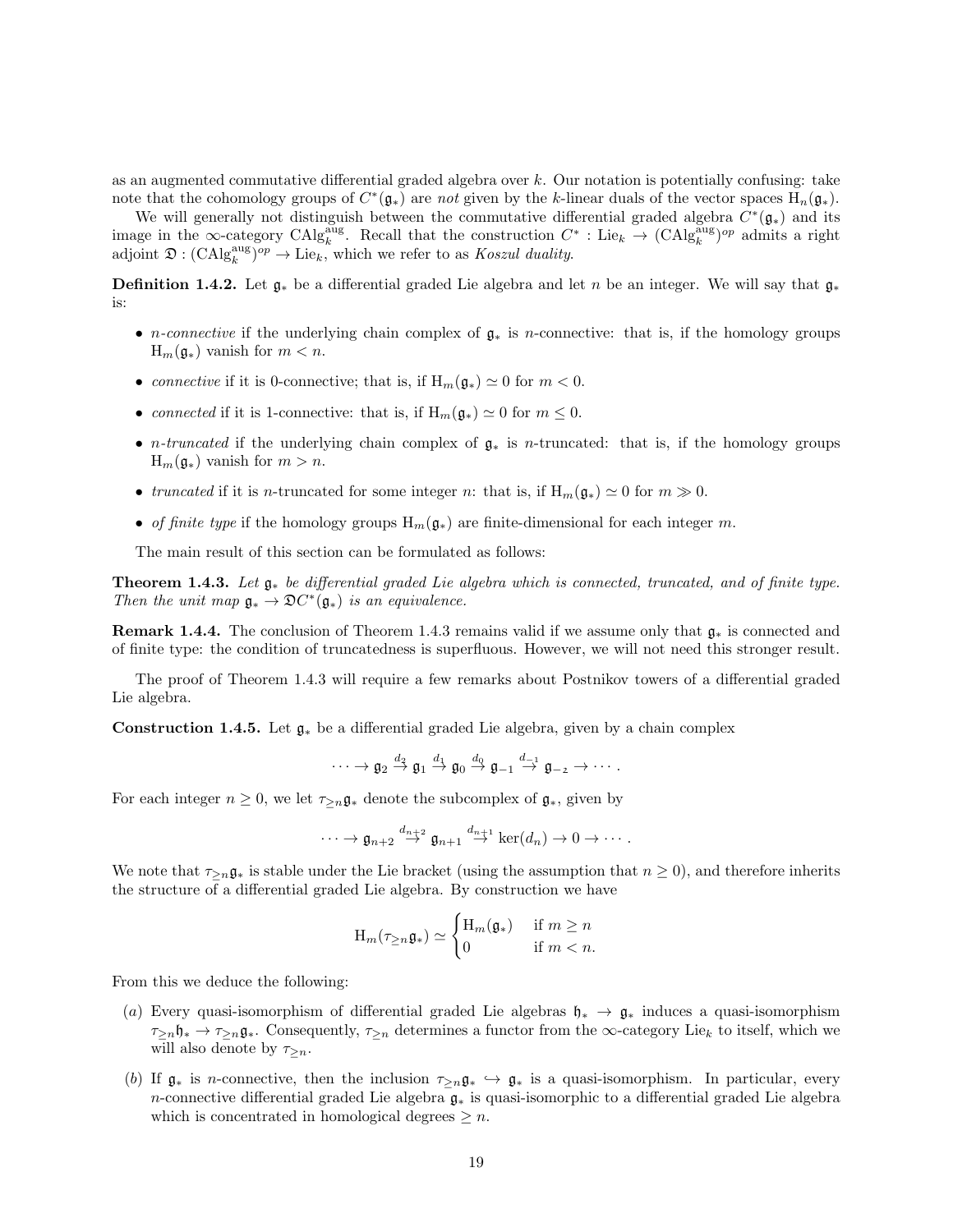**Remark 1.4.6.** Let  $n \geq 0$  be an integer. We let  $\text{Lie}_{k}^{\geq n}$  denote the full subcategory of  $\text{Lie}_{k}$  consisting the nconnective differential graded Lie algebras over k. The truncation functor  $\tau_{\geq n}$  defines a map Lie $_k \to \text{Lie}_k^{\geq n}$ , equipped with a natural transformation  $\alpha : \tau_{\geq n} \to id$ . For every differential graded Lie algebra  $\mathfrak{g}_*$ , the canonical maps

$$
\alpha_{\tau_{\geq n}\mathfrak{g}_*},\tau_{\geq n}(\alpha_{\mathfrak{g}_*}):\tau_{\geq n}\tau_{\geq n}\mathfrak{g}_*\to \tau_{\geq n}\mathfrak{g}_*
$$

are equivalences (in fact, they are given by *isomorphisms* in the ordinary category Lie<sup>dg</sup>). It follows that  $\tau_{\geq n}$ determines a colocalization functor on the  $\infty$ -category Lie<sub>k</sub> (see Proposition T.5.2.7.4) with having essential image Lie $\geq^2$ <sup>n</sup>. That is, we can identify  $\tau_{\geq n}$  with a right adjoint to the inclusion Lie $\geq^2$ <sup>n</sup>  $\hookrightarrow$  Lie<sub>k</sub>.

From this we conclude that  $\text{Lie}_k^{\geq n}$  is closed under small colimits in Lie<sub>k</sub>. Since the functor  $\tau_{\geq n}$  commutes with filtered colimits, its essential image  $\text{Lie}_k^{\geq n}$  is an accessible subcategory of  $\text{Lie}_k$ , and therefore a presentable ∞-category.

**Remark 1.4.7.** Let Free :  $\text{Mod}_k \to \text{Lie}_k$  denote a left adjoint to the forgetful functor  $\theta$  : Lie<sub>k</sub>  $\to \text{Mod}_k$ . Note that Free can be identified with the left derived functor of the left Quillen functor  $F: \mathrm{Vect}_{k}^{\mathrm{dg}} \to \mathrm{Lie}_{k}^{\mathrm{dg}},$ which assigns to each differential graded vector space V<sup>∗</sup> the free differential graded Lie algebra generated by  $V_*$ . Note that if  $V_*$  is concentrated in degrees  $\geq n$  for some  $n \geq 0$ , then so is  $F(V_*)$ . It follows that for  $n \geq 0$ , the adjunction

$$
\mathrm{Mod}_k \underset{\theta}{\overset{\mathrm{Free}}{\Longleftrightarrow}} \mathrm{Lie}_k
$$

restricts to an adjunction

$$
(\mathrm{Mod}_k)_{\geq n}, \mathrm{Lie}_k^{\geq n} \rightleftharpoons
$$

The forgetful functor  $\theta$  is conservative and preserves small sifted colimits (Proposition X.2.1.16). Since the  $\infty$ -category  $(\text{Mod}_k)_{\geq n}$  has compact projective generators (given by  $V[n]$ , where V is a finite-dimensional vector space over k), the  $\infty$ -category Lie $\geq^2$ <sup>n</sup> has a set of compact projective generators given by Free(V[n]), where V ranges over isomorphism classes of finite-dimensional vector spaces over  $k$  (Proposition A.7.1.4.12).

**Remark 1.4.8.** Let  $m \geq n \geq 0$  be integers, and let  $\mathfrak{g}_*$  be an *n*-connective differential graded Lie algebra over  $k$ . The following conditions are equivalent:

- (a) When viewed as an object of the  $\infty$ -category Lie<sup>2n</sup>,  $\mathfrak{g}_*$  is  $(m-n)$ -truncated. That is, for every nconnective differential graded Lie algebra  $\mathfrak{h}_*$ , the mapping space  $\mathrm{Map}_{\mathrm{Lie}_k}(\mathfrak{h}_*, \mathfrak{g}_*)$  is  $(m-n)$ -truncated.
- (b) For every finite-dimensional vector space V, the mapping space  $\text{Map}_{\text{Lie }k}(\text{Free}(V[n]), \mathfrak{g}_*)$  is  $(m n)$ truncated.
- (c) The differential graded Lie algebra  $\mathfrak{g}_*$  is m-truncated in the sense of Definition 1.4.2: that is,  $H_p(\mathfrak{g}_*) \simeq 0$ for  $p > m$ .

The equivalence of (a) and (b) follows from the fact that  $\text{Lie}_{k}^{\geq n}$  is generated by the objects  $\text{Free}(V[n])$  under small colimits, and the equivalence of  $(b)$  and  $(c)$  follows from the existence of isomorphisms

$$
\operatorname{Hom}_k(V, \operatorname{H}_p(\mathfrak{g}_*)) \simeq \pi_{p-n} \operatorname{Map}_{\operatorname{Lie}_k}(\operatorname{Free}(V[n]), \mathfrak{g}_*).
$$

Let  $(\text{Lie}_k^{\geq n})^{\leq m}$  denote the full subcategory of  $\text{Lie}_k^{\geq n}$  spanned by those objects which satisfy the equivalent conditions of Remark 1.4.8. Then the inclusion functor  $(\text{Lie}_k^{\geq n})^{\leq m} \hookrightarrow (\text{Lie}_k^{\geq n})$  admits a left adjoint, which we will denote by  $\tau_{\leq m}$ . Using Remark T.5.5.8.26, we see that for each  $\mathfrak{g}_* \in \text{Lie}_{k}^{\geq n}$ , the truncation  $\tau_{\leq m} \mathfrak{g}_*$  is characterized up to equivalence by the requirement that there exist a map  $\mathfrak{g}_* \to \tau_{\leq m} \mathfrak{g}_*$  which induces an isomorphism on homology in degrees  $\leq m$ , and where  $\tau_{\leq m} \mathfrak{g}_*$  has trivial homology in degrees  $\geq m$ . From this description, we see that  $\tau \leq_m \mathfrak{g}_*$  does not depend on the integer n. It will be convenient to have a more explicit construction of  $\tau <sub>m</sub> \mathfrak{g}_{*}$ :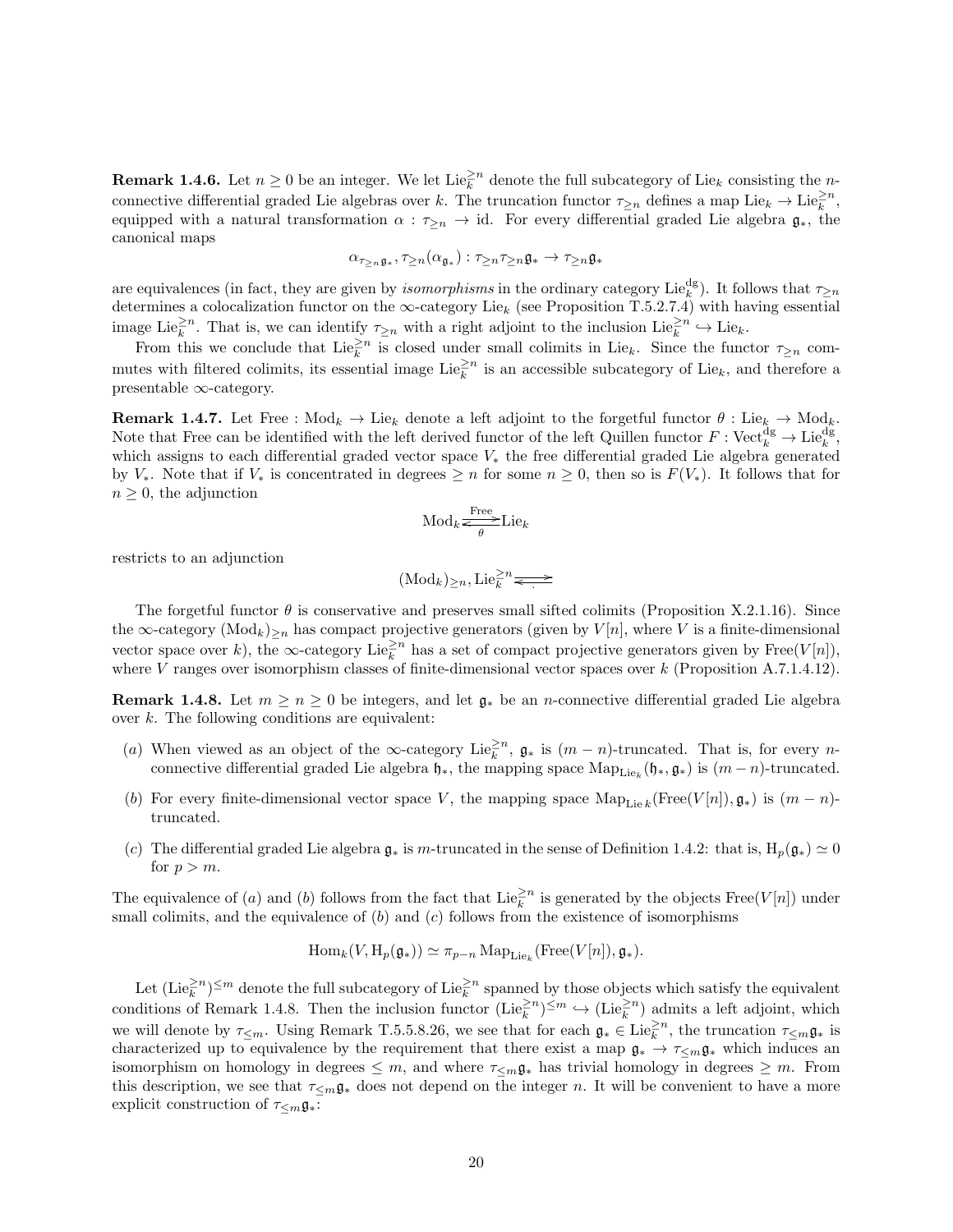**Construction 1.4.9.** Let  $\mathfrak{g}_*$  be a differential graded Lie algebra and suppose that  $\mathfrak{g}_m \simeq 0$  for  $m < 0$ . Let us denote the underlying chain complex of  $\mathfrak{g}_*$  by

$$
\cdots \to \mathfrak{g}_2 \stackrel{d_2}{\to} \mathfrak{g}_1 \stackrel{d_1}{\to} \mathfrak{g}_0 \to 0.
$$

For each integer  $n \geq 0$ , we let  $T_m \mathfrak{g}_*$  denote the quotient chain complex given by

$$
\cdots \to 0 \to \mathrm{coker}(d_{n+1}) \to \mathfrak{g}_{n-1} \to \cdots \to \mathfrak{g}_0 \to 0.
$$

Then  $T_m\mathfrak{g}_*$  inherits the structure of a differential graded Lie algebra. We have an evident map  $\mathfrak{g}_*\to T_m\mathfrak{g}_*$ whcih identifies  $T_m\mathfrak{g}_*$  with the truncation  $\tau_{\leq m}\mathfrak{g}_*$  defined above. This map is a quasi-isomorphism if and only if  $\mathfrak{g}_*$  is *m*-truncated.

**Remark 1.4.10.** Let  $n \ge 0$  be an integer. Since Lie $\frac{\ge n}{k}$  is projectively generated, Postnikov towers in Lie $\frac{\ge n}{k}$  are convergent (see Remark T.5.5.8.26). It follows that Lie $\frac{\ge n}{k}$  is equivalent to the homot the tower of ∞-categories

$$
\cdots \to (\mathrm{Lie}_k^{\geq n})^{\leq n+2} \to (\mathrm{Lie}_k^{\geq n})^{\leq n+1} \to (\mathrm{Lie}_k^{\geq n})^{\leq n}.
$$

**Notation 1.4.11.** Let V be a vector space over k. For each integer n, we let  $V[n]$  denote the chain complex consisting of the single vector space V, concentrated in homological degree n. We will regard  $V[n]$  as a differential graded Lie algebra over k, where the differential and Lie bracket on  $V[n]$  are zero.

**Proposition 1.4.12.** Let  $\mathfrak{g}_*$  be a differential graded Lie algebra over k. Assume that  $\mathfrak{g}_*$  is connected and n-truncated for some integer  $n \geq 1$ , and let  $V = H_n(\mathfrak{g}_*)$ . Then there exists a fiber sequence

$$
\mathfrak{g}_* \to \mathfrak{h}_* \to V[n+1]
$$

in the ∞-category Lie<sub>k</sub>, where  $\mathfrak{h}_*$  is connected and  $(n-1)$ -truncated.

*Proof.* Using Constructions 1.4.5 and 1.4.9, we may reduce to the case where  $\mathfrak{g}_m = 0$  unless  $1 \leq m \leq n$ . Then we can regard V as a subspace of  $\mathfrak{g}_n$ ; let  $i : V \hookrightarrow \mathfrak{g}_n$  denote the inclusion map. Let  $\mathfrak{h}_*$  denote the chain complex

$$
\cdots \to 0 \to V \stackrel{i}{\to} \mathfrak{g}_n \to \mathfrak{g}_{n-1} \to \cdots.
$$

The Lie algebra structure on  $\mathfrak{g}_*$  extends uniquely to a Lie algebra structure on  $\mathfrak{h}_*$  (satisfying  $[v, x] = 0$  for all  $v \in V$ ). As a differential graded Lie algebra,  $\mathfrak{h}_*$  is equipped with an evident map  $\mathfrak{h}_* \to V[n+1]$ . This map is fibration (with respect to the model structure of Proposition X.2.1.10) with fiber  $\mathfrak{g}_*$ . Since the ∞-category  $\mathrm{Lie}^{\mathrm{dg}}_k$  is right proper, we obtain a homotopy fiber sequence

$$
\mathfrak{g}_* \to \mathfrak{h}_* \to V[n+1]
$$

in Lie<sup>dg</sup>, hence a fiber sequence in the underlying  $\infty$ -category Lie<sub>k</sub>. Since  $H_m(\mathfrak{h}_*) \simeq$  $\int H_m(\mathfrak{g}_*)$  if  $m \neq n$  $0$  if  $m = n$ , we conclude that  $\mathfrak{h}_*$  is connected and  $(n-1)$ -truncated.

**Remark 1.4.13.** In the proof of Proposition 1.4.12, suppose that the vector space V is finite-dimensional, so that  $C^*(V[n+1])$  can be identified with the symmetric algebra  $Sym^*(V^{\vee}[-n-2])$  (equipped with the trivial differential). The diagram

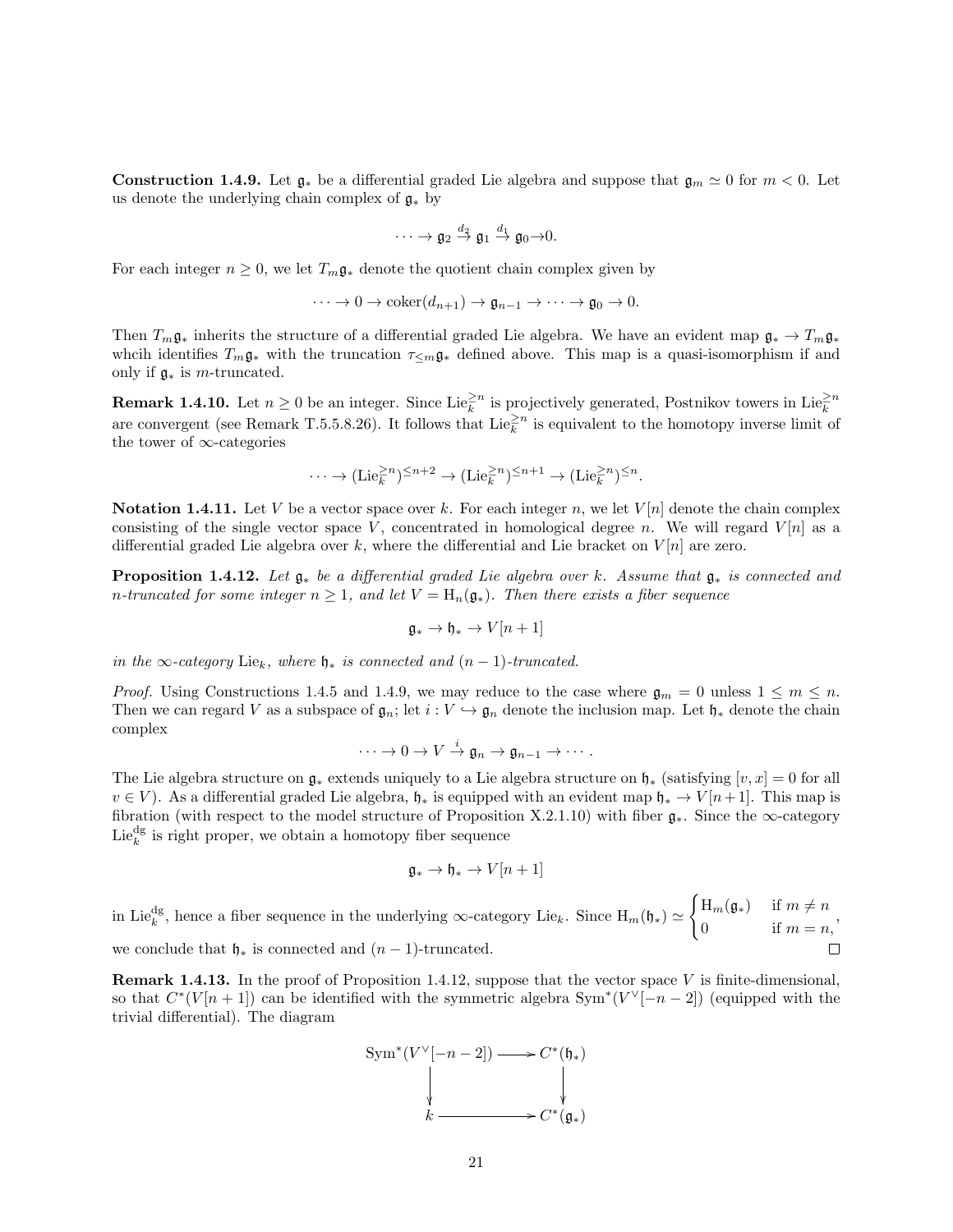is a pushout diagram in the ordinary category of commutative differential graded algebras over  $k$ . Since  $C^*(\mathfrak{h}_*)$  is cofibrant when viewed as a differential graded module over  $\text{Sym}^*(V^{\vee})[-n-2]$ , this diagram is also a homotopy pushout square. It follows that we have a cofiber sequence

$$
C^*(V[n+1]) \to C^*(\mathfrak{h}_*) \to C^*(\mathfrak{g}_*)
$$

in the  $\infty$ -category  $\mathrm{CAlg}_{k}^{\mathrm{aug}}$ .

Corollary 1.4.14. Let  $\mathfrak{g}_*$  be a differential graded Lie algebra over k. Assume that there exists an integer  $n > 0$  such that  $H_m(\mathfrak{g})_* \simeq 0$  for  $m \neq n$ . Then  $\mathfrak{g}_*$  is equivalent (in the  $\infty$ -category Lie<sub>k</sub>) to  $V[n]$ , where  $V = H_n(\mathfrak{g}_*).$ 

*Proof.* Since  $n > 0$ , we see that  $\mathfrak{g}_*$  is connected and n-truncated. Applying Proposition 1.4.12 we obtain a fiber sequence

$$
\mathfrak{g}_* \to 0 \to V[n+1],
$$

from which we immediately deduce that  $\mathfrak{g}_*$  is equivalent to  $V[n]$ .

*Proof of Theorem 1.4.3.* Assume that  $g_*$  is connected, *n*-truncated, and of finite type. We wish to prove that the unit map  $u_{\mathfrak{g}_*}: \mathfrak{g}_* \to \mathfrak{D}C^*(\mathfrak{g}_*)$  is an equivalence of differential graded Lie algebras over k. The proof proceeds by induction on n, the case  $n \leq 0$  being trivial. To carry out the inductive step, we apply Proposition 1.4.12 to choose a fiber sequence

$$
\mathfrak{g}_* \to \mathfrak{h}_* \to V[n+1]
$$

where  $\mathfrak{h}_*$  is  $(n-1)$ -truncated. Since  $\mathfrak{g}_*$  has finite type, the vector space V is finite-dimensional and  $\mathfrak{h}_*$  is also finite type. Applying Remark 1.4.13, we obtain a cofiber sequence  $C^*(V[n+1]) \to C^*(\mathfrak{h}_*) \to C^*(\mathfrak{g}_*)$ . It follows that we have a commutative diagram of fiber sequences

$$
\mathfrak{g}_* \xrightarrow{\mathfrak{h}_*} V[n+1]
$$
\n
$$
\downarrow u_{\mathfrak{g}_*} \qquad \qquad \downarrow u_{\mathfrak{h}_*} \qquad \qquad \downarrow u_{V[n+1]}
$$
\n
$$
\mathfrak{D}C^*(\mathfrak{g}_*) \longrightarrow \mathfrak{D}C^*(\mathfrak{h}_*) \longrightarrow \mathfrak{D}C^*(V[n+1]).
$$

Since the map  $u_{\mathfrak{h}_*}$  is an equivalence by the inductive hypothesis, we are reduced to proving that  $u_{V[n+1]}$  is an equivalence.

Let  $A = \text{Sym}^*(V^{\vee}[-n-2]) \in \text{CAlg}_k^{\text{aug}}$ . Then the cotangent complex  $L_{A/k}$  is equivalent to  $V^{\vee}[-n-2]\otimes_k A$ . Applying Proposition X.2.3.9, we see that the underlying k-module of  $\mathfrak{D}(A)$  is equivalent to  $V[n+1]$ . Applying Corollary 1.4.14 we obtain an equivalence of differential graded Lie algebras  $\mathfrak{D}(A) \simeq V[n+1]$ . Note that  $C^{*}(V[n+1])$  is a commutative differential graded algebra with trivial differential, given by the product  $\prod_{n\geq 0} \text{Sym}^*(V^{\vee}[-n-2])$ . Since  $n \neq 2$ , the canonical map  $v : A \to C^*\mathfrak{D}(A) \simeq C^*(V[n+1])$  is an equivalence in  $\text{CAlg}_k^{\text{aug}}$ . Since the composition

$$
V[n+1] \stackrel{u_{V[n+1]}}{\rightarrow} \mathfrak{D}C^*(V[n+1]) \stackrel{\mathfrak{D}(v)}{\rightarrow} A
$$

 $\Box$ is homotopic to the the identity map, we conclude that  $u_{V[n+1]}$  is also an equivalence, as desired.

We will also need the following characterization of compact objects in the setting of differential graded Lie algebras:

**Proposition 1.4.15.** Let  $m \ge n > 0$ . Then the  $\infty$ -category  $(\text{Lie}_{k}^{\ge n})^{\le m}$  is compactly generated. Moreover, an object  $\mathfrak{g}_* \in (\mathrm{Lie}_k^{\geq n})^{\leq m}$  is compact if and only if it is of finite type.

 $\Box$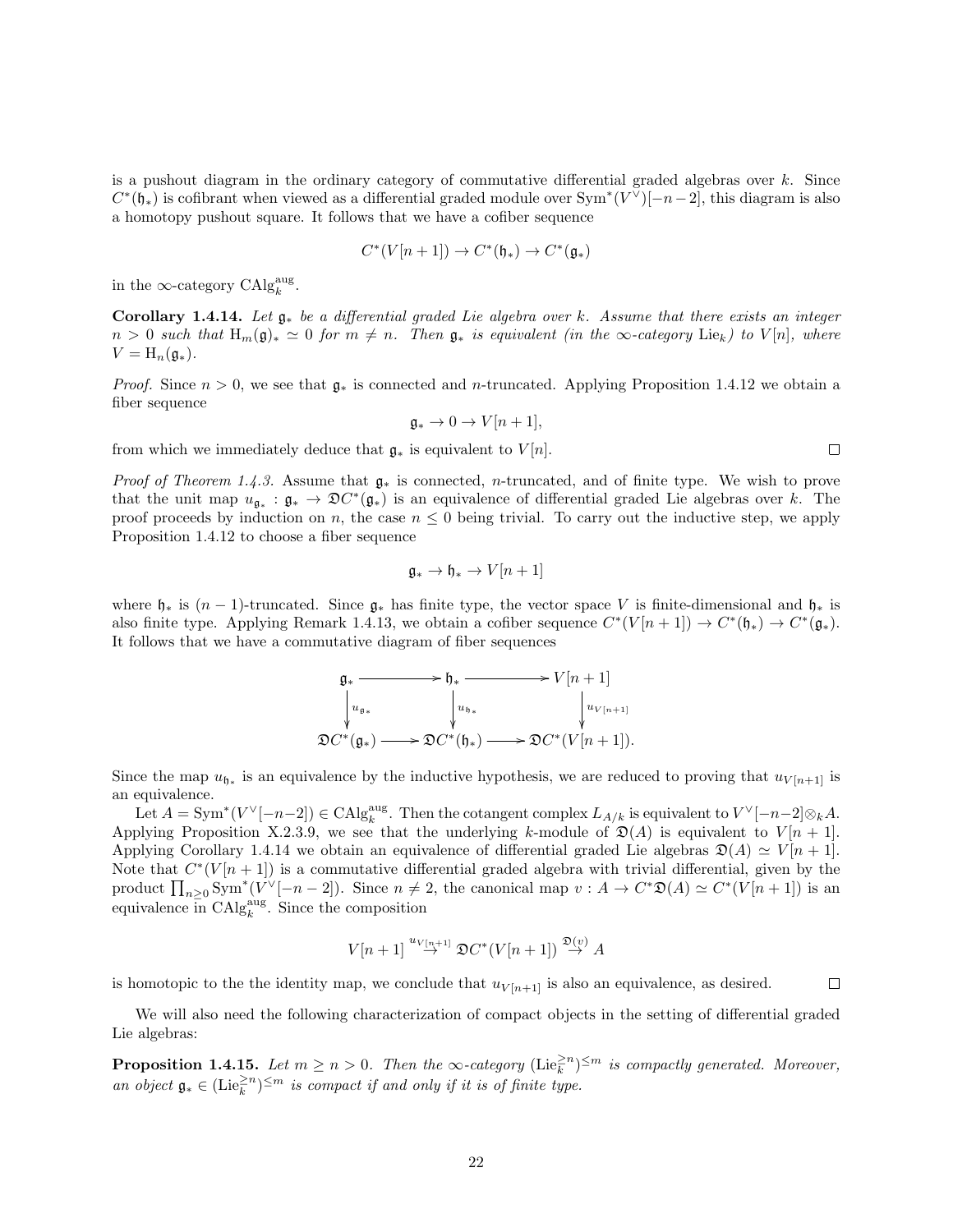*Proof.* Remark 1.4.7 implies that  $\text{Lie}_{k}^{\geq n}$  is compactly generated. Since the inclusion  $(\text{Lie}_{k}^{\geq n})^{\leq m} \hookrightarrow \text{Lie}_{k}^{\geq n}$ commutes with filtered colimits, the truncation functor  $\tau_{\leq m}$  carries compact objects of of  $(\text{Lie}_k^{\geq n})^{\leq m}$ . Since every object of Lie $\frac{\geq n}{k}$  can be written as a filtered colimit of compact objects, we deduce that  $(\text{Lie}_k^{\geq n})^{\leq m}$  is compactly generated.

We now show that every object of  $(Lie_k^{\geq n})^{\leq m}$  which has finite type is compact. This can be formulated as follows:

(\*) Let  $\mathfrak{g}_* \in \text{Lie}_k^{\geq n}$  be of finite type. Then  $\tau_{\leq m} \mathfrak{g}_*$  is a compact object of  $(\text{Lie}_k^{\geq n})^{\leq m}$ .

To prove (\*), we let C denote the full subcategory of  $(Mod_k)_{\geq n}$  spanned by those k-modules V whose homotopy groups are finite-dimensional as k-vector spaces, and let  $\mathcal D$  denote the full subcategory of Lie $\geq^2$ n spanned by those objects which are of finite type. Note that C is closed under the formation of geometric realizations in  $(\text{Mod}_k)_{\geq n}$ . Since the forgetful functor  $\text{Lie}_k^{\geq n} \to (\text{Mod}_k)_{\geq n}$  preserves geometric realizations of simplicial objects (Proposition X.2.1.16), we conclude that  $D$  is closed under geometric realizations in Lie<sup> $\geq n$ </sup>. Let Free :  $(\text{Mod}_k)_{\geq n} \to \text{Lie}_k^{\geq n}$  denote the left adjoint to the forgetful functor (see Remark 1.4.7). We claim that Free carries C into D. To prove this, let  $V \in \mathcal{C}$ ; we wish to show that Free(V) has finite type. Using Remark X.2.1.8, we are reduced to proving that the universal enveloping algebra  $U(\text{Free}(V))$ has finite type. The conclusion now follows from the observation that  $U(\text{Free}(V))$  is equivalent to the tensor algebra  $\bigoplus_{p\geq 0} V^{\otimes p}$ . The forgetful functor and its left adjoint Free therefore restrict to give a pair of adjoint functors  $\mathcal{C}$   $\frac{F}{G}\mathcal{D}$ . Since is closed under geometric realizations in Lie $\frac{e^{2n}}{k}$ . We have an evident forgetful functor  $G : \mathcal{D} \to \mathcal{C}$ , which is conservative and preserves geometric realizations. Let  $\mathfrak{g}_*$  be as in (\*). Using Proposition A.6.2.2.11, we can write  $\mathfrak{g}_*$  as the geometric realization of a simplical object  $X_{\bullet}$  of Lie $_k^{\geq n}$ , where each  $X_q$  has the form  $F(V)$  for some  $V \in \mathcal{C}$ . Then  $\tau_{\leq m} \mathfrak{g}_*$  is given by the geometric realization of  $\tau_{\leq m} X_{\bullet}$  in the  $\infty$ -category  $(\text{Lie}_k^{\geq n})^{\leq m}$ . Since  $(\text{Lie}_k^{\geq n})^{\leq m}$  is equivalent to an  $(m - n + 1)$ -category (Remark 1.4.8), we  $\tau_{\leq m}$ **g**∗ is equivalent to the finite colimit  $\varinjlim_{|q| \in \mathbf{\Delta}_{\leq m-n+1}^{\text{op}}} \tau_{\leq m} X_q$  (see the proof of Proposition A.1.3.2.9). It will therefore suffice to show that each  $\tau_{\leq m} X_q$  is a compact object  $(\text{Lie}_k^{\geq n})^{\leq m}$ . We may therefore replace  $\mathfrak{g}_*$  by  $X_q$  and thereby reduce to the case where  $\mathfrak{g}_* = F(\tilde{V})$  for some  $V \in \mathfrak{C}$ . Replacing  $V$  by  $\tau_{\leq m}V$ , we can reduce to the case where V is perfect as a k-module. Then V is a compact object of  $(\text{Mod}_k)_{\geq n}$ . Since the forgetful functor  $\text{Lie}_{k}^{\geq n} \to (\text{Mod}_{k})_{\geq n}$  commutes with filtered colimits,  $F(V)$  is a compact object of  $\text{Lie}_{k}^{\geq n}$ . It follows that  $\tau_{\leq m}F(V)$  is a compact object of  $(\text{Lie}_k^{\geq n})^{\leq m}$ , as desired. This completes the proof of  $(*)$ .

We now complete the proof by showing that every compact object  $\mathfrak{g}_*$  of  $(\text{Lie}_k^{\geq n})^{\leq m}$  has finite type. We begin by constructing a transfinite sequence of differential graded Lie algebras  $\mathfrak{g}(\alpha)_*$  equipped with a compatible family of maps  $\rho_{\alpha} : \mathfrak{g}(\alpha)_{*} \to \mathfrak{g}_{*}$ . We set  $\mathfrak{g}(0)_{*} = 0$ , and  $\mathfrak{g}(\lambda)_{*} = \varinjlim_{\beta \leq \lambda} \mathfrak{g}(\beta)_{*}$  when  $\lambda$  is a limit ordinal. Suppose that  $\mathfrak{g}(\alpha)_*$  has been defined and that the map  $\rho_\alpha$  is not a quasi-isomorphism. Let q be the smallest integer such that the map  $u : H_q(\mathfrak{g}(\alpha)_*) \to H_q(\mathfrak{g}_*)$  induced by  $\rho_\alpha$  is not an isomorphism. If u fails to be surjective, then we choose a cycle  $y \in \mathfrak{g}_q$  whose homology class does not lie in the image of u. We then define  $\mathfrak{g}(\alpha+1)_*$  to be the differential graded Lie algebra obtained from  $\mathfrak{g}(\alpha)_*$  by freely adjoining a generator  $Y_\alpha$  in degree q satisfying  $dY = 0$ , and define  $\rho_{\alpha+1}$  to be the unique extension of  $\rho_\alpha$  satisfying  $\rho_{\alpha+1}(Y) = y$ . If u is surjective but fails to be injective, we can choose a cycle  $z \in \mathfrak{g}(\alpha)_q$  and an element  $y \in \mathfrak{g}_{q+1}$  satisfying  $dy = \rho_{\alpha}(z)$ . We then define  $\mathfrak{g}(\alpha+1)_*$  to be the differential graded Lie algebra obtained from  $\mathfrak{g}(\alpha)_*$  by freely adjoining an element Y in degree  $q+1$  satisfying  $dY_\alpha = z$ , and  $\rho_{\alpha+1}$  to be the unique extension of  $\rho_{\alpha}$  satisfying  $\rho_{\alpha+1}(Y) = y$ .

If  $\beta$  is a sufficiently large ordinal, then  $\rho_{\beta}$  is a quasi-isomorphism. Note that, as a graded Lie algebra,  $\mathfrak{g}(\beta)_*$  is freely generated by the elements  $\{Y_\alpha\}_{\alpha<\beta}$ . Let us say that a subset  $S \subseteq \{\alpha : \alpha < \beta\}$  is saturated if, for each  $\gamma \in S$ , the element  $dY_{\gamma}$  belongs to the Lie subalgebra of  $\mathfrak{g}(\beta)_{*}$  generated by the elements  $\{Y_\alpha : \alpha \in S\}$ . In this case, we let  $\mathfrak{g}(S)_*$  denote the differential graded Lie subalgebra of  $\mathfrak{g}(\beta)_*$  generated by the elements  $\{Y_\alpha : \alpha \in S\}$ . Note that  $\mathfrak{g}(\beta)_*$  is given by the filtered colimit

$$
\varinjlim_{S} \mathfrak{g}(S)_*
$$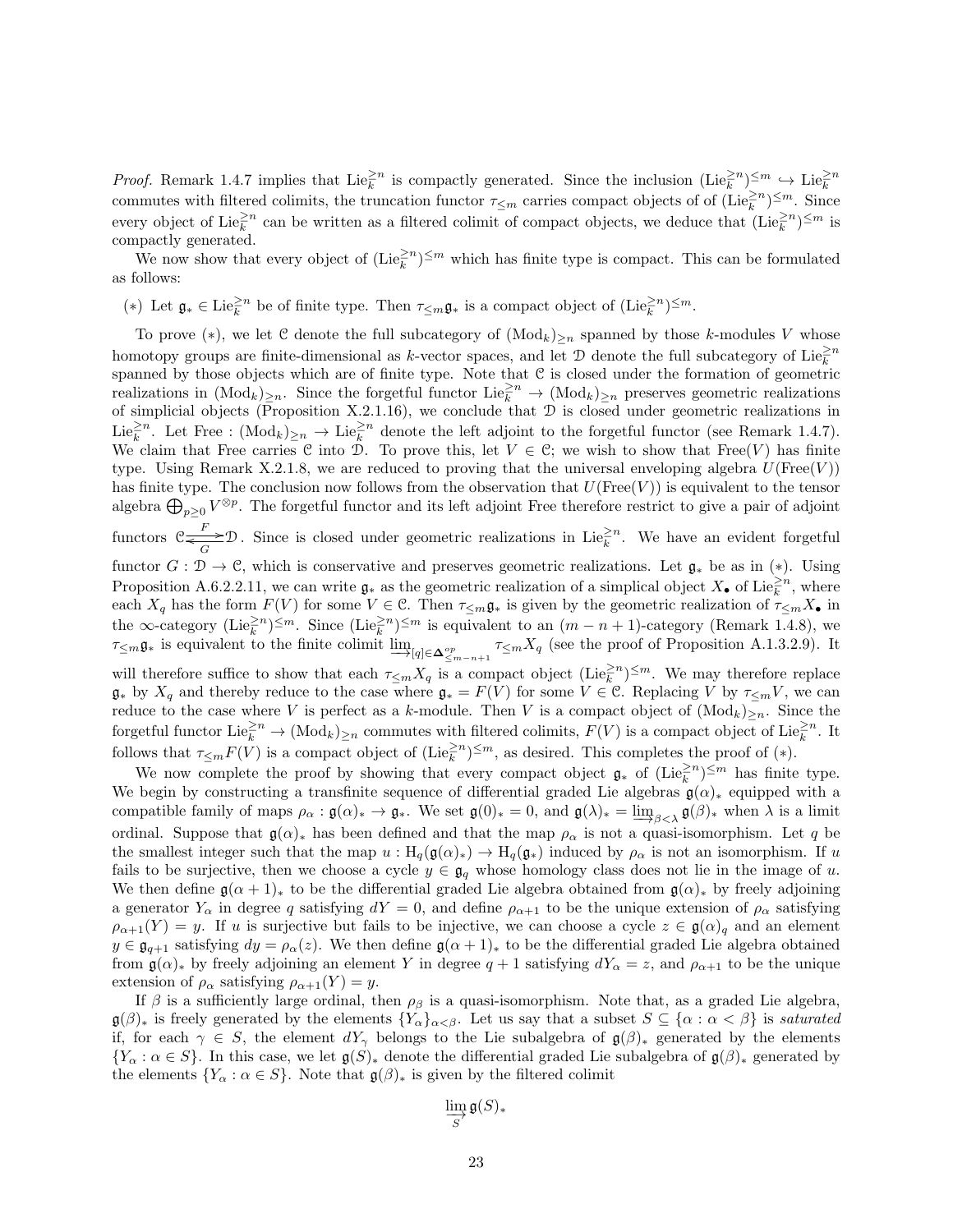where S ranges over all finite saturated subsets of  $\{\alpha : \alpha < \beta\}$  (where this limit is formed in the ordinary category Lie<sup>dg</sup>). Since the collection of weak equivalences in Lie<sup>dg</sup> is closed under filtered colimits, we have an equivalence  $\underline{\lim}_{S} \mathfrak{g}(S)_{*} \to \mathfrak{g}_{*}$  in the  $\infty$ -category Lie<sup>2n</sup>. Then  $\mathfrak{g}_{*}\tau_{\leq m}\mathfrak{g}_{*}$  is equivalent to the filtered colimit of the objects  $\tau_{\leq m}\mathfrak{g}(S)_\ast$ . Since  $\mathfrak{g}_\ast$  is a compact object of  $(\text{Lie}_k^{\geq n})^{\leq m}$ , we conclude that  $\mathfrak{g}_\ast$  is equivalent to a retract of  $\tau_{\leq m}(\mathfrak{g})_*$  for some finite saturated subset  $S \subseteq {\alpha : \alpha < \beta}$ . It will therefore suffice to show that  $\mathfrak{g}(S)_*$  is of finite type. This is clear, since each of the vector spaces  $\mathfrak{g}(S)_q$  is finite dimensional over k.  $\Box$ 

#### 1.5 Comparison with Formal Moduli Problems

Let k be a field of characteristic zero and let  $RType(k)$  be the  $\infty$ -category of k-rational homotopy types. We let RType(k)<sub>∗</sub> denote the ∞-category of pointed objects of RType(k). In other words, RType(k)<sub>∗</sub> is the full subcategory of  $Fun(CAlg^{cn}, \mathcal{S}_*)$  spanned by those functors which satisfy  $(a)$ ,  $(b)$ , and  $(c)$  of Definition 1.2.1. We will refer to the objects of  $\operatorname{RType}(k)_*$  as *pointed k-rational homotopy types*.

**Construction 1.5.1.** Let  $\text{CAlg}_{k}^{\text{sm}}$  denote the full subcategory of  $\text{CAlg}_{k}^{\text{aug}}$  spanned by the small  $\mathbb{E}_{\infty}$ -algebras over k (see Proposition X.1.1.11). If  $X : \mathrm{CAlg}^{cn} \to \mathcal{S}_*$  is a pointed k-rational homotopy type, we let  $X^{\vee}$ denote the functor  $\text{CAlg}_{k}^{\text{sm}} \to \mathcal{S}$  given by the formula  $X^{\vee}(A) = \text{fib}(X(A) \to X(k))$ . Here the fiber is taken over the chosen base point of  $X(k)$ . We will refer to  $X^{\vee}$  as the formal completion of X.

**Proposition 1.5.2.** Let X be a pointed k-rational homotopy type. Then the formal completion  $X^{\vee}$  is a formal moduli problem over k. Moreover, the tangent complex  $T_{X^{\vee}}$  is 2-connective, and we have canonical isomorphisms  $\pi_n T_{X^\vee} \simeq \pi_n X$  for  $n \geq 2$ .

*Proof.* It is clear that the space  $X^{\vee}(k)$  is contractible. Suppose we are given a pullback diagram  $\sigma$ :



in CAlg<sup>sm</sup>, where  $\phi$  induces a surjection  $\pi_0 B' \to \pi_0 B$ . We wish to show that  $X^{\vee}(\sigma)$  is a pullback diagram of spaces: that is, that the upper horizontal morphism in the diagram  $\tau$ :

$$
X^{\vee}(A') \longrightarrow X^{\vee}(B') \times_{X^{\vee}(B)} X^{\vee}(A)
$$
  
\n
$$
\downarrow \qquad \qquad \downarrow
$$
  
\n
$$
X(A') \longrightarrow X(B') \times_{X(B)} X(A)
$$

is a homotopy equivalence. Since  $\tau$  is a pullback square, it suffices to show that the bottom horizontal map is a homotopy equivalence, which follows from Corollary 1.2.9. This completes the proof that  $X^{\vee}$  is a k-rational homotopy type.

Let us now study the tangent complex of  $X^{\vee}$ . For each  $m \geq 0$ , let  $k \oplus k[m]$  denote the trivial square-zero extension of k by k[m]. We then have  $\Omega^{\infty-m}T_{X^{\vee}} \simeq X^{\vee}(k \oplus k[m]) \simeq \text{fib}(X(k \oplus k[m]) \to X(k)).$  Since  $X(k \oplus k[m])$  and  $X(k)$  are simply connected (Corollary 1.2.8), we conclude that  $\Omega^{\infty-m}T_{X^{\vee}}$  is connected. It follows that  $\pi_n T_{X^\vee} \simeq 0$  for  $n \leq 0$ . Let  $k[\epsilon]/(\epsilon^2) \simeq k \oplus k[0]$  denote the ring of dual numbers, so that  $\pi_n T_{X^\vee} \simeq \pi_n X^\vee(k[\epsilon]/(\epsilon^2))$  for  $n \geq 0$ . The fiber sequence

$$
X^{\vee}(k[\epsilon]/(\epsilon^2)) \to X(k[\epsilon]/(\epsilon^2)) \to X(k)
$$

gives a long exact sequence of homotopy groups

$$
(\pi_{n+1}X)\otimes_k k[\epsilon]/(\epsilon^2)\to \pi_{n+1}(X)\to \pi_nX^{\vee}(k[\epsilon]/(\epsilon^2))\to (\pi_nX)\otimes_k k[\epsilon]/(\epsilon^2)\to \pi_nX.
$$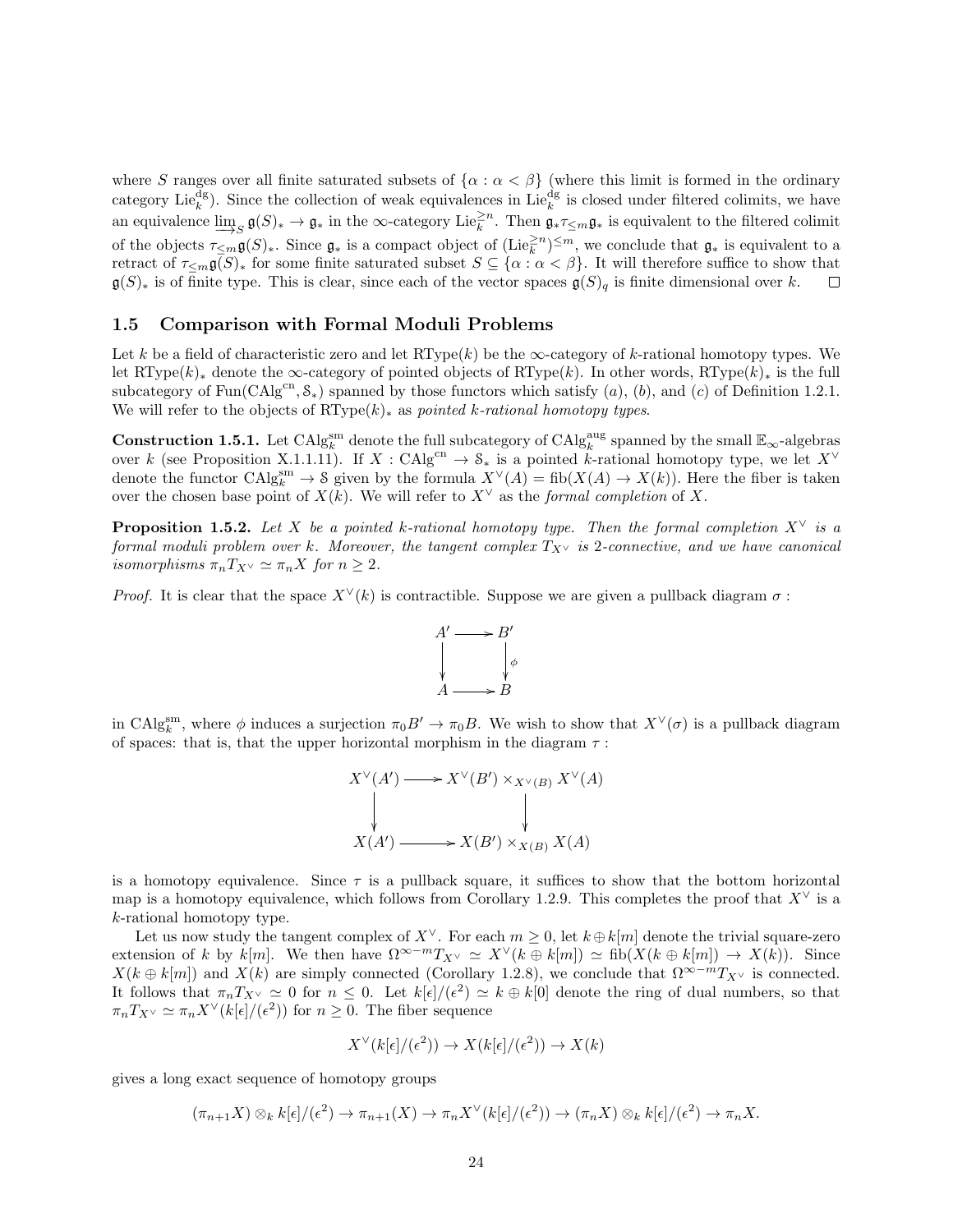For  $n \geq 1$ , this sequence gives an isomorphism

$$
\pi_n T_{X^\vee} \simeq \pi_n X \otimes_k (\epsilon k[\epsilon]/(\epsilon^2)) \simeq \pi_n X.
$$

Let Moduli<sub>k</sub> denote the  $\infty$ -category of formal moduli problems over k, and Moduli $_k^{\geq 2}$  the full subcategory of Moduli<sub>k</sub> spanned by those formal moduli problems Y for which  $T<sub>Y</sub>$  is 2-connective. Proposition 1.5.2 implies that the formal completion construction  $X \mapsto X^{\vee}$  determines a functor  $\mathrm{RType}(k)_* \to \mathrm{Moduli}_k^{\geq 2}$ . Our goal in this section is to prove the following result:

**Theorem 1.5.3.** Let k be a field of characteristic zero. Then the formal completion functor  $X \mapsto X^{\vee}$ induces an equivalence of  $\infty$ -categories

$$
\theta: \mathrm{RType}(k)_* \to \mathrm{Moduli}_k^{\geq 2}.
$$

Proof of Theorem 1.0.3. Combining Theorem X.2.0.2, Theorem 1.5.3, and Theorem 1.3.6, we obtain a diagram of categorical equivalences

$$
\mathcal{S}^{\mathrm{rat}} \leftarrow \mathrm{RType}(\mathbf{Q}) \rightarrow \mathrm{Moduli}_{\mathbf{Q}}^{\geq 2} \leftarrow \mathrm{Lie}_{\mathbf{Q}}^{\geq 2} \, .
$$

**Remark 1.5.4.** Let Y be a simply connected rational space, so that  $Y \simeq X(Q)$  for some Q-rational homotopy type X (uniquely determined up to equivalence, by Theorem 1.3.6). Let  $X^{\vee}$  denote the formal completion of X, so that  $X^{\vee}$  is the formal moduli problem associated to  $\mathfrak{g}_*$  for some differential graded Lie algebra  $\mathfrak{g}_*$  over Q. Using Theorem X.2.0.2 and Proposition 1.5.2, we see that for for each  $n \geq 2$  there are canonical isomorphisms

$$
\pi_n Y \simeq \pi_n X(\mathbf{Q}) \simeq \pi_n X \simeq \pi_n T_{X^\vee} \simeq \mathrm{H}_{n-1}(\mathfrak{g}_*).
$$

That is, the homology groups of the differential graded Lie algebra g<sup>∗</sup> can be identified with the homotopy groups of Y . With more effort, one can show that this is an isomorphism of graded Lie algebras (where the Lie bracket on  $\pi_* Y$  is defined by means of the classical Whitehead product).

*Proof of Theorem 1.5.3.* For each  $m \geq 2$ , let  $(\text{Moduli}_{\overline{k}}^{\geq 2})_{\leq m}$  denote the full subcategory of  $\text{Moduli}_{\overline{k}}^{\geq 2}$  spanned by those formal moduli problems Y for which the tangent complex  $T_Y$  is m-truncated. It follows from Proposition 1.5.2 that  $\theta$  induces a functor  $\theta_m : (\mathrm{RType}(k)_{\leq m})_* \to (\mathrm{Moduli}_k^{\geq 2})_{\leq m}$ . Using Theorems X.2.0.2, Proposition 1.2.21, and Remark 1.4.10, we see that  $\theta$  can be identified with the limit of the tower of functors  ${\{\theta_m\}}_{m\geq 2}$ . It will therefore suffice to show that each  $\theta_m$  is an equivalence of  $\infty$ -categories.

Let C denote the full subcategory of Moduli<sub>k</sub> spanned by those formal moduli problems Y for which the homotopy groups  $\pi_n T_Y$  are finite-dimensional vector spaces over k, which vanish unless  $2 \leq n \leq m$ . Proposition 1.5.2 implies that  $\theta_m$  restricts to a functor  $\theta'$ :  $(RType(k)_{\leq m}^{\text{ft}})_* \to \mathcal{C}$ . Using Proposition 1.4.15 and Theorem X.2.0.2, we see the inclusion  $\mathcal{C} \hookrightarrow (\text{Moduli}_{\vec{k}}^{\geq 2})_{\leq m}$  induces an equivalence of  $\infty$ -categories Ind( $\mathcal{C}$ )  $\simeq$  $(\text{Moduli}_{\overline{k}}^{\geq 2})_{\leq m}$ . Proposition 1.2.18 implies that the inclusion  $(\text{RType}(k)_{\leq m}^{\text{ft}})_* \hookrightarrow (\text{RType}_{\leq m})_*$  induces an equivalence of  $\infty$ -categories  $\text{Ind}((\text{RType}(K)_{\leq m}^{\text{ft}})_*) \to (\text{RType}_{\leq m})_*$ . Since the functor  $\theta_m$  commutes with filtered colimits, we are reduced to proving that  $\theta'$  is an equivalence of  $\infty$ -categories.

Let  $\mathcal D$  denote the full subcategory of Lie<sub>k</sub> spanned by those differential graded Lie algebras which are connected, m-truncated, and of finite type. For  $\mathfrak{g}_* \in \mathcal{D}$ , then  $C^*(\mathfrak{g}_*)$  is a 2-coconnective  $\mathbb{E}_{\infty}$ -algebra over k having finite type. We let  $T(\mathfrak{g}_*)$  denote the associated coaffine stack cSpec  $C^*(\mathfrak{g}_*)$ : that is,  $T(\mathfrak{g}_*)$  denote the functor  $\text{CAlg}_{k}^{\text{cn}} \to \text{S}$  given by  $R \mapsto \text{Map}_{\text{CAlg}_{k}}(C^*(\mathfrak{g}_{*}), R)$ . Since  $C^*(\mathfrak{g}_{*})$  has finite type, we can regard  $T(\mathfrak{g}_*)$  as a k-rational homotopy type, which is equipped with a canonical base point determined by the augmentation on  $C^*(\mathfrak{g})$ . We may therefore regard the construction  $\mathfrak{g}_* \to T(\mathfrak{g}_*)$  as a functor

$$
T: \mathcal{D} \to \mathsf{RType}(k)_*.
$$

 $\Box$ 

 $\Box$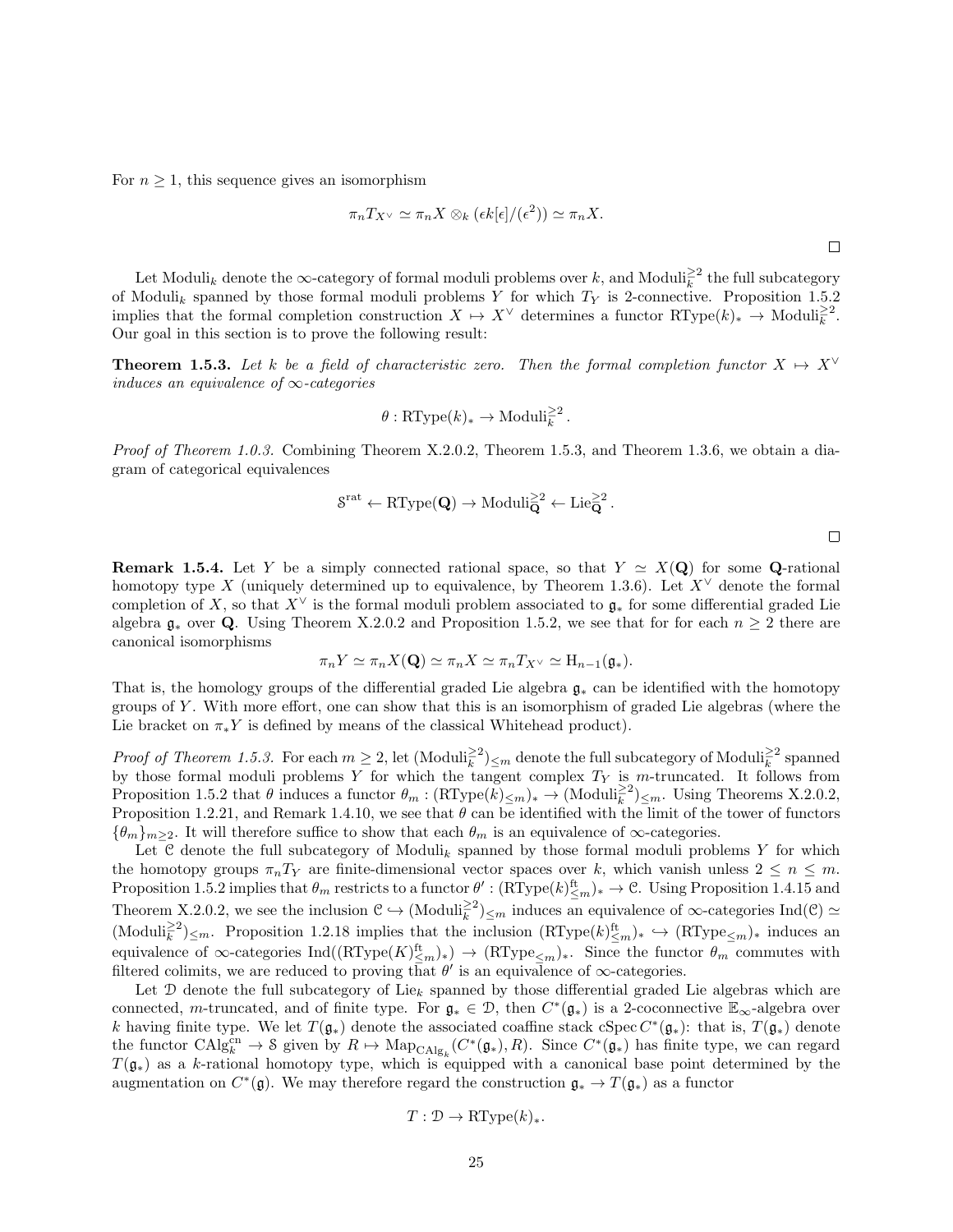We next claim that the diagram  $\sigma$ :



commutes up to homotopy. To prove this, we note that the two maps from  $\mathcal D$  to Moduli<sub>k</sub> determined by this diagram can be identified with functors

$$
\mathcal{D}\times\mathrm{CAlg}_{k}^{\mathrm{sm}}\to \mathcal{S}
$$

given by

$$
(\mathfrak{g}_\ast, R) \mapsto \mathrm{Map}_{\mathrm{Lie}_k}(\mathfrak{D}(R), \mathfrak{g}_\ast) \qquad (\mathfrak{g}_\ast, R) \mapsto \mathrm{Map}_{\mathrm{CAlg}_k^{\mathrm{aug}}} (C^*(\mathfrak{g})_\ast, R).
$$

To prove that these functors are equivalent, it suffices to show that the canonical maps

$$
\mathrm{Map}_{\mathrm{CAlg}_{k}^{\mathrm{aug}}}(C^*(\mathfrak{g}_*),R) \rightarrow \mathrm{Map}_{\mathrm{CAlg}_{k}^{\mathrm{aug}}}(C^*(\mathfrak{g}_*),C^*\mathfrak{D}(R)) \simeq \mathrm{Map}_{\mathrm{Lie}_k}(\mathfrak{D}(R),\mathfrak{D}C^*(\mathfrak{g}_*)) \leftarrow \mathrm{Map}_{\mathrm{Lie}_k}(\mathfrak{D}(R),\mathfrak{g}_*)
$$

are homotopy equivalences for  $\mathfrak{g}_* \in \mathcal{D}$  and  $R \in \text{CAlg}_{k}^{\text{sm}}$ . This follows from the fact that the unit maps  $R \mapsto C^*\mathfrak{D}(R)$  and  $\mathfrak{g}_* \to \mathfrak{D}C^*(\mathfrak{g}_*)$  are equivalences (in the first case, this follows from Proposition X.1.3.5 and Theorem X.2.3.1; in the second case, it follows from Theorem 1.4.3).

Using the commutativity of the diagram  $\sigma$  together with Proposition 1.5.2, we see that for  $\mathfrak{g}_* \in \mathcal{D}$ , we have canonical isomorphisms  $H_n(\mathfrak{g}_*) \simeq \pi_nT(\mathfrak{g}_*)$ . It follows that the functor T carries D into the full subcategory  $(RType(k)<sup>ft</sup><sub>\leq m</sub>)_* \subseteq RType(k)_*.$  The diagram



commutes up to homtopy, where the horizontal map is an equivalence of  $\infty$ -categories (Theorem X.2.0.2). We are therefore reduced to proving that T induces an equivalence of  $\infty$ -categories  $\mathcal{D} \to (\mathrm{RType}(k)_{\leq m}^{\mathrm{ft}})_*.$ 

We first show that the functor T is fully faithful. According to Corollary VIII.4.4.7, the functor  $A \mapsto$ cSpec A is fully faithful when restricted to coconnective  $\mathbb{E}_{\infty}$ -algebras over k. It will therefore suffice to show that the functor  $C^* : \mathrm{Lie}_k \to \mathrm{CAlg}_k^{\mathrm{aug}}$  is fully faithful when restricted to  $\mathcal{D}$ . Equivalently, we wish to show that for every pair of objects  $\mathfrak{g}_*, \mathfrak{h}_* \in \mathcal{D}$ , the canonical map

$$
\mathrm{Map}_{\mathrm{Lie}_k}(\mathfrak{g}_*,\mathfrak{h}_*)\rightarrow\mathrm{Map}_{\mathrm{CAlg}_k^{\mathrm{aug}}}(C^*(\mathfrak{g}_*),C^*(\mathfrak{g}_*))\simeq\mathrm{Map}_{\mathrm{Lie}_k}(\mathfrak{g}_*,\mathfrak{D}C^*(\mathfrak{h}_*))
$$

is an equivalence. This follows immediately from Theorem 1.4.3.

It remains to prove that T induces an essentially surjective functor  $\mathcal{D} \to (\mathrm{RType}(k)_{\leq m}^{\mathrm{ft}})_*$ . Let X be a pointed k-rational homotopy type which is m-truncated and of finite type. According to Remark 1.2.5, X is a coaffine stack, having the form cSpec A for some coconnective  $\mathbb{E}_{\infty}$ -algebra A over k. The base point of X determines an augmentation on A. Let  $\mathfrak{g}_* = \mathfrak{D}(A)$ . For each  $R \in \text{CAlg}_{k}^{\text{sm}}$ , we have a canonical homotopy equivalence

$$
\mathrm{Map}_{\mathrm{CAlg}_{k}^{\mathrm{aug}}}(A,R)\simeq \mathrm{Map}_{\mathrm{CAlg}_{k}^{\mathrm{aug}}}(A,C^{*}\mathfrak{D}(R))\simeq \mathrm{Map}_{\mathrm{Lie}_{k}}(\mathfrak{D}(R),\mathfrak{D}(A)),
$$

so that the formal completion  $X^{\vee}$  of X is represented by the differential graded Lie algebra  $\mathfrak{D}(A)$ . Since X is m-truncated and of finite type, Proposition 1.5.2 implies that the homotopy groups  $\pi_n T_{X^\vee}$  are finitedimensional and vanish unless  $2 \leq n \leq m$ , so that  $\mathfrak{g}_* \in \mathcal{D}$ . We will complete the proof by showing that  $X \simeq T(\mathfrak{g}_*)$ . Let  $Y = T(\mathfrak{g}_*) \simeq c\operatorname{Spec} C^*(\mathfrak{g}_*)$ . Then the unit map  $A \to C^*(\mathfrak{g}_*)$  induces a map of coaffine stacks  $\beta: Y \to X$ ; we will prove that this map is an equivalence. Since  $C^*(\mathfrak{g}_*)$  is of finite type, Y is a k-rational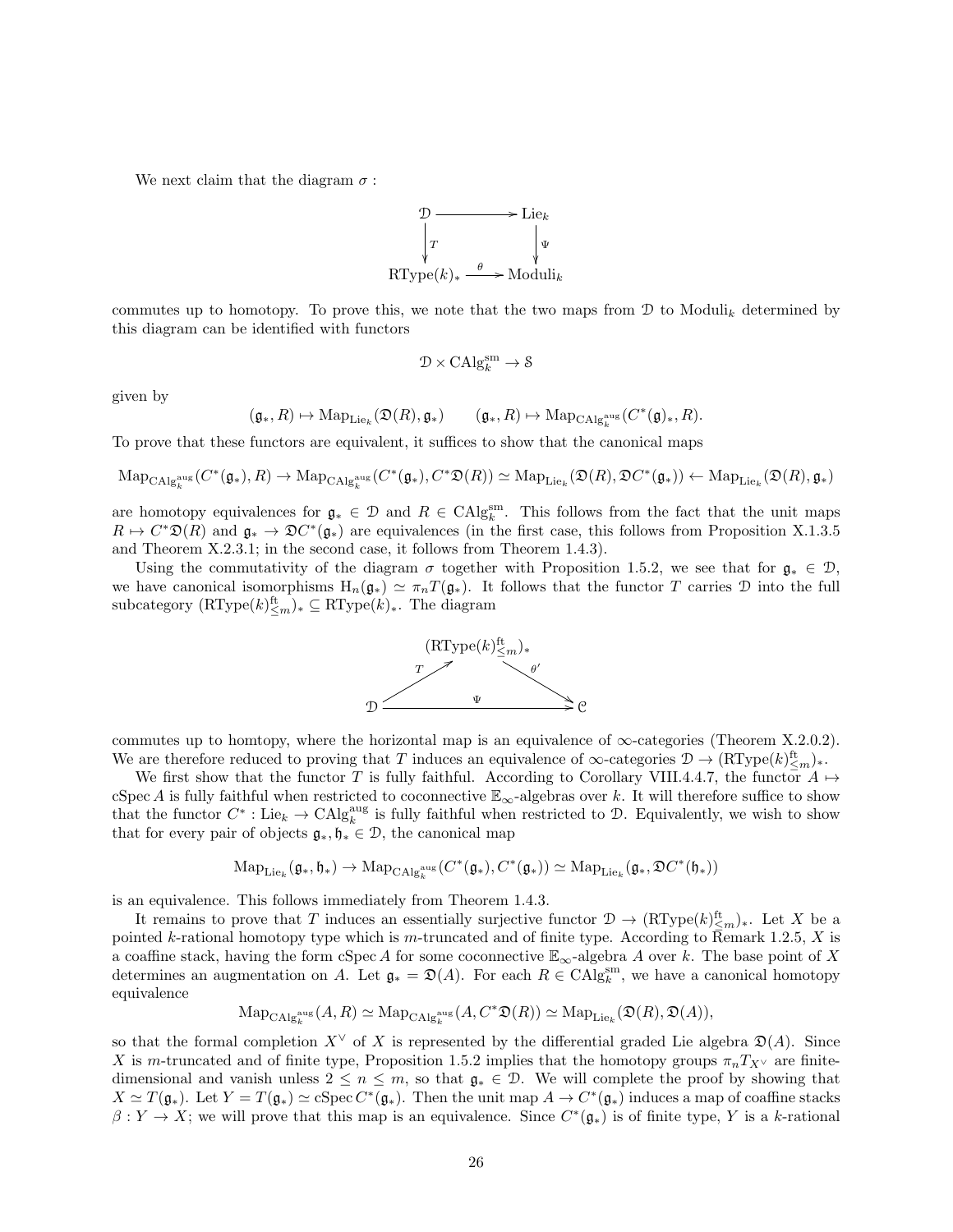homotopy type. It will therefore suffice to show that  $\beta$  induces a homotopy equivalence  $Y(B) \to X(B)$  for each  $B \in \text{CAlg}_{k}^{0}$ . Since both of these spaces are simply connected, we are reduced to proving that the map  $\pi_n Y(B) \to \pi_n X(B)$  is an isomorphism for each  $n \geq 2$ . Equivalently, we wish to show that  $\beta$  induces an isomorphism  $\pi_n Y \to \pi_n X$  of vector spaces over k. Using Proposition 1.5.2, we see that this is equivalent to the requirement that  $\beta$  induces an equivalence between the formal completions  $Y^{\vee} \to X^{\vee}$ , which is an immediate consequence of our construction. П

## 2  $E_{\infty}$ -Algebras in Positive Characteristic

Let R be an  $\mathbb{E}_{\infty}$ -ring, and let  $\text{Shv}_R^{\text{\'et}} \subseteq \text{Fun}(\text{CAlg}_R^{\text{\'et}}, \mathcal{S})$  denote the  $\infty$ -category of étale sheaves on R. Then the affine spectral Deligne-Mumford stack  $Spec^{et}R$  is given by  $(\text{Shv}_R^{\text{\'et}}, 0)$ , where 0 is a sheaf of  $\mathbb{E}_{\infty}$ -rings on Shv<sup>et</sup><sub>R</sub>. We will identify O with a functor  $(\text{Shv}_R^{\text{\'et}})^{op} \to \text{CAlg}_R$ . It is natural to ask the following question:

Question 2.0.5. Given an object  $U \in Shv_R^{\text{\'et}}$ , to what extent can U be recovered from the  $\mathbb{E}_{\infty}$ -algebra  $\mathcal{O}(U)$ ?

For example, suppose that  $R$  is an algebraically closed field. Then the global sections functor

$$
\Gamma:\operatorname{Shv}^{\text{\'et}}_R\to\mathcal{S}
$$

is an equivalence of  $\infty$ -categories. For  $U \in Shv_R^{\text{\'et}}$ , we have a canonical equivalence  $\mathcal{O}(U) \simeq C^*(\Gamma(U); R)$ . Question 2.0.5 then asks to what extent a space X can be recovered from the cochain algebra  $C^*(X;R)$ . When R is a field of characteristic zero, this question can be attacked using the ideas of  $\S1$ .

In this section, we will focus instead on the case where R has characteristic p. We begin by introducing some tools for studying the ∞-category CAlg<sub>R</sub>. Suppose that R is a commutative ring and let A be an  $\mathbb{E}_{\infty}$ algebra over R. Then  $\pi_*A$  has the structure of a graded-commutative algebra over R. We can regard  $\pi_*A$ as a concrete invariant of A, which can be studied by means of classical  $(Z$ -graded) commutative algebra. However, if we are given a prime number p such that  $p = 0$  in R, then there is a richer story. In this case, the commutative ring  $\pi_*R$  is equipped with additional "power operations," (which, in the case where  $A = C^*(X; R)$ , reduce to the classical *Steenrod operations* on the cohomology of spaces). We will recall the construction of these power operations in §2.1 and §2.2.

In the situation of Question 2.0.5, it is generally not reasonable to expect that an object  $U \in \mathcal{S}\mathrm{hv}_R^{\text{\'et}}$  can be recovered from  $\mathcal{O}(U) \in \mathrm{CAlg}_R$  unless U satisfies a reasonable finiteness condition. In §2.3 we will introduce the notion of a *finitely constructible* object of a coherent  $\infty$ -topos X. Our main result (Theorem 2.3.24) asserts that an object  $U \in Shv_R^{\text{\'et}}$  is finitely constructible if and only if there exists a finite stratification of  $Spec^Z R$  such that the restriction of U to each stratum is locally constant, and the stalks of U have finitely many finite homotopy groups.

Now let p be a prime number. We will say that an object  $U \in Shv_R^{\text{\'et}}$  is p-constructible if it is finitely constructible, and the homotopy groups of each stalk of U are finite p-groups (see Definition 2.4.1). Our main result (Corollary 2.6.12) can be formulated as follows:

(∗) Let R be a commutative ring, let p be a prime number which is nilpotent in R, and let O be the structure sheaf of Spec<sup>et</sup> R. Then the functor  $U \mapsto \mathcal{O}(U)$  induces a fully faithful embedding from the ∞-category of p-constructible objects of  $\text{Shv}_R^{\text{\'et}}$  to the ∞-category  $\text{CAlg}_R^{\text{\'ep}}$  of  $\mathbb{E}_{\infty}$ -algebras over R.

Remark 2.0.6. The formulation of Corollary 2.6.12 is actually a little more general than (∗): we will consider more generally the case where R is an  $\mathbb{E}_{\infty}$ -ring which is p-thin (see Definition 2.4.2).

The proof of (\*) relies heavily on the excellent behavior of the functor  $U \mapsto \mathcal{O}(U)$ . More specifically, we will need to know the following:

(a) Let  $f: R \to R'$  be a map of commutative rings in which p is nilpotent, let O be the structure sheaf of Spec<sup>et</sup> R and O' the structure sheaf of Spec<sup>et</sup> R'. If  $U \in Shv_R^{\text{\'et}}$  is p-constructible, then the canonical map

$$
R' \otimes_R \mathcal{O}(U) \to \mathcal{O}'(f^*U)
$$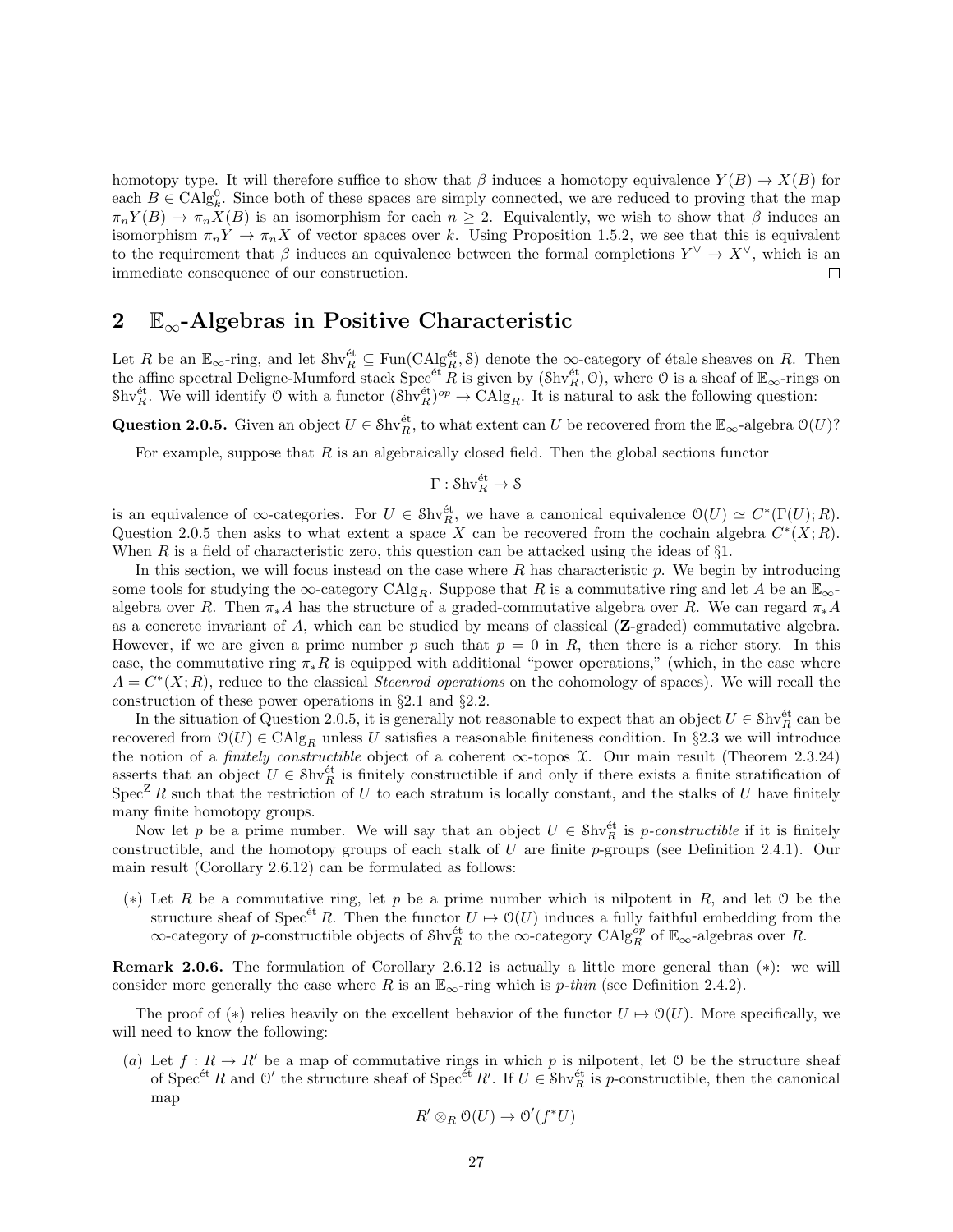is an equivalence of  $\mathbb{E}_{\infty}$ -algebras over  $R'$ .

(b) If p is nilpotent in R and  $U \in Shv_R^{\text{\'et}}$  is p-constructible, then  $O(U)$  is a compact object of  $Chlg_R$ .

We will prove (a) in §2.4 (Theorem 2.4.9), and (b) in §2.5 (Theorem 2.5.1). In §2.6, we will combine (a) and  $(b)$  to give the proof of  $(*).$ 

**Remark 2.0.7.** The results of this section were inspired by Mandell's work on  $p$ -adic homotopy theory (see [54]). The main ingredient in our proof of (∗) is Mandell's "generators and relations" description of the E∞ algebra  $C^*(X; \mathbf{F}_p)$  in the case where X is an Eilenberg-MacLane space  $K(\mathbf{Z}/p\mathbf{Z}, n)$  (Theorem 2.2.17), which we formulate (without proof) in §2.2. We can recover Mandell's applications of this result by specializing to the case where  $R$  is a separably closed field of characteristic  $p$ . We will make a detailed study of this case in §3.

#### 2.1 Norm Maps

Let  $M$  be an abelian group equipped with an action of a group  $G$ . We can associate to  $M$  the subgroup  $M^G = \{x \in M : (\forall g \in G)[g(x) = x]\}\)$  consisting of G-invariant elements, as well as the quotient group  $M_G = M/K$ , where K is the subgroup of M generated by all elements of the form  $g(x) - x$ . When the group  $G$  is finite, there is a canonical norm map

$$
Nm: M_G \to M^G,
$$

which is induced by the map from M to itself given by  $x \mapsto \sum_{g \in G} g(x)$ . In this section, we will describe an analogous construction in the  $\infty$ -categorical setting and the closely Tate construction.

Notation 2.1.1. Let C be an  $\infty$ -category and X a Kan complex. We let  $\mathfrak{C}^X$  denote the  $\infty$ -category Fun(X, C) of all maps from X to C. If  $f: X \to Y$  is a map of Kan complexes, then composition with f induces a map  $f^*: \mathbb{C}^Y \to \mathbb{C}^X$ . If we assume that C admits small limits and colimits, then  $f^*$  admits both a right and left adjoint, which we denote by  $f_*$  and  $f_!$ , respectively.

**Example 2.1.2.** Let  $G$  be a group and  $BG$  its classifying space (which we regard as a Kan complex). Recall that if C is an  $\infty$ -category, then a *G*-equivariant object of C is an object of C<sup>BG</sup>. Let  $f : BG \to \Delta^0$  be the projection map. If C admits small limits and colimits, then we have functors  $f_*, f_! : \mathbb{C}^{BG} \to \mathbb{C}$ . We will denote these functors by  $M \mapsto M^G$  and  $M \mapsto M_G$ , respectively.

We can now formulate our problem more precisely. Let G be a finite group,  $f : BG \to \Delta^0$  the projection map, and C be a sufficiently nice  $\infty$ -category. We wish to associate to the pair  $(G, \mathcal{C})$  a natural transformation  $Nm: f_1 \to f_*$ . That is, we wish to construct a natural map  $M_G \to M^G$  for each G-equivariant object  $M \in \mathcal{C}$ . It will be convenient to construct this natural transformation more generally for any map  $f: X \to Y$  having reasonably simple homotopy fibers. We will proceed in several steps, each time allowing slightly more general homotopy fibers.

**Construction 2.1.3.** Let C be an  $\infty$ -category which has both an initial object and a final object. It follows that for any map of Kan complexes  $f : X \to Y$  with  $(-1)$ -truncated homotopy fibers, the pullback functor  $f^*: \mathbb{C}^Y \to \mathbb{C}^X$  admits left and right adjoints  $f_!$  and  $f_*$ , given by left and right Kan extension along f.

Let  $X \times_Y X$  denote the homotopy fiber product of X with itself over Y and let  $\delta : X \to X \times_Y X$  be the diagonal map. Since f is  $(-1)$ -truncated,  $\delta$  is a homotopy equivalence. It follows that the Kan extension functors  $\delta_!, \delta_* : \mathcal{C}^X \to \mathcal{C}^{X \times_Y X}$  are both homotopy inverse to  $\delta^*$ , so there is a canonical equivalence  $\delta_* \to \delta_!$ . Let  $p_0, p_1 : X \times_Y X \to X$  be the projection onto the first and second factor, respectively. We have a natural transformation of functors

$$
p_0^* \to \delta_* \delta^* p_0^* \simeq \delta_* \simeq \delta_! \simeq \delta_! \delta^* p_1^* \to p_1^*
$$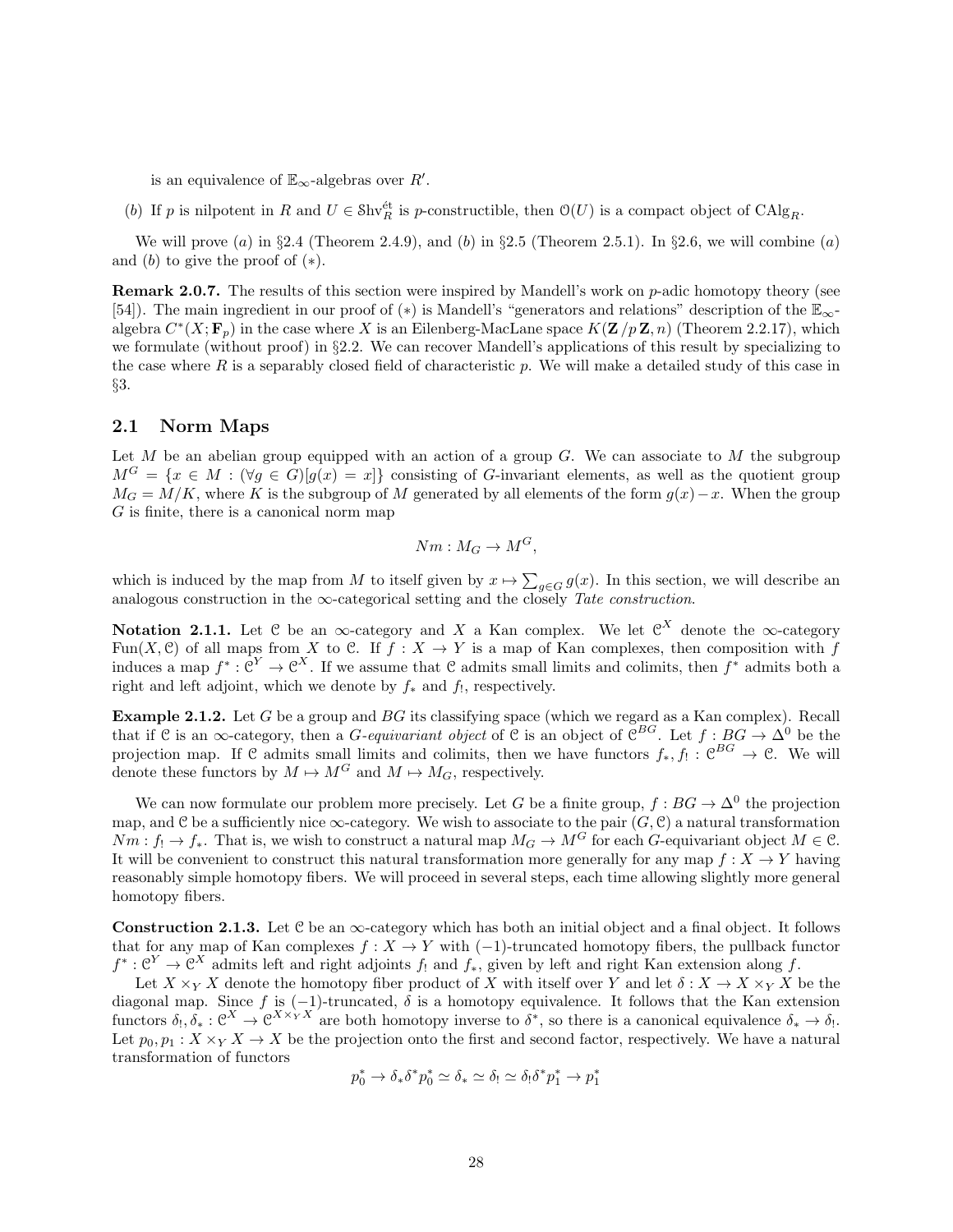which is adjoint to a natural transformation  $\beta : id_{\mathcal{C}^X} \to (p_0)_* p_1^*$ . Since we have a homotopy pullback diagram



Lemma 1.1.5 implies that the canonical map  $f^*f_* \to (p_0)_*p_1^*$  is an equivalence, so that  $\beta$  determines a natural transformation  $id_{\mathcal{C}} \rightarrow f^* f_*$ , which is in turn adjoint to a map  $Nm_f: f_! \rightarrow f_*$ . We will refer to  $Nm_f$  as the norm map determined by f.

**Example 2.1.4.** Let C be an  $\infty$ -category with initial and final objects and let  $f : X \to Y$  be a homotopy equivalence of Kan complexes. Then the natural transformation  $Nm_f : f_! \to f_*$  of Construction 2.1.3 is the equivalence determined by the observation that  $f_!$  and  $f_*$  are both homotopy inverse to  $f^*$ : in other words, it is determined by the requirement that the induced map  $f^*f_! \to f^*f_*$  is homotopy inverse to the composition of counit and unit maps

$$
f^*f_* \to \mathrm{id}_{\mathcal{C}^X} \to f^*f_!.
$$

**Example 2.1.5.** Let  $Y = \Delta^0$  and let C be an  $\infty$ -category with initial and final objects. If  $f : X \to Y$  is a  $(-1)$ -truncated map of Kan complexes, then X is either empty or contractible. If X is contractible, then the norm map  $Nm_f$  is the equivalence described in Example 2.1.4. If  $X = \emptyset$ , then  $\mathcal{C}^X \simeq \Delta^0$  and the functors  $f_!$ and  $f_*$  can be identified with initial and final objects of  $C \simeq C^Y$ , respectively. In this case, the norm map  $Nm_f$  is determined up to a contractible space of choices, since it is a map from an initial object of C to a final object of C.

**Proposition 2.1.6.** Let  $C$  be an  $\infty$ -category with an initial and final object. The following conditions are equivalent:

- (1) For every map of Kan complexes  $f : X \to Y$  with  $(-1)$ -truncated homotopy fibers, the norm map  $Nm_f: f_1 \to f_*$  is an equivalence.
- (2) Condition (1) holds whenever  $Y = \Delta^0$ .
- (3) The  $\infty$ -category C is pointed.

*Proof.* The equivalence of  $(1)$  and  $(2)$  is easy, and the equivalence of  $(2)$  and  $(3)$  follows from Example 2.1.5.  $\Box$ 

When the hypotheses of Proposition 2.1.6 are satisfied, it is possible to perform a more elaborate version of Construction 2.1.3.

**Construction 2.1.7.** Let C be an  $\infty$ -category which admits finite products and coproducts. It follows that for any map of Kan complexes  $f: X \to Y$  whose homotopy fibers are 0-truncated and have finitely many path components, the pullback functor  $f^*: \mathcal{C}^Y \to \mathcal{C}^X$  admits left and right adjoints  $f_!$  and  $f_*,$  given by left and right Kan extension along f.

Let  $X \times_Y X$  denote the homotopy fiber product of X with itself over Y and let  $\delta : X \to X \times_Y X$  be the diagonal map. Since f is 0-truncated, the map  $\delta$  is (−1)-truncated, so that Construction 2.1.3 defines a norm map  $Nm_{\delta}: \delta_! \to \delta_*$ . Assume that C is pointed. Proposition 2.1.6 implies that  $Nm_{\delta}$  is an equivalence, and therefore admits a homotopy inverse  $Nm_{\delta}^{-1} : \delta_{*} \to \delta_{!}$ .

Let  $p_0, p_1 : X \times_Y X \to X$  be the projection onto the first and second factor, respectively. We have a natural transformation of functors

$$
p_0^* \to \delta_* \delta^* p_0^* \stackrel{Nm_\delta^{-1}}{\to} \delta_* \simeq \delta_! \simeq \delta_! \delta^* p_1^* \to p_1^*
$$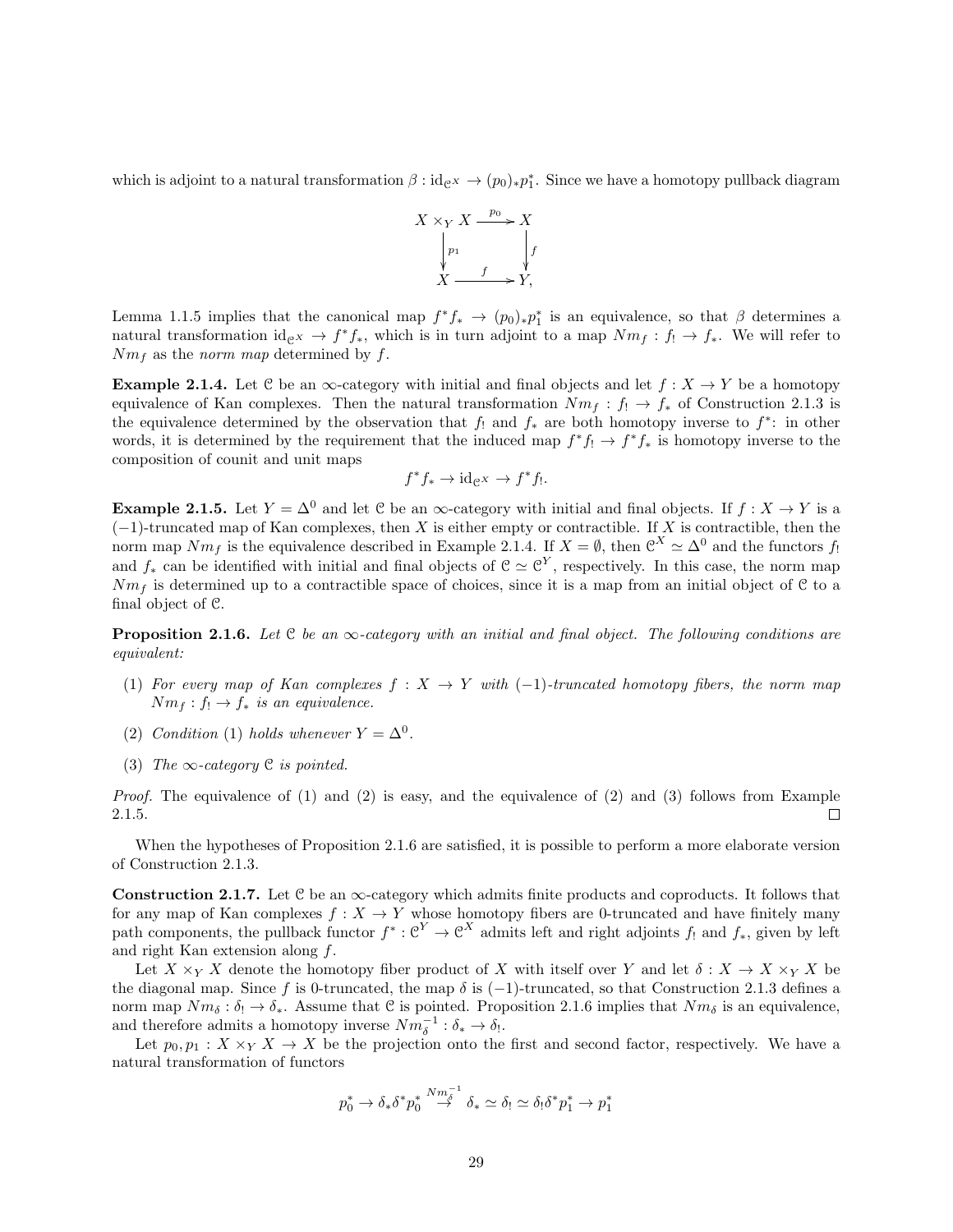which is adjoint to a natural transformation  $\beta : id_{\mathcal{C}^X} \to (p_0)_* p_1^*$ . Since we have a homotopy pullback diagram



Lemma 1.1.5 implies that the canonical map  $f^*f_* \to (p_0)_*p_1^*$  is an equivalence, so that  $\beta$  determines a map  $id_{\mathcal{C}^X} \to f^*f_*,$  which is adjoint to a natural transformation  $Nm_f: f_! \to f_*$ . We will refer to  $Nm_f$  as the norm map determined by f.

**Remark 2.1.8.** In the situation of Construction 2.1.7, assume that f is  $(-1)$ -truncated. Then our definition of  $Nm_f$  is unambiguous: in other words, the natural transformations  $Nm_f : f_1 \to f_*$  described in Constructions 2.1.3 and 2.1.7 agree. This follows immediately from Example 2.1.4.

Remark 2.1.9. Suppose we are given a homotopy pullback diagram



where the homotopy fibers of f are 0-truncated and have finitely many homotopy groups. Let  $C$  be a pointed ∞-category which admits finite products and coproducts. Using Lemma 1.1.5, it is not difficult to show that the natural transformation  $f'_! \circ p'^* \to f'_* \circ p'^*$  determined by  $\widetilde{Nm}_{f'}$  is homotopic to the composition

$$
f'_! \circ p'^* \to p^* \circ f_! \overset{Nm_f}{\to} p^* \circ f_* \to f'_* \circ p'^*.
$$

**Example 2.1.10.** Let  $\mathcal{C}$  be a pointed  $\infty$ -category which admits finite products and coproducts, let S be a finite set (regarded as a discrete simplicial set), and let  $f : S \to \Delta^0$  be the canonical projection map. We can identify objects of  $\mathcal{C}^S$  with tuples  $C = (C_s \in \mathcal{C})_{s \in S}$ . The norm map  $f_!(C) \to f_*(C)$  can be identified with the map

$$
\coprod_{s\in S} C_s \to \prod_{t\in S} C_t,
$$

which classifies a collection of maps  $\phi_{s,t} : C_s \to C_t$  in C where  $\phi_{s,t} = id$  if  $s = t$  and the zero map otherwise.

**Proposition 2.1.11.** Let  $C$  be a pointed  $\infty$ -category which admits finite products and coproducts. The following conditions are equivalent:

- (1) For every map of Kan complexes  $f: X \to Y$  whose homotopy fibers are discrete and have finitely many connected components, the norm map  $Nm_f: f_1 \to f_*$  is an equivalence.
- (2) Condition (1) holds whenever  $Y = \Delta^0$ .
- (3) For every finite collection of objects  $\{C_s \in \mathcal{C}\}_{s \in S}$ , the map

$$
\coprod_{s\in S} C_s \to \prod_{t\in S} C_t
$$

described in Example 2.1.10 is an equivalence.

*Proof.* The implication  $(1) \Rightarrow (2)$  is obvious and the converse follows from Remark 2.1.9. The equivalence of (2) and (3) follows from Example 2.1.10.  $\Box$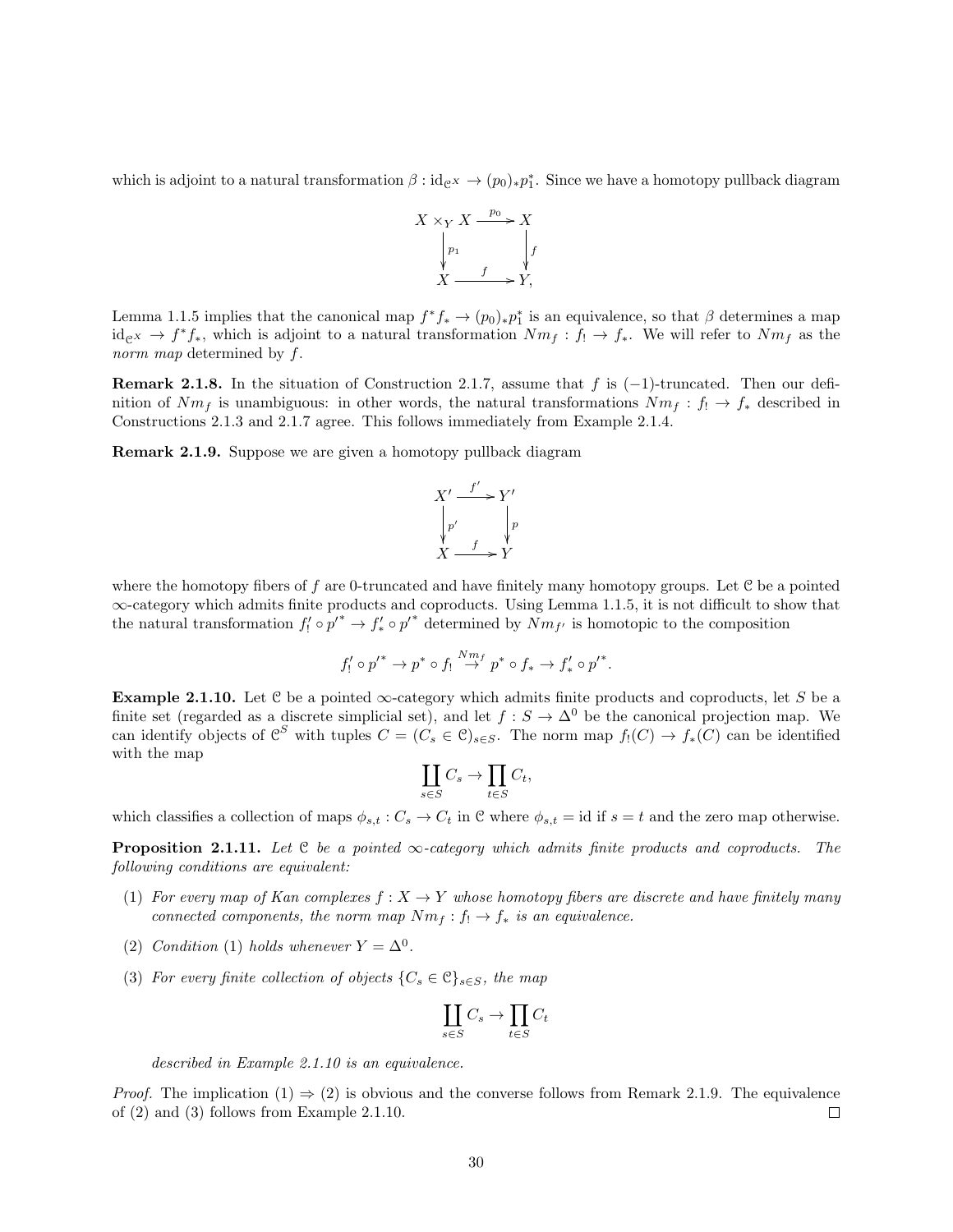**Definition 2.1.12.** We will say that an  $\infty$ -category C is *semiadditive* if it satisfies the equivalent conditions of Proposition 2.1.11.

**Remark 2.1.13.** Let C be a semiadditive  $\infty$ -category. Suppose we are given a pair of objects  $C, D \in \mathcal{C}$  and a finite collection of maps  $\{\phi_s : C \to D\}_{s \in S}$ . Then we can define a new map  $\phi : C \to D$  by the composition

$$
C \to \prod_{s \in S} C \stackrel{(\phi_s)_{s \in S}}{\longrightarrow} \prod_{s \in S} D \simeq \coprod_{s \in S} D \to D,
$$

where the first map is the diagonal of  $C$  and the last the codiagonal of  $D$ . This construction determines a map

$$
\prod_{s \in S} \operatorname{Map}_{\mathcal{C}}(C, D) \to \operatorname{Map}_{\mathcal{C}}(C, D),
$$

which endows  $\text{Map}_{\mathcal{C}}(C, D)$  with the structure of a commutative monoid up to homotopy. We will denote the image of a collection of morphisms  $(\phi_s)_{s\in S}$  by  $\sum_{s\in S}\phi_s$ .

It is possible to make a much stronger assertion: the addition on  $\text{Map}_{\mathcal{C}}(C, D)$  is not only commutative and associative up to homotopy, but up to coherent homotopy. That is, each mapping space in  $\mathfrak C$  can be regarded as a commutative algebra object of  $\mathcal{S}$ , and the composition of morphisms in  $\mathcal{C}$  is multilinear. Since we do not need this for the time being, we omit the proof.

**Remark 2.1.14.** Let  $\mathcal{C}$  be an  $\infty$ -category which admits finite products and coproducts. Since products and coproducts in  $\mathcal C$  are also products and coproducts in the homotopy category h $\mathcal C$ , we see that  $\mathcal C$  is semiadditive if and only if (the nerve of) the category hC is semiadditive.

**Example 2.1.15.** Let A be an additive category (see Definition A.1.1.2.1). Then the  $\infty$ -category N(A) is semiadditive.

Example 2.1.16. Let C be a stable  $\infty$ -category. Then the homotopy category hC is additive (Lemma A.1.1.2.8). Combining this with Example 2.1.15 and Remark 2.1.14, we deduce that  $\mathcal C$  is semiadditive.

**Definition 2.1.17.** Let  $X$  be a Kan complex. We will say that  $X$  is a *finite groupoid* if the following conditions are satisfied:

- (1) The set of connected components  $\pi_0 X$  is finite.
- (2) For every point  $x \in X$ , the fundamental group  $\pi_1(X, x)$  is finite.
- (3) The homotopy groups  $\pi_n(X, x)$  vanish for  $n \geq 2$ .

More generally, we say that a map of Kan complexes  $f: X \to Y$  is a *relative finite groupoid* if the homotopy fibers of  $f$  are finite groupoids.

Construction 2.1.18. Let C be a semiadditive  $\infty$ -category which admits limits and colimits indexed by finite groupoids. It follows that for any map of Kan complexes  $f : X \to Y$  which is a relative finite groupoid, the pullback functor  $f^*: \mathcal{C}^Y \to \mathcal{C}^X$  admits left and right adjoints  $f_!$  and  $f_*$ , given by left and right Kan extension along f.

Let  $X \times_Y X$  denote the homotopy fiber product of X with itself over Y and let  $\delta : X \to X \times_Y X$  be the diagonal map. Since f is a relative finite groupoid, the homotopy fibers of  $\delta$  are homotopy equivalent to finite discrete spaces. Construction 2.1.7 defines a norm map  $Nm_{\delta}: \delta_! \to \delta_*$ . Since C is semiadditive, the natural transformation  $Nm_{\delta}$  is an equivalence and therefore admits a homotopy inverse  $Nm_{\delta}^{-1}$ :  $\delta_{*} \to \delta_{!}$ .

Let  $p_0, p_1 : X \times_Y X \to X$  be the projection onto the first and second factor, respectively. We have a natural transformation of functors

$$
p_0^* \to \delta_* \delta^* p_0^* \stackrel{Nm_\delta^{-1}}{\to} \delta_* \simeq \delta_! \simeq \delta_! \delta^* p_1^* \to p_1^*
$$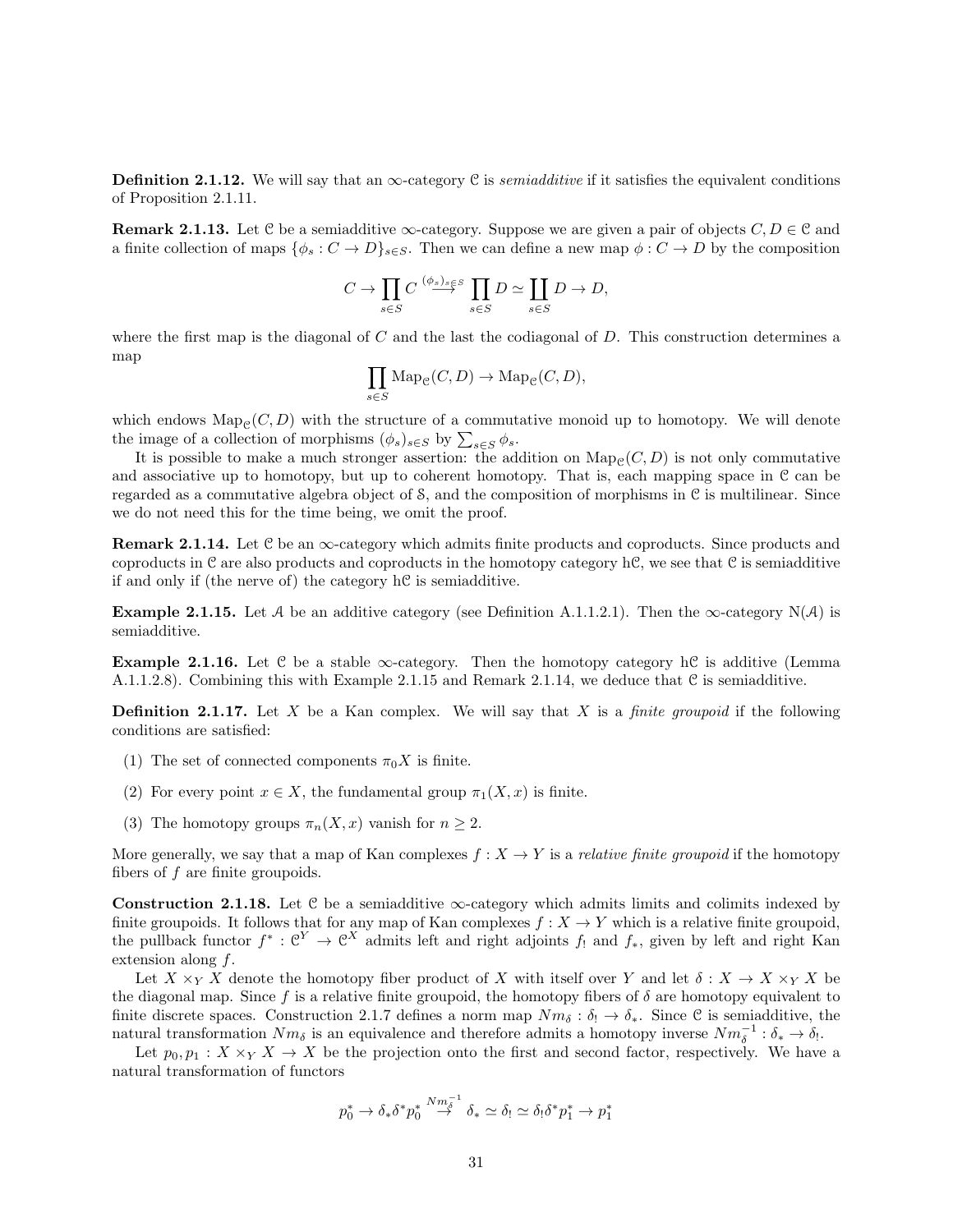which is adjoint to a natural transformation  $\beta : id_{\mathcal{C}^X} \to (p_0)_* p_1^*$ . Since we have a homotopy pullback diagram



Lemma 1.1.5 implies that the canonical map  $f^*f_* \to (p_0)_*p_1^*$  is an equivalence, so that  $\beta$  determines a map  $id_{\mathcal{C}}(X) \to f^*f_*,$  which is adjoint to a natural transformation  $Nm_f: f_! \to f_*$ . We will refer to  $Nm_f$  as the norm map determined by f.

Remark 2.1.19. In the situation of Construction 2.1.18, assume that f is 0-truncated. Then the definition of  $Nm_f$  given in Construction 2.1.18 agrees with that given in Construction 2.1.7 (and, if f is (−1)-truncated, with that given in Construction 2.1.3): this follows easily from Remark 2.1.8.

Remark 2.1.20. In the situation of Construction 2.1.18, suppose we are given a homotopy pullback diagram



Using Lemma 1.1.5, we deduce that the natural transformation  $f'_! \circ p'^* \to f'_* \circ p'^*$  determined by  $Nm_{f'}$  is homotopic to the composition

$$
f'_! \circ p'^* \to p^* \circ f'_! \overset{Nm_f}{\to} p^* \circ f_* \to f'_* \circ p'^*.
$$

**Example 2.1.21.** Let  $G$  be a finite group. Then the classifying space  $BG$  is a finite groupoid. Let  $f : BG \to \Delta^0$  be the projection map. If C is semiadditive  $\infty$ -category which admits limits and colimits indexed by finite groupoids, then Construction 2.1.18 determines a natural transformation  $Nm_f: f_! \to f_*$ . In particular, for every G-equivariant object  $M \in \mathcal{C}$ , we obtain a canonical map  $Nm : M_G \to M^G$ .

**Remark 2.1.22.** Let  $C$  be a semiadditive  $\infty$ -category which admits limits and colimits indexed by finite groupoids, and let G be a finite group. Let M be a G-equivariant object of  $\mathcal{C}$ , and abuse notation by identifying M with its image in C. We have canonical maps  $e: M \to M_G$  and  $e': M^G \to M$ . Unwinding the definitions, we see that the composition

$$
M \xrightarrow{e} M_G \xrightarrow{Nm} M^G \xrightarrow{e'} M
$$

is given by  $\sum_{g\in G}\phi_g$ , where for each  $g\in G$  we let  $\phi_g:M\to M$  be the map given by evaluation on the 1-simplex of  $\tilde{BG}$  corresponding to g; here the sum is formed with respect to the addition described in Remark 2.1.13.

If C is equivalent to the nerve of an ordinary category, then the map  $M \to M_G$  is a categorical epimorphism and the map  $M^G \to M$  is a categorical monomorphism. It follows that the map  $Nm : M_G \to M^G$  is determined (up to homotopy) by the formula  $e' \circ Nm \circ e \simeq \sum_g \phi_g$ . Moreover, the map  $Nm$  exists by virtue of the observation that the map  $\sum_{g} \phi_g : M \to M$  is invariant under left and right composition with the maps  $\phi_q$ .

**Definition 2.1.23.** Let  $C$  be a stable  $\infty$ -category which admits limits and colimits indexed by finite groupoids. Let G be a finite group, and let M be a G-equivariant object of C. We will denote the cofiber of the norm map  $Nm : M_G \to M^G$  by  $M^{tG}$ . We refer to the formation  $M \mapsto M^{tG}$  as the Tate construction.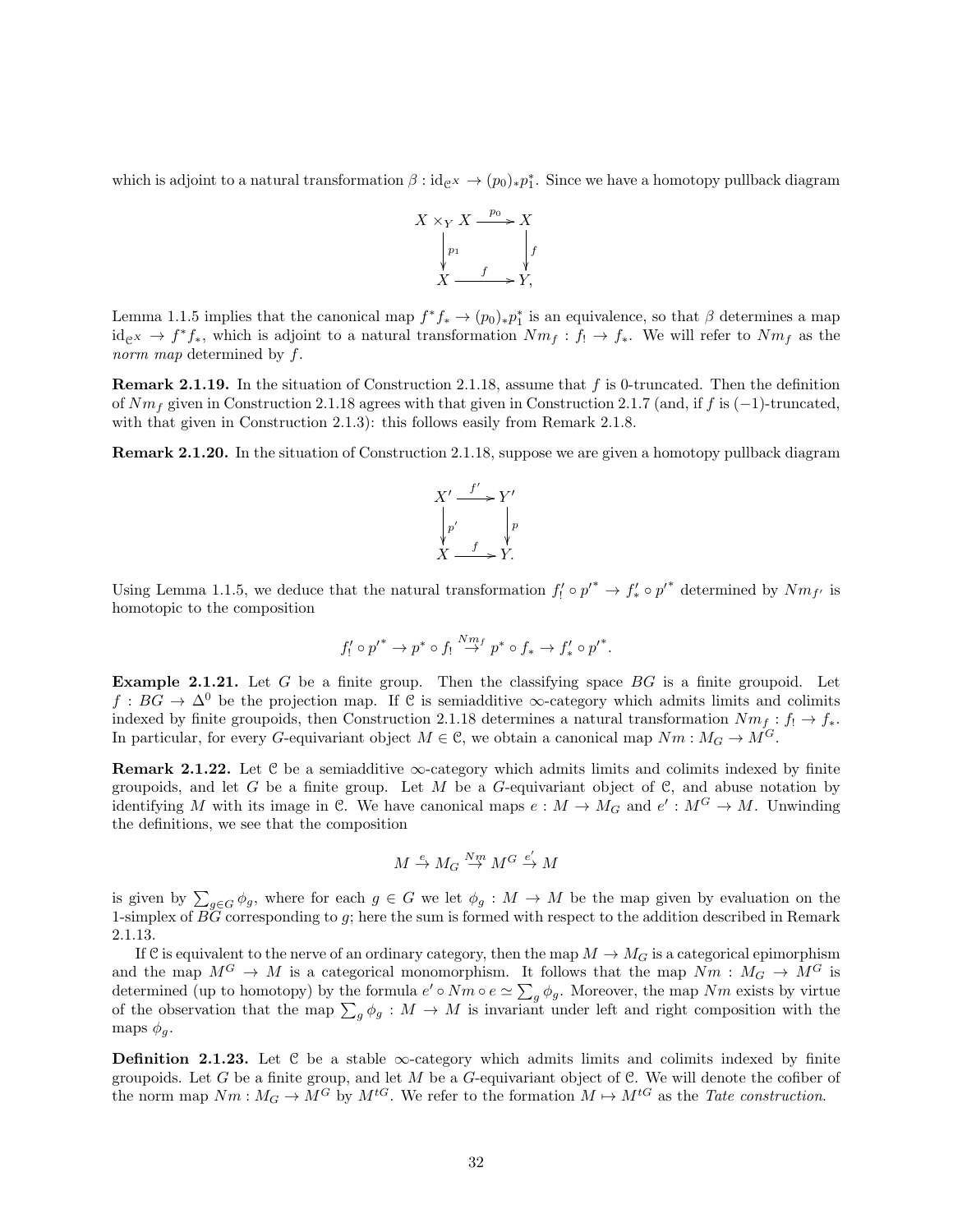**Remark 2.1.24.** Let  $C$  be a semiadditive  $\infty$ -category which admits limits and colimits indexed by finite groupoids. Assume that for every finite group  $G$  and every  $G$ -equivariant object  $M$  of  $\mathfrak{C}$ , the norm map  $Nm: M_G \to M^G$  is an equivalence (if C is stable, this is equivalent to the requirement that the Tate construction  $M^{tG}$  vanish). It follows that for every relative finite groupoid  $f: X \to Y$ , the norm map  $Nm_f: f_! \to f_*$  is an equivalence of functors from  $\mathfrak{C}^X$  to  $\mathfrak{C}^Y$ . We can then repeat Construction 2.1.18 to define a norm map  $Nm_f: f_! \to f_*$  for maps  $f: X \to Y$  whose homotopy fibers are finite 2-groupoids. If C also admits limits and colimits indexed by finite 2-groupoids, then we can repeat Construction 2.1.18 to define a norm map  $Nm_f : f_1 \to f_*$  whenever f is a relative finite 2-groupoid. This condition is satisfied, for example, if C is a Q-linear  $\infty$ -category (here Q denotes the field of rational numbers), but is generally not satisfied for stable  $\infty$ -categories defined in positive or mixed characteristics. However, it is always satisfies in the setting of  $K(n)$ -local stable homotopy theory. We will study this construction in more detail in [30].

**Example 2.1.25.** Let  $\mathcal{C}$  be a semiadditive  $\infty$ -category which admits limits and colimits indexed by finite groupoids. Let G be a finite group, let  $i : \Delta^0 \to BG$  be the inclusion of the base point and let  $f : BG \to \Delta^0$ be the projection map. Let  $X \in \mathcal{C} \simeq \mathcal{C}^{\Delta^0}$  and let  $N = i_!M \in \mathcal{C}^{BG}$ , so that  $N \simeq i_!M \simeq \coprod_{g \in G} M \simeq \prod_{g \in G} M \simeq \prod_{g \in G} M$ . Unwinding the definitions, we see that the norm map  $f_!(N) \to f_*(N)$  is given composition

$$
f_!(N) = f_!\mathbf{i}_! M \simeq (\text{id}_! M) \simeq (\text{id}_* M) \simeq f_*\mathbf{i}_*(M) \simeq f_*(N)
$$

and is therefore an equivalence. If C is stable, we conclude that the Tate construction  $N^{tG}$  is a zero object of C.

### 2.2 Power Operations on  $\mathbb{E}_{\infty}$ -Algebras

Let k be a field and let A be an  $\mathbb{E}_{\infty}$ -algebra over k. Then the homotopy groups  $\pi_* A$  have the structure of a graded commutative ring. However, we can say much more in the case where k has characteristic  $p > 0$ . In this case, the homotopy groups  $\pi_* A$  are equipped with *power operations* (which reduce to the classical Steenrod operations in the case where  $A = C^*(X; k)$  is the  $\mathbb{E}_{\infty}$ -algebra of cochains on a space X). In this section, we will review the construction of these power operations and use them to formulate (without proof) a theorem of Mandell, giving a generators-and-relations presentation of  $C^*(X;k)$  in the case where X is an Eilenberg-MacLane space  $K(\mathbf{Z}/p\mathbf{Z}, n)$ .

**Construction 2.2.1.** Given a group  $G$ , we let  $EG$  denote the nerve of the category whose objects are the elements of G, where there is a unique isomorphism between every pair of objects. Then  $EG$  is a contractible Kan complex with a free action of the group G.

Let  $n \geq 0$  be an integer and let  $\Sigma_n$  be the symmetric group on n letters. For every simplicial set K, we let  $K^{(n)}$  denote the quotient  $(K^n \times E\Sigma_n)/\Sigma_n$ . We refer to  $K^{(n)}$  as the *nth extended power of* K. It is a model for the homotopy coinvariants for the action of the symmetric group  $\Sigma_n$  on  $K^n$ . It follows that if K is an  $\infty$ -category, we can identify  $K^{(n)}$  with the *n*th symmetric power Sym<sup>n</sup>(K) in the  $\infty$ -category  $\mathfrak{Cat}_{\infty}$ .

Let C be a symmetric monoidal ∞-category. Then we can identify C with a commutative algebra object of  $\text{Cat}_{\infty}$ . It follows that C is equipped with a canonical map  $\theta : \mathcal{C}^{(n)} \simeq \text{Sym}^n(\mathcal{C}) \to \mathcal{C}$ . In particular, for every diagram  $K \to \mathfrak{C}$ , composition with  $\theta$  yields a map  $K^{(n)} \to \mathfrak{C}$ .

In particular, if  $C \in \mathcal{C}$  is an object classified by a map  $\Delta^0 \to \mathcal{C}$ , we obtain a map  $f : B\Sigma_n \simeq (\Delta^0)^{(n)} \to \mathcal{C}$ which classifies a  $\Sigma_n$ -equivariant object of C, which we will denote by  $C^{\otimes n}$ . We let  $\text{Sym}^n(C) \in \mathcal{C}$  denote a colimit of f (provided that such a colimit exists).

Construction 2.2.2. Let  $\mathcal C$  be a symmetric monoidal  $\infty$ -category. Assume that  $\mathcal C$  is stable and admits limits and colimits indexed by finite groupoids. Suppose we are given a homomorphism of finite groups  $\eta: G \to \Sigma_n$ , so that  $\eta$  induces a diagonal map  $\delta: \mathcal{C} \times BG \to \mathcal{C}^{(n)}$ . Composing  $\delta$  with the extended power map  $\mathcal{C}^{(n)} \to \mathcal{C}$  of Construction 2.2.1, we obtain a map  $\mathcal{C} \to \text{Fun}(BG, \mathcal{C})$ . We let  $\overline{T}_n : \mathcal{C} \to \mathcal{C}$  be the composition of this functor with the Tate cohomology construction  $\text{Fun}(BG, \mathcal{C}) \to \mathcal{C}$  of Definition 2.1.23. In other words,  $\widehat{T}_n : \mathcal{C} \to \mathcal{C}$  is the functor given by  $C \mapsto (C^{\otimes n})^{tG}$ , where G acts on  $C^{\otimes n}$  via the representation  $\eta$ .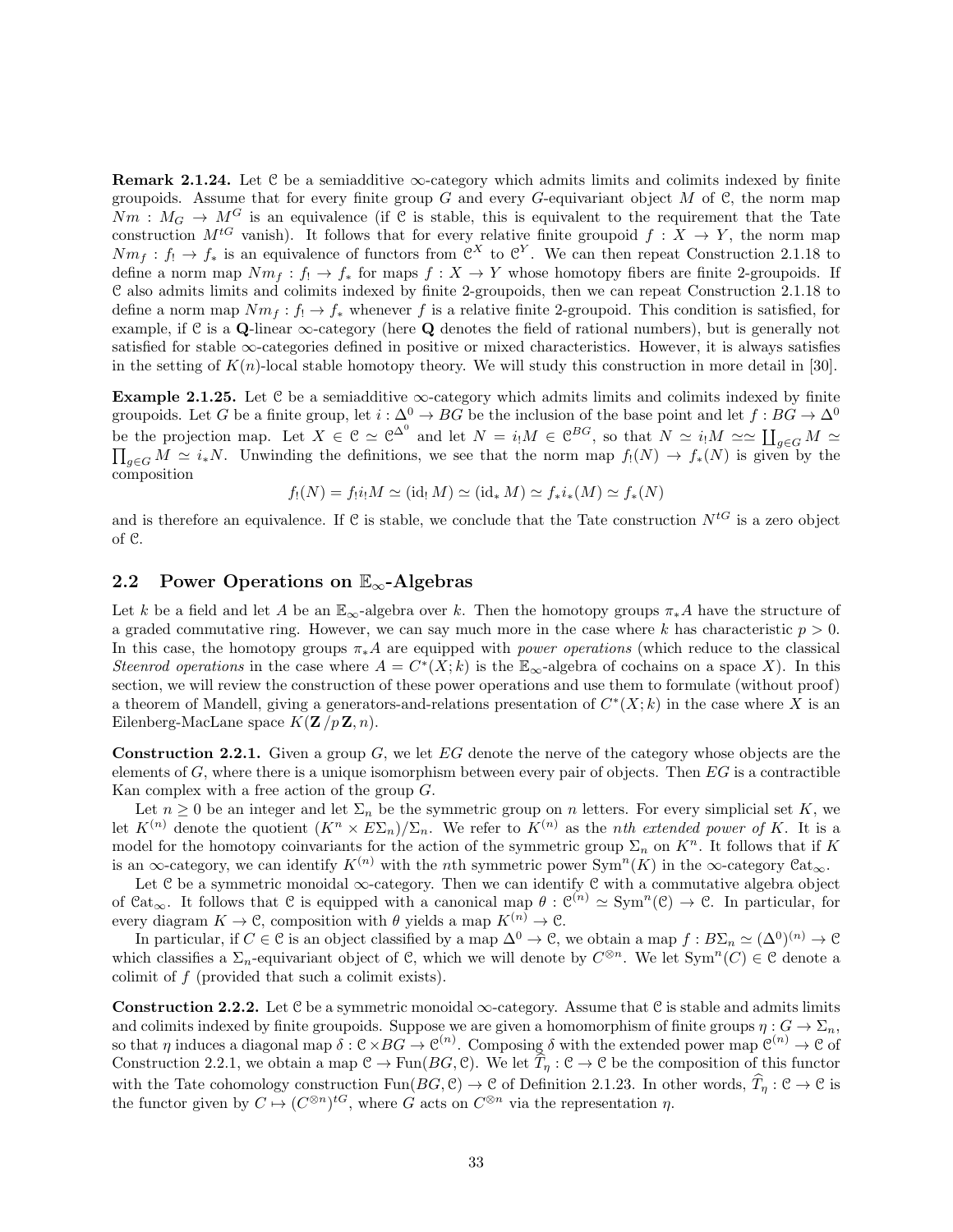Let p be a prime number, and let  $\eta : \mathbf{Z}/p\mathbf{Z} \to \Sigma_p$  correspond to the action of  $\mathbf{Z}/p\mathbf{Z}$  on itself by translation. In this case, we will denote the functor  $\hat{T}_\eta : \mathcal{C} \to \mathcal{C}$  by  $\hat{T}_p$ .

**Proposition 2.2.3.** Let  $\mathcal{C}$  be a symmetric monoidal  $\infty$ -category. Assume that  $\mathcal{C}$  is stable, admits limits and colimits indexed by finite groupoids, and that the tensor product on  $C$  is exact in each variable. For every prime number p, the functor  $\hat{T}_p : \mathcal{C} \to \mathcal{C}$  of Construction 2.2.2 is exact.

*Proof.* It is easy to see that  $\hat{T}_p$  preserves zero objects. It will therefore suffice to show that if  $\sigma$ :



is an exact triangle in C, the  $\widehat{T}_p(\sigma)$  is an exact triangle in C. We can identify f with a map  $\Delta^1 \to \mathcal{C}$ , so that f determines an extended power  $f^{(p)} : (\Delta^1)^{(p)} \to \mathbb{C}$ . We can identify the objects of the  $\infty$ -category  $(\Delta^1)^p$  with p-tuples  $(i_1,\ldots,i_p)$ , where each  $i_j$  belongs to the linearly ordered set  $[1] = \{0,1\}$ . For  $0 \le j \le p$ , let  $\overline{K}_{\le j}$ denote the full subcategory of  $(\Delta^1)^p$  spanned by those tuples  $(i_1,\ldots,i_p)$  such that  $i_1+\cdots+i_p\leq j$  and  $\overline{K}_j$ the full subcategory spanned by those tuples where  $i_1 + \cdots + i_p = j$ . These subsets are invariant under the action of the group  $G = \mathbf{Z}/p\mathbf{Z}$  by cyclic permutations. We let  $K_{\leq j}$  denote the quotient  $(\overline{K}_{\leq j} \times EG)/G$  and define  $K_j$  similarly. Then  $f^{(p)}$  determines a map  $F_{\leq p}: K_{\leq p} \to \mathcal{C}$ , which restricts to diagrams  $F_{\leq j}: K_{\leq j} \to \mathcal{C}$ for each  $j \geq 0$ . Let  $F'_{\leq j} : BG \to \mathcal{C}$  be a left Kan extension of  $F_{\leq j}$  along the projection map  $K_{\leq j} \to BG$ , and for  $j > 0$  let  $F'_j$  be the cofiber of the map  $F'_{\leq j-1} \to F'_{\leq j}$ . Unwinding the definitions, we obtain identifications

$$
\widehat{T}_p(X) \simeq (F'_{\leq 0})^{tG} \qquad \widehat{T}_p(Y) = (F'_{\leq p})^{tG} \qquad \widehat{T}_p(Z) = (F'_p)^{tG}.
$$

It follows that the fiber of the map  $\widehat{T}_p(Y) \to \widehat{T}_p(Z)$  can be identified with  $(F'_{\leq p-1})^{tG}$ . We wish to show that the evident transformation  $F'_{\leq 0} \to F'_{\leq p-1}$  induces an equivalence after applying the Tate construction. For this, it suffices to show more generally that  $F'_{\leq j-1} \to F'_{\leq j}$  induces an equivalence of Tate constructions for  $0 < j < p$ : that is, we wish to show that  $F_j'^{tG} \simeq 0$ . Let  $U : K_{\leq j} \to \mathbb{C}$  be a left Kan extension of  $F_{\leq j-1}$  and let  $F_j$  denote the cofiber of the canonical map  $U \to F_{\leq j}$ . It follows that  $F'_j$  can be identified with the left Kan extension of  $F_j$  along the map  $K_{\leq j} \to BG$ . We observe that  $F_j$  is a left Kan extension of the restriction  $F_j | K_j$ . It follows that  $F'_j$  is a left Kan extension of  $F_j | K_j$  along the map  $K_j \to BG$ . Since p is prime and  $0 < j < p$ , the simplicial set  $K_j$  is a union of finitely many contractible Kan complexes, indexed by the collection of G-orbits on the set of subsets of  $\{1, \ldots, p\}$  which have cardinality j. It follows from Example 2.1.25 that  $K_j'{}^{tG} \simeq 0$ .  $\Box$ 

Remark 2.2.4. Let  $C$  be a symmetric monoidal  $\infty$ -category. Assume that  $C$  is stable and admits limits and colimits indexed by finite 1-groupoids. For every homomorphism of finite groups  $\eta: G \to \Sigma_n$  and every commutative algebra object  $A \in CAlg(\mathcal{C})$ , we obtain a canonical map

$$
\widehat{T}_{\eta}(A)[-1] \simeq (A^{\otimes n})^{tG}[-1] \to A_G^{\otimes n} \to \text{Sym}^n(A) \to A.
$$

This construction is functorial in A, and determines a natural transformation  $\widehat{T}_n[-1]\circ\theta\to\theta$ , where  $\theta$  denotes the forgetful functor  $CAlg(\mathcal{C}) \to \mathcal{C}$ .

**Example 2.2.5.** Let  $\kappa$  be an  $\mathbb{E}_{\infty}$ -ring and let p be a prime number. Let  $\text{Mod}_k = \text{LMod}_k$  be the  $\infty$ -category of k-module spectra, which we will view as left modules over k. The construction  $M \mapsto T_p(M)$  is an exact functor from LMod<sub>k</sub> to itself, which does not commute with filtered colimits. Let  $T_p$ : LMod<sub>k</sub>  $\rightarrow$  LMod<sub>k</sub> be a left Kan extension of  $\widehat{T}_p | \text{LMod}_k^{\text{perf}}$ , where  $\text{LMod}_k^{\text{perf}}$  is the full subcategory of  $\text{LMod}_k$  spanned by the perfect k-modules. Then  $T_p$  commutes with colimits, and we have a natural transformation  $T_p \to \widehat{T}_p$  which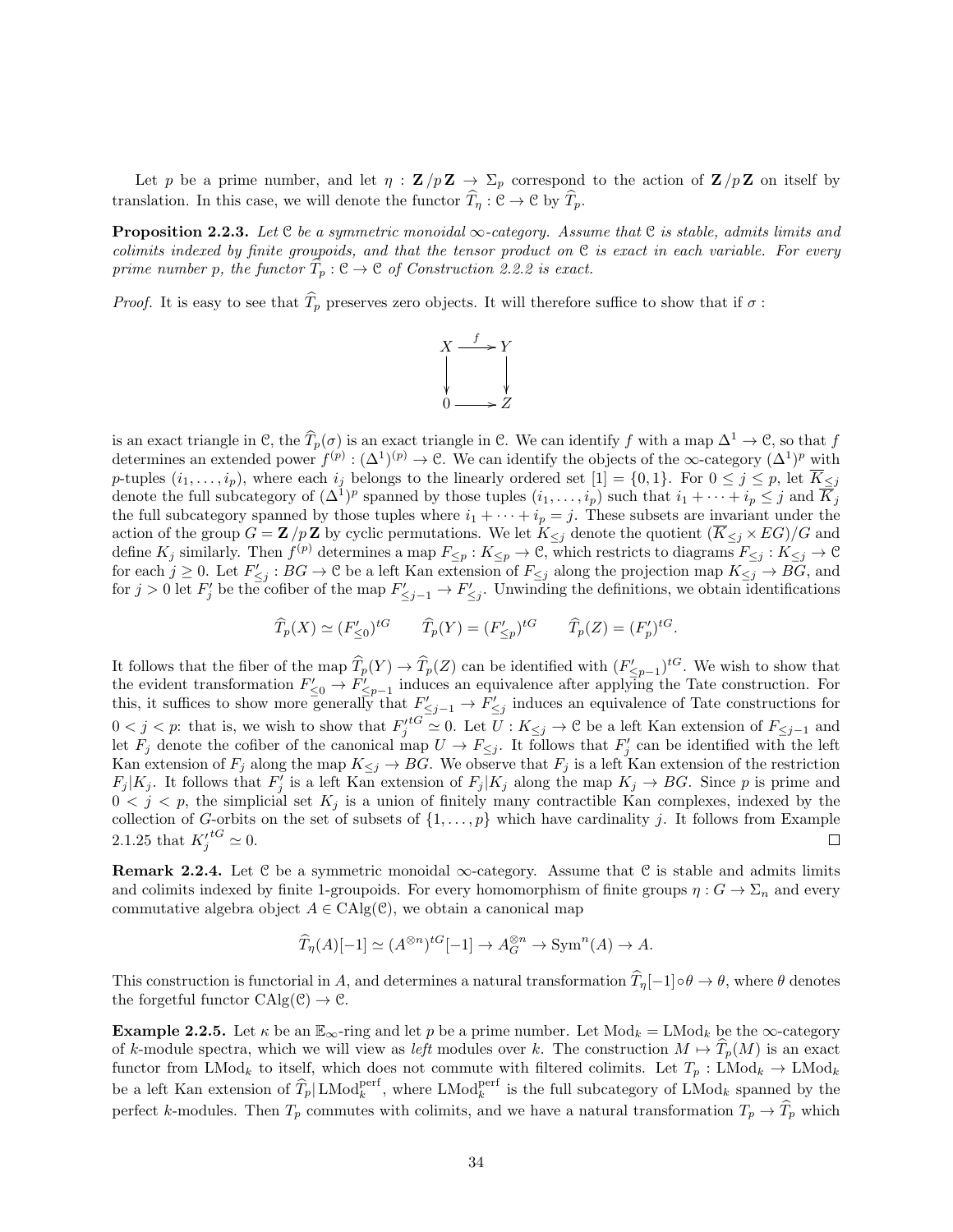induces an equivalence  $T_p(M) \to \widehat{T}_p(M)$  whenever  $M \in \text{LMod}_k$  is perfect. Using Proposition A.7.1.2.4, we deduce that  $T_p$  is given by the formula  $M \mapsto B \otimes_k M$ , where  $B \in kBMod_k(S_p)$  is a k-bimodule spectrum. Unwinding the definitions, we obtain an equivalence of left k-modules  $B \simeq T_p(k) \simeq \widehat{T}_p(k) \simeq k^{tG}$ , where  $G = \mathbf{Z}/p\mathbf{Z}$  acts trivially on  $k \simeq k^{\otimes p} \in \text{LMod}_k$ .

**Construction 2.2.6.** Suppose that k is a discrete commutative ring and let  $G = \mathbb{Z}/p\mathbb{Z}$ . Then we have canonical isomorphisms  $\pi_i k^{tG} \simeq \hat{\text{H}}^{-i}(G;k)$ , where  $\hat{\text{H}}^i(G;\bullet)$  denotes the usual Tate cohomology functor. In particular, we have a canonical isomorphism of  $\pi_1 k^{tG} \simeq \hat{H}^{-1}(G;k)$  with the kernel of the norm map

$$
k \simeq \mathrm{H}_0(G;k) \to \mathrm{H}^0(G;k) \simeq k
$$

, which is given by multiplication by p. If we assume that k is a ring of characteristic p (that is, that  $p = 0$ ) in k), then the element  $1 \in k$  gives a canonical element of  $\pi_1 k^{tG}$ , which induces a map of *right* k-module spectra  $k \to B[-1]$ . It follows that for each  $A \in CAlg_k$  we obtain a canonical map of spectra

$$
A \simeq k \otimes_k A \to B[-1] \otimes_k A \simeq T_p(A)[-1] \to \widehat{T}_p(A)[-1] = (A^{\otimes p})^{tG}[-1] \to A_G^{\otimes p} \to \text{Sym}^p(A) \to A.
$$

We will denote this map by  $P^0: A \to A$ . This construction is functorial in A, so that we can regard  $P^0$  as an endomorphism of the forgetful functor  $CAlg_k \to Sp$ .

**Remark 2.2.7.** Let k be a commutative ring of characteristic p and let A be an  $\mathbb{E}_{\infty}$ -algebra over k. Then the map of spectra  $P^0: A \to A$  induces a homomorphism of abelian groups  $\pi_n A \to \pi_n A$  for every integer n, which we will also denote by  $P^0$ . Note that a class  $\eta \in \pi_n A$  is represented by a map of k-modules  $k[n] \to A$ , and that  $P^0(\eta)$  corresponds to the composition

$$
k[n] \to T_p(k[n])[-1] \simeq \widehat{T}_p(k[n]) \simeq (k[pn]^{\dagger G})[-1] \to k[pn]_G \to A_G^{\otimes p} \to \text{Sym}^p(A) \to A.
$$

If  $n > 0$ , then the map  $k[n] \to k[m]_G$  is nullhomotopic (since  $\pi_n k[m]_G \simeq H_{n-m}(G; k) \simeq 0$ ), so that  $P^0(\eta) = 0$ . If  $n = 0$ , then the map  $P^0: \pi_0 A \to \pi_0 A$  coincides with the Frobenius map  $x \mapsto x^p$ .

**Warning 2.2.8.** In the situation of Construction 2.2.6, the map  $P^0: A \to A$  is a morphism of spectra, but not of k-module spectra. For example. if A is discrete, then Remark 2.2.7 allows us to identify  $P^0$  with the Frobenius map  $x \mapsto x^p$ . This map is generally not k-linear: for  $\lambda \in k$ , we have  $(\lambda x)^p = \lambda^p x^p$ , which is generally not equal to  $\lambda x^p$ .

**Remark 2.2.9.** Construction 2.2.6 can be generalized: given any class  $x \in \widehat{H}^{n-1}(\mathbf{Z}/p\mathbf{Z}; k)$ , we obtain an associated map  $P(x) : A \to A[n]$ , which induces group homomorphisms  $\pi_m A \to \pi_{m-n}A$ . These operations depend functorially on A and generate an algebra (the extended Steenrod algebra) of "power operations" which act on the homotopy groups of every  $\mathbb{E}_{\infty}$ -algebra over k.

**Warning 2.2.10.** If k is a discrete commutative ring of characteristic p and A is a discrete commutative k-algebra, then the Frobenius map  $P^0: A \to A$  is a ring homomorphism. If A is not discrete, then the map  $P^0: A \to A$  usually cannot be refined to a map of  $\mathbb{E}_{\infty}$ -rings. In fact,  $P^0$  need not even induce a ring homomorphism at the level of homotopy groups. We have instead a Cartan formula

$$
P^{0}(xy) = \sum_{i+j=0} P^{i}(x)P^{j}(y),
$$

where  $P<sup>n</sup>$  denotes the power operation obtained from a suitable generator of the Tate cohomology group  $\widehat{\text{H}}^{(2p-2)n-1}(G;k)$  (see Remark 2.2.9).

**Remark 2.2.11.** Let k be a commutative ring of characteristic p and let A be an  $\mathbb{E}_{\infty}$ -algebra over k. We can identify the  $\infty$ -category  $Mod_A$  of A-modules with the stabilization of the  $\infty$ -category  $\check{CAlg}^{\text{aug}}_A$  of augmented A-algebras. It follows that  $P^0$  induces a natural transformation from the forgetful functor  $Mod_A \to Sp$  to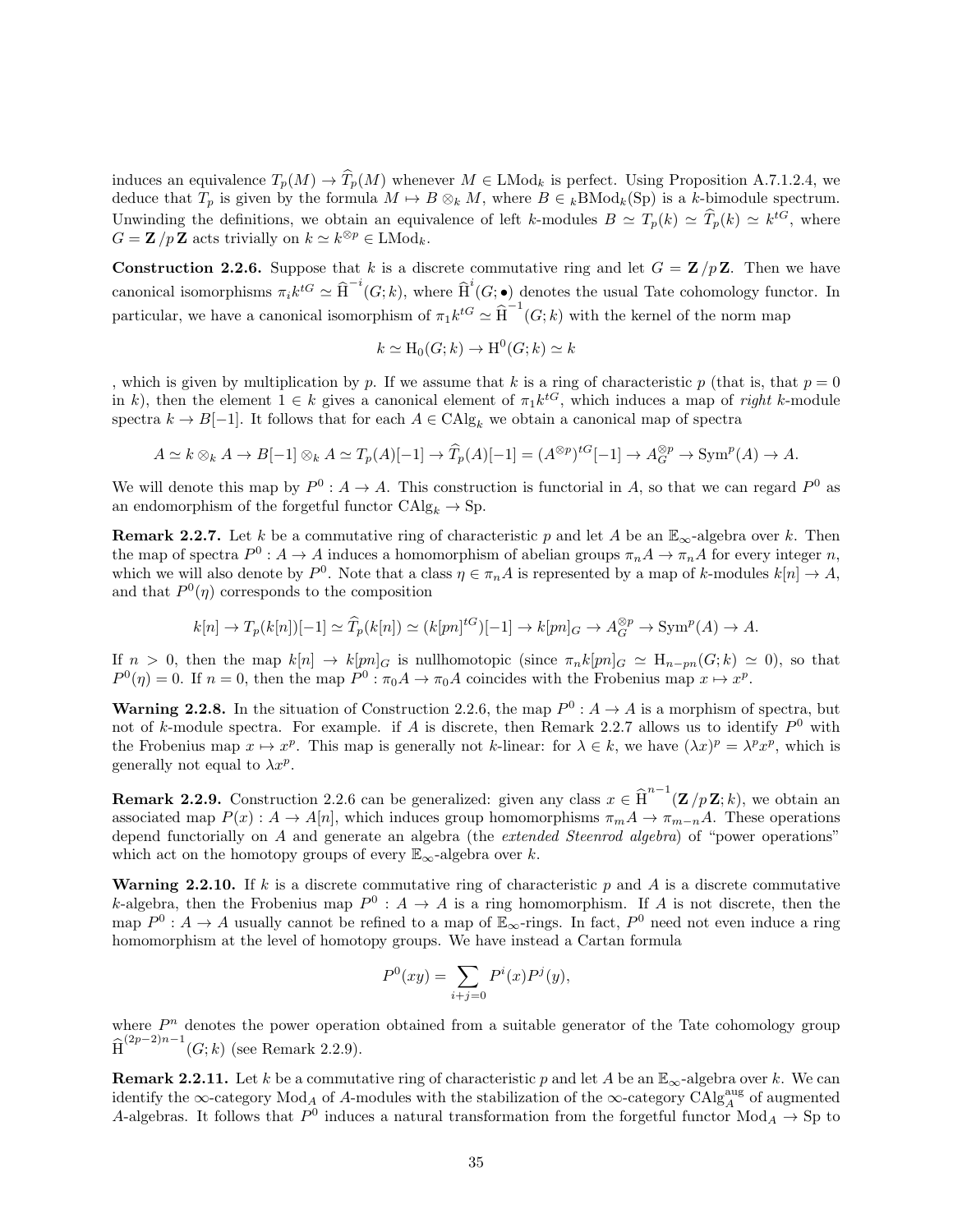itself. Proposition A.7.1.2.4 implies that the  $\infty$ -category of colimit-preserving functors  $Mod_A \rightarrow Sp$  can be identified with the  $\infty$ -category Mod<sub>A</sub>. Under this equivalence, the forgetful functor Mod<sub>A</sub>  $\rightarrow$  Sp correponds to A, regarded as a module over itself. It follows that  $P^0$  determines an endomorphism of A as an A-module, which is given by multiplication by an element  $\eta \in \pi_0 A$ . This element is characterized by the requirement that for every A-module M and every element  $(a, x) \in \pi_n(A \oplus M)$ , we have  $P^0(a, x) = (P^0(a), \eta x)$ . Taking  $M = A[1], n = 1$ , and x to be a generator of  $\pi_1 M \simeq \pi_0 A$ , we conclude that  $\eta = 0$  (since  $P^0$  acts trivially on  $\pi_1(A \oplus M)$ , by Remark 2.2.7).

**Notation 2.2.12.** Let k be a commutative ring. For every Kan complex X, we let  $C^*(X;k)$  denote the  $\mathbb{E}_{\infty}$ -algebra over k of cochains on X. If X is equipped with a base point, then there is a natural augmentation on the algebra  $C^*(X;k)$ ; we will denote the fiber of this augmentation by  $C^*_{red}(X;k)$ . We have canonical isomorphisms

$$
\pi_i C^*(X;k) \simeq \mathrm{H}^{-i}(X;k) \qquad \pi_i C^*_{\text{red}}(X;k) \simeq \mathrm{H}^{-i}_{\text{red}}(X;k),
$$

where  $H^{-i}(X; k)$  and  $H^{-i}_{red}(X; k)$  denote the cohomology and reduced cohomology groups of X, respectively.

Suppose now that X is an Eilenberg-MacLane space  $K(\mathbf{Z}/p\mathbf{Z}; n)$  (when  $n = 0$ , this means that X is homotopy equivalent to  $\mathbf{Z}/p\mathbf{Z}$ , as a discrete space). The identity map id<sub>X</sub> determines a cohomology class  $\eta_n \in \mathrm{H}^n_{\mathrm{red}}(X;\mathbf{Z}/p\mathbf{Z})$ . Multiplication by  $\eta_n$  determines a k-module homomorphism  $\phi_n : k \to \mathrm{H}^n_{\mathrm{red}}(X;k)$ . Elementary obstruction theory shows that this map is an isomorphism for  $n > 0$ , and that the cohomology groups  $H^i(X; k)$  vanish for  $0 < i < n$ .

We will need the following well-known fact concerning the behavior of the power operation  $P^0$ :

**Proposition 2.2.13.** Let k be a commutative ring of characteristic p. Let  $n \geq 0$  and let X be an Eilenberg-MacLane space  $K(\mathbf{Z}/p\mathbf{Z}, n)$ . Then the diagram



is commutative, where  $F: k \to k$  denotes the Frobenius map  $x \mapsto x^p$  and  $\phi_n$  is defined as in Notation 2.2.12.

*Proof.* We proceed by induction on n. When  $n = 0$ , the desired result follows from Remark 2.2.7. Assume that  $n > 0$ , and let Y be the Eilenberg-MacLane space  $K(\mathbf{Z}/p\mathbf{Z}, n-1)$ . We have a pullback diagram of pointed spaces



which induces a diagram of spectra

given by a map  $C^*_{red}(X) \to C^*_{red}(Y)[-1]$ . From this we obtain a transgression map  $t : H^n_{red}(X; k) \to$  $H_{\text{red}}^{n-1}(Y; k)$ . Note that  $\phi_{n-1} \simeq t \circ \phi_n$ . It follows that t is injective (and an isomorphism if  $n > 1$ ). It follows from naturality that the diagram

$$
H_{red}^{n}(X;k) \xrightarrow{P^{0}} H_{red}^{n}(X;k)
$$

$$
\downarrow t \qquad \qquad \downarrow t
$$

$$
H_{red}^{n-1}(Y;k) \xrightarrow{P^{0}} H_{red}^{n-1}(Y;k)
$$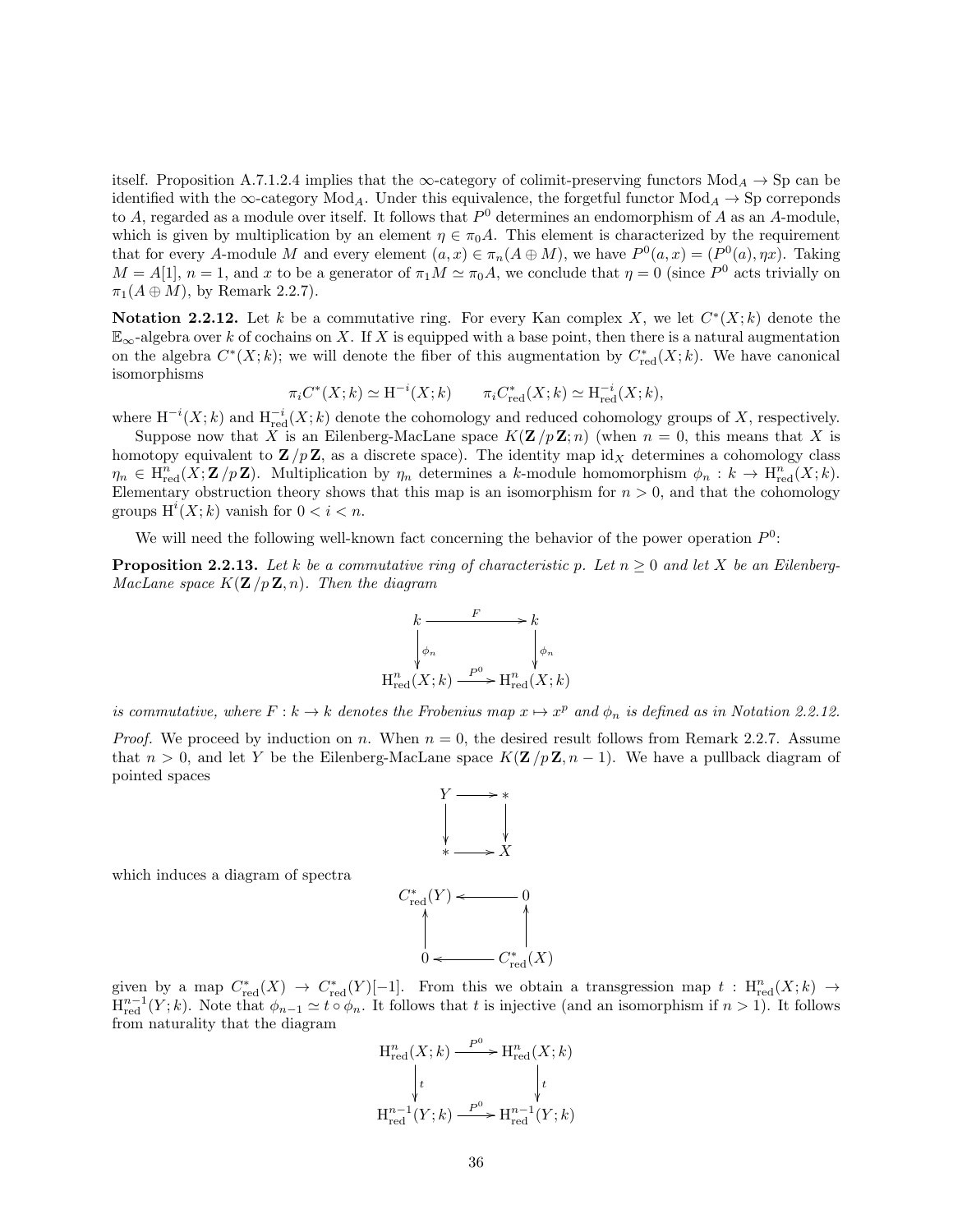commutes. We are therefore reduced to verifying the commutativity of the diagram



which follows from the inductive hypothesis.

**Corollary 2.2.14.** Let  $k = \mathbf{F}_p$  and let  $X \in \mathcal{S}$  be arbitrary. Then  $P^0 : \text{H}^n(X; k) \to \text{H}^n(X; k)$  is the identity map.

*Proof.* Every cohomology class  $\eta \in H^{n}(X; k)$  classifies a map  $X \to K(\mathbf{Z}/p\mathbf{Z}, n)$ . We may therefore replace X by  $K(\mathbf{Z}/p\mathbf{Z}, n)$  and thereby reduce to the situation of Proposition 2.2.13.  $\Box$ 

**Construction 2.2.15.** Let k be a commutative ring of characteristic  $p > 0$ , let

$$
\theta : \mathrm{CAlg}_k = \mathrm{CAlg}(\mathrm{Mod}_k(\mathrm{Sp})) \to \mathrm{Sp}
$$

be the forgetful functor, and let Free :  $\text{Sp} \to \text{CAlg}_k$  be a left adjoint to  $\theta$ . Let  $P^0$  be the endomorphism of  $\theta$  defined in Construction 2.2.6. Since  $Fun(CAlg_k, Sp)$  is a stable  $\infty$ -category, we can also regard the difference id  $-P^0$  as an endomorphism of  $\theta$ . Passing to left adjoints, we obtain a natural transformation  $\wp$ : Free  $\rightarrow$  Free, which we will refer to as the Artin-Schreier transformation.

**Example 2.2.16.** Let k be a commutative ring of characteristic  $p > 0$  and let S denote the sphere spectrum. Then Free $(S) \simeq k\{x\}$  is the free  $\mathbb{E}_{\infty}$ -algebra over k on one generator; in particular,  $k\{x\}$  is a connective  $\mathbb{E}_{\infty}$ -ring with  $\pi_0 k\{x\} \simeq k[x]$ . Using Remark 2.2.7, we deduce that the Artin-Schreier transformation  $\varphi$ : Free  $\rightarrow$  Free induces a map  $k\{x\} \rightarrow k\{x\}$  which is determined, up to homotopy, by the requirement that  $x \mapsto x - x^p \in k[x] \simeq \pi_0 k\{x\}.$ 

Note that the free algebra functor Free :  $\text{Sp} \to \text{CAlg}_k$  carries the zero spectrum to the object  $k \simeq \text{Free}(0)$ . It follows that Free induces a functor

$$
\mathrm{Sp} \simeq \mathrm{Sp}_{/0} \to (\mathrm{CAlg}_k)_{/k} = \mathrm{CAlg}_k^{\mathrm{aug}},
$$

which we will also denote by Free.

If  $A \in \mathrm{CAlg}_{k}^{\mathrm{aug}}$  and I is the augmentation ideal of A, then we have a canonical homotopy equivalence

$$
\mathrm{Map}_{\mathrm{CAlg}_{k}^{\mathrm{aug}}}(\mathrm{Free}(M),A)\simeq \mathrm{Map}_{\mathrm{Sp}}(M,I)
$$

for every spectrum M. In particular, if the augmentation ideal I satisfies  $\pi_m I \simeq 0$  for  $m > -n$ , then the mapping space  $\text{Map}_{\text{CAlg}_k^{\text{aug}}}(\text{Free}(S^{-n}), A)$  homotopy equivalent to the discrete space  $\pi_{-n}I$ . It follows that if X is an Eilenberg-MacLane space  $K(\mathbf{Z}/p\mathbf{Z}, n)$ , then the mapping space  $\text{Map}_{\text{CAlg}_{k}^{\text{aug}}}(\text{Free}(S^{-n}), C^{*}(X; k))$ is homotopy equivalent to the discrete set  $H^n_{\text{red}}(X;k)$ . The morphism  $\phi_n : k \to H^n_{\text{red}}(X;k)$  of Notation 2.2.12 determines a map  $k \to \text{Map}_{\text{CAlg}_k^{\text{aug}}}(\text{Free}(S^{-n}), C^*(X; k)),$  which is a homotopy equivalence if  $n > 0$  (and the inclusion of a summand when  $n = 0$ ).

The element  $1 \in k$  determines a map of augmented k-algebras Free $(S^{-n}) \to C^*(X;k)$ . Using Proposition 2.2.13, we see that the composition

$$
Free(S^{-n}) \stackrel{\wp}{\to} Free(S^{-n}) \to C^*(X;k)
$$

is given by  $0 \in H_{red}^n(X; k)$ : that is, it factors through the augmentation map  $Free(S^{-n}) \to k$ . Since the mapping space  $\text{Map}_{\text{CAlg}_k^{\text{aug}}}(\text{Free}(S^{-n}), C^*(X; k))$  is homotopy equivalent to a discrete space, this choice of

 $\Box$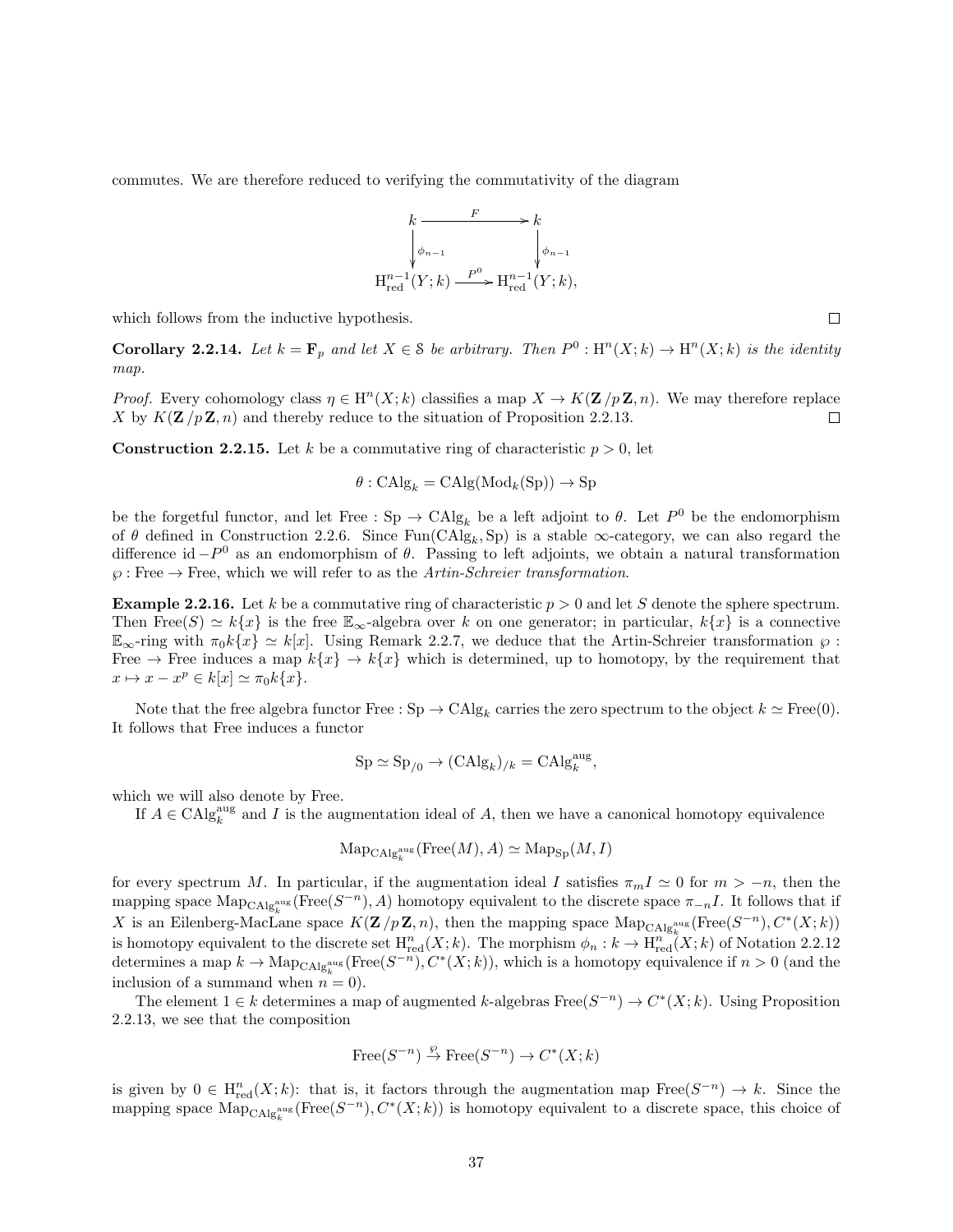factorization is essentially unique. We obtain a commutative diagram



of  $\mathbb{E}_{\infty}$ -algebras over k. We will need the following fundamental result:

**Theorem 2.2.17** (Mandell). Let k be a commutative ring of characteristic p and let  $X = K(\mathbf{Z}/p\mathbf{Z}, n)$  be an Eilenberg-MacLane space. Then the diagram



is a pushout square in  $\text{CAlg}_k$ .

For a proof, we refer the reader to Theorem 6.2 of [54].

**Remark 2.2.18.** Theorem 2.2.17 asserts that for an Eilenberg-MacLane space  $X = K(\mathbf{Z}/p\mathbf{Z}, n)$ , the cochain algebra  $C^*(X;k)$  can be described as the  $\mathbb{E}_{\infty}$ -algebra  $\text{Free}(S^{-n})\otimes_{\text{Free}(S^{-n})}k$ , which is generated by a single element  $\eta$  (in degree  $-n$ ) which is fixed by the operation  $P^0$ . The proof given in [54] proceeds by explicitly computing the homotopy groups of the algebra  $\text{Free}(S^{-n})\otimes_{\text{Free}(S^{-n})} k$  and comparing them with the cohomology groups of  $X$ . It would be desirable to have a less computationally intensive proof, but we do not know of one.

#### 2.3 Finitely Constructible Sheaves

Let  $\mathfrak{X} = (\mathfrak{X}, \mathfrak{O}_{\mathfrak{X}})$  be a spectral Deligne-Mumford stack. Then we can think of X as the  $\infty$ -category of S-valued sheaves on  $\mathfrak X$  (with respect to the étale topology). In this section, we will introduce a full subcategory  $\mathfrak X^{\mathrm{fc}}$ , which we call the  $\infty$ -category of finitely constructible sheaves on X. Roughly speaking, a sheaf  $\mathcal{F} \in \mathcal{X}$  is finitely constructible if it is truncated, its stalks have finite homotopy groups, and it is locally constant along each stratum of a suitable stratification of  $\mathfrak X$  (actually, we demand the existence of this stratification only locally on  $\mathfrak{X}$ ). However, it will be convenient to begin with a much more general definition.

**Definition 2.3.1.** Let X be a coherent  $\infty$ -topos. We will say that an object  $X \in \mathcal{X}$  is finitely constructible if it is coherent and *n*-truncated for some integer *n*. We let  $\chi^{\text{fc}}$  denote the full subcategory of X spanned by the finitely constructible objects.

**Example 2.3.2.** A space X is a finitely constructible object of the  $\infty$ -topos S if and only if it satisfies the following conditions:

- (1) The space  $X$  is *n*-truncated for some integer  $n$ .
- (2) The set  $\pi_0 X$  is finite.
- (3) For each vertex  $x \in X$  and each integer  $m \geq 1$ , the group  $\pi_m(X, x)$  is finite.

We will say that a space X is  $\pi$ -finite if it satisfies these conditions.

**Remark 2.3.3.** Let X be a coherent  $\infty$ -topos. If  $X \in \mathcal{X}$  is finitely constructible and  $U \in \mathcal{X}$  is a coherent object, then  $X \times U$  is finitely constructible as an object of  $\mathfrak{X}_{U}$ .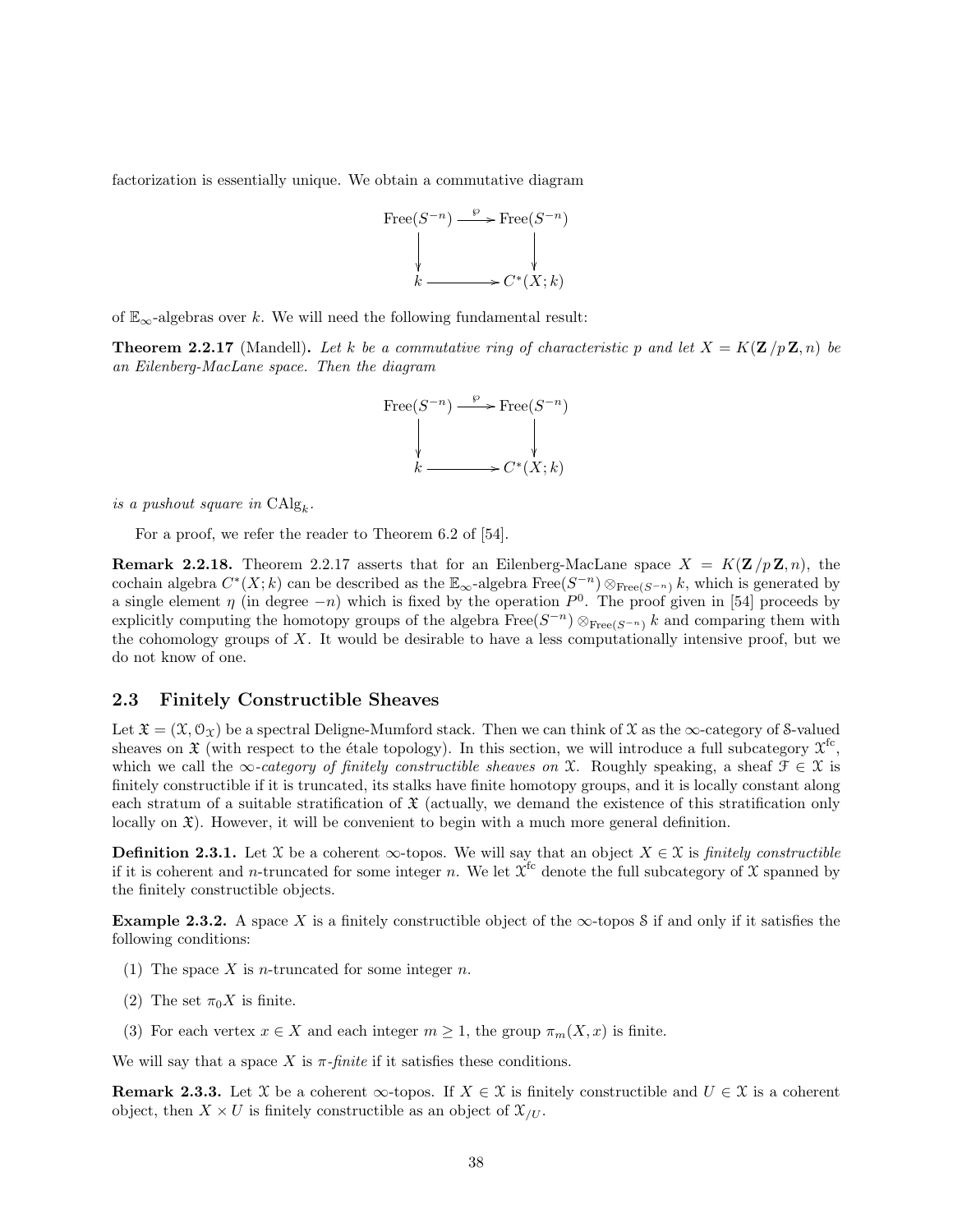**Definition 2.3.4.** Let X be a locally coherent  $\infty$ -topos. We will say that an object  $X \in \mathcal{X}$  is finitely constructible if, for every coherent object  $U \in \mathcal{X}$ , the product  $X \times U$  is a finitely constructible object of  $\mathcal{X}_{U}$ . (When X is coherent, this definition is equivalent to Definition 2.3.1, by virtue of Remark 2.3.3.)

Finite constructibility is a local condition:

**Proposition 2.3.5.** Let X be a locally coherent  $\infty$ -topos and let  $X \in \mathcal{X}$  be an object. Suppose that there exists a covering  $\{U_{\alpha} \in \mathfrak{X}\}_{{\alpha \in A}}$  of  $\mathfrak{X}$  such that each  $U_{\alpha} \in \mathfrak{X}$  is coherent and each product  $U_{\alpha} \times X$  is a finitely constructible object of  $\mathfrak{X}_{/U_{\alpha}}$ . Then  $X \in \mathfrak{X}$  is finitely constructible.

*Proof.* We may assume without loss of generality that  $\mathfrak X$  is coherent. Since  $\mathfrak X$  is quasi-compact, we may assume without loss of generality that the set  $A$  is finite. It follows that there exists an integer  $n$  such that each  $U_{\alpha} \times X$  is an *n*-truncated object of  $\mathfrak{X}_{/U_{\alpha}}$ . It follows from Proposition T.6.2.3.17 that X is an n-truncated object of  $X$ . The coherence of  $X$  follows from Corollary VII.3.11.  $\Box$ 

**Proposition 2.3.6.** Let  $f : (\mathfrak{X}, \mathfrak{O}_{\mathfrak{X}}) \to (\mathfrak{Y}, \mathfrak{O}_{\mathfrak{Y}})$  be a map of spectral Deligne-Mumford stacks. Then the pullback functor f<sup>\*</sup> carries finitely constructible objects of  $\mathcal Y$  to finitely constructible objects of  $\mathcal X$ .

*Proof.* The assertion is local on  $\mathfrak X$  and  $\mathfrak Y$ , by Proposition 2.3.5. We may therefore assume that  $(\mathfrak X, \mathcal O_{\mathfrak X})$  and  $(\mathcal{Y}, \mathcal{O}_{\mathcal{Y}})$  are affine. Since it is clear that  $f^*$  preserves *n*-truncatedness, it suffices to show that  $f^*$  preserves coherence. This follows from Example VIII.1.4.6.  $\Box$ 

Notation 2.3.7. If R is an  $\mathbb{E}_{\infty}$ -ring, we let  $\text{Shv}_R^{\text{\'et}}$  denote the full subcategory of Fun(CAlg $_R^{\text{\'et}}$ , S) spanned by those functors which are sheaves with respect to the étale topology. This is a coherent  $\infty$ -topos; we will denote its subcategory of finitely constructible objects by  $\text{Shv}_R^{\text{fc}}$ . It follows from Proposition 2.3.6 that we can regard the construction  $R \to \text{Shv}_R^{\text{fc}}$  as a covariant functor from CAlg to the  $\infty$ -category  $\text{Cat}_{\infty}$  of small  $\infty$ -categories. We will denote this functor by Shv<sup>fc</sup>.

We can now formulate the first main result of this section.

**Theorem 2.3.8.** The functor Shv<sup>fc</sup> : CAlg  $\rightarrow$  Cat<sub>∞</sub> preserves small filtered colimits.

The proof of Theorem 2.3.8 will require a number of preliminaries. First, we establish some compactness properties of finitely constructible sheaves.

**Proposition 2.3.9.** Let X be an n-coherent  $\infty$ -topos for some  $n \geq 0$ , and let  $\Gamma : \mathcal{X} \to \mathcal{S}$  be the global sections functor (that is, Γ is the functor corepresented by the final object  $\mathbf{1} \in \mathcal{X}$ ). Then the restriction of Γ to  $\tau_{\leq n-1}$  X commutes with filtered colimits.

Corollary 2.3.10. Let  $X$  be a locally n-coherent  $\infty$ -topos. Then:

- (1) If  $U \in \mathfrak{X}$  is an n-coherent object, then  $\tau_{\leq n-1}U$  is a compact object of  $\tau_{\leq n-1}\mathfrak{X}$ .
- (2) The  $\infty$ -category  $\tau_{\leq n-1}$  X is generated, under small colimits, by objects of the form  $\tau_{\leq n-1}U$ , where  $U \in \mathcal{X}$  is n-coherent.
- (3) The  $\infty$ -category  $\tau_{\leq n-1}$  X is compactly generated.

*Proof.* Assertion (1) follows immediately from Proposition 2.3.9. Consider an arbitrary object  $X \in \mathcal{X}$ . Since X is locally coherent, we can choose a hypercovering  $X_{\bullet}$  of X such that each  $X_m$  is a coproduct of n-coherent objects of X. If we assume that  $X \in \tau \leq n-1$ ,  $\mathfrak{X}$ , then the map

$$
\tau_{\leq n-1}|X_{\bullet}| \to \tau_{\leq n-1}X \simeq X
$$

is an equivalence. Consequently, X is the geometric realization of a simplicial object of  $\tau \leq n-1$  X, each term of which is a coproduct of objects having the form  $\tau_{\leq n-1}U$ , where U is n-coherent. This proves (2). Assertion (3) follows immediately from (1) and (2).  $\Box$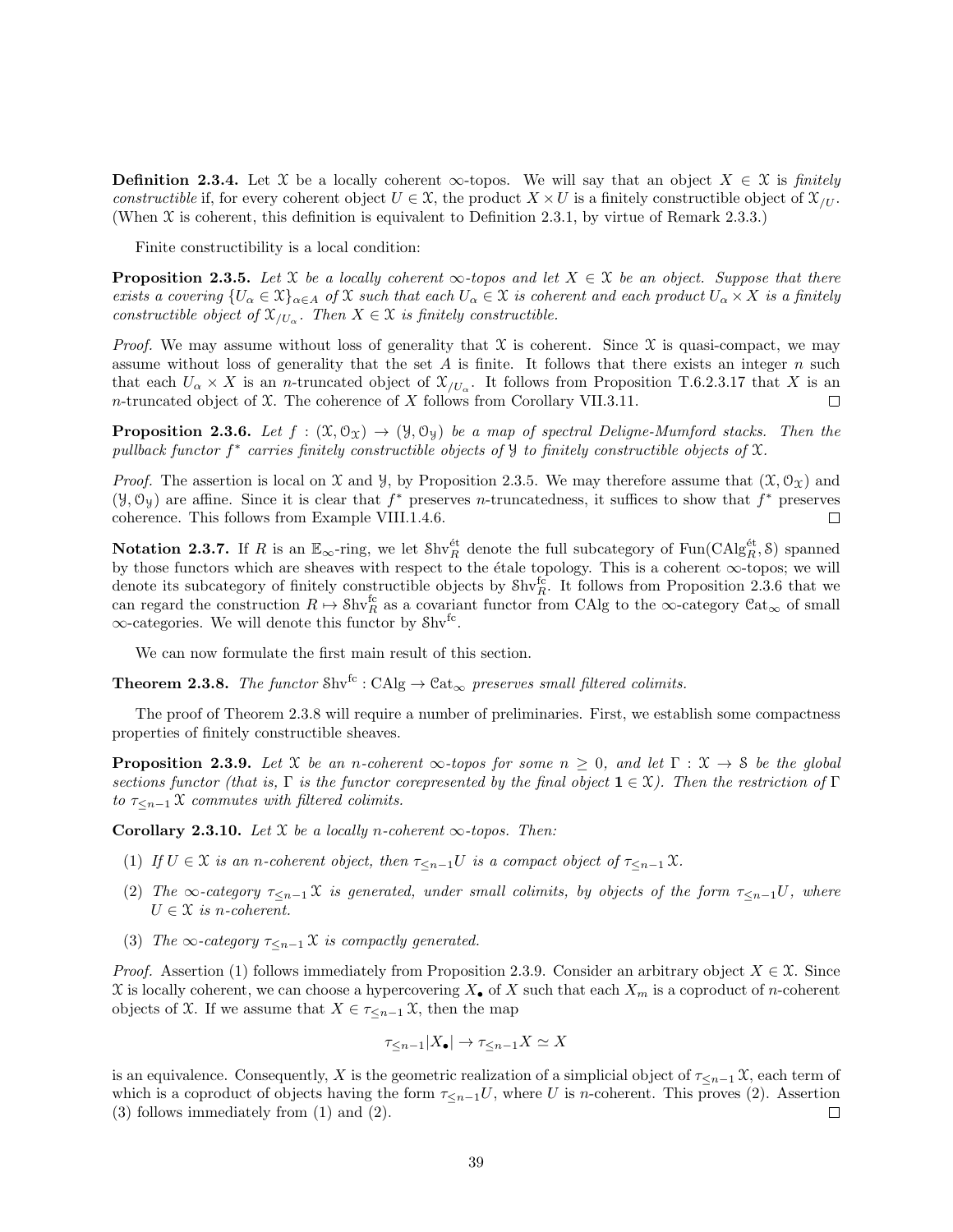**Remark 2.3.11.** Let X be a locally  $(n + 1)$ -coherent  $\infty$ -topos. Let C be the smallest full subcategory of  $\tau_{\leq n} \mathfrak{X}$  which is closed under finite colimits and contains  $\tau_{\leq n}U$  for every  $(n+1)$ -coherent object  $U \in \mathfrak{X}$ . Then C is the full subcategory of  $\tau_{\leq n}$  X spanned by the compact objects. To see this, we first note that every object of C is compact in  $\tau_{\leq n} \mathfrak{X}$ . It follows from Proposition T.5.3.5.11 that the inclusion  $C \hookrightarrow \tau_{\leq n} \mathfrak{X}$  extends to a fully faithful embedding  $\phi : \text{Ind}(\mathcal{C}) \to \tau_{\leq n} \mathcal{X}$ . Proposition T.5.5.1.9 implies that  $\phi$  preserves small colimits, so that  $\phi$  is an equivalence of  $\infty$ -categories by Corollary 2.3.10. It follows that the  $\infty$ -category of compact objects of  $\tau_{\leq n}$  X can be identified with an idempotent completion of C. In particular, every object  $X \in \tau_{\leq n}$  X is the colimit (in  $\tau_{\leq n}(\mathcal{X})$  of a diagram p : Idem  $\to \mathcal{C}$ , where Idem is the simplicial set of Definition T.4.4.5.2. Since  $\tau_{\leq n}$  X is equivalent to an  $(n+1)$ -category, X is the colimit of the restriction of p to the  $(n+1)$ -skeleton of Idem, which is a finite simplicial set. Since C is closed under finite colimits, we conclude that  $X \in \mathcal{C}$  as desired.

**Corollary 2.3.12.** Let  $f : (\mathfrak{X}, \mathfrak{O}_{\mathfrak{X}}) \to (\mathfrak{Y}, \mathfrak{O}_{\mathfrak{Y}})$  be a morphism of spectral Deligne-Mumford stacks (or spectral schemes) and let  $n \geq 0$  be an integer. Suppose that f is n-quasi-compact. Then:

- (1) The pullback functor  $f^*$  carries n-coherent objects to n-coherent objects.
- (2) The pullback functor  $f^*$  carries compact objects of  $\tau_{\leq n-1}$  y to compact objects of  $\tau_{\leq n-1}$  X.
- (3) The pushforward functor  $f_* : \tau \leq_{n-1} \mathfrak{X} \to \tau \leq_{n-1} \mathfrak{X}$  commutes with filtered colimits.

*Proof.* Assertion (1) follows from the definition of n-quasi-compactness (see Proposition VIII.1.4.4). Assertion (2) follows from (1) and Remark 2.3.11, and assertion (3) from (2) and Proposition T.5.5.7.2.  $\Box$ 

Remark 2.3.13. Proposition 2.3.9 implies that if  $\mathcal F$  is a finitely constructible object of a coherent  $\infty$ -topos X, then F is a compact object of  $\tau_{\leq n} \chi$  for some  $n \geq 0$ . It follows that the  $\infty$ -category  $\chi^{\text{fc}}$  is essentially small.

We now turn to the proof of Proposition 2.3.9.

**Lemma 2.3.14.** Let  $n \geq 0$  be an integer, and let X be an  $\infty$ -topos which we assume to be locally  $(n-1)$ coherent if  $n > 0$ . Let  $f: U \to X$  be a morphism in X. If f is  $(n-2)$ -truncated, X is n-coherent, and U is  $(n-1)$ -coherent, then U is n-coherent.

*Proof.* We proceed by induction on n. In the case  $n = 0$ , the map f is an equivalence and the n-coherence of U follows from the *n*-coherence of X. Assume therefore that  $n > 0$ , so that U is quasi-compact. We wish to show that if we are given maps  $V_1 \rightarrow U$ ,  $V_2 \rightarrow U$ , where  $V_1$  and  $V_2$  are  $(n-1)$ -coherent objects of X, then the fiber product  $V_1 \times_U V_2$  is also  $(n-1)$ -coherent. Since U is  $(n-1)$ -coherent, the fiber product  $V_1 \times_U V_2$  is automatically  $(n-2)$ -coherent. The map  $V_1 \times_U V_2 \to V_1 \times_X V_2$  is a pullback of the diagonal map  $U \to U \times_X U$  and therefore  $(n-3)$ -truncated. Since X is n-coherent, the fiber product  $V_1 \times_X V_2$  is  $(n-1)$ -coherent, and the desired result follows from the inductive hypothesis.  $(n-1)$ -coherent, and the desired result follows from the inductive hypothesis.

**Remark 2.3.15.** Let X be a coherent  $\infty$ -topos and let  $U \in \mathcal{X}$  be an *n*-truncated object. Then U is coherent if and only if it is  $(n + 1)$ -coherent. This follows by applying Lemma 2.3.14 in the case where X is a final object of X.

*Proof of Proposition 2.3.9.* We proceed by induction on n. In the case  $n = 0$ , our assumption guarantees that  $X$  is quasi-compact and the desired result follows immediately from the definition. Let us therefore assume that  $n > 0$ . Let  $\mathcal J$  be a small filtered  $\infty$ -category, let  $U, U' : \text{Fun}(\mathcal J, \tau_{\leq n-1} \mathfrak X) \to \mathfrak{F}$  be given by

$$
U(F) = \varinjlim_{J \in \mathcal{J}} \Gamma(F(J)) \qquad U'(F) = \Gamma(\varinjlim_{J \in \mathcal{J}} F(J)).
$$

There is an evident natural transformation  $\beta_F : U(F) \to U'(F)$ ; we wish to show that  $\beta_F$  is a homotopy equivalence. Assume for the moment that  $\beta_F$  is surjective on connected components. It then suffices to show that for every pair of points  $\eta, \eta' \in U(F)$ , the map  $\beta_F$  induces a homotopy equivalence of path spaces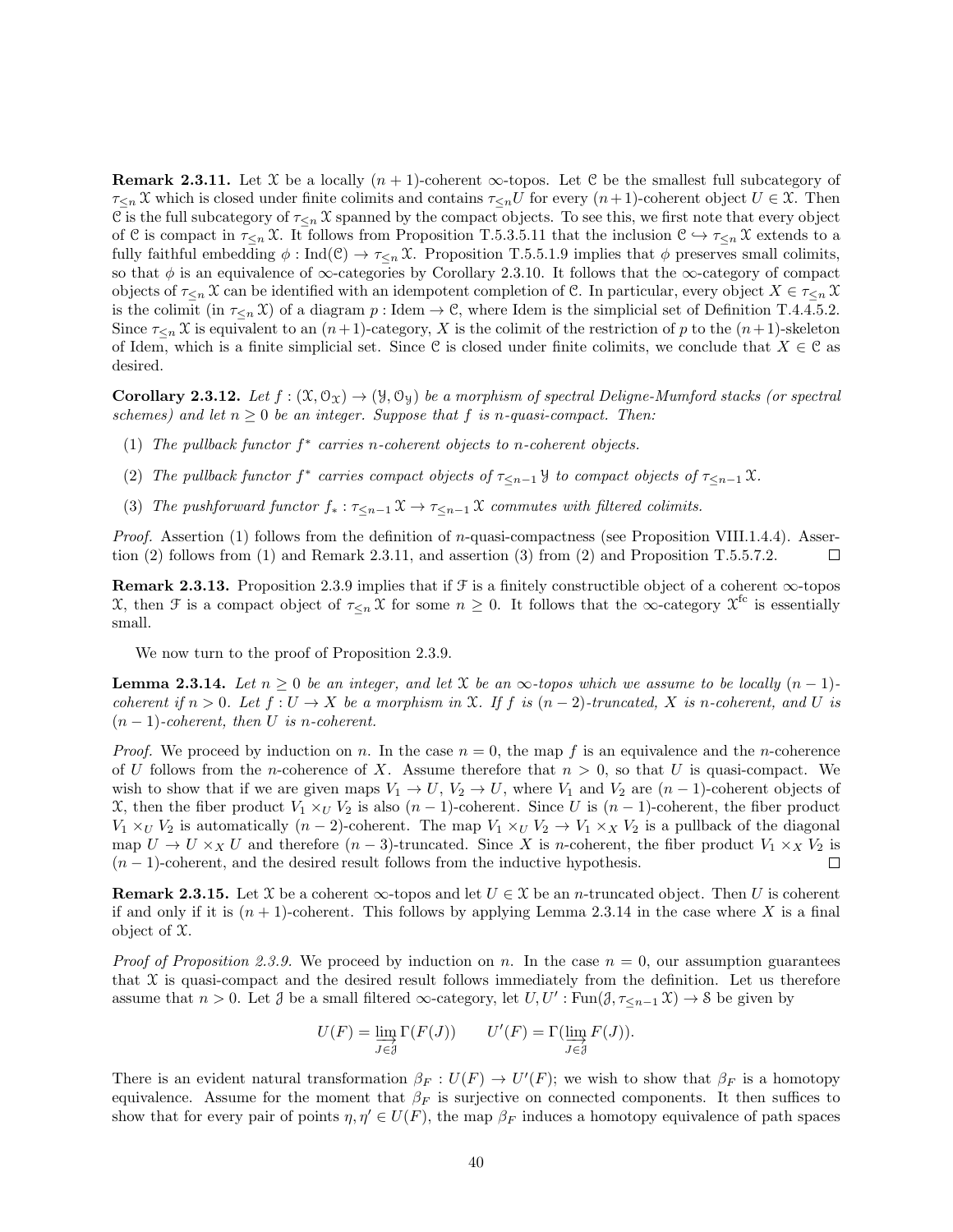$\phi: \{\eta\} \times_{U(F)} \{\eta'\} \to \{\eta\} \times_{U'(F)} \{\eta'\}.$  Since  $\mathcal J$  is filtered, we may assume without loss of generality that  $\eta$ and  $\eta'$  are the images of points  $\eta_0, \eta'_0 \in \Gamma(F(J))$ . Since  $\mathcal J$  is filtered, the map  $\mathcal J_{J'} \to \mathcal J$  is left cofinal; we may therefore replace  $\beta$  by  $\beta_{J/}$  and thereby assume that  $J$  is a final object of  $\beta$ . In this case,  $\eta_0$  and  $\eta'_0$ determine natural transformations  $* \to F$ , where  $*$  denotes the constant functor  $\mathcal{J} \to \mathcal{X}$  taking the value 1. Let  $F' = * \times_F *$ . Unwinding the definitions, we see that  $\phi$  can be identified with the map  $\beta_{F'}$ . The desired result then follows from the inductive hypothesis, since  $\mathfrak X$  is  $(n-1)$ -truncated and F' takes values in  $\tau_{\leq n-2}\,\mathfrak{X}$ .

It remains to prove that  $\beta_F$  is surjective on connected components. Choose a point  $\eta \in U'(F)$ , corresponding to a map  $\alpha: \mathbf{1} \to \lim_{J \in \mathcal{J}} F(J)$ . We wish to show that  $\alpha$  factors (up to homotopy) through  $F(J)$  for some  $J \in \mathcal{J}$ . Note that the map  $\coprod_{J \in \mathcal{J}} F(J) \to \varinjlim_{J \in \mathcal{J}} F(J)$  is an effective epimorphism. Since X is locally  $(n-1)$ -coherent, there exists a collection of  $(n-1)$ -coherent objects  $\{U_i \in \mathfrak{X}\}_{i\in I}$  such that  $\prod_{i\in I} U_i \to \mathbf{1}$ is an effective epimorphism and each of the composite maps  $U_i \to \mathbf{1} \to \varinjlim_{J \in \mathcal{J}} F(J)$  factors through  $F(J_i)$ , for some  $J_i \in \mathcal{J}$ . Since X is quasi-compact, we can assume that the set I is finite. Let  $U = \coprod_{i \in I} U_i$ . Since  $\mathcal J$  is filtered, there exists an object  $J_0 \in \mathcal J$  and maps  $J_i \to J_0$  for  $i \in I$ , so that the composite map  $U \to \mathbf{1} \xrightarrow{\alpha} \lim_{J \in \mathcal{J}} F(J)$  factors through  $F(J_0)$ . Since  $\mathcal{J}$  is filtered, the map  $\mathcal{J}_{J_0}/\to \mathcal{J}$  is left cofinal; we may therefore replace  $\partial$  by  $\partial_{J_0/}$  and thereby reduce to the case where  $J_0$  is an initial object of  $\partial$ . Let  $F_0 : \partial \to \mathfrak{X}$ be the constant functor taking the value  $F(\mathcal{J}_0)$ , and let  $F_{\bullet}$  be the simplicial object of Fun( $\mathcal{J}, \mathcal{X}$ ) given by the Cech nerve of the map  $F_0 \to F$ . Let  $U_{\bullet}$  be the Cech nerve of the map  $U \to \mathbf{1}$ , so that we obtain a map of simplicial objects of  $\mathfrak{X} \gamma : U_{\bullet} \to \varinjlim_{J \in \mathcal{J}} F_{\bullet}(J)$ . We will prove the following assertion by induction on  $m \geq 0$ :

(\*) Let  $\Delta_{s,\leq m}$  denote the subcategory of  $\Delta$  whose objects are linearly ordered sets [j] for  $j \leq m$ , and whose morphisms are given by injective maps  $[j] \to [j']$ . Let  $U_{\bullet}^{\leq m}$  be the restriction of  $U_{\bullet}$  to  $N(\Delta_{s,\leq m})^{op}$ , define  $F_{\bullet}^{\leq m}$  similarly, and let  $\gamma^{\leq m}: U_{\bullet}^{\leq m} \to \underline{\lim}_{J \in \mathcal{J}} F_{\bullet}^{\leq m}(J)$  be the map induced by  $\gamma$ . Then there exists an object  $J_m \in \mathcal{J}$  such that  $\gamma^{\leq m}$  factors through  $F_{\bullet}^{\leq m}(J_m)$ .

Assertion (\*) is obvious when  $m = 0$ , since the functor  $F_0$  is constant. Assume that  $\gamma^{\leq m-1}$  factors through  $F_{\bullet}^{\leq m-1}(J_{m-1})$  for some  $J_{m-1} \in \mathcal{J}$ . Replacing  $\mathcal{J}$  by  $\mathcal{J}_{J_{m-1}/},$  we may assume that  $J_{m-1}$  is an initial object of  $\mathcal{J}$ , so that we have a canonical map  $\delta_J: U^{\leq m-1}_{\bullet} \to F^{\leq m-1}_{\bullet}(J)$  for all  $J \in \mathcal{J}$ . Let  $M(J) \in \mathcal{X}$  denote the mth matching object of  $F_{\bullet}(J)$ , for each  $j \in J$ , so that  $\delta_{J}$  determines a map  $\theta: U_{m} \to M(J)$ . Using Proposition T.A.2.9.14, we see that promoting  $\delta_J$  to a natural transformation  $U_{\bullet}^{\leq m} \to F_{\bullet}^{\leq m}(J)$  is equivalent to choosing a point of the mapping space  $\operatorname{Map}_{\mathfrak{X}_{/M(J)}}(U_m, F_m(J)) \simeq \operatorname{Map}_{\mathfrak{X}_{/U_m}}(U_m, F_m(J) \times_{M(J)} U_m)$ . Consequently, to prove (∗), it suffices to show that the map

$$
\lim_{m \to \infty} \operatorname{Map}_{\mathcal{X}/U_m}(U_m, F_m(J) \times_{M(J)} U_m) \to \operatorname{Map}_{\mathcal{X}/U_m}(U_m, \varinjlim_{m \to \infty} F_m(J) \times_{M(J)} U_m)
$$

is a homotopy equivalence. Since X is n-coherent and  $U \in \mathfrak{X}$  is  $(n-1)$ -coherent, the  $\infty$ -topos  $\mathfrak{X}_{/U_m}$  is  $(n-1)$ -coherent. By the inductive hypothesis, it suffices to show that the the objects  $F_m(J) \times_{M(J)} U_m$  are  $(n-2)$ -truncated objects of  $\mathfrak{X}_{/U_m}$ . For this, it suffices to show that the map  $F_m(J) \to M(J)$  is  $(n-2)$ truncated. This map is a pullback of the diagonal  $F(J) \to F(J)^{\partial \Delta^m}$ , and therefore  $(n-m-1)$ -truncated (since  $F(J)$  is assumed to be  $(n-1)$ -truncated). This completes the proof of  $(*)$ .

Applying (\*) in the case  $m = n$  and composing with the natural map  $\varinjlim_{\epsilon} F_{\bullet}^{\leq n} \to F$ , we deduce the existence of an object  $J_n \in \mathcal{J}$  and a commutative diagram  $\sigma$ :



Since the map  $U \to \mathbf{1}$  is an effective epimorphism, we deduce that  $\tau_{\leq n-1} \varinjlim_{n \to \infty} U_{\bullet}^{\leq n} \simeq |U_{\bullet}| \simeq \mathbf{1}$ . Applying the truncation functor  $\tau_{\leq n-1}$  to the diagram  $\sigma$ , we conclude that η factors through  $F(J_n)$ .  $\Box$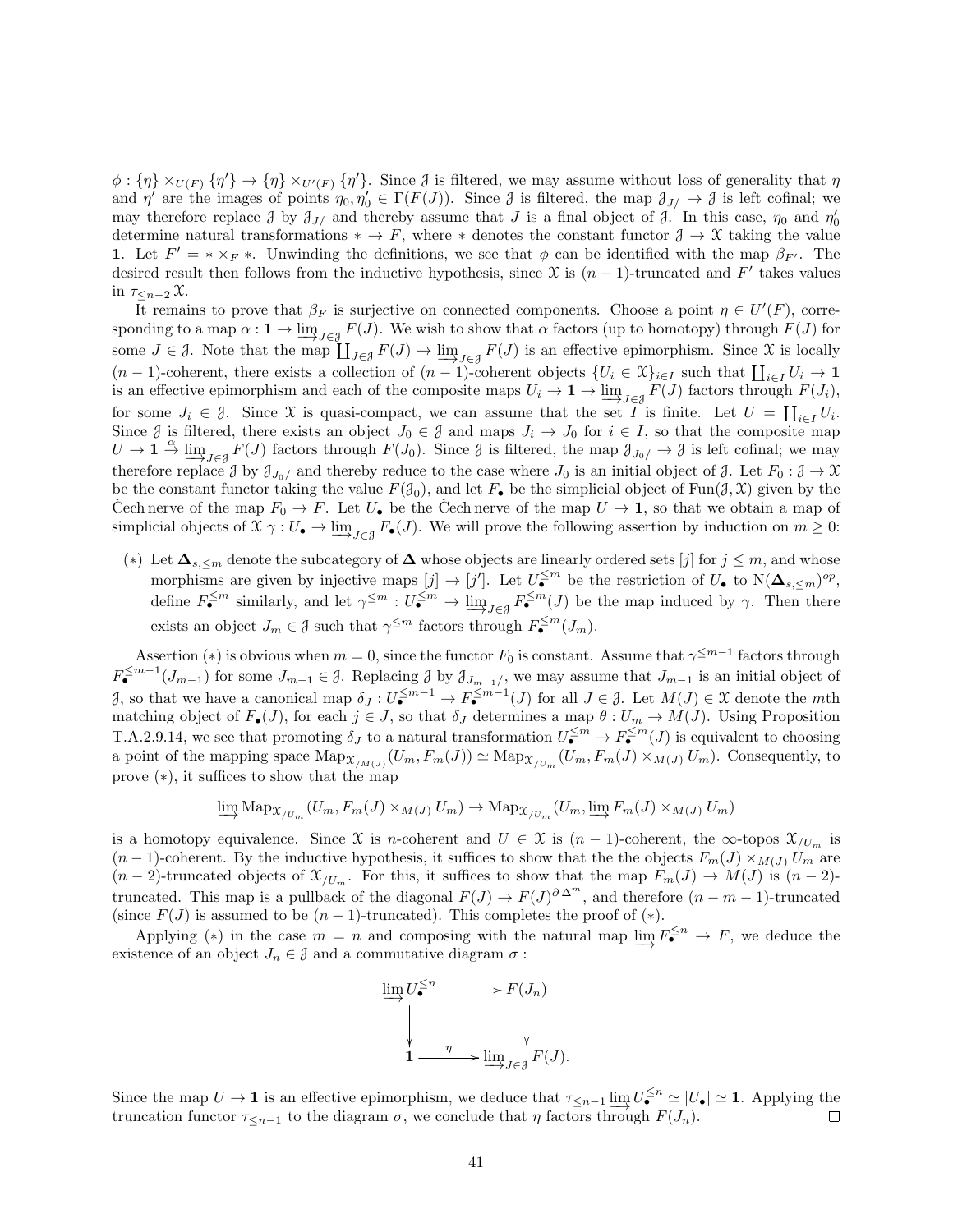**Lemma 2.3.16.** Let  $U : \text{CAlg} \to \text{Cat}_{\infty}$  be the functor given by  $U(R) = \text{CAlg}_{R}^{\text{\'et}}$ . Then U commutes with filtered colimits.

*Proof.* Suppose we are given a filtered diagram  $F : \mathcal{J} \to \text{CAlg}$  having colimit R. We wish to prove that the canonical map

$$
\phi: \varinjlim_{J} \mathrm{CAlg}_{F(J)}^{\text{\'et}} \to \mathrm{CAlg}_R^{\text{\'et}}
$$

is an equivalence of  $\infty$ -categories. Since every étale R-algebra is a compact object of CAlg<sub>R</sub>, Lemma XII.2.3.4<br>implies that  $\phi$  is fully faithful. It follows from Proposition VII.8.10 that  $\phi$  is essentially surject implies that  $\phi$  is fully faithful. It follows from Proposition VII.8.10 that  $\phi$  is essentially surjective.

For the next statement, we let <sup>L</sup>Top denote the subcategory of  $\widehat{\mathcal{C}at}_{\infty}$  whose objects are  $\infty$ -topoi and whose morphisms are functors  $f^* : \mathfrak{X} \to \mathcal{Y}$  which preserve small colimits and finite limits.

**Lemma 2.3.17.** Let  $\text{Shv}^{\text{\'et}}: \text{CAlg} \to {}^{\text{L}}\mathcal{T}$ op be the functor given by  $R \mapsto \text{Shv}_R^{\text{\'et}}$ . Then  $\text{Shv}^{\text{\'et}}$  commutes with filtered colimits.

*Proof.* Let X be an  $\infty$ -topos and let  $F : \mathcal{J} \to \text{CAlg}$  be a filtered diagram having colimit R. We wish to show that the canonical map

$$
\theta: \mathrm{Map}_{{}^{\mathbf{L}}\mathcal{T}\mathrm{op}}(\mathrm{Shv}_R^{\text{\'et}}, \mathfrak{X}) \rightarrow \varprojlim_J \mathrm{Map}_{{}^{\mathbf{L}}\mathcal{T}\mathrm{op}}(\mathrm{Shv}_{F(J)}^{\text{\'et}}, \mathfrak{X})
$$

is a homotopy equivalence. We have a commutative diagram

$$
\mathrm{Map}_{\mathcal{T}_{\mathrm{op}}}(\mathrm{Shv}_R^{\text{\'et}}, \mathfrak{X}) \xrightarrow{\theta} \varprojlim_J \mathrm{Map}_{\mathcal{T}_{\mathrm{op}}}(\mathrm{Shv}_{F(J)}^{\text{\'et}}, \mathfrak{X})
$$
\n
$$
\downarrow \phi \qquad \qquad \downarrow \psi
$$
\n
$$
\mathrm{Map}_{\widehat{\mathrm{Cat}}_{\infty}}((\mathrm{CAlg}_R^{\text{\'et}})^{op}, \mathfrak{X}) \xrightarrow{\theta'} \varprojlim_J \mathrm{Map}_{\widehat{\mathrm{Cat}}_{\infty}}((\mathrm{CAlg}_{F(J)}^{\text{\'et}})^{op}, \mathfrak{X})
$$

where  $\theta'$  is a homotopy equivalence by Lemma 2.3.16 and the vertical maps are fully faithful by Proposition T.6.2.3.20. To complete the proof, it suffices to show that if we are given a functor  $f: (\text{CAlg}_{R}^{\text{\'et}})^{op} \to \mathfrak{X}$  such that  $\theta'(f)$  lies in the essential image of  $\psi$ , then f belongs to the essential image of  $\phi$ . In view of Proposition T.6.2.3.20, we must verify two conditions:

(1) The functor f is left exact. That is, for every finite simplicial set K and every map  $p: K \to (\text{CAlg}_{R}^{\text{\'et}})^{op}$ , we must show that the canonical map  $f(\underline{\lim}(p)) \to \underline{\lim}(f \circ p)$  is an equivalence in X. Since K is finite, Lemma 2.3.16 implies that  $p$  is homotopic to a composition

$$
K \xrightarrow{p'} (\mathrm{CAlg}^{\text{\'et}}_{F(J)})^{op} \xrightarrow{p''} (\mathrm{CAlg}^{\text{\'et}}_R)^{op}
$$

for some  $J \in \mathcal{J}$ . Since  $p''$  is left exact, it suffices to show that  $f \circ p''$  is left exact. This follows from our assumption that  $\theta'(f)$  belongs to the essential image of  $\psi$  (using Proposition T.6.2.3.20).

(2) For every collection of morphisms  $\{g_{\alpha}: R' \to R'_{\alpha}\}_{{\alpha} \in A}$  in  $\text{CAlg}^{\text{\'et}}_R$  which generate a covering sieve on  $R'$ (with respect to the étale topology), the induced map  $\coprod_{\alpha \in A} f(R'_{\alpha}) \to f(R')$  is an effective epimorphism in  $X$ . Without loss of generality, we may assume that the set  $A$  is finite. Using Lemma 2.3.16, we may assume that there is an object  $J \in \mathcal{J}$ , an object  $R'_0 \in \text{CAlg}_{F(J)}^{\text{\'et}}$ , and morphisms  $g_{\alpha,0}: R'_0 \to R'_{\alpha,0}$ in CAlg<sup>ét</sup><sub>(J)</sub> such that each  $g_{\alpha}$  is the image of  $g_{\alpha_0}$ . Let X denote the Zariski spectrum Spec<sup>Z</sup>( $\pi_0 R'_0$ ). Since the maps  $\pi_0 R'_0 \to \pi_0 R'_{\alpha,0}$  are étale, the image of each  $\text{Spec}^{\mathbb{Z}}(\pi_0 R'_{\alpha,0})$  is an open subset  $U_\alpha \subseteq X$ . Let  $X' = X - \bigcup_{\alpha \in A} U_{\alpha}$ , so that X' is a closed subset of X defined by an ideal  $I \subseteq \pi_0 R'_0$ . Since the morphisms  $g_{\alpha}$  are a covering of R', the image of I generates the unit ideal in  $\pi_0 R'$ . It follows that there is a map  $J \to J'$  in  $\mathcal J$  such that the image of I in  $\pi_0(R'_0 \otimes_{F(J)} F(J'))$  generates the unit ideal.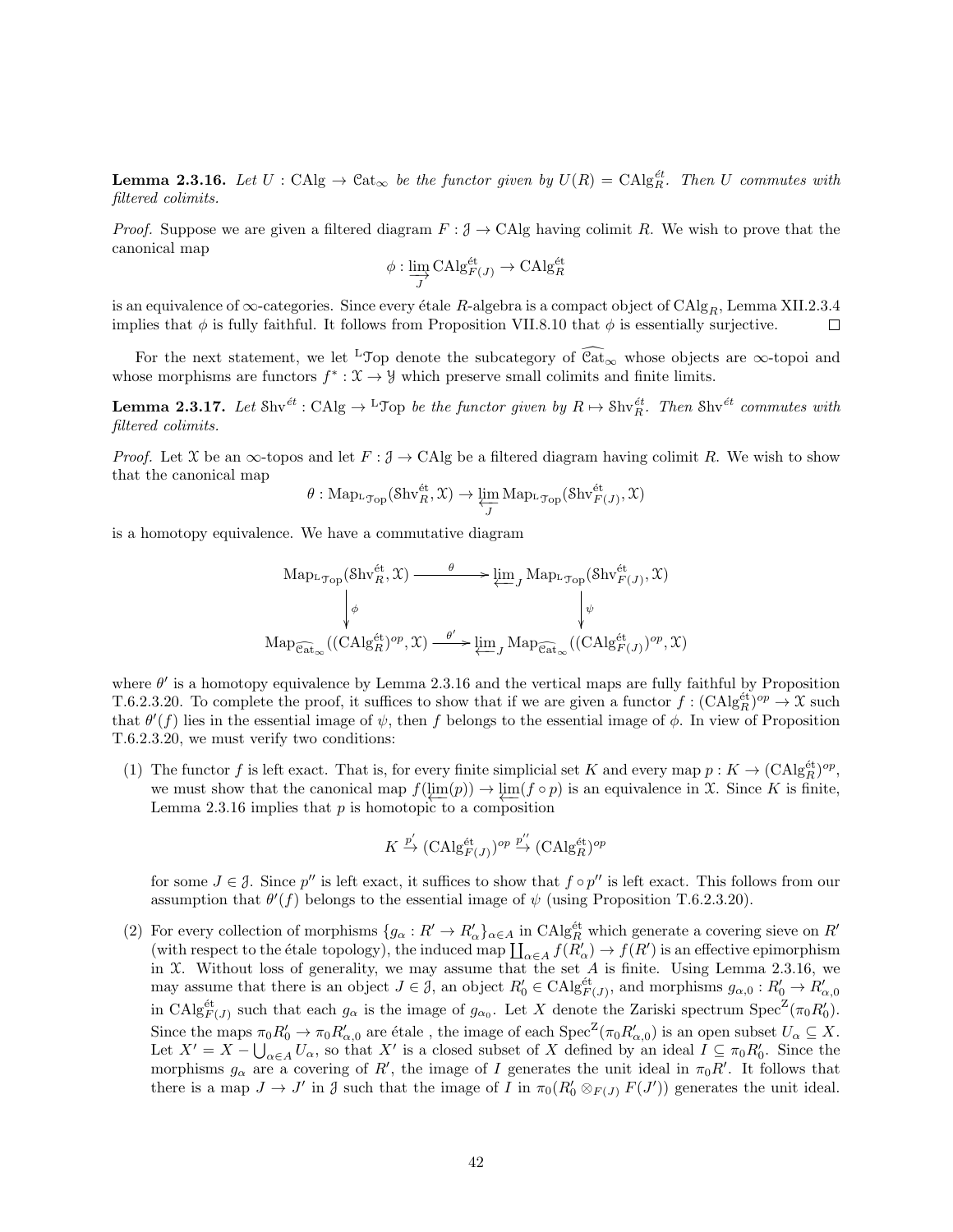Replacing J by J', we can assume that  $X' = \emptyset$ , so that the maps  $g_{\alpha,0}$  generate a covering sieve in CAlg<sup>et</sup><sub> $F(J)$ </sub>. Since  $\theta'(f)$  belongs to the essential image of  $\psi$ , the induced functor

$$
f_J: (\mathrm{CAlg}_{F(J)}^{\mathrm{\acute{e}t}})^{op} \to (\mathrm{CAlg}_R^{\mathrm{\acute{e}t}})^{op} \xrightarrow{f} \mathfrak{X}
$$

satisfies the hypotheses of Proposition T.6.2.3.20, which implies that the map

$$
\coprod_{\alpha \in A} f(R'_\alpha) \simeq \coprod_{\alpha \in A} f_J(R'_{\alpha,0}) \to f_J(R'_0) \simeq f(R')
$$

is an effective epimorphism as desired.

**Lemma 2.3.18.** Let  $\beta$  be a filtered  $\infty$ -category and let  $F : \beta \to \text{CAlg}$  be a diagram having a colimit R.

(1) The canonical map

$$
\mathrm{Shv}_R^{\acute{e}t} \to \varprojlim_{J \in \mathcal{J}} \mathrm{Shv}_{F(J)}^{\acute{e}t}
$$

is an equivalence of  $\infty$ -categories; here the limit is taken with respect to the pushforward functors  $\pi_* : \text{Shv}_{F(J)}^{\text{\'et}} \to \text{Shv}_{F(J')}^{\text{\'et}}$  associated to maps  $J' \to J$  in  $\mathfrak{J}$ .

(2) For each  $n \ge -2$ , the canonical map

$$
\tau_{\leq n}\operatorname{Shv}_R^{\text{\'et}}\to \varprojlim_{J\in\mathcal J}\tau_{\leq n}\operatorname{Shv}_{F(J)}^{\text{\'et}}
$$

is an equivalence of  $\infty$ -categories.

Proof. Assertion (1) is a reformulation of Lemma 2.3.17 (see Theorem T.6.3.3.1), and assertion (2) follows immediately from (1).  $\Box$ 

**Lemma 2.3.19.** Let  $\beta$  be a filtered  $\infty$ -category and let  $F : \beta \to CA$  be a diagram having a colimit R. For every  $\mathbb{E}_{\infty}$ -ring R, let Shv ${}_{R}^{c,\leq n}$  denote the full subcategory of Shv ${}_{R}^{e\bar{t}}$  spanned by the compact objects of  $\tau_{\leq n}$  Shv $_{R}^{\acute{e}t}$ . Then the canonical map

$$
\varinjlim_{J \in \mathcal{J}} \text{Shv}_{F(J)}^{c, \leq n} \to \text{Shv}_R^{c, \leq n}
$$

is an equivalence of  $\infty$ -categories.

*Proof.* Since each  $\tau_{\leq n}$  Shv<sup>et</sup> is compactly generated (Corollary 2.3.10), the desired result follows from Lemma 2.3.18 (see Lemma A.6.3.7.9 and Remark A.6.3.7.10). П

Proof of Theorem 2.3.8. Let R be an  $\mathbb{E}_{\infty}$ -ring. For  $n \geq -2$ , we define a full subcategory  $\text{Shv}_R^{\text{fc},\leq n} \subseteq \text{Shv}_R^{\text{\'et}}$ as follows:

- (a) If  $n \geq 0$ , an object  $\mathcal{F} \in \text{Shv}_R^{\text{\'et}}$  belongs to  $\text{Shv}_R^{\text{fc}, \leq n}$  if and only if  $\mathcal{F}$  is coherent and *n*-truncated.
- (b) An object  $\mathcal{F} \in \text{Shv}_R^{\text{\'et}}$  belongs to  $\text{Shv}_R^{\text{fc},\leq -1}$  if and only if it is coherent and there exists a (-1)-truncated map  $\mathcal{F} \to \mathcal{F}'$ , where  $\mathcal{F}'$  is corepresentable by an étale R-algebra.
- (c) IIf  $n = -2$ , then an object  $\mathcal{F} \in \text{Shv}_R^{\text{\'et}}$  belongs to  $\text{Shv}_R^{\text{fc}, \leq -2}$  if and only if it is corepresentable by an  $étele$   $R$ -algebra.

 $\Box$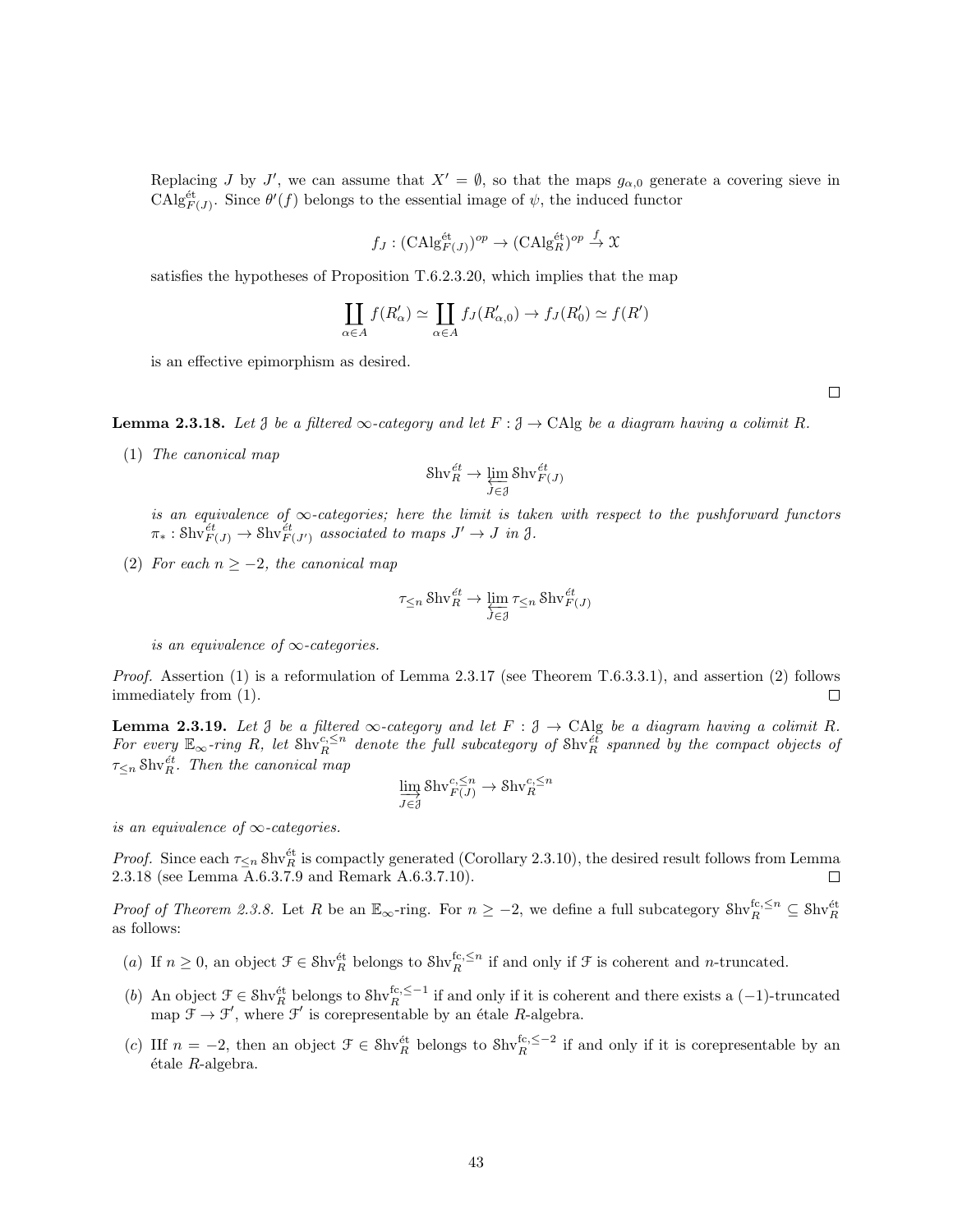To prove that  $\text{Shv}_R^{\text{fc}} \simeq \varinjlim_J \text{Shv}_{F(J)}^{\text{fc}},$  it will suffice to show that for each  $n \geq -2$ , the map

$$
\theta:\varinjlim_{J}\text{Shv}^{\text{fc},\leq n}_{F(J)}\to \text{Shv}^{\text{fc},\leq n}_{R}
$$

is an equivalence of  $\infty$ -categories. It follows from Lemma 2.3.19 that  $\theta$  is fully faithful. We prove the essential surjectivity by induction on n. The case  $n = -2$  follows from Lemma 2.3.16. Assume therefore that  $n \geq -1$ , and let  $\mathcal{F} \in Shv_R^{fc, \leq n}$ . Since  $\mathcal{F}$  is quasi-compact, we can choose an effective epimorphism  $u : \mathcal{F}_0 \to \mathcal{F}$ , where  $\mathcal{F}_0$  is representable by an étale R-algebra. Let  $\mathcal{F}_\bullet$  be the Cech nerve of u. Note that the map  $v : \mathcal{F}_1 \to \mathcal{F}_0 \times \mathcal{F}_0$  is  $(n-1)$ -truncated if  $n \geq 0$ . If  $n = -1$ , then  $\mathcal{F}_1$  is representable and v is  $(-1)$ truncated. It follows that  $\mathcal{F}_n$  belongs to  $\text{Shv}_R^{\text{fc},\leq n-1}$ . Choose  $m \geq \max\{n+2,2\}$  and let  $\mathcal{F}'_{\bullet}$  be the *m*-skeletal category object  $\mathcal{F}_{\bullet} | N(\mathbf{\Delta}_{\leq m})^{op}$ . Since  $N(\mathbf{\Delta}_{\leq m})^{op}$  is a finite simplicial set, the inductive hypothesis implies that  $\mathcal{F}'_{\bullet}$  is equivalent to a composition

$$
\mathrm{N}(\mathbf{\Delta}_{\leq m})^{op}\overset{\mathcal{G}'_{\bullet}}{\to} \mathrm{Shv}_{F(J)}^{\mathrm{fc},\leq n-1}\overset{\phi^*}{\to} \mathrm{Shv}_R^{\mathrm{fc},\leq n-1}
$$

for some functor  $\mathcal{G}'_{\bullet}$ . For each  $j \leq m$ , the morphism

$$
\beta_j: \mathcal{G}'_j \to \mathcal{G}'_1 \times_{\mathcal{G}'_0} \cdots \times_{\mathcal{G}'_0} \mathcal{G}'_1
$$

is such that  $\phi^*(\beta_j)$  is an equivalence. Altering our choice of J if necessary, we may assume that each  $\beta_j$  is an equivalence: that is,  $\mathcal{G}'_{\bullet}$  is an m-skeletal category object of  $\text{Shv}_{F(J)}^{\text{fc},\leq n-1}$ . Let  $\mathcal{G}_{\bullet}: \text{N}(\mathbf{\Delta})^{op} \to \text{Shv}_{F(J)}^{\text{fc},\leq n-1}$  be a right Kan extension of  $\mathcal{G}'_{\bullet}$ . Since  $\phi^*$  is left exact, the image  $\phi^* \mathcal{G}_{\bullet}$  is a right Kan extension of  $\mathcal{F}'_{\bullet}$  so that  $\phi^* \mathcal{G}_\bullet \simeq \mathcal{F}_\bullet$  by Proposition XII.2.1.4. Since  $\phi^*$  preserves colimits, we obtain an equivalence

$$
\phi^* | \mathcal{G}_\bullet | \simeq |\phi^* \mathcal{G}_\bullet| \simeq |\mathcal{F}_\bullet| \simeq \mathcal{F}.
$$

It will therefore suffice to show that  $\mathcal{G} = |\mathcal{G}_{\bullet}|$  belongs to  $\text{Shv}_{F(J)}^{\text{fc},\leq n}$ .

For  $0 \le i \le 2$ , the inclusion  $\Lambda_i^2 \hookrightarrow \Lambda^2$  induces a map  $\gamma_i : \mathcal{G}_2 \to \mathcal{G}_1 \times_{\mathcal{G}_0} \mathcal{G}_1$ . Since  $\mathcal{F}_\bullet$  is a groupoid object of C, the image  $\phi^*(\gamma_i)$  is an equivalence. Altering our choice of J if necessary, we may assume that each  $\gamma_i$ is an equivalence: that is,  $\mathcal{G}_{\bullet}$  is a groupoid object of  $\text{Shv}_{F(J)}^{\text{\'et}}$ . Since  $\text{Shv}_{F(J)}^{\text{\'et}}$  is an  $\infty$ -topos, this groupoid object is effective; it follows that the natural map  $\mathcal{G}_1 \to \mathcal{G}_0 \times_{\mathcal{G}} \mathcal{G}_0$  is an equivalence.

We next prove that G is coherent. Since the map  $\psi$ :  $\mathcal{G}_0 \to \mathcal{G}$  is an effective epimorphism and  $\mathcal{G}_0$  is coherent, it will suffice to show that  $\psi$  is relatively coherent (Proposition VII.3.9). Because  $\psi$  is an effective epimorphism, we are reduced to proving that the projection map  $\mathcal{G}_0 \times_{\mathcal{G}} \mathcal{G}_0 \to \mathcal{G}_0$  is relatively coherent (Corollary VII.3.11). This follows from the coherence of  $\mathcal{G}_0$  and  $\mathcal{G}_1$ .

Suppose next that  $n = -1$ , so that there exists a  $(-1)$ -truncated map  $q : \mathcal{F} \to \overline{\mathcal{F}}$ , where  $\overline{\mathcal{F}}$  is representable by an étale R-algebra. Altering J if necessary, we can use Lemma 2.3.16 to guarantee that  $\overline{\mathcal{F}} = \phi^* \overline{\mathcal{G}}$ , where  $\overline{G}$  is representable by an étale  $F(J)$ -algebra. The map q determines a finite diagram

$$
\mathcal{F}_1 \Longrightarrow \mathcal{F}_0 \longrightarrow \overline{\mathcal{F}}.
$$

Using the inductive hypothesis and altering our choice of  $J$ , we can assume that this diagram is the image under  $\phi^*$  of a diagram

$$
\mathcal{G}_1 \Longrightarrow \mathcal{G}_0 \longrightarrow \overline{\mathcal{G}}.
$$

Since  $\overline{G}$  is discrete, this diagram determines a map  $q': \mathcal{G} \to \overline{\mathcal{G}}$ . Let  $\delta: \mathcal{G} \to \mathcal{G} \times_{\overline{\mathcal{G}}} \mathcal{G}$  be the diagonal map. Since q is (-1)-truncated,  $\phi^*(\delta)$  is an equivalence. Altering our choice of J, we may assume that  $\delta$  is an equivalence. It follows that  $q'$  is  $(-1)$ -truncated so that  $\mathcal{G} \in \mathcal{S}$ hv $_{\leq -1}^{\text{fc}}((\text{CAlg}_{F(J)}^{\text{\'et}})^{op})$  as desired.

Now suppose that  $n = 0$ . We wish to show that G is discrete. By assumption, each  $\mathcal{G}_i$  is discrete; it will therefore suffice to show that  $\mathcal{G}_1$  is an equivalence relation on  $\mathcal{G}_0$ : that is, the map  $r : \mathcal{G}_1 \to \mathcal{G}_0 \times \mathcal{G}_0$  is (-1)truncated. Let  $\delta: \mathcal{G}_1 \to \mathcal{G}_1 \times_{\mathcal{G}_0 \times \mathcal{G}_0} \mathcal{G}_1$  be the diagonal map. Since  $\mathcal{F}$  is discrete,  $\phi^*(r)$  is  $(-1)$ -truncated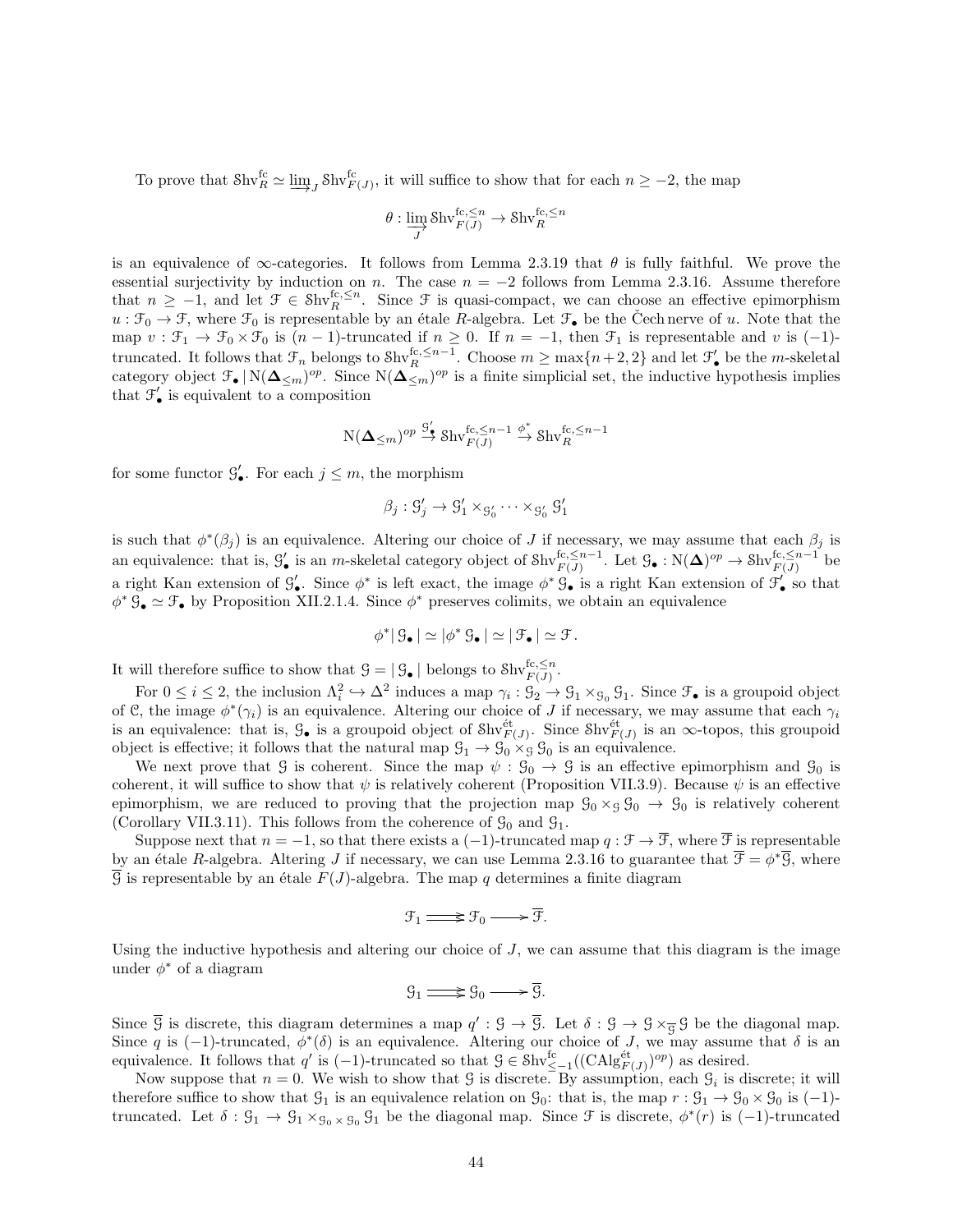and therefore  $\phi^*(\delta)$  is an equivalence. Altering our choice of J if necessary, we may assume that  $\delta$  is an equivalence, which implies that r is  $(-1)$ -truncated.

Suppose now that  $n > 0$ . We wish to show that G is *n*-truncated. We have an effective epimorphism  $\mathcal{G}_0 \to \mathcal{G}$ , where  $\mathcal{G}_0$  is n-truncated (in fact,  $(n-1)$ -truncated). It will therefore suffice to show that the map  $\mathcal{G}_0 \to \mathcal{G}$  is  $(n-1)$ -truncated. This is equivalent to the statement that the projection map  $\mathcal{G}_0 \times_{\mathcal{G}} \mathcal{G}_0 \to \mathcal{G}_0$  is  $(n-1)$ -truncated, which follows immediately from the fact that both  $\mathcal{G}_0$  and  $\mathcal{G}_1$  are *n*-truncated.  $\Box$ 

Our final goal in this section is to obtain a structure theorem (Theorem 2.3.24) for finitely constructible objects of  $\text{Shv}_R^{\text{\'et}}$ , where R is a commutative ring. We begin by studying some prototypical examples.

**Definition 2.3.20.** Let X be an  $\infty$ -topos, and let  $q^*$ :  $\mathcal{S} \to \mathcal{X}$  be a left adjoint to the global sections functor  $\Gamma: \mathfrak{X} \to \mathfrak{S}$ . We will say that an object  $X \in \mathfrak{X}$  is *finite constant* if there exists an equivalence  $X \simeq q^*Y$ , where  $Y \in \mathcal{S}$  is  $\pi$ -finite (see Example 2.3.2). We say that  $X \in \mathcal{X}$  is *finite locally constant* if there exists a collection of objects  $\{U_\alpha \in \mathfrak{X}\}_{{\alpha \in A}}$  such that  $X \times U_\alpha$  is a finite constant object of the  $\infty$ -topos  $\mathfrak{X}_{/U_\alpha}$  for each  $\alpha \in A$ , and the objects  $\{U_{\alpha}\}_{{\alpha \in A}}$  cover X (that is, the map  $\prod_{\alpha} U_{\alpha} \to \mathbf{1}$  is an effective epimorphism, where 1 denotes the final object of  $\mathfrak{X}$ ).

**Lemma 2.3.21.** Let X be a locally coherent  $\infty$ -topos, and let  $X \in \mathcal{X}$  be a finite locally constant object. Then X is finitely constructible.

*Proof.* Using Lemma 2.3.5, we can reduce to the case where X is finite constant and  $\mathfrak X$  is coherent. Let  $q^* : S \to X$  be a geometric morphism and assume that  $X = \pi^* Y$  for some  $\pi$ -finite space Y. Then X is n-truncated; we must show that X is coherent. We prove that X is m-coherent using induction on m. When  $m = 0$ , we must show that X is quasi-compact. Choose a finite set S and an effective epimorphism  $S \to Y$ in S. Then we have an effective epimorphism  $f^*S \to X$  in  $\mathfrak{X}$ , so it will suffice to show that  $f^*S$  is finitely constructible. Since  $f^*S$  is a coproduct of finitely many copies of the final object of  $\mathfrak X$ , the desired result follows from the coherence of  $\mathfrak{X}$ .

Now suppose that  $m > 0$ . According to Proposition VII.3.9, it will suffice to show that the map  $f^*S \to X$ is relatively m-coherent. Using Corollary VII.3.11, we are reduced to showing that the projection map  $f^*S \times_X f^*S \to f^*S$  is relatively  $(m-1)$ -coherent. In other words, we must show that for every element  $s \in S$ , the fiber product  $f^*S \times_X f^*\{s\}$  is an  $(m-1)$ -coherent object of X. This follows from the inductive hypothesis, since  $f^*S \times_X f^*\{s\} \simeq f^*(S \times_Y \{s\}).$  $\Box$ 

**Proposition 2.3.22.** Let  $\mathfrak X$  be an  $(n + 1)$ -coherent  $\infty$ -topos, let  $U \in \mathfrak X$  be a quasi-compact  $(-1)$ -truncated object, and let

$$
i^* : \mathfrak{X} \to \mathfrak{X}/U \qquad j^* : \mathfrak{X} \to \mathfrak{X}/U
$$

be the associated geometric morphisms. Then an object  $X \in \mathcal{X}$  is n-coherent if and only if  $i^*X$  and  $j^*X$  are n-coherent objects of  $\mathfrak{X}/U$  and  $\mathfrak{X}/U$ , respectively. In particular, the  $\infty$ -topoi  $\mathfrak{X}/U$  and  $\mathfrak{X}/U$  are n-coherent.

*Proof.* We first prove that U is  $(n+1)$ -coherent. For this, we show that U is m-coherent for  $m \leq n+1$  using induction on m. In the case  $m = 0$ , this follows from our hypothesis that U is quasi-compact. If  $m \ge 1$ , we must show that for every pair of  $(m-1)$ -coherent objects  $V, V' \in \mathcal{X}_{/U}$ , the fiber product  $V \times_U V'$  is  $(m-1)$ -coherent. Since U is  $(-1)$ -truncated, we have an equivalence  $V \times_U V' \simeq V \times V'$ , and the desired result follows from our assumption that  $\mathfrak X$  is  $(n + 1)$ -coherent.

Since X is  $(n + 1)$ -coherent and U is n-coherent, the product  $X \times U \in \mathcal{X}$  is n-coherent whenever X is *n*-coherent. In other words,  $j^*X$  is *n*-coherent whenever X is *n*-coherent. We prove the remaining assertions by induction on  $n$ .

Suppose first that  $n = 0$  and that X is quasi-compact; we must show that  $i^*X$  is quasi-compact. Suppose we are given a collection of maps  ${V_\alpha \to i^*X}_{\alpha \in A}$  which induce an effective epimorphism  $\prod_{\alpha \in A} V_\alpha \to i^*X$  in  $X/U$ . We wish to prove that there exists a finite subset  $A_0 \subseteq A$  such that the map  $\prod_{\alpha \in A_0} V_\alpha \to i^*X$  is also an effective epimorphism. Let us identify  $\mathcal{X}/U$  with a full subcategory of  $\mathcal{X}$ , so that we have a canonical map  $X \to i^*X$ . For each  $\alpha \in A$ , let  $V'_\alpha = X \times_{i^*X} V_\alpha \in \mathfrak{X}$ . If A is empty, there is nothing to prove. Otherwise, the map  $\prod_{\alpha\in A} V'_{\alpha} \to X$  is an effective epimorphism (because it becomes an effective epimorphism after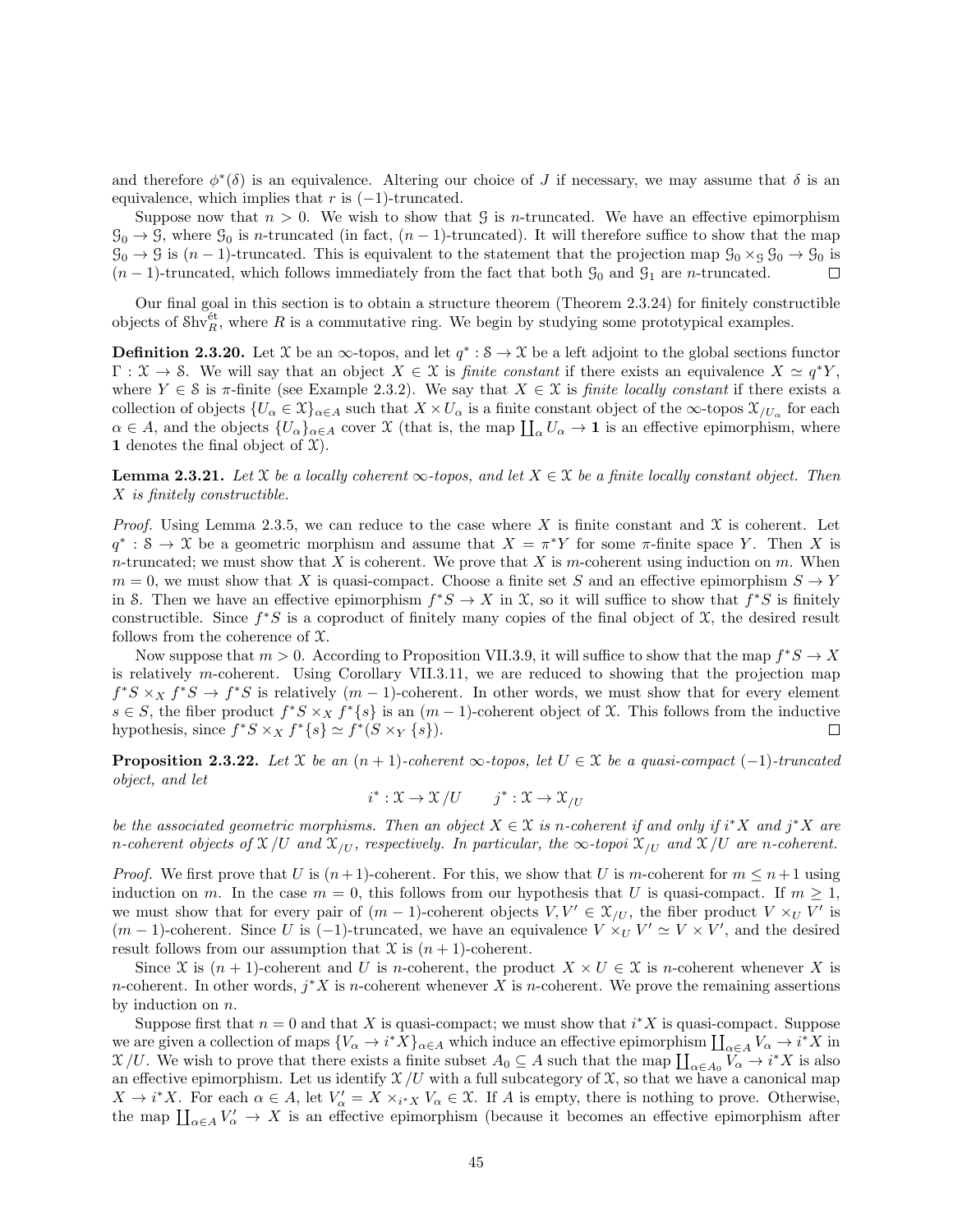pullback along i or j). Since X is quasi-compact, there exists a finite subset  $A_0 \subseteq A$  such that the map  $\prod_{\alpha\in A_0} V'_\alpha \to X$  is an effective epimorphism. Applying the functor  $i^*$ , we deduce that  $\prod_{\alpha\in A_0} V_\alpha \to i^*X$  is an effective epimorphism.

Now assume that  $n = 0$  and that  $i^*X$  and  $j^*X$  are quasi-compact objects of  $\mathfrak{X}/U$  and  $\mathfrak{X}/U$ , respectively. We wish to show that X is quasi-compact. Suppose we are given an effective epimorphism  $\coprod_{\alpha\in A} V_{\alpha} \to X$ in  $X$ . Then the induced maps

$$
\coprod_{\alpha \in A} i^* V_{\alpha} \to i^* X \qquad \coprod_{\alpha \in A} j^* V_{\alpha} \to j^* X
$$

are effective epimorphisms in  $\mathfrak{X}/U$  and  $\mathfrak{X}/U$ , respectively. Using the quasi-compactness of  $i^*X$  and  $j^*X$ , we conclude that there is a finite subset  $A_0 \subseteq A$  such that the maps

$$
\coprod_{\alpha \in A_0} i^*V_{\alpha} \to i^*X \qquad \coprod_{\alpha \in A_0} j^*V_{\alpha} \to j^*X
$$

are effective epimorphisms, from which it follows that the map  $\prod_{\alpha \in A_0} V_\alpha \to X$  is also an effective epimorphism.

Now suppose that  $n > 0$  and that  $X \in \mathcal{X}$  is such that the objects  $i^*X \in \mathcal{X}/U$  and  $j^*X \in \mathcal{X}/U$  are n-coherent. We wish to show that X is n-coherent. Choose  $(n-1)$ -coherent objects  $Y, Y' \in \mathcal{X}$  equipped with maps  $Y \to X \leftarrow Y'$ ; we need to show that the fiber product  $Y \times_X Y'$  is  $(n-1)$ -coherent. The inductive hypothesis implies that  $i^*Y$ ,  $i^*Y'$ ,  $j^*Y$  and  $j^*Y'$  are  $(n-1)$ -coherent, so that the fiber products  $i^*(Y \times_X Y') \simeq i^*Y \times_{i^*X} i^*Y'$  and  $j^*(Y \times_X Y') \simeq j^*Y \times_{j^*X} j^*Y'$  are  $(n-1)$ -coherent. Applying the inductive hypothesis again, we conclude that  $Y \times_X Y'$  is  $(n-1)$ -coherent.

We now complete the proof by showing that if X is n-coherent, then  $i^*X$  is an n-coherent object of  $\mathfrak{X}/U$ . Let  $\mathcal{C} \subseteq (\mathcal{X}/U)_{i^*X}$  be the full subcategory spanned by those morphisms  $i^*V \to i^*X$  obtained by applying  $i^*$  to a morphism  $V \to X$  in X, where V is  $(n-1)$ -coherent. Since X is *n*-coherent, the subcategory C is stable under products, and the inductive hypothesis implies that C consists of  $(n - 1)$ -coherent objects of  $(\mathfrak{X}_{/U})_{i^*X}$ . Consequently, to prove that  $i^*X$  is *n*-coherent, it will suffice to show that for every object  $X' \in (\mathfrak{X}/U)_{i^*X}$ , there exists an effective epimorphism  $\coprod W_\alpha \to X'$ , where each  $W_\alpha$  belongs to C (Corollary VII.3.10). To prove this, choose an effective epimorphism  $\coprod W_{\alpha} \to X' \times_{i^*X} X$  in X, where each  $W_{\alpha}$  is  $(n-1)$ -coherent. We now complete the proof by taking  $V_{\alpha} = i^* W_{\alpha}$ .  $\Box$ 

Corollary 2.3.23. Let X be a coherent  $\infty$ -topos containing a quasi-compact (-1)-truncated object U, and let  $i^*: \mathfrak{X} \to \mathfrak{X}/U$  and  $j^*: \mathfrak{X} \to \mathfrak{X}/U$  be as in Proposition 2.3.22. Then an object  $X \in \mathfrak{X}$  is finitely constructible if and only if both  $i^*X$  and  $j^*X$  are finitely constructible.

We can now state our main result:

**Theorem 2.3.24.** Let R be a commutative ring and let  $\mathcal{F} \in Shv_E^{\text{\'et}}$ . The following conditions are equivalent:

- (1) There exists a finite sequence of elements  $x_1, x_2, \ldots, x_n \in R$  which generate the unit ideal and a collection of Galois extensions  $(R/(x_1, \ldots, x_{i-1}))[x_i^{-1}] \rightarrow R_i$  (see Definition XI.4.16), such that the pullback functors  $\phi_i^* : \text{Shv}_{R_i}^{\text{\'et}} \to \text{Shv}_{R_i}^{\text{\'et}}$  carry  $\mathfrak F$  to finite constant objects  $\phi_i^* \mathfrak F \in \text{Shv}_{R_i}^{\text{\'et}}$ .
- (2) There exists a finite sequence of elements  $x_1, x_2, \ldots, x_n \in R$  which generate the unit ideal such that, if  $R_i = R/(x_1, \ldots, x_{i-1})[x_i^{-1}]$ , then the pullback maps  $\phi_i^* : \text{Shv}_R^{\text{\'et}} \to \text{Shv}_{R_i}^{\text{\'et}}$  carry  $\mathfrak F$  to finite locally constant objects  $\phi_i^* \mathcal{F} \in \text{Shv}_{R_i}^{\text{\'et}}$ .
- (3) There exists a finite sequence of elements  $x_1, x_2, \ldots, x_n \in R$  which generate the unit ideal such that, if  $R_i = R/(x_1, \ldots, x_{i-1})[x_i^{-1}]$ , then the pullback maps  $\phi_i^* : \text{Shv}_R^{\text{\'et}} \to \text{Shv}_{R_i}^{\text{\'et}}$  carry  $\mathfrak F$  to finitely constructible *objects*  $\phi_i^* \mathcal{F} \in \text{Shv}_{R_i}^{\text{\'et}}$ .
- (4) The sheaf  $\mathcal F$  is finitely constructible.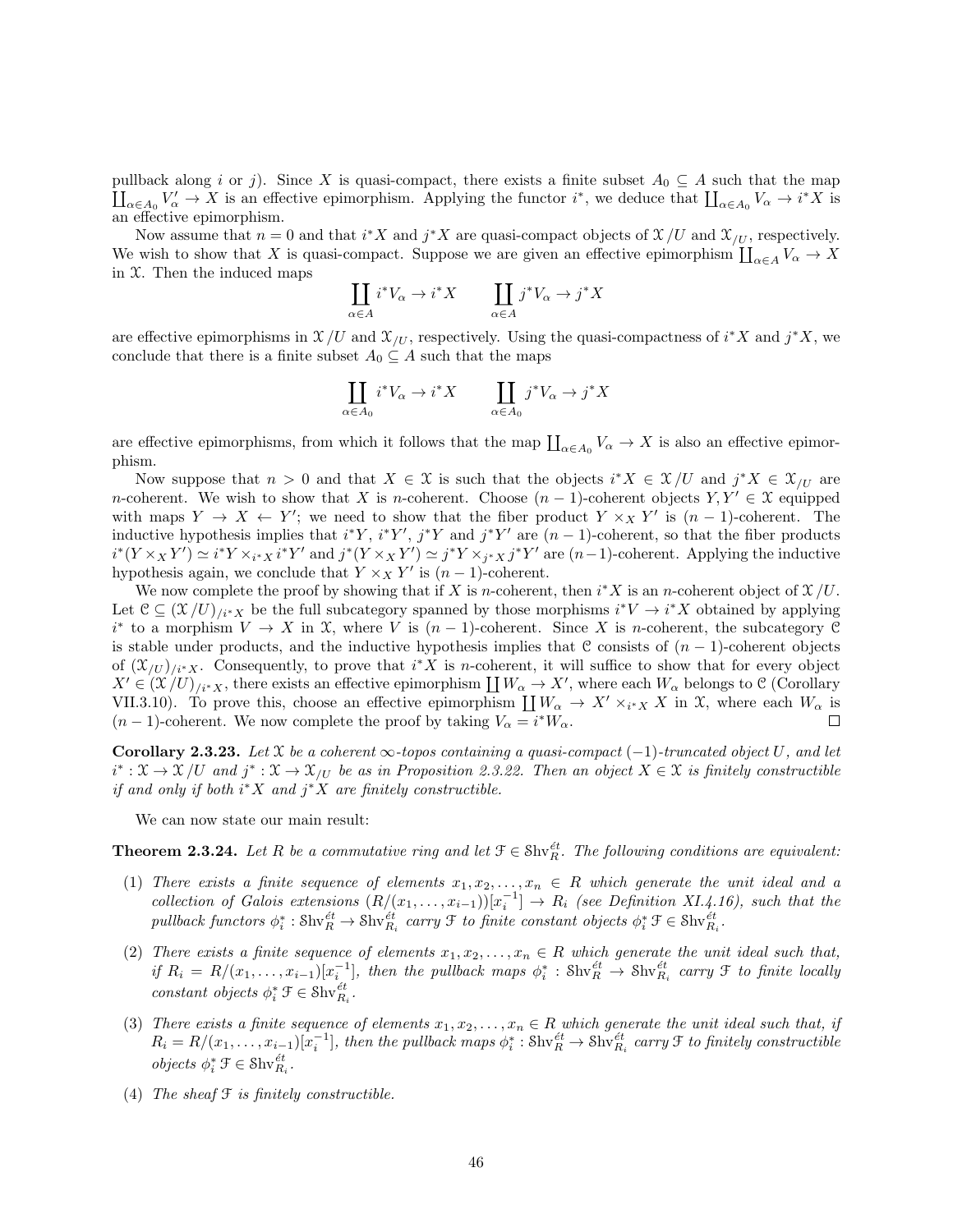*Proof.* The implication  $(1) \Rightarrow (2)$  is obvious, the implication  $(2) \Rightarrow (3)$  follows from Lemma 2.3.21, and the implication (3)  $\Rightarrow$  (4) follows from Corollary 2.3.23. We will prove that (4)  $\Rightarrow$  (1).

Assume that F is finitely constructible. Write R as the union of its finitely generated subrings  $R_{\alpha}$ . Using Theorem 2.3.8, we may suppose that  $\mathcal F$  is the image of a finitely constructible object  $\mathcal F_\alpha \in \mathcal Shv^{\text{fc}}_{R_\alpha}$  for some index  $\alpha$ . Replacing R by  $R_{\alpha}$  and F by  $\mathcal{F}_{\alpha}$  we can reduce to the case where R is a finitely generated algebra over the ring  $Z$  of natural numbers; in particular,  $R$  is Noetherian.

Choose a sequence of elements  $x_1, x_2, \ldots \in R$  of maximal length having the following properties:

- (a) For each  $i > 0$ , the element  $x_i$  does not belong to the ideal generated by  $\{x_j\}_{j \leq i}$ .
- (b) For each  $i > 0$ , there exists a Galois covering  $(R/(x_1, \ldots, x_{i-1}))[x_i^{-1}] \to R_i$  such that the image of  $\mathcal F$ in  $\text{Shv}_{R_i}^{\text{\'et}}$  is finite constant.

Since  $R$  is Noetherian, condition  $(a)$  guarantees that the sequence has some finite length n. We will complete the proof by showing that the elements  $x_1, x_2, \ldots, x_n \in R$  generate the unit ideal. Replacing R by  $R/(x_1,\ldots,x_n)$ , we may assume that  $n=0$ ; we wish to show that  $R=0$ . Let I be the nilradical of R. Since  $\text{Shv}_R^{\text{\'et}} \simeq \text{Shv}_{R/I}^{\text{\'et}}$ , we may replace R by  $R/I$  and thereby assume that R is reduced.

Assume that  $R \neq 0$ . Since R is Noetherian, we can choose a minimal prime ideal  $\mathfrak{p} \subseteq R$ . Let k denote the localization  $R_p$ . Since R is reduced, k is a field. Let k' be a separable closure of k. Then  $\text{Shv}_{k'}^{\text{\'et}} \simeq \text{S}$  and the image of  $\mathcal F$  in Shv<sup>et</sup> corresponds to an object  $Y \in \mathcal S$ . Since  $\mathcal F$  is finitely constructible, the space Y is  $\pi$ -finite. Let  $\mathcal{F}_0$  be the image of  $\mathcal{F}$  in  $\text{Shv}_k^{\text{\'et}}$  and let  $\mathcal{F}'_0 \in \text{Shv}_k^{\text{\'et}}$  be the finite constant sheaf associated to Y. Then  $\mathcal{F}_0$  and  $\mathcal{F}'_0$  are both finitely constructible and they have equivalent images in Shv<sup>et</sup>. Using Theorem 2.3.8, we conclude that  $\mathcal{F}_0$  and  $\mathcal{F}'_0$  become equivalent in Shv<sup>et</sup> for some finite separable extension k'' of k. Enlarging  $k''$  is necessary, we may assume that it is Galois over  $k$ .

Choose an element  $x \in R - \mathfrak{p}$  and a Galois extension  $R[x^{-1}] \to R'$  such that  $k'' \simeq R' \otimes_{R[x^{-1}]} k$ . Let  $\mathfrak{F}_1$ be the image of  $\mathcal F$  in  $\text{Shv}_{R'}^{\text{\'et}}$ , and let  $\mathcal F'_1$  be the finite constant object of  $\text{Shv}_{R'}^{\text{\'et}}$  corresponding to  $\pi$ -finite space Y. Note that k'' is isomorphic to a filtered colimit of localizations  $R'[y^{-1}]$ , where y ranges over elements of  $R-\mathfrak{p}$ . Since the images of  $\mathfrak{F}_1$  and  $\mathfrak{F}_1'$  in Shv<sup>et</sup> are equivalent, Theorem 2.3.8 implies that there exists an element  $y \in R - \mathfrak{p}$  such that the images of  $\mathcal{F}_1$  and  $\mathcal{F}_1'$  in  $\text{Shv}_{R'[y^{-1}]}^{\text{\'et}}$  are equivalent. Then  $R'[y^{-1}]$  is a Galois covering of  $R[(xy)^{-1}]$  over which the sheaf  $\mathcal F$  becomes finite constant, contradicting our assumption that  $n = 0$ .  $\Box$ 

**Corollary 2.3.25.** Let  $\mathfrak{X} = (\mathfrak{X}, \mathfrak{O}_{\mathfrak{X}})$  be a spectral algebraic space which is quasi-compact and quasi-separated, and let  $\mathcal{F} \in \mathcal{X}$  be an object. The following conditions are equivalent:

(1) There exists a sequence of quasi-compact open substacks

$$
\emptyset = \mathfrak{U}_0 \subseteq \mathfrak{U}_1 \subseteq \cdots \subseteq \mathfrak{U}_n = \mathfrak{X}
$$

such that, if  $\mathfrak{Y}_i$  denotes the reduced closed substack of  $\mathfrak{U}_i$  complementary to  $\mathfrak{U}_{i-1}$ , then there is a surjective finite étale map  $\mathfrak{Z}_i \to \mathfrak{Y}_i$  such that the restriction of  $\mathfrak{F}$  to  $\mathfrak{Z}_i$  is finite constant.

(2) There exists a sequence of quasi-compact open substacks

$$
\emptyset = \mathfrak{U}_0 \subseteq \mathfrak{U}_1 \subseteq \cdots \subseteq \mathfrak{U}_n = \mathfrak{X}
$$

such that, if  $\mathfrak{Y}_i$  denotes the reduced closed substack of  $\mathfrak{U}_i$  complementary to  $\mathfrak{U}_{i-1}$ , then the restriction of  $\mathfrak F$  to  $\mathfrak Y_i$  is finite locally constant.

(3) There exists a sequence of quasi-compact open substacks

$$
\emptyset = \mathfrak{U}_0 \subseteq \mathfrak{U}_1 \subseteq \cdots \subseteq \mathfrak{U}_n = \mathfrak{X}
$$

such that, if  $\mathfrak{Y}_i$  denotes the reduced closed substack of  $\mathfrak{U}_i$  complementary to  $\mathfrak{U}_{i-1}$ , then the restriction of  $\mathfrak F$  to  $\mathfrak Y_i$  is finitely constructible.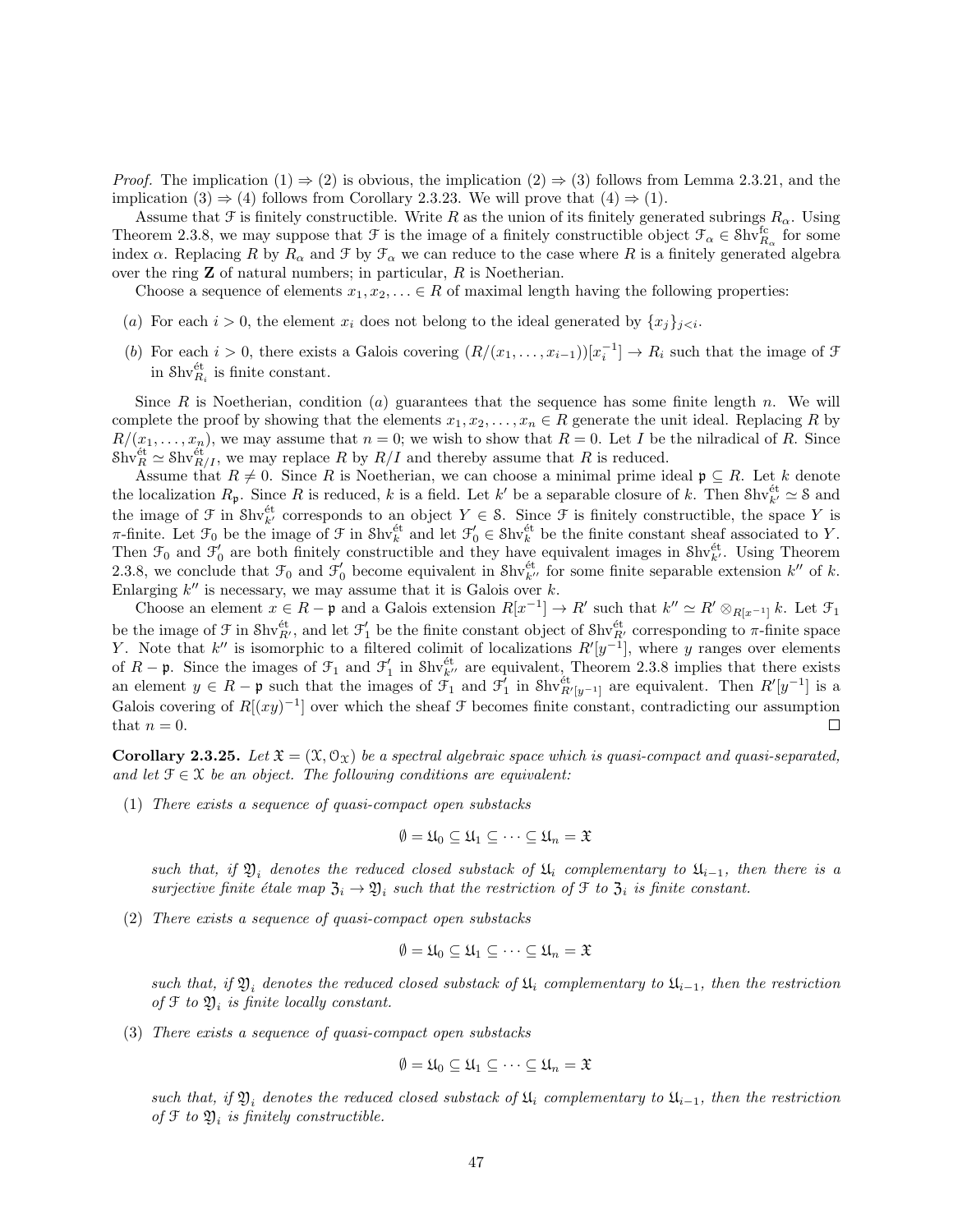(4) The sheaf  $\mathcal F$  is finitely constructible.

*Proof.* The implication  $(1) \Rightarrow (2)$  is obvious, the implication  $(2) \Rightarrow (3)$  follows from Lemma 2.3.21, and the implication (3)  $\Rightarrow$  (4) follows from Corollary 2.3.23. To prove that (4)  $\Rightarrow$  (1), we first use Theorem XII.1.3.8 to reduce to the case where  $\mathfrak{X} = \mathrm{Spec}^{\text{\'et}} R$  is affine. Replacing R by  $\pi_0 R$ , we may suppose that R is discrete, in which case the desired result follows immediately from Theorem 2.3.24.  $\Box$ 

#### 2.4 A Universal Coefficient Theorem

To every space X and every  $\mathbb{E}_{\infty}$ -ring k, we can associate an  $\mathbb{E}_{\infty}$ -ring  $C^*(X;k)$  of k-valued cochains on X. The functor  $X \mapsto C^*(X; k)$  is canonically determined by the following pair of properties:

- (a) If  $X = *$  consists of a single point, then  $C^*(X; k) \simeq k$ .
- (b) The construction  $X \mapsto C^*(X; k)$  carries colimit in S to limits in CAlg.

Write  $Spec^{\'et} k = (\text{Shv}_k^{\'et}, 0)$ , and let  $q^* S \to Shv_k^{\'et}$  be a left adjoint to the global sections functor (so that  $q^*$  carries a space  $X \in \mathcal{S}$  to the sheafification of the constant presheaf  $\text{CAlg}_{k}^{\text{\'et}} \to \mathcal{S}$  taking the value X). The functor  $X \mapsto \mathcal{O}(q^*X)$  satisfies conditions (a) and (b), so that we have a functorial equivalence  $C^*(X;k) \simeq \mathcal{O}(q^*X)$ . We may therefore think of the structure sheaf O of Spec<sup>et</sup> k as a kind of generalized version of cohomology with coefficients in  $k$ : rather than being defined on spaces, it is defined on étale sheaves of spaces over  $k$ . Our goal in this section is to initiate the study of this cohomology theory.

Our main result (Theorem 2.4.9) asserts that, under some reasonable hypotheses, it satisfies a universal coefficient formula. Before we can formulate this result, we need some definitions.

**Definition 2.4.1.** Let p be a prime number. We will say that a space X is p-finite if it satisfies the following conditions:

- (1) The space X is *n*-truncated for some integer *n*.
- (2) The set  $\pi_0 X$  is finite.
- (3) For each vertex  $x \in X$  and each integer  $m \geq 1$ , the group  $\pi_m(X, x)$  is a finite p-group.

Let R be a connective  $\mathbb{E}_{\infty}$ -ring. We say that an object  $X \in Shv_R^{\text{\'et}}$  is p-constructible if it is finitely constructible and, for every separably closed field k and every map  $\phi: R \to k$ , the stalk  $\phi^* X \in \mathcal{S}$ hv $\phi^{\text{\'et}}$   $\simeq$  8 is a p-finite space.

**Definition 2.4.2.** Let p be a prime number and let R be an  $\mathbb{E}_{\infty}$ -ring. We will say that R is p-thin if the following conditions are satisfied:

- (1) The  $\mathbb{E}_{\infty}$ -ring R is connective and truncated: that is,  $\pi_n R$  vanishes for  $n < 0$  and  $n \gg 0$ .
- (2) The prime number p is nilpotent in the commutative ring  $\pi_0 R$ .
- (3) The  $\mathbb{E}_{\infty}$ -ring R lies in the essential image of the forgetful functor SCR  $\rightarrow$  CAlg; here SCR denotes the ∞-category of simplicial commutative rings.

**Remark 2.4.3.** In this paper, we will prove many results about p-constructible objects of  $\text{Shv}_R^{\text{\'et}}$  under the assumption that  $R$  is  $p$ -thin. We conjecture that these results are valid more generally under the assumption that R satisfies conditions  $(1)$  and  $(2)$  of Definition 2.4.2.

**Remark 2.4.4.** Let R be a p-thin  $\mathbb{E}_{\infty}$ -ring, and let  $x \in \pi_0 R$ . Then R admits the structure of a simplicial commutative ring, and x determines a map  $\mathbf{Z}[X] \to R$  in the  $\infty$ -category of simplicial commutative rings. Let us regard **Z** as a  $\mathbf{Z}[X]$ -module, with X acting by 0. Then

$$
R_0 = R \otimes_{\mathbf{Z}[X]} \mathbf{Z} \qquad R_1 = R \otimes_{\mathbf{Z}[X]} \mathbf{Z}[X^{\pm 1}]
$$

are p-thin  $\mathbb{E}_{\infty}$ -rings.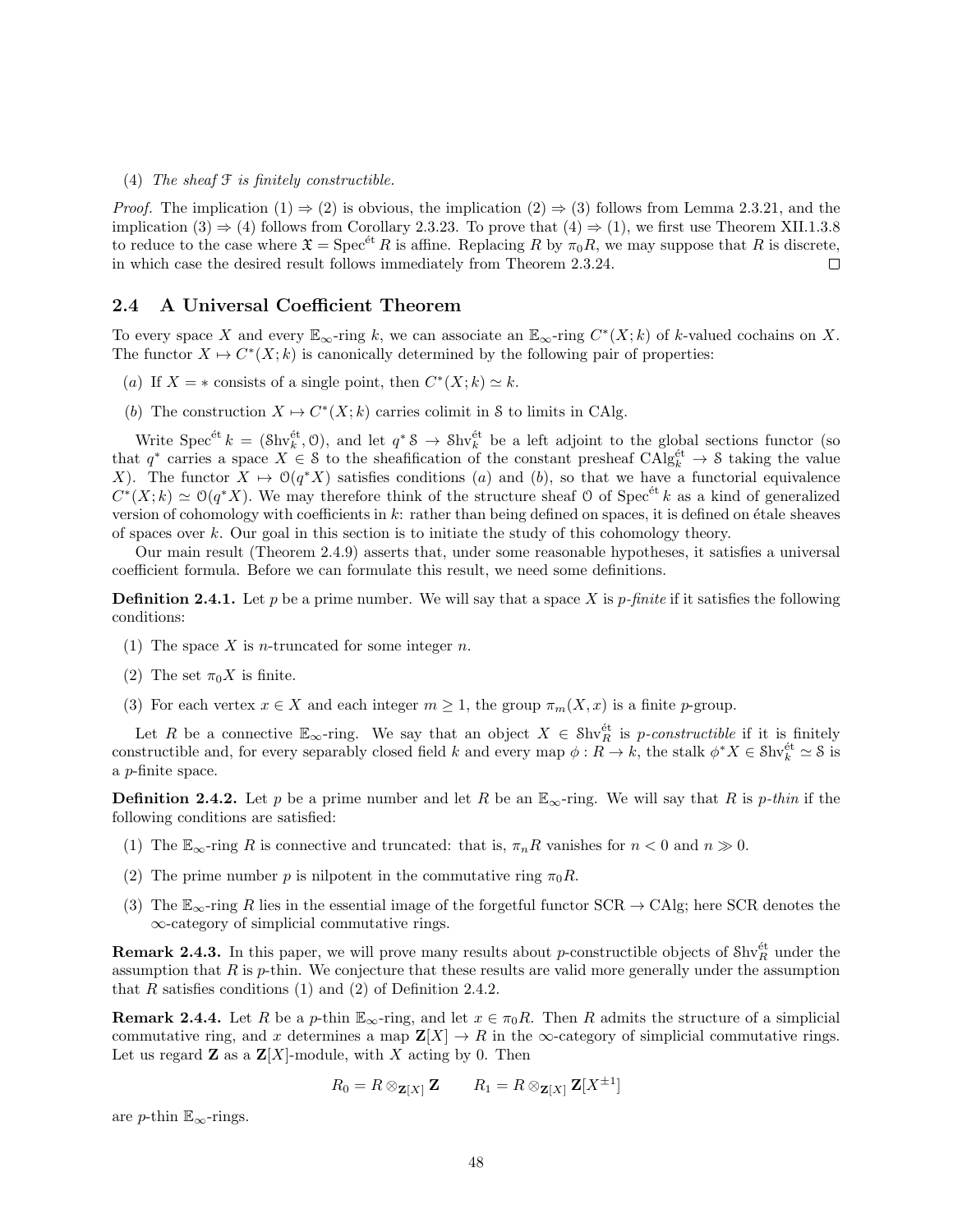**Remark 2.4.5.** Let R be a p-thin  $\mathbb{E}_{\infty}$ -ring. Then every étale R-algebra R' is also p-thin. The only nontrivial point is to show that  $R'$  admits the structure of a simplicial commutative ring. This follows from the classification of étale morphisms in both SCR and CAlg (see Theorem A.7.5.0.6 and Corollary V.4.3.12).

**Definition 2.4.6.** Let  $f : R \to R'$  be a map of  $\mathbb{E}_{\infty}$ -rings. We say that f is formally étale if the relative cotangent complex  $L_{R'/R}$  is trivial. In this case, we will also say that R' is formally étale over R.

**Remark 2.4.7.** Let R be an  $\mathbb{E}_{\infty}$ -ring and let  $A, A' \in \text{CAlg}_R$ . Then  $A \times A'$  is formally étale over R if and only if  $A$  and  $A'$  are formally étale over  $R$ .

**Remark 2.4.8.** Suppose we are given a pushout diagram of  $\mathbb{E}_{\infty}$ -rings



Then  $L_{A'/A} \simeq L_{R'/R} \otimes_{k'} A'$ . Consequently, if R' is formally étale over R, then A' is formally étale over A.

We can now formulate our main result:

**Theorem 2.4.9.** Let R be an  $\mathbb{E}_{\infty}$ -ring, p a prime number, and  $X \in Shv_E^{et}$ . Assume that R is p-thin and that X is p-constructible. Write  $\operatorname{Spec}^{\acute{e}t} R = (\operatorname{Shv}_R^{\acute{e}t}, 0)$ . Then:

- (a) The  $\mathbb{E}_{\infty}$ -ring  $\mathcal{O}(X)$  is formally étale over R.
- (b) If  $M \in (Mod_R)_{\leq 0}$  and M denotes the associated quasi-coherent sheaf on Spec<sup> $\acute{e}t$ </sup>R, then the canonical map  $O(X) \otimes_R M \to \mathcal{M}(X)$  is an equivalence.

**Corollary 2.4.10.** Let  $\phi: R \to R'$  be a map of  $\mathbb{E}_{\infty}$ -rings, and let p be a prime number. Assume that R is p-thin and that R' is truncated. Write  $Spec^{et} R = (\text{Shv}_R^{et}, 0)$  and  $Spec^{et} R' = (\text{Shv}_{R'}^{et}, 0')$ . For every p-constructible  $X \in \text{Shv}_R^{\text{\'et}}$ , the canonical map  $R' \otimes_R \mathcal{O}(X) \to \mathcal{O}'(\phi^* X)$  is an equivalence, and  $\mathcal{O}'(\phi^* X)$  is formally étale over  $R'$ .

The proof of Theorem 2.4.9 will occupy our attention throughout this section. We begin by establishing an analogue of Theorem 2.3.24 for p-constructible sheaves.

**Proposition 2.4.11.** Let R be a commutative ring and let  $X \in Shv_R^{\text{\'et}}$ . Then X is p-constructible if and only if the following condition is satisfied:

(\*) There exists a finite sequence of elements  $x_1, x_2, \ldots, x_n \in R$  which generate the unit ideal and a collection of maps  $(R/(x_1,\ldots,x_{i-1}))[x_i^{-1}] \rightarrow R_i$  which are finite étale and faithfully flat, such that each pullback map  $\phi_i^* : \text{Shv}_{R_i}^{\text{\'et}} \to \text{Shv}_{R_i}^{\text{\'et}}$  carries X to the constant sheaf associated to a p-finite space.

*Proof.* Suppose first that X is p-constructible. Using Theorem 2.3.24, we can choose a finite sequence of elements  $x_1, x_2, \ldots, x_n \in R$  which generate the unit ideal and a collection of maps  $(R/(x_1, \ldots, x_{i-1}))[x_i^{-1}] \to$  $R_i$  which are finite étale and faithfully flat, such that the pullback maps  $\phi_i^* : Shv_R^{\text{\'et}} \to Shv_{R_i}^{\text{\'et}}$  carry X to the constant sheaves associated to certain  $\pi$ -finite spaces  $Y_i \in \mathcal{S}$ . We may assume without loss of generality that  $x_i$  does not belong to the radical of the ideal generated by  $\{x_j\}_{j\leq i}$ , so that each of the rings  $R_i$  is nonzero. It follows that there exist ring homomorphisms  $R_i \to k_i$ , where each  $k_i$  is a separably closed field. Then  $Y_i \simeq \eta_i^* X$  where  $\eta_i$  denotes the composite map  $R \to R_i \to k_i$ . Since X is p-constructible, we conclude that each  $Y_i$  is p-finite.

Conversely, assume that  $(*)$  is satisfied. Theorem 2.3.24 implies that  $\mathcal F$  is finitely constructible. If  $\eta: R \to k$  is a ring homomorphism where k is a separably closed field, then  $\eta$  factors through some  $R_i$ (where  $R_i$  is as in the statement of (2)), so that  $\eta^* X \in \mathcal{S}$  is p-finite.  $\Box$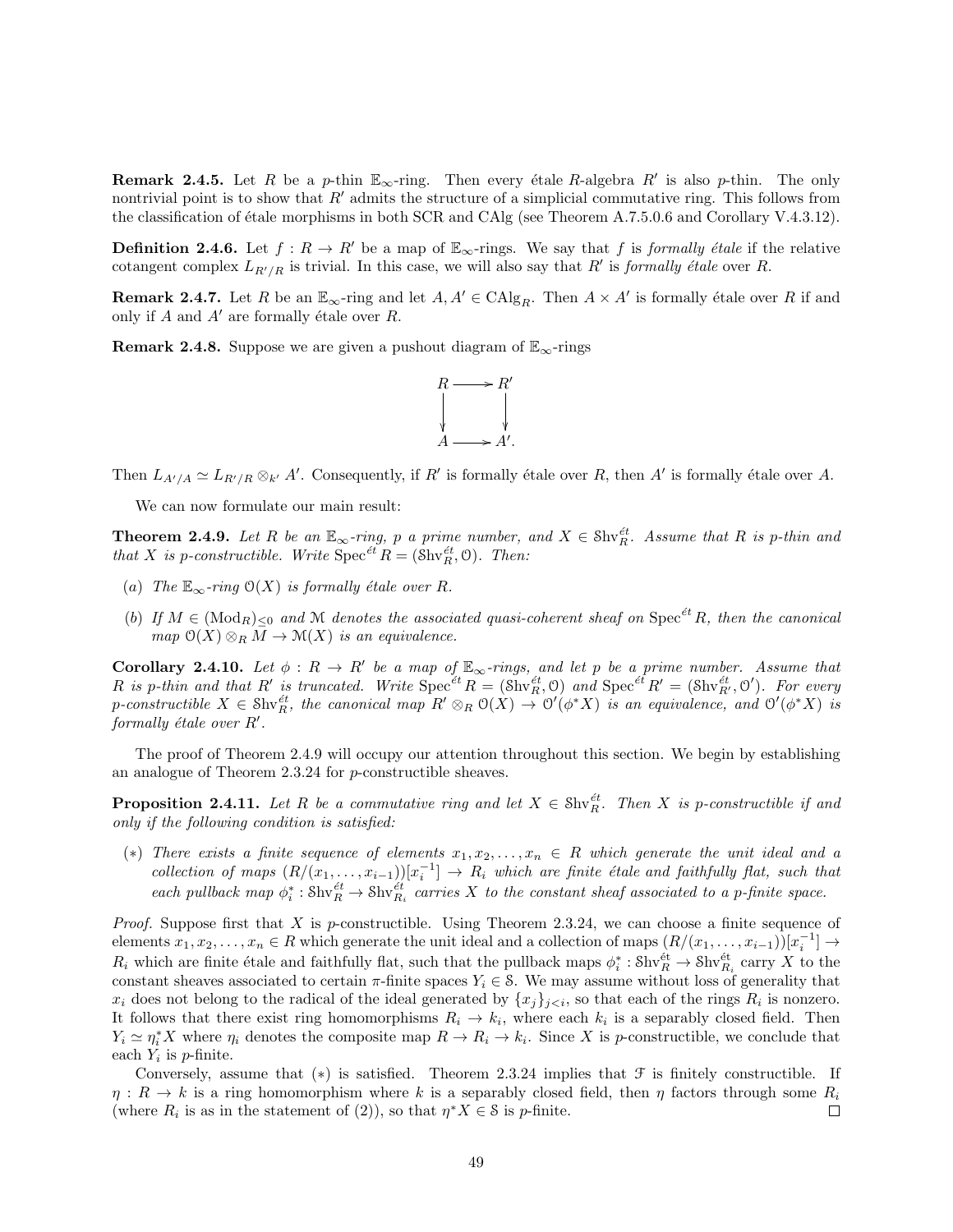The proof of Theorem 2.4.9 will proceed by dévissage, using Proposition 2.4.11 to reduce to the case of the constant sheaf associated to a  $p$ -finite space. We therefore begin by studying the constant case. Our first step is to prove the following:

**Proposition 2.4.12.** Let k be a commutative ring, let p be a prime number which vanishes in k, and let X be a p-finite space. Then the cochain algebra  $C^*(X;k)$  formally étale over k.

**Lemma 2.4.13.** Let k be a commutative ring, p a prime number which vanishes in k, and let  $X =$  $K(\mathbf{Z}/p\mathbf{Z}, n)$  be an Eilenberg-MacLane space. Then the cochain algebra  $C^*(X;k)$  is formally étale over k.

*Proof.* Let Free :  $\text{Sp} \to \text{CAlg}_k$  denote the free algebra functor, so that Theorem 2.2.17 provides a pushout diagram of  $\mathbb{E}_{\infty}$ -algebras over k



Let  $R = R' = \text{Free}(S^{-n})$ , and regard  $\wp$  as a map from R to R'. Let  $\eta \in \pi_{-n}R$  and  $\eta' \in \pi_{-n}R'$  be the generators, so that  $\wp(\eta) = \eta' - P^0(\eta')$ . We have canonical maps  $\alpha : R \to R \oplus R[-n], \beta : R' \to R' \oplus R'[-n],$ characterized up to homotopy by

$$
\alpha(\eta) = (\eta, 1) \in \pi_{-n}(R \oplus R[-n]) \qquad \beta(\eta') = (\eta', 1) \in \pi_{-n}(R' \oplus R'[-n]).
$$

These maps induce equivalences  $L_{R/k} \simeq R[-n], L_{R'/k} \simeq R'[-n]$ .

Let  $\phi: R \oplus R[-n] \to R' \oplus R'[-n]$  be the map induced by  $\wp$ . Consider the diagram

$$
R \xrightarrow{\varphi} R'
$$
  
\n
$$
\downarrow \alpha
$$
  
\n
$$
R \oplus R[-n] \xrightarrow{\phi} R' \oplus R'[-n].
$$

It follows from Remark 2.2.11 that this diagram commutes up to homotopy, so that  $\wp$  induces the identity map

$$
R'[-n] \simeq R[-n] \otimes_R R' \simeq L_{R/k} \otimes_R R' \to L_{R'/k} \simeq R'[-n].
$$

It follows that  $L_{R'/R} \simeq 0$ , so that R' is formally étale over R. Using Remark 2.4.8, we deduce that  $C^*(X; k)$ is formally étale over  $k$ .  $\Box$ 

**Lemma 2.4.14.** Suppose we are given maps of  $\mathbb{E}_{\infty}$ -algebras  $k \to k' \to k''$ , where k' is formally étale over k. Then  $k''$  is formally étale over  $k$  if and only if it is formally étale over  $k'$ .

Proof. This follows by inspecting the fiber sequence

$$
L_{k'/k} \otimes_{k'} k'' \to L_{k''/k} \to L_{k''/k'}.
$$

 $\Box$ 

**Lemma 2.4.15.** Suppose we are given a pushout diagram of  $\mathbb{E}_{\infty}$ -algebras



If  $k'$  and  $A$  are formally étale over  $k$ , then  $A'$  is formally étale over  $k$ .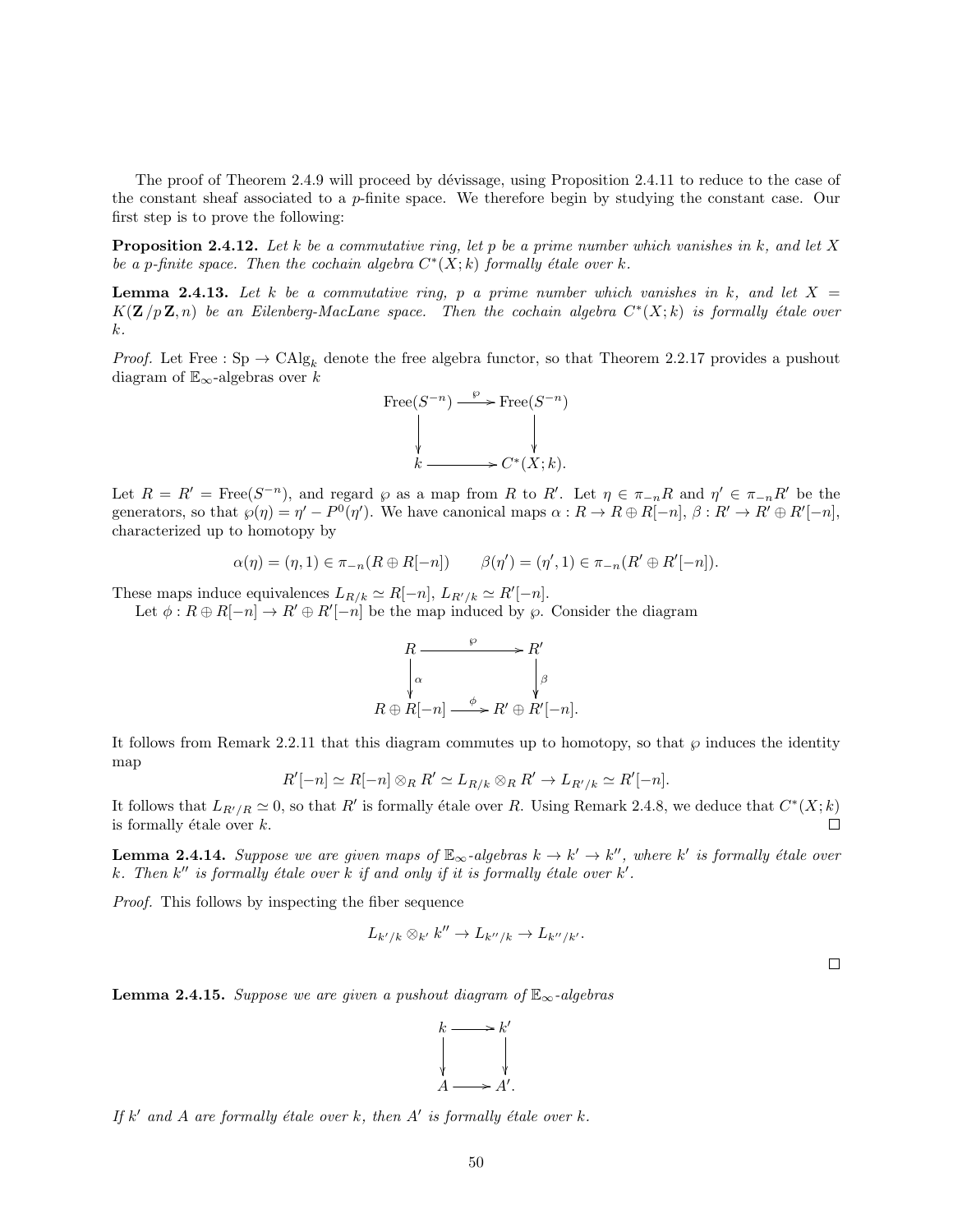Proof. Combine Lemma 2.4.14 and Remark 2.4.8.

**Lemma 2.4.16.** Let  $X$  be a connected p-finite space. Then there exists a finite sequence of maps

$$
X = X_0 \to X_1 \to \cdots \to X_n = *
$$

and pullback diagrams



for some integers  $m_i \geq 2$ .

*Proof.* Choose a base point  $x \in X$ . Since X is p-finite, it is m-truncated for some m. We proceed by induction on m and on the order  $p^a$  of the finite p-group  $\pi_m(X, x)$ . If  $m = 0$  then X is contractible and there is nothing to prove. Assume therefore that  $m > 0$ . If  $a = 0$  then X is  $(m - 1)$ -truncated and the desired result follows from the inductive hypothesis. Assume that  $a > 0$ , so that the order of the group  $\pi_m(X, x)$  is divisible by p. Let  $G = \pi_1(X, x)$ , and let  $\pi_m(X, x)$ <sup>G</sup> denote the group of G-fixed points of  $\pi_m(X, x)$ . Since G is a finite p-group, the order of  $\pi_m(X, x)^G$  is congruent to the order of  $\pi_m(X, x)$  modulo p. Since  $a > 0$ , we conclude that the order of the group  $\pi_m(X, x)^G$  is divisible by p so we can choose a cyclic subgroup  $Z \subseteq \pi_m(X, x)^G$  of order p. The theory of principal fibrations implies that there exists a fiber sequence of spaces

$$
X \xrightarrow{f} X_1 \to K(\mathbf{Z}/p\mathbf{Z}, m+1)
$$

where f induces isomorphisms  $\pi_i(X, x) \simeq \pi_i(X_1, f(x))$  for  $i \neq m$  and a surjection  $\pi_m(X, x) \to \pi_m(X_1, f(x))$ having kernel  $Z$ . The desired result now follows by applying the inductive hypothesis to  $X_1$ .  $\Box$ 

*Proof of Proposition 2.4.12.* Using Remark 2.4.8, we can reduce to the case where  $k = \mathbf{F}_p$  (in particular, k is a field). Remark 2.4.7 allows us to assume that  $X$  is connected. Choose a finite sequence of maps

$$
X = X_0 \to X_1 \to \cdots \to X_n = *
$$

as in Lemma 2.4.16. By Lemma 2.4.14, it suffices to show that each of the maps  $C^*(X_{i+1}; k) \to C^*(X_i; k)$ is formally étale . Corollary 1.1.10 implies that we have a pushout diagram of  $\mathbb{E}_{\infty}$ -rings



Using Lemma 2.4.15, we reduce to proving that k is formally étale over  $C^*(\mathbf{Z}/p\mathbf{Z}; k)$ . This follows from Lemmas 2.4.14 and 2.4.13.  $\Box$ 

We now turn to the verification of condition (b) in Theorem 2.4.9. Recall that if k is a connective  $\mathbb{E}_k$ -ring, then a k-module M is said to have Tor-amplitude  $\leq m$  if the tensor product functor  $N \mapsto M \otimes_k M$  carries  $(\text{Mod}_k)_{\leq 0}$  into  $(\text{Mod}_k)_{\leq m}$ .

**Proposition 2.4.17.** Let R be a connective  $\mathbb{E}_{\infty}$ -ring. Let M and N be R-modules. Assume that  $M \in$  $(\text{Mod}_R)_{\leq n}$  and that N has Tor-amplitude  $\leq m$ , so that  $M \otimes_R N \in (\text{Mod}_R)_{\leq n+m}$ . Write  $\text{Spec}^{\text{\'et}}R =$  $(\text{Shv}_R^{\text{\'et}}, 0)$ , and let M and N be the quasi-coherent sheaves on  $\text{Spec}^{\text{\'et}}R$  associated to M and N, respectively. Then:

(1) The homotopy groups  $\pi_i \mathcal{M}(X)$  vanish for  $i > n$  and every  $X \in \mathcal{Shv}_R^{\text{\'et}}$ .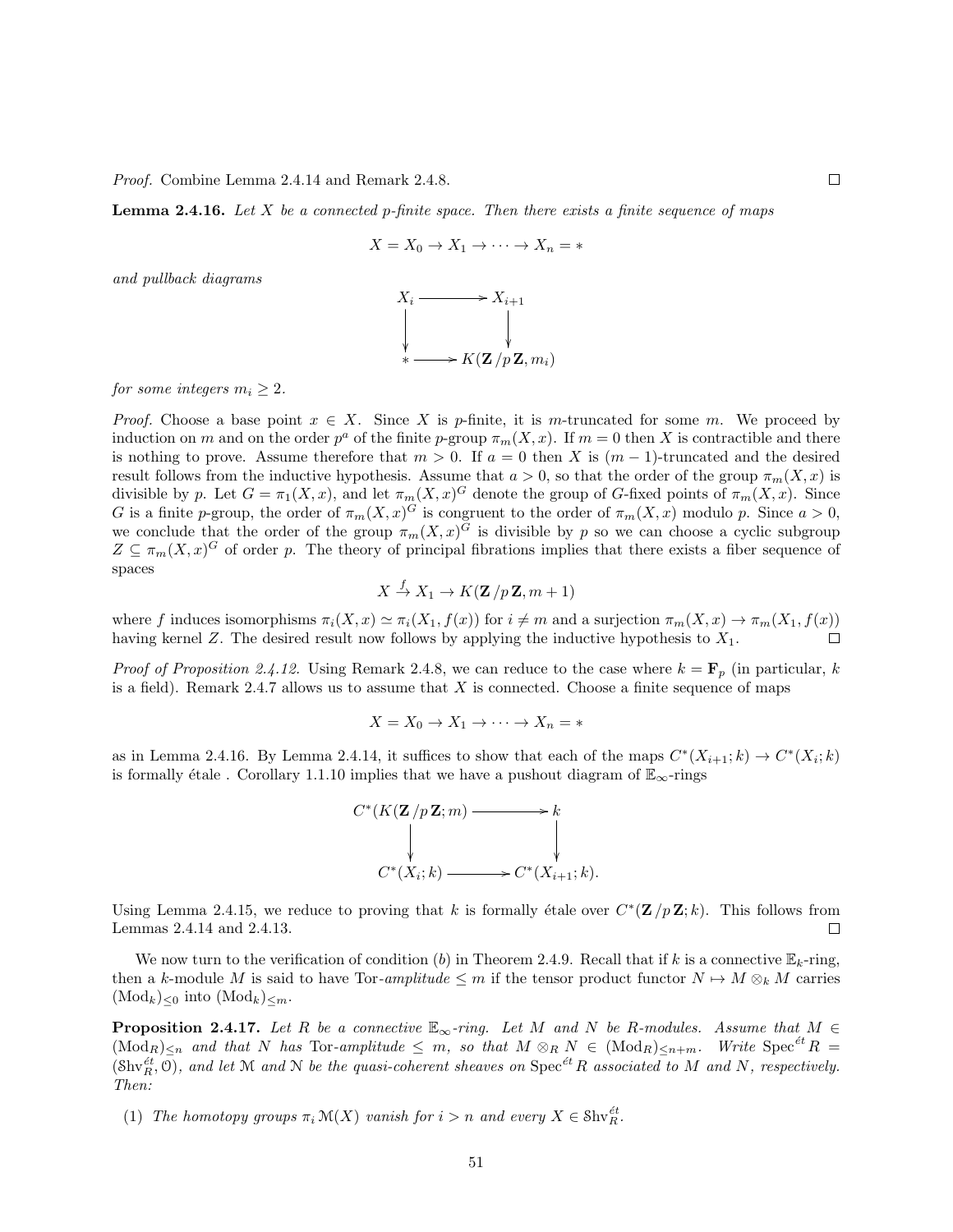(2) If  $X \in \text{Shv}_R^{\text{\'et}}$  is coherent, then the canonical map

$$
\mathcal{M}(X) \otimes_R N \to (\mathcal{M} \otimes_{\mathcal{O}} \mathcal{N})(X)
$$

is an equivalence of R-modules.

*Proof.* We first prove (1). Let X denote the full subcategory of  $\text{Shv}_R^{\text{\'et}}$  spanned by those objects X such that  $\mathcal{M}(X)$  is n-truncated. Then X is closed under small colimits in Shv<sup>et</sup>. To prove that  $\mathcal{X} = \text{Shv}_R^{\text{\'et}}$ , it suffices to show that X contains every representable sheaf  $X \in Shv_R^{\text{\'et}}$ . This is clear, since if X is represented by an étale R-algebra R', then  $\mathcal{M}(X) \simeq R' \otimes_R M$  is n-truncated by virtue of our assumption on M and the fact that  $R'$  is flat over  $R$ .

We now prove (2). Since N has Tor-amplitude  $\leq m$ , the module  $\mathcal{M}(X) \otimes_R N$  is  $(m+n)$ -truncated by (1). Note that  $M \otimes_{\mathcal{O}} N$  is the quasi-coherent sheaf associated to the tensor product  $M \otimes_R N$  which is  $(n+m)$ -truncated, so that  $(\mathcal{M} \otimes_{\mathcal{O}} \mathcal{N})(X)$  is  $(n+m)$ -truncated for all  $X \in \mathcal{S}(\mathcal{M})$  by (1). Let  $K_X$  denote the fiber of the map  $\mathcal{M}(X) \otimes_R N \to (\mathcal{M} \otimes_{\mathcal{O}} \mathcal{N})(X)$ , so that  $K_X$  is  $(n+m)$ -truncated for all X.

We will prove by induction on r that if X is r-coherent, then  $\pi_i K_X \simeq 0$  for  $i \geq n + m - r$ . The assertion is obvious if  $r < 0$ . Assume that  $r \geq 0$ , so that X is quasi-compact. We may therefore choose an effective epimorphism  $u : X_0 \to X$ , where  $X_0$  is representable. Let  $X_{\bullet}$  denote the Cech nerve of u. Let  $M' = \varprojlim_{[j] \in \Delta_{\leq r}^{op}} \mathcal{M}(X_j)$ . Since each  $\mathcal{M}(X_i)$  is *n*-truncated, the map  $\mathcal{M}(X) \to M'$  has  $(n - r - 1)$ truncated fibers, so that the induced map  $\mathcal{M}(X)\otimes_k N \to M'\otimes_R N$  has  $(n+m-r-1)$ -truncated fibers. Let  $P = \varprojlim_{[j] \in \mathbf{\Delta}_{\leq r}^{\circ p}} (\mathcal{M} \otimes_{\mathcal{O}} \mathcal{N})(X_j);$  the same reasoning shows that the map  $(\mathcal{M} \otimes_{\mathcal{O}} \mathcal{N})(X) \to P$  has  $(n+m-r-1)$ truncated fibers. It follows that the map  $K_X \to K'$  has  $(n + m - r - 1)$ -truncated fibers, where  $K' =$  $\lim_{x \to \infty}$   $\lim_{x \to \infty} K_{X_j}$ . It will therefore suffice to show that  $K'$  is  $(n + m - r - 1)$ -truncated.

Since X is r-coherent, each  $X_j$  is  $(r-1)$ -coherent and therefore  $K_{X_j}$  is  $(n+m-r)$ -truncated by the inductive hypothesis. It follows that K' is  $(n + m - r)$ -truncated, and that  $\pi_{n+m-r}K'$  is the inverse limit of the system of abelian groups  $\{\pi_{n+m-r}K_{X_j}\}_{[j]\in\Delta_{\leq r}^{op}}$ . In particular, the map  $\pi_{n+m-r}K'\to\pi_{n+m-r}K_{X_0}$  is injective. Since  $X_0$  is representable,  $K_{X_0} \simeq 0$  so that  $\pi_{n+m-r}K' \simeq 0$  and  $K'$  is  $(n+m-r-1)$ -truncated, as desired.  $\Box$ 

**Corollary 2.4.18** (Universal Coefficient Formula). Let X be a  $\pi$ -finite space and let  $\phi : R \to R'$  be a map of  $\mathbb{E}_{\infty}$ -rings. Assume that k and k' are connective and truncated, and that there exists a map of  $\mathbb{E}_{\infty}$ -rings  $\mathbf{Z} \to R$  (this is automatic, for example, if R is discrete). Then the induced map  $C^*(X;R) \otimes_R R' \to C^*(X;R')$ is an equivalence.

Proof. Using the commutative diagram



we can reduce to the case where R is the ring Z of integers. In this case, R' has finite Tor-amplitude over R, so the desired result follows from Proposition 2.4.17. П

In what follows, it will be convenient to give a name to those sheaves which satisfy the conclusions of Theorem 2.4.9.

**Definition 2.4.19.** Let R be a connective  $\mathbb{E}_{\infty}$ -ring and write  $\text{Spec}^{\text{\'et}} R = (\text{Shv}_R^{\text{\'et}}, 0)$ . We will say that an object  $X \in \text{Shv}_R^{\text{\'et}}$  is *pseudo-affine* if it satisfies the following conditions:

(a) The  $\mathbb{E}_{\infty}$ -ring  $\mathcal{O}(X)$  is formally étale over R.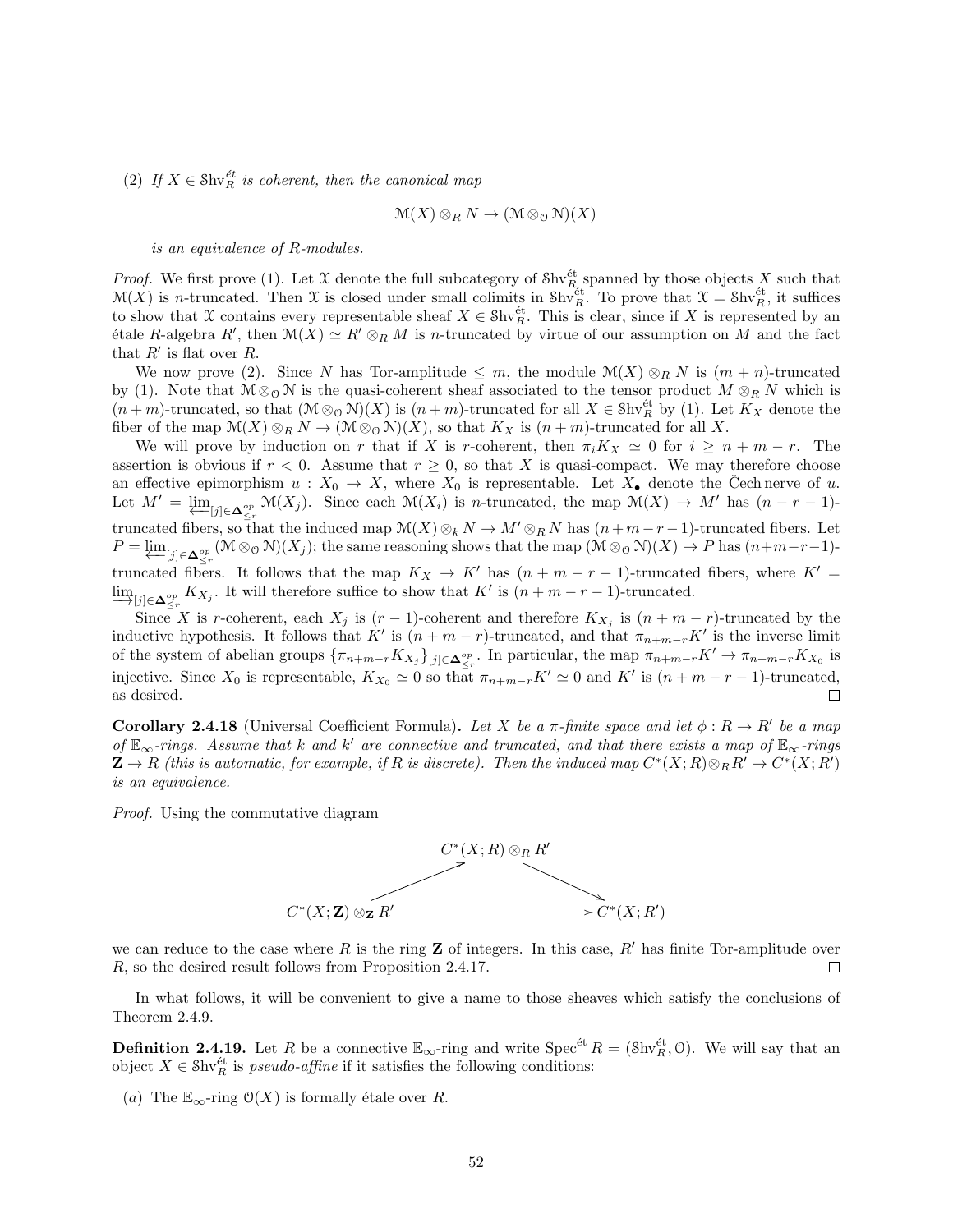(b) If  $M \in (Mod_R)_{\leq 0}$  and M is the associated quasi-coherent sheaf on Spec<sup>et</sup> R, then the canonical map  $\mathcal{O}(X) \otimes_R M \to \mathcal{M}(X)$  is an equivalence.

**Example 2.4.20.** Let R be a connective  $\mathbb{E}_{\infty}$ -ring. Then every affine object  $X \in \text{Shv}_R^{\text{\'et}}$  is pseudo-affine. If X is corepresentable by an étale R-algebra  $R'$ , then  $\mathcal{O}(X) \simeq R'$  is obviously formally étale over R, and condition (b) of Definition 2.4.19 is satisfied for all R-modules M.

**Remark 2.4.21.** Let R be a connective  $\mathbb{E}_{\infty}$ -ring and suppose that  $X \in Shv_R^{\text{\'et}}$  satisfies condition (a) of Proposition 2.4.19. Then X is pseudo-affine if and only if it satisfies the following weaker version of  $(b)$ :

 $(b')$  If M is a discrete R-module and M denotes the associated quasi-coherent sheaf on  $\mathfrak X$ , then the canonical map  $\mathcal{O}(X) \otimes_R M \to \mathcal{M}(X)$  is an equivalence.

To prove this, we first note that  $(b')$  and Proposition 2.4.17 imply that  $O(X)$  has Tor-amplitude  $\leq 0$ over R (see Proposition A.7.2.5.23). Let us now suppose that M is an arbitrary object of  $(\text{Mod}_R)_{\leq 0}$  and let  $K_M$  denote the fiber of the map  $\mathcal{O}(X) \otimes_R M \to \mathcal{M}(X)$ . Since  $\mathcal{O}(X)$  has Tor-amplitude  $\leq 0$ , the tensor product  $0 \otimes_R M$  is 0-truncated. Since  $\mathcal{M}(X)$  is 0-truncated (by Proposition 2.4.17), we conclude that  $K_M$  is 0-truncated for all  $M \in (Mod_R)_{\leq 0}$ . We now prove that  $K_M$  is  $(-r)$ -truncated using induction on r. We have a cofiber sequence of R-modules  $\pi_0 M \to M \to \tau \lt_{-1} M$ , hence another cofiber sequence  $K_{\pi_0M} \to K_M \to K_{\pi_{\le-1}M}$ . Since  $K_{\pi_0M} \simeq 0$  by virtue of assumption  $(b)$ , we conclude that  $K_M \simeq K_{\pi_{\le-1}M}$ . Since  $\tau_{\leq -1}M \in (Mod_R)_{\leq -1}$ , the inductive hypothesis implies that  $K_M \simeq K_{\tau_{\leq -1}M}$  is  $(-r)$ -truncated as desired.

Theorem 2.4.9 asserts that if R is a p-thin  $\mathbb{E}_{\infty}$ -ring, then every p-constructible object of  $\text{Shv}_R^{\text{\'et}}$  is pseudoaffine. In order to verify this, we will need to establish some stability properties for the collection of pseudo-affine sheaves.

**Lemma 2.4.22.** Let k be a field of characteristic p, let Y be a p-finite space, and let  $X \in Shx_k^{\text{\'et}}$  be the constant sheaf associated to  $Y$ . Then  $X$  is pseudo-affine.

*Proof.* Let  $\phi^*: \mathcal{S} \to \mathcal{S} \text{hv}_k^{\text{\'et}}$  be a geometric morphism (that is, a left adjoint to the functor given by evaluation at k), and write  $Spec^{\'{e}t}k = (Shv_k^{\'{e}t}, 0)$ , so that we have an equivalence  $C^*(Z;k) \simeq O(\phi^*Z)$  depending functorially on Z. Then  $\mathcal{O}(X) \simeq C^*(Y; k)$  is formally étale over k by Proposition 2.4.12. Since k is a field, every object  $M \in (Mod_k)_{\leq 0}$  has Tor-amplitude  $\leq 0$ . Condition (b) of Definition 2.4.19 now follows immediately from Proposition 2.4.17.  $\Box$ 

Suppose we are given a map  $f: R \to R'$  of connective  $\mathbb{E}_{\infty}$ -rings, and write

Spec<sup>ét</sup>  $R = (\text{Shv}_R^{\text{\'et}}, 0)$  Spec<sup>ét</sup>  $R' = (\text{Shv}_{R'}^{\text{\'et}}, 0').$ 

Suppose that  $M'$  is a  $R'$ -module, and let M denote the same spectrum regarded as a R-module. Let M and  $\mathcal{M}'$  be the associated quasi-coherent sheaves on Spec<sup>ét</sup> R and Spec<sup>\*</sup>t R'. Then M is the pushforward of M': in other words, for each  $X \in \text{Shv}_R^{\text{\'et}}$  we have a canonical equivalence  $\mathcal{M}(X) \simeq \mathcal{M}'(f^*X)$ . If X is pseudo-affine and M is truncated, then  $\mathcal{M}(X) \simeq \mathcal{O}(X) \otimes_R M$  and we obtain an equivalence  $\alpha : \mathcal{O}(X) \otimes_R M \to \mathcal{M}'(f^*X)$ . Assume that R' is n-truncated for some n. Applying this argument to the module  $M' = R'$ , we obtain an equivalence  $\mathcal{O}(X) \otimes_R R' \simeq \mathcal{O}'(X)$ , so that  $\mathcal{O}'(X)$  has finite Tor-amplitude over  $R'$  and is formally étale over R' by Remark 2.4.8. In this case, for any truncated R'-module M', we can identify  $\alpha$  with the map

$$
\mathcal{O}(X) \otimes_R M \simeq (\mathcal{O}(X) \otimes_R R') \otimes_{R'} M' \simeq \mathcal{O}'(f^*X) \otimes_{R'} M' \to \mathcal{M}'(f^*(X)).
$$

This proves the following:

**Lemma 2.4.23.** Let  $f: R \to R'$  be a map of connective  $\mathbb{E}_{\infty}$ -rings. Assume that  $R'$  is n-truncated for some n. Then the pullback functor  $f^*$  : Shv $_R^{\text{\'et}}$   $\to$  Shv $_R^{\text{\'et}}$  carries pseudo-affine objects of Shv $_R^{\text{\'et}}$  to pseudo-affine objects of  $\text{Shv}_{R'}^{\tilde{e}t}$ .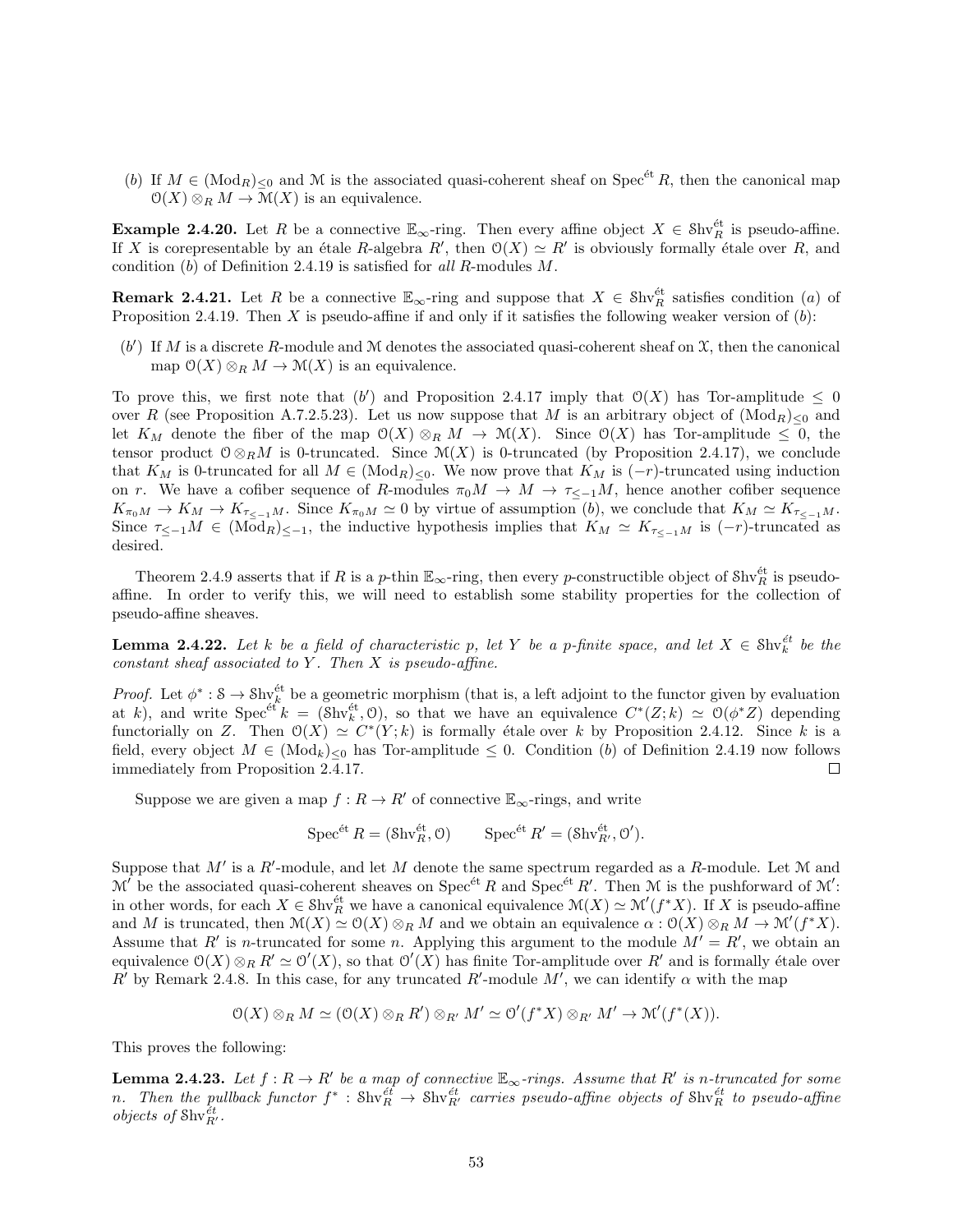If R is a commutative ring and p is a prime number which vanishes in R, then there is a map of commutative rings  $\mathbf{F}_p \to R$ , where  $\mathbf{F}_p$  denotes the field with p elements. Combining Lemmas 2.4.22 and 2.4.23, we obtain:

**Lemma 2.4.24.** Let  $R$  be a commutative ring,  $p$  a prime number which vanishes in  $R$ ,  $Y$  a p-finite space, and  $X \in Shv_R^{et}$  the constant sheaf associated to Y. Then X is pseudo-affine.

We next observe that the property of being pseudo-affine is local:

**Lemma 2.4.25.** Let R be a connective  $\mathbb{E}_{\infty}$ -ring, let  $\{\phi_{\alpha}: R \to R_{\alpha}\}_{\alpha \in A}$  be a finite collection of étale maps of  $\mathbb{E}_{\infty}$ -rings such that the map  $R \to \prod_{\alpha} R_{\alpha}$  is faithfully flat, and let  $X \in \mathcal{S}\mathrm{hv}_{R}^{\text{\'et}}$  be coherent. Then X is pseudo-affine if and only if each pullback  $\phi_{\alpha}^* X \in \text{Shv}_{R_{\alpha}}^{\text{\'et}}$  is pseudo-affine.

*Proof.* Write  $Spec^{\'{e}t}R = (\delta\text{hv}_R^{\'{e}t}, \mathcal{O})$  and  $Spec^{\'{e}t}R_\alpha = (\delta\text{hv}_{R_\alpha}^{\'{e}t}, \mathcal{O}_\alpha)$ . Using Proposition 2.4.17, we deduce that  $\mathcal{O}_{\alpha}(\phi_{\alpha}^* X) \simeq \mathcal{O}(X) \otimes_R R_{\alpha}$  so we have equivalences

$$
L_{\mathcal{O}_{\alpha}(\phi_{\alpha}^*X)/R_{\alpha}} \simeq L_{\mathcal{O}_{\mathfrak{X}}(X)/R} \otimes_R R_{\alpha}.
$$

Since the map  $R \to \prod_{\alpha} R k_{\alpha}$  is faithfully flat, we deduce that  $O(X)$  is formally étale over R if and only if each  $\mathcal{O}_{\alpha}(\phi_{\alpha}^* X)$  is formally étale over  $R_{\alpha}$ .

Assume now that X is pseudo-affine and let  $\alpha \in A$ . We wish to prove that  $\phi_{\alpha}^* X$  is pseudo-affine. We have already verified condition (a) of Definition 2.4.19. To prove (b), let  $M' \in (\text{Mod}_{R_\alpha})_{\leq 0}$ , let M be its image in  $Mod_R$ , and let M and M' denote the associated quasi-coherent sheaves on Spec<sup>ét</sup> R and Spec<sup>ét</sup> R<sub>a</sub>, respectively. We wish to show that the canonical map  $\beta: \mathcal{O}_{\alpha}(\phi_{\alpha}^*(X)) \otimes_{R_{\alpha}} M' \to \mathcal{M}'(\phi_{\alpha}^*(X))$  is an equivalence. Using Proposition 2.4.17, we can identify  $\beta$  with the map  $\mathcal{O}(X) \otimes_R M \to \mathcal{M}(X)$ , which is an equivalence by virtue of our assumption that  $X$  is pseudo-affine.

Conversely, assume that each  $\phi_{\alpha}^*$  is pseudo-affine. We must show that X satisfies condition (b) of Definition 2.4.19. Let  $M \in (Mod_R)_{\leq 0}$  and let M be the associated quasi-coherent sheaf on X; we wish to show that the map  $O(X) \otimes_R M \to \mathcal{M}(X)$  is an equivalence. Since  $R \to \prod_{\alpha} R_{\alpha}$  is faithfully flat, it suffices to show that for each  $\alpha \in A$ , the induced map

$$
\gamma: (\mathfrak{O}(X)\otimes_R R_\alpha)\otimes_{R_\alpha} (R_\alpha\otimes_R M)\to R_\alpha\otimes_R \mathfrak{M}(X).
$$

Let  $M' = R_{\alpha} \otimes_R M$  and let  $\mathcal{M}'$  be the associated quasi-coherent sheaf on Spec<sup>ét</sup>  $R_{\alpha}$ .

Since  $R_{\alpha}$  is flat over R, Proposition 2.4.17 allows us to identify  $\gamma$  with the map

$$
\mathcal{O}_{\alpha}(\phi_{\alpha}^* X) \otimes_{R_{\alpha}} M' \to \mathcal{M}'(\phi_{\alpha}^* X),
$$

which is an equivalence by virtue of our assumption that  $\phi_{\alpha}^* X$  is pseudo-affine.

**Lemma 2.4.26.** Let p be a prime number, R a p-thin  $\mathbb{E}_{\infty}$ -ring, and  $X \in \text{Shv}_R^{\text{\'et}}$  a sheaf which is locally constant and p-constructible. Then X is pseudo-affine.

*Proof.* Using Lemma 2.4.25, we can reduce to the case where X is the constant sheaf associated to a  $p$ finite space Y. Write  $Spec^{et} R = (\text{Shv}_R^{et}, 0)$ . Let M be an R-module and let M denote the corresponding quasi-coherent sheaf on Spec<sup> $\acute{e}t$ </sup> R. We will say that M is good if it satisfies the following conditions:

- (i) The canonical map  $\mathcal{O}(X) \otimes_R M \to \mathcal{M}(X)$  is an equivalence.
- (ii) The tensor product  $L_{\mathcal{O}(X)/R} \otimes_R M$  vanishes.

To prove that X is pseudo-coherent, it will suffice to show that  $(i)$  is satisfied whenever M is discrete, and condition (ii) is satisfied when  $M = R$  (see Remark 2.4.21). Since R is connective and truncated, it can be obtained as a successive extension of finitely many discrete R-modules. Because the collection of

 $\Box$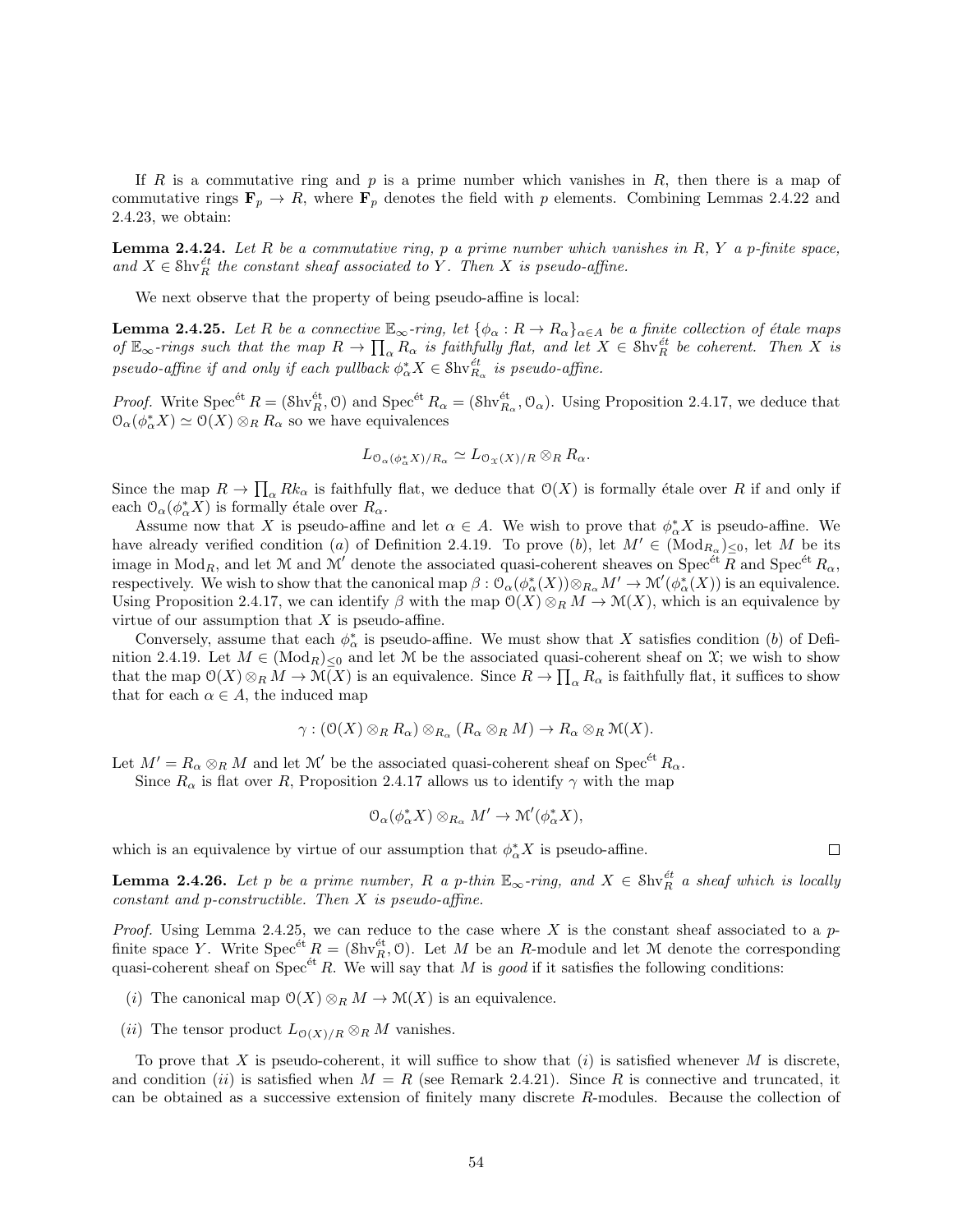good R-modules is closed under extensions, it will suffice to show that every discrete R-module  $M$  is good. Choose  $m \geq 0$  such that  $p^m = 0$  in  $\pi_0 R$ . The module M then has a finite filtration

$$
0 = p^m M \subseteq p^{m-1} M \subseteq \cdots \subseteq M.
$$

Consequently, to show that M is good, it will suffice to show that each quotient  $p^{a-1}M/p^aM$  is good. We may therefore assume without loss of generality that M is a module over the commutative ring  $k = (\pi_0 R)/(\rho)$ . Using Corollary 2.4.18, we can replace R by k and thereby reduce to the situation of Lemma 2.4.24.  $\Box$ 

Proof of Theorem 2.4.9. Using Theorem 2.3.24, we may assume that there is a finite sequence of elements  $x_1, \ldots, x_m \in \pi_0 R$  which generate the unit ideal in R such that, if we let  $R_i = (\pi_0 R)/(x_1, \ldots, x_{i-1})[x_i^{-1}],$ then the map of  $\mathbb{E}_{\infty}$ -rings  $\phi_i : R \to R_i$  is such that  $\phi_i^* X \in \mathcal{S}$ hv $\hat{e}_i^t$  is locally constant and p-constructible. Let us assume that m is chosen as small as possible; we proceed by induction on m. If  $m = 0$ , then  $R \simeq 0$ and there is nothing to prove. Let us therefore assume that  $m > 0$ . Let  $\mathbb{Z}[y]$  denote the polynomial ring in one variable over  $\mathbf{Z}$ . Since R admits the structure of a simplicial commutative ring, there exists a map of  $\mathbb{E}_{\infty}$ -rings  $\mathbf{Z}[y] \to R$  such that  $y \mapsto x_1 \in \pi_0 R$ . Consider also the map of commutative rings  $\mathbf{Z}[y] \to \mathbf{Z}$  given by  $y \mapsto 0$ , and let R' denote the  $\mathbb{E}_{\infty}$ -ring given by  $R \otimes_{\mathbf{Z}[y]} \mathbf{Z}$ . Then R' is also p-thin, and  $\pi_0 R' \simeq (\pi_0 R)/(x_1)$ . Let  $\psi': R \to R'$  and  $\psi'': R \to R[x_1^{-1}]$  be the canonical maps. Then  $\psi'^*X \in \mathcal{S}\mathrm{hv}_{R'}^{\text{\'et}}$  is pseudo-affine by the inductive hypothesis, and  $\psi''^* X \in \text{Shv}_{R[x_1^{-1}]}^{\'et}$  is pseudo-affine by Lemma 2.4.26. Let  $\mathcal{O}'$  and  $\mathcal{O}''$  denote the structures sheaves of Spec<sup>ét</sup>  $R'$  and Spec<sup>ét</sup>  $R[x_1^{-1}]$ , respectively.

We now prove that X is pseudo-affine. Let  $A = \mathcal{O}(X)$ . We first show that A is formally étale over R. Consider the relative cotangent complex  $L_{A/R}$ . Note that R' has Tor-amplitude  $\leq 1$  over R (since Z has Tor-amplitude  $\leq 1$  over  $\mathbf{Z}[y]$ . It follows from Proposition 2.4.17 that the canonical map  $A \otimes_R R' \to \mathcal{O}'(\psi'^* X)$ is an equivalence, so that the inductive hypothesis implies that  $A \otimes_R R'$  is formally étale over R'. It follows that the tensor product  $L_{A/R} \otimes_R R'$  vanishes. Note that as an R-module, R' is given by the cofiber of the map  $x_1 : R \to R$ . We therefore have a fiber sequence

$$
L_{A/R} \stackrel{x_1}{\rightarrow} L_{A/R} \rightarrow L_{A/R} \otimes_R R',
$$

so that multiplication by  $x_1$  is an equivalence from  $L_{A/R}$  to itself. It follows that the canonical map  $L_{A/R} \to L_{A/R} \otimes_R R[x_1^{-1}] \simeq L_{A[x_1^{-1}]/R[x_1^{-1}]}$  is an equivalence. Since  $R[x_1^{-1}]$  is flat over R, Proposition 2.4.17 gives an equivalence  $A[x_1^{-1}] \simeq O''(\psi''^*X)$ . Since  $\psi''^*X$  is pseudo-affine, we conclude that  $A[x_1^{-1}]$  is formally étale over  $R[x_1^{-1}]$ , so that  $L_{A/R} \simeq 0$ .

Now suppose that  $M \in (Mod_R)_{\leq 0}$ , and let M be the associated quasi-coherent sheaf on Spec<sup>et</sup> R. We wish to prove that the canonical map  $u : A \otimes_R M \to \mathcal{M}(X)$  is an equivalence. Let K denote the fiber of u; we wish to show that  $K \simeq 0$ . Let  $M' = R' \otimes_R M$  and let  $\mathcal{M}'$  be the associated quasi-coherent sheaf on Spec<sup>ét</sup> R'. Using Proposition 2.4.17, we can identify  $K \otimes_R R'$  with the fiber of the map  $u' : (A \otimes_R R') \otimes_{R'} M' \to \mathcal{M}'(\psi'^*X)$ . Since  $\psi^* X$  is pseudo-affine, the map u' is an equivalence. Using the fiber sequence

$$
K \stackrel{x_1}{\to} K \to K \otimes_R R',
$$

we deduce that multiplication by  $x_1$  induces an equivalence from K to itself, so that the map  $K \to K \otimes_R$  $R[x_1^{-1}]$  is an equivalence. It will therefore suffice to show that  $K \otimes_R R[x_1^{-1}] \simeq 0$ : that is, that the map

$$
u''': A[x_1^{-1}] \otimes_R M \to \mathcal{M}(X) \otimes_R R[x_1^{-1}]
$$

is an equivalence. This follows from Proposition 2.4.17, together with our assumption that  $\psi''^*X$  is mild.

## 2.5 Compactness of Relative Cochain Algebras

Let R be a connective  $\mathbb{E}_{\infty}$ -ring, write  $\text{Spec}^{\text{\'et}} R = (\text{Shv}_R^{\text{\'et}}, 0)$ , and let  $X \in \text{Shv}_R^{\text{\'et}}$ . In §2.4, we proved that if R is p-thin and X is p-constructible, then  $O(X)$  is well-behaved as an  $\mathbb{E}_{\infty}$ -algebra over R: it is formally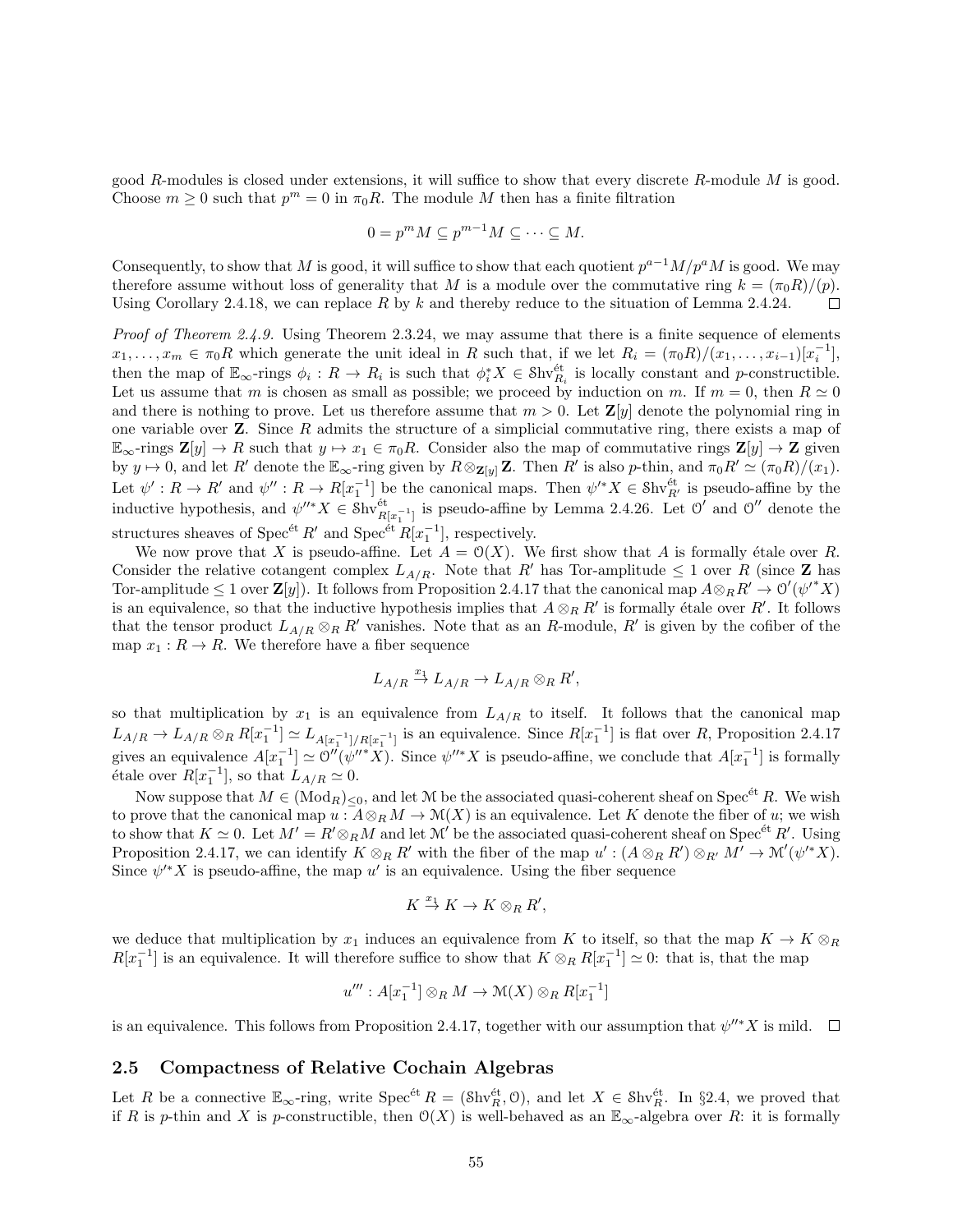$\ell$ tale (Theorem 2.4.9) and its definition is compatible with base change in R (Corollary 2.4.10). In this section, we will continue our study of R-algebras having the form  $\mathcal{O}(X)$ . Our main result can be stated as follows:

**Theorem 2.5.1.** Let R be an  $\mathbb{E}_{\infty}$ -ring, let p be a prime number such that R is p-thin, and let  $X \in \text{Shv}_R^{\text{\'et}}$  be p-constructible. If we let  $\mathfrak O$  denote the structure sheaf of  $\mathrm{Spec}^{\acute{e}t}R$ , then  $\mathfrak O(X)$  is a compact object of  $\mathrm{CAlg}_R$ .

The proof of Theorem 2.5.1 will require several preliminary results. We begin by studying the behavior of  $\mathcal{O}(X)$  as a functor of X.

**Proposition 2.5.2.** Let R be an  $\mathbb{E}_{\infty}$ -ring which is p-thin and let O denote the structure sheaf of Spec<sup> $\acute{e}t$ </sup> R. Let  $\tau$  :



be a pullback square of p-constructible objects of  $\text{Shv}_R^{\text{\'et}}$ . Then the diagram  $\sigma$ :



is a pushout square in  $CAlg_R$ .

*Proof.* Using Theorem 2.3.24, we conclude that there exists a sequence of elements  $x_1, \ldots, x_m \in \pi_0R$  which generate the unit ideal such that, if we set  $k_i = (\pi_0 R)/(x_1, \ldots, x_{i-1})[x_i^{-1}]$ , the image of X in Shv $_{k_i}^{\text{\'et}}$  is locally constant. Choose  $m$  as small as possible. We proceed by induction on  $m$ .

If  $m = 0$ , then  $R \simeq 0$  and there is nothing to prove. Assume therefore that  $m > 0$ . Since R is p-thin, it admits the structure of a simplicial commutative ring. Choose a map of simplicial commutative rings  $\mathbf{Z}[t] \to R$  which carries t to  $x_1$ . Let R' denote the tensor product  $R \otimes_{\mathbf{Z}[t]} \mathbf{Z}$ , where  $\mathbf{Z}[t] \to \mathbf{Z}$  is given by  $t \mapsto 0$ . Then R' is p-thin and  $\pi_0 R' \simeq R/(x_1)$ . Using the inductive hypothesis and Corollary 2.4.10, we deduce that the diagram

$$
\bigcirc (X') \otimes_R R' \longleftarrow \bigcirc (X) \otimes_R R'
$$
  

$$
\bigcirc (Y') \otimes_R R' \longleftarrow \bigcirc (Y) \otimes_R R'
$$

is a pushout square of  $\mathbb{E}_{\infty}$ -algebras over R'. If we let K denote the total homotopy fiber of  $\sigma$  (regarded as an R-module), then  $K \otimes_R R' \simeq 0$ . It follows that multiplication by  $x_1$  induces an equivalence from K to itself, so that  $K \simeq K \otimes_R R[x_1^{-1}]$ . It will therefore suffice to show that  $\sigma$  is a pullback square after tensoring with  $R[x_1^{-1}]$ . Using Corollary 2.4.10, we can replace R by  $R[x_1^{-1}]$  and thereby reduce to the case where X is locally constant.

Using the same argument, we may reduce to the case where Y and Y' are locally constant. Let  $\phi^*$ :  $S \to Shv_R^{\text{\'et}}$  be a geometric morphism. The assertion that  $\sigma$  is a pushout square is local with respect to the étale topology. We may therefore assume without loss of generality that  $X, Y$ , and  $Y'$  are constant: that is,  $X = \phi^* X_0$ ,  $Y = \phi^* Y_0$ , and  $Y' = \phi^* Y_0'$  for some *p*-finite spaces  $X_0, Y_0, Y_0' \in \mathcal{S}$ .

Choose an integer r such that  $X_0$  and  $Y_0$  are r-truncated. Since  $X_0$  is p-finite, Proposition 2.3.9 implies that  $X_0$  is a compact object of  $\tau \leq r}$  S, so there exists a compact object  $K \in \mathcal{S}$  such that  $X_0 = \tau \leq rK$ . The map  $\alpha = X \to Y$  induces a morphism  $\phi^* K \to \phi^* X_0 \to \phi^* Y_0$ . Since K is finite, we may assume (after passing to an étale covering of R if necessary) that this morphism is induced by a map of spaces  $\beta : K \to Y_0$ . Since Y<sub>0</sub> is r-truncated,  $\beta$  we deduce that  $\beta$  factors (in an essentially unique way) through some map  $\beta': X_0 \to Y_0$ ,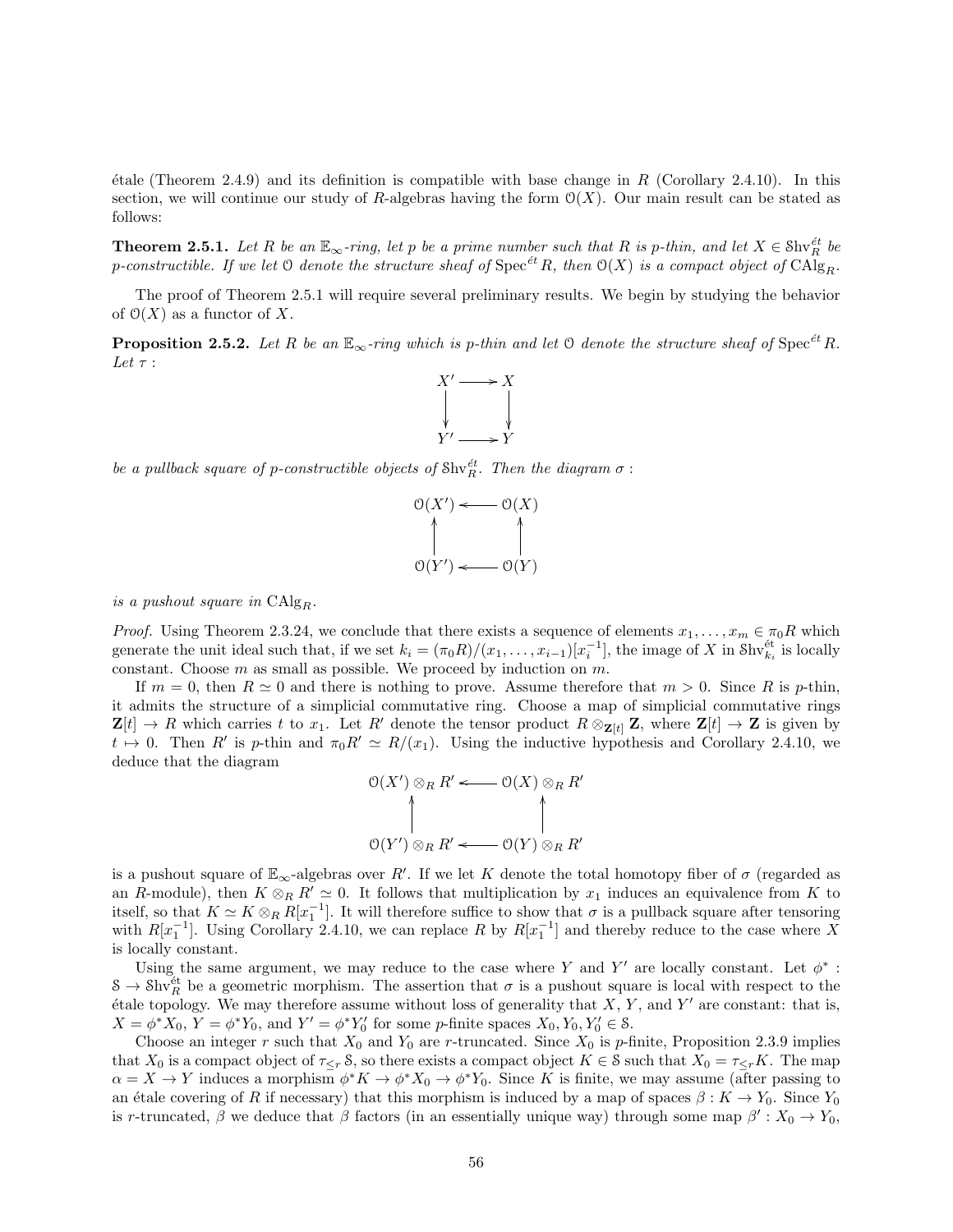and that  $\alpha$  can be identified with  $\phi^*(\beta')$ . Similarly, we may assume that the map  $Y' \to Y$  arises from a map of p-finite spaces  $Y'_0 \to Y_0$ . Then the diagram  $\tau$  is obtained from a pullback diagram of p-finite spaces  $\tau_0$ :



We may therefore identify  $\sigma$  with the diagram

$$
C^*(X'_0; R) \longleftarrow C^*(X_0; R)
$$
  
\n
$$
\uparrow \qquad \qquad \uparrow
$$
  
\n
$$
C^*(Y'_0; R) \longleftarrow C^*(Y_0; R).
$$

Let K denote the fiber of the map  $C^*(X_0;R) \otimes_{C^*(Y_0;R)} C^*(Y'_0;R) \to C^*(X'_0;R)$ , and let us say that an R-module M is good if  $M \otimes_R K \simeq 0$ . We wish to prove that R is good. Since R is truncated and the collection of good R-modules is closed under extensions, it will suffice to show that every discrete R-module is good. Since  $p$  is nilpotent in  $R$ , every discrete  $R$ -module  $M$  admits a finite filtration

$$
0 = p^m M \subseteq p^{m-1} M \subseteq \cdots \subseteq pM \subseteq M.
$$

It therefore suffices to show that every module over the commutative ring  $(\pi_0 R)/(\rho)$  is good. Using Corollary 2.4.18, we can replace R by  $(\pi_0 R)/(p)$ , and thereby reduce to the case where R is a commutative ring in which  $p = 0$ . In that case, there exists a ring homomorphism  $\mathbf{F}_p \to R$  (where  $\mathbf{F}_p$  denotes the finite field with p elements). Using Corollary 2.4.18 again, we can reduce to the case where  $R = \mathbf{F}_p$ . In this case,  $\sigma$  is a pushout diagram by virtue of Corollary 1.1.10.  $\Box$ 

**Corollary 2.5.3.** Let R be an  $\mathbb{E}_{\infty}$ -ring which is p-thin, let O be the structure sheaf of Spec<sup>ét</sup> R, and let  $X \in Shv_R^{\acute{e}t}$  be p-constructible. If X is m-truncated, then  $O(X)$  is an m-truncated object of  $Chlg_R^{op}$ . In other words, for every  $\mathbb{E}_{\infty}$ -algebra A over R, the mapping space  $\mathrm{Map}_{\mathrm{CAlg}_R}(\mathcal{O}(X), A)$  is m-truncated.

Proof. Combine Proposition 2.5.2 with Proposition T.5.5.6.16.

 $\Box$ 

**Lemma 2.5.4.** Let  $R \to \overline{R}$  be a square-zero extension of  $\mathbb{E}_{\infty}$ -rings, and let A be a formally étale R-algebra. Then R is a compact object of  $CAlg_R$  if and only if  $A = A \otimes_R R$  is a compact object of  $CAlg_{\overline{R}}$ .

*Proof.* The "only if" direction is obvious (and does not require the assumption that  $\tilde{A}$  is formally étale over R). For the converse, assume that  $\overline{A}$  is a compact object of  $\text{CAlg}_{\overline{R}}$ . Suppose we are given a filtered diagram  ${B_\alpha}$  in CAlg<sub>R</sub> having colimit B. Let  $\overline{B}_\alpha = B_\alpha \otimes_R \overline{R}$ , and let  $\overline{B} = B \otimes_R \overline{R}$ . Then each  $B_\alpha$  is a square-zero extension of  $\overline{B}_{\alpha}$ , so the canonical maps

$$
\text{Map}_{\text{CAlg}_R}(A, B_{\alpha}) \to \text{Map}_{\text{CAlg}_R}(A, \overline{B}_{\alpha}) \simeq \text{Map}_{\text{CAlg}_{\overline{R}}}(\overline{A}, \overline{B}_{\alpha})
$$

are homotopy equivalences. Similarly, the natural map  $\text{Map}_{\text{CAlg}_R}(A, B) \to \text{Map}_{\text{CAlg}_{\overline{R}}}(A, \overline{B})$  is a homotopy equivalence. We have a commutative diagram

$$
\lim_{\text{Map}_{\text{CAlg}_R}(A, B_{\alpha}) \longrightarrow \text{lim}_{\text{Map}_{\text{CAlg}_{\overline{R}}}(A, B_{\alpha})}
$$
\n
$$
\downarrow \qquad \qquad \downarrow
$$
\n
$$
\text{Map}_{\text{CAlg}_R}(A, B) \longrightarrow \text{Map}_{\text{CAlg}_{\overline{R}}(\overline{A}, \overline{B})}
$$

in which the horizontal maps are homotopy equivalences, and the right vertical map is a homotopy equivalence by virtue of our assumption that A is a compact object of  $CAlg_{\overline{R}}$ . It follows that the left vertical map is a homotopy equivalence, as desired. □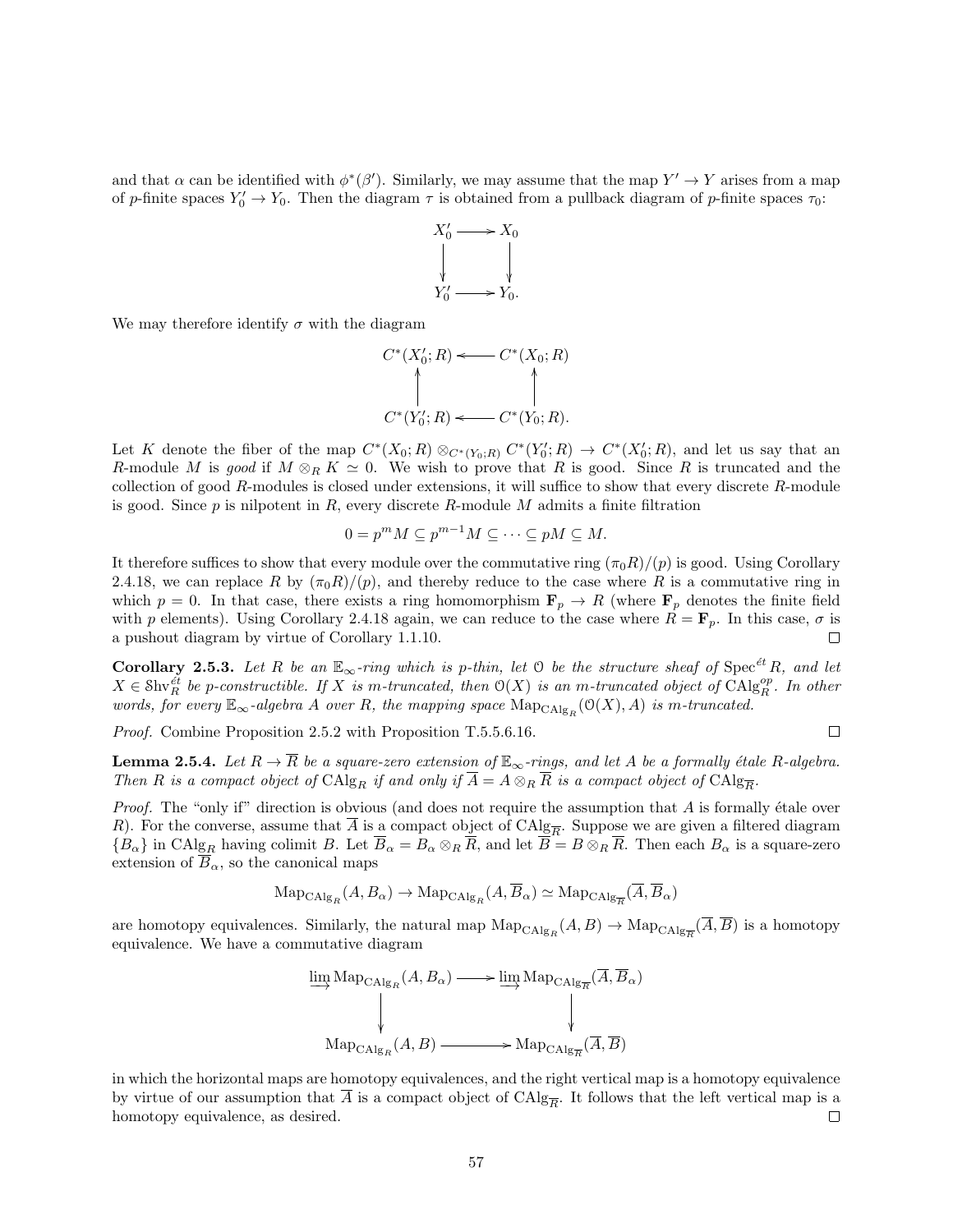Notation 2.5.5. Let R be an  $\mathbb{E}_{\infty}$ -ring and let  $x \in \pi_0 R$ . If M is an R-module, we let  $M[x^{-1}]$  denote the tensor product  $M \otimes_R R[x^{-1}]$  and  $M'_{(x)}$  the completion of M with respect to the ideal  $(x)$  generated by x (see  $\SXII.4.1$ ). Note that if A is an  $\mathbb{E}_{\infty}$ -algebra over R, then we can also regard  $A[x^{-1}]$  and  $A^{\wedge}_{(x)}$  as  $\mathbb{E}_{\infty}$ -algebras over R.

**Lemma 2.5.6.** Let R be an  $\mathbb{E}_{\infty}$ -ring, let  $x \in \pi_0R$ , and let M be an R-module. Then the diagram



is a pullback square of R-modules.

*Proof.* We freely use the terminology of  $\SXII.4.1$ . Let  $N = M_{(x)}^{\wedge} \times_{M_{(x)}^{\wedge}[x^{-1}]} M[x^{-1}]$ ; we wish to show that the canonical map  $\phi : M \to N$  is an equivalence. Let K denote the fiber of  $\phi$ . Then we have a fiber sequence

$$
K \to K' \to K'',
$$

where K' is the fiber of the map  $M \to M[x^{-1}]$  and K'' is the fiber of the map  $M_{(x)}^{\wedge} \to M_{(x)}^{\wedge}[x^{-1}]$ . Since K' and K<sup>n</sup> are both (x)-nilpotent, we conclude that K is (x)-nilpotent. We also have a fiber sequence

$$
K \to L \to L',
$$

where L is the fiber of the completion map  $M \to M_{(x)}^{\wedge}$  and L' is the fiber of the map  $M[x^{-1}] \to M_{(x)}^{\wedge}[x^{-1}]$ . The definition of completion guarantees that L is  $(x)$ -local. Since L' is the fiber of a map between  $(x)$ -local R-modules, it is  $(x)$ -local. It follows that K is  $(x)$ -local. Since K is also  $(x)$ -nilpotent, the identity map id :  $K \to K$  is nullhomotopic, so that  $K \simeq 0$  and  $M \simeq N$ .  $\Box$ 

**Lemma 2.5.7.** Let R be an  $\mathbb{E}_{\infty}$ -ring, let  $x \in \pi_0R$ , and suppose we are given a filtered diagram of R-modules  ${M_{\alpha}}$  having a colimit M. Then the diagram  $\sigma$ :

$$
\varinjlim(M_{\alpha})_{(x)}^{\wedge} \longrightarrow M_{(x)}^{\wedge}
$$
\n
$$
\downarrow \qquad \qquad \downarrow
$$
\n
$$
\varinjlim(M_{\alpha})_{(x)}^{\wedge}[x^{-1}] \longrightarrow M_{(x)}^{\wedge}[x^{-1}]
$$

]

is a pullback square.

*Proof.* The diagram  $\sigma$  is a filtered colimit of diagrams  $\sigma_n$ :

$$
\varinjlim(M_{\alpha})_{(x)}^{\wedge} \longrightarrow M_{(x)}^{\wedge} \newline \downarrow x^{n} \qquad \qquad \downarrow x^{n} \newline \varinjlim(M_{\alpha})_{(x)}^{\wedge} \longrightarrow M_{(x)}^{\wedge}
$$

in which the vertical maps are induced by multiplication by  $x^n$ . Let  $\tau_n$  denote the diagram

$$
\varinjlim_{m} M_{\alpha} \longrightarrow M
$$
  

$$
\downarrow x^{n} \qquad \qquad \downarrow x^{n}
$$
  

$$
\varinjlim M_{\alpha} \longrightarrow M.
$$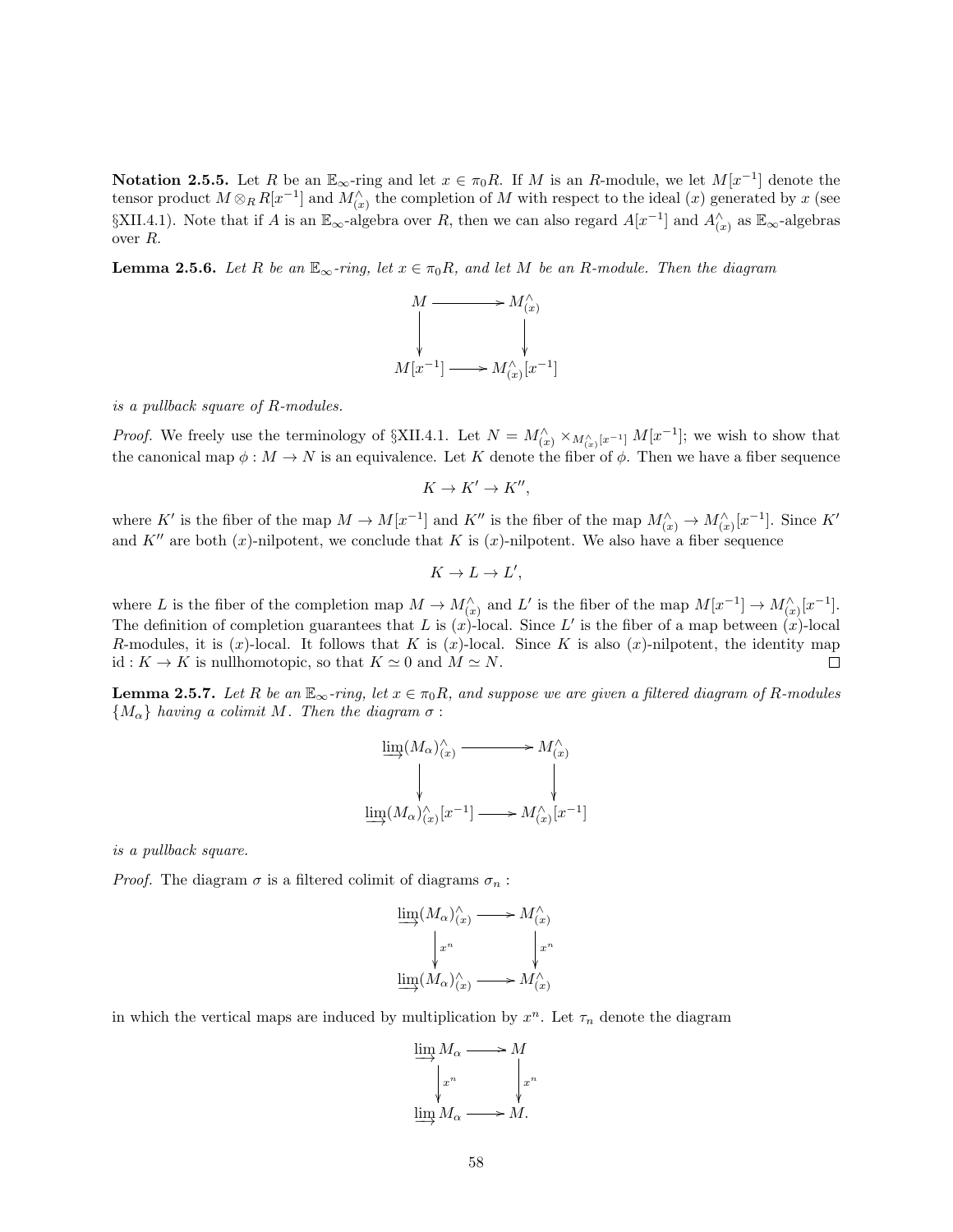The diagrams  $\tau_n$  are evidently pullback squares (since the horizontal maps are equivalences). There are transformations  $\tau_n \to \sigma_n$  which induce equivalences after passing to the fibers of the vertical maps. It follows that each  $\sigma_n$  is a pullback square. Passing to the limit, we deduce that  $\sigma$  is a pullback square.  $\Box$ 

**Lemma 2.5.8.** Let  $f: R \to R'$  be a finite étale map between commutative rings and let 0 and 0 denote the structure sheaves of  $Spec^{et}R$  and  $Spec^{et}R'$ , respectively. Let  $X' \in Skv^{\text{\'et}}_{R'}$  and let  $A \in \text{CAlg}_R$ . Suppose that  $X'$  is p-constructible for some prime number p which vanishes in R. Then the canonical map

 $\mathrm{Map}_{\mathrm{CAlg}_R}(\mathcal{O}(f_*X'), A) \to \mathrm{Map}_{\mathrm{CAlg}_{R'}}(R' \otimes_R \mathcal{O}(f_*X'), R' \otimes_R A) \to \mathrm{Map}_{\mathrm{CAlg}_{R'}}(\mathcal{O}'(X'), R' \otimes_R A)$ 

is a homotopy equivalence.

*Proof.* Since f is finite étale, there exists an étale covering  ${R \to R_\alpha}$  such that each tensor product  $R' \otimes_R R_\alpha$  is equivalent to  $R_\alpha^{n_\alpha}$  for some integer  $n_\alpha \geq 0$ . Since the property of being p-constructible is local and stable under finite products, we conclude that  $f_*X'$  is p-constructible. Using Corollary 2.4.10, we see that  $O(f_*X')$  and  $O'(X')$  are compatible with base change in R. It follows that the desired conclusion is local with respect to the étale topology on R. We may therefore replace R by  $R_{\alpha}$  and thereby reduce to the case where  $R' \simeq R^n$  for some integer n. In this case, X' corresponds to an n-tuple of p-constructible objects  $X_i \in \text{Shv}_R^{\text{\'et}}$ , and  $\mathcal{O}'(X') \simeq \prod_{1 \leq i \leq n} \mathcal{O}(X_i)$ . It follows that

$$
\mathrm{Map}_{\mathrm{CAlg}_{R'}}(\mathcal{O}'(X'), R' \otimes_R A) \simeq \mathrm{Map}_{\mathrm{CAlg}_{R'}}(\prod_{1 \leq i \leq n} \mathcal{O}(X_i), A^n) \simeq \prod_{1 \leq i \leq n} \mathrm{Map}_{\mathrm{CAlg}_R}(\mathcal{O}(X_i), A).
$$

Consequently, we are reduced to showing that  $O(f_*X')$  is a coproduct of the objects  $O(X_i)$  in  $C\text{Alg}_R$ . Since  $f_*X' \simeq \prod_{1 \leq i \leq n} X_i$ , this follows from Proposition 2.5.2.  $\Box$ 

**Lemma 2.5.9.** Let  $C$  be a full subcategory of the  $\infty$ -category S of spaces. Assume that  $C$  is closed under retracts and finite limits, and that C contains the Eilenberg-MacLane space  $K(\mathbf{Z}/p\mathbf{Z}, n)$  for every integer  $n \geq 0$ . Then C contains every p-finite space.

*Proof.* Let X be a p-finite space. Let m be the smallest integer such that X is m-truncated; we proceed by induction on m. The case  $m = 0$  is trivial and left to the reader. Assume that  $m > 0$  and write X as a disjoint union  $X_1 \coprod \cdots \coprod X_n$  where each  $X_i$  is connected, and choose a base point  $x_i$  in each  $X_i$ . We proceed by induction on the order of the group  $\prod_{1 \leq i \leq n} \pi_m(X_i, x_i)$ . Since X is not  $(m-1)$ -truncated, the group  $\pi_m(X_j, x_j)$  does not vanish for some j, and therefore has order divisible by p. Since  $\pi_1(X_j, x_j)$  is a finite p-group, the number of  $\pi_1(X_j, x_j)$ -fixed elements of  $\pi_m(X_j, x_j)$  is congruent to the order of  $\pi_m(X_j, x_j)$ modulo p, and therefore divisible by p. It follows that there exists a subgroup  $N \subseteq \pi_m(X_j, x_j)$  of order p on which  $\pi_1(X_j, x_j)$  acts trivially. It follows that there is a fiber sequence of spaces

$$
X_j \stackrel{\phi}{\to} X'_j \stackrel{\eta_j}{\to} K(\mathbf{Z}/p\mathbf{Z},m+1),
$$

with

$$
\pi_i(X'_j, \phi(x_j)) \simeq \begin{cases} \pi_i(X'_j, x_j) & \text{if } i \neq m \\ \pi_i(X'_j, x_j)/N & \text{if } i = m. \end{cases}
$$

Let Y be the disjoint union of  $X'_j$  with  $\prod_{i\neq j} X_i$ . The inductive hypothesis implies that  $Y \in \mathcal{C}$ . Let  $\eta: Y \to K(\mathbf{Z}/p\mathbf{Z}, m+1)$  be a map which is given by  $\eta_j$  on the component  $X'_j$ , and is nullhomotopic on every other component, and let Y' be the homotopy fiber of  $\eta$ . Since C contains  $K(\mathbf{Z}/p\mathbf{Z}, m+1)$  and is stable under finite limits, we conclude that  $Y' \in \mathcal{C}$ . Note that Y' homotopy equivalent to the disjoint union of  $X_j$  with  $\coprod_{i \neq j} (X_i \times K(\mathbf{Z}/p\mathbf{Z}, m+1))$ . It follows that X is a retract of Y', so that  $X \in \mathcal{C}$  as desired.

**Lemma 2.5.10.** Let  $\phi: R \to A$  be a map of  $\mathbb{E}_{\infty}$ -rings which exhibits A as an m-truncated object of  $\text{CAlg}_{R}^{op}$ . Suppose we are given a finite collection of morphisms  $\{R \to R_\alpha\}$  such that the induced map  $R \to \prod R_\alpha$  is faithfully flat, and each tensor product  $R_\alpha\otimes_R A$  is a compact object of  $\mathrm{CAlg}_{R_\alpha}$ . Then  $A$  is a compact object of  $CAlg_R$ .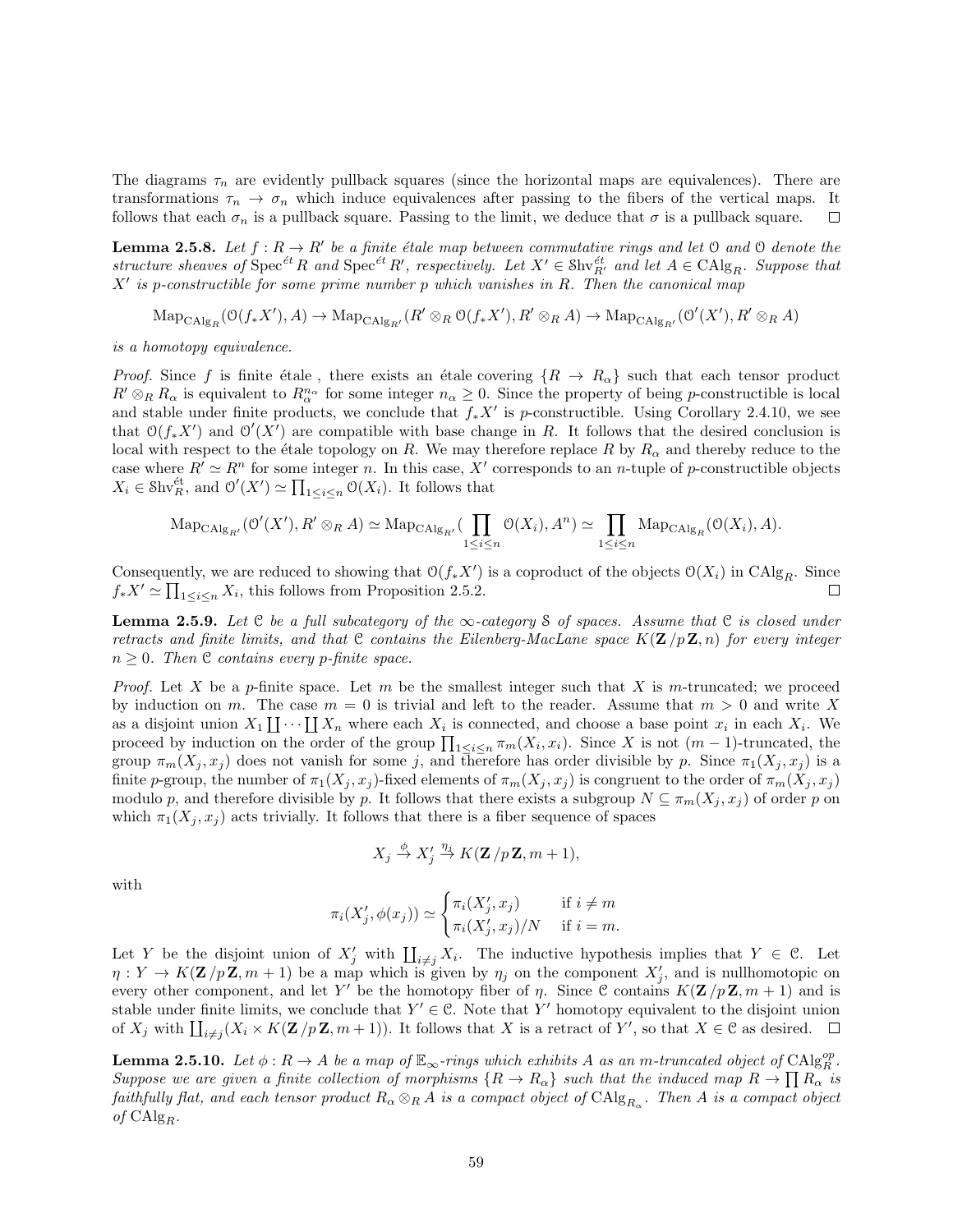*Proof.* Let  $R^0 = \prod_{\alpha} R_{\alpha}$ , so that  $R \to R^0$  is faithfully flat and  $R^0 \otimes_R A$  is a compact object of  $\text{CAlg}_{R^0}$ . Let  $R^{\bullet}$  be the Cech nerve (in CAlg<sup>op</sup>) of the map  $R \to R^0$ , and set  $A^{\bullet} = A \otimes_R R^{\bullet}$ . Let  $F : \text{CAlg}_R \to \mathcal{S}$  be the functor corepresented by A. Then F is the totalization of a complicial object  $F^{\bullet}$  of  $\text{Fun}(\text{CAlg}_R, \mathcal{S})$ , where  $F^n$  is given by the formula  $F^n(B) = \text{Map}_{\text{CAlg}_R}(A, R^n \otimes_R B) \simeq \text{Map}_{\text{CAlg}_{R^n}}(R^n \otimes_R A, R^n \otimes_R B)$ . Since each  $R^n \otimes_R A$  is a compact object of  $\text{CAlg}_{R^n}$ , we conclude that each  $F^n$  commutes with filtered colimits. Since A is an m-truncated object of  $(\text{CAlg}_R)^{op}$ , each of the functors  $F^i$  takes values in  $\tau_{\leq m}$  S, so that F is equivalent to the finite limit  $\varprojlim_{[n]\in \Delta_{\leq m+1}} F^n$ . It follows that F commutes with filtered colimits.  $\Box$ 

**Lemma 2.5.11.** Let R be a commutative ring, let  $\heartsuit$  denote the structure sheaf of  $\text{Spec}^{\text{\'et}}R$ , and let  $X \in \text{Shv}_R^{\text{\'et}}$ . Assume that  $X$  is locally constant and p-constructible for some prime number  $p$  which vanishes in  $R$ . Then  $\mathcal{O}(X)$  is a compact object of  $\mathrm{CAlg}_R$ .

*Proof.* Using Lemma 2.5.10, Corollary 2.5.3, and Corollary 2.4.10, we can reduce to the case where X is the constant sheaf associated to a p-finite space  $X_0$ . In this case, we can identify  $\mathcal{O}(X)$  with  $C^*(X_0; R) \simeq$  $C^*(X_0; \mathbf{F}_p) \otimes_{\mathbf{F}_p} R$ . It will therefore suffice to show that  $C^*(X_0; \mathbf{F}_p)$  is a compact object of  $\text{CAlg}_{\mathbf{F}_p}$ . Using Corollary 1.1.10, we see that the collection of p-finite spaces  $X_0$  for which  $C^*(X_0; \mathbf{F}_p)$  is compact in  $\text{CAlg}_{\mathbf{F}_p}$ is closed under retracts and finite limits. Using Lemma 2.5.9, we are reduced to proving that each of the cochain algebras  $C^*(K(\mathbf{Z}/p\mathbf{Z}, n); \mathbf{F}_p)$  is a compact object of  $\text{CAlg}_{\mathbf{F}_p}$ , which follows immediately from Theorem 2.2.17. П

**Proposition 2.5.12.** Let R be a Noetherian commutative ring, let p be a prime number which vanishes in R. Choose an element  $x \in R$  and let  $\Theta$  denote the structure sheaf of  $Spec^{et} R[x^{-1}]$ . Let  $X \in Shv_{R[x^{-1}]}^{et}$  be p-constructible, and suppose there is a Galois covering  $\phi:R[x^{-1}]\to R'_0$  such that the image of X in  $\text{Shv}_{R'_0}^{\text{\'et}}$ is constant. Then the construction

$$
A \mapsto \mathrm{Map}_{\mathrm{CAlg}_{R[x^{-1}]}}(\mathcal{O}(X), A_{(x)}^{\wedge}[x^{-1}])
$$

determines a functor  $\text{CAlg}_R \to \mathcal{S}$  which commutes with filtered colimits.

*Proof.* Let  $\text{Shv}_{R[x^{-1}]}^{\text{\'et}}$  $\Leftrightarrow^*$  Shv ${}_{R'_0}^{\text{\'et}}$  be the geometric morphism determined by  $\phi$ , and let T : Shv ${}_{R[x^{-1}]}^{\text{\'et}}$  →  $\text{Shv}_{R[x^{-1}]}^{\text{\'et}}$  be the monad given by  $\phi_* \circ \phi^*$ . For every object  $Y \in \text{Shv}_{R[x^{-1}]}^{\text{\'et}}$ , we can associate an augmented cosimplicial object  $Y^{\bullet}$ , given informally by  $[n] \mapsto T^{n+1}(Y)$ . This augmented cosimplicial object is  $\phi^*$ -split, so that the map  $\phi^* Y \to \varprojlim \phi^* Y^{\bullet}$  is an equivalence. If Y is *n*-truncated for some integer *n*, then we have  $\phi^* Y \simeq \lim_{n \to \infty} \phi^* Y^{\bullet}$  in the  $\infty$ -category  $\tau_{\leq n}$  Shv $_{R_0}^{\text{\'et}}$  which is equivalent to an  $(n+1)$ -category. It follows that  $\phi^* Y$  is equivalent to the finite limit  $\varprojlim_{[m]\in \Delta_{\leq n+1}} \phi^* Y^m$ . Since  $\phi^*$  is left exact and conservative, we conclude that  $Y \simeq \varprojlim_{[m] \in \Delta_{\leq n+1}} Y^m$ .

Let us say that a *p*-constructible sheaf  $Y \in \text{Shv}_R^{\text{\'et}}$  is good if the construction

$$
A \mapsto \mathrm{Map}_{\mathrm{CAlg}_{R[x^{-1}]}}(\mathcal{O}(Y), A_{(x)}^{\wedge}[x^{-1}])
$$

commutes with filtered colimits. Proposition 2.5.2 implies that the collection of good objects of  $\mathfrak X$  is closed under finite limits. It follows that to prove that Y is good, it suffices to show that each  $Y^m \simeq T^m(Y)$  is good.

Let G denote a Galois group for the covering  $R[x^{-1}] \to R'_0$ . It follows that G acts on the  $\infty$ -topos  $\text{Shv}_{R'_0}^{\text{\'et}}$ . Unwinding the definitions, we see that for each  $Z \in Shv_{R'_0}^{\text{\'et}}$ , we have  $\phi^*\phi_*Z \simeq \prod_{g \in G} Z^g$ . In particular, if Z is the constant sheaf associated to a p-finite space  $Z_0$ , then  $\phi^*\phi_*Z$  is the constant sheaf associated to the p-finite space  $Z_0^{|G|} \simeq \prod_{g \in G} Z_0$ . Since  $\phi^* X$  is constant and p-constructible, we deduce that each  $\phi^*(T^n X)$ is constant and p-constructible. Consequently, to prove that X is good, it will suffice to show that  $\phi_* Z$  is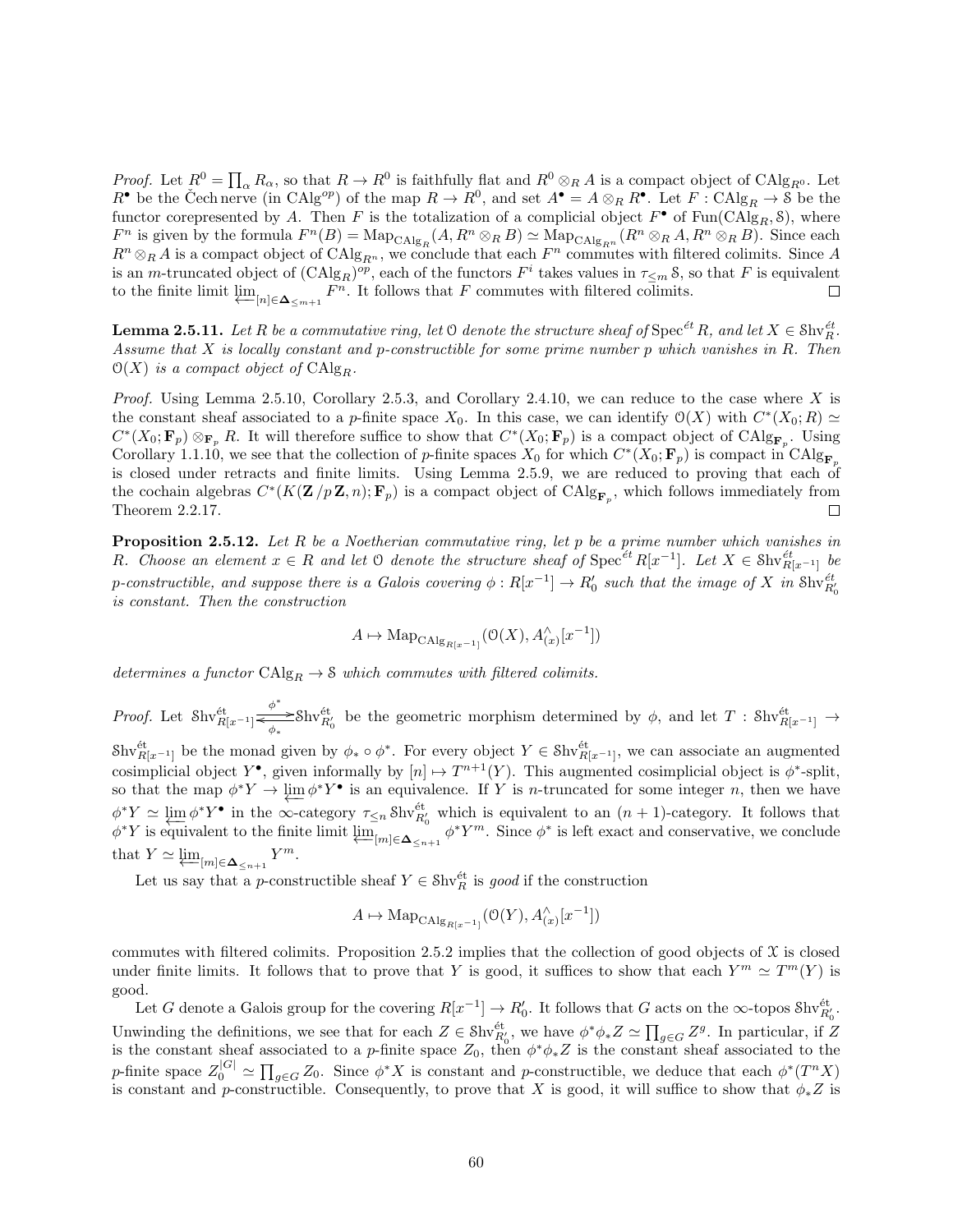good whenever  $Z \in \mathcal{X}'$  is the constant sheaf associated to a p-finite space  $Z_0 \in \mathcal{S}$ . In other words, we must show that the functor

$$
A\mapsto \mathrm{Map}_{\mathrm{CAlg}_{R[x^{-1}]}}(\mathbb{O}(\phi_*Z),A^{\wedge}_{(x)}[x^{-1}])
$$

commutes with filtered colimits. Let  $\mathcal{O}'$  denote the structure sheaf of Spec<sup>ét</sup>  $R'_0$ . Using Lemma 2.5.8, we obtain canonical homotopy equivalences

$$
\begin{array}{rcl}\n\mathrm{Map}_{\mathrm{CAlg}_{R[x^{-1}]}}(\mathcal{O}(\phi_* Z), A_{(x)}^{\wedge}[x^{-1}]) & \simeq & \mathrm{Map}_{\mathrm{CAlg}_{R'_0}}(\mathcal{O}'(Z), R'_0 \otimes_R A_{(x)}^{\wedge}) \\
& \simeq & \mathrm{Map}_{\mathrm{CAlg}_{R'_0}}(C^*(Z_0; R'_0), R'_0 \otimes_R A_{(x)}^{\wedge}).\n\end{array}
$$

By assumption, the map  $R[x^{-1}] \to R'_0$  is finite étale. It follows that the map  $R \to R'_0$  is quasi-finite, and therefore admits a factorization  $R \to R' \to R'_0$  where R' is a finite R-module and the map of schemes  $\text{Spec}^Z R'_0 \to \text{Spec}^Z R'$  is an open immersion (Theorem VII.7.11). It follows that  $j: \text{Spec}^Z R'_0 \to \text{Spec}^Z R'[x^{-1}]$ is also an open immersion. But  $R'_0$  is finitely generated as a module over  $R[x^{-1}]$  and therefore over  $R'[x^{-1}]$ , so the image of j is closed. It follows that  $R'_0 \simeq R'[x^{-1}, e^{-1}]$  for some idempotent element  $e \in R'[x^{-1}]$ . Then  $x^m e$  is the image of some element  $\overline{e} \in R'$ . Replacing R' by  $R'/(x^m - \overline{e})$ , we can reduce to the case where  $e = 1$ , so that  $R'_0 \simeq R'[x^{-1}].$ 

The ring R' is finitely presented as an R-algebra. Write  $R' = R[y_1, \ldots, y_m]/(f_1, \ldots, f_k)$ . Let  $\psi$ :  $\mathbf{Z}[z_1,\ldots,z_k] \to R[y_1,\ldots,y_m]$  be the map which sends  $z_i$  to the polynomial  $f_i$  and let  $R''$  denote the tensor product  $R[y_1, \ldots, y_m] \otimes_{\mathbf{Z}[z_1,\ldots,z_k]} \mathbf{Z}$ , where  $\mathbf{Z}[z_1,\ldots,z_k] \to \mathbf{Z}$  is the map which sends each  $z_i$  to  $0 \in \mathbf{Z}$ . Then  $R''$  is an  $\mathbb{E}_{\infty}$ -algebra over R with  $\pi_i R'' \simeq \text{Tor}_{i}^{\mathbf{Z}[z_1,...,z_k]}(R[y_1,...,y_m],\mathbf{Z})$ . In particular, we deduce that  $\pi_0 R'' \simeq R'$ . Each  $\pi_i R''$  is a finite module over  $R[y_1, \ldots, y_m]$  which is annihilated by each  $f_i$ , hence a finite module over  $R'$  and therefore also a finite module over R. It follows that  $R''$  is an almost perfect R-module (Proposition A.7.2.5.17). Since **Z** has Tor-amplitude  $\leq k$  over  $\mathbf{Z}[z_1, \ldots, z_k]$ , the algebra  $R''$  has Tor-amplitude  $\leq k$  over  $R[y_1, \ldots, y_m]$  and is therefore of finite Tor-amplitude over R. Using Proposition A.7.2.5.23, we conclude that  $R''$  is perfect as an R-module.

Corollary 2.4.10 gives an equivalence  $C^*(Z_0, R'_0) \simeq C^*(Z_0, R'') \otimes_{R''} R'_0$ . Consequently, we wish to prove that the functor

$$
A \mapsto \mathrm{Map}_{\mathrm{CAlg}_{R''}}(C^*(Z_0; R''), R'_0 \otimes_R A_{(x)}^{\wedge})
$$

commutes with filtered colimits. Note that we have an equivalence  $R'_0 \simeq \pi_0 R''[x^{-1}]$ . Since  $R''$  is k-truncated, it follows that the map  $R''[x^{-1}] \to R'_0$  is a composition of square-zero extensions (Corollary A.7.4.1.28). Since  $C^*(Z_0; R'')$  is formally étale over  $R''$ , we have canonical homotopy equivalences

$$
\operatorname{Map}_{\operatorname{CAlg}_{R''}}(C^*(Z_0;R''),R''[x^{-1}]\otimes_R A_{(x)}^{\wedge}\to \operatorname{Map}_{\operatorname{CAlg}_{R''}}(C^*(Z_0;R''),R'_0\otimes_R A_{(x)}^{\wedge}).
$$

Because R'' is perfect as an R-module, the canonical map  $R'' \otimes_R A_{(x)}^{\wedge} \to (R'' \otimes_R A)_{(x)}^{\wedge}$  is an equivalence for each  $A \in \text{CAlg}_R$ . It will therefore suffice to show that the construction

$$
B\mapsto \mathrm{Map}_{\mathrm{CAlg}_{R''}}(C^*(Z_0;R''),B_{(x)}^\wedge[x^{-1}])
$$

determines a functor  $\theta_{Z_0} : \mathrm{CAlg}_{R''} \to \mathcal{S}$  which commutes with filtered colimits.

Using Proposition 2.5.2, we see that the functor  $Z_0 \mapsto \theta_{Z_0}$  commutes with finite limits. It follows that the collection of p-finite spaces  $Z_0$  for which  $\theta_{Z_0}$  commutes with filtered colimits is closed under retracts and finite limits. Using Lemma 2.5.9, we are reduce to proving that  $\theta_{Z_0}$  commutes with filtered colimits in the case where  $Z_0$  is an Eilenberg-MacLane space  $K(\mathbf{Z}/p\mathbf{Z}, n)$ .

The sequence of spaces  ${K(\mathbf{Z}/p\mathbf{Z},n)}_{n>0}$  is a spectrum object in the  $\infty$ -category of p-finite spaces. It follows from Proposition 2.5.2 that for every  $\mathbb{E}_{\infty}$ -algebra B over R'', we obtain a spectrum  $U(B)$ , given by  $\Omega^{\infty-n}U(B) = \text{Map}_{\text{CAlg}_{R''}}(C^*(K(\mathbf{Z}/p\mathbf{Z}, n), R''), B)$ . Theorem 2.2.17 implies that each  $C^*(K(\mathbf{Z}/p\mathbf{Z}, n); R'')$ is a compact object of  $\operatorname{CAlg}_{R''}$ , so that U commutes with filtered colimits. Suppose we are given a filtered diagram  $\{B(\alpha)\}\$  of objects of CAlg<sub>R<sup>0</sub></sub>, having colimit B. We wish to show that the induced map</sub></sup>

$$
\varinjlim U(B(\alpha)_{(x)}^{\wedge}[x^{-1}]\to U(B_{(x)}^{\wedge})[x^{-1}]
$$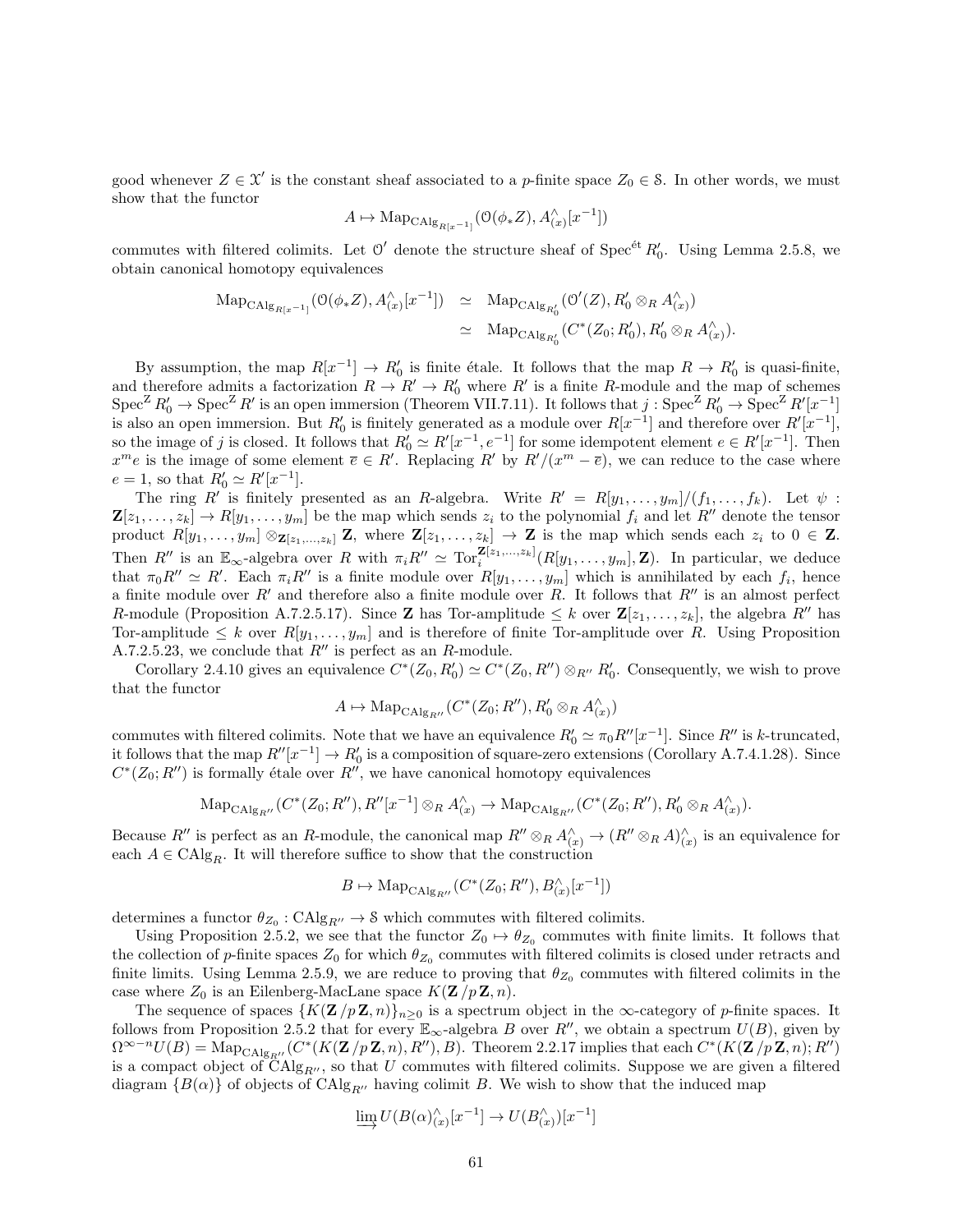is an equivalence. Since  $U$  commutes with filtered colimits, this is equivalent to the assertion that  $U$  carries the map  $\lim_{x \to 0} B(\alpha)_{(x)}^{\wedge} [x^{-1}] \to B_{(x)}^{\wedge} [x^{-1}]$  to an equivalence of spectra. According to Lemma 2.5.6, we have a pullback diagram

$$
\lim_{x \to a} B(\alpha)_{(x)}^{\wedge} \longrightarrow \lim_{x \to a} B(\alpha)_{(x)}^{\wedge}[x^{-1}]
$$
\n
$$
B_{(x)}^{\wedge} \longrightarrow B_{(x)}^{\wedge}[x^{-1}]
$$

in  $\text{CAlg}_{R^{\prime\prime}}$ , hence a pullback diagram of spectra

$$
U(\varinjlim B(\alpha)_{(x)}^{\wedge}) \longrightarrow U(\varinjlim B(\alpha)_{(x)}^{\wedge}[x^{-1}])
$$

$$
\downarrow \psi \qquad \qquad \downarrow
$$

$$
U(B_{(x)}^{\wedge}) \longrightarrow U(B_{(x)}^{\wedge}[x^{-1}]).
$$

It will therefore suffice to show that  $\psi$  is an equivalence. Using the fact that U commutes with filtered colimits, we can identify  $\psi$  with the canonical map

$$
\varinjlim U(B(\alpha)_{(x)}^\wedge)\to U(B_{(x)}^\wedge).
$$

Consider the map of commutative rings  $\mathbf{Z}[t] \to R$  given by  $t \to x$ . For  $n \geq 0$ , set  $R^n = R \otimes_{\mathbf{Z}[t]} \mathbf{Z}[t]/(t^n)$ .  $\mathbf{Z}[t]/(t^{n+1}) \to \mathbf{Z}[t]/(t^n)$  is a square-zero extension. It follows that for  $B \in \mathrm{CAlg}_{R''}$ , we have a tower of square zero extensions

$$
\cdots \to B \otimes_R R^3 \to B \otimes_R R^2 \to B \otimes_R R^1
$$

with limit  $B_{(x)}^{\wedge}$ . Since each  $C^*(K(\mathbf{Z}/p\mathbf{Z}, n), R'')$  is formally étale over  $R''$ , it follows that the induced map  $U(B_{(x)}^{\wedge}) \to U(B \otimes_R R^1)$  is an equivalence of spectra. Consequently, we can identify  $\psi$  with the map

$$
\varinjlim U(B(\alpha)\otimes_R R^1) \to U(B\otimes_R R^1).
$$

This map is an equivalence by virtue of the fact that U commutes with filtered colimits.

*Proof of Theorem 2.5.1.* Let R be p-thin. Then the map  $R \to (\pi_0 R)/(p)$  is a composition of finitely many square-zero extensions. Using Lemma 2.5.4, we are reduced to proving that  $\mathcal{O}(X) \otimes_R ((\pi_0 R)/(\rho))$  is a compact  $(\pi_0 R)/(p)$ -algebra. Using Corollary 2.4.10, we can replace R by  $(\pi_0 R)/(p)$  and thereby reduce to the case where R is a commutative ring in which  $p = 0$ . Then R is the union finitely generated subrings  $R_i$ . Using Theorem 2.3.8, we can assume that X lies in the essential image of one of the pullback functors  $\text{Shv}_{R_i}^{\text{\'et}} \to \text{Shv}_R^{\text{\'et}}$ . Using Corollary 2.4.10, we can replace R by  $R_i$  and thereby reduce to the case where R is Noetherian.

Let S be the collection of all ideals  $I \subseteq R$  such that  $\mathcal{O}(X) \otimes_R R/I$  is not a compact object of  $\mathrm{CAlg}_{R/I}$ . We wish to show that S is empty. Assume otherwise; then, since R is Noetherian, there is a maximal element  $I \in S$ . Replacing R by  $R/I$ , we may assume S does not contain any nonzero ideals of R.

If  $R = 0$ , there is nothing to prove. Otherwise, since X is p-constructible, Theorem 2.3.24 implies that there exists a nonzero element  $x \in R$  and a Galois extension  $R[x^{-1}] \to R'_0$  such that the image of X in  $\mathrm{Shv}_{R_0'}^{\mathrm{\acute{e}t}}$  is a constant sheaf.

Choose a map of commutative rings  $\mathbf{Z}[t] \to R$  carrying t to x. For every  $\mathbb{E}_{\infty}$ -algebra A over R, let  $A^n$  denote the relative tensor product  $B \otimes_{\mathbf{Z}[t]} \mathbf{Z}[t]/(t^n)$ . Using Proposition XII.4.2.7, we deduce that that  $(x)$ -adic completion of A can be identified with the limit of the tower

$$
\cdots \to A^3 \to A^2 \to A^1.
$$

Note that each map in this tower is a square-zero extension.

 $\Box$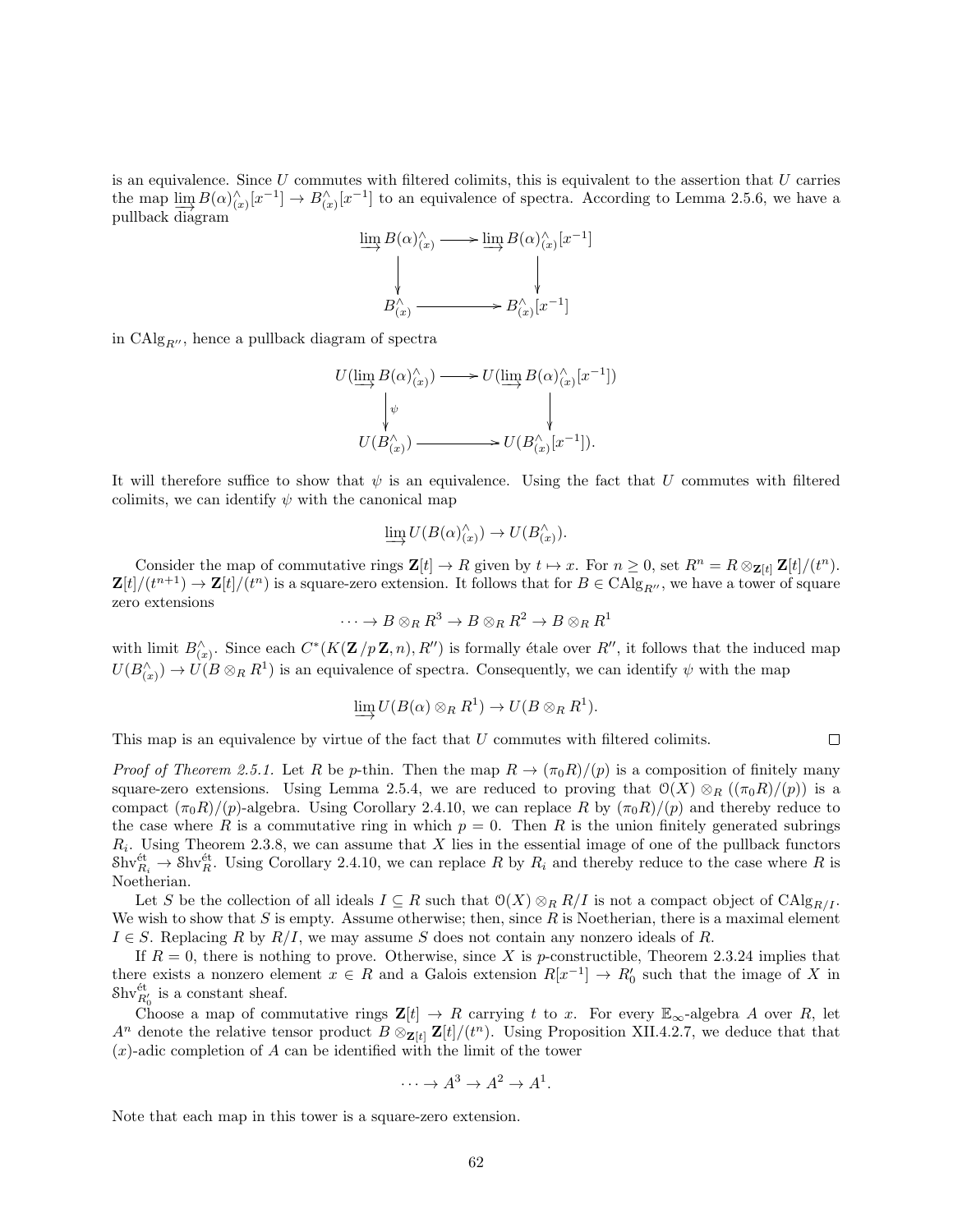Let  $F : \text{CAlg}_R \to \mathcal{S}$  be the functor corepresented by  $\mathcal{O}(X)$ . Let  $\{A_\alpha\}$  be a filtered diagram in  $\text{CAlg}_R$ having colimit A. It follows from Lemma 2.5.6 that the diagram



is a pullback square in  $CAlg_R$ . Since F is a corepresentable functor, the canonical map

$$
F(A) \to F(A[x^{-1}]) \times_{F(A_{(x)}^{\wedge}[x^{-1}])} F(A_{(x)}^{\wedge})
$$

is a homotopy equivalence. We wish to prove that the canonical map

$$
\beta: \varinjlim F(A_{\alpha}) \to F(A[x^{-1}]) \times_{F(A_{(x)}^{\wedge}[x^{-1}])} F(A_{(x)}^{\wedge})
$$

is a homotopy equivalence. Since each  $A_{\alpha}$  fits into a pullback diagram



we can identify  $\beta$  with the map

$$
\varinjlim (F(A_{\alpha}[x^{-1}]) \times_{F((A_{\alpha})_{(x)}^{\wedge}[x^{-1}])} F((A_{\alpha})_{(x)}^{\wedge}) \to F(A[x^{-1}]) \times_{F(A_{(x)}^{\wedge}[x^{-1}]} F(A_{(x)}^{\wedge}).
$$

It will therefore suffice to show that the maps

$$
\beta_0 : \varinjlim F(A_\alpha[x^{-1}]) \to F(A[x^{-1}])
$$

$$
\beta_1 : \varinjlim F((A_\alpha)_{(x)}^\wedge[x^{-1}]) \to F(A_{(x)}^\wedge[x^{-1}])
$$

$$
\beta_2 : \varinjlim F((A_\alpha)_{(x)}^\wedge) \to F(A_{(x)}^\wedge)
$$

are homotopy equivalences.

By construction, the image of X in  $\text{Shv}_{R[x-1]}^{\text{\'et}}$  is locally constant. Lemma 2.5.11 and Corollary 2.4.10 imply that  $\beta_0$  is a homotopy equivalence. Similarly, Proposition 2.5.12 implies that  $\beta_1$  is a homotopy equivalence. We complete the proof by showing that  $\beta_2$  is a homotopy equivalence. Since the functor F is corepresentable, we have  $F(A_{(x)}^{\wedge}) \simeq \varprojlim F(A^n)$ . Since each of the maps  $A^{n+1} \to A^n$  is a square-zero extension and  $\mathcal{O}(X)$  is formally étale over R, the tower  ${F(A^n)}$  is constant, so that the evident map  $F(A_{(x)}^{\wedge}) \to F(A^1)$ is a homotopy equivalence. Similarly, each of the maps  $F((A_{\alpha})_{(x)}^{\wedge}) \to F(A_{\alpha}^{1})$  is a homotopy equivalence. We may therefore identify  $\beta_2$  with the canonical map  $\lim_{\Delta} F(A_\alpha^1) \to F(A^1)$ . To prove that this map is a homotopy equivalence, it suffices to show that  $O(X) \otimes_R R^1$  is a compact object of  $\text{CAlg}_{R^1}$ . Note that  $R^1$ is a square-zero extension of  $\pi_0 R^1 \simeq R/(x)$ . According to Lemma 2.5.4, we are reduced to proving that  $\mathcal{O}(X) \otimes_R R/(x)$  is a compact object of  $\text{CAlg}_{R/(x)}$ . This follows from the observation that  $(x)$  is a nonzero ideal in R.  $\Box$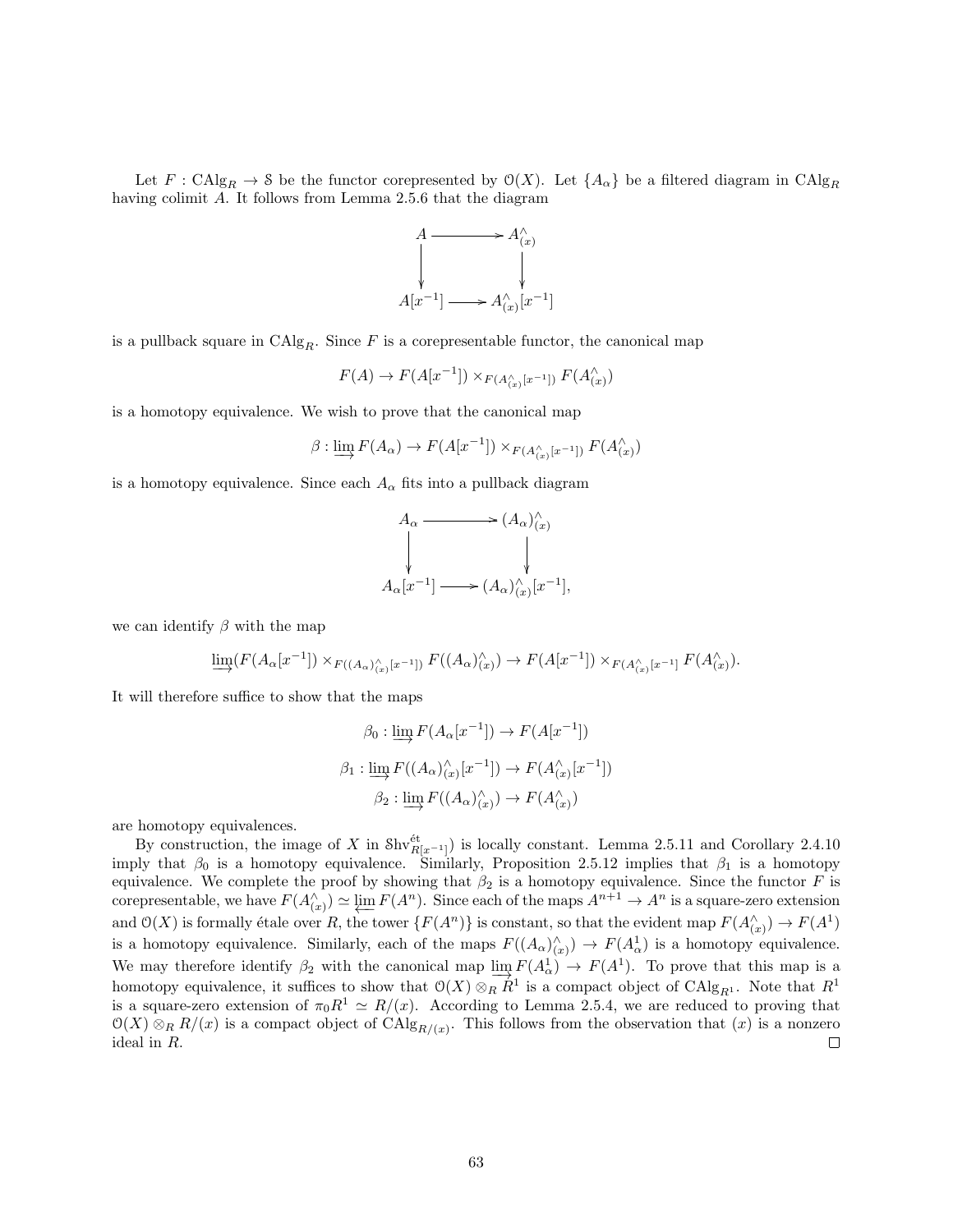#### 2.6 Affine Behavior of p-Constructible Morphisms

In §2.4, we introduced the definition of a *p-constructible* object of an  $\infty$ -topos of the form Shv $_{R}^{\text{\'et}}$ . We can relativize this notion as follows:

**Definition 2.6.1.** Let  $\mathfrak{X} = (\mathfrak{X}, \mathfrak{O}_{\mathfrak{X}})$  be a spectral Deligne-Mumford stack and let p be a prime number. We will say that an object  $U \in \mathcal{X}$  is p-constructible if, for every étale morphism f: Spec<sup>et</sup>  $R \to \mathcal{X}$ , the pullback  $f^*U$  is a p-constructible object of the  $\infty$ -topos  $\text{Shv}_R^{\text{\'et}}$  (see Definition 2.4.1).

We say that a morphism of spectral Deligne-Mumford stacks  $g: \mathfrak{Y} \to \mathfrak{X}$  is p-constructible if  $\mathfrak{Y}$  is equivalent to a spectral Deligne-Mumford stack of the form  $(\mathcal{X}_{/U}, \mathcal{O}_{\mathcal{X}} | U)$ , where  $U \in \mathcal{X}$  is p-constructible.

**Remark 2.6.2.** If  $\mathfrak{X} = (\mathfrak{X}, \mathfrak{O}_{\mathfrak{X}})$  is a spectral Deligne-Mumford stack, then an object  $U \in \mathfrak{X}$  is p-constructible if and only if U is finitely constructible and, for every separably closed field k and every map  $f: \text{Spec}^{\text{\'et}} k \to \mathfrak{X}$ , the stalk  $f^*U \in \text{Shv}_k^{\text{\'et}} \simeq \mathcal{S}$  is a *p*-finite space.

**Remark 2.6.3.** Every *p*-constructible morphism of spectral Deligne-Mumford stacks in étale.

**Remark 2.6.4.** If  $(\mathfrak{X}, \mathfrak{O}_{\mathfrak{X}}) \simeq \text{Spec}^{\text{\'et}} R$  is affine, then an object  $U \in \mathfrak{X}$  is p-constructible in the sense of Definition 2.6.1 if and only if it is  $p$ -constructible in the sense of Definition 2.4.1.

**Remark 2.6.5.** Let  $(\mathcal{X}, \mathcal{O}_{\mathcal{X}})$  be a spectral Deligne-Mumford stack and let  $U \in \mathcal{X}$  be an object. Using Proposition 2.3.5, we see that the condition that  $U$  be p-constructible is local for the étale topology.

**Definition 2.6.6.** Let  $\mathfrak{X}$  be a spectral Deligne-Mumford stack and p a prime number. We will say that  $\mathfrak{X}$ is p-thin if there exists a surjective étale map  $\coprod \text{Spec}^{\text{\'et}} R_\alpha \to \mathfrak{X}$ , where each  $R_\alpha$  is a p-thin  $\mathbb{E}_\infty$ -ring.

**Warning 2.6.7.** If R is a p-thin  $\mathbb{E}_{\infty}$ -ring, then the affine spectral Deligne-Mumford stack Spec<sup>et</sup> R is p-thin. It seems likely that the converse is false, because condition (3) of Definition 2.4.2 is somewhat unnatural.

**Remark 2.6.8.** Let  $f : \mathfrak{Y} \to \mathfrak{X}$  be an étale map between spectral Deligne-Mumford stacks. If  $\mathfrak{X}$  is p-thin, then  $\mathfrak V$  is also p-thin (see Remark 2.4.5). If f is surjective, then the converse holds.

**Example 2.6.9.** Let  $(\mathcal{X}, \mathcal{O}_{\mathcal{X}})$  be a spectral Deligne-Mumford stack. Suppose that  $\mathcal{O}_{\mathcal{X}}$  is discrete (that is, we can think of  $\mathcal{O}_{\mathfrak{X}}$  as a sheaf of commutative rings on X) and that the map  $p^n : \mathcal{O}_{\mathfrak{X}} \to \mathcal{O}_{\mathfrak{X}}$  is zero for  $n \gg 0$ . Then  $(\mathfrak{X}, \mathfrak{O}_{\Upsilon})$  is *p*-thin.

We can now formulate the first main result of this section.

**Theorem 2.6.10.** Let p be a prime number, let  $q : \mathfrak{Y} = (\mathcal{Y}, \mathcal{O}_{\mathcal{Y}}) \to \mathfrak{X}$  be a p-constructible morphism of p-thin spectral Deligne-Mumford stacks, and let  $f : \mathfrak{Z} = (\mathfrak{Z}, \mathfrak{O}_{\mathfrak{Z}}) \to \mathfrak{X}$  be an  $\infty$ -quasi-compact morphism between spectral Deligne-Mumford stacks. If  $\mathfrak z$  is p-thin, then the canonical map

$$
\mathrm{Map}_{\mathrm{Stk}_{/X}}(\mathfrak{Z}, \mathfrak{Y}) \to \mathrm{Map}_{\mathrm{CAlg}(\mathrm{QCoh}(\mathfrak{X}))}(q_* \mathfrak{O}_{\mathfrak{Y}}, f_* \mathfrak{O}_{\mathfrak{Z}})
$$

is a homotopy equivalence.

**Remark 2.6.11.** In the situation of Theorem 2.6.10, the quasi-coherence of the pushforwards  $q_* \mathcal{O}_y$  and  $f_* \mathcal{O}_\mathcal{Z}$  follows from Corollary VIII.2.5.22.

**Corollary 2.6.12.** Let R be a p-thin  $\mathbb{E}_{\infty}$ -ring, and let 0 denote the structure sheaf of Spec<sup>ét</sup> R. Then the construction  $U \mapsto \mathcal{O}(U)$  induces a fully faithful embedding from the full subcategory  $\text{Shv}_R^{\text{p}-\text{fc}} \subseteq \text{Shv}_R^{\text{\'et}}$  spanned by the p-constructible sheaves to the  $\infty$ -category  $\mathrm{CAlg}_{R}^{op}$ .

To prove Theorem 2.6.10, we are free to work locally on  $\mathfrak{X}$  and  $\mathfrak{Z}$ , and thereby reduce to the case where each is the spectrum of a p-thin  $\mathbb{E}_{\infty}$ -ring. Using Theorem 2.4.9, we can replace 20 by  $3 \times \infty 3$ , we can reduce to the case where  $\mathfrak{X} = \mathfrak{Z} = \mathrm{Spec}^{\text{\'et}} R$ . In this case, we are reduced to proving the following: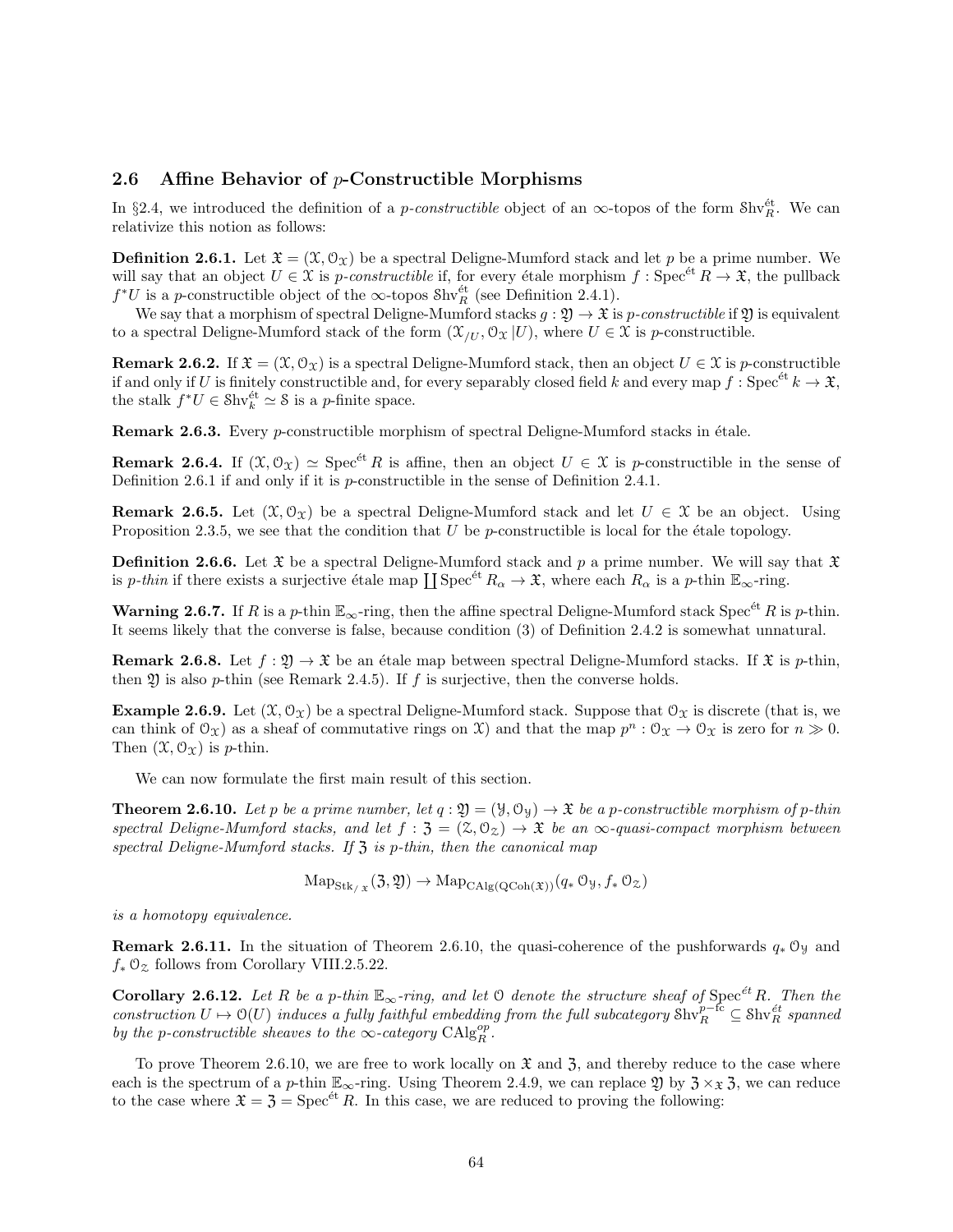**Theorem 2.6.13.** Let R be a p-thin  $\mathbb{E}_{\infty}$ -ring, let  $\mathbb O$  denote the structure sheaf of  $\mathrm{Spec}^{\mathrm{\acute{e}t}}R$ , and let  $X\in\mathrm{Shv}_R^{\mathrm{\acute{e}t}}$ be a p-constructible sheaf. Then the canonical map  $X(R) \to \text{Map}_{\text{CAlg}_R}(\mathcal{O}(X), R)$  is a homotopy equivalence.

*Proof.* The functor  $\varnothing: \text{Shv}_R^{\text{\'et}} \to \text{CAlg}_R^{\text{op}}$  preserves small colimits. It follows from Remark T.5.5.2.10 that  $\varnothing$ admits a right adjoint Sol :  $CAlg_R^{op} \to Shv_R^{\text{\'et}}$ . Unwinding the definitions, we see that Sol carries an object  $A \in \text{CAlg}_{R}^{op}$  to the sheaf  $\text{Sol}(A)$  given by  $\text{Sol}(A)(R') = \text{Map}_{\text{CAlg}_{R}}(A, R')$ . Theorem 2.6.13 is an immediate consequence of the following assertion:

(\*) If  $X \in \text{Shv}_R^{\text{\'et}}$  is p-constructible, then the unit map  $u_X : X \to \text{Sol}(\mathcal{O}(X))$  is an equivalence in  $\text{Shv}_R^{\text{\'et}}$ .

We first treat the case where  $R$  is a separably closed field of characteristic  $p$ . In this case, we have an equivalence of  $\infty$ -topoi Shv $_R^{\text{\'et}} \simeq$  S. We can identify p-constructible sheaves  $X \in \text{Shv}_R^{\text{\'et}}$  with p-finite spaces, so that  $\mathcal{O}(X) \simeq C^*(X;R)$ . Note that  $\mathcal{S}ol(\mathcal{O}(X))$  can be identified with the mapping space  $\mathrm{Map}_{\mathrm{CAlg}_R}(C^*(X;R),R)$ . Using Proposition 2.5.2, we see that the construction  $X \mapsto \text{Sol}(\mathcal{O}(X))$  commutes with finite limits. Consequently, to prove that  $u_X$  is an equivalence for every p-finite space X, it suffices to treat the case where X is an Eilenberg-MacLane space  $K(\mathbf{Z}/p\mathbf{Z}, m)$  (see Lemma 2.5.9). Using Theorem 2.2.17, we can identify  $\text{Sol}(\mathcal{O}(X))$ with the homotopy fiber of the map  $K(R, m) \stackrel{A}{\to} K(R, m)$ , where A is induced by the Artin-Schreier map  $x \mapsto x - x^p$  from R to itself. Since R is a separably closed field, the Artin-Scheier map is surjective with  $\text{Kernel }\mathbf{F}_p\subseteq R, \text{ so that } \text{Sol}(\mathcal{O}(X))\simeq K(\mathbf{F}_p,m). \text{ Since composite map } K(\mathbf{Z}/p\mathbf{Z},m)\stackrel{ux}{\rightarrow} K(\mathbf{F}_p,m)\stackrel{u}{\rightarrow} K(R,m)$ is given by the canonical embedding of  $\mathbf{Z}/p\mathbf{Z}$  into R, we conclude that  $u_X$  is a homotopy equivalence as desired.

We now treat the general case. Write  $Spec^{\text{\'et}} \pi_0 R = (\mathfrak{X}, \mathfrak{O}_{\mathfrak{X}})$  and let  $\phi^* : \mathfrak{Shv}_R^{\text{\'et}} \to \mathfrak{X}$  be the equivalence of  $\infty$ -topoi induced by the truncation map  $R \mapsto \pi_0 R$ . Since R is truncated, the map  $R \to \pi_0 R$  is a composition of square-zero extensions. Since  $\mathcal{O}(X)$  is formally étale over R (Theorem 2.4.9), Corollary 2.4.10 implies that  $\phi_*$  Sol $(\mathcal{O}(X)) \simeq$  Sol $(\mathcal{O}_X(\pi_* X))$ . We may therefore replace R by  $\pi_0R$  and thereby reduce to the case where R is discrete.

Define full subcategories  $\text{Shv}_R^{\text{fc},\leq m} \subseteq \text{Shv}_R^{\text{ét}}$  as in the proof of Theorem 2.3.8. We will prove that the unit map  $u_X$  is an equivalence for all p-constructible sheaves X in  $\text{Shv}_R^{\text{fc},\leq m}$  using induction on m. When  $m = -2$ , the sheaf X is representable by an étale R-algebra R', and the desired result follows from Theorem VII.5.14. Suppose that  $m \ge -1$ . Since X is quasi-compact, we can choose a representable sheaf  $X_0$  and an effective epimorphism  $f: X_0 \to X$ . Let  $X_{\bullet}$  denote the Cech nerve of f. Using Proposition 2.5.2, we deduce that  $\text{Sol}(\mathcal{O}(X_{\bullet}))$  is the Cech nerve of the map  $\text{Sol}(\mathcal{O}(X_{0})) \to \text{Sol}(\mathcal{O}(X))$ . Each  $X_{i}$  belongs to  $\text{Shv}_{R}^{\text{fc},\leq m-1}$ , so that  $u_{X_i}$  is an equivalence by the inductive hypothesis. It follows that  $X_{\bullet}$  can be identified with the Cech nerve of the composite map  $X_0 \to X \stackrel{ux}{\to} \text{Sol}(\mathcal{O}(X))$ . Consequently, to show that  $u_X$  is an equivalence, it will suffice to show that  $u<sub>X</sub>$  is an effective epimorphism. Unwinding the definitions, this amounts to the following assertion:

(\*') Let R' be an étale R-algebra suppose we are given a map of R-algebras  $\phi$  :  $\mathcal{O}(X)$  → R'. Then, for every maximal ideal  $\mathfrak{m} \subseteq R'$ , there exists an étale map  $\psi : R' \to A$  such that  $A/\mathfrak{m}A \neq 0$ , and the composition  $\psi \circ \phi$  is homotopic to the map given by a point  $\eta \in X(A)$ .

Let  $\phi: \mathcal{O}(X) \to R'$  be as in (\*'). Using Theorem 2.3.8, we deduce that there exists a subring  $R_0 \subseteq R$ which is finitely generated over **Z** such that X is the restriction of a p-constructible sheaf  $Y \in Shv^{\text{\'et}}_{R_0}$ . Enlarging  $R_0$  if necessary, we can assume that R' is given by  $R \otimes_{R_0} R'_0$  for some étale  $R_0$ -algebra  $R'_0$ . Let  $\mathcal{O}''$  denote the structure sheaf of Spec<sup>et</sup> R<sub>0</sub>. Using Theorem 2.5.1, we can assume that  $\phi$  arises from a map  $\phi_0: \mathcal{O}''(Y) \to R'_0$ . To prove (\*), we may replace R by  $R_0$ , X by Y, and R' by  $R'_0$ . We may therefore assume without loss of generality that the commutative ring  $R$  is finitely generated over  $\mathbf{Z}$ ; in particular,  $R$ is Noetherian.

For every map of commutative rings  $\psi : R' \to A$ , let  $X_A$  denote the image of X in the  $\infty$ -topos  $\infty$ -topos  $\text{Shv}_A^{\text{\'et}}$ , and let  $F(A)$  denote the homotopy fiber of the map of spaces  $X_A(A) \to \text{Map}_{\text{CAlg}_R}(\mathcal{O}(X), A)$  over the point given by  $\psi \circ \phi$ . Theorem 2.3.8 implies that the functor  $A \mapsto X_A(A)$  commutes with filtered colimits, and Theorem 2.5.1 implies that the functor  $A \mapsto \mathrm{Map}_{\mathrm{CAlg}_R}(\mathcal{O}(X), A)$  commutes with filtered colimits. It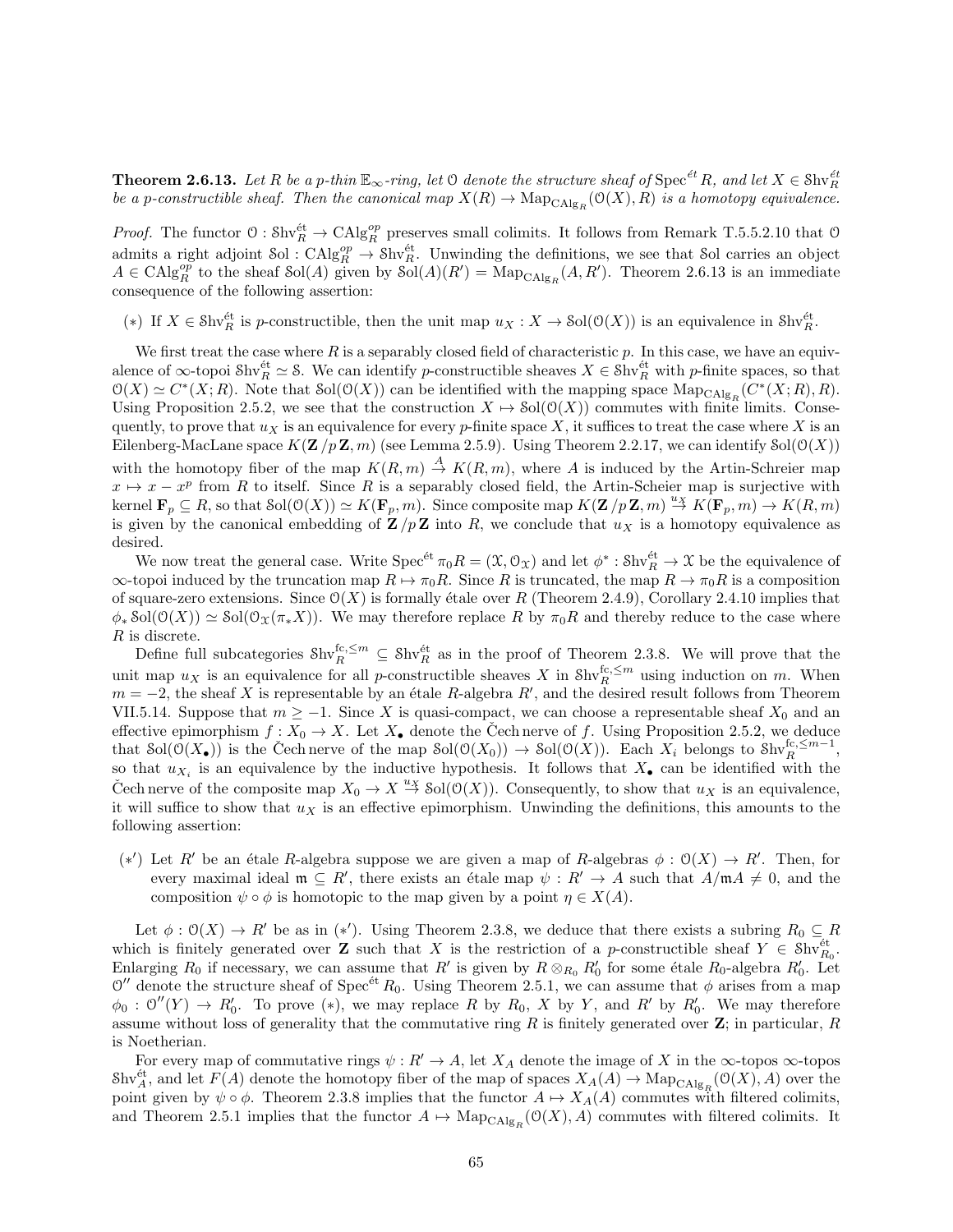follows that F commutes with filtered colimits. We wish to prove that for every maximal ideal  $\mathfrak{m} \subseteq R'$ , there exists an étale R'-algebra A such that  $A/\mathfrak{m}A \neq 0$  and  $F(A)$  is nonempty.

Let k denote the residue field  $R'/\mathfrak{m}$  and let  $\overline{k}$  denote a separable closure of k. Using the first part of the proof together with Corollary 2.4.10, we deduce that  $F(\overline{k})$  is nonempty. Since F commutes with filtered colimits, there exists a finite separable extension  $\widetilde{k}$  of k such that  $F(\widetilde{k})\neq\emptyset$ . Using the structure theory of Etale morphism (Proposition VII.8.10), we see that there exists an étale  $R'$ -algebra  $\widetilde{R}$  such that  $\widetilde{R}/m\widetilde{R} \simeq k$ . In particular,  $m\tilde{R}$  is a maximal ideal of  $\tilde{R}$ . Let  $\tilde{R}^{\wedge}$  denote the completion of  $\tilde{R}$  at  $m\tilde{R}$ . Then  $\tilde{R}^{\vee}$  is the inverse limit of a tower of square-zero extensions

$$
\cdots \to \widetilde{R}/\mathfrak{m}^3 \widetilde{R} \to \widetilde{R}/\mathfrak{m}^2 \widetilde{R} \to \widetilde{R}/\mathfrak{m} \widetilde{R}.
$$

Since  $\mathcal{O}_{\mathfrak{X}}(X)$  is formally étale over R, we conclude that the reduction map  $\text{Map}_{\text{CAlg}_R}(\mathcal{O}_{\mathfrak{X}}(X), \widetilde{R}^{\vee}) \to$  $\text{Map}_{\text{CAlg}_R}(\mathcal{O}_{\mathfrak{X}}(X), \tilde{k})$  is a homotopy equivalence. Since  $R^{\wedge}$  is a complete local Noetherian ring, it is Henselian (Proposition VII.7.16) so that the map  $X_{\tilde{R}^{\wedge}}(\tilde{R}^{\wedge}) \to X_{\tilde{k}}(\tilde{k})$  is a homotopy equivalence (Proposition XI.3.22). It follows that the map  $F(\widetilde{R}^n) \to F(\widetilde{k})$  is a homotopy equivalence. In particular,  $F(\widetilde{R}^n)$  is nonempty.

Since  $\tilde{R}$  is an étale R-algebra, it is a finitely generated **Z**-algebra, and therefore an excellent ring (see [56]). It follows that the map  $\widetilde{R} \to \widetilde{R}^{\vee}$  is geometrically regular. Using Popescu's theorem ([67]), we see that  $\widetilde{R}^{\vee}$  can be obtained as filtered colimit of smooth  $\widetilde{R}$ -algebras. Since F commutes with filtered colimits, we conclude that there exists a smooth R-algebra B equipped with a map  $B \to \tilde{R}^{\vee}$  such that  $F(B)$  is nonempty. Since  $\widetilde{R}^{\vee}/m\widetilde{R}^{\vee} \simeq \widetilde{k} \neq 0$ , we conclude that  $B/mB \neq 0$ . We can therefore choose a map of rings  $B \to A$ such that  $A/\mathfrak{m}A \neq 0$  and A is étale over  $\widetilde{R}$  (and therefore also over  $R'$ ). Since  $F(B) \neq \emptyset$ , we conclude that  $F(A) \neq \emptyset$ , as required by (\*).  $\Box$ 

Suppose we are given a p-constructible morphism  $q : (\mathcal{Y}, \mathcal{O}_{\mathcal{Y}}) \to \mathcal{X}$ . Assume that the structure sheaf of  $\mathfrak X$  is truncated, so that Oy is also truncated and therefore  $q_*$  Oy is a quasi-coherent sheaf on  $\mathfrak X$  (Corollary VIII.2.5.22). It follows from Theorem 2.6.13 that, under some mild hypotheses, we can recover 20 as a sort of relative spectrum of the quasi-coherent sheaf of  $\mathbb{E}_{\infty}$ -rings  $q_* \mathcal{O}_y$  on  $\mathfrak{X}$ . In other words, p-constructible morphisms behave, in some respects, as if they are affine. We formulate another result to this effect.

**Notation 2.6.14.** Let  $q : \mathfrak{Y} = (\mathfrak{Y}, \mathfrak{O}_{\mathfrak{Y}}) \to \mathfrak{X}$  be a map of spectral Deligne-Mumford stacks. Assume that q is ∞-quasi-compact and that the structure sheaf  $\mathcal{O}_y$  is truncated. Then  $q_* \mathcal{O}_y$  is a commutative algebra object of QCoh( $\mathfrak{X}$ ) (Corollary VIII.2.5.22). We let  $Mod_{q_*} \circ_{y} (QCoh(\mathfrak{X})_{\leq 0})$  denote the full subcategory of  $\text{Mod}_{q_* \mathcal{O}_\mathcal{Y}}(\text{QCoh}(\mathfrak{X}))$  spanned by those  $q_* \mathcal{O}_\mathcal{Y}$ -modules whose image in  $\text{QCoh}(\mathfrak{X})$  belongs to  $\text{QCoh}(\mathfrak{X})_{\leq 0}$ , so that  $q_*$  induces a functor

$$
\text{QCoh}(\mathfrak{Y})_{\leq 0} \to \text{Mod}_{q_* \mathfrak{O}_{\mathfrak{Y}}}(\text{QCoh}(\mathfrak{X})_{\leq 0}).
$$

**Theorem 2.6.15.** Let p be a prime number and let  $q : \mathfrak{Y} = (\mathfrak{Y}, \mathfrak{O}_{\mathfrak{Y}}) \to \mathfrak{X}$  be a p-constructible morphism between p-thin spectral Deligne-Mumford stacks. Then the pushforward functor q<sup>∗</sup> induces an equivalence of ∞-categories

$$
\mathrm{QCoh}(\mathfrak{Y})_{\leq 0} \to \mathrm{Mod}_{q_* \mathfrak{O}_{\mathfrak{Y}}}(\mathrm{QCoh}(\mathfrak{X})_{\leq 0}).
$$

The proof of Theorem 2.6.15 will require some preliminaries.

**Lemma 2.6.16.** Let R be a p-thin  $\mathbb{E}_{\infty}$ -ring and let X be a spectral Deligne-Mumford stack over R. Let  $x \in \pi_0 R$  be an element, define  $R_0, R_1 \in \text{CAlg}_R$  as in Remark 2.4.4, and set

$$
\mathfrak{X}_0 = \operatorname{Spec}^{\acute{e}t} R_0 \times_{\operatorname{Spec}^{\acute{e}t} R} \mathfrak{X} \qquad \mathfrak{X}_1 = \operatorname{Spec}^{\acute{e}t} R_1 \times_{\operatorname{Spec}^{\acute{e}t} R} \mathfrak{X},
$$

so that we have a closed immersion  $i: \mathfrak{X}_0 \to \mathfrak{X}$  and an open immersion  $j: \mathfrak{X}_1 \to \mathfrak{X}$ . Let  $\mathfrak{F}$  be a quasi-coherent sheaf on  $\mathfrak{X}$ . Then:

(1) The sheaf  $\mathcal F$  belongs to  $Q\text{Coh}(\mathfrak X)_{\leq 0}$  if and only if  $j^* \mathcal F \in Q\text{Coh}(\mathfrak X_1)_{\leq 0}$  and  $i^* \mathcal F \in Q\text{Coh}(\mathfrak X_0)_{\leq 1}$ .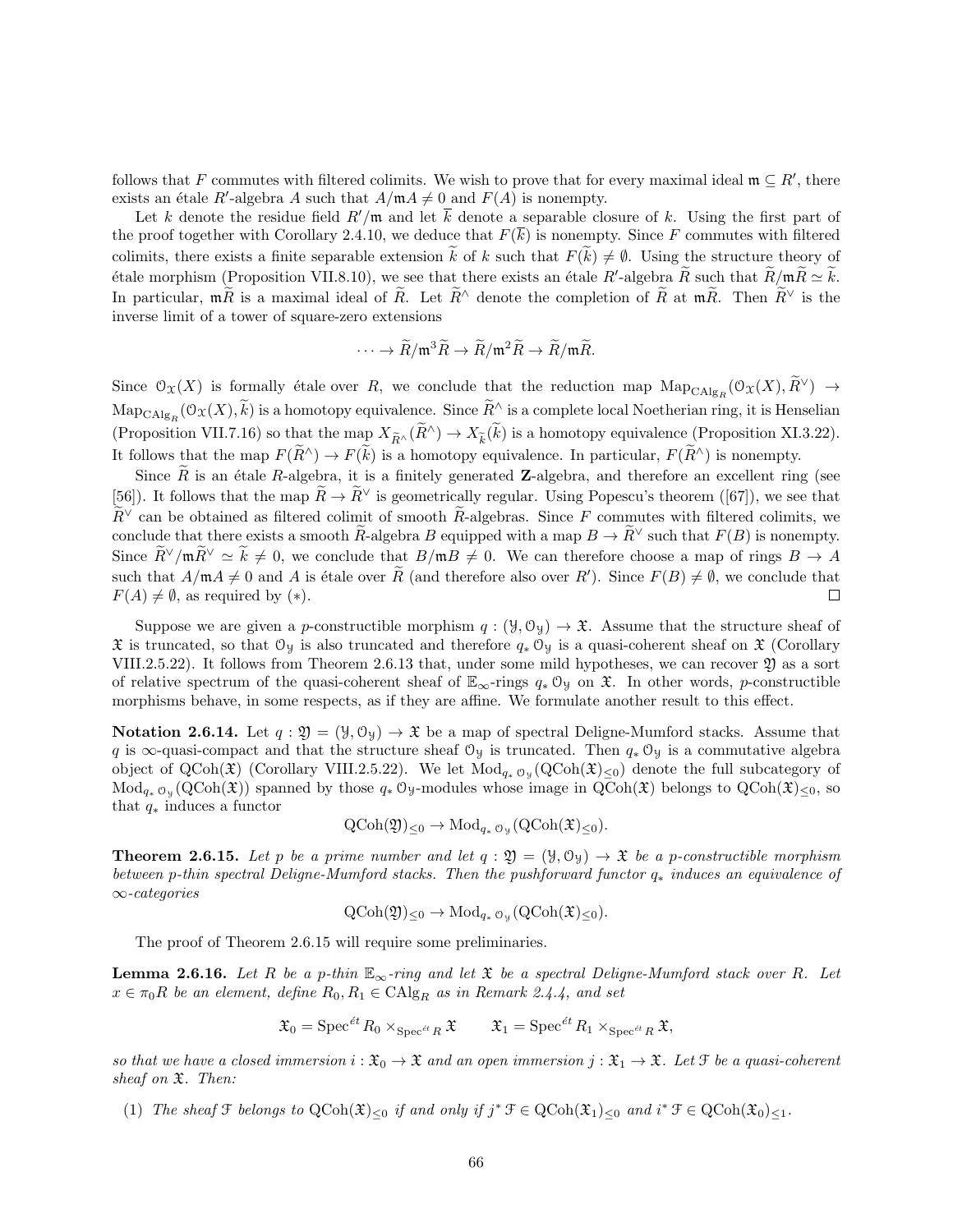- (2) The sheaf  $\mathcal F$  is zero if and only if  $j^* \mathcal F$  and  $i^* \mathcal F$  are zero.
- (3) A map  $\alpha : \mathcal{F} \to \mathcal{F}'$  in QCoh( $\mathfrak{X}$ ) is an equivalence if and only if  $i^* \mathcal{F}$  and  $j^* \mathcal{F}$  are equivalences.

*Proof.* The implication  $(2) \Rightarrow (3)$  is obvious, and the implication  $(1) \Rightarrow (2)$  follows from the fact that the t-structure on  $QCoh(\mathfrak{X})$  is right complete. Assertion (1) is local on  $\mathfrak{X}$ ; we may therefore suppose that  $\mathfrak{X} = \mathrm{Spec}^{\mathrm{\acute{e}t}} A$  is affine. Then  $\mathfrak{X}_0 \simeq \mathrm{Spec}^{\mathrm{\acute{e}t}} A_0$  and  $\mathfrak{X}_1 \simeq \mathrm{Spec}^{\mathrm{\acute{e}t}} A_1$  are also affine. We will identify x with its image in  $\pi_0 A$ , so that  $A_1 \simeq A[x^{-1}]$  and we have a fiber sequence of A-modules

$$
A \stackrel{x}{\to} A \to A_0.
$$

Let us identify  $\mathcal F$  with an A-module M, so that  $j^* \mathcal F$  can be identified with  $M[\frac{1}{x}] = A[\frac{1}{x}] \otimes_A M$  and  $i^* \mathcal F$ with the cofiber cofib $(M \stackrel{x}{\to} M)$ . It is now clear that  $\mathcal{F} \in \mathrm{QCoh}(\mathfrak{X})_{\leq 0}$  implies that  $j^* \mathcal{F} \in \mathrm{QCoh}(\mathfrak{X}_1)_{\leq 0}$  and  $i^* \mathcal{F} \in \text{QCoh}(\mathfrak{X}_0)_{\leq 1}$ . To prove the converse, let us assume that  $M[\frac{1}{x}] \in (\text{Mod}_A)_{\leq 0}$  and that  $\text{cofib}(M \stackrel{x}{\to} \mathbb{R})$  $M \in (Mod_A)_{\leq 1}$ . We wish to show that  $M \in (Mod_A)_{\leq 0}$ . Form a fiber sequence

$$
K \to M \to M[\frac{1}{x}];
$$

we will show that  $K \in (Mod_A)_{\leq 0}$ . Note that  $K \simeq Q[-1] \otimes_A M$ , where Q denotes the cofiber of the map  $A \to A[\frac{1}{x}]$ . Then  $Q \simeq \lim_{M \to \infty} Q_m$ , where  $Q_m$  is the cofiber of the map  $x^m : A \to A$ . It will therefore suffice to prove that  $Q_m \otimes_A M \in (Mod_A)_{\leq 1}$  for each m. When  $m = 1$ , this follows from our assumption on cofib $(M \stackrel{x}{\to} M)$ . The general case follows by induction on m, using the existence of fiber sequences

$$
Q_m \to Q_{m+1} \to Q_1.
$$

**Lemma 2.6.17.** Let G be a finite p-group and let V be an  $\mathbf{F}_p$ -vector space equipped with an action of G. If  $V \neq 0$ , then V contains a nonzero element which is fixed by the action of G.

*Proof.* Replacing V by the G-submodule generated by any nonzero element  $v \in V$ , we may suppose that V is a finite set. Every nontrivial orbit for the action of G on V has cardinality divisible by p. Since the cardinality of V is divisible by  $p$ , we conclude that the cardinality of the set of G-fixed points is divisible by p. In particular,  $0 \in V$  cannot be the only fixed point.  $\Box$ 

*Proof of Theorem 2.6.15.* The assertion is local on  $\mathfrak{X}$ . We may therefore assume without loss of generality that  $\mathfrak{X} = \mathrm{Spec}^{\text{\'et}} R$ , where R is a p-thin  $\mathbb{E}_{\infty}$ -ring.

Consider the pushforward functor  $G: Mod_{\mathcal{O}_\mathcal{Y}} \to Mod_{q_*\mathcal{O}_\mathcal{Y}}$  (in the setting of sheaves which are not necessarily quasi-coherent), and let

$$
G_0: \mathrm{QCoh}(\mathfrak{Y})_{\leq 0} \to \mathrm{Mod}_{q_* \mathfrak{O}_{\mathfrak{Y}}}(\mathrm{QCoh}(\mathfrak{X})_{\leq 0})
$$

denote the restriction of G. We wish to show that  $G_0$  is an equivalence of  $\infty$ -categories. The functor G admits a left adjoint  $F$ , given by

$$
F(\mathcal{M}) = \mathcal{O}_{\mathcal{Y}} \otimes_{q^*q_* \mathcal{O}_{\mathcal{Y}}} q^* \mathcal{M}.
$$

From this description it is clear that F carries quasi-coherent sheaves of  $q_* \mathcal{O}_y$ -modules to quasi-coherent sheaves on  $\mathfrak{Y}$ . The main step of the proof is to establish the following:

(\*) Let  $\mathcal{M} \in Mod_{q_* \mathcal{O}_\mathcal{Y}}(Q\text{Coh}(\mathfrak{X})_{\leq 0})$ . Then  $F(\mathcal{M}) \in QCoh(\mathfrak{X})_{\leq 0}$ . Moreover, the unit map  $\mathcal{M} \to (G \circ F)(\mathcal{M})$ is an equivalence.

Write  $\mathfrak{X} = (\mathfrak{X}, \mathfrak{O}_{\mathfrak{X}})$  and  $\mathfrak{Y} = (\mathfrak{X}_{/U}, \mathfrak{O}_{\mathfrak{X}} | U)$  for some p-constructible sheaf  $U \in \mathfrak{X} \simeq$  Shv $_{R}^{\text{\'et}}$ . By repeated use of Lemma 2.6.16, we are reduced to proving (\*) in the special case where U is locally constant and  $p = 0$ in  $\pi_0R$ . Since the assertion is local on X, we may reduce further to the case where U is the constant sheaf associated to a p-finite space K. In this case, we can identify  $q_* \mathfrak{O}_y$  with the  $\mathbb{E}_{\infty}$ -ring  $C^*(K;R)$ . We can now rephrase (∗) as follows: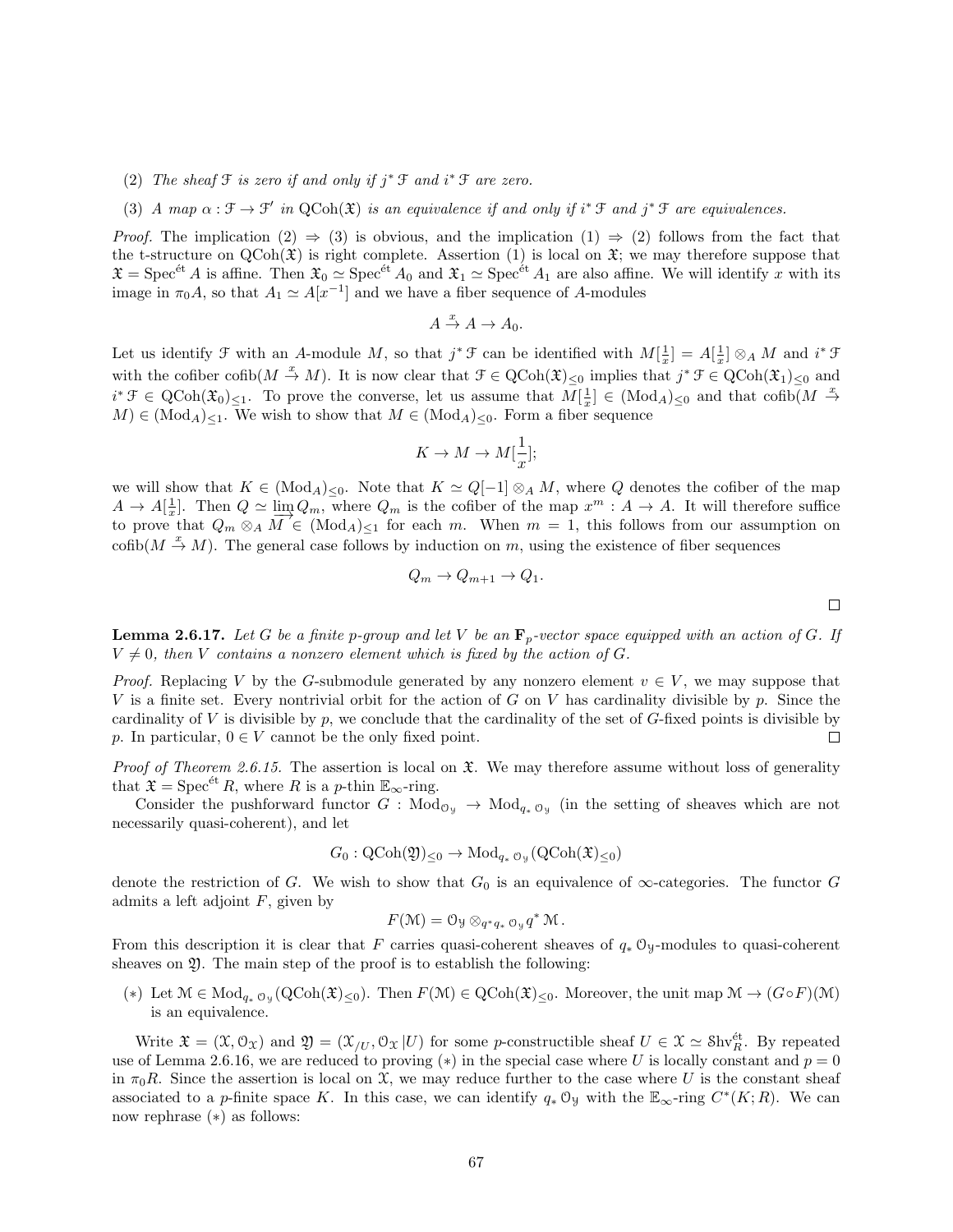(\*') Let M be a  $C^*(K;R)$ -module with  $\pi_m M \simeq 0$  for  $m > 0$ . Then, for each  $x \in K$ , the module  $C^*(\lbrace x \rbrace; R) \otimes_{C^*(K;R)} M$  belongs to  $(\text{Mod}_R)_{\leq 0}$ . Moreover, the canonical map

$$
M \to \varprojlim_{x \in K} (C^*(K; \{x\}) \otimes_{C^*(K; R)} M)
$$

is an equivalence.

Since  $R$  is strongly commutative, it admits the structure of a simplicial commutative ring. In particular, we have a map of simplicial commutative rings  $\mathbf{Z} \to R$ . Let  $e_0, e_p : \mathbf{Z}[X] \to \mathbf{Z}$  be the maps carrying the variable X to 0 and p, respectively. Since  $p = 0$  in  $\pi_0 R$ , the diagram



commutes up to homotopy (in the  $\infty$ -category of simplicial commutative rings), so there exists a map  $\mathbf{F}_p \simeq (\mathbf{Z} \otimes_{\mathbf{Z}[X]} \mathbf{Z}) \to R$ . Corollary 2.4.18 supplies an equivalence of  $\mathbb{E}_{\infty}$ -rings

$$
C^*(K;R)\simeq R\otimes_{\mathbf{F}_p} C^*(K;\mathbf{F}_p).
$$

It will therefore suffice to prove  $(*')$  in the special case where  $R = \mathbf{F}_p$ .

By breaking  $K$  up into its connected components, we may reduce to the case where  $K$  is connected. In this case,  $C^*(K; \mathbf{F}_p)$  is a coconnective  $\mathbb{E}_{\infty}$ -algebra over  $\mathbf{F}_p$ , in the sense of Definition VIII.4.1.1. Using Proposition VIII.4.1.9 (and Remark VIII.4.1.10), we may assume that M is given by the colimit of a sequence of  $C^*(K; \mathbf{F}_p)$ -modules

$$
0 = M(0) \to M(1) \to M(2) \to \cdots,
$$

where each  $M(n)$  fits into a fiber sequence

$$
M(n) \to M(n+1) \to C^*(K; \mathbf{F}_p) \otimes_{\mathbf{F}_p} V(n)
$$

for some  $V(n) \in (Mod_{\mathbf{F}_p})_{\leq 1}$ . Fix a point  $x \in K$ , and consider the corresponding map  $C^*(K; \mathbf{F}_p) \to$  $C^*(\lbrace x \rbrace; \mathbf{F}_p) \simeq \mathbf{F}_p$ . Then

$$
\mathbf{F}_p \otimes_{C^*(K;\mathbf{F}_p)} M \simeq \varinjlim \mathbf{F}_p \otimes_{C^*(K;\mathbf{F}_p)} M(n).
$$

Consequently, to prove that  $\pi_m(\mathbf{F}_p \otimes_{C^*(K;\mathbf{F}_p)} M)$  vanishes for  $m > 0$ , it will suffice to prove that

$$
\pi_m(\mathbf{F}_p \otimes_{C^*(K;\mathbf{F}_p)} M(n)) \simeq 0
$$

for  $m > 0$  and each  $n \ge 0$ . We proceed by induction on n, the case  $n = 0$  being trivial. The inductive step follows from the observation that

$$
\pi_m(\mathbf{F}_p \otimes_{C^*(K;\mathbf{F}_p)} C^*(K;\mathbf{F}_p) \otimes_{\mathbf{F}_p} V(n)) \simeq \pi_m V(n) \simeq 0
$$

for  $m > 0$ .

Let N denote the local system of  $\mathbf{F}_p$ -module spectra on K given by  $x \mapsto C^*(\{x\}; \mathbf{F}_p) \otimes_{C^*(K; \mathbf{F}_p)} M$ . To complete the proof of  $(*')$ , we wish to show that the canonical map  $\theta_M : M \to C^*(K;N)$  is an equivalence. For each  $n \geq 0$ , let  $N(n)$  denote the local system of  $\mathbf{F}_p$ -module spectra on K given by  $x \mapsto C^*(\{x\}; \mathbf{F}_p) \otimes_{C^*(K; \mathbf{F}_p)} M(n)$ . Then Then  $N \simeq \lim_{n \to \infty} N(n)$ , and the above argument shows that each  $N(n)$  takes values in  $(\text{Mod}_{\mathbf{F}_p})_{\leq 0}$ . Since K is p-finite, the functor  $C^*(K; \bullet)$  commutes with filtered colimits when restricted to  $(\text{Mod}_{\mathbf{F}_p}^K)_{\leq 0}$ . It will therefore suffice to show that each of the maps  $\theta_{M(n)}$  is an equivalence. We proceed by induction on n, the case  $n = 0$  being trivial. To carry out the inductive step, it suffices to show that each of the maps  $\theta_{C^*(K; \mathbf{F}_p) \otimes_{\mathbf{F}_p} V(n)}$  is an equivalence. Since  $\mathbf{F}_p$  is a field, we can write  $V(n)$  as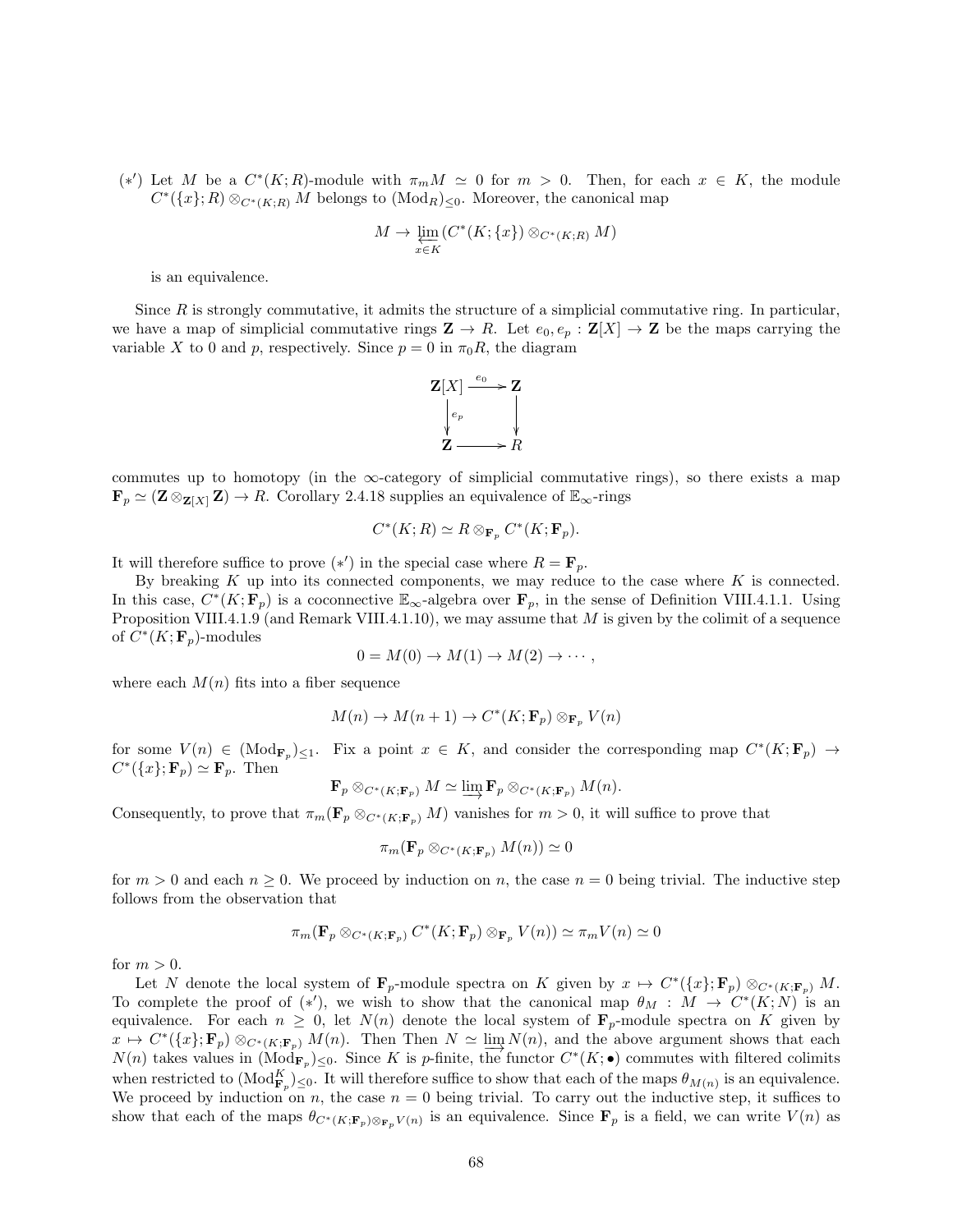a direct sum of  $\mathbf{F}_p$ -modules of the form  $\mathbf{F}_p[m]$ , where  $m \leq 0$ . Using the fact that the functor  $C^*(K; \bullet)$ commutes with direct sums when restricted to  $(\text{Mod}_{\mathbf{F}_p}^K)_{\leq 0}$ , we are reduced to proving that  $\theta_{C^*(K;\mathbf{F}_p)[m]}$  is an equivalence for  $m \leq 0$ , which is clear. This completes the proof of  $(*)$  (and therefore also the proof of  $(*)$ ).

It follows from (\*) that the functor  $G_0$  admits a left adjoint  $F_0$ :  $Mod_{q_*}$   $_{0y}$  ( $QCoh(\mathfrak{X})_{\leq 0}$ )  $\rightarrow$   $QCoh(\mathfrak{Y})_{\leq 0}$ , and that the counit map id  $\rightarrow G_0 \circ F_0$  is an equivalence. In particular,  $F_0$  is fully faithful. To complete the proof that  $G_0$  is an equivalence of  $\infty$ -categories, it will suffice to show that  $G_0$  is conservative. Suppose that  $\mathcal{M} \in \text{QCoh}(2)_{\leq 0}$  and that  $q_* \mathcal{M} \simeq 0$ ; we wish to prove that  $\mathcal{M} \simeq 0$ . We may again use Lemma 2.6.16 to reduce to the case where U is locally constant and  $p = 0$  in  $\pi_0 R$ . The assertion is local on X, so we may pass to an étale cover and thereby reduce to the case where U is the constant sheaf determined by a p-finite space K. In this case, we can identify  $M$  with a local system of R-modules on K. We wish to prove that if  $\mathcal{M} \neq 0$ , then  $C^*(K; \mathcal{M}) \neq 0$ . Since M is truncated, there exists a largest integer n such that  $\pi_n \mathcal{M} \neq 0$ . Choose a point  $x \in K$  such that  $\pi_n \mathcal{M}(x) \neq 0$ . Let  $V = \pi_n \mathcal{M}(x)$ . We will view V as an  $\mathbf{F}_p$ -vector space equipped with an action of the fundamental group  $G = \pi_1(K, x)$ . Since  $\pi_m \mathcal{M} \simeq 0$  for all  $m > n$ , the vector space  $H^0(G; V)$  appears as a direct summand in  $\pi_n C^*(K; M)$ . Since G is a finite p-group, Lemma 2.6.17 implies that  $C^*(K; \mathcal{M}) \neq 0$ , as desired.  $\Box$ 

# 3 p-Profinite Homotopy Theory

Let p be a prime number and let  $S^{p-fe}$  denote the  $\infty$ -category of p-finite spaces (Definition 2.4.1). We let  $S^{\text{Pro}(p)}$  denote the  $\infty$ -category  $\text{Pro}(S^{p-fc})$ . We will refer to the objects of  $S^{\text{Pro}(p)}$  as p-profinite spaces.

Our goal in this section is to develop the homotopy theory of  $p$ -profinite spaces. Our main result can be stated as follows:

(\*) Let k be an algebraically closed field of characteristic p. Then the functor  $X \mapsto C^*(X; k)$  on p-finite spaces extends to a fully faithful embedding  $S^{Pro(p)} \to \text{CAlg}_k^{op}$ . Moreover, the essential image of this embedding has a simple algebraic description.

Let us now outline the organization of this section. We begin in §3.1 by reviewing the definition of Pro( $\mathcal{C}$ ), where  $\mathcal{C}$  is an  $\infty$ -category. With an eye toward some later applications, we treat the case where  $\mathcal{C}$ is an accessible ∞-category which is not essentially small. We then extend Theorem 2.6.10 to the setting of proconstructible sheaves. Specializing to the case of an algebraically closed (or, more generally, a separably closed) field k, we obtain the fully faithful embedding  $S^{Pro(p)} \to \text{CAlg}_k^{op}$  described in (\*) (Proposition 3.1.16).

In §3.2, we begin our study of p-profinite spaces in proper. To every p-profinite space  $X$  we can associate an ordinary space  $\text{Mat}(X) = \text{Map}_{S^{\text{Pro}(p)}}(*, X)$ , which we call the *materialization* of X. Given a point  $\eta \in Mat(X)$ , we define

$$
\pi_0 X = \pi_0 \text{Mat}(X) \qquad \pi_n(X, \eta) = \pi_n(\text{Mat}(X), \eta)
$$

for  $n \geq 1$ . We will see that  $\pi_0 X$  is equipped with the structure of a totally disconnected compact Hausdorff space, and that each  $\pi_n(X, \eta)$  has the structure of a p-profinite group. Moreover, these homotopy groups control the structure of X: if  $f: X \to Y$  is a map of p-profinite spaces which induces an isomorphism on all homotopy groups, then  $f$  is an equivalence (Theorem 3.2.2).

Let X be a p-profinite space. We will say that X is of *finite type* if it is simply connected (that is, the materialization Mat(X) is simply connected) and the homotopy groups  $\pi_n X$  are finitely generated modules over the ring  $\mathbf{Z}_p$  of p-adic integers, for all  $n \geq 2$ . In §3.3, we will show that the materialization functor Mat :  $S^{\text{Pro}(p)} \to S$  is fully faithful when restricted to p-profinite spaces of finite type (Theorem 3.3.3).

The homotopy theory of p-profinite spaces behaves in many respects like the usual homotopy theory of spaces. For example, to every  $p$ -profinite space  $X$  on can associate a Postnikov tower

$$
\cdots \to \tau_{\leq 2} X \to \tau_{\leq 1} X \to \tau_{\leq 0} X
$$

having limit X. In §3.4, we will study the relative version of this Postnikov tower. That is, we will introduce the notions of *n*-connective and *n*-truncated morphisms in  $S^{Pro(p)}$ , and show that they behave much like the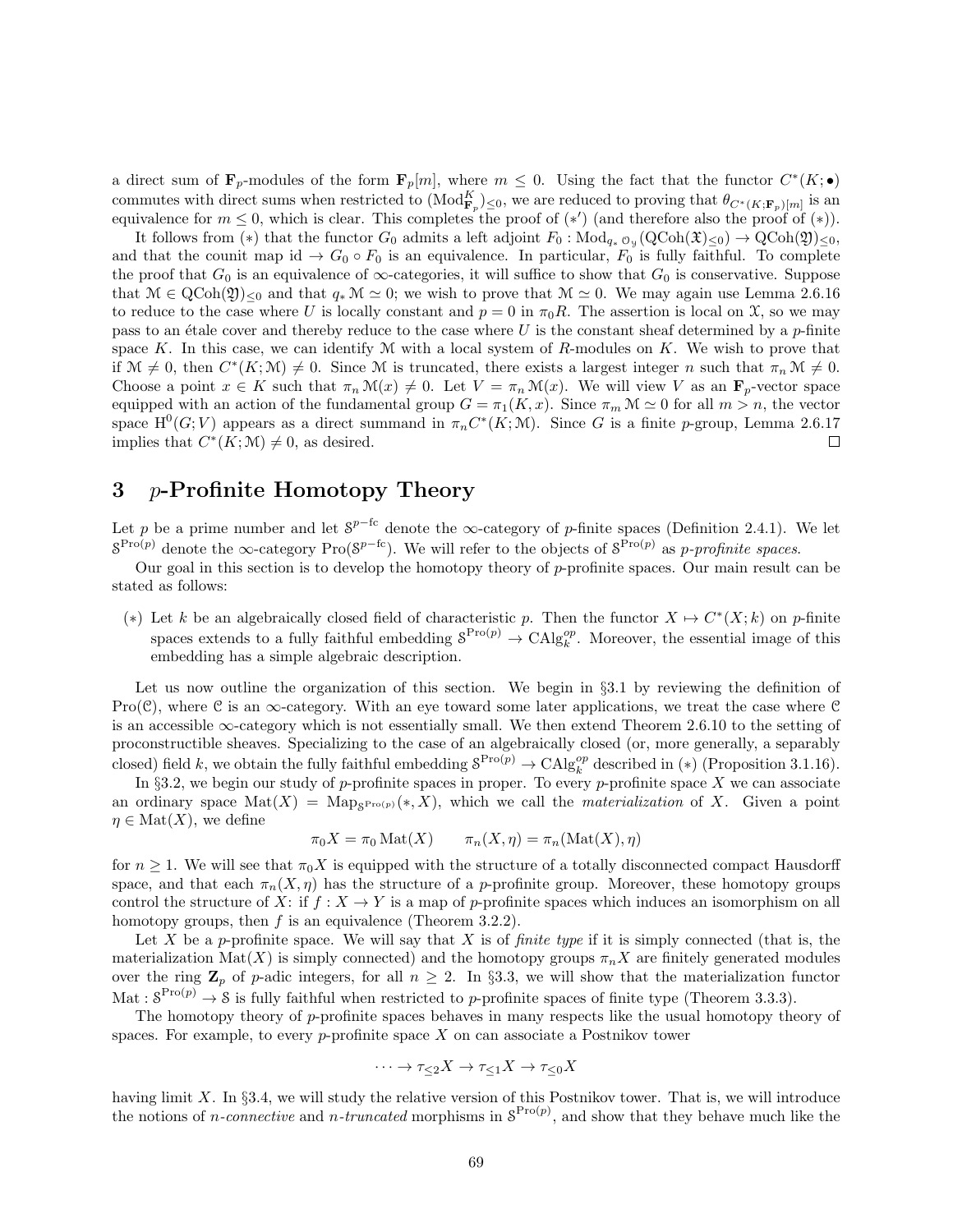usual theory of n-connective and n-truncated morphisms of spaces. In particular, every map  $f: X \to Y$  of p-profinite spaces admits an essentially unique factorization

$$
X \xrightarrow{f'} Z \xrightarrow{f''} Y,
$$

where  $f'$  is n-truncated and  $f''$  is  $(n-1)$ -connective (Theorem 3.4.2).

In §3.5 we will complete the proof of (\*) by characterizing the essential image of the embedding  $S^{\text{Pro}(p)} \to$  $\text{CAlg}_{k}^{\text{op}}$  (at least in the case where k is algebraically closed; see Theorem 3.5.8). We will also characterize the essential image of the p-profinite spaces of finite type. Combining this the results of  $\S 3.3$ , we recover the following result of Mandell (see Corollary 3.5.15):

(\*') Let k be an algebraically closed field of characteristic p, and let  $C$  denote the full subcategory of S spanned by those spaces X which are simply connected and for which each homotopy group  $\pi_n X$  is a finitely generated module over the ring  $\mathbb{Z}_p$  of p-adic integers. Then the functor  $X \mapsto C^*(X; k)$  extends to a fully faithful embedding  $C \to CA \rvert g_k^{op}$ . Moreover, the essential image of this embedding admits a simple algebraic description.

For any p-thin  $\mathbb{E}_{\infty}$ -ring R, Corollary 2.6.12 supplies a fully faithful embedding  $\text{Shv}_R^{p-\text{fc}} \to \text{CAlg}_R^{op}$ . The proofs of (\*) and (\*') rest ultimately on a simple special case of this: namely, the case where  $\tilde{R}$  is an algebraically closed field of characteristic p. In §3.6, we will describe a different specialization of Corollary 2.6.12: we allow R to be arbitrary, but restrict our attention to sheaves which are constant. This leads to an algebraic description of the p-adic étale homotopy type of Spec<sup> $\acute{e}t$ </sup> R (or, more generally, any p-thin spectral Deligne-Mumford stack: see Theorem 3.6.3).

Remark 3.0.18. For another approach to the homotopy theory of profinite spaces, we refer the reader to [80].

## 3.1 Pro-Constructible Sheaves and  $p$ -Profinite Spaces

Let R be an  $\mathbb{E}_{\infty}$ -ring and p a prime number. We let  $\text{Shv}_R^{p-\text{fc}}$  denote the full subcategory of  $\text{Shv}_R^{\text{\'et}}$  spanned by the p-constructible sheaves. If R is p-thin, then Corollary 2.6.12 gives a fully faithful embedding from  $\text{Shv}_R^{p-6}$  into the ∞-category  $\text{CAlg}_R^{op}$ . In this section, we will consider an extension of this embedding to Pro-objects of  $\text{Shv}_R^{p-{\rm fc}}$ . We begin with a general review of the theory of Pro-objects.

**Definition 3.1.1.** Let C be an accessible  $\infty$ -category which admits finite limits. We let Pro(C) denote the full subcategory of  $\text{Fun}(\mathcal{C}, \mathcal{S})^{op}$  spanned by those functors  $F : \mathcal{C} \to \mathcal{S}$  which are accessible and preserve finite limits. We will refer to Pro( $\mathcal{C}$ ) as the  $\infty$ -category of Pro-objects of  $\mathcal{C}$ .

**Example 3.1.2.** Let C be a small  $\infty$ -category which admits finite limits. Then C is accessible if and only if it is idempotent complete (Proposition T.5.4.2.17). Moreover, any functor  $F : \mathcal{C} \to \mathcal{S}$  is automatically accessible. It follows that  $Pro(C)$  is the full subcategory of  $Fun(C, S)^{op}$  spanned by those functors which preserve finite limits. We therefore have  $\text{Pro}(\mathcal{C}) \simeq \text{Ind}(\mathcal{C}^{op})^{op}$ , where  $\text{Ind}(\mathcal{C}^{op})$  is defined as in §T.5.3.5.

**Example 3.1.3.** Let C be the nerve of an accessible category  $\mathcal{C}_0$ . Then Pro(C) is itself equivalent to the nerve of a category, which we will denote by  $\text{Pro}(\mathcal{C}_0)$ . We can identify  $\text{Pro}(\mathcal{C}_0)$  with the usual category of Pro-objects of  $\mathcal{C}_0$ : that is, it is a category whose objects are small filtered diagrams  $\{X_\alpha\}$  taking values in  $\mathcal{C}_0$ , with morphisms given by

$$
\mathrm{Hom}_{\mathrm{Pro}(\mathcal{C}_0)}(\{X_\alpha\}, \{Y_\beta\}) = \varprojlim_\beta \varinjlim_\alpha \mathrm{Hom}_{\mathcal{C}_0}(X_\alpha, Y_\beta).
$$

**Remark 3.1.4.** If C is an accessible  $\infty$ -category which admits finite limits, then every corepresentable functor  $C \rightarrow S$  is accessible and preserves finite limits. It follows that the Yoneda embedding determines a functor  $j : \mathcal{C} \to \text{Pro}(\mathcal{C})$ , which we will also refer to as the Yoneda embedding.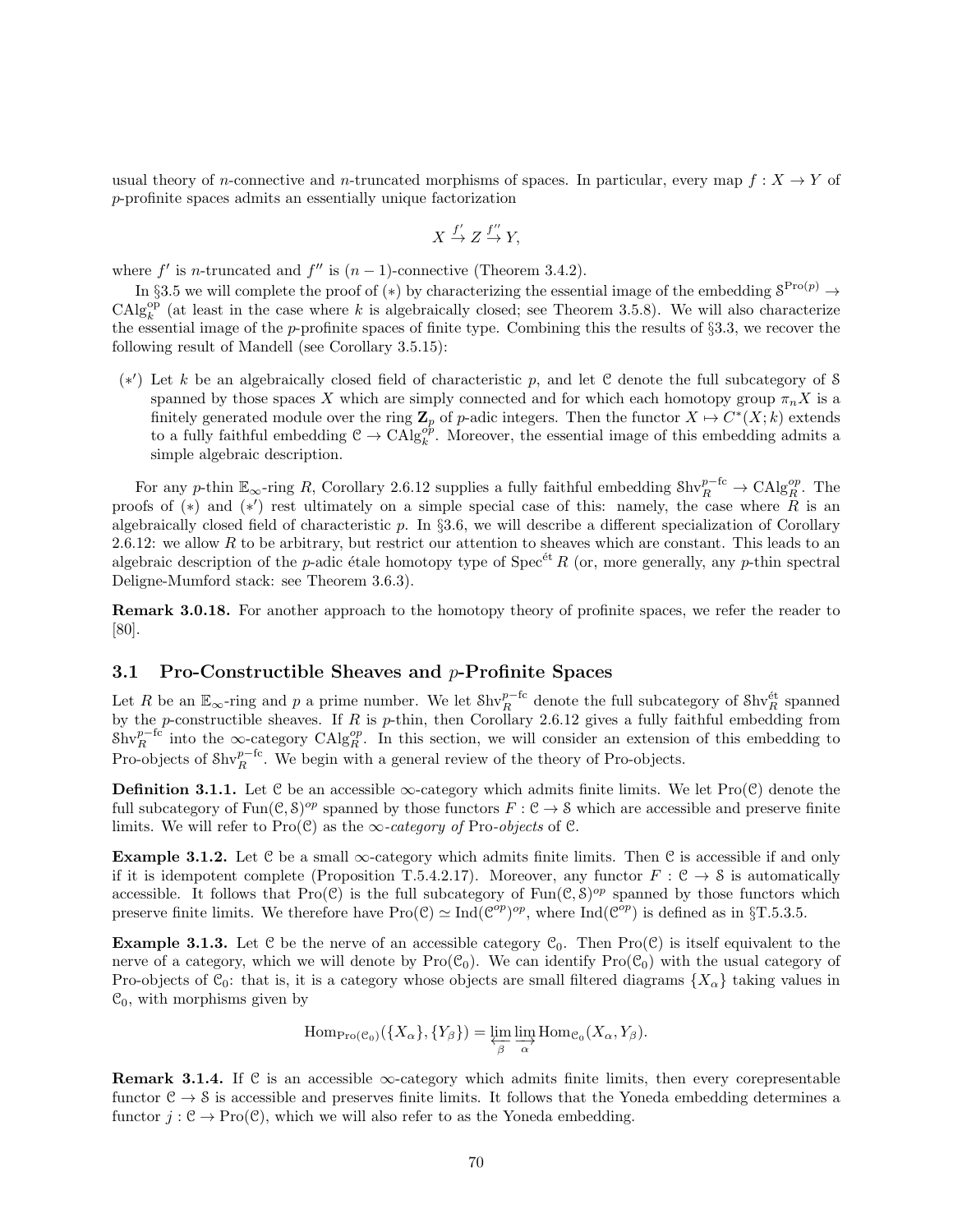**Remark 3.1.5.** Let C be an accessible  $\infty$ -category which admits finite limits. Then the collection of left-exact accessible functors from C to S is closed under filtered colimits. It follows that the  $\infty$ -category  $Pro(\mathcal{C})$  admits small filtered limits. Moreover, filtered limits are computed "pointwise": that is, the inclusion  $Pro(\mathcal{C}) \hookrightarrow Fun(\mathcal{C}, \mathcal{S})^{op}$  preserves small filtered limits.

The  $\infty$ -category Pro(C) can be characterized by the following universal property:

**Proposition 3.1.6.** Let  $C$  be an accessible  $\infty$ -category which admits finite limits, let  $D$  be an  $\infty$ -category which admits small filtered limits, and let  $Fun'(Pro(\mathcal{C}), \mathcal{D})$  denote the full subcategory of  $Fun(Pro(\mathcal{C}), \mathcal{D})$ spanned by those functors which preserve small filtered limits. Then composition with the Yoneda embedding restricts to an equivalence of  $\infty$ -categories

$$
\operatorname{Fun}'(\operatorname{Pro}(\mathcal{C}), \mathcal{D}) \to \operatorname{Fun}(\mathcal{C}, \mathcal{D}).
$$

We can state Proposition 3.1.6 more informally as follows: the  $\infty$ -category Pro(C) is obtained from C by freely adjoining filtered limits.

*Proof.* Let  $\hat{\mathcal{S}}$  denote the ∞-category of spaces which are not necessarily small, let  $\mathcal{E}$  denote the smallest full subcategory of  $Fun(\mathcal{C}, \widehat{\mathcal{S}})$  which contains the essential image of the Yoneda embedding and is closed under small filtered colimits, and let Fun'( $\mathcal{E}^{op}, \mathcal{D}$ ) denote the full subcategory of Fun( $\mathcal{E}^{op}, \mathcal{D}$ ) spanned by those functors which preserve small filtered limits. Using Remark T.5.3.5.9, we see that composition with the Yoneda embedding induces an equivalence of  $\infty$ -categories Fun'( $\mathcal{E}^{op}, \mathcal{D}$ )  $\to$  Fun( $\mathcal{C}, \mathcal{D}$ ). It will therefore suffice to show that  $\mathcal{E}$  is equivalent to Pro $(\mathcal{C})^{op}$  (as subcategories of Fun $(\mathcal{C}, \mathcal{S})$ ). Using Remarks 3.1.4 and 3.1.5, we see that  $\mathcal E$  is contained in the essential image of  $\text{Pro}(\mathcal C)^{op}$ . We will complete the proof by verifying the following:

(\*) Let  $F: \mathcal{C} \to \mathcal{S}$  be an accessible functor which preserves finite limits. Then F can be written as a small filtered colimit  $\underline{\lim}_{\to} F_{\alpha}$ , where each of the functors  $F_{\alpha}: \mathcal{C} \to \mathcal{S}$  is corepresentable by an object of  $\mathcal{C}$ .

To prove (\*), choose a regular cardinal  $\kappa$  such that C is  $\kappa$ -accessible and the functor  $F : \mathcal{C} \to \mathcal{S}$  preserves κ-filtered colimits. Let  $\mathfrak{C}^{\kappa}$  denote the full subcategory of C spanned by the κ-compact objects. Enlarging κ if necessary, we may assume  $\mathcal{C}^{\kappa}$  is closed under finite limits. Let  $F^{\kappa}$  denote the restriction of F to  $\mathcal{C}^{\kappa}$ . Since  $\mathcal{C}^{\kappa}$  is essentially small and  $F^{\kappa}$  is left exact, we can write  $F^{\kappa}$  as a filtered colimit of functors  $F^{\kappa}_{\alpha}$ , where each  $F_{\alpha}^{\kappa}$  is corepresentable by an object of  $\mathcal{C}^{\kappa}$  (Corollary T.5.3.5.4). Since the Yoneda embedding  $h^{\kappa} : (\mathcal{C}^{\kappa})^{op} \to \text{Fun}(\mathcal{C}^{\kappa}, \mathcal{S})$  is fully faithful, we can write  $F^{\kappa}_{\alpha} = h^{\kappa}(C_{\alpha})$  for some filtered diagram  $\{C_{\alpha}\}\$ in  $(\mathcal{C}^{\kappa})^{op}$ . Let  $h : \mathcal{C}^{op} \to \text{Fun}(\mathcal{C}, \mathcal{S})$  denote the Yoneda embedding for  $\mathcal{C}$ , and let  $F' = \lim_{n \to \infty} h(C_{\alpha})$ . We will complete the proof of (\*) by showing that  $F' \simeq F$ . By construction, F and F' have the same restriction to  $\mathcal{C}^{\kappa}$ . Since C is  $\kappa$ -accessible, it will suffice to show that the functors F and F' preserve small  $\kappa$ -filtered colimits (Proposition T.5.3.5.10). For the functor  $F$ , this follows by assumption. To show that  $F'$  commutes with  $\kappa$ -filtered colimits, it will suffice to show that each  $h(C_\alpha)$  commutes with  $\kappa$ -filtered colimits; this follows from the fact that each  $C_{\alpha}$  is  $\kappa$ -compact.  $\Box$ 

Remark 3.1.7. Let  $f : \mathcal{C} \to \mathcal{D}$  be a functor between accessible  $\infty$ -categories which admit small limits. Then the composite functor  $\mathcal{C} \stackrel{f}{\to} \mathcal{D} \to \text{Pro}(\mathcal{D})$  induces a map  $\text{Pro}(f) : \text{Pro}(\mathcal{C}) \to \text{Pro}(\mathcal{D})$ , which commutes with small filtered limits. If f is fully faithful, then  $\text{Pro}(f)$  is fully faithful. If f is accessible and preserves finite limits, then composition with f induces a functor  $F : \text{Pro}(\mathcal{D}) \to \text{Pro}(\mathcal{C})$ . It is not difficult to see that F (when defined) is a right adjoint to  $\text{Pro}(f)$ .

Notation 3.1.8. Let R be an  $\mathbb{E}_{\infty}$ -ring, let p be a prime number, and let  $\mathrm{Shv}_R^{p-{\rm fc}}$  denote the full subcategory of Shv $_R^{\text{\'et}}$  spanned by the p-constructible sheaves. We let Shv $_R^{\text{Pro}(p)}$  denote the  $\infty$ -category Pro(Shv $_R^{p-fc}$ ). We will refer to  $\text{Shv}_R^{\text{Pro}(p)}$  as the *p-profinite sheaves* on Spec<sup>ét</sup> R.

Let 0 denote the structure sheaf of  $Spec^{\text{\'et}}R$ , and regard 0 as a functor from  $\text{Shv}_R^{\text{\'et}}$  to  $\text{CAlg}_R^{\text{\'et}}$ . Using Proposition 3.1.6, we see that  $\mathcal O$  admits an essentially unique extension

$$
\widehat{O}: \mathrm{Shv}_R^{\mathrm{Pro}(p)} \to \mathrm{CAlg}_R^{op}
$$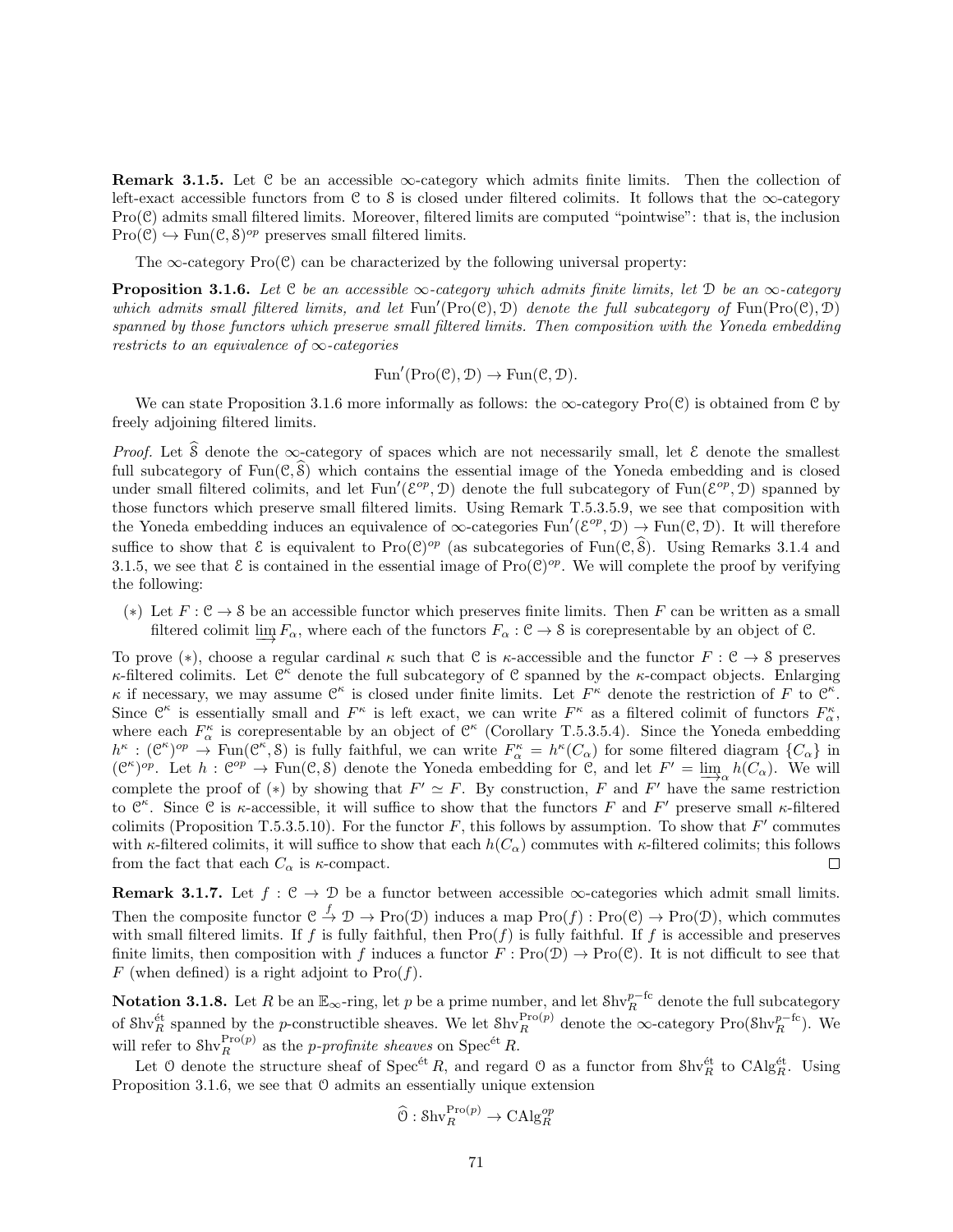which commutes with small filtered limits.

We can now prove an extension of Corollary 2.6.12:

**Theorem 3.1.9.** Let p be a prime number, let R be an  $\mathbb{E}_{\infty}$ -ring which is p-thin, and let  $\widehat{\mathbb{O}}$  : Shv $_R^{\text{Pro}(p)} \rightarrow$  $\mathrm{CAlg}_{R}^{op}$  be the functor described in Notation 3.1.8. Then:

- (1) The functor  $\widehat{O}$  commutes with small limits.
- (2) For every pro-p sheaf  $X \in Shv_R^{\text{Pro}(p)}$ , the  $\mathbb{E}_{\infty}$ -ring  $\widehat{O}(X)$  is formally étale over R.
- (3) The functor  $\widehat{O} : \text{Shv}_R^{\text{Pro}(p)} \to \text{CAlg}_R^{\text{op}}$  is fully faithful.

Proof. Assertion (1) follows from Propositions T.5.5.1.9 and 2.5.2, and assertion (2) follows from Theorem 2.4.9 (note that the collection of formally étale R-algebras is closed under small colimits in  $\text{CAlg}_R$ ). We prove (3). Let  $\mathcal{O}: Shv_R^{\text{\'et}} \to \text{CAlg}_R^{\text{op}}$  be the structure sheaf of  $\text{Spec}^{\text{\'et}}R$ . If  $X \in Shv_R^{p-{\text{\'et}}},$  then  $\mathcal{O}(X)$  is a compact object of  $CAlg_R$  by Theorem 2.5.1. In view of Proposition T.5.3.5.11, it will suffice to show that the restriction  $\mathcal{O} \mid \text{Shv}_R^{p-{\text{fc}}}$  is fully faithful. We conclude by invoking Corollary 2.6.12.  $\Box$ 

If  $f: R \to R'$  is a map of  $\mathbb{E}_{\infty}$ -rings, then the pullback functor  $f^* : Shv_R^{\text{\'et}} \to Shv_{R'}^{\text{\'et}}$  carries  $Shv_R^{\text{\'et}}$  into  $\text{Shv}_{R'}^{p-\text{fc}}$ , and therefore induces a functor  $\hat{f}^* : \text{Shv}_R^{\text{Pro}(p)} \to \text{Shv}_{R'}^{\text{Pro}(p)}$ . Note that  $\hat{f}^*$  is an equivalence whenever  $f^*$  is an equivalence. In particular, we see that  $\text{Shv}_R^{\text{Pro}(p)}$  depends only on the underlying commutative ring  $\pi_0 R$ .

**Corollary 3.1.10.** Let R be an  $\mathbb{E}_{\infty}$ -ring, and suppose we are given a flat hypercovering  $R \to R^{\bullet}$  of R. If p is nilpotent in  $\pi_0 R$ , then the canonical map

$$
\mathrm{Shv}_R^{\mathrm{Pro}(p)} \to \varprojlim \mathrm{Shv}_{R^\bullet}^{\mathrm{Pro}(p)}
$$

is fully faithful.

*Proof.* We may assume without loss of generality that R is discrete (so that  $R^{\bullet}$  is also discrete). Then R is p-thin, and each  $R^n$  is p-thin. We have a commutative diagram of  $\infty$ -categories

$$
\begin{aligned}\n\text{Shv}_R^{\text{Pro}(p)} &\longrightarrow \varprojlim \text{Shv}_R^{\text{Pro}(p)} \\
\downarrow &\downarrow \\
\text{CAlg}_R^{op} &\longrightarrow \varprojlim \text{CAlg}_{R^{\bullet}}^{op}.\n\end{aligned}
$$

The vertical functors are fully faithful by Theorem 3.1.9, and the bottom horizontal map is an equivalence of  $\infty$ -categories by Theorem VII.5.14. It follows that the functor  $\text{Shv}_R^{\text{Pro}(p)} \to \varprojlim \text{Shv}_{R^{\bullet}}^{\text{Pro}(p)}$  is fully faithful, as desired.

**Warning 3.1.11.** In the situation of Corollary 3.1.10, the functor  $\text{Shv}_R^{\text{Pro}(p)} \to \varprojlim \text{Shv}_R^{\text{Pro}(p)}$  is generally not essentially surjective.

We now specialize Theorem 3.1.9 to the case where  $R$  is a separably closed field.

**Definition 3.1.12.** Let p be a prime number and let  $S^{p-fc}$  denote the full subcategory of S spanned by the p-finite spaces (Definition 2.4.1). A p-profinite space is a pro-object of the  $\infty$ -category  $S^{p-{\rm fc}}$ . We let  $S^{\rm Pro(p)}$ denote the  $\infty$ -category Pro( $S^{p-{\rm fc}}$ ) of p-profinite spaces.

**Remark 3.1.13.** The Yoneda embedding is a fully faithful functor  $j: S^{p-{\rm fc}} \to S^{{\rm Pro}(p)}$ . We will generally abuse notation by identifying a *p*-finite space X with its image  $j(X) \in \mathcal{S}^{\text{Pro}(p)}$ .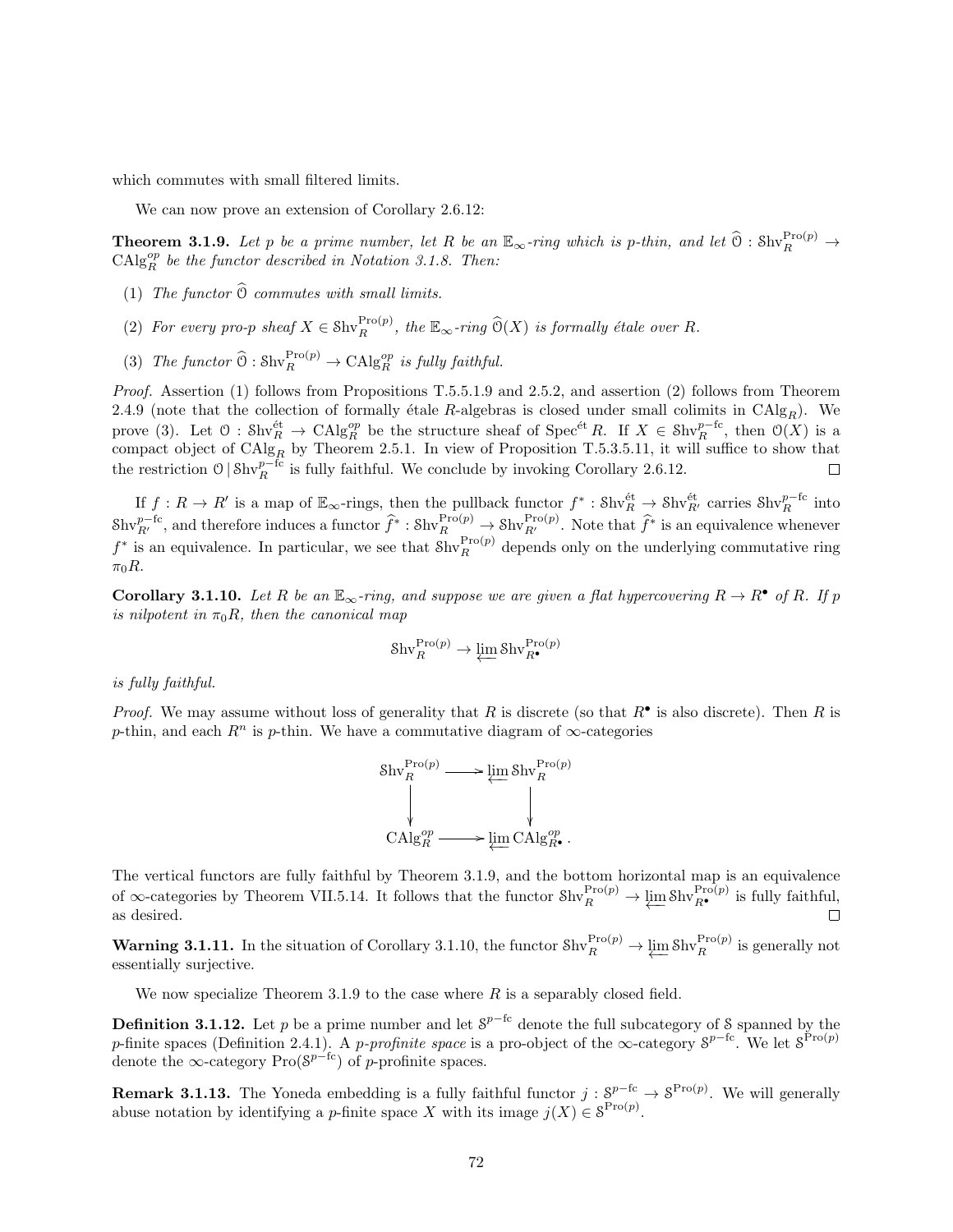Notation 3.1.14. Let k be a field of characteristic p. Corollary 1.1.10 implies that the construction  $X \mapsto$  $C^*(X;k)$  defines a functor  $F_0: (S^{p-fc}) \to \text{CAlg}_{k}^{op}$  which commutes with finite limits. Using Propositions T.5.3.5.10 and T.5.5.1.9, we see that  $F_0$  admits an essentially unique extension to a functor  $F: \mathcal{S}^{\text{Pro}(p)} \to$ CAlg<sup>op</sup> which commutes with small limits. We will denote this functor also by  $X \mapsto C^*(X; k)$ .

**Remark 3.1.15.** Let  $k$  be a separably closed field, so that the global sections functor induces an equivalence of  $\infty$ -categories Shv $_k^{\text{\'et}} \simeq$  S. This restricts to an equivalence Shv $_k^{p-{\rm fc}} \simeq 8^{p-{\rm fc}}$ , which gives rise to an equivalence of Pro-objects  $\text{Shv}_k^{\text{Pro}(p)} \simeq \mathcal{S}^{\text{Pro}(p)}$ . Under this equivalence, the functor  $X \mapsto C^*(X;k)$  of Notation 3.1.14 coincides with the functor  $\widehat{O}: Shv_k^{\text{Pro}(p)} \to Chlg_k^{op}$  appearing in Theorem 3.1.9.

Combining Theorem 3.1.9 with Remark 3.1.15, we obtain the following result:

**Proposition 3.1.16.** Let k be a separably closed field of characteristic  $p > 0$ . Then the construction  $X \mapsto C^*(X; k)$  determines a fully faithful embedding from the  $\infty$ -category  $S^{\text{Pro}(p)}$  of p-profinite spaces to the  $\infty$ -category  $\mathrm{CAlg}_k^{op}$ .

**Remark 3.1.17.** Proposition 3.1.16 does not really require the full strength of the hypothesis that  $k$  is separably closed. It suffices to assume that the Galois cohomology of  $k$  is trivial modulo  $p$ : equivalently, that that Artin-Schreier map  $x \mapsto x - x^p$  is a surjection from k to itself.

We will study the essential image of the embedding  $S^{Pro(p)} \to CAlg_k^{op}$  in §3.5.

### 3.2 Whitehead's Theorem

Let p be a prime number. In §3.1, we introduced the  $\infty$ -category  $S^{Pro(p)}$  of p-profinite spaces. Our goal in this section is to show that the  $\infty$ -category  $S^{Pro(p)}$  behaves, in many respects, like the usual  $\infty$ -category S of spaces. In particular, we will see that there is a good theory of connective and truncated objects in  $S^{Pro(p)}$ , and that every object of  $S^{Pro(p)}$  has a convergent Postnikov tower.

We begin by establishing a direct connection of  $S^{Pro(p)}$  with the usual  $\infty$ -category of spaces.

**Definition 3.2.1.** Let p be a prime number and let  $S^{Pro(p)} = Pro(S^{p-fc})$  denote the  $\infty$ -category of p-profinite spaces. We let Mat :  $S^{\text{Pro}(p)} \to S$  denote the functor corepresented by the final object  $* \in S^{\text{Pro}(p)}$ , so that  $\text{Mat}(X) \simeq \text{Map}_{\mathcal{S}^{\text{Pro}}(\mathcal{P})}(*, X)$ . We will refer to Mat as the *materialization functor*.

Let X be a p-profinite space. A point of X is a point of the materialization Mat(X). We let  $\pi_0 X$  denote the set  $\pi_0 \text{Mat}(X)$  of all path components of the materialization of X. Given a point  $\eta$  of X and an integer  $n \geq 1$ , we let  $\pi_n(X, \eta)$  denote the homotopy group  $\pi_n(\mathrm{Mat}(X), \eta)$ .

We can formulate our main result as follows:

**Theorem 3.2.2** (Whitehead's Theorem for p-Profinite Spaces). Let  $f : X \rightarrow Y$  be a map of p-profinite spaces. Then f is an equivalence if and only if the following conditions are satisfied:

- (1) The map f induces a bijection  $\pi_0 X \to \pi_0 Y$ .
- (2) For every point  $\eta$  of X and every  $n \geq 1$ , the map f induces an isomorphism of profinite p-groups  $\pi_n(X,\eta) \to \pi_n(Y,f(\eta)).$

**Remark 3.2.3.** Theorem 3.2.2 can be reformulated as follows: for every prime number  $p$ , the materialization functor Mat :  $S^{Pro(p)} \to S$  is conservative.

Before giving the proof of Theorem 3.2.2, let us describe an application. Since the  $\infty$ -category S is an  $\infty$ -topos, the functor  $S^{op} \to \widehat{\text{Cat}}_{\infty}$  which carries each space X to the  $\infty$ -category  $S_{/X}$  of spaces over X preserves small limits (see Theorem T.6.1.3.9). It follows that for every Kan complex  $X$ , we have a canonical equivalence  $S_{X} \simeq \text{Fun}(X, \mathcal{S})$ , depending functorially on X. We can describe this equivalence informally as follows: it assigns to a map of spaces  $Y \to X$  the functor  $X \to S$  which carries a point  $x \in X$  to the homotopy fiber  $Y_x = Y \times_X \{x\}$ . We now prove that an analogous statement holds in the setting of p-profinite spaces: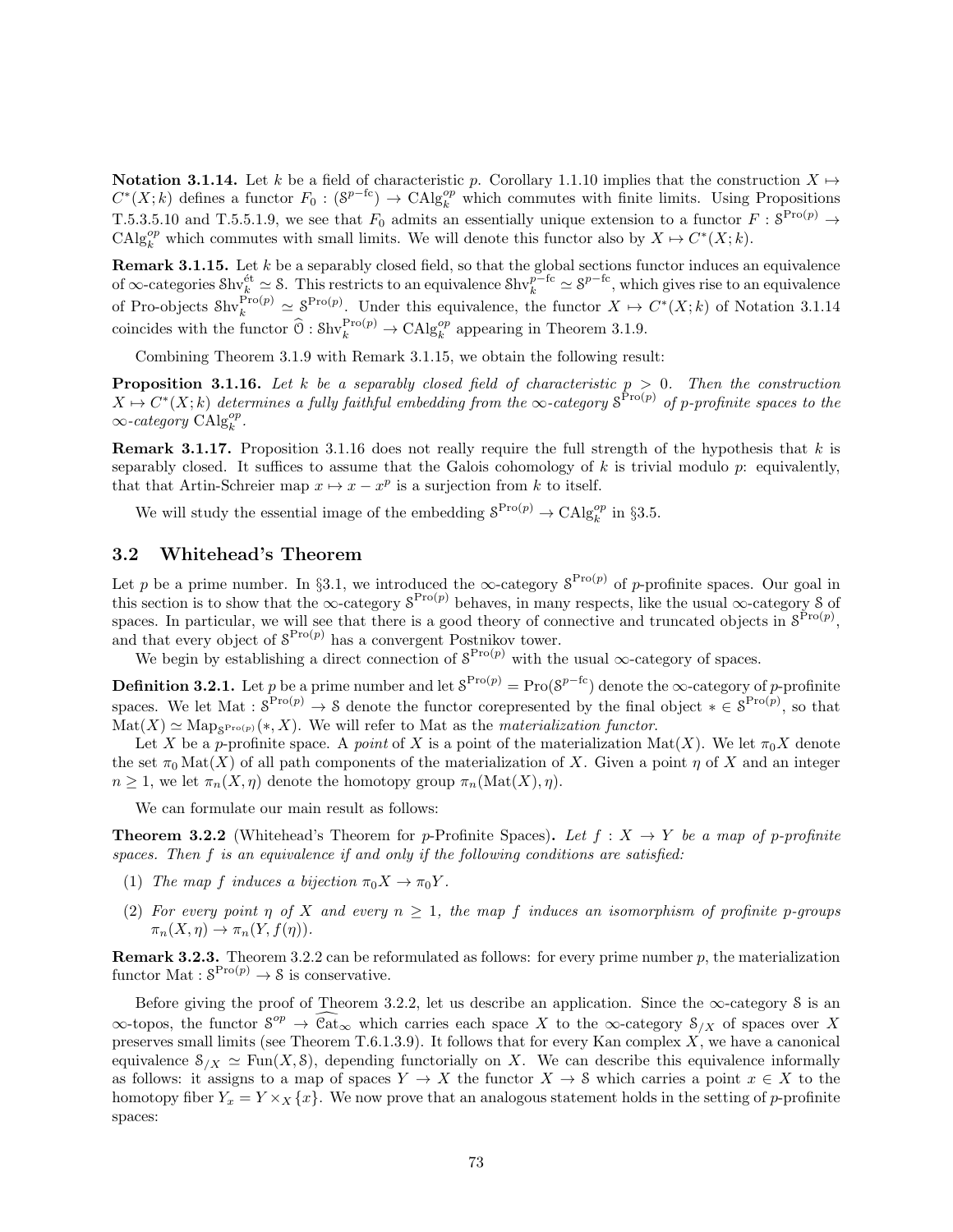**Proposition 3.2.4.** Let p be a prime number and let  $X$  be a p-finite space. Then:

- (1) Every diagram  $e: X \to \mathcal{S}^{\text{Pro}(p)}$  admits a colimit  $\text{lim}(e) \in \mathcal{S}^{\text{Pro}(p)}$ . Consequently, the formation of −→ colimits determines a functor  $\underline{\lim} : \text{Fun}(X, \mathcal{S}^{\text{Pro}(p)}) \to \mathcal{S}^{\text{Pro}(p)}$ .
- (2) Let  $e_0$  denote a final object of  $\text{Fun}(X, \mathcal{S}^{\text{Pro}(p)})$  (that is, the constant functor from X to  $\mathcal{S}^{\text{Pro}(p)}$  taking the value  $* \in \mathcal{S}^{\text{Pro}(p)}$ ). Then there is a canonical equivalence  $\underline{\lim}_{n \to \infty} (e_0) \simeq X$  in  $\mathcal{S}^{\text{Pro}(p)}$ .
- (3) The functor  $\varinjlim$  induces an equivalence of  $\infty$ -categories

$$
F: \text{Fun}(X, \mathcal{S}^{\text{Pro}(p)}) \simeq \text{Fun}(X, \mathcal{S}^{\text{Pro}(p)})_{/e_0} \to \mathcal{S}^{\text{Pro}(p)}_{/X}.
$$

*Proof.* Since the ∞-category  $S^{p-fc}$  admits finite limits, the ∞-category  $(S^{Pro(p)})^{op} \simeq \text{Ind}((S^{p-fc})^{op})$  is presentable (Theorem T.5.5.1.1). It follows that  $S^{Pro(p)}$  admits all small limits and colimits, which proves (1). If we regard  $e_0$  as a diagram  $X \to \mathcal{S}^{p-fe}$ , then it has colimit X. Assertion (2) now follows from the observation that the Yoneda embedding  $j : S^{p-fc} \to \text{Fun}(S^{p-fc}, S)^{op}$  preserves all colimits which exist in  $S^{p-fc}$ (Proposition T.5.1.3.2).

We now prove (3). We first note that the functor F admits a right adjoint  $G: \mathcal{S}^{\text{Pro}(p)}_{/X} \to \text{Fun}(X, \mathcal{S})$ . Unwinding the definitions, we see that G carries a map of p-profinite spaces  $Y \to X$  to the functor  $G(Y) \in$ Fun(X,  $S^{\text{Pro}(p)}$ ) given on objects by the formula  $G(Y)(x) = Y \times_X \{x\}$ . We first show that the unit map  $u : id \to G \circ F$  is an equivalence of functors from  $\text{Fun}(X, \mathcal{S}^{\text{Pro}(p)})$  to itself. To prove this, it will suffice to show that for every functor  $e: X \to \mathcal{S}^{\text{Pro}(p)}$  and every point  $x \in X$ , the canonical map  $u_{e,x}: e(x) \to \varinjlim(e) \times_X \{x\}$ is an equivalence of p-profinite spaces.

Let k be a separably closed field of characteristic p, so that the functor  $Y \mapsto C^*(Y; k)$  is a fully faithful embedding  $S^{\text{Pro}(p)} \to \text{CAlg}_{k}^{\text{op}}$  which preserves small colimits (Proposition 3.1.16). Let  $\bar{e}: X \to \text{CAlg}_{k}$  be the functor given by  $\overline{e}(y) = C^*(e(y); k)$  (using the identification  $X \simeq X^{op}$ ). We are then reduced to proving that  $u_{e,x}$  induces an equivalence

$$
(\varprojlim \overline{e}) \otimes_{C^*(X;k)} C^*(\{x\},k) \to \overline{e}(x)
$$

of  $\mathbb{E}_{\infty}$ -algebras over k. Using Proposition 1.1.9, we are reduced to proving that for every point  $y \in X$  and every integer  $n \geq 0$ , the action of the fundamental group  $G = \pi_1(X, y)$  on the vector space  $V = H^n(e(y); k)$ is nilpotent. Let k[G] denote the group algebra of G over k, and let  $I \subseteq k[G]$  be its augmentation ideal. Then V has a G-invariant filtration

$$
V \supseteq IV \supseteq I^2V \supseteq \cdots,
$$

and the action of G is trivial on each quotient  $I^mV/I^{m+1}V$ . To complete the proof, it suffices to show that this filtration is finite. This follows from the fact that I is a nilpotent ideal (since  $G$  is a finite p-group and  $k$  is a field of characteristic  $p$ ).

Since the natural transformation  $u$  is an equivalence, the functor  $F$  is fully faithful. To complete the proof that F is an equivalence of  $\infty$ -categories, it will suffice to show that the right adjoint G is conservative. Suppose we are given a morphism  $Y \to Y'$  in  $\mathcal{S}_{/X}^{\text{Pro}(p)}$  which induces an equivalence  $Y \times_X \{x\} \to Y' \times_X \{x\}$ for each  $x \in X$ . For each  $x \in X$ , we have homotopy equivalences

$$
Mat(Y) \times_X \{x\} \simeq Mat(Y \times_X \{x\}) \simeq Mat(Y' \times_X \{x\}) \simeq Mat(Y') \times_X \{x\}.
$$

It follows that the map  $\text{Mat}(Y) \to \text{Mat}(Y')$  is a homotopy equivalence of spaces. Invoking Theorem 3.2.2, we conclude that the map  $Y \to Y'$  is an equivalence.  $\Box$ 

We now turn to the proof of Theorem 3.2.2. We begin with some general remarks about filtered limits of spaces.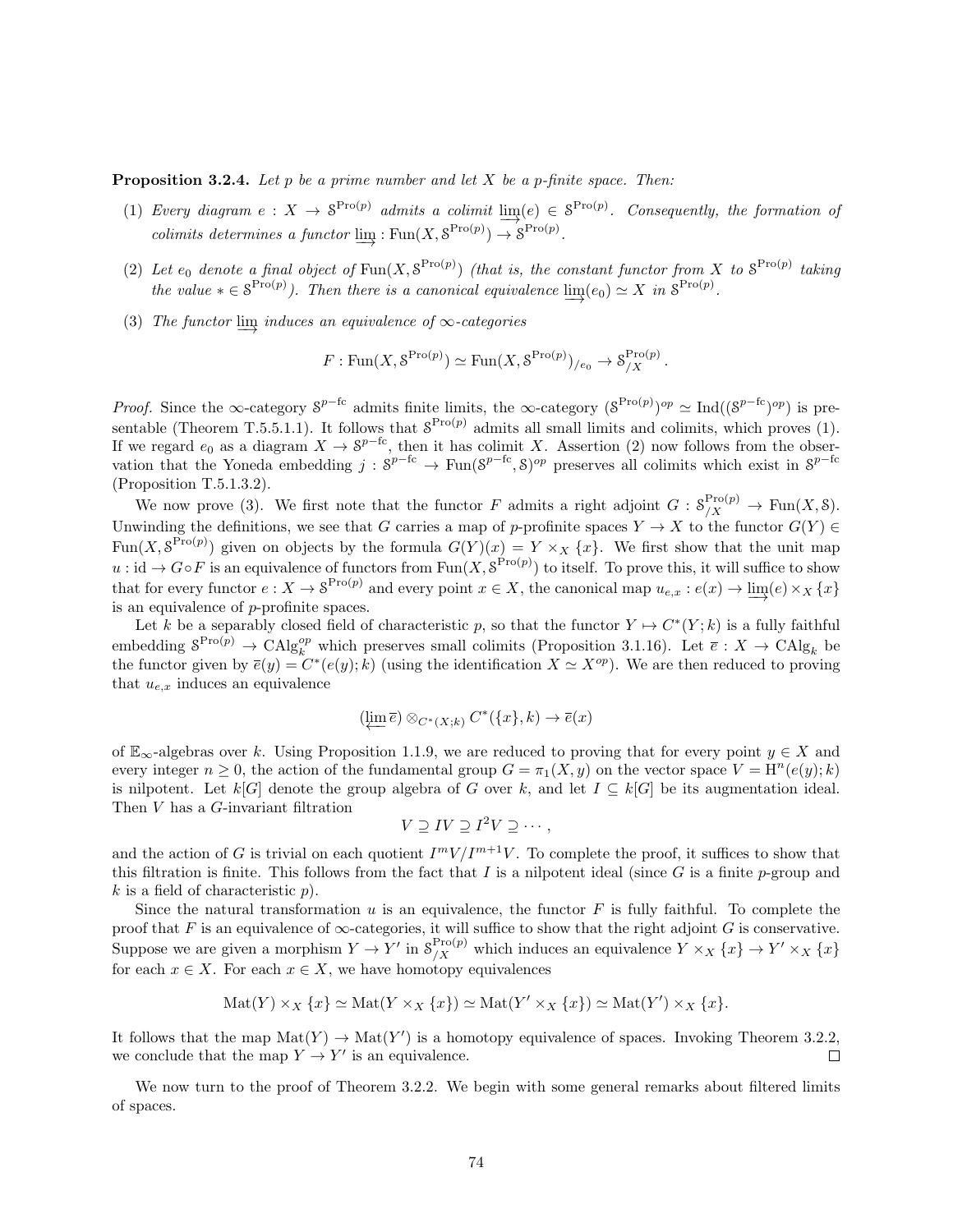**Proposition 3.2.5.** Let  $\mathcal{J}$  be a filtered  $\infty$ -category and let  $X : \mathcal{J}^{op} \to \mathcal{S}$  be a diagram of spaces indexed by  $\mathcal{J}^{op}$ . Assume that:

- (a) For every object  $J \in \mathcal{J}$ , the set  $\pi_0 X(J)$  is nonempty and finite.
- (b) For every object  $J \in \mathcal{J}$ , every point  $\eta \in X(J)$ , and every integer  $n \geq 1$ , the group  $\pi_n(X(J), \eta)$  is finite.

Then the limit  $\varprojlim_{J \in \mathcal{J}^{op}} X(J)$  is nonempty.

Proof. According to Proposition T.5.3.1.16, there exists a filtered partially ordered set A and a left cofinal map  $N(A) \to \mathcal{J}$ . We may therefore replace  $\mathcal{J}$  by  $N(A)$  and thereby assume that  $\mathcal{J}$  is the nerve of a filtered partially ordered set.

If  $n \geq 0$ , we will say that X is *n*-truncated if the space  $X(\alpha)$  is *n*-truncated for each  $\alpha \in A$ . We first prove that  $\varprojlim_{\alpha \in A^{op}} X(\alpha)$  is nonempty under the additional assumption that X is n-truncated. Our proof proceeds by induction on *n*; the case  $n = 0$  follows from Lemma XII.A.1.8.

Suppose that X is n-truncated for  $n > 0$ . Let  $X' : N(A)^{op} \to S$  denote the composition of X with the truncation functor  $\tau_{\leq n-1}: \mathcal{S} \to \mathcal{S}$ . Our inductive hypothesis implies that the limit  $\varprojlim_{\alpha \in A^{op}} X'(\alpha)$  is nonempty. We will prove that X is nonempty by showing that the map  $\theta$  :  $\varprojlim_{\alpha \in A^{op}} X(\alpha) \to \varprojlim_{\alpha \in A^{op}} X'(\alpha)$ is surjective on connected components. To this end, suppose we are given a point  $\eta \in \varprojlim_{\alpha \in A^{op}} X'(\alpha)$ , so that  $\eta$  determines a natural transformation  $X'_0 \to X'$ , where  $X'_0$  denotes the constant functor  $N(A)^{op} \to S$ taking the value  $\Delta^0$ . Let  $X_0 = X \times_{X'} X'_0$ . To prove that the homotopy fiber of  $\theta$  over  $\eta$  is nonempty, we must show that  $\lim_{\alpha \in A^{op}} X_0(\alpha)$  is nonempty. Note that for each  $\alpha \in A$ , the space  $X_0(\alpha)$  is an n-gerbe: that is, it is both *n*-truncated and *n*-connective. In particular, since  $n > 0$ , each of the spaces  $X_0(\alpha)$  is connected.

Let B denote the collection of all finite subsets  $B \subseteq A$  which contain a largest element. Let K denote the simplicial subset of  $N(A)$  given by the union of all the vertices. For each  $B \in \mathcal{B}$ , let  $K_B \subseteq N(A)$  denote the union  $K \cup N(B)$ . Regard B as a partially ordered set with respect to inclusions, and define a functor  $Y : \mathcal{N}(\mathcal{B})^{op} \to \mathcal{S}$  by the formula  $Y(B) = \varprojlim_{\mathcal{M}}(X_0|K_B^{op})$  (see §T.4.2.3). Using Proposition T.4.2.3.8, we obtain a homotopy equivalence  $\varprojlim_{B \in \mathcal{B}^{op}} Y(B) \simeq \varprojlim_{\alpha \in A} X_0(\alpha)$ . It will therefore suffice to show that  $\varprojlim_{B \in \mathcal{B}^{op}} Y(B)$ is nonempty. Let  $M = \lim_{\alpha \in A} (\widetilde{X}_0 | K) = \prod_{\alpha \in A} \widetilde{X}_0(\alpha)$  and let  $Z : N(\mathcal{B}^{op}) \to \mathcal{S}$  be the constant functor taking the value M. Note that B is filtered, so that  $\varprojlim_{B\in\mathcal{B}^{op}} Z(B) \simeq M$ . We have an evident natural transformation of functors  $Y \to Z$  which induces a map  $\theta' : \varprojlim_{B \in \mathcal{B}^{op}} Y(B) \to \varprojlim_{B \in \mathcal{B}^{op}} Z(B) \simeq M$ . Since M is nonempty, it will suffice to show that the homotopy fibers of  $\theta'$  are nonempty.

Choose a point  $\zeta \in M$ , corresponding to a collection of points  $\{\zeta_\alpha \in X_0(\alpha)\}_{\alpha \in A}$ . The point  $\zeta$  determines a natural transformation of functors  $Z_0 \to Z$ , where  $Z_0 : \mathcal{N}(\mathcal{B})^{op} \to \mathcal{S}$  is the constant functor taking the value  $\Delta^0$ . Let  $Y_0 = Y \times_Z Z_0$ , so that the homotopy fiber of  $\theta'$  over the point  $\zeta$  is given by  $\varprojlim_{B \in \mathcal{B}^{op}} Y_0(B)$ . Fix an element  $B \in \mathcal{B}$ , so that B is a subset of A which contains a largest element  $\beta$ . We have homotopy equivalences  $Y(B) \simeq X_0(\beta) \times \prod_{\alpha \notin B} X_0(\alpha)$  and  $Z(B) \simeq \prod_{\alpha \in A} X_0(\alpha)$ . For each  $\alpha \in B$ , let  $\zeta'_\alpha$  denote the image of  $\zeta_\beta$  under the map  $X_0(\beta) \to X_0(\alpha)$ . Unwinding the definitions, we see that  $Y_0(B)$  can be identified with the product over all  $\alpha \in B - \{\alpha\}$  of the space of paths joining  $\zeta_{\alpha}$  with  $\zeta'_{\alpha}$  in  $X_0(\alpha)$ . Since each  $X_0(\alpha)$  is a connected n-truncated space with finite homotopy groups, we conclude that  $Y_0(B)$  is a nonempty  $(n-1)$ truncated space with finite homotopy groups. Since B is filtered, it follows from the inductive hypothesis that  $\varprojlim_{B \in \mathcal{B}^{op}} Y_0(B)$  is nonempty.

We now treat the case of a general functor  $X : N(A)^{op} \to S$ . For each integer n, let  $\tau \leq_n X$  denote the composition of X with the truncation functor  $\tau_{\leq n} : S \to S$ . Then X is the limit of the tower

$$
\cdots \to \tau_{\leq 2} X \to \tau_{\leq 1} X \to \tau_{\leq 0} X,
$$

so that  $\varprojlim_{\alpha \in A^{op}} X(\alpha)$  is given by the limit of the tower of spaces  $\{\varprojlim_{\alpha \in A^{op}} \tau_{\leq n} X(\alpha)\}_{n \geq 0}$ . The above arguments show that  $\varprojlim_{\alpha \in A^{op}} \tau_{\leq 0} X(\alpha)$  is nonempty and that each of the transition maps  $\varprojlim_{\alpha \in A^{op}} \tau_{\leq n} X(\alpha) \to$  $\lim_{\epsilon \to 0} \frac{\epsilon}{\epsilon} \pi \leq n-1} X(\alpha)$  has nonempty homotopy fibers, from which it immediately follows that the tower  $\{\varprojlim_{\alpha \in A^{op}} \tau_{\leq n} X(\alpha)\}_{n\geq 0}$  has nonempty limit.  $\Box$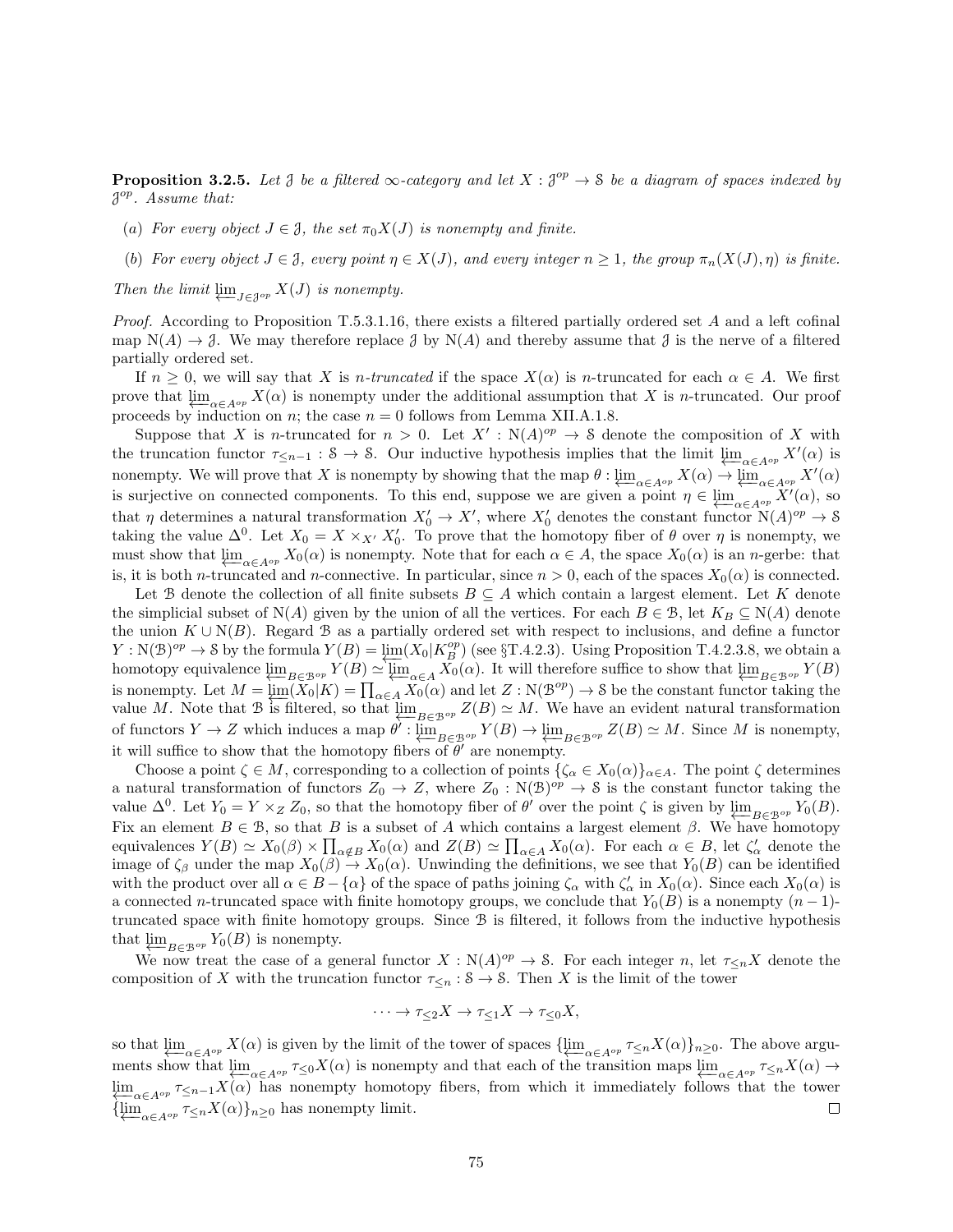**Corollary 3.2.6.** Let J and X be as in Proposition 3.2.5, and let  $n \geq 0$  be an integer such that each  $X(J)$ is n-connective. Then  $X = \varprojlim_{J \in \mathcal{J}} X(J)$  is n-connective.

*Proof.* We proceed by induction on n. If  $n = 0$ , the desired result follows from Proposition 3.2.5. Assume therefore that  $n > 0$ . The inductive hypothesis implies that X is nonempty. It will therefore suffice to show that, for every pair of points  $\eta, \eta' \in X$ , the path space  $\{\eta\} \times_X \{\eta'\}$  is  $(n-1)$ -connective. Let  $X_0, X_1 : \mathcal{J}^{op} \to \mathcal{S}$  denote the constant functor taking the value  $\Delta^0$ , so that  $\eta$  and  $\eta'$  determine natural transformations  $X_0 \to X \leftarrow X_1$  and we have a homotopy equivalence  $\{\eta\} \times_X \{\eta'\} \simeq \varprojlim_{J \in \mathcal{J}^{op}} (X_0 \times_X X_1)(J)$ . Since  $X_0 \times_X X_1$  takes  $(n-1)$ -connective values, the inductive hypothesis implies that  $\{\eta\} \times_X \{\eta'\}$  is  $(n-1)$ connective.  $\Box$ 

**Corollary 3.2.7.** Let p be a prime number, and let  $F : S^{Pro(p)} \to N(\mathcal{S}et)$  denote the functor given by  $X \mapsto \pi_0 \operatorname{Map}_{\mathcal{S}^{\operatorname{Pro}(p)}}(*, X)$ . Then F commutes with filtered limits.

*Proof.* Let us abuse notation by identifying the  $\infty$ -category  $S^{p-{\rm fc}}$  of p-finite spaces with a full subcategory of the  $\infty$ -category  $S^{\text{Pro}(p)} = \text{Pro}(S^{p-fc})$  of p-profinite spaces, so that  $F_0 = F|S^{p-fc}$  is the functor given by  $X \mapsto \pi_0 X$ . Let  $F' : S^{\text{Pro}(p)} \to N(\text{Set})$  be a right Kan extension of  $F_0$ , so that the identification  $F' | S^{p-fc} = F | S^{p-fc}$  extends to a natural transformation  $u : F \to F'$ . Since F' commutes with filtered limits, it will suffice to show that  $u$  is an equivalence. To this end, consider a  $p$ -profinite space  $K$ , which we can assume is given by the limit of a diagram  $X: \mathcal{J}^{op} \to \mathcal{S}^{p-{\rm fc}}$  for some filtered  $\infty$ -category  $\mathcal{J}$ . We wish to show that the canonical map

$$
\theta : \pi_0(\varprojlim_{J \in \mathcal{J}^{op}} X(J)) \to \varprojlim_{J \in \mathcal{J}^{op}} \pi_0 X(J)
$$

is a bijection. Choose a point  $\eta \in \varprojlim_{J \in \mathcal{J}^{op}} \pi_0 X(J)$ . Then  $\eta$  determines, for each  $J \in \mathcal{J}$ , a connected component  $X_{\eta}(J)$  of  $X(J)$ . We can regard  $X_{\eta}$  itself as a functor  $\mathcal{J}^{op} \to \mathcal{S}^{p-{\rm fc}}$ . Note that  $\theta^{-1}\{\eta\}$  can be identified with the set of path components of the limit  $V_{\eta} = \varprojlim_{J \in \mathcal{J}^{op}} X_{\eta}(J)$ . To prove that  $\theta$  is a bijection, it will suffice to show that each of the spaces  $V_{\eta}$  is connected. This follows from Lemma 3.2.6, since each  $X_{\eta}(J)$  is connected by construction.  $\Box$ 

**Remark 3.2.8.** Let X be a p-profinite space. It follows from Corollary 3.2.7 that if X is given as a filtered limit of p-finite spaces (or even p-profinite spaces)  $\varprojlim_{\alpha} X_{\alpha}$ , then we have  $\pi_0 X \simeq \varprojlim_{\alpha} \pi_0 X_{\alpha}$ . Every point  $\eta \in X$  determines a compatible system of points  $\eta_{\alpha} \in X_{\alpha}$ , and Corollary 3.2.7 furnishes a canonical isomorphism  $\pi_n(X, \eta) \simeq \varprojlim_{\alpha} \pi_n(X_{\alpha}, \eta_{\alpha}).$ 

**Remark 3.2.9.** Let  $X = \varprojlim X_\alpha$  be a p-profinite space. Using Corollary 3.2.7, we deduce that  $\pi_0 X$  can be identified with the Stone space associated to the profinite set given by the diagram  $\{\pi_0 X_\alpha\}$ . In particular, the inverse limit topology endows  $\pi_0 X$  with the structure of a compact, totally disconnected Hausdorff space.

To discuss the higher homotopy groups of a p-profinite space, it will be convenient to employ the language of profinite groups. For the reader's convenience, we give a brief review of the theory here.

**Definition 3.2.10.** A profinite group is a topological group G whose underlying topological space is compact, Hausdorff, and totally disconnected. We let PFinGp denote the category whose objects are profinite groups and whose morphisms are continuous group homomorphisms.

Example 3.2.11. Every finite group G can be regarded as a profinite group (when endowed with the discrete topology). That is, we can regard the category FinGp of finite groups as a full subcategory of PFinGp.

**Proposition 3.2.12.** The inclusion FinGp  $\rightarrow$  PFinGp extends to an equivalence of categories Pro(FinGp)  $\simeq$ PFinGp.

Proof. Since the category of compact, totally disconnected Hausdorff spaces is closed under projective limits (in the larger category of all topological spaces; see Lemma XII.A.1.7), the category PFinGp is closed under projective limits in the category of all topological groups. It follows that PFinGp admits small projective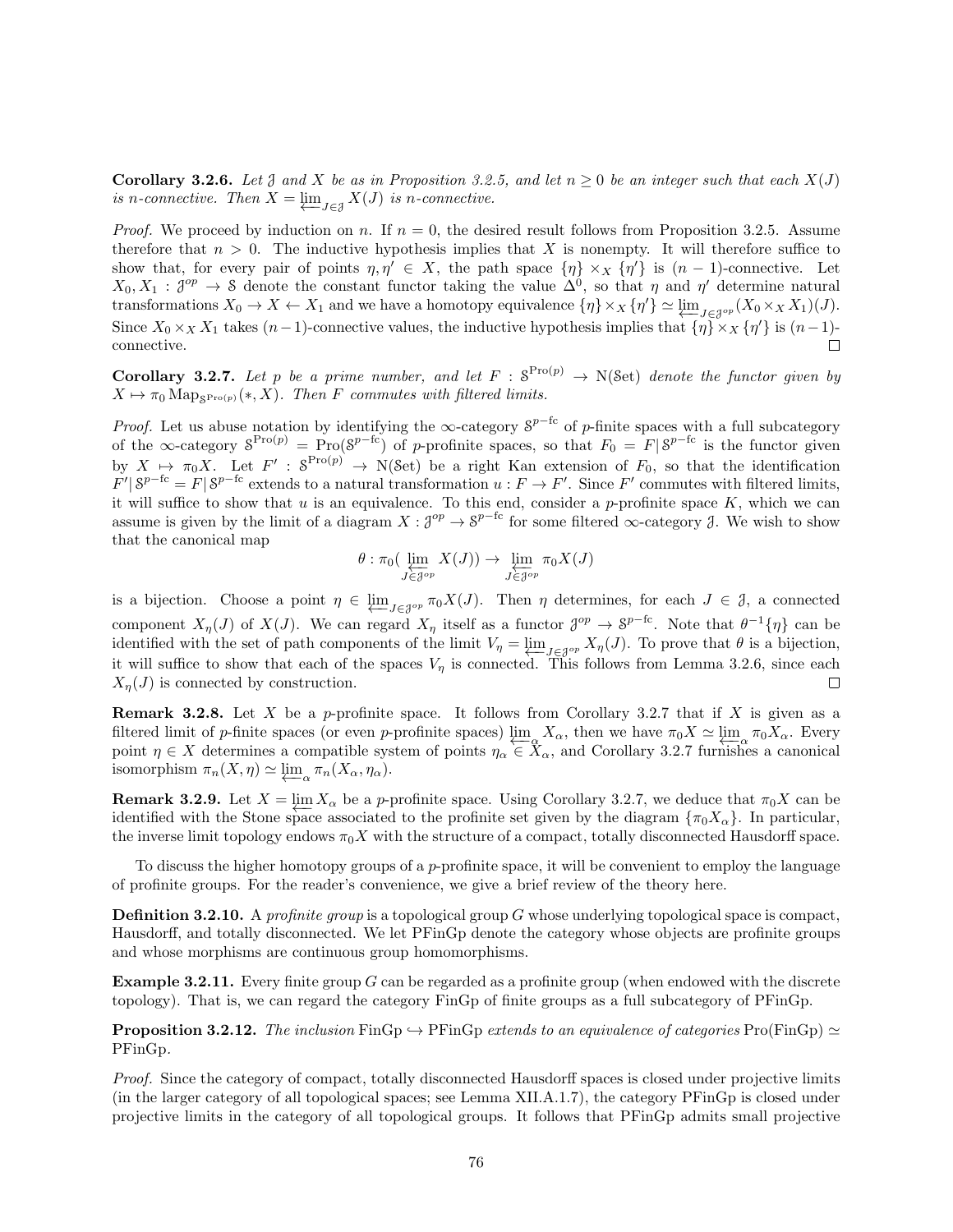limits, so that the inclusion  $i : \text{FinGp} \rightarrow \text{PFinGp}$  extends to a functor  $F : \text{Pro}(\text{FinGp}) \rightarrow \text{PFinGp}$  which commutes with filtered limits (Proposition T.5.3.5.10). We first claim that  $F$  is fully faithful. According to Proposition T.5.3.5.11, it will suffice to show that every finite group  $G$  is compact when viewed as an object of PFinGp<sup>op</sup>. In other words, we claim that if we are given a filtered system of profinite groups  $H_{\alpha}$  having limit  $H$ , then the canonical map

$$
\varinjlim \mathrm{Hom}_{\mathrm{PFinGp}}(H_\alpha, G) \to \mathrm{Hom}_{\mathrm{PFinGp}}(H, G)
$$

is bijective. Proposition XII.A.1.6 implies that  $G$  is compact when viewed as an object of the opposite of the category of compact, totally disconnected Hausdorff spaces. Consequently, every continuous group homomorphism  $f : H \to G$  factors as a composition

$$
H \to H_\alpha \stackrel{f'}{\to} G,
$$

for some index  $\alpha$ . We must show that it is possible to choose  $\alpha$  so that f' is a group homomorphism. To prove this, we consider the pair of maps

$$
u, v: H_{\alpha}\times H_{\alpha}\to G
$$

given by  $u(x, y) = f'(xy)$ ,  $v(x, y) = f'(x)f'(y)$ . Then u and v induce the same map from  $H \times H$  into G. Using Proposition XII.A.1.6 we conclude that there exists a map of indices  $\beta \to \alpha$  such that u and v agree on  $H_\beta \times H_\beta$ . Replacing  $\alpha$  by  $\beta$ , we may assume that  $u = v$  so that  $f'$  is a group homomorphism, as desired.

It remains to prove that the functor  $F$  is essentially surjective. Fix a profinite group  $G$ , and let  $S$ be the partially ordered set of open normal subgroups  $G_0 \subseteq G$ . Then  $S^{op}$  is filtered (since the collection of open normal subgroups is closed under finite intersections). We may therefore view the inverse system  ${G/G_0}_{G_0\in A}$  as an object  $\overline{G} \in \text{Pro}(\text{FinGp})$ . We will complete the proof by showing that the natural map  $\phi: G \to F(\overline{G})$  is an isomorphism of profinite groups.

Note that every nonempty open subset of  $F(\overline{G})$  contains the inverse image of some element of  $G/G_0$ , where  $G_0$  is an open normal subgroup of G. From this we immediately deduce that  $\phi$  has dense image. Since G is compact and  $F(\overline{G})$  is Hausdorff, it follows that  $\phi$  is a quotient map: that is,  $\phi$  induces an isomorphism of profinite groups  $G/\text{ker}(\phi) \to F(\overline{G})$ . We will complete the proof by showing that  $\text{ker}(\phi)$  is trivial.

Choose a non-identity element  $x \in G$ ; we wish to show that there exists an open normal subgroup of G which does not contain x. Since G is totally disconnected, there exists a closed and open subset  $Y \subseteq G$  which contains the identity element but does not contain x. Let  $Y^+ = \{gyg^{-1} : g \in G, y \in Y\}$ . Then  $Y^+$  image of a continuous map  $G \times Y \to G$ . Since G is compact, we conclude that  $Y^+$  is compact and therefore a closed subset of G. As a union of conjugates of Y,  $Y^+$  is also an open subset of G. Let  $G_0 = \{g \in G : gY^+ = Y^+\}$ . Then  $G_0$  is a subgroup of G which does not contain x. Since  $Y^+$  is conjugation-invariant, the subgroup  $G_0$ is normal. Moreover, the complement of  $G_0$  is given by the image of  $(G - Y^+) \times Y^+$  under the continuous map  $(g, h) \mapsto (gh^{-1})$ . Since the product is a compact set, we conclude that  $G - G_0$  is compact, so that  $G_0$ is an open subgroup of G.  $\Box$ 

**Definition 3.2.13.** Let G be a profinite group and p a prime number. We say that G is p-profinite if, for every open neighborhood  $U \subseteq G$  containing the identity, there exists an integer  $n \geq 0$  such that  $\{g^{p^n} : g \in G\} \subseteq U$ .

**Proposition 3.2.14.** Let p be a prime number, let  $\text{FinGp}_p \subseteq \text{FinGp}$  denote the category of finite p-groups, let FinGp<sup>ab</sup>  $\subseteq$  FinGp be the category of finite abelian groups, and  $\text{FinGp}^{\text{ab}}_p = \text{FinGp}_p \cap \text{FinGp}^{\text{ab}}$  the category of finite abelian p-groups. Then:

- (1) The equivalence  $\text{Pro}(\text{FinGp}) \simeq \text{PFinGp}$  restricts to an equivalence of  $\text{Pro}(\text{FinGp}^{ab})$  with the full subcategory of PFinGp spanned by the profinite abelian groups.
- (2) The equivalence  $\text{Pro}(\text{FinGp}) \simeq \text{PFinGp}$  restricts to an equivalence of  $\text{Pro}(\text{FinGp}_p)$  with the full subcategory of PFinGp spanned by the p-profinite groups.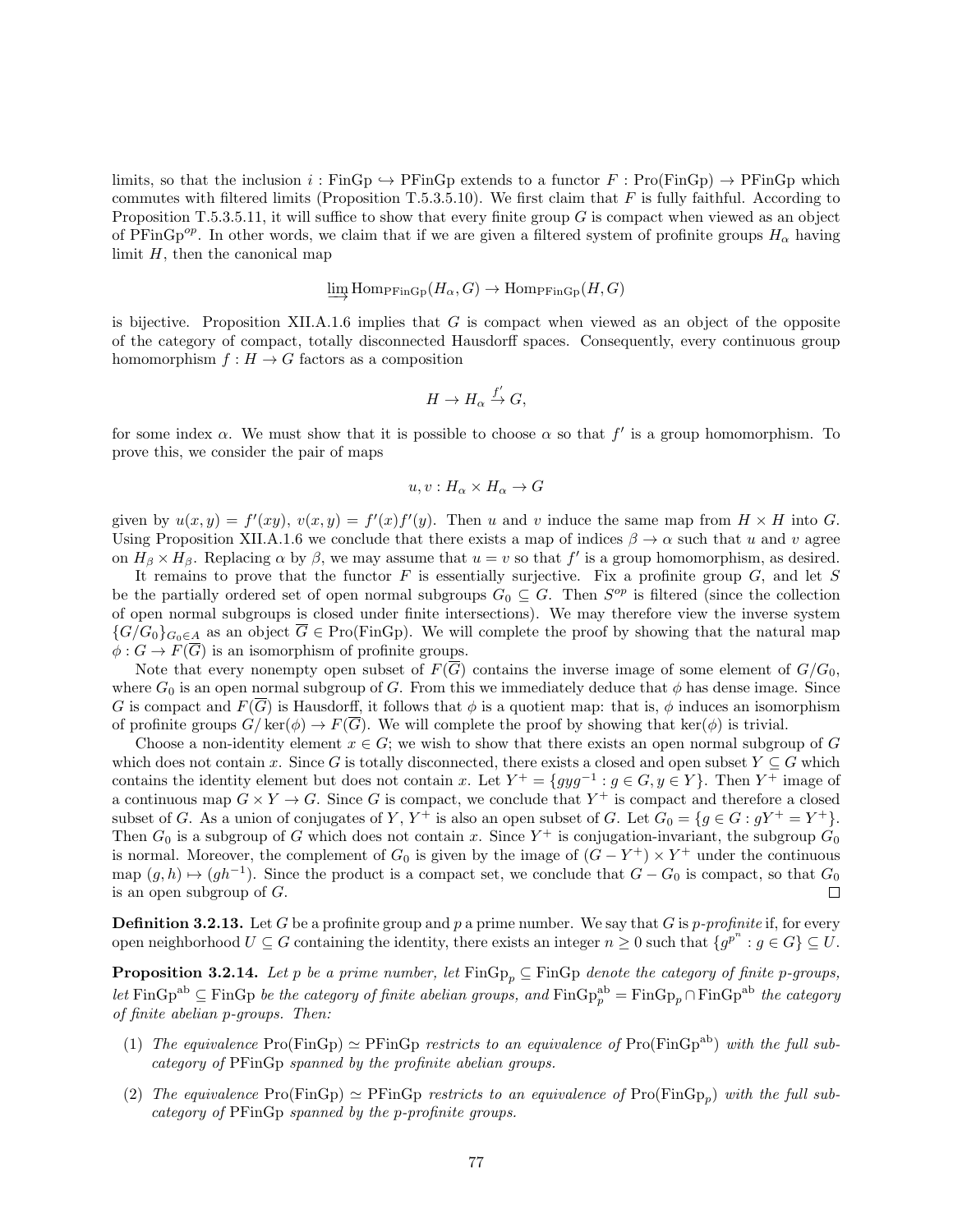(3) The equivalence Pro(FinGp)  $\simeq$  PFinGp restricts to an equivalence of Pro(FinGp<sub>p</sub><sup>ab</sup>) with the full subcategory of PFinGp spanned by the p-profinite abelian groups.

*Proof.* We will prove  $(2)$ ; the proofs of  $(1)$  and  $(3)$  are similar. We first show that if G is the inverse limit of a filtered system  $G_{\alpha}$  of finite p-groups, then G is p-profinite. To prove this, let U be an open neighborhood of the identity in G. Then U contains the kernel of the map  $\phi_{\alpha}: G \to G_{\alpha}$  for some index  $\alpha$ . Let  $p^{n}$  be the order of  $G_{\alpha}$ , so that  $g^{p^n} = e$  for all  $g \in G_{\alpha}$ . It follows that  $\overline{g}^{p^h} \in \text{ker}(\phi_{\alpha}) \subseteq U$  for all  $\overline{g} \in G$ .

Conversely, suppose that G is a p-profinite group. The proof of Proposition  $3.2.12$  shows that we can write G as the filtered inverse limit  $\lim_{\epsilon \to 0} G/G_0$ , where  $G_0$  ranges over all open normal subgroups of G. It will therefore suffice to show that  $G/G_0$  is a finite p-group. Assume otherwise: then  $G/G_0$  contains an element g which is not annihilated by any power of p. Let  $\overline{g}$  be an element of G representing g. Then  $\overline{g}^{p^n} \notin G_0$  for all  $n \geq 0$ , contradicting our assumption that G is p-profinite. П

**Example 3.2.15.** Let X be a p-profinite space, and choose a base point  $\eta \in Mat(X)$ . Then we can identify  $\pi_n(X,\eta)$  with  $\pi_0\Omega^n(X)$ , where  $\Omega^n(X)$  denotes the *n*-fold loop space of X in the  $\infty$ -category  $\mathcal{S}^{\text{Pro}(p)}$ . It follows that  $\pi_n(X, \eta)$  is itself endowed with a totally disconnected compact Hausdorff topology. Write  $X = \varprojlim X_\alpha$ and let  $\eta_{\alpha}$  denote the image of  $\eta$  in  $X_{\alpha}$ . Then  $\pi_n(X, \eta) = \varprojlim \pi_n(X_{\alpha}, \eta_{\alpha})$ . It follows that  $\pi_n(X, \eta)$  has the structure of a *p*-profinite group (which is abelian if  $n \geq 2$ ).

For each integer  $n \geq 0$ , the truncation functor  $\tau_{\leq n}$  carries the  $\infty$ -category  $S^{p-{\rm fc}}$  of p-finite spaces to itself. This extends uniquely to a functor  $S^{\text{Pro}(p)} \to S^{\text{Pro}(p)}$  which commutes with filtered limits. We will denote this extension also by  $\tau_{\leq n}$ . This is a localization functor from  $S^{\text{Pro}(p)}$  to itself; we will denote its essential image by  $\tau_{\leq n} s^{\text{Pro}(p)}$ . We will say that a p-profinite space X is *n*-truncated if it belongs to  $\tau_{\leq n} s^{\text{Pro}(p)}$ : that is, if the canonical map  $X \to \tau_{\le n} X$  is an equivalence.

**Example 3.2.16.** When  $n = 0$ , the truncation  $\tau \leq 0 X$  is equivalent to  $\pi_0 X$ , regarded as a profinite set via the topology described in Remark 3.2.8.

**Remark 3.2.17.** For each  $n \geq 0$ , we will generally abuse notation by identifying the truncation functor  $\tau_{\leq n}$ defined above with a functor from the  $\infty$ -category  $S^{Pro(p)}$  of p-profinite spaces to itself. For every p-finite space  $X$ , the tower

$$
\cdots \to \tau_{\leq 2} X \to \tau_{\leq 1} X \to \tau_{\leq 0} X
$$

is eventually constant, and its limit is equivalent to X. It follows that for  $X \in \mathcal{S}^{\text{Pro}(p)}$ , the tower

$$
\cdots \to \tau_{\leq 2} X \to \tau_{\leq 1} X \to \tau_{\leq 0} X
$$

also has limit  $X$  (though it is generally not eventually constant).

The Postnikov tower of a p-profinite space  $X$  is particularly useful in the case where  $X$  is simply connected; in this case, one can show that each of the maps  $\tau \leq_{n+1} X \to \tau \leq_n X$  is a principal fibration. When working with p-profinite spaces which are not simply connected, it will be convenient to consider a refinement of the Postnikov tower.

**Definition 3.2.18.** Let G and H be groups, and suppose we are given a group homomorphism  $\rho: G \to$ Aut $(H)$ . We define a sequence of normal subgroups

$$
\cdots \subseteq H_2^{\rho} \subseteq H_1^{\rho} \subseteq H_0^{\rho} = H
$$

by induction as follows: for each integer k, we let  $H_{k+1}^{\rho}$  be the smallest normal subgroup of H which contains  $h^{-1}\rho(g)(h)$  for each  $h \in H_k^{\rho}$  and each  $g \in G$ .

If X is a space equipped with a base point  $\eta$  and  $n \geq 1$  is an integer, then we let  $\rho_n$  denote the associated map  $\pi_1(X, \eta) \to \text{Aut}(\pi_n(X, \eta))$ . Let  $X \in \mathcal{S}$ , and suppose we are given integers  $n \geq 1$ ,  $c \geq 0$ . We will say that X is  $(n, c)$ -truncated if it is n-truncated and, for every point  $\eta \in X$ , the subgroup  $\pi_n(X, \eta)$ <sup>o</sup> $\eta \in \pi_n(X, \eta)$ is trivial.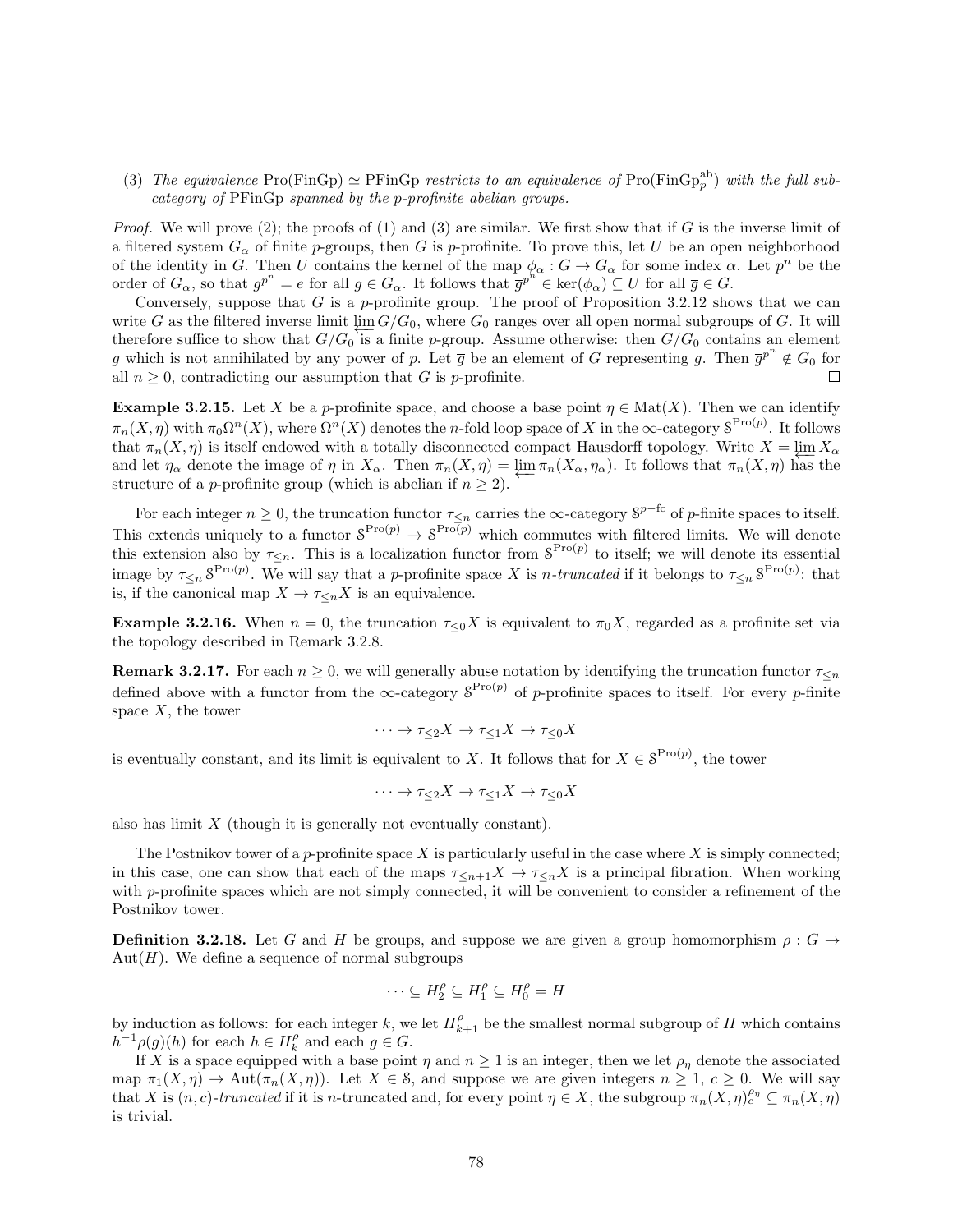**Example 3.2.19.** Let G be a group, and let  $\rho$ :  $G \to \text{Aut}(G)$  classify the action of G on itself by conjugation. Then the sequence of subgroups

$$
\cdots \subseteq G_2^{\rho} \subseteq G_1^{\rho} \subseteq G_0^{\rho} = G
$$

is the lower central series of the group G.

**Example 3.2.20.** A space  $X \in \mathcal{S}$  is  $(n, 0)$ -truncated if and only if it is  $(n - 1)$ -truncated. If X is simply connected and  $c > 0$ , then X is  $(n, c)$ -truncated if and only if it is n-truncated.

**Lemma 3.2.21.** Let X be a p-finite space. If X is n-truncated, then it is  $(n, c)$  truncated for some integer  $c \gg 0$ .

*Proof.* Since X has finitely many connected components, we may assume without loss of generality that X is connected. Choose a point  $\eta \in X$ , and let  $\rho : \pi_1(X, \eta) \to \text{Aut}(\pi_n(X, \eta))$  be the canonical map. We wish to show that  $\pi_n(X,\eta)_c^{\rho}$  is trivial for  $c \gg 0$ . Since  $\pi_n(X,\eta)$  is a finite group, it will suffice to show that the containments  $\pi_n(X,\eta)_{c+1}^{\rho} \subseteq \pi_n(X,\eta)_{c}^{\rho}$  are proper whenever  $\pi_n(X,\eta)_{c}^{\rho} \neq 0$ . To prove this, it suffices to construct a nonzero  $\pi_1(X, \eta)$ -equivariant map from  $\pi_n(X, \eta)$  into the the abelian group  $\mathbf{Z}/p\mathbf{Z}$  (which we regard as endowed with a trivial action of  $\pi_1(X, \eta)$ . Since  $\pi_n(X, \eta)_c^{\rho}$  is a nonzero finite p-group, it has a nonzero abelianization A. We now apply Lemma 2.6.17 to choose a nonzero fixed point for the action of  $\pi_1(X, \eta)$  on the finite abelian group Hom $(A, \mathbf{Z}/p\mathbf{Z})$ .  $\Box$ 

**Notation 3.2.22.** Let p be a prime number, and let  $n \ge 1$  and  $c \ge 0$  be integers. We let  $S_{(n,c)}^{p-{\text{fc}}}$  $_{(n,c)}^{p-\text{rc}}$  denote the full subcategory of S spanned by those spaces which are  $p$ -finite and  $(n, c)$ -truncated.

The inclusion  $S_{(n,c)}^{p-{\rm fc}} \subseteq S^{p-{\rm fc}}$  admits a left adjoint, which we will denote by  $\tau_{\leq n}^c : S^{p-{\rm fc}} \to S_{(n,c)}^{p-{\rm fc}}$  $\frac{p-\text{rc}}{(n,c)}$ . This functor extends to a functor  $S^{Pro(p)} \to Pro(S^{p-fc}_{(n,c)}$  which commutes with filtered limits. We will denote this extension also by  $\tau_{\leq n}^c$ ; it is left adjoint to the fully faithful embedding Pro $(8_{(n,c)}^{p-6c})$  $_{(n,c)}^{p-{\rm fc}}$   $\rightarrow$   $S^{\rm Pro(p)}$ .

**Example 3.2.23.** When  $c = 0$ , the truncation functor  $\tau_{\leq n}c$  coincides with the functor  $\tau_{\leq n-1}$  constructed above.

**Remark 3.2.24.** Let  $n \geq 1$  be an integer. For any p-finite space X, Lemma 3.2.21 implies that the tower of truncations

$$
\cdots \to \tau_{\leq n}^2 X \to \tau_{\leq n}^1 X \to \tau_{\leq n}^0 X = \tau_{\leq n-1} X
$$

is eventually constant, and its limit is an *n*-truncation of X. It follows that when X is p-profinite, the tower

$$
\cdots \to \tau_{\leq n}^2 X \to \tau_{\leq n}^1 X \to \tau_{\leq n}^0 X = \tau_{\leq n-1} X
$$

has limit  $\tau \leq nX$ , though it is not eventually constant in general.

Let X be an arbitrary p-profinite space. Our next goal is to show that, for every pair of integers  $n \geq 1$ and  $c \geq 0$ , the canonical map  $\tau_{\leq n}^{c+1} X \to \tau_{\leq n}^{c} X$  behaves like a principal fibration. To formulate this result more precisely, we need to introduce a bit  $\overline{d}$  notation.

Definition 3.2.25. A *finite bundle of abelian groups* consists of the following data:

- (a) A map of finite sets  $\phi: A \to S$ .
- (b) An abelian group structure on each fiber  $\phi^{-1}\lbrace s \rbrace$ .

We will generally abuse notation and indicate a finite bundle of abelian groups simply as a map  $\phi: A \to S$ .

If  $\phi: A \to S$  and  $\phi': A' \to S'$  are finite bundles of abelian groups, then a morphism of finite bundles of abelian groups from  $\phi$  to  $\phi'$  is a commutative diagram of finite sets

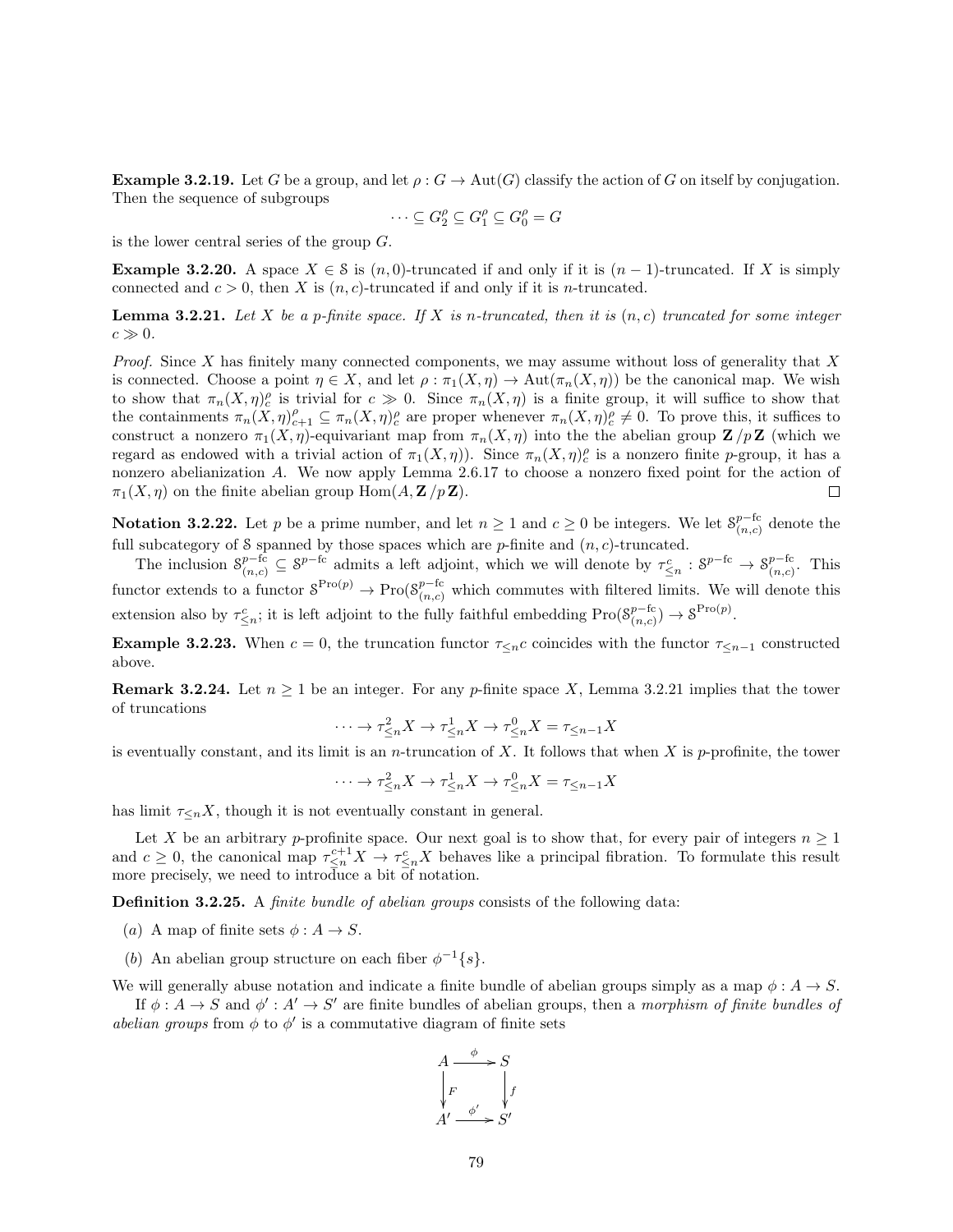such that, for every element  $s \in S$ , the induced map  $F_s : \phi^{-1}{s} \rightarrow {\phi'}^{-1}{f(s)}$  is a group homomorphism.

We let Bun denote the category whose objects are finite bundles of abelian groups, and Pro(Bun) the category of Pro-objects of Bun (see Example 3.1.3). We will refer to the objects of Pro(Bun) as profinite bundles of abelian groups.

If p is a prime number, we let Bun<sub>p</sub> denote the full subcategory of Bun spanned by those objects  $\phi: A \to S$ such that each fiber  $\phi^{-1}\{s\}$  is a p-group. We will refer to the objects of Bun<sub>p</sub> as finite bundles of abelian  $p$ -groups, and objects of  $Pro(Bun<sub>p</sub>)$  as profinite bundles of abelian p-groups.

**Remark 3.2.26.** We can think of a finite bundle of abelian groups as a pair  $(\phi : A \rightarrow S, m : A \times_S A \rightarrow A)$ , where  $\phi$  is a morphism in the category Set<sup>fin</sup> of finite sets and m exhibits A as an abelian group object of Set<sup>fin</sup>, Stone duality supplies an equivalence of the category Pro(Set<sup>fin</sup>) with the category of totally disconnected Hausdorff spaces (Proposition XII.A.1.6). Consequently, we obtain a fully faithful embedding from Pro(Set<sup>fin</sup>) to the category whose objects pairs  $(\phi: A \to S, m: A \times_S A \to A)$ , where  $\phi$  is a continuous map between totally disconnected compact Hausdorff spaces, and  $m : A \times_S A \rightarrow A$  is a continuous map which endows each fiber of  $\phi$  with the structure of a topological abelian group.

**Construction 3.2.27.** If  $\phi: A \to S$  is a finite bundle of abelian groups, then we can identify A with an abelian group object of the topos Set<sub>/S</sub>. For each  $n \geq 0$ , we let  $K(\phi, n)$  denote the associated Eilenberg-MacLane object of the  $\infty$ -topos  $\mathcal{S}_{/S}$ . More concretely, we have  $K(\phi, n) = \coprod_{s \in S} K(A_s, n)$ , where  $A_s$  denotes the abelian group  $\phi^{-1}\{s\}$ . Note that if  $\phi$  is a finite bundle of abelian p-groups, then the space  $K(\phi,n)$  is p-finite. The construction  $\phi \mapsto K(\phi, n)$  determines a functor  $N(\text{Bun}_p) \to \mathcal{S}^{p-fc}$ , which extends to a functor  $N(Pro(Bun_p)) \to \mathcal{S}^{\text{Pro}(p)}$  which commutes with filtered limits. We will denote this extended functor by  $\phi \mapsto \widehat{K}(\phi, n).$ 

**Example 3.2.28.** Let A be a profinite abelian p-group: that is, A is a topological abelian group gives as a filtered limit  $\varprojlim A_{\alpha}$ , where each  $A_{\alpha}$  is a finite abelian p-group. Then we can regard the map  $\phi: A \to *$ as a profinite bundle abelian p-groups. We will denote the p-profinite space  $\widehat{K}(\phi, n)$  simply by  $\widehat{K}(A, n)$ . We note that there is a canonical homotopy equivalence of spaces  $\text{Mat}(\widehat{K}(A, n)) \simeq K(A, n)$ .

**Construction 3.2.29.** Let p be a prime number, and fix integers  $n, c \geq 1$ . We define a full subcategory  $\mathcal{C}_{n,c}^p \subseteq \text{Fun}(\Delta^1 \times \Delta^1, \mathcal{S})$  as follows. A commutative diagram  $\sigma$ :

$$
X \xrightarrow{g} X_0
$$
  
\n
$$
\downarrow f \qquad \qquad \downarrow g'
$$
  
\n
$$
Y \xrightarrow{g} Y'
$$

in S belongs to  $\mathcal{C}_{n,c}^p$  if and only if the following conditions are satisfied:

- (i) The space X is p-finite and  $(n, c)$ -truncated.
- (*ii*) The map g exhibits  $X_0$  as a 0-truncation of X.
- (*iii*) The map f exhibits Y as an  $(n, c 1)$ -truncation of X.
- (*iv*) The map g' induces a bijection  $\pi_0 X_0 \to \pi_0 Y'$ .
- (v) The diagram  $\sigma$  is a pullback square.

It follows from these conditions that  $Y' \simeq K(\phi, n+1)$ , where  $\phi: A \to \pi_0 X$  is an object of Bun<sub>p</sub> such that, for every point  $\eta \in X$  having homotopy class  $[\eta] \in \pi_0 X$ , the fiber  $\phi^{-1}([\eta])$  can be identified with the subgroup  $\pi_n(X,\eta)_{c-1}^{\rho_n} \subseteq \pi_n(X,\eta)$  (note that this group is abelian and canonically independent of the choice of point  $\eta$  in its homotopy class).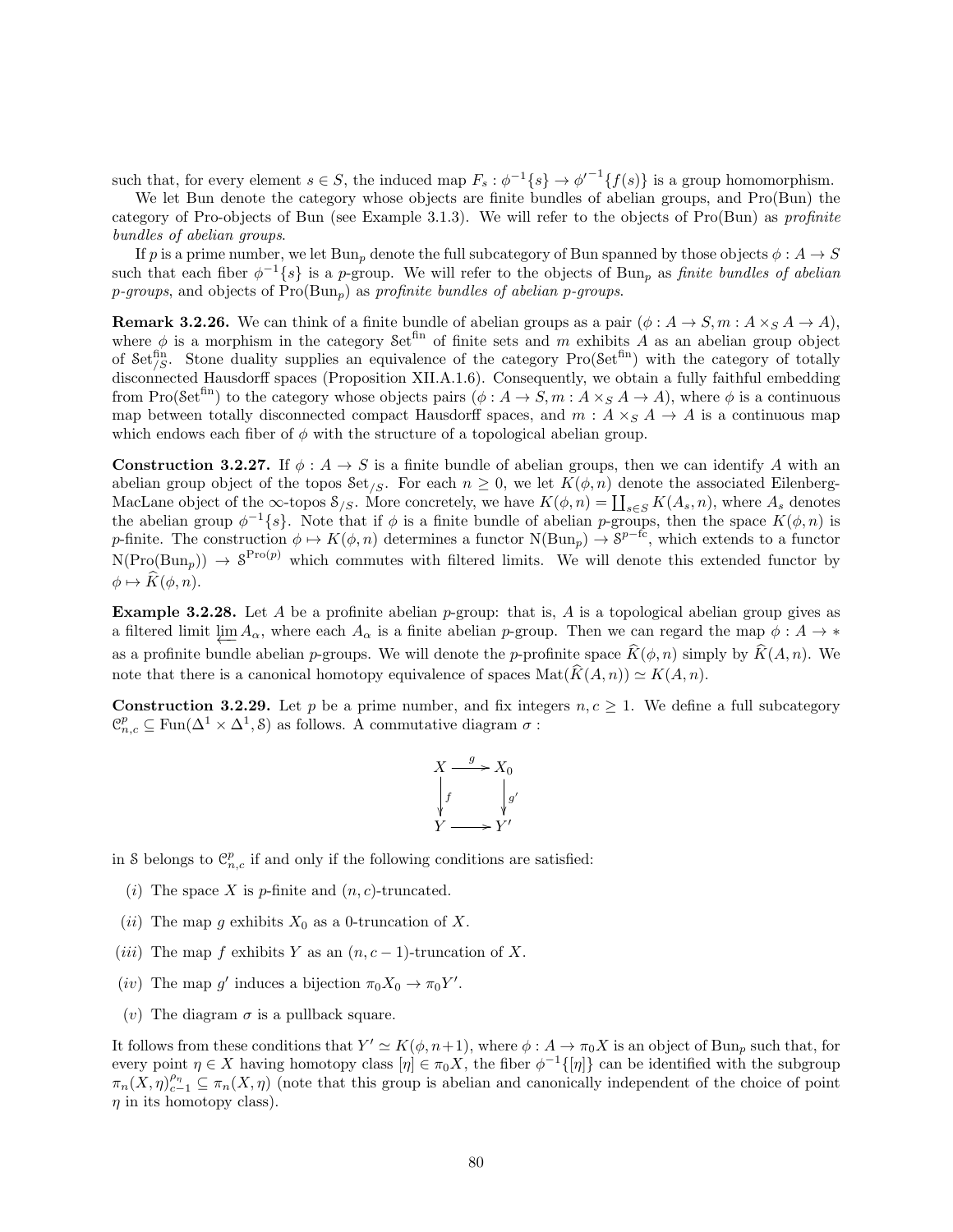Using obstruction theory, one can show that evaluation at  $(0,0) \in \Delta^1 \times \Delta^1$  induces an equivalence of  $\infty$ -categories  $\mathcal{C}_{n,c}^p \to \mathcal{S}_{n,c}^{p-\text{fin}}$ . In other words, we can functorially associate to every  $(n, c)$ -truncated p-finite space  $X$  a pullback square



where  $\phi \in \text{Bun}_p$  is defined as above. This construction admits an essentially unique extension to a functor  $S_{(n,c)}^{\text{Pro}(p)} \to \text{Fun}(\Delta^1 \times \Delta^1, \mathcal{S}^{\text{Pro}(p)})$  which commutes with filtered limits, and carries an  $(n, c)$ -truncated pprofinite space  $X$  to a pullback square of  $p$ -profinite spaces



Proof of Theorem 3.2.2. The "only if" direction is obvious. To prove the converse, let us suppose that  $f: X \to Y$  is a map of p-profinite spaces satisfying conditions (1) and (2); we wish to show that f is a homotopy equivalence. We note that f is a filtered limit of maps  $f_{\leq n} : \tau_{\leq n} X \to \tau_{\leq n} Y$ ; it will therefore suffice to show that each  $f_{\leq n}$  is an equivalence. For this, we proceed by induction on n.

We begin by treating the case  $n = 0$ . We are given that f induces a bijection  $(\pi_0 f) : \pi_0 X \to \pi_0 Y$ . As explained in Example 3.2.9,  $\pi_0 X$  and  $\pi_0 Y$  can be identified with the Stone spaces of the profinite sets  $\tau_{\leq 0} X$ and  $\tau_{\leq 0}Y$ . Since  $\pi_0 f$  is a continuous bijection between compact Hausdorff spaces, it is a homeomorphism. Using Proposition XII.A.1.6, we deduce that  $f_{\leq 0}$  induces an isomorphism of profinite sets.

Now suppose that  $n \geq 1$  and that  $f_{\leq n-1}$  is an equivalence; we wish to show that  $f_{\leq n}$  is an equivalence. Note that  $f_{\leq n}$  is the limit of a tower of maps

$$
f^c_{\leq n}:\tau^c_{\leq n}X\to \tau^c_{\leq n}Y.
$$

It will therefore suffice to show that each  $f_{\leq n}^c$  is an equivalence. We proceed by induction on c. In the case  $c = 0$ , we observe that  $f_{\leq n}^0 \simeq f_{\leq n-1}$ . For the inductive step, suppose that  $c > 0$ . Using Construction 3.2.29, we obtain a pullback square of morphisms in  $S^{Pro(p)}$ :



where  $\phi_X : A_X \to \pi_0 X$  and  $\phi_Y : A_Y \to \pi_0 Y$  are objects of Pro(Bun<sub>p</sub>) and  $\psi$  is induced by f. It will therefore suffice to show that  $\psi$  is an equivalence in  $S^{\text{Pro}(p)}$ . As explained in Example 3.2.26, we can identify  $\phi_X$  and  $\phi_Y$  with maps of totally disconnected compact Hausdorff spaces; it will therefore suffice to show that the vertical maps in the diagram



are homeomorphisms. The right vertical map is a homeomorphism by the argument given above. To prove that the left vertical map is a homeomorphism, it will suffice to show that it is bijective. That is, we must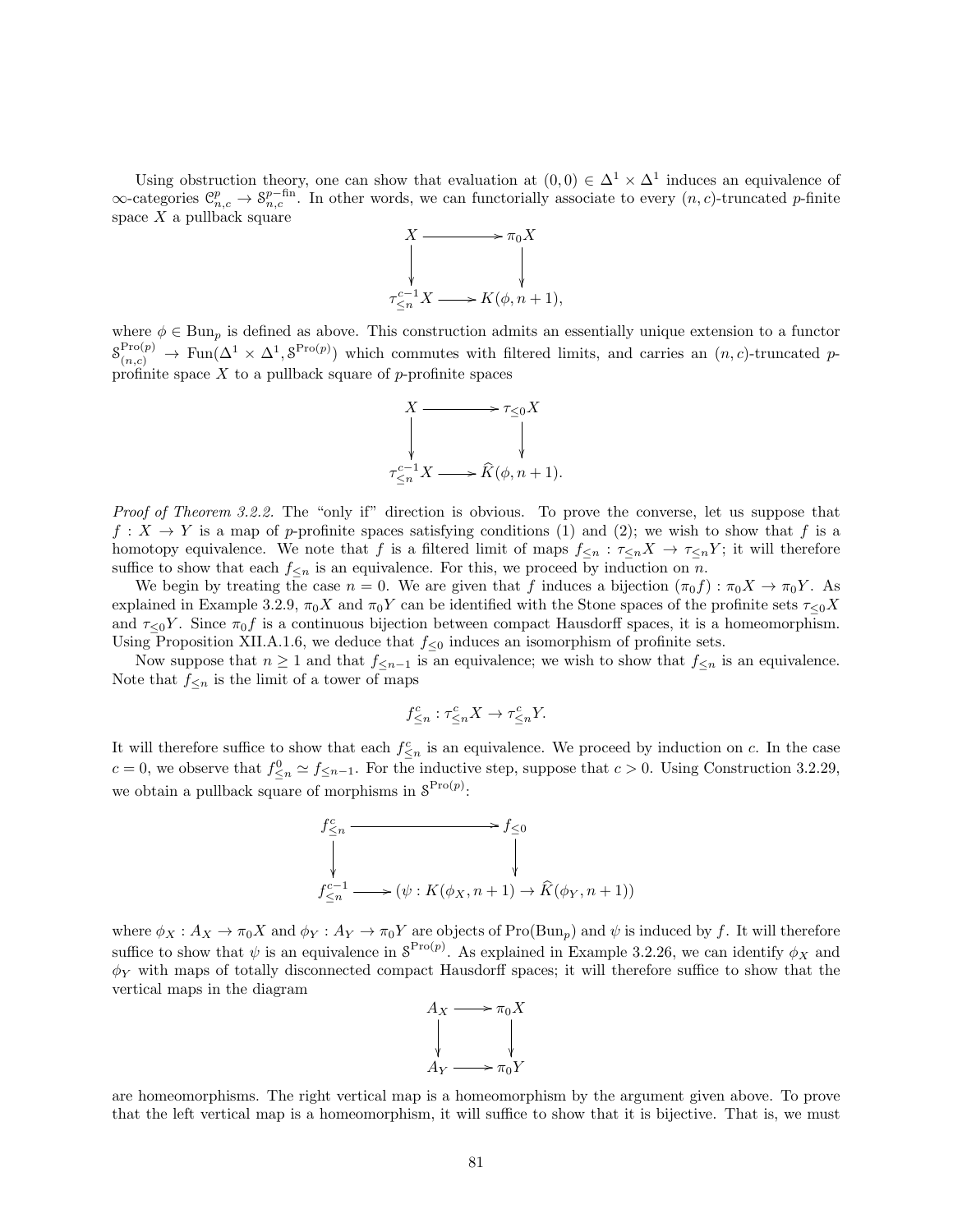show that for each  $[\eta] \in \pi_0 X$  having image  $[\eta'] \in \pi_0 Y$ , the induced map  $\theta : \phi_X^{-1}([\eta]) \to \phi_Y^{-1}([\eta'])$  is an isomorphism of profinite groups. Unwinding the definitions, we can identify  $\theta$  with the map

$$
\overline{\pi_n(X,\eta)_{c-1}^{\rho_\eta}}/\overline{\pi_n(X,\eta)_{c}^{\rho_\eta}} \to \overline{\pi_n(Y,\eta)_{c-1}^{\rho_{\eta'}}}/\overline{\pi_n(Y,\eta')_{c}^{\rho_{\eta'}}}
$$

(here  $\overline{H}$  denote the closure of H, if H is a subgroup of  $\pi_n(X,\eta)$  or  $\pi_n(Y,\eta')$ ). Assumption (2) guarantees that f induces isomorphisms of profinite groups  $\pi_1(X, \eta) \to \pi_1(Y, \eta')$  and  $\pi_n(X, \eta) \to \pi_n(Y, \eta')$ , from which it follows immediately that  $\theta$  is an isomorphism.  $\Box$ 

#### 3.3 p-Profinite Spaces of Finite Type

Let X be a p-profinite space. In §3.2, we defined the materialization  $\text{Mat}(X) = \text{Map}_{\mathcal{S}^{\text{Pro}(p)}}(*, X) \in \mathcal{S}$ , and proved that the functor  $X \mapsto \text{Mat}(X)$  is conservative (Theorem 3.2.2). Our goal in this section is to show that if X satisfies some reasonable finiteness conditions, then the passage from X to  $\text{Mat}(X)$  does not lose any information: that is, we can recover X as the p-profinite completion of  $\text{Mat}(X)$ .

We begin by precisely formulating the relevant finiteness conditions. Assume that  $X$  is a simply connected p-profinite space. Theorem 3.2.2 implies that the structure of X is "controlled" by its homotopy groups  ${\lbrace \pi_n X \rbrace_{n>0}}$ , each of which is a p-profinite abelian group. We therefore begin by reviewing some finiteness conditions in the setting of p-profinite algebra.

**Proposition 3.3.1.** Let p be a prime number and let A be a p-profinite abelian group. The following conditions are equivalent:

- (1) The set Hom $(A, \mathbf{F}_p)$  of continuous group homomorphisms from A to  $\mathbf{F}_p$  is finite.
- (2) The quotient  $A/pA$  is a finite abelian group.
- (3) There exists a surjection of p-profinite abelian groups  $\mathbb{Z}_p^n \to A$  for some integer n.
- (4) The pro-p group A is isomorphic to a direct sum of finitely many p-profinite abelian groups of the form  $\mathbf{Z}_p$  or  $\mathbf{Z}/p^k \mathbf{Z}$ .

*Proof.* The implication  $(3) \Rightarrow (4)$  follows from the structure theory of finitely generated modules over the discrete valuation ring  $\mathbf{Z}_p$ , and the implication  $(4) \Rightarrow (1)$  is obvious. We next show that  $(1) \Rightarrow (2)$ . Let pA denote the image of the multiplication-by-p map  $p : A \to A$ . Since A is compact, its image  $pA \subseteq A$ is a closed subgroup of A, so the quotient  $A/pA$  inherits the structure of a p-profinite group. Let Vector<sub>p</sub> denote the category of finite-dimensional vector spaces over the finite field  $\mathbf{F}_p$ . If we write  $A = \lim_{\epsilon \to 0} A_\alpha$  where each  $\alpha$  is a finite abelian p-group, then  $A/pA \simeq \varprojlim A_{\alpha}/pA_{\alpha}$  is given as a filtered inverse limit of objects of Vect<sup>fin</sup>, so we can regard  $A/pA$  as a pro-object in the category Vect<sup>fin</sup><sub>F<sub>p</sub></sub>. Vector space duality determines an equivalence of categories

$$
(\mathrm{Vect}_{\mathbf{F}_p}^{\mathrm{fin}})^{op} \simeq \mathrm{Vect}_{\mathbf{F}_p}^{\mathrm{fin}},
$$

which extends to an equivalence of categories

$$
\mathrm{Pro}(\mathrm{Vect}_{\mathbf{F}_p}^{\mathrm{fin}})^{op} \simeq \mathrm{Ind}(\mathrm{Vect}_{\mathbf{F}_p}^{\mathrm{fin}}) \simeq \mathrm{Vect}_{\mathbf{F}_p}.
$$

The image of  $A/pA$  under this equivalence is given by  $Hom(A, \mathbf{F}_p)$ . Condition (1) implies that  $Hom(A, \mathbf{F}_p) \in$  $\mathrm{Vect}_{\mathbf{F}_p}^{\text{fin}} \subseteq \mathrm{Vect}_{\mathbf{F}_p}$ : that is, the Ind-object obtained by applying vector space duality to  $A/pA$  is constant. It follows that  $A/pA$  is equivalent to a constant Pro-object of Vect<sup>fin</sup>: in other words,  $A/pA$  is a finitedimensional  $\mathbf{F}_p$ -vector space.

We complete the proof by showing that  $(2) \Rightarrow (3)$ . Choose a basis  $\{\overline{x}_i\}_{1\leq i\leq n}$  for the  $\mathbf{F}_p$ -vector space  $A/pA$ . Each  $\bar{x}_i$  can be lifted to an element  $x_i \in A$ , which determines a group homomorphism  $\phi_i : \mathbf{Z} \to A$ . Since A is a p-profinite group, the map  $\phi_i$  factors through the p-profinite completion  $\mathbf{Z}_p$  of  $\mathbf{Z}$ . We therefore obtain a sequence of continuous maps  $\phi_i : \mathbb{Z}_p \to A$ . Since A is abelian, we can add these homomorphisms to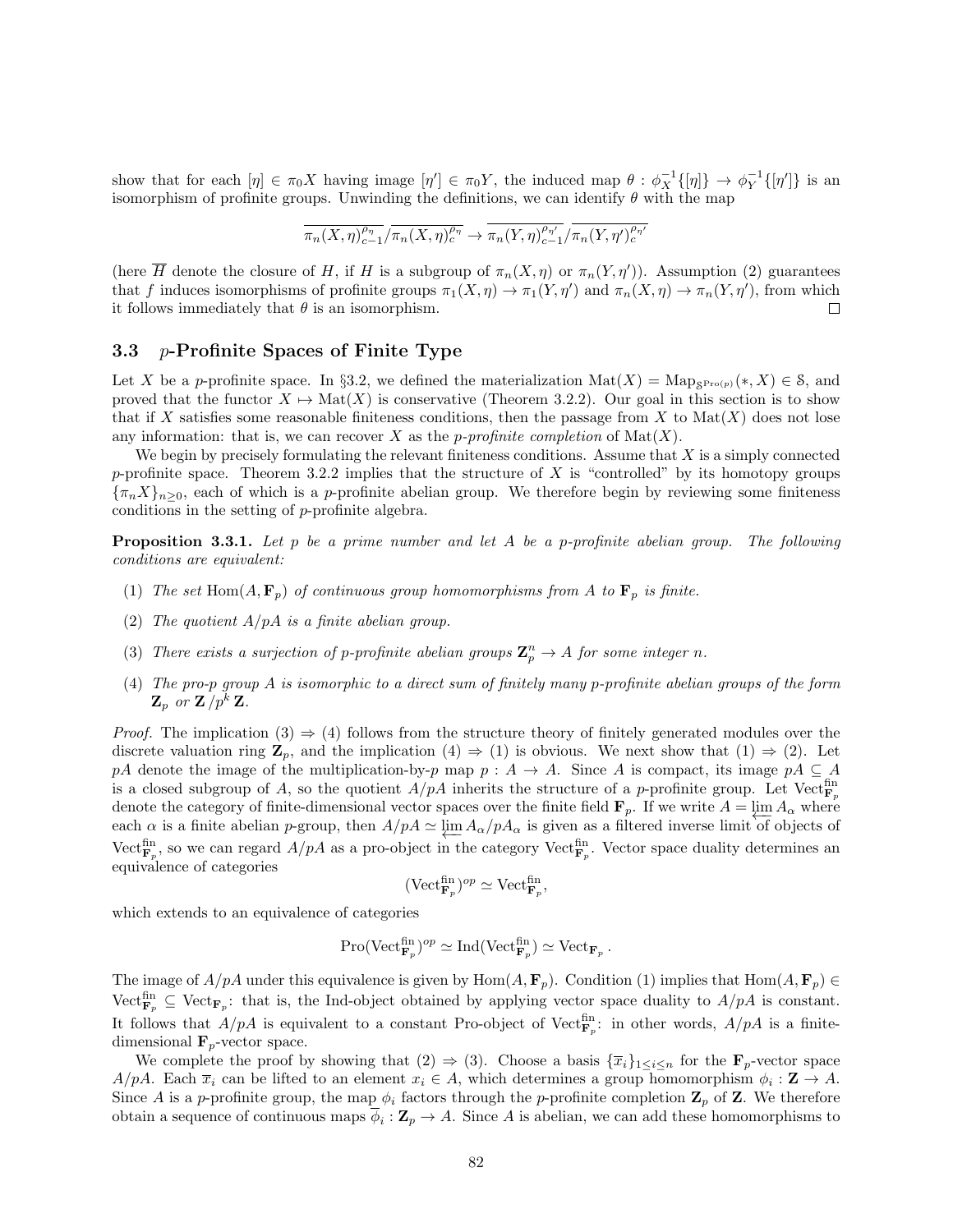obtain a continuous group homomorphism  $\overline{\phi} : \mathbb{Z}_p^n \to A$ . We claim that  $\overline{\phi}$  is surjective. Since  $\mathbb{Z}_p^n$  is compact, it will suffice to show that the image of  $\overline{\phi}$  is dense. In other words, we must show that if  $\psi: A \to A'$  is a continuous surjection for some finite p-group A', then the composite map  $\psi \circ \overline{\phi} : \mathbb{Z}_p^n \to A'$  is surjective. Since the action of p is nilpotent on A', it suffices to show that the composite map  $\theta$ :  $\mathbb{Z}_p^n \to A'/pA'$  is surjective (by Nakayama's lemma). This is clear, since  $\theta$  is a composition of surjections

$$
\mathbf{Z}_p^n \to \mathbf{F}_p^n \simeq A/pA \to A'/pA'.
$$

**Definition 3.3.2.** Let p be a prime number. We will say that a p-profinite abelian group A is topologically finitely generated if it satisfies the equivalent conditions of Proposition 3.3.1. We will say that a p-profinite space X is simply connected if its materialization  $\text{Mat}(X)$  is simply conneceted. We say that X has finite type if X is simply connected and each homotopy group  $\pi_n X$  is topologically finitely generated.

We can now formulate the main result of this section.

**Theorem 3.3.3.** Let  $X$  and  $Y$  be p-profinite spaces. If  $X$  is of finite type, then the canonical map  $\operatorname{Map}_{S^{\operatorname{Pro}(p)}}(X,Y) \to \operatorname{Map}_S(\operatorname{Mat}(X),\operatorname{Mat}(Y))$  is a homotopy equivalence. In particular, the materialization functor Mat :  $S^{\text{Pro}(p)} \rightarrow S$  is fully faithful when restricted to p-profinite spaces of finite type.

To prove Theorem 3.3.3, we need to study cohomology groups in the  $p$ -profinite setting.

**Definition 3.3.4.** Let X be a p-profinite space. For every field k of characteristic p, we let  $H^*(X; k)$  denote the graded abelian group given by  $H^n(X;k) = \pi_{-n}C^*(X;k)$ , where  $C^*(X;k)$  is the  $\mathbb{E}_{\infty}$ -algebra over k introduced in Proposition 3.1.14.

**Remark 3.3.5.** If X is p-finite, then the groups  $H<sup>n</sup>(X; k)$  introduced in Definition 3.3.4 agree with the usual cohomology groups of  $X$  with coefficients in  $K$ . In particular, we have a canonical isomorphism

$$
H^{n}(X; \mathbf{F}_{p}) \simeq \pi_{0} \operatorname{Map}_{\mathcal{S}^{\operatorname{Pro}(p)}}(X, K(\mathbf{Z}/p\mathbf{Z}, n)).
$$

Since both sides of this equivalence are compatible with the formation of filtered limits, we deduce that there is a canonical isomorphism  $H^{n}(X; \mathbf{F}_p) \simeq \pi_0 \text{Hom}_{\mathcal{S}^{\text{Pro}(p)}}(X, K(\mathbf{Z}/p\mathbf{Z}, n))$  for every p-profinite space X.

**Remark 3.3.6.** If X is a p-finite space, then  $H^0(X; \mathbf{F}_p)$  can be identified with the  $\mathbf{F}_p$ -vector space of all maps  $\pi_0 X \to \mathbf{F}_p$ . It follows that if X is a p-profinite space, then  $\mathrm{H}^0(X; \mathbf{F}_p)$  can be identified with  $\mathbf{F}_p$ -vector space of all *continuous* maps  $\pi_0 X \to \mathbf{F}_p$ . This is a p-Boolean algebra (Definition XII.A.1.9) from which we can functorially recover the topological space  $\pi_0 X$  (it is given by the Zariski spectrum of  $\mathrm{H}^0(X; \mathbf{F}_p)$ ; see Proposition XII.A.1.12). In particular, Mat $(X)$  is connected if and only if the unit map  $\mathbf{F}_p \to \mathrm{H}^0(X; \mathbf{F}_p)$  is an isomorphism.

**Remark 3.3.7.** Let X be a p-profinite space. Every map from X to  $K(\mathbf{Z}/p\mathbf{Z}, n)$  in the  $\infty$ -category  $S^{\text{Pro}(p)}$ induces a map from  $\text{Mat}(X)$  to  $\text{Mat}(K(\mathbf{Z}/p\mathbf{Z},n)) \simeq K(\mathbf{Z}/p\mathbf{Z},n)$  in the  $\infty$ -category of spaces. Letting n vary, we obtain a map of graded rings

$$
H^*(X; \mathbf{F}_p) \to H^*(\mathrm{Mat}(X); \mathbf{F}_p).
$$

We will deduce Theorem 3.3.3 from the following pair of results:

**Proposition 3.3.8.** Let X be a p-profinite space of finite type. Then the map of cohomology rings  $\theta$ :  $H^*(X; \mathbf{F}_p) \to H^*(\text{Mat}(X); \mathbf{F}_p)$  is an isomorphism. /

**Proposition 3.3.9.** Let X and Y be p-profinite spaces, and suppose that the map

$$
H^*(X; \mathbf{F}_p) \to H^*(\mathrm{Mat}(X); \mathbf{F}_p)
$$

is an isomorphism. Then the canonical map  $\theta$ :  $\text{Map}_{S^{\text{Pro}(p)}}(X, Y) \to \text{Map}_S(\text{Mat}(X), \text{Mat}(Y))$  is a homotopy equivalence.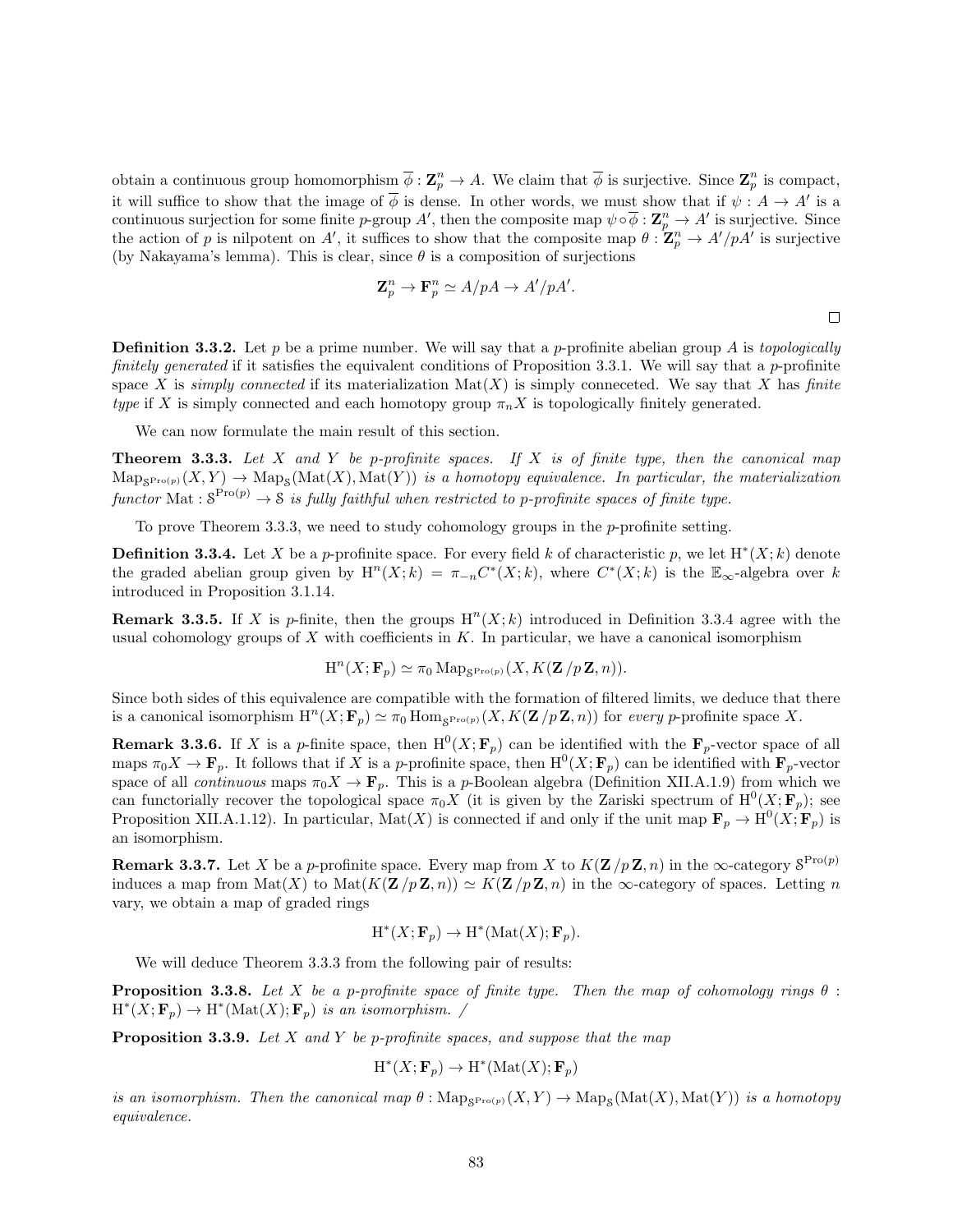We begin with the proof of Proposition 3.3.8, which will require some preliminary results.

**Proposition 3.3.10.** Let  $n \geq 1$ , and consider the tower of spaces  $\{K(\mathbf{Z}/p^a \mathbf{Z}, n)\}_{a \geq 0}$  having limit  $K(\mathbf{Z}_p, n)$ . For every integer  $m \geq 0$ , the pro-system of abelian groups  $H_m(K(\mathbf{Z}/p^a \mathbf{Z}, n); \mathbf{F}_n)$  is equivalent to the constant pro-system with value  $H_m(K(\mathbf{Z}_p, n); \mathbf{F}_p)$ .

*Proof.* We first treat the case  $n = 1$ . We have a fiber sequence of simply connected spaces

$$
K(\mathbf{Z},1) \to K(\mathbf{Z}_p,1) \to K(\mathbf{Z}_p \mathbf{Z},1).
$$

Since multiplication by p is invertible on  $\mathbf{Z}_p / \mathbf{Z}$ , we have  $H_m(K(\mathbf{Z}_p / \mathbf{Z}, 1); \mathbf{F}_p) \simeq 0$  for  $m > 0$ . Using the Serre spectral sequence, we deduce that the map  $K(\mathbf{Z},1) \to K(\mathbf{Z}_n,1)$  induces an isomorphism on homology groups with coefficients in k. It will therefore suffice to show that, for each  $m \geq 0$ , the pro-system  ${H_m(K(\mathbf{Z}/p^a \mathbf{Z},1); \mathbf{F}_p)}_a>0$  is equivalent to the constant pro-system taking the value

$$
H_m(K(\mathbf{Z}, 1); \mathbf{F}_p) \simeq \begin{cases} \mathbf{F}_p & \text{if } 0 \le m \le 1\\ 0 & \text{otherwise.} \end{cases}
$$

For each  $a \geq 1$ , let  $\epsilon_a \in H^1(K(\mathbf{Z}/p^a \mathbf{Z}, 1); \mathbf{F}_p)$  classify the unit map  $\mathbf{Z}/p^a \mathbf{Z} \to \mathbf{Z}/p \mathbf{Z} \simeq \mathbf{F}_p$ , and let  $\eta_a \in \mathrm{H}^2(K(\mathbf{Z}/p^a \mathbf{Z}, 1); \mathbf{F}_p)$  classify the central extension

$$
0 \to \mathbf{F}_p \to \mathbf{Z}/p^{a+1}\mathbf{Z} \to \mathbf{Z}/p^a\mathbf{Z} \to 0.
$$

Then  $H^*(K(\mathbf{Z}/p^a \mathbf{Z}, 1); \mathbf{F}_p)$  has a basis given by the products  $\eta^i$  and  $\epsilon_a \eta^i_a$  for  $i \geq 0$ . Note that the image of  $\eta_a$  in  $\text{H}^2(K(\mathbf{Z}/p^{a+1}\mathbf{Z},1); \mathbf{F}_p)$  is zero (since the central extension classified by  $\eta_a$  splits over  $\mathbf{Z}/p^{a+1}\mathbf{Z}$ ), and the image of  $\epsilon_a$  in  $H^1(K(\mathbf{Z}/p^{a+1}\mathbf{Z},1))$  is  $\epsilon_{a+1}$ . It follows that the maps

$$
H^m(K(\mathbf{Z}/p\mathbf{Z},1);\mathbf{F}_p) \to H^m(K(\mathbf{Z}/p^2\mathbf{Z},1);\mathbf{F}_p) \to H^m(K(\mathbf{Z}/p^3\mathbf{Z},1);\mathbf{F}_p) \to \cdots
$$

are isomorphisms for  $m \leq 1$  and zero for  $m > 1$ . Passing to dual spaces, we conclude that the tower

$$
\cdots \to \mathrm{H}_m(K(\mathbf{Z}/p^3 \mathbf{Z}, 1); \mathbf{F}_p) \to \mathrm{H}_m(K(\mathbf{Z}/p^2 \mathbf{Z}, 1); \mathbf{F}_p) \to \mathrm{H}_m(K(\mathbf{Z}/p \mathbf{Z}, 1); \mathbf{F}_p)
$$

consists of isomorphisms for  $m \leq 1$  and zero maps for  $m > 1$ . We now complete the proof (in the case  $n = 1$ ) by observing that the maps  $H_m(K(\mathbf{Z},1); \mathbf{F}_p) \to H_m(K(\mathbf{Z}/p\mathbf{Z},1); \mathbf{F}_p)$  are isomorphisms for  $m \leq 1$ .

We now treat the general case. Since  $Mod_{\mathbf{F}_p}$  is a presentable symmetric monoidal  $\infty$ -category, there is a unique colimit-preserving symmetric monoidal functor  $S \to \text{Mod}_{\mathbf{F}_p}$ . Let us denote this functor by  $X \mapsto C_*(X)$ . Note that the homology groups of a space X are given by the formula  $H_m(X; \mathbf{F}_p) = \pi_m C_*(X)$ . It will therefore suffice to prove the following:

(\*) For every integer m, the Pro-object  $\{\tau_{\leq m}C_*(K(\mathbf{Z}/p^a\mathbf{Z},n))\}_{a\geq 0}$  of  $\text{Mod}_{\mathbf{F}_p}$  is equivalent to the constant  $\mathbf{F}_p$ -module spectrum  $\tau \lt_{m} C_*(K(\mathbf{Z}_p, n)).$ 

Since the functor  $X \mapsto \tau_{\leq m}C_*(X)$  is a successive extension of the functors  $X \mapsto H_a(X; \mathbf{F}_p)$  for  $0 \leq a \leq m$ , the proof given above shows that  $(*)$  holds when  $n = 1$ . To prove  $(*)$  in general, we proceed by induction on n. Suppose that  $n > 1$ . Let  $X_{\bullet}$  be a Cech nerve of the map  $* \to K(\mathbb{Z}_p, n)$ , so that  $X_{\bullet}$  is a group object of S. Since  $C_*$  is a symmetric monoidal functor, we deduce that  $C_*(X_1)$  is an associative algebra object of  $\text{Mod}_{\mathbf{F}_p}$ ; here  $X_1 = * \times_{K(\mathbf{Z}_p,n)} * \simeq K(\mathbf{Z}_p,n-1)$ . Since  $K(\mathbf{Z}_p,n)$  is connected, the canonical map  $|X_{\bullet}| \to K(\mathbf{Z}_p, n)$  is an equivalence. Because  $C_*$  preserves colimits, we deduce that  $C_*(K(\mathbf{Z}_p, n))$ is given by  $|C_*(X_{\bullet})|$ . Unwinding the definitions, we see that this geometric realization corresponds to the bar construction  $\mathbf{F}_p \otimes_{C_*(K(\mathbf{Z}_p,n-1))} \mathbf{F}_p$ . Similar reasoning yields an equivalence  $C_*(K(\mathbf{Z}/p^a \mathbf{Z}, n)) \simeq$  $\mathbf{F}_p \otimes_{C_{\ast}(K(\mathbf{Z}/p^a \mathbf{Z},n-1))} \mathbf{F}_p$  for each  $a \geq 0$ . We have a commutative diagram of Pro-objects

$$
\mathbf{F}_p \otimes_{C_*(K(\mathbf{Z}_p,n-1))} \mathbf{F}_p \longrightarrow \{ \mathbf{F}_p \otimes_{C_*(K(\mathbf{Z}/p^a \mathbf{Z},n-1); \mathbf{F}_p} \mathbf{F}_p \}
$$
\n
$$
\downarrow \qquad \qquad \downarrow
$$
\n
$$
C_*(K(\mathbf{Z}_p,n)) \longrightarrow \{ C_*(K(\mathbf{Z}/p^a \mathbf{Z},n)) \}
$$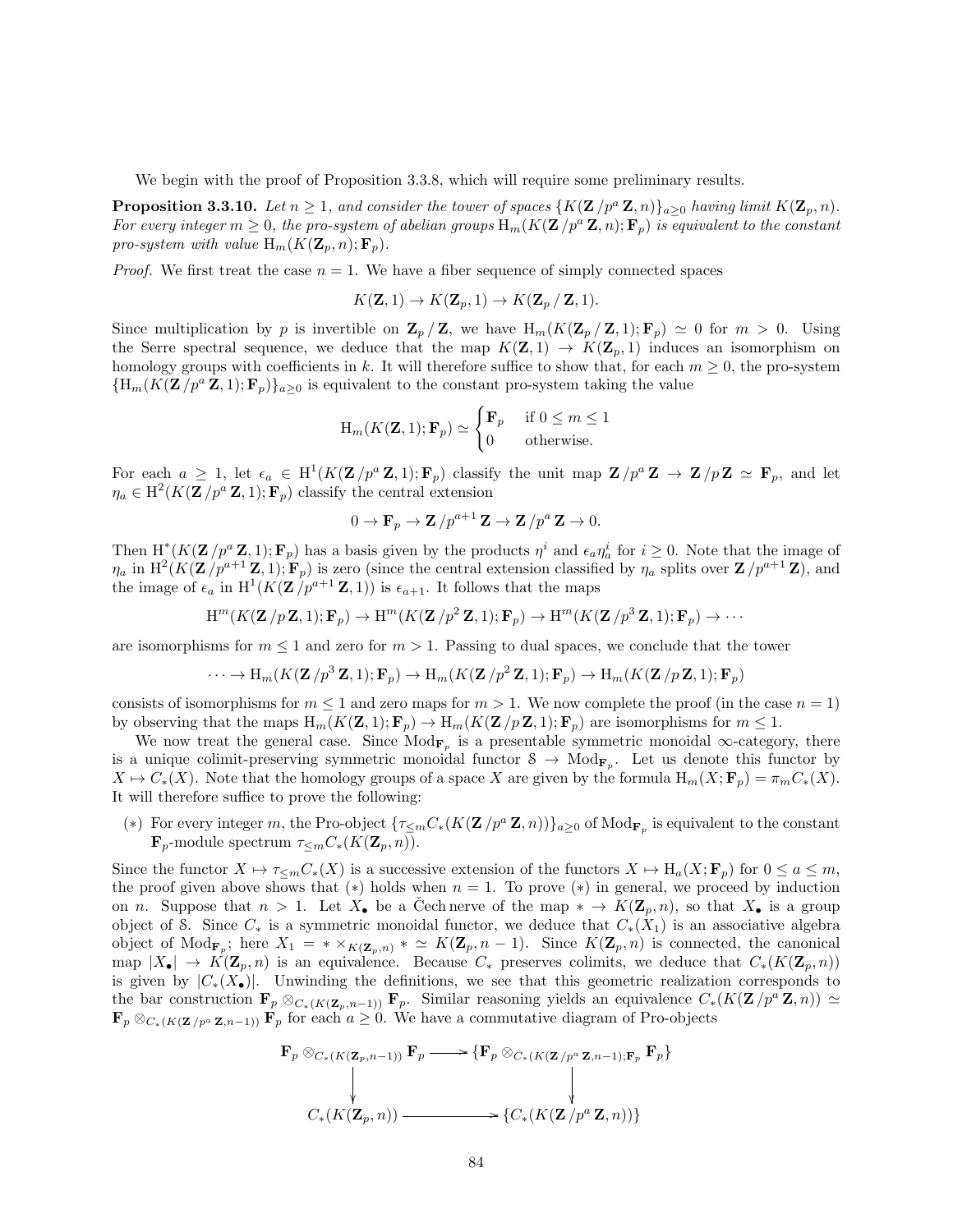where the vertical maps are equivalences. Using the inductive hypothesis, we deduce that upper horizontal map becomes an equivalence after applying the truncation functor  $\tau_{\leq m}$ . It follows that the lower horizontal map becomes an equivalence after applying the truncation functor  $\tau_{\leq m}$  as well, which proves  $(*)$ .  $\Box$ 

**Remark 3.3.11.** Using the proof of Proposition 3.3.10, we see that the homology groups  $H_m(K(\mathbf{Z}_p, n); \mathbf{F}_p)$ are finite dimensional vector spaces over  $\mathbf{F}_p$  for all  $m \geq 0$ ,  $n \geq 1$ . In the case  $n = 1$ , this follows by inspection. In the general case, we have a pushout diagram of  $\mathbb{E}_{\infty}$ -algebras over  $\mathbf{F}_p$ 

$$
C_*(K(\mathbf{Z}_p, n-1)) \longrightarrow \mathbf{F}_p
$$
  
\n
$$
\downarrow \qquad \qquad \downarrow
$$
  
\n
$$
\mathbf{F}_p \longrightarrow C_*(K(\mathbf{Z}_p, n)).
$$

The inductive hypothesis and Proposition A.7.2.5.31 imply that  $\mathbf{F}_p$  is almost of finite presentation over  $C_*(K(\mathbf{Z}_p, n-1))$ , so that  $C_*(K(\mathbf{Z}_p, n))$  is almost of finite presentation over  $\mathbf{F}_p$  and therefore the homology groups of  $K(\mathbf{Z}_p, n)$  are finite dimensional over  $\mathbf{F}_p$  by Proposition A.7.2.5.31.

Similar reasoning using the pushout diagram

$$
C_*(K(\mathbf{Z}_p, n)) \longrightarrow C_*(K(p^a \mathbf{Z}_p, n))
$$
  
\n
$$
\downarrow \qquad \qquad \downarrow
$$
  
\n
$$
\mathbf{F}_p \longrightarrow C_*(K(\mathbf{Z}_p/p^a \mathbf{Z}_p, n); \mathbf{F}_p),
$$

shows that the homology groups  $H_m(K(\mathbf{Z}/p^a \mathbf{Z}, n); \mathbf{F}_p)$  are finite-dimensional for  $n \geq 1, m, a \geq 0$ .

Proof of Proposition 3.3.8. Let us say that a p-profinite space X is good if the map  $\theta$ : H<sup>\*</sup> $(X; \mathbf{F}_p) \rightarrow$  $H^*(\mathrm{Mat}(X); \mathbf{F}_p)$  is an isomorphism. Proposition 3.3.10 implies that  $\widehat{K}(\mathbf{Z}_p, n)$  is good for each  $n \geq 1$ , and it is obvious that any  $p$ -finite space is good. Suppose we are given a pullback diagram of  $p$ -profinite spaces



Using Corollary 1.1.10 and Proposition 2.5.2, we deduce that if  $X'$ ,  $Y$ , and  $Y'$  are good,  $Y'$  is simply connected, and the homotopy fiber of the map  $\text{Mat}(Y) \to \text{Mat}(Y')$  has finite-dimensional cohomology in each degree (with coefficients in  $\mathbf{F}_p$ ), then X is also good. Taking  $Y = \hat{K}(\mathbf{Z}_p, n)$  for  $n \ge 1$  and  $Y' = *$  (and using Remark 3.3.11), we conclude that if X' is good then  $X = X' \times \widehat{K}(\mathbf{Z}_p, n)$  is good. Similarly, if X' is good then  $X = X' \times K(\mathbf{Z} / p^a \mathbf{Z}, n)$  is good for any integer a. Combining these observations with Proposition 3.3.1, we deduce that  $K(A, n)$  is good whenever A is topologically finitely generated.

Let X be an arbitrary p-profinite space, and write  $X = \varprojlim \{ \tau_{\leq n} X \}$ . The map  $\mathrm{Mat}(X) \to \mathrm{Mat}(\tau_{\leq n} X)$ has  $(n + 1)$ -connective homotopy fibers, and therefore induces an isomorphism  $H^m(Mat(\tau \leq nX); \mathbf{F}_p) \rightarrow$  $H^m(\text{Mat}(X); \mathbf{F}_p)$  for  $m \leq n$ . We therefore have a commutative diagram

$$
\varinjlim_{\substack{\longrightarrow \\ W}} H^*(\tau_{\leq n}X; \mathbf{F}_p) \longrightarrow \varinjlim_{\substack{\longrightarrow \\ W}} H^*(\mathrm{Mat}(\tau_{\leq n}X); \mathbf{F}_p)
$$
\n
$$
\downarrow \qquad \qquad \downarrow
$$
\n
$$
H^*(X; \mathbf{F}_p) \longrightarrow H^*(\mathrm{Mat}(X); \mathbf{F}_p).
$$

where the vertical maps are isomorphisms. Consequently, to prove that  $X$  is good, it suffices to show that each truncation  $\tau_{\leq n} X$  is good.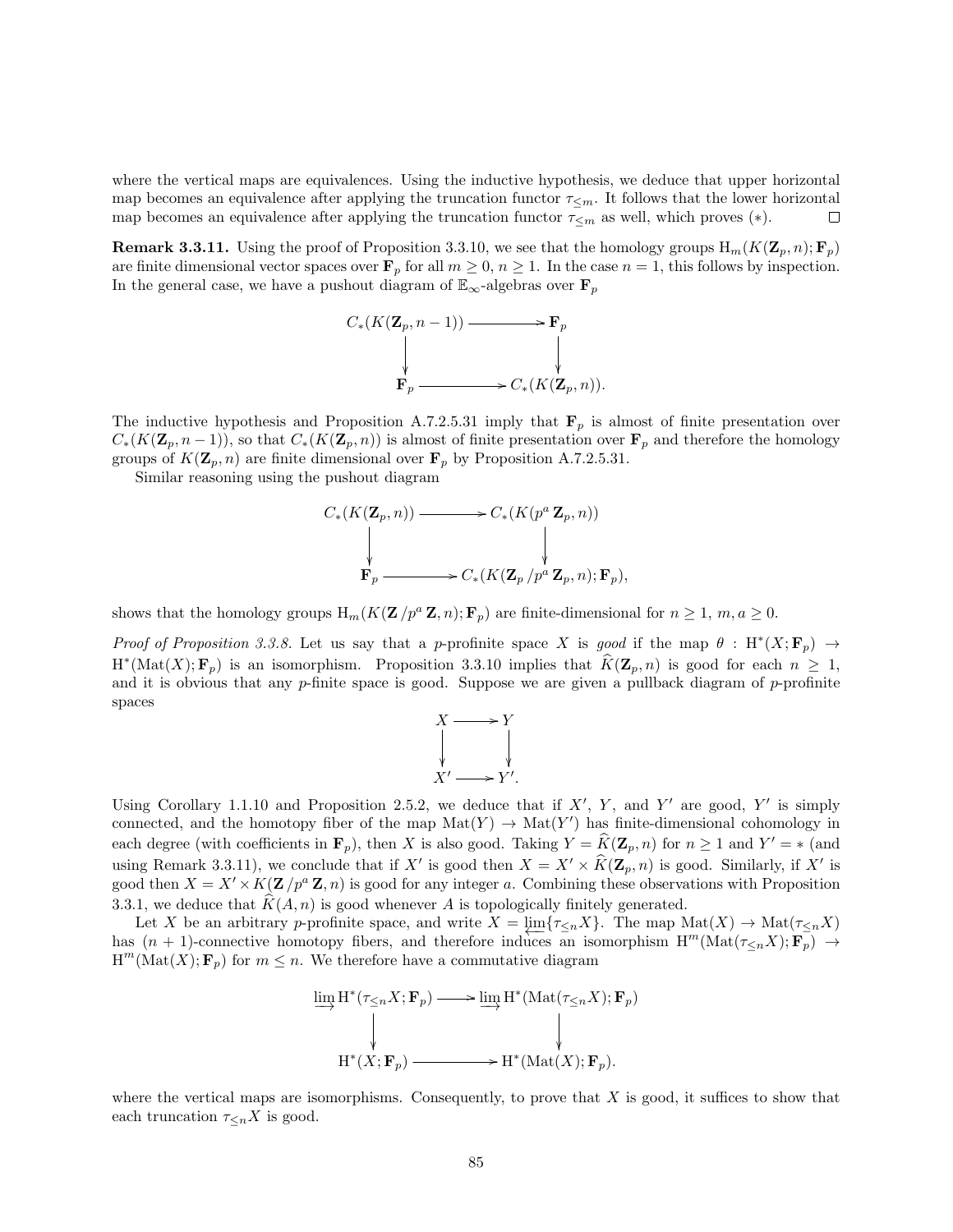Assume now that X has finite type. We prove by induction on n that the truncation  $\tau_{\leq n}X$  is good, the case  $n = 1$  being trivial. If  $n > 1$ , then the simple-connectivity of X and Construction 3.2.29 give a pullback square of p-profinite spaces



where  $A = \pi_n X$  is topologically finitely generated. Since  $\tau_{\leq n-1} X$  is good by the inductive hypothesis and  $H^*(K(A,n); \mathbf{F}_p) \simeq H^*(\hat{K}(A,n); \mathbf{F}_p)$  is finite-dimensional in each degree (this follows from Remark 3.3.11 in the case where  $A \simeq \mathbf{Z}_p$  or  $A \simeq \mathbf{Z}/p^a \mathbf{Z}$ , and the general case follows from Proposition 2.5.2), we conclude that  $\tau <sub>n</sub> X$  is good.  $\Box$ 

**Remark 3.3.12.** Let  $A$  be a profinite abelian  $p$ -group which is topologically finitely generated, and let  $n \geq 1$ . Then the cohomology groups  $\text{H}^m(\widehat{K}(A, m); \mathbf{F}_p)$  are finite dimensional over  $\mathbf{F}_p$ . To see this, we can use Proposition 2.5.2 and Proposition 3.3.1 to reduce to the case where A is a cyclic module over  $\mathbf{Z}_p$ . Using Proposition 3.3.8, we are reduced to proving that  $H^m(K(A, n); \mathbf{F}_p)$  is finite dimensional, which follows from Remark 3.3.11.

Remark 3.3.13. The proof of Proposition 3.3.8 does not require the full strength of our assumption that X is simply connected: the same result holds for a large class of  $p$ -profinite spaces which are *nilpotent* in a suitable sense.

We now turn to the proof of Proposition 3.3.9.

**Notation 3.3.14.** Let X be a space. Consider the functor  $S^{p-fc} \to S$  given by  $K \mapsto \text{Map}_S(X, K)$ . This functor is left exact, and can therefore be identified with an object  $X_p^{\vee} \in \mathcal{S}^{\text{Pro}(p)} \subseteq \text{Fun}(\mathcal{S}^{p-fc}, \mathcal{S})$ . We will refer to  $X_p^{\vee}$  as the *p-profinite completion* of X. The construction  $X \to X_p^{\wedge}$  determines a functor from  $S \to S^{\text{Pro}(p)}$ , which is left adjoint to the materialization functor Mat :  $S^{\text{Pro}(p)} \to S$ . Note that we have a canonical isomorphism of cohomology groups  $H^*(X; \mathbf{F}_p) \simeq H^*(X_p^{\wedge}; \mathbf{F}_p)$ .

**Lemma 3.3.15.** Let  $f: X \to Y$  be a map of p-profinite spaces. The following conditions are equivalent:

- (1) The map f is an equivalence.
- (2) The map f induces an isomorphism of cohomology rings  $H^*(Y; \mathbf{F}_p) \to H^*(X; \mathbf{F}_p)$ .

*Proof.* The implication  $(1) \Rightarrow (2)$  is trivial. Conversely, if  $(2)$  is satisfied then f induces an equivalence  $C^*(Y; k) \to C^*(X; k)$  whenever k is a separably closed field of characteristic p, from which it follows that f is an equivalence (Theorem 3.5.8).  $\Box$ 

Proof of Proposition 3.3.9. We wish to show that the map

$$
\operatorname{Map}_{S^{\operatorname{Pro}(p)}}(X,Y) \to \operatorname{Map}_S(\operatorname{Mat}(X),\operatorname{Mat}(Y)) \simeq \operatorname{Map}_{S^{\operatorname{Pro}(p)}}(\operatorname{Mat}(X)^{\wedge}_p,Y)
$$

is a homotopy equivalence. For this, it suffices to show that the counit map  $v: \text{Mat}(X)_{p}^{\wedge}(X) \to X$  is an equivalence of  $p$ -profinite spaces. Using Lemma 3.3.15, we are reduced to proving checking that the map of cohomology groups

$$
\operatorname{H}^*(X; \mathbf{F}_p) \to \operatorname{H}^*(\operatorname{Mat}(X)^{\wedge}_p; \mathbf{F}_p) \to \operatorname{H}^*(\operatorname{Mat}(X); \mathbf{F}_p)
$$

is an isomorphism, which follows from our hypothesis.

 $\Box$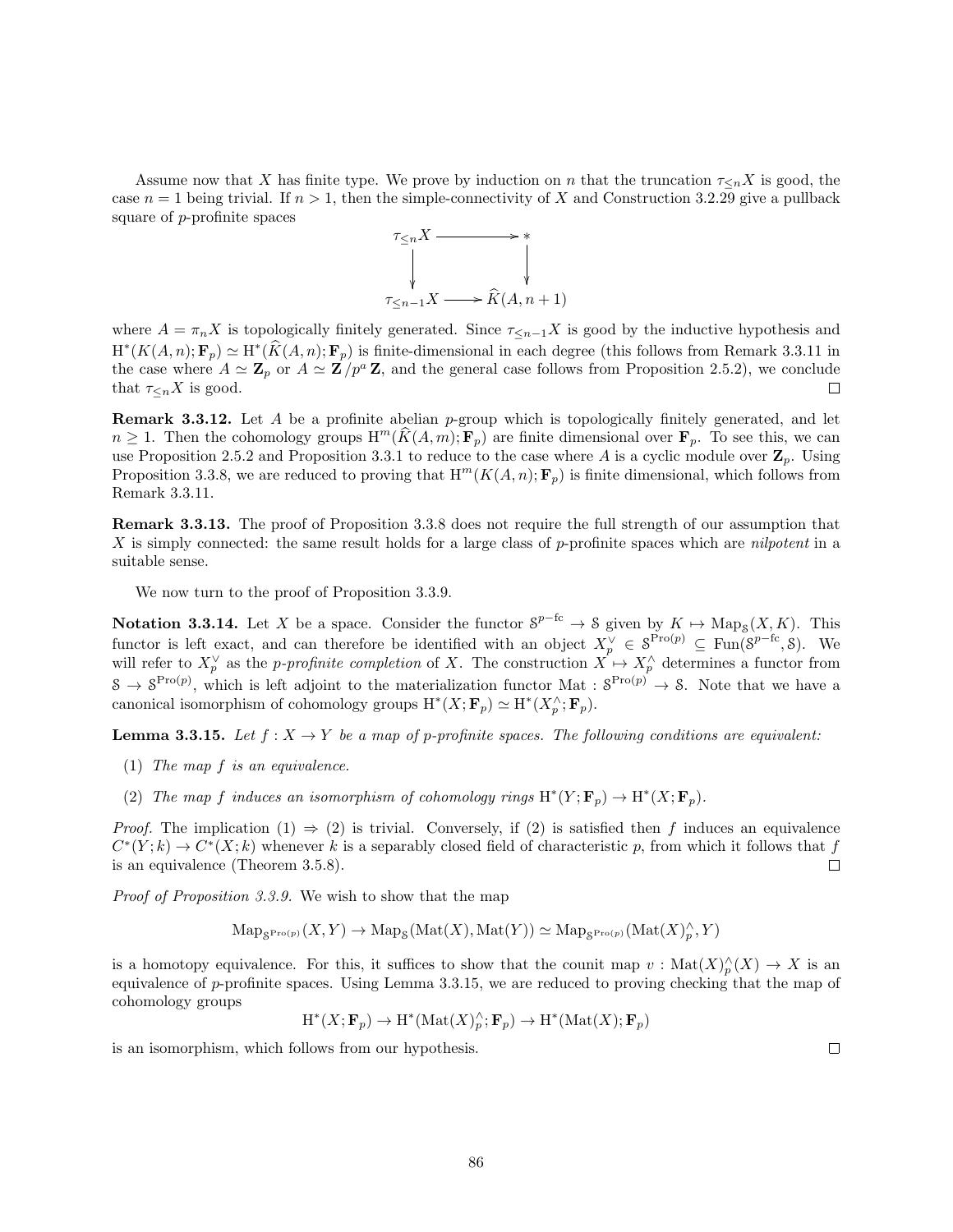#### 3.4 Connectivity in p-Profinite Homotopy Theory

Let  $f: X \to Y$  be a map of spaces, and let  $n \geq -2$  be an integer. Recall that f is said to be n-truncated if, for each  $y \in Y$ , the homotopy fiber  $X_y = X \times_Y \{y\}$  is an *n*-truncated space: that is, if the truncation map  $X_y \to \tau \leq_n X_y$  is an equivalence. We say that f is  $(n+1)$ -connective if each homotopy fiber  $X_y$  of f is  $(n+1)$ -connective: that is, if the truncation  $\tau_{\leq n}X_y$  is contractible. According to Example T.5.2.8.16, every map of spaces  $f: X \to Y$  admits an essentially unique factorization

$$
X \xrightarrow{f'} Z \xrightarrow{f''} Y,
$$

where the map  $f'$  is  $(n + 1)$ -connective and  $f''$  is *n*-truncated. Our goal in this section is to construct an analogous factorization in the case where  $f$  is a map of  $p$ -profinite spaces.

**Definition 3.4.1.** Let p be a prime number and let  $n \geq -2$  be an integer. We will say that a map  $f : X \to Y$ of p-profinite spaces is n-truncated if it is given as a filtered limit of morphisms  $f_{\alpha}: X_{\alpha} \to Y_{\alpha}$ , where each  $f_{\alpha}$ is an *n*-truncated map of p-finite spaces. If  $n \ge -1$ , we say that f is n-connective if it is given as a filtered limit of morphisms  $f_\beta: X_\beta \to Y_\beta$ , where each  $f_\beta$  is an *n*-connective map of *p*-finite spaces.

We say that a p-profinite space X is n-connective if the constant map  $X \to *$  is n-connective, and ntruncated if the constant map  $X \to *$  is n-truncated. We say that X is connected if it is 1-connective, and simply connected if it is 2-connective.

Recall that a *factorization system* on an  $\infty$ -category C is a pair  $(S_L, S_R)$  with the following properties (Definition T.5.2.8.8):

- (1) Both  $S_L$  and  $S_R$  are collections of morphisms of C which are closed under the formation of retracts.
- (2) Every morphism in  $S_L$  is left orthogonal to every morphism in  $S_R$  (see Definition T.5.2.8.1).
- (3) Every morphism  $f: X \to Y$  in C can be obtained as a composition  $X \stackrel{f'}{\to} Z \stackrel{f''}{\to} Y$ , where  $f' \in S_L$  and  $f'' \in S_R$ .

We refer the reader to  $\S T.5.2.8$  for a general discussion of factorization systems in  $\infty$ -categories. The starting point for our discussion in this section is the following observation:

**Theorem 3.4.2.** Let p be a prime number and let  $n \geq -2$  be an integer. Let  $\hat{S}_L$  denote the collection of  $(n + 1)$ -connective morphisms in  $S^{Pro(p)}$ , and let  $\hat{S}_R$  denote the collection of n-truncated morphisms in  $S^{\text{Pro}(p)}$ . Then the pair  $(\hat{S}_L, \hat{S}_R)$  is a factorization system on the  $\infty$ -category  $S^{\text{Pro}(p)}$ .

Theorem 3.4.2 is an immediate consequence of the following pair of results:

**Proposition 3.4.3.** Let p be a prime number and  $n \ge -2$  an integer. Let  $S_L$  be the collection of  $(n+1)$ connective morphisms between p-finite spaces and let  $S_R$  be the collection of n-truncated morphisms between p-finite spaces. Then the pair  $(S_L, S_R)$  is a factorization system on the  $\infty$ -category  $S^{p-{\rm fc}}$  of p-finite spaces.

**Proposition 3.4.4.** Let C be an essentially small  $\infty$ -category equipped with a factorization system  $(S_L, S_R)$ . Let  $\mathfrak{C}_L$  denote the full subcategory of Fun( $\Delta^1$ ,  $\mathfrak{C}$ ) spanned by those morphisms belonging to  $S_L$ , and  $\mathfrak{C}_R$  the full subcategory of Fun( $\Delta^1$ , C) spanned by those morphisms belonging to  $S_R$ . Then the inclusions  $\mathfrak{C}_L$ ,  $\mathfrak{C}_R$   $\hookrightarrow$  $\text{Fun}(\Delta^1,\mathcal{C})$  determine fully faithful embeddings

 $Pro(\mathcal{C}_L), Pro(\mathcal{C}_R) \to Pro(Fun(\Delta^1, \mathcal{C})) \simeq Fun(\Delta^1, Pro(\mathcal{C}))$ 

(see Proposition T.5.3.5.15). Let  $\hat{S}_L$  and  $\hat{S}_R$  denote the collections of morphisms in Pro(C) which belong to the essential images of these embeddings. Then  $(\hat{S}_L, \hat{S}_R)$  is a factorization system on Pro(C).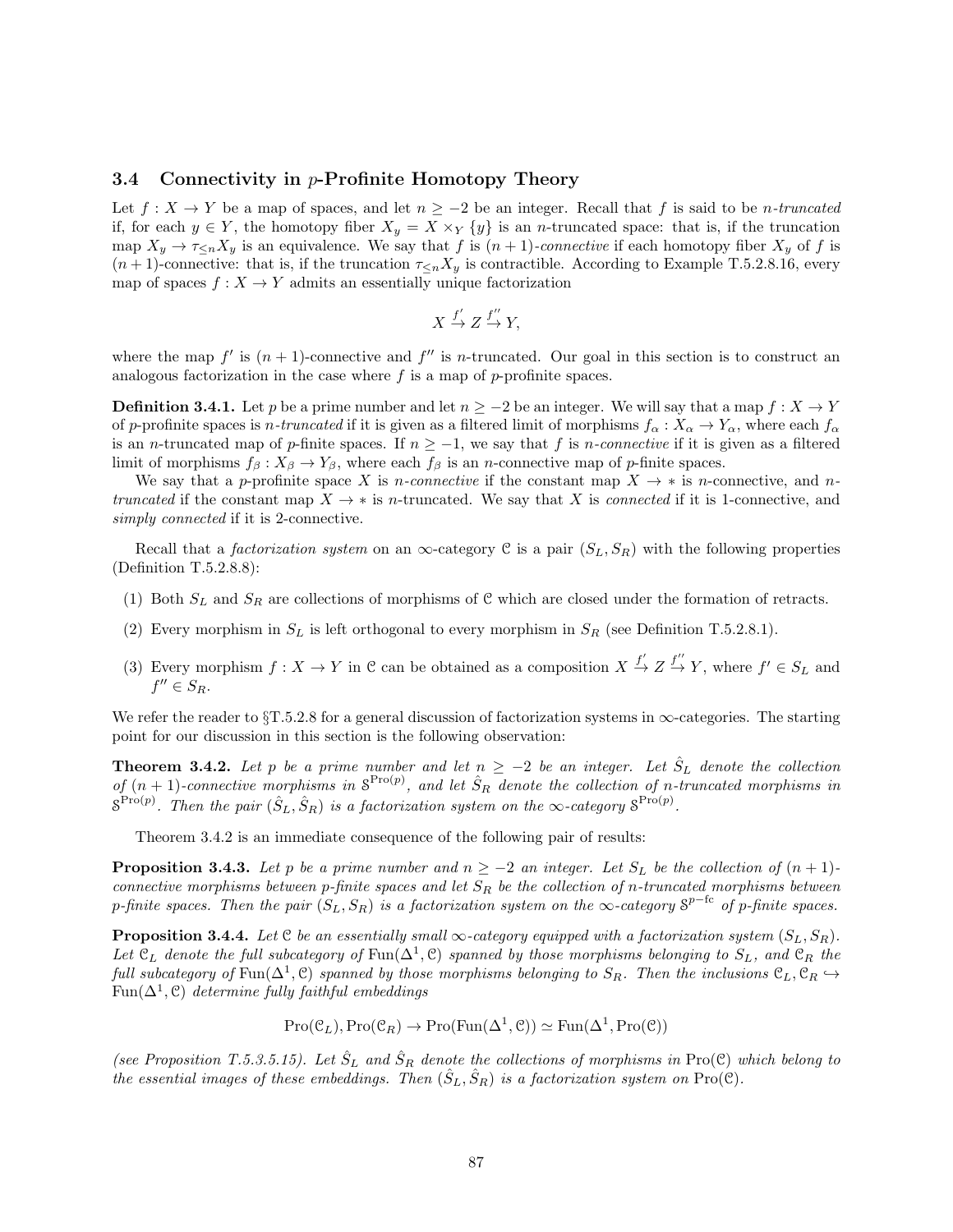*Proof of Proposition 3.4.3.* According to Example T.5.2.8.16, the collections of  $(n + 1)$ -connective and ntruncated morphisms in S determine a factorization system on S. The only nontrivial point is to show that if  $f: X \to Y$  is a map of p-finite spaces and we factor f as a composition  $X \stackrel{f'}{\to} Z \stackrel{f''}{\to} Y$  where f' is  $(n + 1)$ -connective and  $f''$  is n-truncated, then the space Z is also p-finite. Since Y is p-finite, it will suffice to show that for each  $y \in Y$ , the homotopy fiber  $Z_y = Z \times_Y \{y\}$  is p-finite. For this, we observe that  $Z_y$  is given by the truncation  $\tau_{\leq n}X_{y}$ , where  $X_{y}$  denotes the homotopy fiber  $X \times_{Y} \{y\}$ .

*Proof of Proposition 3.4.4.* Since  $\infty$ -categories Pro( $\mathfrak{C}_L$ ) and Pro( $\mathfrak{C}_R$ ) are idempotent complete, the sets  $\hat{S}_L$ and  $\hat{S}_R$  are clearly stable under retracts. Let D denote the full subcategory of Fun( $\Delta^2$ , C) spanned by those diagrams



where  $f' \in S_L$  and  $f'' \in S_R$ . According to Proposition T.5.2.8.17, the inclusion  $\Delta^1 \simeq \Delta^{\{0,2\}} \hookrightarrow \Delta^2$ induces an equivalence of  $\infty$ -categories  $\mathcal{D} \to \text{Fun}(\Delta^1,\mathcal{C})$ . It follows that the induced map Pro( $\mathcal{D}$ )  $\to$  $Pro(Fun(\Delta^1, \mathcal{C})) \simeq Fun(\Delta^1, Pro(\mathcal{C}))$  is an equivalence. From this, we conclude that every morphism  $f: X \to Y$ Y in Pro(C) factors as a composition  $X \stackrel{f'}{\to} Z \stackrel{f''}{\to} Y$ , where  $f' \in \hat{S}_L$  and  $f'' \in \hat{S}_R$ .

It remains to prove that every morphism in  $\hat{S}_L$  is left orthogonal to every morphism in  $\hat{S}_R$ . To prove this, suppose we are given a filtered diagram  $\{f_\alpha : A_\alpha \to B_\alpha\}$  in  $\mathcal{C}_L$  and a filtered diagram  $\{g_\beta : X_\beta \to Y_\beta\}$ in  $\mathcal{C}_R$ , having limits given by morphisms  $f : A \to B$  and  $g : X \to Y$  in Pro(C). We wish to show that the diagram

$$
Map_{Pro(\mathcal{C})}(B, X) \longrightarrow Map_{Pro(\mathcal{C})}(A, X)
$$
  
\n
$$
Map_{Pro(\mathcal{C})}(B, Y) \longrightarrow Map_{Pro(\mathcal{C})}(B, X)
$$

is a pullback square of spaces. Since the collection of pullback diagrams in S is closed under filtered colimits and small limits, it suffices to prove that for every pair of indices  $\alpha$  and  $\beta$ , the diagram of spaces

$$
Map_{Pro(\mathcal{C})}(B_{\alpha}, X_{\beta}) \longrightarrow Map_{Pro(\mathcal{C})}(A_{\alpha}, X_{\beta})
$$
  
\n
$$
\downarrow \qquad \qquad \downarrow
$$
  
\n
$$
Map_{Pro(\mathcal{C})}(B_{\alpha}, Y_{\beta}) \longrightarrow Map_{Pro(\mathcal{C})}(B_{\alpha}, X_{\beta})
$$

is a pullback square. This follows from the fact that  $f_\alpha$  is left orthogonal to  $g_\beta$  in the  $\infty$ -category C.  $\Box$ 

Example 3.4.5. Let X be a p-profinite space and let  $n \ge -2$  be an integer. Theorem 3.4.2 implies that the map  $X \to *$  admits an (essentially unique) factorization  $X \stackrel{f}{\to} Y \to *$ , where f is  $(n+1)$ -connective and Y is  $n$ -truncated. Unwinding the proof of Proposition 3.4.4, we see that Y can be identified with the truncation  $\tau_{\leq n}X$  studied in §3.2.

For applications of Theorem 3.4.2, it is useful to have some alternate descriptions of the classes of  $n$ connective and *n*-truncated morphisms in  $S^{\text{Pro}(p)}$ .

**Proposition 3.4.6.** Let p be a prime number, let  $f : X \to Y$  be a morphism of p-profinite spaces, and let  $n \geq -2$  be an integer. The following conditions are equivalent:

(1) The morphism f is n-truncated, in the sense of Definition 3.4.1.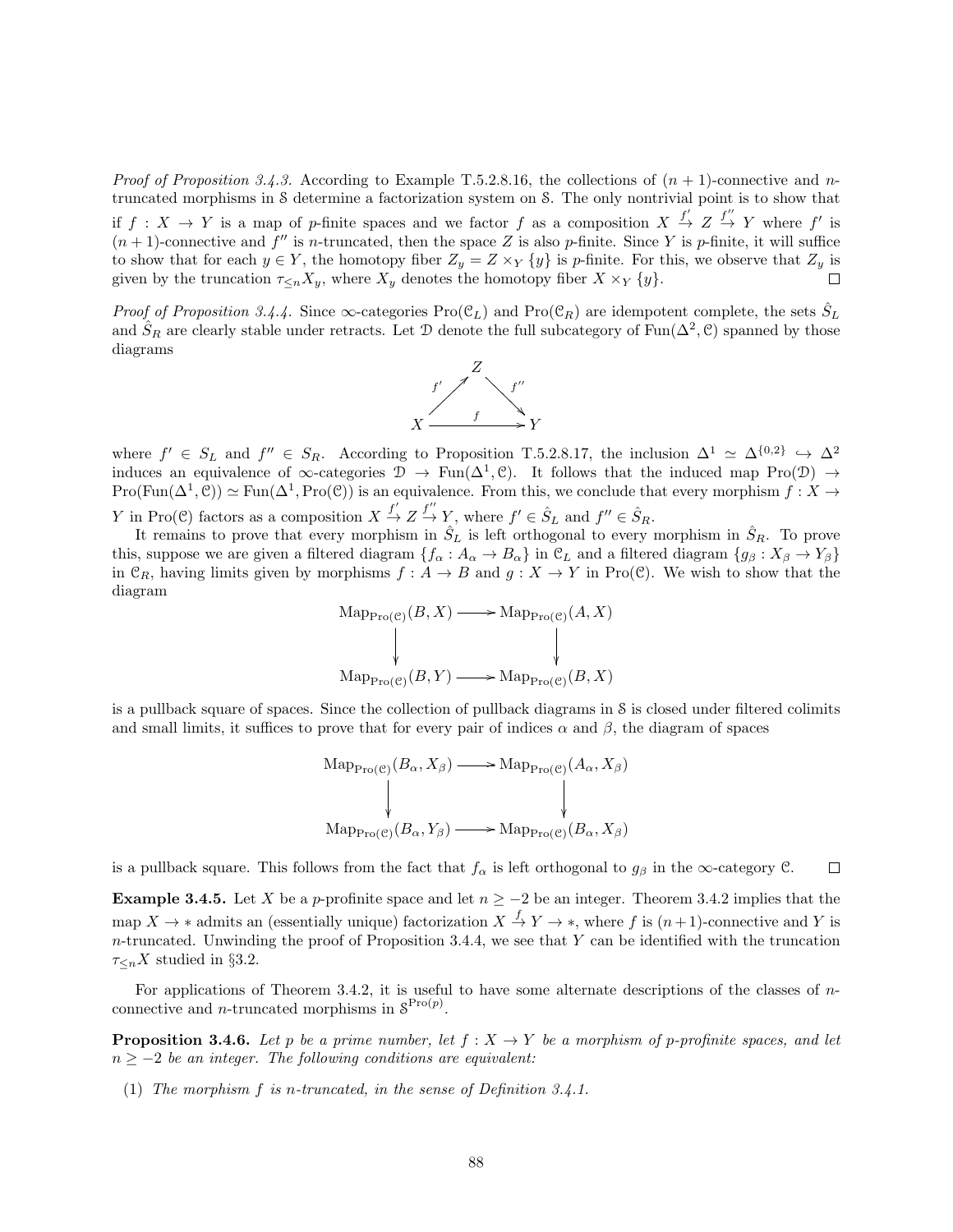- (2) The morphism f exhibits X as an n-truncated object of the  $\infty$ -category  $S_{/Y}^{\text{Pro}(p)}$ : that is, for every p-profinite space Z, the map of spaces  $\text{Map}_{S^{\text{Pro}(p)}}(Z,X) \to \text{Map}_{S^{\text{Pro}(p)}}(Z,Y)$  is n-truncated.
- (3) The induced map of materializations  $\text{Mat}(X) \to \text{Mat}(Y)$  is n-truncated.

**Lemma 3.4.7.** Let  $f : X \to Y$  be an n-connective map of p-profinite spaces. Then the induced map  $\text{Mat}(X) \to \text{Mat}(Y)$  is also n-connective.

*Proof.* Write f as a filtered limit of n-connective maps  $f_{\alpha}: X_{\alpha} \to Y_{\alpha}$  between p-finite spaces. Let  $\eta \in$ Mat(Y), so that  $\eta$  determines a compatible family of points  $\eta_\alpha \in Y_\alpha$ . We wish to prove that the homotopy fiber  $\text{Mat}(X)_\eta = \text{Mat}(X) \times_{\text{Mat}(Y)} {\eta}$  is *n*-connective. This homotopy fiber is given as the limit of a filtered system *n*-connective, *p*-finite spaces  $X_{\alpha} \times_{Y_{\alpha}} {\eta_{\alpha}}$ , and is therefore *n*-connective by Corollary 3.2.6.  $\Box$ 

*Proof of Proposition 3.4.6.* Suppose first that condition (1) is satisfied: that is, f is given as the limit of a filtered diagram of n-truncated morphisms  $f_{\alpha}: X_{\alpha} \to Y_{\alpha}$  between p-finite spaces. We will prove that (2) is satisfied. Let Z be an arbitrary p-profinite space. Then the map  $\theta$ :  $\text{Map}_{\mathcal{S}^{\text{Pro}(p)}}(Z,X) \to \text{Map}_{\mathcal{S}^{\text{Pro}(p)}}(Z,Y)$  is a filtered limit of maps

$$
\theta_{\alpha}: \text{Map}_{\mathcal{S}^{\text{Pro}(p)}}(Z, X_{\alpha}) \to \text{Map}_{\mathcal{S}^{\text{Pro}(p)}}(Z, Y_{\alpha}).
$$

Consequently, to prove that  $\theta$  is n-truncated, it will suffice to show that each  $\theta_{\alpha}$  is n-truncated. Write Z as a filtered limit of p-finite spaces  $Z_{\beta}$ , so that  $\theta_{\alpha}$  is a filtered colimit of maps

$$
\theta_{\alpha,\beta} : \text{Map}_{\mathcal{S}}(Z_{\beta}, X_{\alpha}) \to \text{Map}_{\mathcal{S}}(Z_{\beta}, Y_{\alpha}).
$$

It will therefore suffice to show that each  $\theta_{\alpha,\beta}$  is n-truncated, which follows immediately from our assumption that  $f_{\alpha}$  is *n*-truncated.

The implication  $(2) \Rightarrow (3)$  is obvious. We will complete the proof by showing that  $(3) \Rightarrow (1)$ . Using Theorem 3.4.2, we can factor f as a composition  $X \stackrel{f'}{\rightarrow} Z \stackrel{f''}{\rightarrow} Y$  where f' is  $(n + 1)$ -connective and f'' is n-truncated. The first part of the proof shows that the map of materializations  $\text{Mat}(Z) \to \text{Mat}(Y)$ is n-truncated, so that f' induces an n-truncated map  $\text{Mat}(X) \to \text{Mat}(Z)$ . Lemma 3.4.7 implies that  $\text{Mat}(X) \to \text{Mat}(Z)$  is  $(n+1)$ -connective. It follows that the map from  $\text{Mat}(X)$  to  $\text{Mat}(Z)$  is a homotopy equivalence. Using Theorem 3.2.2, we deduce that  $f'$  is an equivalence of p-profinite spaces, so that f is n-truncated as desired. П

We now study some consequences of Theorem 3.2.2.

**Corollary 3.4.8.** Let p be a prime number, let  $n \geq -2$  be an integer, and let  $X \in S^{\text{Pro}(p)}$  be a p-profinite space. The following conditions are equivalent:

- (1) The p-profinite space X belongs to the essential image of the localization functor  $\tau_{\leq n} : S^{\text{Pro}(p)} \to S^{\text{Pro}(p)}$ .
- (2) The p-profinite space  $X$  is n-truncated, in the sense of Definition 3.4.1.
- (3) For every p-profinite space Y, the mapping space  $\text{Map}_{S^{\text{Pro}(p)}}(Y,X)$  is n-truncated.
- (4) The space Mat(X) is n-truncated. That is, for every point  $\eta \in X$  and every  $m > n$ , the homotopy group  $\pi_m(X, \eta)$  is trivial.

*Proof.* The equivalence  $(1) \Leftrightarrow (2)$  follows from Example 3.4.5, and the equivalences  $(2) \Leftrightarrow (3) \Leftrightarrow (4)$  follow from Proposition 3.4.6.  $\Box$ 

We now prove an analogue of Proposition 3.4.6 for *n*-connective morphisms in  $S^{\text{Pro}(p)}$ .

**Proposition 3.4.9.** Let p be a prime number, let  $f : X \to Y$  be a morphism of p-profinite spaces, and let  $n \geq -1$  be an integer. The following conditions are equivalent:

(1) The morphism f is n-connective, in the sense of Definition 3.4.1.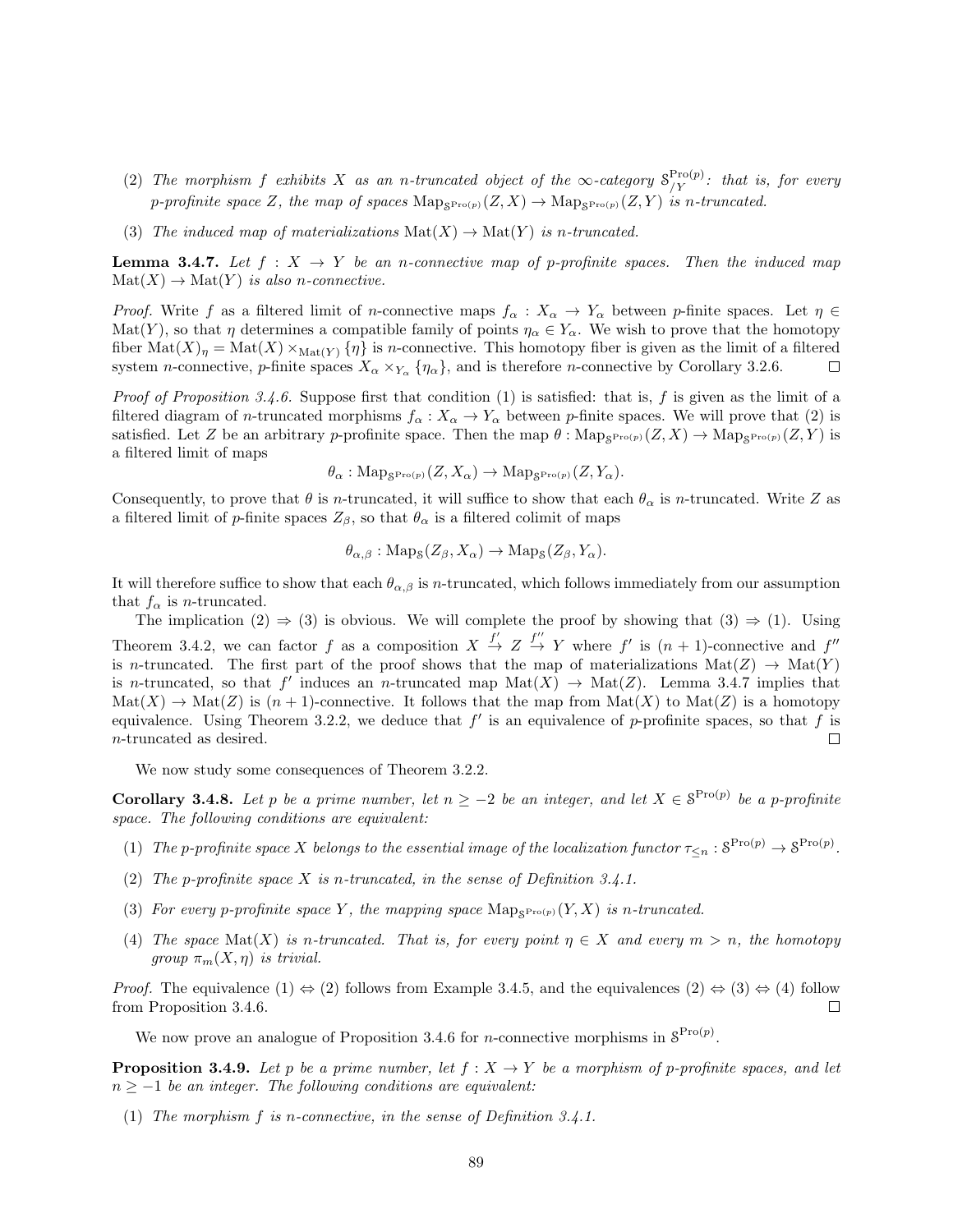- (2) The induced map of materializations  $\text{Mat}(X) \to \text{Mat}(Y)$  is n-connective.
- (3) The induced map of cohomology groups  $\text{H}^i(Y; \mathbf{F}_p) \to \text{H}^i(X; \mathbf{F}_p)$  is injective when  $i = n$  and an isomorphism for  $i < n$ .

*Proof.* Using Theorem 3.4.2, we can write f as a composition  $X \stackrel{f'}{\rightarrow} Z \stackrel{f''}{\rightarrow} Y$  where f' is n-connective and f'' is  $(n-1)$ -truncated. Using Lemma 3.4.7 and Proposition 3.4.6, we see that the map Mat $(f') : Mat(X) \to$  $\text{Mat}(Z)$  is *n*-connective and the map  $\text{Mat}(f'') : \text{Mat}(Z) \to \text{Mat}(Y)$  is  $(n-1)$ -truncated. It follows that  $\text{Mat}(f)$  is *n*-connective if and only if  $\text{Mat}(f'')$  is an equivalence. Applying Theorem 3.2.2, we see that Mat(f) is n-connective if and only if f'' is an equivalence, from which we deduce that  $(1) \Leftrightarrow (2)$ .

Assume now that (1) is satisfied; we will prove (3). If  $m < n$ , then the map  $g : K(\mathbf{Z}/p\mathbf{Z}, m) \to *$  is  $(n-1)$ -truncated. It follows that f is left orthogonal to g, so that composition with f induces a homotopy equivalence

$$
\mathrm{Map}_{\mathcal{S}^{\mathrm{Pro}(p)}}(Y, K(\mathbf{Z}/p\mathbf{Z},m)) \to \mathrm{Map}_{\mathcal{S}^{\mathrm{Pro}(p)}}(X, K(\mathbf{Z}/p\mathbf{Z},m)).
$$

Passing to connected components, we obtain an isomorphism  $H^m(Y; \mathbf{F}_p) \to H^m(X; \mathbf{F}_p)$ . To prove that the map  $H^n(Y; \mathbf{F}_p) \to H^n(X; \mathbf{F}_p)$  is injective, it suffices to show that every lifting problem depicted in the diagram



admits a solution. This is clear, since f is n-connective and the right vertical map is  $(n-1)$ -truncated.

We now prove that  $(3) \Rightarrow (1)$ . Note that assertion  $(1)$  is vacuous when  $n = -1$ . When  $n = 0$ , it is equivalent to the assertion that the map  $\pi_0 X \to \pi_0 Y$  is surjective (by the first part of the proof). Using Remark 3.3.6, we see that this is equivalent to the injectivity of the map  $H^0(Y; \mathbf{F}_p) \to H^0(X; \mathbf{F}_p)$ . Let us therefore assume that  $n > 0$ , and that f satisfies (3). To prove that f is n-connective, it will suffice to show that every  $(n-1)$ -truncated morphism  $g: U \to V$  in  $S^{\text{Pro}(p)}$  is right orthogonal to f (Theorem 3.4.2 and Proposition T.5.2.8.11). Since the collection of those morphisms q which are right orthogonal to f is closed under limits (Proposition T.5.2.8.6), we may assume without loss of generality that U and V are  $p$ -finite spaces. Then the map  $\mathrm{H}^0(Y; \mathbf{F}_p) \to \mathrm{H}^0(X; \mathbf{F}_p)$  is an isomorphism, so Remark 3.3.6 implies that f induces a homeomorphism  $\pi_0 X \to \pi_0 Y$ . We may therefore reduce to the case where U and V are connected. To complete the proof, it will suffice to verify the following assertion for all  $m < n$ .

(∗) If  $g: U \to V$  is an m-truncated morphism between connected p-finite spaces, then g is right orthogonal to  $f$ .

We prove (\*) using induction on m. If  $m = 0$ , then U is a connected covering space of V. Take  $G = \pi_1 V$ , so that there exists a subgroup  $H \subseteq G$  and a pullback diagram of spaces



It will therefore suffice to show that the map  $BH \rightarrow BG$  is right orthogonal to f. We proceed by induction on the order of G. If G is trivial, there is nothing to prove. Otherwise, we can choose a central subgroup  $Z \subseteq G$  of order p. We then have a pullback diagram

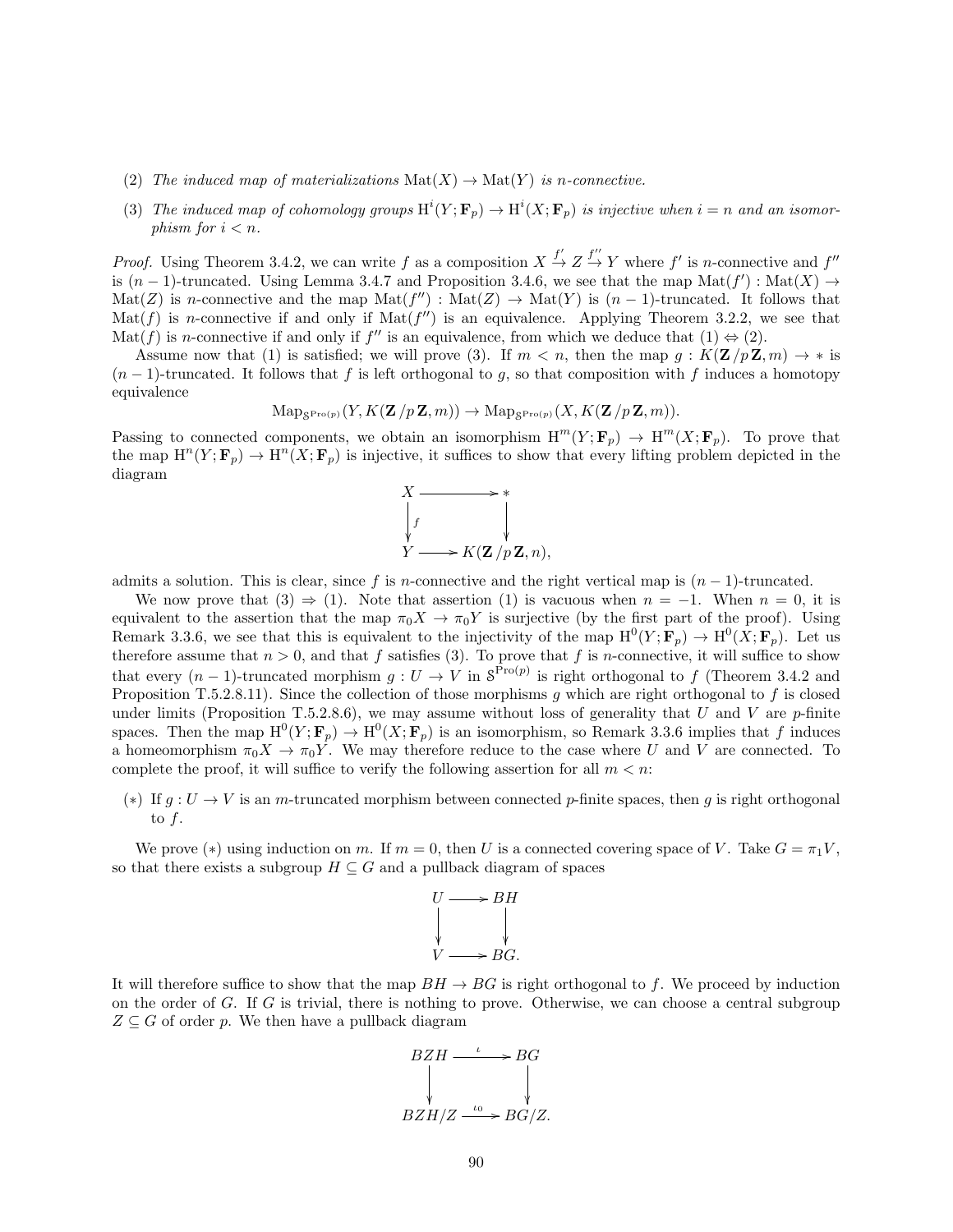Since  $\iota_0$  is right orthogonal to f by the inductive hypothesis, we conclude that  $\iota$  is right orthogonal to f. It will therefore suffice to show that the map  $BH \rightarrow BZH$  is right orthogonal to f. Using the pullback square



we are reduced to proving that the map  $* \to BG'$  is right orthogonal to f, where G' is either a trivial group (if  $Z \subseteq H$ ) or the cyclic group  $\mathbf{Z}/p\mathbf{Z}$  (if  $Z \nsubseteq H$ ). In the first case, the result is obvious. In the second case, we must show that the map

$$
\mathrm{Map}_{\mathcal{S}^{\mathrm{Pro}(p)}}(Y, K(\mathbf{Z}/p\mathbf{Z},1)) \to \mathrm{Map}_{\mathcal{S}^{\mathrm{Pro}(p)}}(X, K(\mathbf{Z}/p\mathbf{Z},1))
$$

is the inclusion of a summand, which follows from our assumption that the map  $\text{H}^i(Y; \mathbf{F}_p) \to \text{H}^i(X; \mathbf{F}_p)$  is injective for  $m = 1$  and bijective for  $m = 0$ .

We now prove (\*) in the case where  $m > 0$ . The map g factors as a composition

$$
U \stackrel{g'}{\to} V' \stackrel{g''}{\to} V
$$

where  $g''$  is  $(m-1)$ -truncated and g' is m-connective. Using the inductive hypothesis, we see that  $g''$  is right orthogonal to f. We may therefore replace g by  $g'$  and thereby reduce to the case where g is m-connective. In this case, we have a homotopy fiber sequence

$$
K(G, m) \to U \stackrel{g}{\to} V,
$$

for some finite p-group G equipped with an action of the fundamental group  $\pi_1 U$ . We proceed by induction on the order of G. If G is trivial, then q is a homotopy equivalence and there is nothing to prove. Otherwise, we can apply Lemma 2.6.17 to the subgroup of central elements of order  $p$  in  $G$  to obtain a cyclic subgroup  $Z \subseteq G$  isomorphic to  $\mathbf{Z}/p\mathbf{Z}$ , on which the group  $\pi_1U$  acts trivially. We then have a map of fiber sequences

$$
K(G, m) \longrightarrow U \xrightarrow{g} V
$$
  
\n
$$
\downarrow \qquad \qquad \downarrow \qquad \qquad \downarrow \text{id}
$$
  
\n
$$
K(G/Z, m) \longrightarrow U' \longrightarrow V.
$$

The map  $U' \to V$  is right orthogonal to f by the inductive hypothesis. We are therefore reduced to proving that the map  $U \to U'$  is right orthogonal to f. This map is a principal fibration, fitting into a pullback square



We are therefore reduced to proving that the map  $* \to K(\mathbf{Z}/p\mathbf{Z}, m+1)$  is right orthogonal to f. Unwinding the definitions, this amounts to the assertion that the map  $\mathrm{H}^i(Y; \mathbf{F}_p) \to \mathrm{H}^i(X; \mathbf{F}_p)$  is an isomorphism for  $i \leq m$  and an injection for  $i = m + 1$ . This follows from (3), since  $m < n$ .  $\Box$ 

**Corollary 3.4.10.** Let X be a p-profinite space and let  $n \ge -1$  be an integer. The following conditions are equivalent:

(1) The p-profinite space  $X$  is n-connective.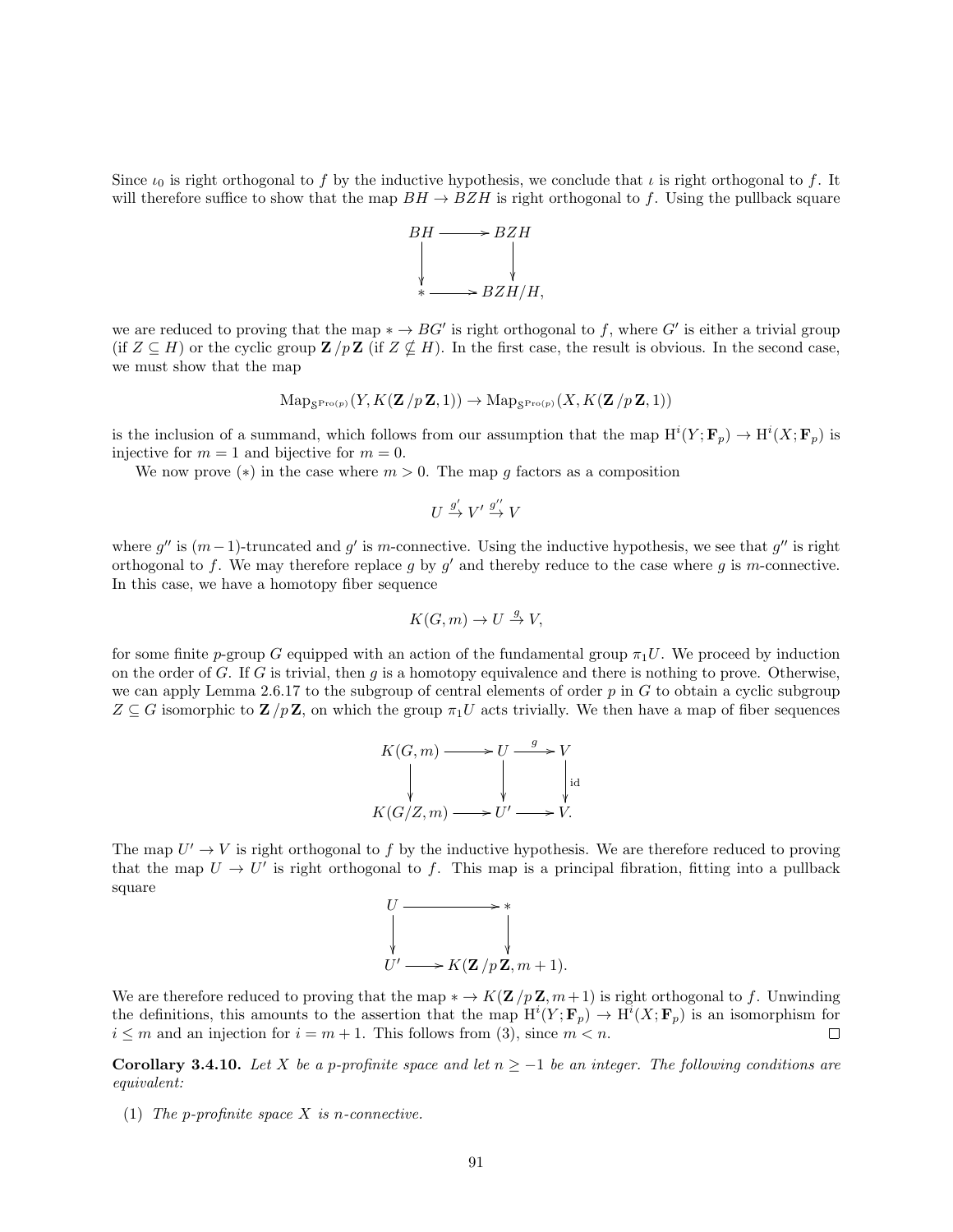- (2) The space  $\text{Mat}(X)$  is n-connective.
- (3) The map  $\mathbf{F}_p \to \mathrm{H}^0(X; \mathbf{F}_p)$  is an isomorphism, and the cohomology groups  $\mathrm{H}^m(X; \mathbf{F}_p)$  are trivial for  $0 < m < n$ .

**Remark 3.4.11.** If X is a simply connected p-profinite space, then the pro-p-groups  $\pi_n(X, \eta)$  are canonically independent of the choice of base point  $\eta \in X$ . In this case, we will simply denote them by  $\pi_n(X)$ .

We conclude by applying some of the ideas above to obtain a cohomological characterization of the p-profinite spaces having finite type, which will play an important role in  $\S 3.5$ .

**Theorem 3.4.12.** Let k be a field of characteristic  $p > 0$  and let X be a p-profinite space. Then X is of finite type if and only if the following conditions are satisfied:

- (1) The canonical map  $\mathbf{F}_p \to \mathrm{H}^0(X; \mathbf{F}_p)$  is an isomorphism.
- (2) The cohomology group  $H^1(X; \mathbf{F}_p)$  is trivial.
- (3) For each  $n \geq 2$ , the cohomology group  $\mathrm{H}^n(X; \mathbf{F}_p)$  is a finite-dimensional vector space over  $\mathbf{F}_p$ .

Our proof of Theorem 3.4.12 rests on the following basic calculation:

**Proposition 3.4.13.** Let X be a p-profinite space which is n-connective for some  $n \geq 1$ . There are canonical isomorphisms

$$
\mathcal{H}^m(X; \mathbf{F}_p) \simeq \begin{cases} \mathbf{F}_p & \text{if } m = 0\\ 0 & \text{if } 0 < m < n\\ \text{Hom}(\pi_n X, \mathbf{F}_p) & \text{if } m = n. \end{cases}
$$

Here Hom $(\pi_n X, \mathbf{F}_p)$  denotes the collection of continuous group homomorphisms from  $\pi_n(X, \eta)$  to  $\mathbf{F}_p$  (where we regard  $\mathbf{F}_p$  as endowed with the discrete topology), where  $\eta$  is an arbitrarily chosen point of X.

*Proof.* Choose a point  $\eta \in X$ . Using Corollary 3.4.10, we can write X as the limit of a filtered diagram of p-finite spaces  $X_{\alpha}$ , each of which is n-connective. Let  $\eta_{\alpha}$  denote the image of  $\eta$  in  $X_{\alpha}$ , and let  $\pi_n X_{\alpha}$ denote the finite p-group  $\pi_n(X_\alpha, \eta_\alpha)$ . Since each  $X_\alpha$  is n-connective, the Hurewicz and universal coefficient theorems of classical homotopy theory give isomorphisms

$$
\mathbf{H}^m(X_\alpha; \mathbf{F}_p) \simeq \begin{cases} \mathbf{F}_p & \text{if } m = 0\\ 0 & \text{if } 0 < m < n\\ \mathbf{Hom}(\pi_n X_\alpha, \mathbf{F}_p) & \text{if } m = n. \end{cases}
$$

Since  $H^*(X; \mathbf{F}_p) \simeq \varinjlim H^*(X_\alpha; \mathbf{F}_p)$ , we obtain canonical isomorphisms

$$
\mathcal{H}^m(X; \mathbf{F}_p) \simeq \begin{cases} \mathbf{F}_p & \text{if } m = 0\\ 0 & \text{if } 0 < m < n\\ \varinjlim \mathcal{H}om(\pi_n X_\alpha, \mathbf{F}_p) & \text{if } m = n. \end{cases}
$$

It now suffices to observe that the profinite group  $\pi_n X$  is given as the limit of the filtered system of finite groups  $\pi_n X$ , so that  $\text{Hom}(\pi_n X, \mathbf{F}_p) \simeq \varinjlim \text{Hom}(\pi_n X_\alpha, \mathbf{F}_p)$ . □

**Corollary 3.4.14.** Let X be a p-profinite space which is n-connective for some  $n \geq 2$ . The following conditions are equivalent:

- (1) The p-profinite group  $\pi_n X$  is topologically finitely generated.
- (2) The cohomology group  $\mathrm{H}^n(X; \mathbf{F}_p)$  is finite dimensional over  $\mathbf{F}_p$ .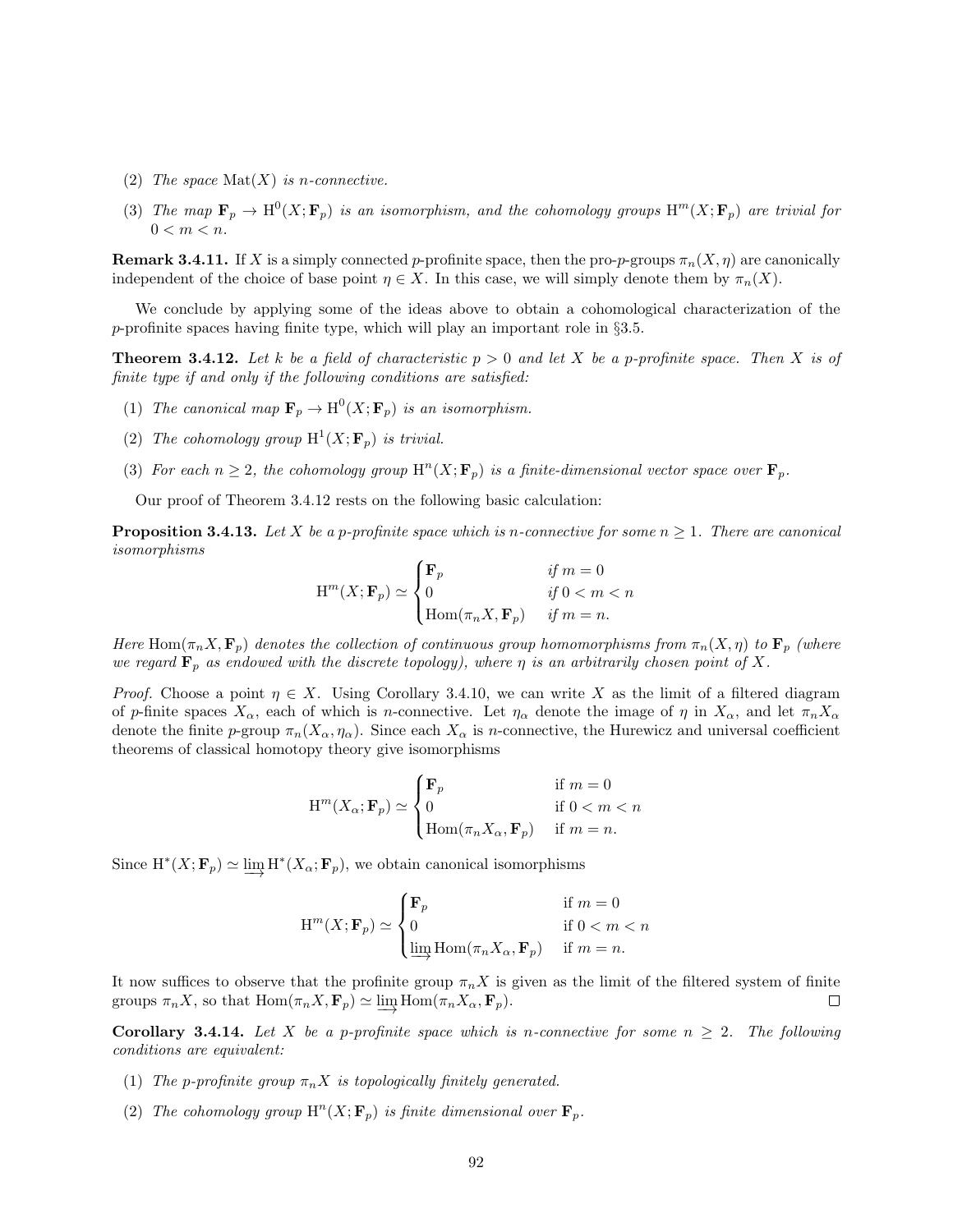Proof. Combine Propositions 3.3.1 and 3.4.13.

*Proof of Theorem 3.4.12.* Suppose first that X is of finite type. We will show that conditions  $(1), (2),$  and (3) are satisfied. Conditions (1) and (2) follow from the simple-connectivity of X (Corollary 3.4.10). We will prove (3). We have a commutative diagram

$$
H^{n}(\tau_{\leq n}X; \mathbf{F}_{p}) \longrightarrow H^{n}(\text{Mat}(\tau_{\leq n}X); \mathbf{F}_{p})
$$
\n
$$
\downarrow \qquad \qquad \downarrow
$$
\n
$$
H^{n}(X; \mathbf{F}_{p}) \longrightarrow H^{n}(\text{Mat}(X); \mathbf{F}_{p}).
$$

Here the vertical maps are isomorphisms by Proposition 3.3.8, and the left vertical map is an equivalence because the map  $\text{Mat}(X) \to \text{Mat}(\tau_{\leq n}X)$  is  $(n+1)$ -connective. It follows that the right vertical map is an equivalence. We may therefore replace X by  $\tau <sub>n</sub>X$  and thereby reduce to the case where X is m-truncated for some integer m. We proceed by induction on m. If  $m = 1$ , then  $X \simeq *$  and there is nothing to prove. Assume therefore that  $m \geq 2$ , so we have a pullback diagram

$$
X \longrightarrow \ast
$$
  
\n
$$
\downarrow \qquad \qquad \downarrow
$$
  
\n
$$
\tau_{\leq m-1} X \longrightarrow \widehat{K}(A, m+1)
$$

where  $A = \pi_m X$ . It follows from Remark 3.3.12 that the cohomology groups  $H^i(\widehat{K}(A, m + 1); \mathbf{F}_p)$  are finite dimensional, and from the inductive hypothesis that the cohomology groups  $\text{H}^i(\tau_{\leq m-1}X;\mathbf{F}_p)$  are finite-dimensional for all  $i \geq 0$ . Proposition 2.5.2 implies that the canonical map

$$
C^*(\tau_{\leq m-1}X; \mathbf{F}_p) \otimes_{C^*(\widehat{K}(A, m+1); \mathbf{F}_p)} \mathbf{F}_p \to C^*(X; F_p)
$$

is an equivalence of  $\mathbb{E}_{\infty}$ -algebras over  $\mathbf{F}_p$ . Using Lemma X.4.1.16, we deduce that the cohomology groups  $H^{i}(X; \mathbf{F}_p)$  are finite-dimensional for all  $i \geq 0$ .

Now suppose that conditions  $(1), (2),$  and  $(3)$  are satisfied. We wish to show that X is of finite type. It follows from (1) and (2) that X is simply connected (Corollary 3.4.10). We must show that each homotopy group  $\pi_n(X)$  is topologically finitely generated. We proceed by induction on n, the case  $n \leq 1$  being vacuous. Assume that the homotopy groups  $\pi_m X$  are topologically generated for  $m < n$ , so that  $\tau_{\leq n-1} X$  is of finite type. Choose a point  $\eta \in \tau \leq_{n-1} X$  and consider the associated fiber sequence

$$
F \to X \to \tau_{\leq n-1} X.
$$

The first part of the proof shows that the cohomology groups  $H^*(\tau_{\leq n-1}X; \mathbf{F}_p)$  satisfy conditions (1), (2), and (3). Proposition 2.5.2 implies that the canonical map

$$
C^*(X; \mathbf{F}_p) \otimes_{C^*(\tau_{\leq n-1}X; \mathbf{F}_p)} \mathbf{F}_p \to C^*(F; \mathbf{F}_p)
$$

is an equivalence of  $\mathbb{E}_{\infty}$ -algebras over  $\mathbf{F}_p$ . Using Lemma X.4.1.16, we deduce that the cohomology groups  $\text{H}^i(F; \mathbf{F}_p)$  are finite-dimensional for  $i \geq 0$ . In particular, the group  $\text{H}^n(F; \mathbf{F}_p)$  is finite-dimensional. Since F is n-connective, Corollary 3.4.14 implies that  $\pi_n F \simeq \pi_n X$  is topologically finitely generated.  $\Box$ 

**Remark 3.4.15.** Let  $X \in \mathcal{S}$  be a simply connected space, and suppose that the cohomology groups  $H^{n}(X; \mathbf{F}_p)$  are finite-dimensional over  $\mathbf{F}_p$  for each  $n \geq 0$ . It follows from Theorem 3.4.12 that the *p*-profinite completion  $X_p^{\wedge}$  is of finite type. Combining this with Proposition 3.3.8, we conclude that the map of spaces  $u: X \to \text{Mat}(X_p^{\wedge})$  induces an isomorphism  $H^*(\text{Mat}(X_p^{\wedge}); \mathbf{F}_p) \to H^*(X; \mathbf{F}_p)$ . Choose a point  $\eta \in X$  and let F denote the homotopy fiber of u over the image of  $\eta$ . Using the Serre spectral sequence, we deduce that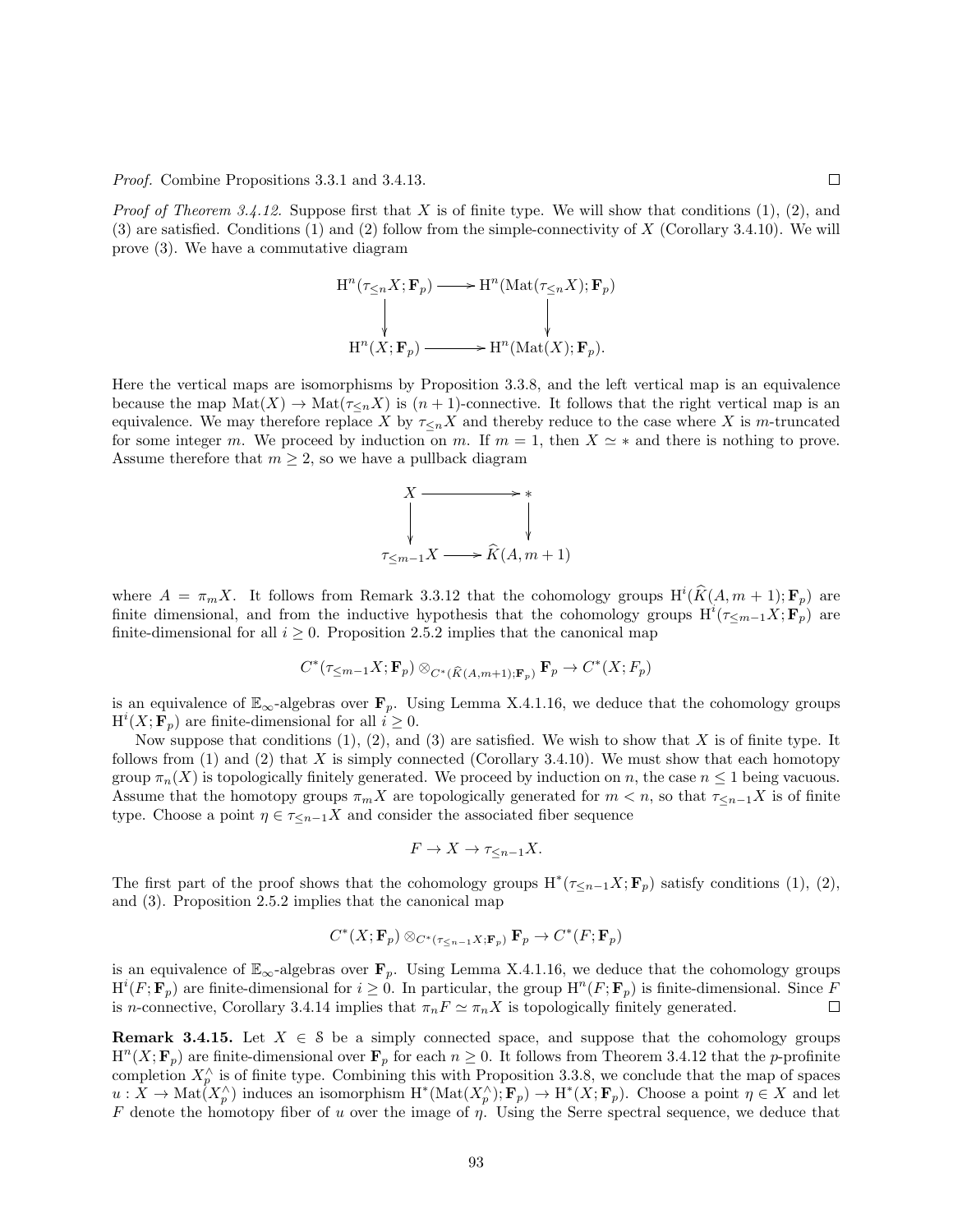the cohomology groups  $H^i(F; \mathbf{F}_p)$  vanish for  $i > 0$ . It follows that multiplication by p is invertible on the homotopy groups of  $F$ . If we assume that the homotopy groups of  $X$  are finitely generated abelian groups, then the long exact sequence

$$
\pi_n(F,\eta) \to \pi_n X \to \pi_n X_p^{\wedge} \to \pi_{n-1}(F,\eta)
$$

implies that each homotopy group  $\pi_n X_p^{\wedge}$  is given by the *p*-adic completion of  $\pi_n X$ .

#### 3.5 *p*-adic Homotopy Theory

Let k be a separably closed field of characteristic  $p > 0$ . According to Proposition 3.1.16, the construction  $X \mapsto C^*(X; k)$  determines a fully faithful embedding from the  $\infty$ -category  $S^{\text{Pro}(p)}$  of p-profinite spaces to the  $\infty$ -category  $\text{CAlg}_{k}^{op}$  of  $\mathbb{E}_{\infty}$ -algebras over k. Our first goal in this section is to describe the essential image of this embedding. First, we need to introduce some terminology.

**Definition 3.5.1.** Let k be a field of characteristic p and let V be a vector space over k. A map  $\sigma: V \to V$ is Frobenius-semilinear if it satisfies the conditions

$$
\sigma(x + y) = \sigma(x) + \sigma(y) \qquad \sigma(\lambda x) = \lambda^p \sigma(x)
$$

for  $x, y \in V$ ,  $\lambda \in k$ . In this case, we let  $V^{\sigma}$  denote the subset  $\{x \in V : \sigma(x) = x\}$ .

**Example 3.5.2.** Let k be a field of characteristic p and let  $A \in CA|_{S_k}$  be an  $\mathbb{E}_{\infty}$ -algebra over k. For every integer n, the operation  $P^0$ :  $\pi_n A \to \pi_n A$  of Construction 2.2.6 is Frobenius-semilinear.

**Lemma 3.5.3.** Let k be a field of characteristic p, let V be a vector space over k, and let  $\sigma: V \to V$  be a Frobenius-semilinear map. Then  $V^{\sigma}$  is a vector space over the field  $\mathbf{F}_p$ . Moreover, the canonical k-linear map  $k \otimes_{\mathbf{F}_p} V^{\sigma} \to V$  is injective.

*Proof.* It suffices to show that if  $x_1, \ldots, x_n \in V^{\sigma}$  are linearly independent over  $\mathbf{F}_p$ , then they are linearly independent over k. Suppose otherwise. Then there exists a nontrivial dependence relation  $\sum \lambda_i x_i = 0$ where  $\lambda_i \in k$ . Let us assume that n has been chosen as small as possible, so that each coefficient  $\lambda_i$  is nonzero. Without loss of generality, we may assume that  $\lambda_1 = 1$ . Applying the map  $\sigma$ , we deduce that  $\sum \lambda_i^p x_i = 0$ . Subtracting, we obtain a dependence relation  $\sum (\lambda_i - \lambda_i^p) x_i = 0$ . Note that  $\lambda_1 - \lambda_1^p = 0$ . By minimality, we conclude that each difference  $\lambda_i - \lambda_i^p = 0$ . This implies that each coefficient  $\lambda_i$  belongs to  $\mathbf{F}_p$ , contradicting our assumption that the elements  $x_i$  are linearly independent over  $\mathbf{F}_p$ .

**Definition 3.5.4.** Let k be a field of characteristic p, V a vector space over k, and  $\sigma: V \to V$  a Frobeniussemilinear map. We will say that  $\sigma$  is *solvable* if the map  $k \otimes_{\mathbf{F}_p} V^{\sigma} \to V$  is an isomorphism. We will say that an  $\mathbb{E}_{\infty}$ -algebra A over k is *solvable* if, for every integer n, the Frobenius-semilinear map  $P^0$ :  $\pi_n A \to \pi_n A$  is solvable.

**Remark 3.5.5.** Let k be a field of characteristic p and let A be a solvable  $\mathbb{E}_{\infty}$ -algebra over k. For  $n > 0$ , the operation  $P^0$ :  $\pi_n A \to \pi_n A$  is trivial (Remark 2.2.7). Since  $\pi_n A$  is generated (as a k-vector space) by elements which are fixed by  $P^0$ , we conclude that  $\pi_n A \simeq 0$ .

**Remark 3.5.6.** Let k be a field of characteristic p. Suppose we are given a filtered diagram of k-vector spaces  $\{V_{\alpha}\}\$ equipped with a compatible collection of Frobenius-semilinear maps  $\sigma_{\alpha}: V_{\alpha}\to V_{\alpha}$ , so that the filtered colimit  $V = \varinjlim V_\alpha$  inherits a Frobenius-semilinear map  $\sigma : V \to V$ . If each  $\sigma_\alpha$  is solvable, then  $\sigma$  is solvable.

**Example 3.5.7.** Let X be a space such that each cohomology group  $H^{n}(X; \mathbf{F}_p)$  is finite-dimensional. For any field k of characteristic p, the universal coefficient theorem gives an isomorphism  $k \otimes_{\mathbf{F}_p} H^n(X; \mathbf{F}_p) \to$  $H^{n}(X;k)$ , and the image of the map  $H^{n}(X; \mathbf{F}_p) \to H^{n}(X;k)$  consists of elements which are fixed by the operation  $P^0: \text{H}^n(X;k) \to \text{H}^n(X;k)$  (Corollary 2.2.14). It follows that  $C^*(X;k) \in \text{CAlg}_k$  is solvable.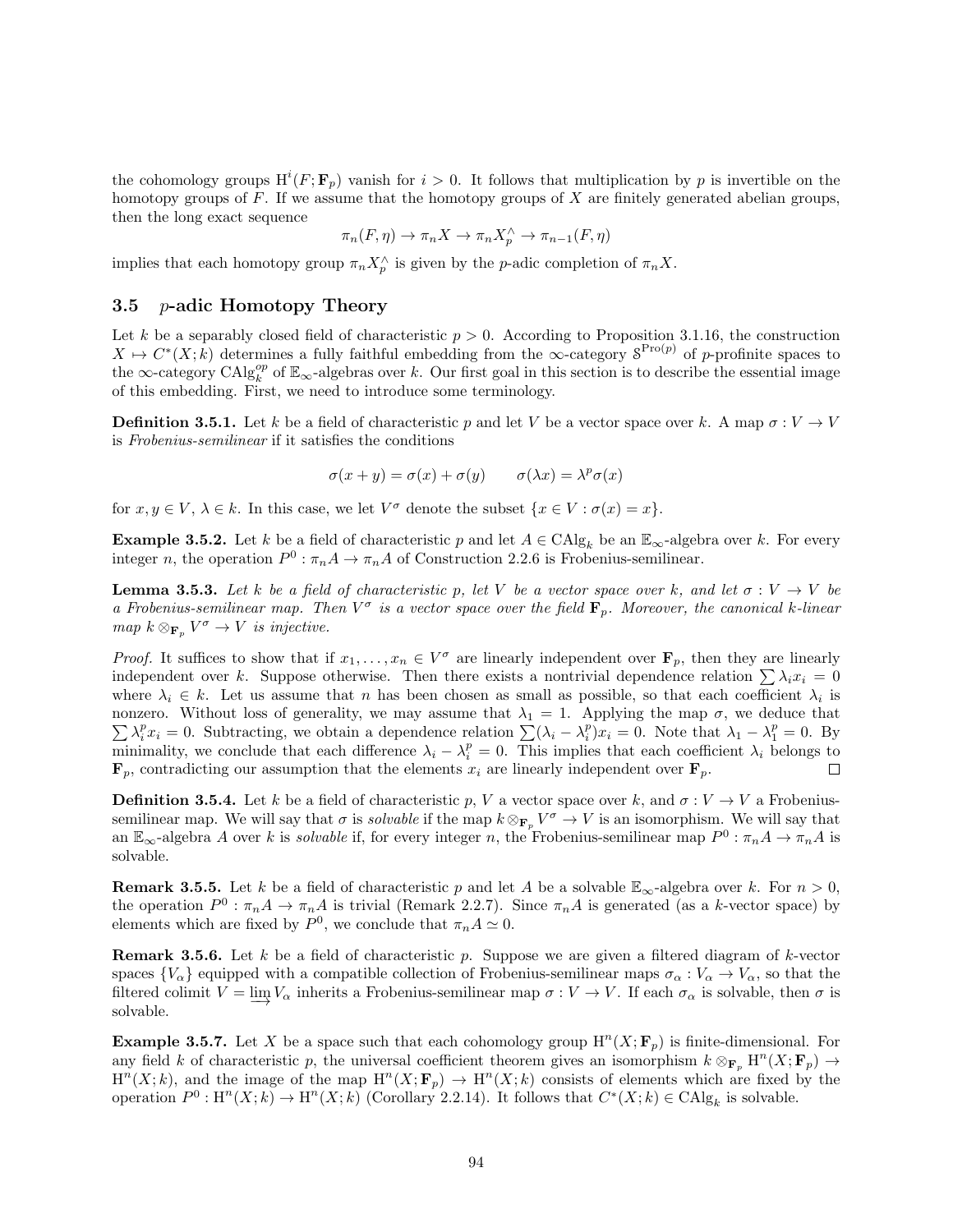**Theorem 3.5.8.** Let k be a separably closed field of characteristic  $p > 0$ . Then the construction  $X \mapsto$  $C^*(X;k)$  determines a fully faithful embedding  $F:(\mathcal{S}^{\text{Pro}(p)})^{op}\to\text{CAlg}_k$ , whose essential image is the collection of solvable  $\mathbb{E}_{\infty}$ -algebras over k.

*Proof.* We have already seen that F is fully faithful (Proposition 3.1.16). Let  $C \subseteq CA|_{g_k}$  be the essential image of F and let  $\mathcal{C}' \subseteq \mathrm{CAlg}_k$  be the full subcategory spanned by the solvable  $\mathbb{E}_{\infty}$ -algebras over k. Note that C' is closed under filtered colimits by Remark 3.5.6 and contains  $C^*(X;k)$  for every p-finite space X by Example 3.5.7. It follows that  $\mathcal{C} \subseteq \mathcal{C}'$ . We will complete the proof by showing that  $\mathcal{C}' \subseteq \mathcal{C}$ .

Let  $A \in \text{CAlg}_k$  be solvable. For every integer n let  $V_A^n$  be the kernel of the map  $(1 - P^0) : \pi_{-n}A \to \pi_{-n}A$ . Then we have an isomorphism of vector spaces  $\pi_{-n}A \simeq k \otimes_{\mathbf{F}_p} V_A^n$ , under which the operation  $P^0$  corresponds to the map  $k \otimes_{\mathbf{F}_p} V_A^n \to k \otimes_{\mathbf{F}_p} V_A^n$  given by the Frobenius map on k. Since k is separably closed, the Artin-Schreier map  $x \mapsto x - x^p$  is a surjection from k to itself, so that  $(1 - P^0) : \pi_{-n}A \to \pi_{-n}A$  is surjective for every integer n. If  $n \geq 0$ , then Theorem 2.2.17 gives an exact sequence of abelian groups

$$
\pi_{1-n}A \xrightarrow{1-P^0} \pi_{1-n}A \to \pi_0 \operatorname{Map}_{\operatorname{CAlg}_k}(C^*(K(\mathbf{Z}/p\mathbf{Z},n);k),A) \to \pi_{-n}A \xrightarrow{1-P^0} \pi_{-n}A
$$

and therefore a canonical isomorphism  $\pi_0 \operatorname{Map}_{\mathrm{CAlg}_k}(C^*(K(\mathbf{Z}/p\mathbf{Z},n);k),A) \simeq V_A^n$ .

Since F preserves small colimits, it admits a right adjoint G (Proposition T.5.5.2.9). Let  $\phi: A \to B$ be a map of solvable  $\mathbb{E}_{\infty}$ -algebras over k such that  $G(\phi)$  is an equivalence. Then for every integer  $n \geq 0$ , composition with  $\phi$  gives a bijection

$$
\pi_0 \operatorname{Map}_{\operatorname{CAlg}_k}(C^*(K(\mathbf{Z}/p\mathbf{Z},n);k),A) \simeq \pi_0 \operatorname{Map}_{\operatorname{S}^{\operatorname{Pro}(p)}}(G(A),K(\mathbf{Z}/p\mathbf{Z},n)) \to \pi_0 \operatorname{Map}_{\operatorname{S}^{\operatorname{Pro}(p)}}(G(B),K(\mathbf{Z}/p\mathbf{Z},n)) \simeq \pi_0 \operatorname{Map}_{\operatorname{CAlg}_k}(C^*(K(\mathbf{Z}/p\mathbf{Z},n);k),B),
$$

It follows that  $\phi$  induces an isomorphism of  $\mathbf{F}_p$ -vector spaces  $V_A^n \to V_B^n$  and therefore an isomorphism of k-vector spaces  $\pi_{-n}A \to \pi_{-n}B$ . For  $n > 0$ , we have  $\pi_nA \simeq 0 \simeq \pi_nB$  by Remark 3.5.5. It follows that the map  $\phi: A \to B$  is an equivalence.

Now let  $A \in \text{CAlg}_k$  be an arbitrary solvable  $\mathbb{E}_{\infty}$ -algebra over k, and consider the counit map v:  $(F \circ G)(A) \to A$ . Note that  $(F \circ G)(A) \in \mathcal{C} \subseteq \mathcal{C}'$  and that  $G(v)$  is an equivalence (since F is fully faithful). It follows from the above argument that v is an equivalence, so that  $A \simeq F(G(A))$  belongs to the essential image of F. □

We now wish to specialize Theorem 3.5.8 to the setting of p-profinite spaces of finite type. In this case we have a particularly convenient description of solvability:

**Proposition 3.5.9.** Let k be an algebraically closed field of characteristic p, let V be a finite-dimensional vector space over k, and let  $F: V \to V$  be a Frobenius-semilinear endomorphism. The following conditions are equivalent:

- (1) The map  $F$  is injective.
- (2) The map F is bijective.
- (3) The Frobenius-semilinear automorphism F is solvable.

**Lemma 3.5.10.** Let k be a separably closed field of characteristic p, let V be a finite-dimensional vector space over k, and let  $F: V \to V$  be a Frobenius-semilinear endomorphism. If F is injective and V is nonzero, then  $V^F$  is nonzero.

*Proof.* Choose a nonzero element  $v \in V$ . Since V is finite-dimensional, the elements  $\{v, F(v), F^2(v), \ldots\}$ cannot all be linearly independent. Thus there exists a nonzero dependence relation

$$
\sum_{0 \le i \le n} \lambda_i F^i(v) = 0.
$$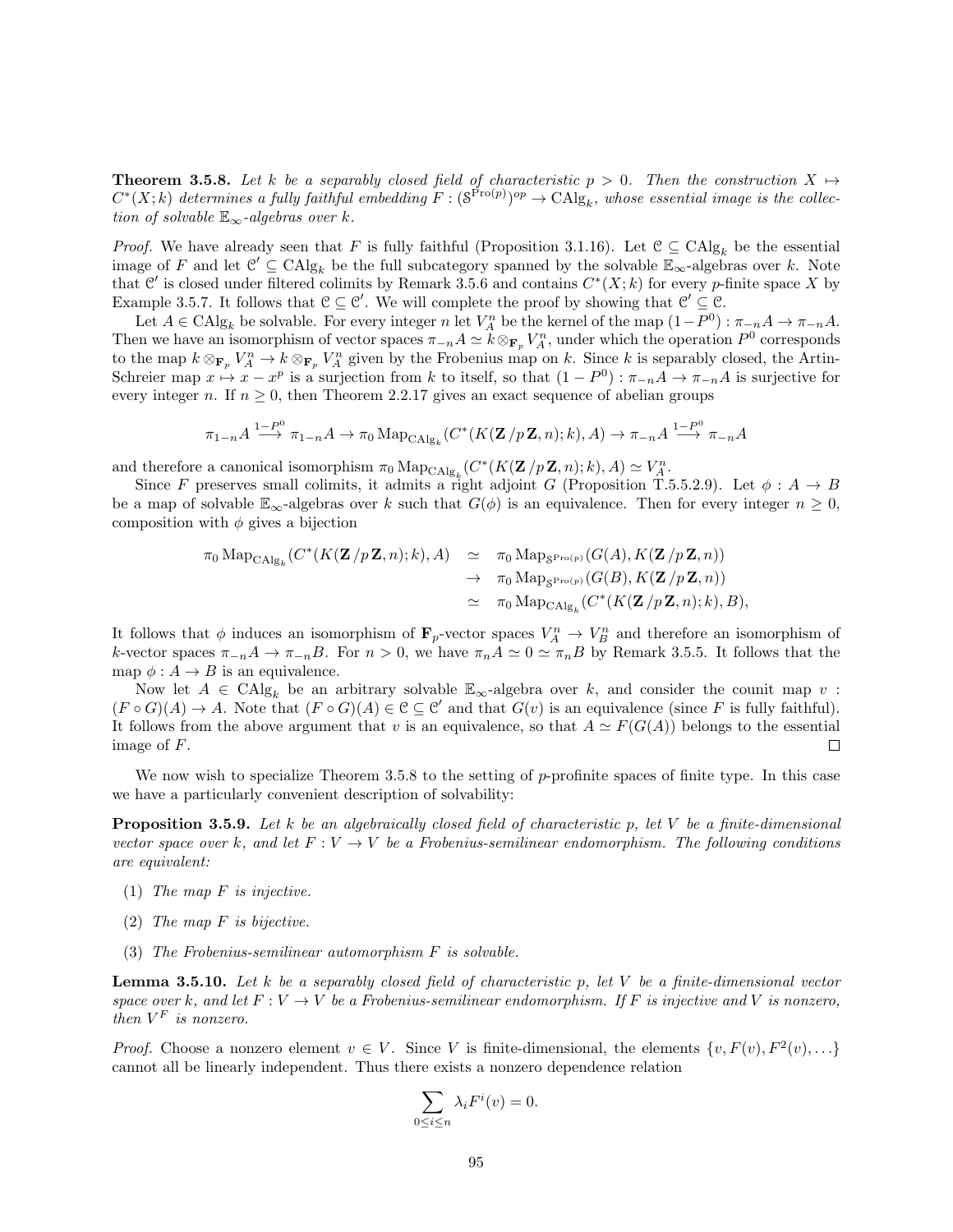Replacing v by  $F^i(v)$  if necessary, we may assume that the coefficient  $\lambda_0$  is nonzero. Dividing by  $-\lambda_0$ , we may assume that  $\lambda_0 = 1$ : that is, we have

$$
v = \sum_{1 \le i \le n} -\lambda_i F^i(v).
$$

We may assume that n is chosen as small as possible: it follows that the set  $\{v, F(v), \ldots, F^{n-1}(v)\}\$ is linearly independent, and therefore  $\lambda_n \neq 0$ . Since  $v \neq 0$ , we must have  $n > 0$ .

Note that

$$
f(x) = x^{p^{n}} + \lambda_1^{p^{n-1}} x^{p^{n-1}} + \lambda_2^{p^{n-2}} x^{p^{n-2}} + \dots + \lambda_n x
$$

is a separable polynomial of degree  $p^{n} > 1$ , and therefore has  $p^{n}$  distinct roots in the field k. Consequently, there exists a nonzero element  $a \in k$  such that  $f(a) = 0$ . Let

$$
w = av + (ap + a\lambda_1)F(v) + (ap2 + ap\lambda_1p + a\lambda_2)F2(v) + \cdots + (apn-1 + apn-2\lambda_1pn-2 + \cdots + a\lambda_{n-1})Fn-1(v).
$$

Since the elements  ${F^{i}(v)}_{0\leq i\leq n}$  are linearly independent and  $a\neq 0$ , w is a nonzero element of V. An explicit calculation gives

$$
w - F(w) = av + \sum_{0 < i < n} a\lambda_i F^i(v) + (a\lambda_n - f(a))F^n(v) = a(v + \lambda_1 F(v) + \dots + \lambda_n F^n(v)) = 0,
$$

so that  $w$  is a nonzero element of  $V^F$ .

*Proof of Proposition 3.5.9.* The implication  $(3) \Rightarrow (2)$  follows from the fact that k is perfect, and the implication  $(2) \Rightarrow (1)$  is obvious. Assume that  $(1)$  is satisfied; we will prove  $(3)$ . Lemma 3.5.3 implies that the map of vector spaces  $u: V^F \otimes_{\mathbf{F}_p} k \to V$  is injective, so that  $V^F \otimes_{\mathbf{F}_p} k$  is finite-dimensional over k and therefore  $V^F$  is finite-dimensional over  $\mathbf{F}_p$ . Choose a basis  $\{v_1, v_2, \ldots, v_m\}$  for  $V^F$  over  $\mathbf{F}_p$ .

Let W be the cokernel of u, and note that F induces a Frobenius-semilinear endormorphism  $F'$  of W. We first claim that F' is injective. To prove this, suppose that  $F'(w) = 0$  for some  $w \in W$ ; we will prove that  $w = 0$ . Let  $\overline{w} \in V$  be a representative for w, so that  $F(\overline{w})$  belongs to the image of u and therefore has the form  $\sum_{1 \leq i \leq m} c_i v_i$  for some coefficients  $c_i \in k$ . Since k is algebraically closed, we can choose elements  $b_i \in k$  satisfying  $c_i = b_i^p$ . Then

$$
F(\overline{w} - \sum_{1 \le i \le m} b_i v_i) = F(\overline{w}) - \sum_{1 \le i \le m} b_i^p v_i = 0.
$$

Since F is injective, we deduce that  $\overline{w} = \sum_{1 \leq i \leq m} b_i v_i$  belongs to the image of u, so that  $w = 0$ .

We next claim that  $W^{F'} = 0$ . To prove this, suppose that  $w \in W$  satisfies  $F'(w) = w$ . Let  $\overline{w} \in V$  be a representative of w. Arguing as above, we deduce that

$$
F(\overline{w}) = \overline{w} + \sum_{1 \le i \le m} c_i v_i
$$

for some coefficients  $c_i \in k$ . Since k is algebraically closed, we can choose elements  $a_i \in k$  such that  $a_i^p = a_i - c_i$ . Then Then

$$
F(\overline{w} + \sum_{1 \leq i \leq m} a_i v_i) = F(\overline{w}) + \sum_{1 \leq i \leq m} a_i^p v_i = \overline{w} + \sum_{1 \leq i \leq m} (c_i + a_i^p) v_i = \overline{w} + \sum_{1 \leq i \leq m} a_i v_i,
$$

so that  $\overline{w} + \sum_{1 \leq i \leq m} a_i v_i \in V^F$ . It follows that  $\overline{w}$  belongs to the image of u and therefore  $w = 0$ .

Invoking Lemma 3.5.10, we conclude that  $W = 0$ . It follows that the map u is surjective and therefore an isomorphism.  $\Box$ 

 $\Box$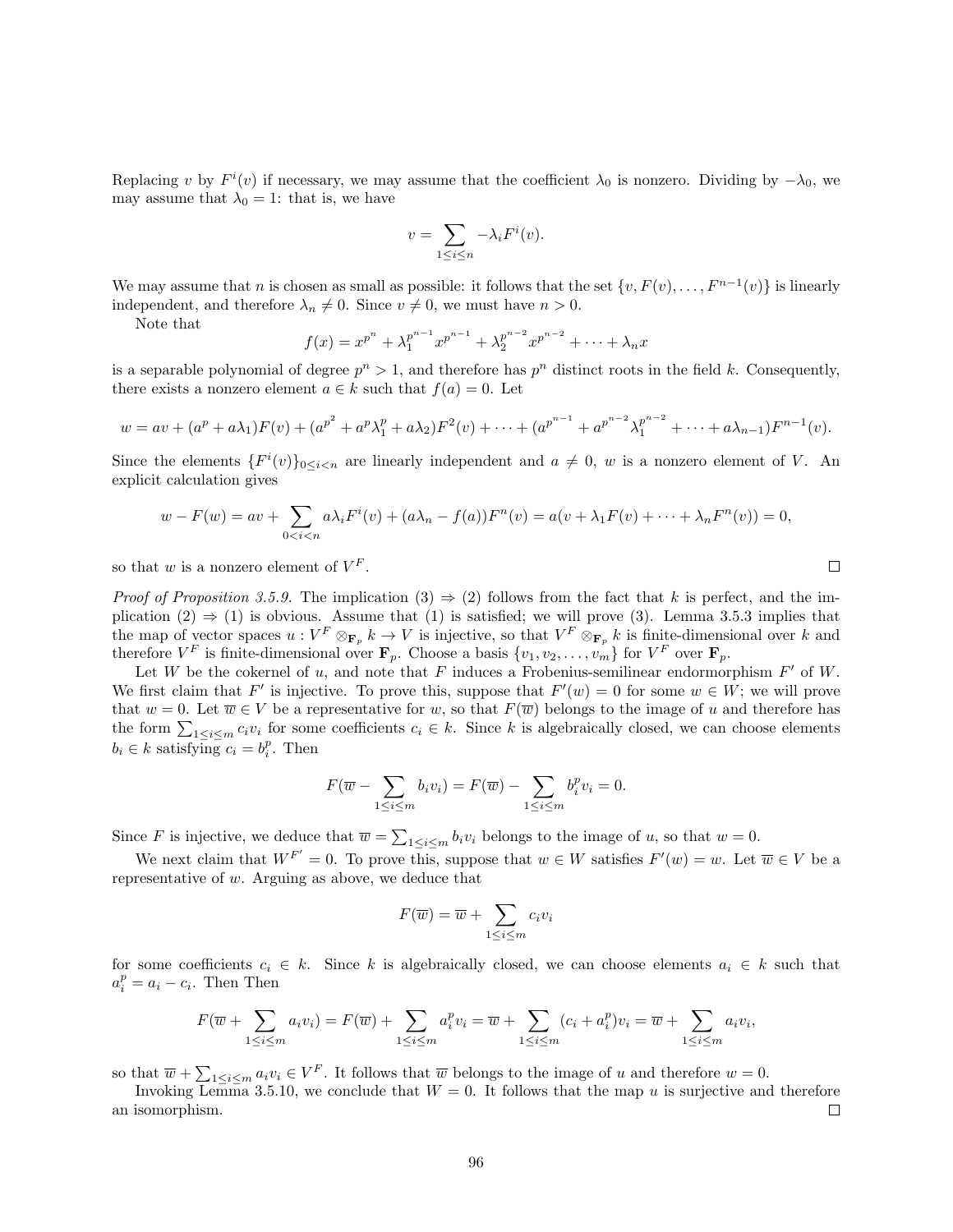**Theorem 3.5.11.** Let k be an algebraically closed field of characteristic  $p > 0$ , and let  $S_{\text{ft}}^{\text{Pro}(p)}$  be the full subcategory of  $S^{\text{Pro}(p)}$  spanned by the p-profinite spaces of finite type. Then the construction  $X \mapsto C^*(X; k)$ determines a fully faithful embedding  $(S_f^{\text{Pro}(p)})^{op} \to \text{CAlg}_k$ , whose essential image is the collection of  $\mathbb{E}_{\infty}$ algebras A over k satisfying the following conditions:

- (1) The unit map  $k \to \pi_0 A$  is an isomorphism.
- (2) The homotopy group  $\pi_{-1}A$  vanishes.
- (3) For every integer n, the homotopy group  $\pi_n A$  is a finite-dimensional vector space over k.
- (4) The map  $P^0$ :  $\pi_n A \to \pi_n A$  is injective for every integer n.

Moreover, if these conditions are satisfied, then the map  $P^0$ :  $\pi_n A \to \pi_n A$  is bijective for every integer n.

Proof. Combine Proposition 3.5.9, Theorem 3.4.12, and Theorem 3.5.8.

We would now like to apply Theorem 3.5.11 to obtain information about the usual homotopy theory of spaces, rather than the homotopy theory of p-profinite spaces. For this, we need to characterize the essential image of the fully faithful embedding described in Theorem 3.3.3.

 $\Box$ 

**Proposition 3.5.12.** Let p be a prime number and let  $X \in \mathcal{S}$ . The following conditions are equivalent:

- (1) The space X is simply connected, and each homotopy group  $\pi_n X$  is a finitely generated module over  $\mathbf{Z}_p$ .
- (2) There exists a p-profinite space Y of finite type such that  $X \simeq \text{Mat}(Y)$ .

**Remark 3.5.13.** In the situation of Proposition 3.5.12, the p-profinite space Y is canonically determined by X: in fact, it is given by the p-profinite completion  $X_p^{\wedge}$  of X.

*Proof.* Let  $C \subseteq S$  be the full subcategory spanned by those spaces which satisfy condition (1), and let  $C' \subseteq S$ be the full subcategory spanned by those objects which satisfy condition (2). We wish to prove that  $C = C'$ . The containment  $\mathcal{C}' \subseteq \mathcal{C}$  is obvious. To prove the converse, we first make the following observation:

(\*) If we are given a small diagram  $p: K \to \mathcal{C}'$  whose limit  $\varprojlim(p)$  belongs to  $\mathcal{C}$ , then  $\varprojlim(p)$  belongs to  $\mathcal{C}'$ .

To prove (\*), we let  $S_{\text{ft}}^{\text{Pro}(p)}$  denote the full subcategory of  $S^{\text{Pro}(p)}$  spanned by the p-profinite spaces of finite type. Theorem 3.3.3 implies that the materialization functor induces an equivalence of ∞-categories  $\mathrm{Mat}_{\mathrm{ft}}: \mathcal{S}_{\mathrm{ft}}^{\mathrm{Pro}(p)} \to \mathcal{C}'$ . Consequently, any diagram  $p: K \to \mathcal{C}'$  is equivalent to a composition

$$
K \stackrel{\overline{p}}{\to} \mathcal{S}_{\text{ft}}^{\text{Pro}(p)} \text{ long} \to \mathcal{C}'.
$$

Let X denote the limit  $\varprojlim(\overline{p})$  (formed in the ∞-category  $S^{\text{Pro}(p)}$ ). Since the materialization functor Mat commutes with limits, we deduce that  $Mat(X) \simeq \varprojlim(p) \in \mathcal{C}$ , so that X is of finite type and therefore  $\varprojlim(p) = \mathrm{Mat}(X) \in \mathcal{C}'.$ 

Now suppose that X is an arbitrary object of C; we wish to show that  $X \in \mathcal{C}'$ . We can realize X as the limit of its Postnikov tower

$$
\cdots \to \tau_{\leq 2} X \to \tau_{\leq 1} X \simeq *.
$$

Using (\*), we are reduced to proving that each truncation  $\tau_{\leq n} X$  belongs to  $\mathcal{C}'$ . We proceed by induction on n. When  $n = 1$ , the space  $\tau \leq_n X$  is contractible and the result is obvious. Assume therefore that  $n > 1$ , so that we have a pullback diagram

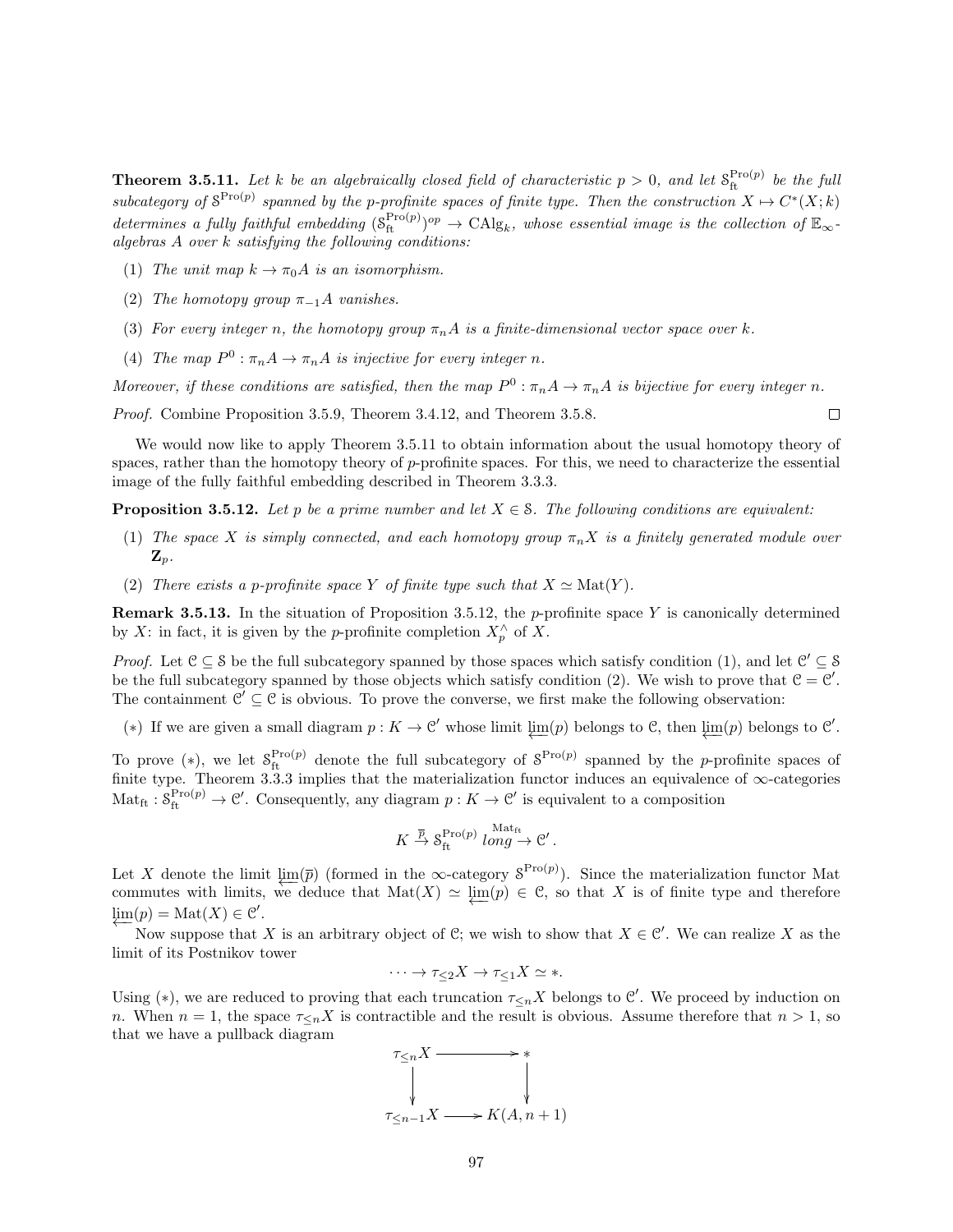where  $A = \pi_n X$ . Using (\*), we are reduced to proving that  $K(A, n + 1)$  and  $\tau_{\leq n-1} X$  belong to  $\mathcal{C}'$ . In the second case, this follows from the inductive hypothesis. In the first case, we observe that  $K(A, n + 1)$  is the materialization of  $\widehat{K}(A, n + 1)$ .  $\Box$ 

We can summarize Proposition 3.5.12 and Theorem 3.3.3 as follows:

Corollary 3.5.14. Let  $S_f^{\text{Pro}(p)}$  denote the full subcategory of  $S^{\text{Pro}(p)}$  spanned by the p-profinite spaces of finite type. Then the materialization functor Mat :  $S^{\text{Pro}(p)} \to S$  induces a fully faithful embedding  $S_{\text{ft}}^{\text{Pro}(p)} \to S$ , whose essential image is spanned by those spaces  $X$  which are simply connected and such that each homotopy group  $\pi_n X$  is a finitely generated module over  $\mathbf{Z}_p$ .

**Corollary 3.5.15** (Mandell). Let k be an algebraically closed field of characteristic  $p > 0$ . Let C denote the full subcategory of S spanned by those spaces X which are simply connected and for which each homotopy group  $\pi_n(X)$  has the structure of a finitely generated module over  $\mathbf{Z}_p$ . Then the construction  $X \mapsto C^*(X; k)$  $induces~a~fully~faithful~embedding~\mathcal{C}\to\mathrm{CAlg}^{op}_k,~whose~essential~image~is~the~collection~of~\mathbb{E}_{\infty}$ -algebras  $A~over$ k satisfying conditions (1) through (4) of Theorem 3.5.11.

*Proof.* Note that if the cohomology groups  $H^{n}(X; \mathbf{F}_p)$  are finite dimensional for each  $n \geq 0$ , the canonical map  $C^*(X; \mathbf{F}_p) \otimes_{\mathbf{F}_p} k \to C^*(X; k)$  is an equivalence. Using Notation 3.3.14, we conclude that the map  $C^*(X_p^{\wedge}; k) \to C^*(X; k)$  is also an equivalence. The desired result now follows by combining Theorem 3.5.11 with Corollary 3.5.14.  $\Box$ 

## 3.6 Etale Homotopy Theory

Let X be a scheme. In [1], Artin and Mazur introduce a Pro-object of the homotopy category hS, which they call the *étale homotopy type* of X. By a slight variation on this construction, one can obtain a p-profinite space  $\mathrm{Sh}^p(X)$ , which we call the *p-profinite étale homotopy type of X*. In this section, we will use Theorem 2.6.13 to obtain a very simple description of  $\mathrm{Sh}^p(X)$  in the case when p is nilpotent in the structure sheaf of X.

We begin by reviewing the definition of the étale homotopy type.

Notation 3.6.1. Let  $S^{<\infty}$  denote the full subcategory of S spanned by the truncated spaces, let  $S^{fc} \subseteq S^{<\infty}$ denote the full subcategory spanned by the  $\pi$ -finite spaces (Example 2.3.2), and for each prime number p let  $S^{p-{\rm fc}} \subseteq S^{\rm fc}$  denote the full subcategory spanned by the p-finite spaces (Definition 2.4.1).

The  $\infty$ -categories  $S^{\text{fc}}$  is essentially small and idempotent complete, and the  $\infty$ -category  $S^{\leq \infty}$  is accessible. Consequently, we can define  $\infty$ -categories of Pro-objects Pro( $S^{\text{fc}}$ ), and Pro( $S^{\text{<}}$ ). We will refer to Pro( $S^{\text{fc}}$ ) as the ∞-category of profinite spaces and  $\text{Pro}(S^{\lt \infty})$  as the ∞-category of protruncated spaces. Using Remark 3.1.7, we obtain fully faithful embeddings

$$
\operatorname{Pro}(\mathcal{S}^{p-fc}) \hookrightarrow \operatorname{Pro}(\mathcal{S}^{\pi-fc}) \hookrightarrow \operatorname{Pro}(\mathcal{S}^{<\infty}) \hookrightarrow \operatorname{Pro}(\mathcal{S}).
$$

Moreover, each of these functors admits a left adjoint which is given by restriction.

Let X be an  $\infty$ -topos, let  $f_* : \mathfrak{X} \to \mathfrak{S}$  be a geometric morphism (which is unique up to a contractible space of choices), and  $f^*$  its left adjoint. Then  $f_* f^* : \mathcal{S} \to \mathcal{S}$  is a left-exact accessible functor from the  $\infty$ -category S to itself, which we can identify with an object of  $Pro(S)$ . We will denote this object by  $Sh(\mathcal{X})$  and refer to it as the *shape* of  $\mathfrak X$  (see §T.7.1.6). Restricting the functor Sh $(X)$  to the subcategories

$$
S^{p-{\rm fc}}\subset S^{\rm fc}\subset S^{<\infty},
$$

we obtain pro-objects

$$
Sh^{p}(\mathfrak{X}) \in \mathrm{Pro}(\mathcal{S}^{p-fc}) \qquad Sh^{fc}(\mathfrak{X}) \in \mathrm{Pro}(\mathcal{S}^{fc}) \qquad Sh^{<\infty}(\mathfrak{X}) \in \mathrm{Pro}(\mathcal{S}^{<\infty}).
$$

We will refer to  $\text{Sh}^p(\mathfrak{X})$  as the *p-profinite shape of*  $\mathfrak{X}$ , to  $\text{Sh}^{\text{fc}}(\mathfrak{X})$  as the *profinite shape of*  $\mathfrak{X}$ , and to  $\text{Sh}^{<\infty}(\mathfrak{X})$ as the protruncated shape of X.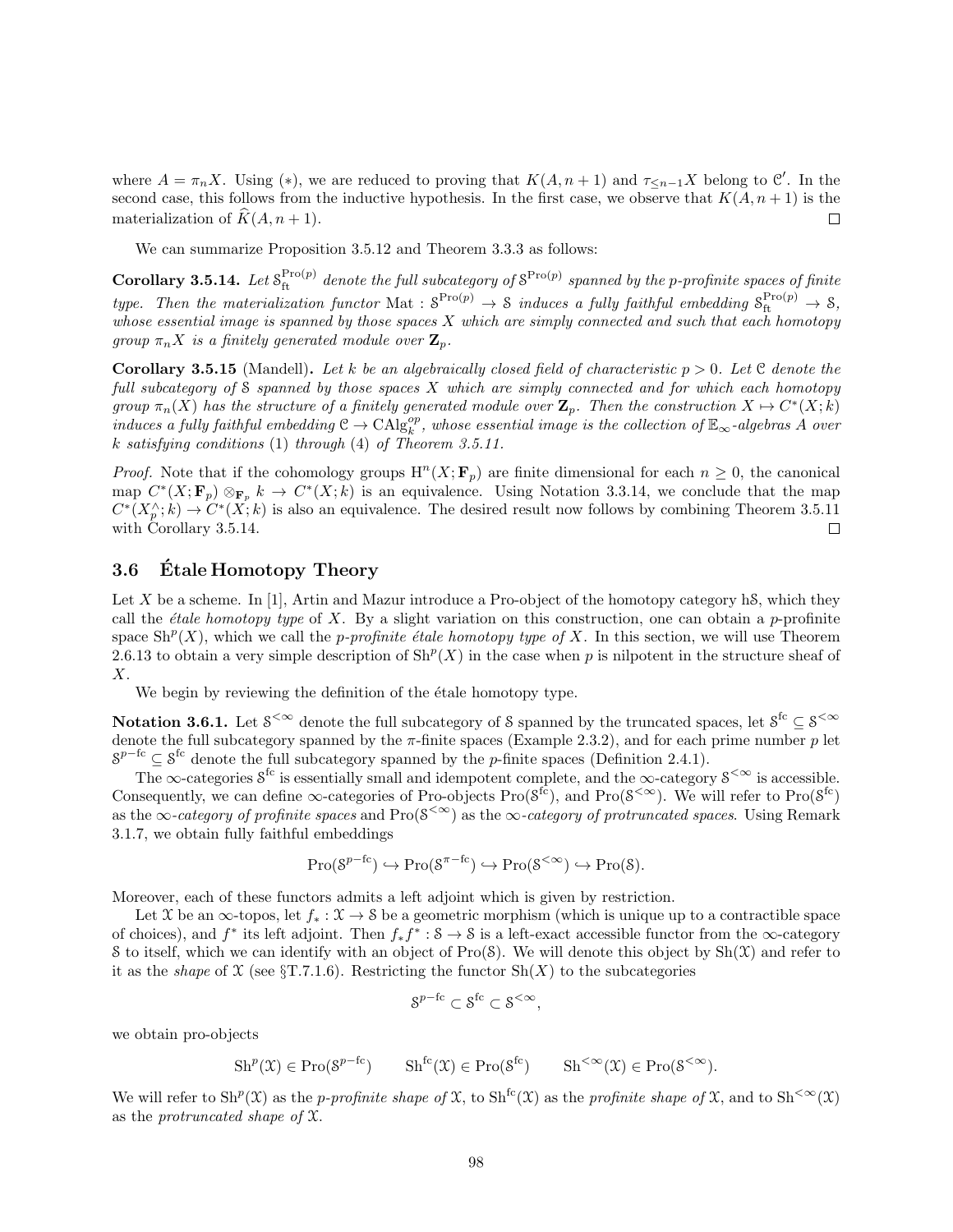Let  $\mathfrak{X} = (\mathfrak{X}, \mathcal{O}_{\mathfrak{X}})$  be a spectral Deligne-Mumford stack. We let  $\text{Sh}(\mathfrak{X}) = \text{Sh}(\mathfrak{X})$  denote the shape of the underlying  $\infty$ -topos of  $\mathfrak X$ . We will refer to  $\text{Sh}(\mathfrak X)$  as the *étale homotopy type* of  $\mathfrak X$ . Similarly, we set

 $\mathrm{Sh}^p(\mathfrak{X}) = \mathrm{Sh}^p(\mathfrak{X})$   $\mathrm{Sh}^{\mathrm{fc}}(\mathfrak{X}) = \mathrm{Sh}^{\mathrm{fc}}(\mathfrak{X})$   $\mathrm{Sh}^{<\infty}(\mathfrak{X}) = \mathrm{Sh}^{<\infty}(\mathfrak{X})$ .

We refer to  $\text{Sh}^p(\mathfrak{X})$ ,  $\text{Sh}^{\text{fc}}(\mathfrak{X})$ , and  $\text{Sh}^{<\infty}(\mathfrak{X})$  as the *p-profinite*, profinite, and protruncated étale homotopy types of X.

**Construction 3.6.2.** Let R be a connective  $\mathbb{E}_{\infty}$ -ring, and let  $\mathfrak{X} = (\mathfrak{X}, \mathfrak{O}_{\mathfrak{X}})$  be a spectral Deligne-Mumford stack over R. Let  $f_* : \mathfrak{X} \to \mathfrak{S}$  be the global sections functor, and  $f^* : \mathfrak{S} \to \mathfrak{X}$  its left adjoint. Then the construction

$$
K \mapsto \mathcal{O}_{\mathfrak{X}}(f^*K)
$$

determines a functor  $F : S^{op} \to \text{CAlg}$ . There is an evident map

$$
\alpha_0: R \to \Gamma(\mathfrak{X}; \mathfrak{O}_\mathfrak{X}) = F(*).
$$

Since the functor F is a right Kan extension of its restriction to  $\{*\}$ ,  $\alpha_0$  extends to a natural transformation  $\alpha: C^*(\bullet; R) \to F$ . Let 1 denote the final object of X, and let  $\text{Sh}(\mathfrak{X}) = f_* f^*$  denote the étale homotopy type of  $\mathfrak X$ . For every space K, we have a canonical map

$$
\mathrm{Sh}(\mathfrak{X})(K) = f_*f^*K \simeq \mathrm{Map}_{\mathfrak{X}}(\mathbf{1}, f^*K) \to \mathrm{Map}_{\mathrm{CAlg}_R}(\mathcal{O}_{\mathfrak{X}}(f^*K), \mathcal{O}_{\mathfrak{X}}(\mathbf{1})) \xrightarrow{\alpha} \mathrm{Map}_{\mathrm{CAlg}_{\mathbf{R}}}(\mathbf{C}^*(\mathbf{K}; \mathbf{R}), \mathbf{\Gamma}(\mathfrak{X}; \mathcal{O}_{\mathfrak{X}}).
$$

**Theorem 3.6.3.** Let R be an  $\mathbb{E}_{\infty}$ -ring which is p-thin, and let  $\mathfrak{X} = (\mathfrak{X}, \mathcal{O}_{\mathfrak{X}})$  be a p-thin spectral Deligne-Mumford stack over  $R$ . Then, for every p-finite space  $K$ , the canonical map

$$
\mathrm{Sh}(\mathfrak{X})(K) \rightarrow \mathrm{Map}_{\mathrm{CAlg}_R}(C^*(K;R),\Gamma(\mathfrak{X};\mathfrak{O}_{\mathfrak{X}}))
$$

of Construction 3.6.2 is a homotopy equivalence. That is, the p-profinite étale homotopy type of  $\mathfrak X$  is given by the formula

$$
\mathrm{Sh}^{p-\mathrm{fc}}(\mathfrak{X})(K)\simeq \mathrm{Map}_{\mathrm{CAlg}_R}(C^*(K;R),\Gamma(\mathfrak{X};\mathcal{O}_{\mathfrak{X}}).
$$

*Proof.* The assertion is local on  $\mathfrak X$ . We may therefore assume without loss of generality that  $\mathfrak X = \mathrm{Spec}^{\text{\'et}} A$  is affine, and Corollary 2.4.18 supplies an equivalence  $A \otimes_R C^*(K;R) \simeq C^*(K;A)$ . We may therefore replace R by A and thereby reduce to the case where  $\mathfrak{X} = \mathrm{Spec}^{\text{\'et}} R$ . The desired result now follows immediately fro Theorem 2.6.13.  $\Box$ 

If  $X$  is a normal Noetherian scheme, then theorem of Artin and Mazur asserts that the (protruncated)  $\acute{e}$ tale homotopy type of X is profinite. For later reference, we record a proof of their result here. Our treatment follows [1], with a few minor modifications.

**Definition 3.6.4.** Let  $\mathfrak{X}$  be a spectral Deligne-Mumford stack which is locally Noetherian. We will say that  $\mathfrak X$  is normal if, for every étale map  $f : \operatorname{Spec}^{\text{\'et}} R \to \mathfrak X$ , the  $\mathbb E_{\infty}$ -ring R is a discrete and normal (that is, it is equivalent to a finite product of integrally closed integral domains).

**Theorem 3.6.5** (Artin-Mazur). Let  $\mathfrak{X}$  be a quasi-compact quasi-separated spectral algebraic space. If  $\mathfrak{X}$  is locally Noetherian and normal, then the protruncated étale homotopy type  $\text{Sh}^{\ltfty\infty}(\mathfrak{X})$  is profinite: that is, it belongs to the essential image of the fully faithful embedding  $\text{Pro}(\mathcal{S}^{\text{fc}}) \hookrightarrow \text{Pro}(\mathcal{S}^{<\infty}).$ 

The proof of Theorem 3.6.5 reduces to the following:

**Proposition 3.6.6.** Let  $\mathfrak{X} = (\mathfrak{X}, \mathcal{O}_\mathfrak{Y})$  be a quasi-compact quasi-separated spectral algebraic space which is Noetherian and normal, and let  $f_* : \mathfrak{X} \to \mathfrak{S}$  be the global sections functor. Let Y be a truncated space. For every point  $\eta \in f_* f^*Y$ , there exists a  $\pi$ -finite space K and a map  $K \to Y$  such that  $\eta$  lies in the essential image of the induced map  $f_* f^* K \to f_* f^* Y$ .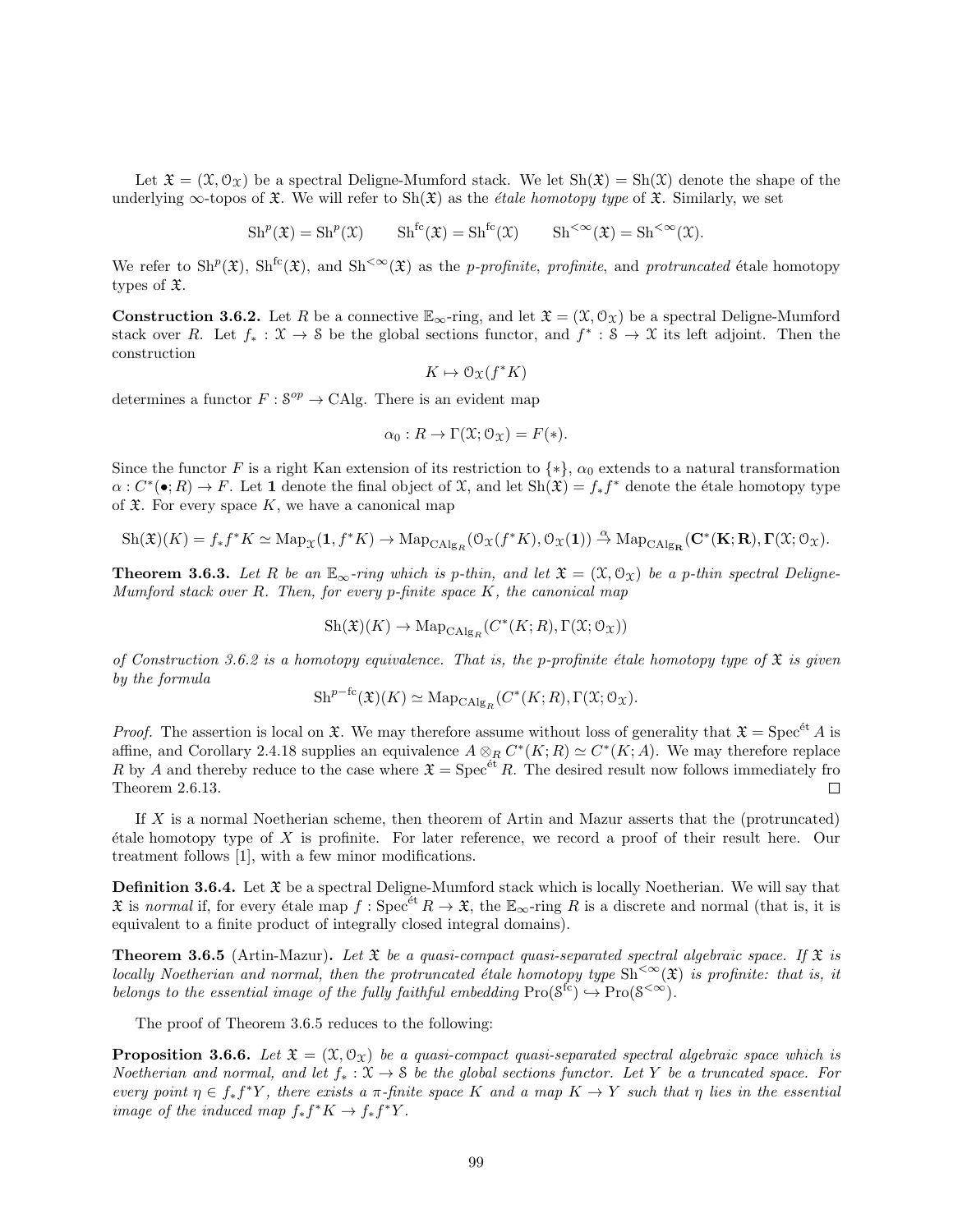Let us show that Proposition 3.6.6 implies Theorem 3.6.5.

*Proof of Theorem 3.6.5.* Let us abuse notation by identifying  $\text{Pro}(\mathcal{S}^{\text{fc}})$  and  $\mathcal{S}^{<\infty}$  with full subcategories of  $Pro(S^{<\infty})$ . We have an evident map  $Sh^{<\infty}(\mathfrak{X}) \to Sh^{fc}(\mathfrak{X})$ , and we wish to prove that it is an equivalence in  $Pro(\mathcal{S}^{<\infty})$ . For this, it will suffice to show that for every truncated space Y, the induced map

$$
Sh^{fc}(\mathfrak{X})(Y) \to Sh^{<\infty}(\mathfrak{X})(\mathfrak{X})
$$

is a homotopy equivalence. Equivalently, we must show that for each  $n \geq 0$ , the induced map

$$
\theta: \mathrm{Sh}^{\mathrm{fc}}(\mathfrak{X})(Y) \to \mathrm{Sh}^{\mathrm{fc}}(\mathfrak{X})(Y)^{\partial \Delta^n} \times_{\mathrm{Sh}^{<\infty}(\mathfrak{X})(Y)^{\partial \Delta^n}} \mathrm{Sh}^{<\infty}(\mathfrak{X})(Y)
$$

is surjective on connected components. Note that every point of the space  $\mathrm{Sh}^{\mathrm{fc}}(\mathfrak{X})(Y)^{\partial \Delta^n} \simeq \mathrm{Sh}^{\mathrm{fc}}(\mathfrak{X})(Y^{\partial \Delta^n})$ lies in the essential image of the map  $\mathrm{Sh}^{\mathrm{fc}}(\mathfrak{X})(K) \to \mathrm{Sh}^{\mathrm{fc}}(\mathfrak{X})(Y^{\partial \Delta^n})$  for some map  $K \to Y^{\partial \Delta^n}$  where K is π-finite. It will therefore suffice to show that for every π-finite space K with a map  $K \to Y^{\partial \Delta^n}$ , the induced map

$$
\mathrm{Sh}^{\mathrm{fc}}(\mathfrak{X})(K) \times_{\mathrm{Sh}^{\mathrm{fc}}(\mathfrak{X})(Y^{\partial \Delta^n})} \mathrm{Sh}^{\mathrm{fc}}(\mathfrak{X})(Y) \to \mathrm{Sh}^{\mathrm{fc}}(\mathfrak{X})(K) \times_{\mathrm{Sh}^{<\infty}(\mathfrak{X})(Y^{\partial \Delta^n})} \mathrm{Sh}^{<\infty}(\mathfrak{X})(Y)
$$

is surjective on connected components. Taking  $Z = K \times_{Y \partial \Delta^n} Y$ , we are reduced to proving that the map

$$
Sh^{fc}(\mathfrak{X})(Z) \to Sh^{<\infty}(\mathfrak{X})(Z)
$$

is surjective on connected components, which follows immediately from Proposition 3.6.6.

**Lemma 3.6.7.** Let  $X_{\bullet}$  be a simplicial set and  $n \geq 2$  an integer. Assume that  $X_{\bullet}$  satisfies the following conditions:

- (a) The simplicial set  $X_{\bullet}$  satisfies the Kan extension condition in dimension 2. That is, for  $0 \leq i \leq 2$ , every map  $\Lambda^n_i \to X_{\bullet}$  extends to a 2-simplex of X.
- (b) For each integer k, the set  $X_k$  is finite.
- (c) For every  $x \in X_0$ , the homotopy groups  $\pi_m(|X_{\bullet}|,x)$  are finite for  $0 < m \leq n$ .

Let G be a finite group acting on  $X_{\bullet}$ , and let  $Y_{\bullet}$  be the quotient  $X_{\bullet}/G$ . Then  $Y_{\bullet}$  also satisfies condition (a),  $(b)$ , and  $(c)$ .

*Proof.* It is obvious that  $Y_{\bullet}$  satisfies (b). We next prove (a) in the case  $i = 1$  (the other cases follow by an essentially identical argument). Suppose we are given a pair of edges  $e : y \to y'$  and  $e' : y' \to y''$  in the simplicial set  $Y_{\bullet}$ . Lift e and e' to edges  $\overline{e}: \overline{y} \to \overline{y}'$  and  $\overline{e}': \overline{y}' \to \overline{y}''$  in the simplicial set X. Then  $\overline{y}' = g(\overline{y}')$  for some  $g \in G$ . Let  $\overline{z}' = g(\overline{z}')$ . Since X, spristigg (a), the pair  $(\over$ for some  $g \in G$ . Let  $\bar{e}' = g(\bar{e}')$ . Since  $X_{\bullet}$  satisfies (a), the pair  $(\bar{e}, \bar{e}')$  determines a map  $\Lambda_1^2 \to X_{\bullet}$  which extends to a 2-simplex of  $X_{\bullet}$ . The image of this 2-simplex in  $Y_{\bullet}$  is the desired extension of  $(e, e')$ .

We now prove that  $Y_{\bullet}$  satisfies (c). Let  $\pi_{\leq 1}Y_{\bullet}$  denote the fundamental groupoid of  $Y_{\bullet}$ . The objects of  $\pi_{\leq 1}Y_{\bullet}$  are given by the elements of  $Y_0$ . Using (a), we see that every morphism in  $\pi_{\leq 1}Y_{\bullet}$  is given by an edge of  $Y_{\bullet}$ . Since  $Y_0$  and  $Y_1$  are finite, we deduce that the space  $|Y_{\bullet}|$  has finitely many path components, each of which has a finite fundamental group. It will therefore suffice to show that if  $Y'_{\bullet} \to Y_{\bullet}$  exhibits  $Y'_{\bullet}$  as a universal cover of some path component of  $Y_{\bullet}$ , then the homotopy groups  $\pi_m|Y_{\bullet}'|$  are finite for  $2 \leq m < n$ . Let  $X'_{\bullet} = X_{\bullet} \times_{Y_{\bullet}} Y'_{\bullet}$ . Since  $Y'_{\bullet}$  is a finite-sheeted cover of  $Y_{\bullet}$ ,  $X'_{\bullet}$  is a finite-sheeted cover of  $X_{\bullet}$ . It follows that  $X'_{\bullet}$  also satisfies condition (c). We may therefore replace  $X_{\bullet}$  by  $X'_{\bullet}$ , and thereby reduce to the case where where  $|Y_{\bullet}|$  is simply connected.

In the simply connected case, the finiteness of the homotopy groups  $\pi_m|Y_{\bullet}|$  for  $m \leq n$  is equivalent to the finiteness of the homology groups  $H_m(Y_\bullet; Z)$  for  $0 < m < n$ . Since each of the sets  $Y_k$  is finite, it is easy to see that each  $H_m(Y_\bullet; \mathbf{Z})$  is a finitely generated abelian group for every integer m. It will therefore suffice to show that the rational homology groups  $H_m(Y_{\bullet}; Q)$  vanish for  $0 < m \leq n$ . We now observe that  $H_m(Y_{\bullet}; \mathbf{Q}) = H_m(X_{\bullet}/G; \mathbf{Q})$  is the space of coinvariants for the action of G on  $H_m(X_{\bullet}; \mathbf{Q})$ , and therefore trivial (for  $0 < m \leq n$ ) since  $X_{\bullet}$  satisfies condition (*c*). □

 $\Box$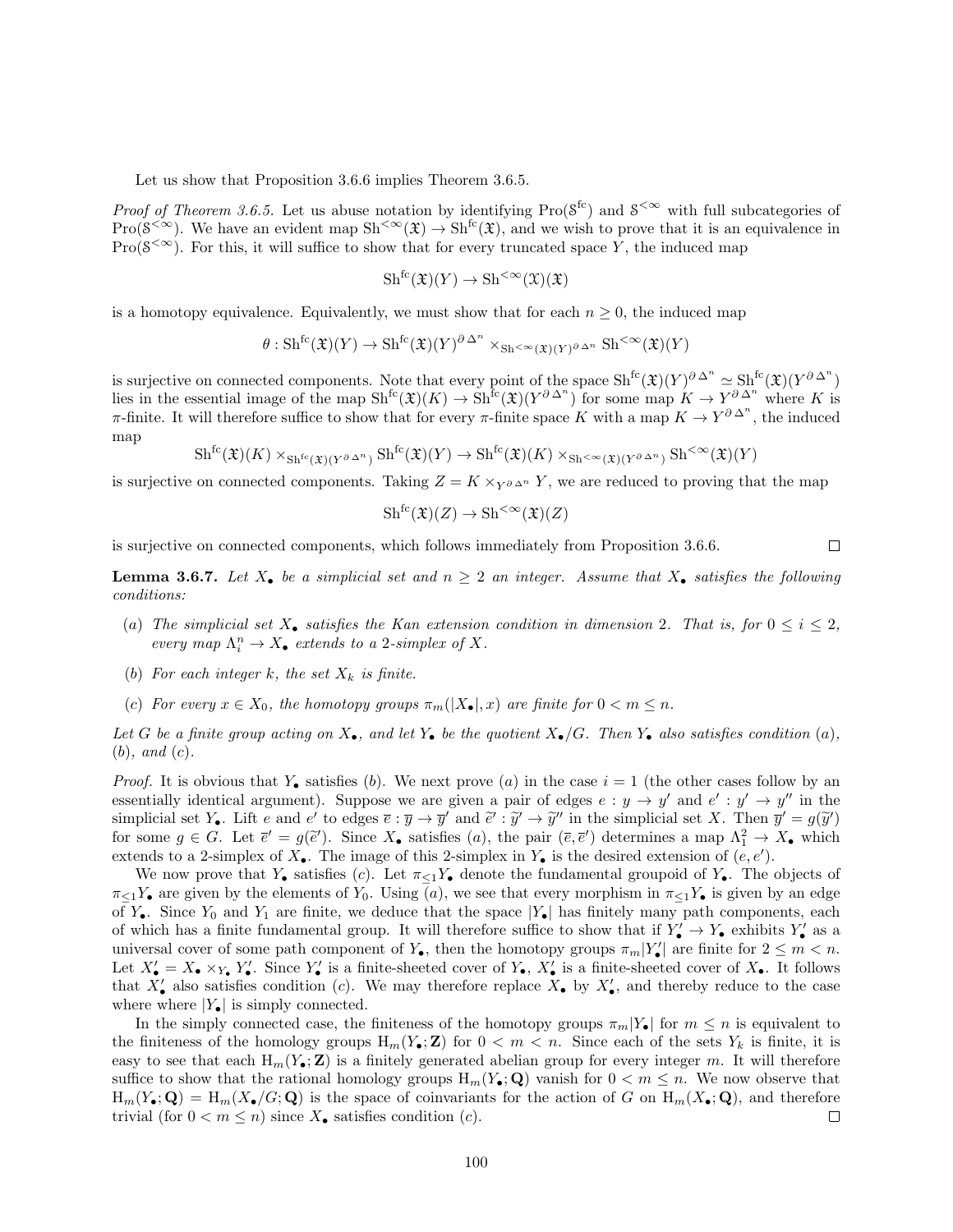*Proof of Proposition 3.6.6.* The object  $Y \in \mathcal{S}$  is represented by a Kan complex Y<sub>•</sub>, which we will view as a hypercovering of Y. Let us view  $f^*Y_{\bullet}$  as a hypercovering in the  $\infty$ -topos  $\mathfrak{X}_{/f^*Y}$ . Let 1 denote the final object of X, so that the point  $\eta \in f_* f^*Y$  can be identified with a morphism  $1 \to f^*Y$  in X. Let  $V_{\bullet}$  denote the hypercovering of X given by  $V_n = \mathbf{1} \times_{f^*Y} Y_n$ .

We now construct a new hypercovering  $U_{\bullet}$  of X equipped with a natural transformation  $U_{\bullet} \to V_{\bullet}$ , where each  $U_n$  is affine. We construct  $U_{\bullet}$  as the union of a family of maps  $U_{\bullet}^{\leq n} : \mathcal{N}(\Delta_{\leq n})^{op} \to \mathcal{X}$ . Assume that  $U^{\leq n-1}_{\bullet}$  has already been constructed, so that we can define latching and matching objects  $L_n(U)$  and  $M_n(U)$ . Since X is a coherent  $\infty$ -topos and  $U_m$  is affine for  $m < n$ , we deduce that  $M_n(U)$  is quasi-compact. Since  $V_{\bullet}$  is a hypercovering of X, the map  $V_n \to M_n(V)$  is an effective epimorphism. It follows that the map  $V_n \times_{M_n(V)} M_n(U) \to M_n(U)$  is an effective epimorphism. We may therefore choose an object  $W \in \mathfrak{X}$  which is a coproduct of affine objects equipped with a map  $W \to V_n \times_{M_n(V)} M_n(U)$  for which the composite map

$$
W \to V_n \times_{M_n(V)} M_n(U) \to M_n(U)
$$

is an effective epimorphism. Since  $M_n(U)$  is quasi-compact, we can assume that W is a finite coproduct of affine objects of X, and is therefore itself affine. Set  $U_n = L_n(U) \coprod W$ , so that we have an evident commutative diagram

$$
L_n(U) \longrightarrow U_n \longrightarrow M_n(U)
$$
  
\n
$$
\downarrow \qquad \qquad \downarrow
$$
  
\n
$$
L_n(V) \longrightarrow V_n \longrightarrow M_n(V).
$$

Using Proposition T.A.2.9.14, we see that this diagram determines a functor  $U_{\bullet}^{\leq n} : \mathbb{N}(\Delta_{\leq n})^{op} \to \mathfrak{X}$  extending  $U_{\bullet}^{\leq n-1}$ , together with a natural transformation  $U_{\bullet}^{\leq n} \to V_{\bullet} | N(\Delta_{\leq n})^{op}$ . Taking the union of the maps  $U_{\bullet}^{\leq n}$ , we obtain a hypercovering  $U_{\bullet}$  with the desired properties.

Since  $\mathfrak X$  is locally Noetherian, the topological space  $|\mathfrak X|$  is Noetherian (Remark XII.1.4.14). Let T denote the finite set of generic points of  $|\mathfrak{X}|$ . For each affine object  $W \in \mathfrak{X}$ , we can identify  $\mathfrak{O}_X(W)$  with a normal Noetherian commutative ring. We let  $W<sup>c</sup>$  denote the (finite) set of connected components of the Zariski spectrum Spec<sup>Z</sup>  $\mathcal{O}_X(W)$ . Each of these connected components C has a generic point whose image is a point  $q_W(C) \in T$ . We regard  $q_W$  as a map from W<sup>c</sup> to T. Note that a map of affine objects  $W \to W'$  induces a map of finite sets  $W^c \to W'^c$  fitting into a commutative diagram



We now define a simplicial set  $K_{\bullet}$  by the formula

 $K_n = U_n^c$ .

By construction, we have a compatible family of maps  $U_n \to f^*Y_n$ , which determines a map of simplicial sets  $K_{\bullet} \to Y_{\bullet}$ . Let  $K \in \mathcal{S}$  denote the geometric realization of  $K_{\bullet}$  (that is, K is the space represented by the simplicial set  $K_{\bullet}$ ). It is clear that the map  $U_{\bullet} \to f^*Y_{\bullet}$  factors through  $f^*K_{\bullet}$ , so that the point  $\eta \in f_*f^*Y_{\bullet}$ lies in the essential image of the map  $f_* f^* K \to f_* f^* Y$ . Since Y is m-truncated for some m, the map  $K \to Y$ factors through  $\tau_{\leq m}K$ . We will complete the proof by showing that  $\tau_{\leq m}K$  is  $\pi$ -finite. Without loss of generality, we may assume that  $m \geq 1$ .

For each  $t \in T$ , we let  $K^t_{\bullet}$  denote the simplicial subset of  $K_{\bullet}$  given by  $K^t_n = q_{U_n}^{-1}\{t\} \subseteq U_n^c = K_n$ . Then  $K_{\bullet}$  is given by the disjoint union  $\coprod_{t\in T} K_{\bullet}^{t}$ , so that K is a disjoint union of spaces  $\overline{K}^{t} = |K_{\bullet}^{t}|_{t\in T}$ . It will therefore suffice to show that  $\tau_{\leq m}K^{\tilde{t}}$  is  $\pi$ -finite. Let  $\kappa$  denote the residue field of  $\mathfrak X$  at the point t. For each  $n \geq 0$ , let  $\mathfrak{Z}_n$  denote the fiber product

$$
\operatorname{Spec}^{\text{\'et}} \kappa \times_{\mathfrak{X}} (\mathfrak{X}_{/U_n}, \mathfrak{O}_{\mathfrak{X}} | U_n),
$$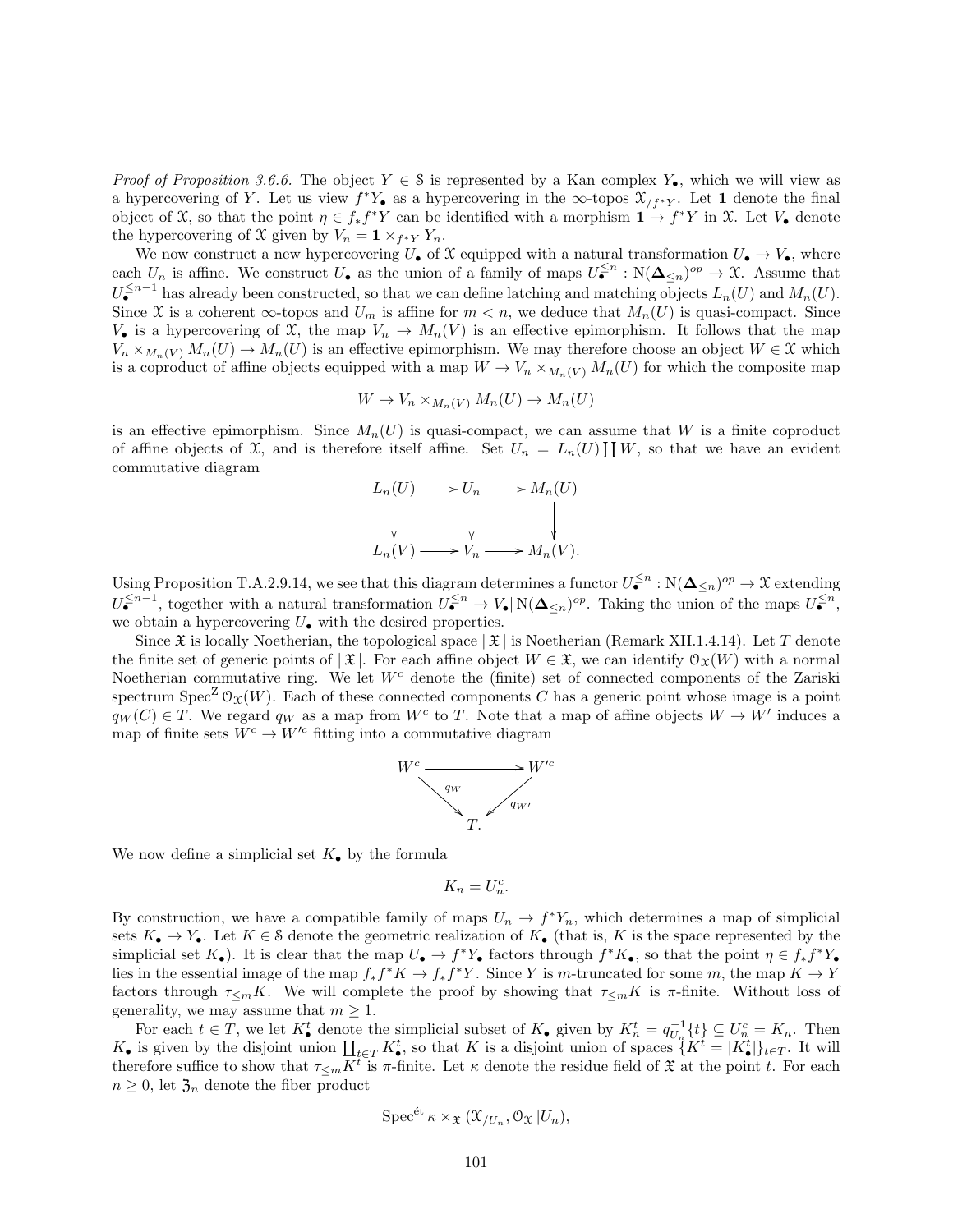so that we have a canonical bijection  $K_n^t \simeq |\mathfrak{Z}_n|$ . Then each  $\mathfrak{Z}_n$  is finite and étale over Spec<sup>ét</sup>  $\kappa$ . We may therefore choose a finite Galois extension  $\kappa'$  of  $\kappa$  such that, for  $n \leq m+1$ , the space  $\mathfrak{Z}_n \times_{\operatorname{Spec}^{\text{\'et}} \kappa} \operatorname{Spec}^{\text{\'et}} \kappa'$  is a finite disjoint union of copies of  $Spec^{\'{e}t} \kappa'$ . For each  $n \geq 0$ , let  $Z_n$  denote the set of  $\kappa'$ -points of  $\mathfrak{Z}_n$ . Then  $Z_{\bullet}$  is a simplicial set which is acted on by the Galois group  $G = \text{Gal}(\kappa'/\kappa)$ , and we have a canonical map  $Z_{\bullet}/G \to K_{\bullet}^{t}$  which induces a bijection  $Z_{n}/G \simeq K_{n}^{t}$  for  $n \leq m+1$ . Since  $U_{\bullet}$  is a hypercovering of X, the simplicial set  $Z_{\bullet}$  is  $(m + 1)$ -connective and satisfies the Kan condition in dimension 2. Using Lemma 3.6.7, we see that the homotopy groups  $\pi_k(|Z_{\bullet}/G|, z)$  are finite for  $k \leq m$  and any choice of base point  $z \in |Z_{\bullet}/G|$ . From this we immediately deduce that the homotopy groups  $\pi_k(|K^t_{\bullet}|, z)$  are finite for  $k \leq m$ , so that  $\tau_{\leq m} | K^t_{\bullet} |$ is  $\pi$ -finite.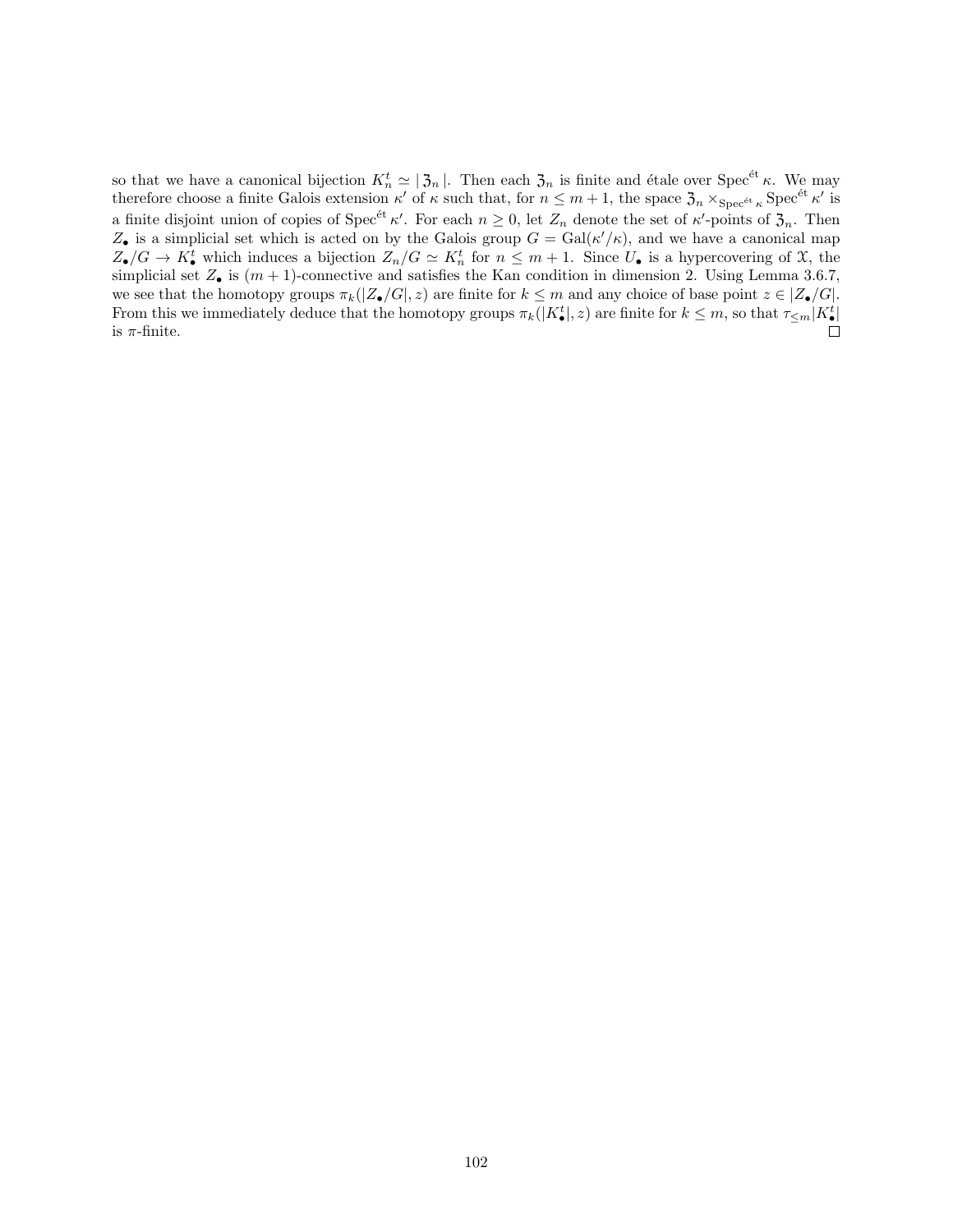# References

- [1] Artin, M. and B. Mazur. Étale Homotopy. Lecture Notes in Mathematics 100, Springer-Verlag, Berlin and New York, 1969.
- [2] Atiyah, M. and I. Macdonald. Introduction to commutative algebra. Addison-Wesley Publishing Co., Reading, Mass.-London-Don Mills, Ontario.
- [3] Behrend, K. and B. Fantechi. The intrinsic normal cone. Inventiones Mathematicae 128 (1997) no. 1, 45-88.
- [4] Ben-Zvi, D., Francis, J., and D. Nadler. Integral Transforms and and Drinfeld Centers in Derived Algebraic Geometry.
- [5] Bergner, J. Three models for the homotopy theory of homotopy theories. Topology 46 (2007), no. 4, 397–436.
- [6] Boardman, J. and R. Vogt. Homotopy Invariant Algebraic Structures on Topological Spaces. Lecture Notes in Mathematics, 347, Springer-Verlag (1973).
- [7] Crane, L. and D.N. Yetter. Deformations of (bi)tensor categories. Cahiers Topologie Geom. Differentielle Categ. 39 (1998), no. 3, 163–180.
- [8] Deligne, P. Catégories tannakiennes. The Grothendieck Festschrift, Vol. II, 111195, Progr. Math., 87, Birkhuser Boston, Boston, MA, 1990.
- [9] Grothendieck, A. Éléments de géométrie algébrique (rédigés avec la collaboration de Jean Dieudonné) : III. Étude cohomologique des faisceaux cohérents, Première partie. Publications Mathématiques de l'IHES, 11 (1961), p. 5-167 ´
- [10] Demazure, M. and Grothendieck, A., eds. Schémas en groupes vol. 1-3. Séminaire de Géométrie Algbrique du Bois Marie 1962/64 (SGA 3). Lecture Notes in Mathematics, Vol. 151-153 Springer-Verlag, Berlin-New York.
- [11] Efimov, A., Lunts, V., and D. Orlov. Deformation theory of objects in homotopy and derived categories. I: General Theory. Adv. Math. 222 (2009), no. 2, 359–401.
- [12] Efimov, A., Lunts, V., and D. Orlov. Deformation theory of objects in homotopy and derived categories. II: Pro-representability of the deformation functor. Available at arXiv:math/0702839v3 .
- [13] Efimov, A., Lunts, V., and D. Orlov. Deformation theory of objects in homotopy and derived categories. III: Abelian categories. Available as arXiv:math/0702840v3 .
- [14] Elmendorf, A.D., Kriz, I. , Mandell, M.A., and J.P. May. Rings, modules and algebras in stable homotopy theory. Mathematical Surveys and Monographs 47, American Mathematical Society, 1997.
- [15] Etingof, P., Nikshych, D., and V. Ostrik. On fusion categories. Ann. of Math. (2) 162 (2005), no. 2, 581–642.
- [16] Francis, J. Derived Algebraic Geometry over  $\mathcal{E}_n$ -Rings. Unpublished MIT PhD dissertation.
- [17] Frenkel, E., Gaitsgory, D., and K. Vilonen. Whittaker patterns in the geometry of moduli spaces of bundles on curves. Ann. of Math. (2) 153 (2001), no. 3, 699–748.
- [18] Fresse, B. Koszul duality of  $E_n$ -operads. Available as arXiv:0904.3123v6.
- [19] Fukuyama, H. and I. Iwanari. Monoidal Infinity Category of Complexes from Tannakian Viewpoint. Available at http://arxiv.org/abs/1004.3087.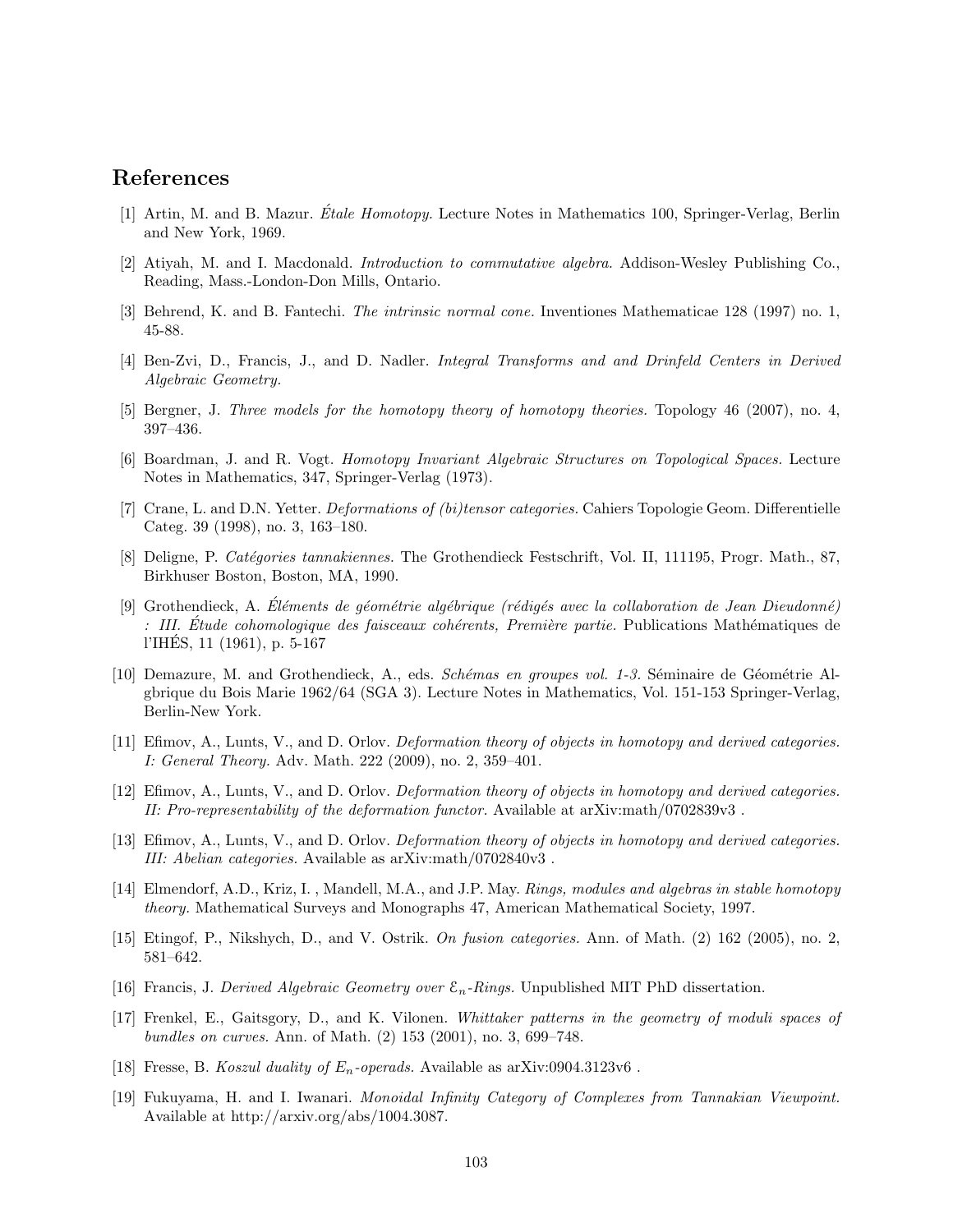- [20] Fulton, W. Algebraic curves. W.A. Benjamin, Inc., New York, 1969.
- [21] Fulton, W. and R. Pandharipande. Notes on stable maps and quantum cohomology. Algebraic geometry—Santa Cruz 1995, 45–96, Proc. Sympos. Pure Math., 62, Part 2, Amer. Math. Soc., Providence, RI, 1997.
- [22] Getzler, E. Lie theory for  $L_{\infty}$ -algebras. Ann. of Math. (2) 170 (2009), no. 1, 271–301.
- [23] Goldman, W. and J. Millson. Deformations of flat bundles over Kähler manifolds. Geometry and Topology, Manifolds, Varieties and Knots (C. McCrory and T. Shifrin, eds.), Lecture Notes in Pure and Applied Math., vol. 105, Marcel Dekker, New York/Basel, 1987, pp. 129-145.
- [24] Goldman, W. and J. Millson. The deformation theory of representations of fundamental groups of compact Kähler manifolds. Bull. Amer. Math. Soc. (N.S.), Volume 18, Number 2 (1988), 153-158.
- [25] Goodwillie, T. Calculus III: Taylor Series. Geometry and Topology 7 (2003), 645-711.
- [26] Grauert, H. and R. Remmert. Coherent Analytic Sheaves. Springer, 1984.
- [27] Grothendieck, A. Sur quelques points d'algebra homologique. Tohoku Math. J. 9, 1957, 119–221.
- [28] Hinich, V. DG coalgebras as formal stacks. J. Pure Appl. Algebra, 162 (2001), 209-250.
- [29] Hinich, V. Deformations of homotopy algebras. Communication in Algebra, 32 (2004), 473-494.
- [30] Hopkins, M. and J. Lurie. Vanishing Theorems for Higher Tate Cohomology. In preparation.
- [31] Johnstone, P. Stone Spaces. Cambridge University Press, Cambridge, 1982.
- [32] Kapranov, M. and V. Ginzburg. Koszul duality for Operads. Duke Math. J., 1994.
- [33] Keller, B. and W. Lowen. On Hochschild cohomology and Morita deformations. Int. Math. Res. Not. IMRN 2009, no. 17, 3221–3235.
- [34] Knutson, D. Algebraic spaces. Lecture Notes in Mathematics 203, Springer-Verlag, 1971.
- [35] Kontsevich, M. and Y. Soibelman. Deformations of algebras over operads and the Deligne conjecture. Conference Moshe Flato 1999, Vol. I (Dijon), 255–307, Math. Phys. Stud., 21, Kluwer Acad. Publ., Dordrecht, 2000.
- [36] Kontsevich, M. and Y. Soibelman. Deformation Theory. Unpublished book available at http://www.math.ksu.edu/ $\delta$ oibel/Book-vol1.ps.
- [37] Kontsevich, M. and Y. Soibelman. Notes on A-infinity algebras, A-infinity categories and noncommutative geometry. Available as math.RA/060624.
- [38] Laplaza, M. Coherence for distributivity. Coherence in categories, 29-65. Lecture Notes in Mathematics 281, Springer-Verlag, 1972.
- [39] Laumon, G. and L. Moret-Bailly. Champs algebriques. Springer-Verlag, 2000.
- [40] Lowen, W. Obstruction theory for objects in abelian and derived categories. Comm. Algebra 33 (2005), no. 9, 3195–3223.
- [41] Lowen, W. Hochschild cohomology, the characteristic morphism, and derived deformations. Compos. Math. 144 (2008), no. 6, 1557–1580.
- [42] Lurie, J. Tannaka Duality for Geometric Stacks. Available for download at http://www.math.harvard.edu/ lurie/ .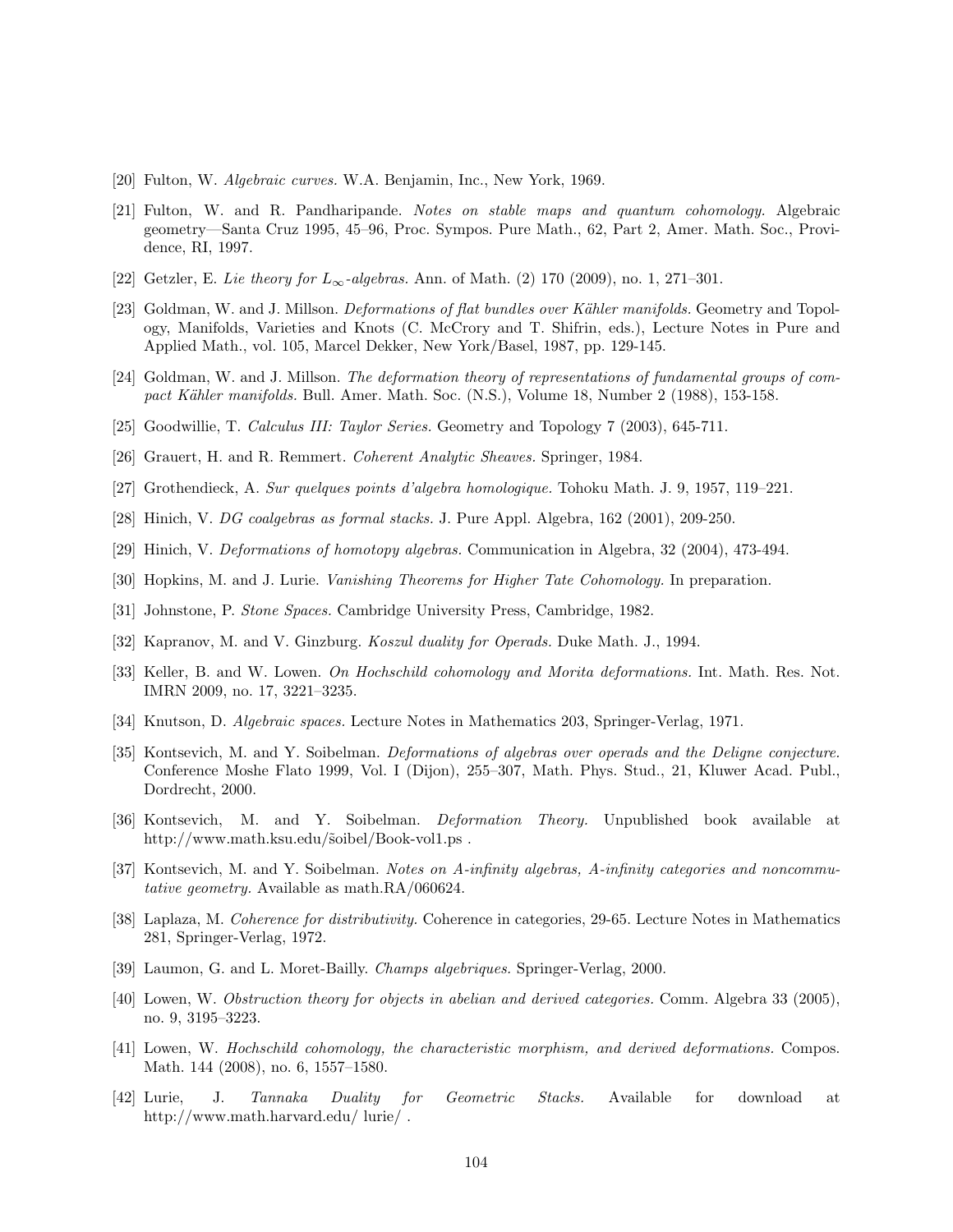- [43] Lurie, J. Higher Topos Theory. Available for download at http://www.math.harvard.edu/ lurie/ .
- [44] Lurie, J. Higher Algebra. Available for download.
- [45] Lurie, J. Derived Algebraic Geometry V: Structured Spaces. Available for download.
- [46] Lurie, J. Derived Algebraic Geometry VII: Spectral Schemes. Available for download.
- [47] Lurie, J. Derived Algebraic Geometry VIII: Quasi-Coherent Sheaves and Tannaka Duality Theorems. Available for download.
- [48] Lurie, J. Derived Algebraic Geometry IX: Closed Immersions. Available for download.
- [49] Lurie, J. Derived Algebraic Geometry X: Formal Moduli Problems. Available for download.
- [50] Lurie, J. Derived Algebraic Geometry XI: Descent Theorems
- [51] Lurie, J. Derived Algebraic Geometry XII: Proper Morphisms, Completions, and the Grothendieck Existence Theorem.
- [52] Lurie, J. Derived Algebraic Geometry XIV: Representability Theorems.
- [53] MacLane, S., and I. Moerdijk. Sheaves in Geometry and Logic. Springer-Verlag, Berlin and New York, 1992.
- [54] Mandell, M.  $E_{\infty}$ -Algebras and p-adic Homotopy Theory. Topology 40 (2001), no. 1, 43-94.
- [55] Manetti, M. Extended deformation functors. Int. Math. Res. Not. 2002, no. 14, 719–756.
- [56] Matsumura, H. Commutative algebra, 2nd Edition. Benjamin-Cummings Pub Co, 1980.
- [57] Matsumura, H. Commutative ring theory. Cambridge University Press, 1986.
- [58] May, P. The Geometry of Iterated Loop Spaces. Lectures Notes in Mathematics, Vol. 271. Springer-Verlag, Berlin-New York, 1972. viii+175 pp.
- [59] Nisnevich, Y. The completely decomposed topology on schemes and associated descent spectral sequences in algebraic K-theory. NATO Advanced Study Institute Series, Ser. C, v. 279, Kluwer, 1989, pp. 241-342.
- [60] Pridham, J. Unifying derived deformation theories. Adv. Math. 224 (2010), no.3, 772-826.
- [61] Quillen, D. Homotopical Algebra. Lectures Notes in Mathematics 43, SpringerVerlag, Berlin, 1967.
- [62] Raynaud, M. Anneaux locaux henséliens. Lecture Notes in Mathematics, 169, Berlin-New York: Springer-Verlag.
- [63] Rognes, J. Galois extensions of structured ring spectra. Stably dualizable groups. Mem. Amer. Math. Soc. 192 (2008), no. 898, viii+137 pp.
- [64] Schlessinger, M. and J. Stasheff. The Lie algebra structure of tangent cohomology and deformation theory. Journal of Pure and Applied Algebra 38 (1985), 313-322.
- [65] Schlessinger, M. Functors of Artin Rings. Trans. Amer. Math. Soc. 130 1968 208–222.
- [66] Serre, J-P. Local algebra. Springer-Verlag, 2000.
- [67] Spivakovsky, M. A New Proof of D. Popescu's Theorem on Smoothing of Ring Homomorphisms. Journal of the American Mathematical Society, Volume 12, Number 2, 1999, 381-444.